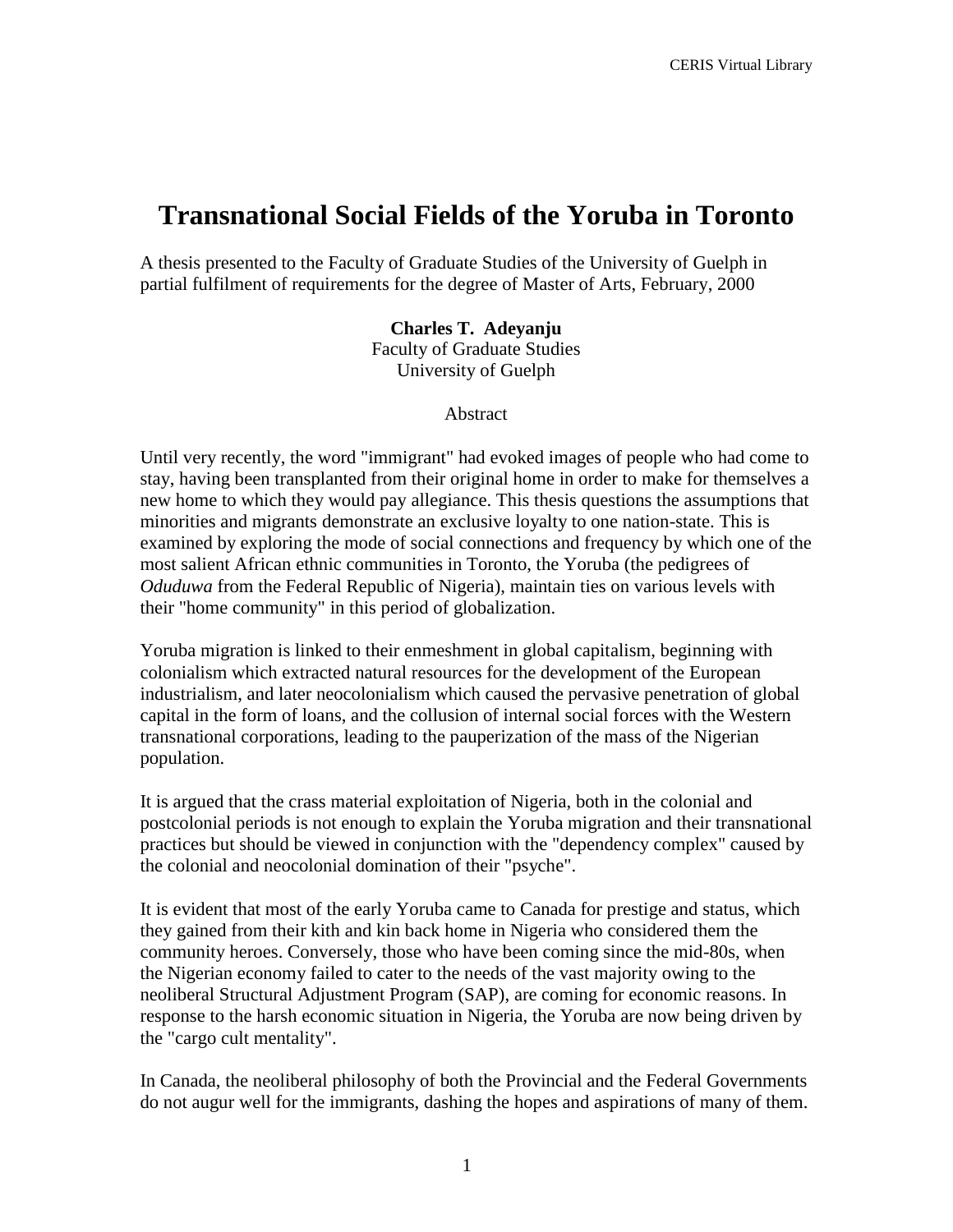Overall, the present Yoruba immigrants in Toronto are caught in "two worlds" which they find insatiable as their aspirations are not being met. To surmount the socioeconomic problems of both "worlds", loyalties become divided into more than one nation-state.

Six factors inducing the transnational practices of the Yoruba immigrants in Toronto are critically examined in this thesis. One, the socio-economic problems of the mid-80s and the corrupt military predatory rule of the time combined with the maximal clamp-down on the opposition in the 1990s made Nigeria an "unattractive" place to live for a vast majority of the people. Two, the experience and perception of racism by the Yoruba immigrants in Toronto draws them closer to their roots and home country, as racism is perceived as a sign of rejection. Three, the value attached to the kinship system. The kinship system is based on reciprocity and obligation, as is embedded in the Yoruba culture. Four, the voluntary associations membership, which not only rewards members psychologically, but helps support home-town development projects. Five, the incorporative practices of the nation-state of origin and the traditional elements within it which still claim immigrants as one of their own. And finally, the political situation in Nigeria which creates the forum for the Yoruba abroad to be involved in transnational political engagement.

It is suggested that the Yoruba immigrants could improve their transnational social fields by exploring ways of accumulating capital through the development of their social capital. In order to achieve this, efforts should be made to improve their social, economic and political conditions in both of their major localities-Nigeria and Canada.

#### Acknowledgments

The Yoruba believe that a stream that forgets its source will in no time dry up. With this I would begin my acknowledgments by thanking my parents–Pa Patrick Oso Baranje-Adeyanju and Chief Victoria Oluremi Adeyanju for giving me the first, and the most important form of education–eko ile which stressed honesty, hardwork and self-pride. Without all these qualities instilled in me early in life, I would never have accomplished this educational height. Special eulogy goes to my mother for her prayers and supports throughout the program. Thank you mum, I am proud to be your son, and indeed very grateful for allowing me to come to this world through you! There were those who brought me up in conjunction with my parents and contributed to my early informal education. They are my sisters–Mrs. Stella Bola Akinduyo, Mrs. Mercy Adenike Fajana; my brother Gerald Oso Adebanji Adeyanju: My uncles–Messrs George Alonge and Gabriel Alonge, Bishop Francis Alonge and Chief BOB Alonge; and my aunts–Mrs. Aduni Kolade and Dr. Bisi Olujoungbe. Special thanks to my younger sisters whose lives I was a part of as kids, and ever since they have been supportive–Olubunmi Adeyanju, Adejoke Amodi in Nigeria and Omowande Osidein in Toronto, Canada. I cannot but specially thank Omowande and her husband, Mr. Olayinka Osidein, because without their encouraging, supporting and sharing jokes with me always, and in using their apartment for the collection of the data in Toronto, the project would have taken longer time to complete. Of course, I will never forget Omowande's usual sumptuous "mongele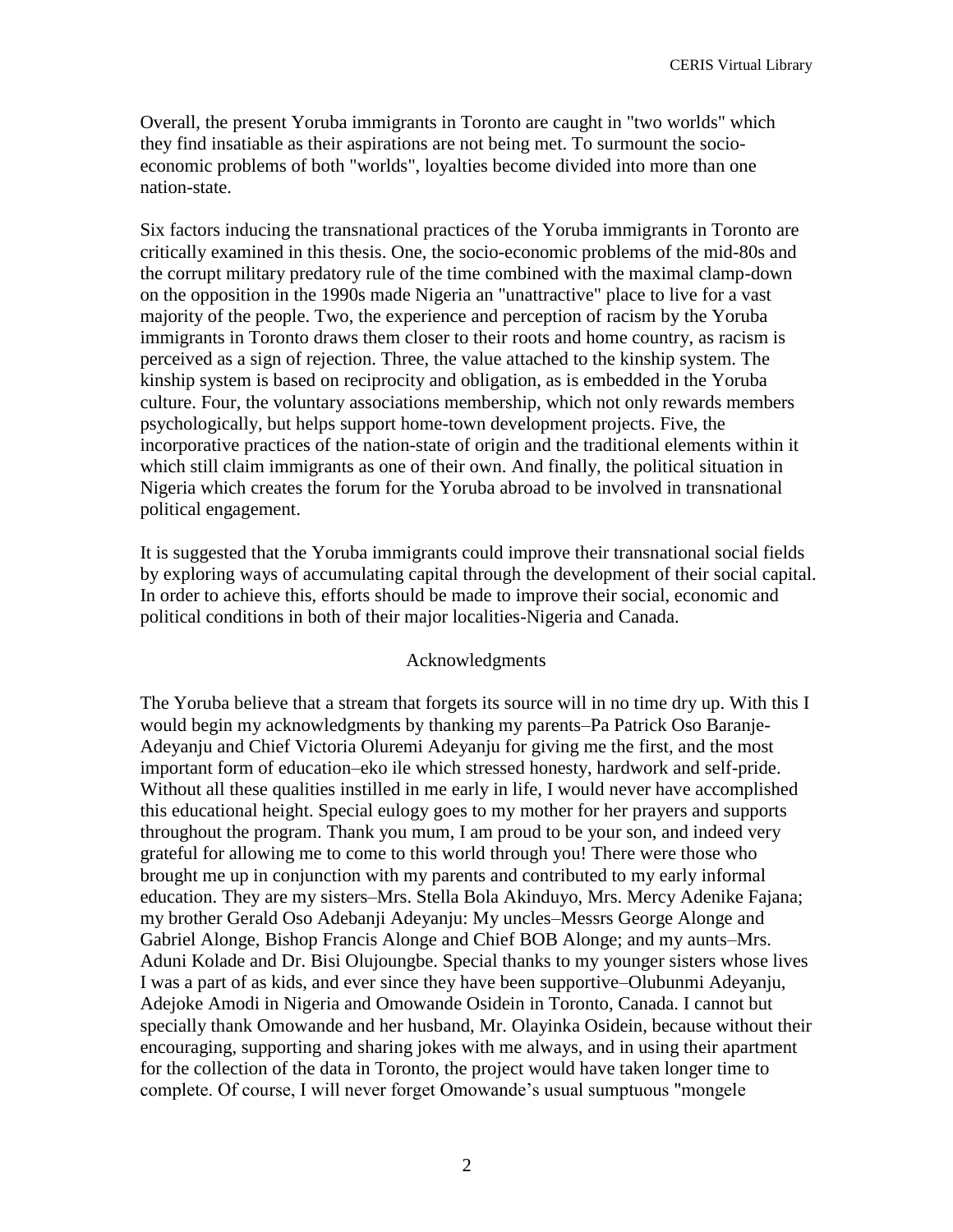pounded yam with egunsi soup". My thanks also go to all my nephews and nieces in Nigeria, who persistently remember me in their prayers and look up to me as one of their role models.

Particular thanks to my assiduous advisor, Dr. Frans Schryer for all the assistance, including suggestions, encouragements, discussions and comments which no doubt has contributed to the success of the project. Other committee members–Dr. Rozena Maart and Dr. Glen C. Filson contributed immensely through their constant guidance. Rozena not only helped with the development of a particular section in the project but also supported me morally. Thank you Rozena! Glen was a great help from the beginning to the end of the project. His meticulous examination of facts, comments, painstaking corrections, suggestions and discussions were very helpful and the constructive criticisms quite challenging!

I cannot but thank the following faculty members: Dr. Belinda Leach and Dr. Marta Rohatynskyj for starting me with the project but could not take me through to the end due to their sabbaticals. Their contributions in the beginning guided me through the whole project. Also thanks to Professor Stan Barrett for his support, time and interest throughout the program. A big "thank you" to the office staff, especially Millie MacQueen who usually answered my "too many" questions with patience; and Leo Keating for assisting with computing the data.

My childhood friend has never stopped showing interest in me and being concerned about my progress, Olabode Steven Ojo, who has furnished me with some of the reading materials for the project, to whom I say a big "thank you"! Rev. Fr. (Dr.) James Olaogun has always been concerned about my progress prior to my migration, and since my arrival in North America, has graciously provided me with some of the reading materials for this project, to which I am eternally grateful! Thanks to Rev. Fr. (Dr.) Peter Olawunmi Obawale for the prayer and encouragement. My thanks also go to Mr. Kabu Samuel Asante for his support ever since my arrival in Canada. Without all your prayers and the cumulus of your good wishes, the success of this project would have not been achieved.

Living and studying in North America would have been boring and meaningless without all the wonderful friends and acquaintances that I have gained over the years–they are not only friends, but brothers and sisters. Ms. Janet Ngo not only took pains to proofread the entire manuscripts for this project for common errors but was constructively critical of certain positions, and has always been morally supportive. Janet, you are a rare gem and a good friend indeed, thank you! Michael Aregbesola, a.k.a. Aworawo (Ph.D. Candidate) and Tayo Alabi (Ph.D.) are not only supportive in terms of my being able to bounce ideas off them, but they are also my great inspirations in the "academy". Saburi Babalola, Victor Aruna, Symonds Botchey, Sherifat Fasasi, Hakeem Fasasi and Mr. Femi Solaja are friends that I have known over the years. Thanks for still being my friends.

This research has been made possible through the collaboration of the Yoruba men and women who agreed to be interviewed for the project. Not only did they give me their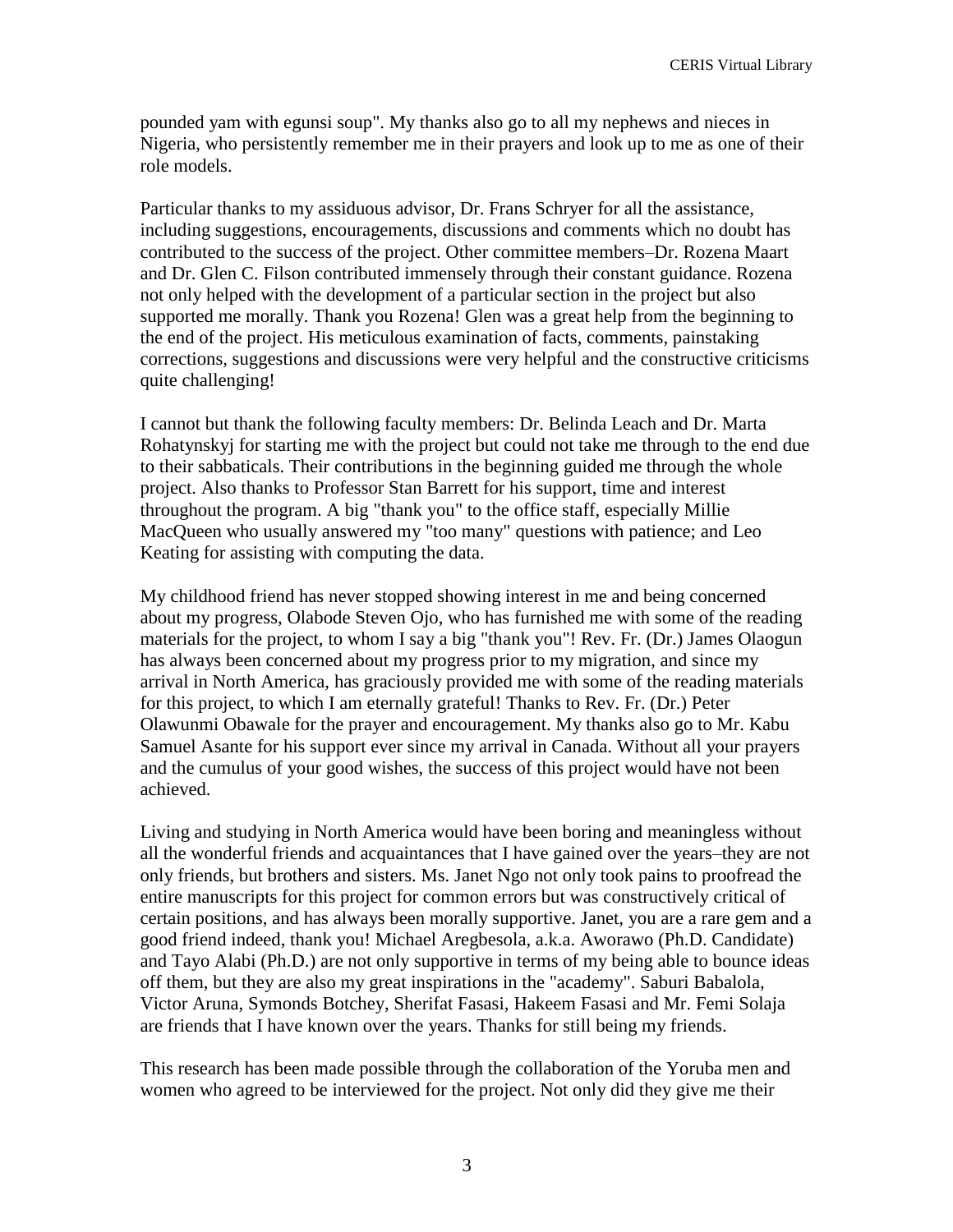valuable time, they also prayed for me and wished me well. Words are not enough to express my appreciation for your help. I doff my hat and say "thanks so much"; I hope I have done some of what you had asked me to do. Particularly, I would like to specially thank the following members of the Yoruba community in Toronto: Mrs. Ester Opadiran (erstwhile President of the Yoruba Community Association) for helping me "gain entry" into the community; Mr. Biyi Opaleye (current President of the Yoruba Community Association) who volunteered information to me about the community; Mr. Segun Adebajo who took me as a brother and selflessly assisted in introducing me to people in the community; Mrs. Margaret Adenike Olarinmoye (mama Seye) did not take the matters concerning the research with levity, and has also acted like a sister to me ever since; and last but not the least, Dr. Adebusola Onayemi for his encouragement and interest in a project of this nature.

It is the Ogberis who solely rely on their extra-sensory perceptions alone. I am not one of them, because I believe that those "in the great beyond", my ancestors, have always been with me, without them, the project would have been a fiasco–thanks to Pa Oso Baranje-Adedipe (of Ejigbo family in Ado-Ekiti) and Madam Oja Adetunbi Baranje-Adedipe; Pa Peter Fadahunsi Alonge (of Omu family in Ise-Ekiti); and Madam Julianah Ajayi Alonge. My ancestors gave me the metal capability and physical dexterity to carry on with my day-to-day activities. Please, continue to watch over me!

I cannot mention all the names of those who have helped owing to lack of space, but I humbly express my appreciation to them all, wherever they are.

## Dedication

This thesis is dedicated to all the children of common Nigerians, who are born innocent victims, their souls upon generation, sacrificed by the greedy, reckless and larcenous postcolonial Nigerian ruling elites.

## Table of Contents

| <b>Chapter One</b> |  |
|--------------------|--|
|                    |  |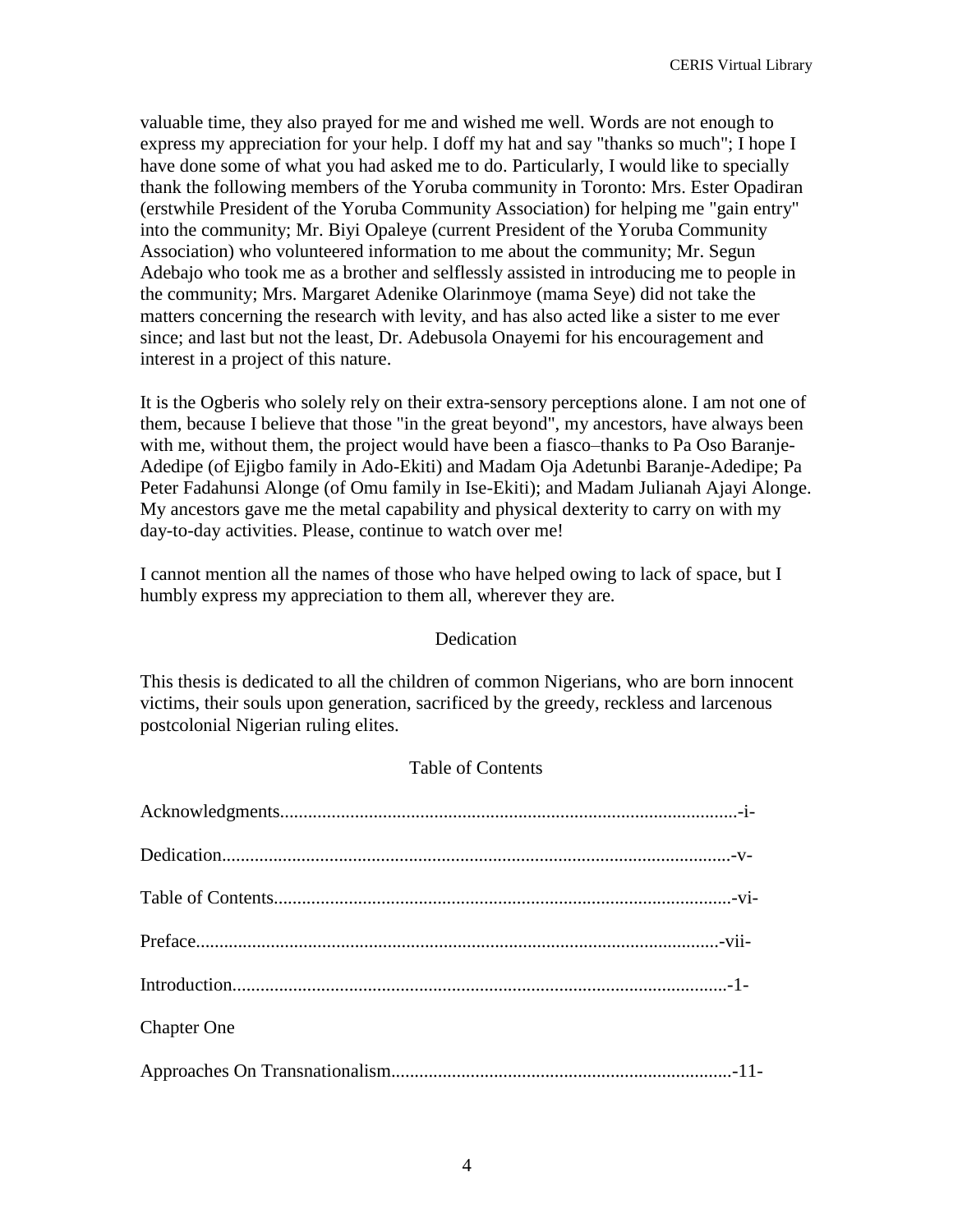# Chapter Two

| 2.1 Yoruba Nation Before and After Contact With Other Cultures35- |
|-------------------------------------------------------------------|
|                                                                   |
| <b>Chapter Three</b>                                              |
|                                                                   |
| <b>Chapter Four</b>                                               |
|                                                                   |
| <b>Chapter Five</b>                                               |
|                                                                   |
| <b>Chapter Six</b>                                                |
|                                                                   |
|                                                                   |
|                                                                   |
|                                                                   |
|                                                                   |
| $316 -$                                                           |

## Preface

The idea to write on the contribution of Africans to the world was conceived years before I undertook graduate study in sociology. But the idea to write on this particular topic was brought up by my first advisor, Professor Belinda Leach. She suggested this topic, transnationalism within the labyrinth of globalization, while I was scratching my head, exploring and deciding on what particular aspect of African place in world history to write on. In part some of the ideas broached in this thesis developed from my personal quest for answers to some sociological questions, particularly the ones that have to do with global inequalities, black consciousness and identities. I cannot but acknowledge the roles played by my relatives, friends and colleagues way back while I was growing up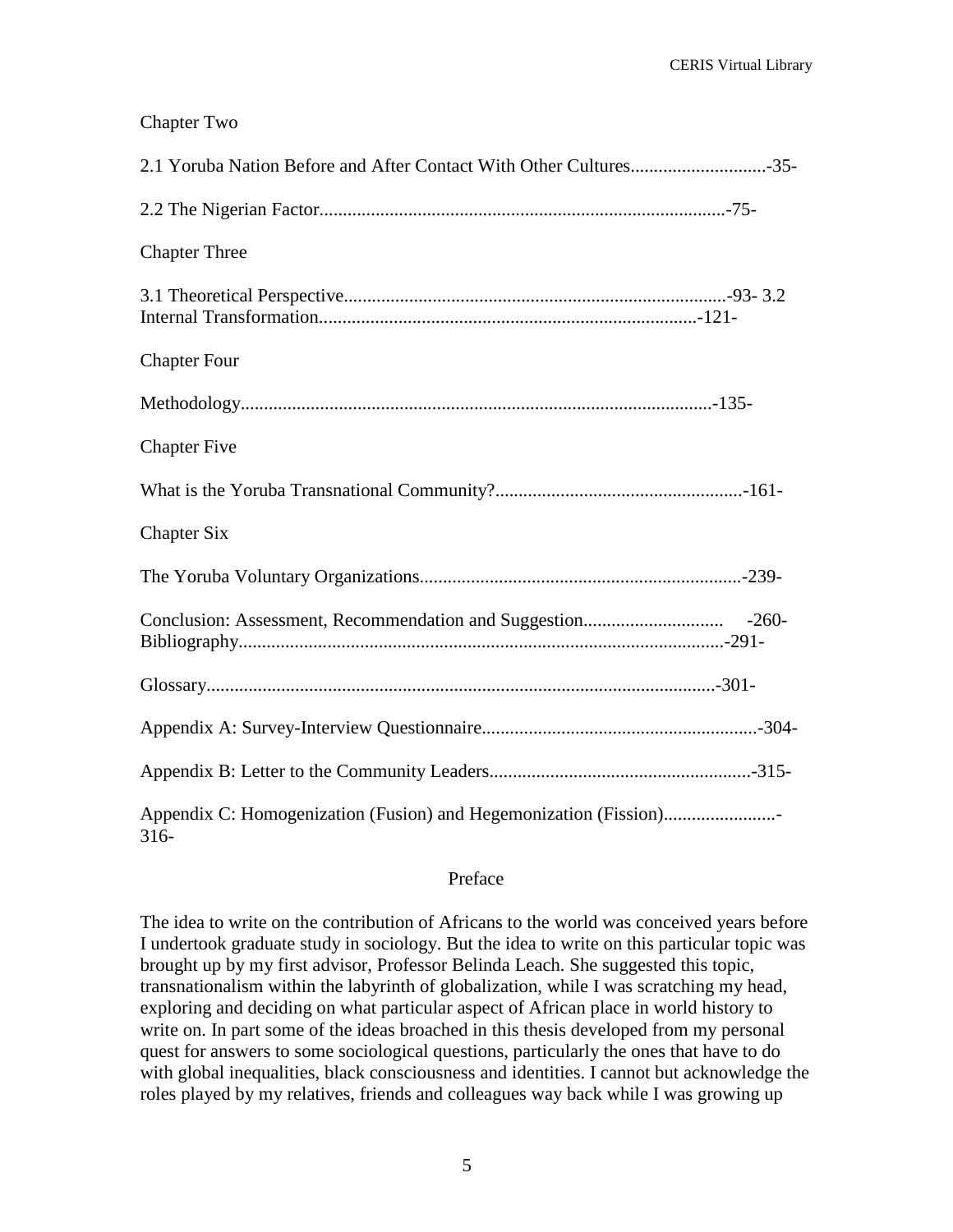and studying in Nigeria and also colleagues, friends and acquaintances in Canada who have of course perennially engaged me in arguments, debates, discussion and often shouting matches about the plights, ups and downs of black people both in their original home in Africa and in the Diaspora around the world. It was all these panoramas that kept me thinking more about understanding myself and the place of black people within the global capitalist development--their contributions, failures and some achievements. It was all this that led to my final decision to narrow my focus to Yoruba transnationals in Toronto. This is in hope that an ethnographic study of this nature that you are about to read will shed lights on some important issues pertaining to immigrants of color from underdeveloped or developing parts of the world residing in the industrial/post industrial capitalist countries of the West. Having said the above, I would now add that my personal experience cannot be overlooked in view of the overall research. In other words, it would be hypocritical to divest my identity as a Yoruba person who is an immigrant in Canada having some measure of influence in the plannin

g and the outcome of the research. However, this is not to posit that the research itself is riddled with bias, but to say that in most social science research personal experience must be acknowledged rather than to be implicitly or tactfully left incognito. This issue of "personal experience" as it relates to the "issue of objectivity" has been discussed elsewhere in this thesis. It is there I argue that being whom I am makes the undertaking of the research taxing--attainment of objectivity seems very difficult but still possible. So, I will leave this issue for now.

In addition to the above, some people will find this research disappointing because it will not meet their expectations. One, the amebos of the community looking for some gossip to read and talk about and then to make some victims out of this will be highly disappointed because all the major characteristics of interviewees and some events observed for this research have been altered. Two, those who believe that our shortcomings as a people should not be mentioned in this research but be hidden because they say "we do not have to wash our dirty linen in the public" will as well be disappointed. I will not only talk about some of the serious internal and external problems facing us at home and abroad, but also look for how they can be ameliorated. Three, those ethnocentric elements and their collaborators who believe that nothing good can come out of a traditional cultural system will not only be disappointed but in the end will be petrified by the truth and may eventually come to the conclusion that they were wrong. And lastly, there are those who will be disappointed and may inveigh against me for pitching my tent with the common people because I will not justify any form of inequality in this thesis.

#### Introduction

Each THING that goes away returns and nothing in the end is lost. The great friend throws all things apart and brings all things together again. That is the way everything goes and turns round. That is how all living things come back after long absences, and in the whole great world all things are living things. All that goes returns. He will return.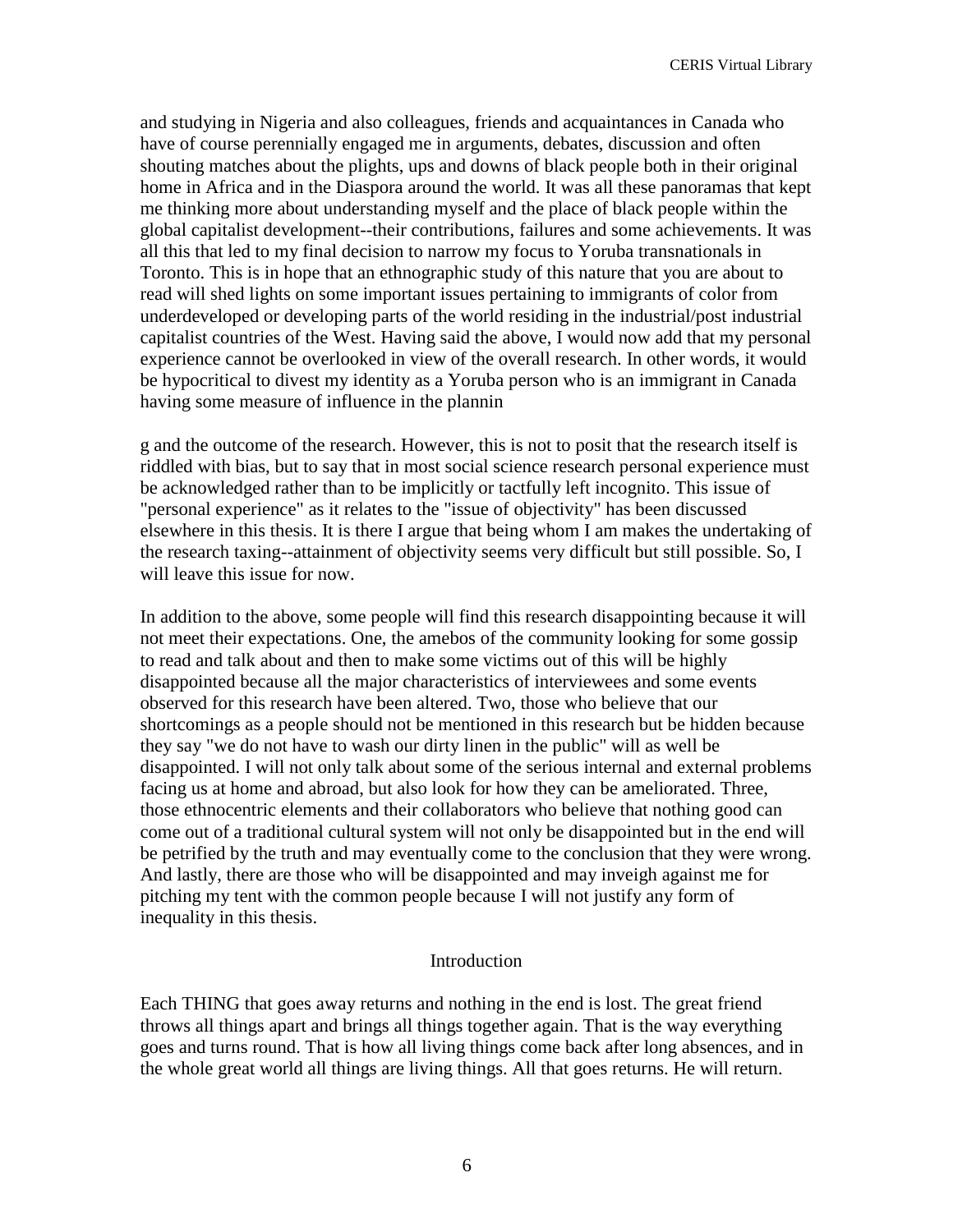(Armah, Ayi Kwei)

The notion that immigrants will pay allegiance to more than one nation-state is now being given prominence in academic sociological parlance. Until this began, the word "immigrant" had evoked images of people who had come to stay, having been uprooted from their old society in order to make for themselves a new home and country to which they will pledge allegiance. The on-going research and projects in social sciences are rendering this notion superficial and are providing us with works that show that immigrants now develop networks, activities, patterns of living and ideologies that cut across the territorial boundaries of their home countries and host societies. It is in the belief of many in the West that an average migrant from black Africa in this hemisphere is a crude, but willing peasant, attracted by Western technology, eager to prove himself, save money to acquire livestock and land, and on his return marry and start a family. It is true that modern migrants from Third World countries come to the materially advanced countries in pursuit of better living condition, but to see them in the light of this statement *in toto* is highly arbitrary and pedantic. It is high time we see immigrants from this part of the world as social actors who are sustaining multi-stranded social relations that link together their societies of origin and settlement.

The high level of migration from the underdeveloped countries to the developed part of the world confirms the high volume of written literature on the unequal distribution of global resources which is historical in nature. While the current trend of globalization tends to homogenize the world on the one hand, it also fragments it in terms of creating two antagonistic classes in the world. The argument on how the industrial capitalist countries of the West exploited and continue to exploit countries of Africa, Asia and Latin-America has been long settled by the dependency theory school of thought. What I therefore need to add at this stage is that the out-migration of able bodied-men and women from the underdeveloped to the developed countries is largely caused by the nature of the relationship between the latter and the former. In other words, labor migration is not a fortuitous phenomenon; it serves some specific functions such as job enrichment for the developed economy and further pauperization of the underdeveloped societies. Perhaps, we should go beyond the doom and gloom stories of this relationship as perennially espoused by those on the left (even though, their arguments are laudable) and focus a bit more on how ordinary people are social actors, not passive and are involved in various emancipatory activities that make them sidetrack the global capitalist oppression.

Women and men that are involved in these activities have been referred to as "transnational immigrants" in this project. These are ordinary men and women that leave their societies everyday in search of a greener pasture in the industrial/postindustrial capitalist countries of the West and Japan. They develop a multiplicity of involvement sustained both at their original home and host societies. They make decisions, take actions and reproduce the subjective and objective aspects of their culture in the society of settlement. The emergence of these immigrant pools has been considered a protest against the domineering role of the powerful multinational elitist class, the "transnational class from above" who are homeless and mobile, with no country as home but the whole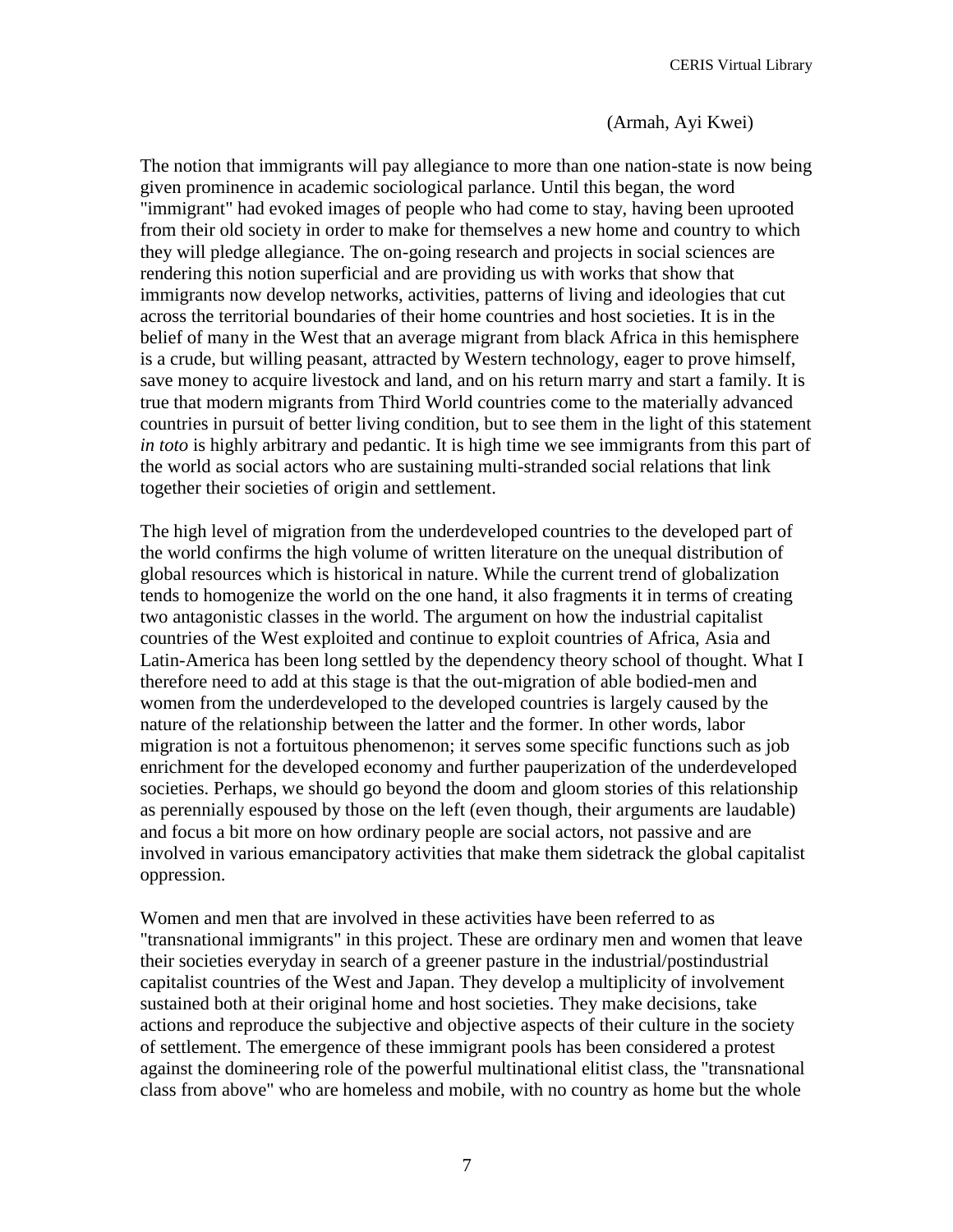planet as property. In opposition to this class are the socio-economically disadvantaged class who are displaced and unable to meet their daily needs, constituting the "transnational movement from below" (Mahler, 1998: 67).

Of course, people have always moved and carried their language and culture and have maintained contacts with those they left behind. But of late, as a result of globalization, communication has been made more efficient with the telephone, fax machine, satellite links, videotape, telex, E.mail, etc. These developments have prevented ethnic identity from being less dependent on a territorial community or on formal organizations and thus have allowed it to thrive. Ironically, while the revolutionization of technology in the era of globalization tends toward homogenizing the societies of the world, it nevertheless fragments them. What we notice in the major capital cities of the industrial developed countries of the West are different ethnic groups from different regions of the world constituting themselves into "ethnic colonies".

#### Aims and Objectives:

This research will focus on one of the most salient components of Canada's vibrant African population in Toronto--the Yoruba. Why the Yoruba and not the African or Nigerian population of Toronto? The choice of Yoruba as a case study is to enable the research have a focus. Focusing on Africa will definitely water-down the major argument and the important issues raised in the research. For those who do not know, or know little about Africa, Africa is a continent of different "races", cultures, religions, geography and traditions. To study the whole of Africans residing in Toronto in a predominantly ethnographic study of this nature is to do a disservice to the people of Africa and their cultures. The same argument applies to studying Nigeria from a cultural perspective. As will be revealed later in Chapter three, Nigeria is nothing but a mere geographical expression--it harbors more than 250 ethnic groups. God did not create Nigeria, colonialism did! I would however say that while the focus is Yoruba, the experience of this group in its struggle to construct and reconstruct its identities in the face of global capitalist hegemony applies to other economically disadvantaged groups from the Third World countries. Whenever necessary, other immigrant groups from the Third World countries will be alluded to. This project thus has three central aims. One, it will examine the impact of Western capitalist mode of accumulation, (also known as globalization) on the Yoruba society from the historical period. This entails, but not limited to, the colonial capitalist extraction of resources and the simultaneous penetration of Western culture. The impacts of all this on the migration to the West, most especially to Canada will be given consideration. Two, it will look into various modes by which ethnic groups maintain and perpetuate their culture while in the countries of settlement. Specifically, the research will examine how the Yoruba in Toronto reproduce some aspects of their cultural complexes. And three, it will account for why that linkage with the home country still continues in the form of the multi-stranded relations that span across two or more countries. This will document their contributions to the Toronto ethnic mosaic. These three aims are not mutually exclusive of one another.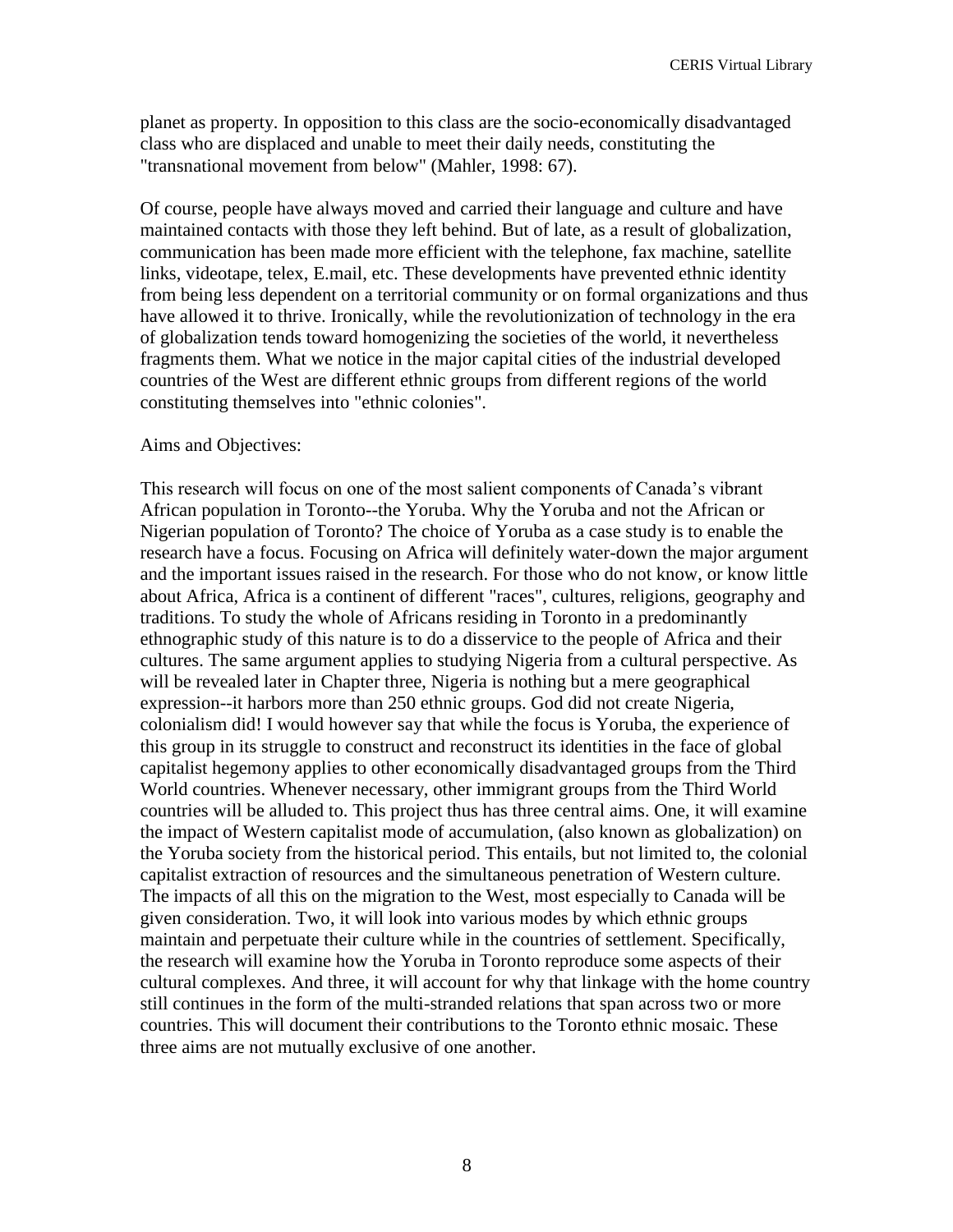To elaborate, it is the transnational practices of the Yoruba in Toronto, Canada that will be a focus of this thesis. Some literature on international migration has examined the relationship between the uneven development of regions/countries of the world and migration. As if this is not enough, some "academic shamans" in this field easily point out that this uneven development induces migration which is beneficial to the developed part of the world on the one hand, and further underdevelopes the already poor countries on the other hand. This project will then look at the impacts of globalization on the less developed countries as they relate to international migration; specifically, the impact of globalization on the Yoruba society from the historical period, and the current response to this impact in the form of transnational practices will be thoroughly examined. In the course of doing this, it will be brought to the fore that material deprivation caused by the unequal distribution of global resources is not enough to account for their migration to the West and for their transnational practices, but also involved their encounter with colonialism which conditioned their minds and the psyche, and alluring them to the West.

Various issues will be brought to the fore at the conclusion of this project: One, it will become apparent in this research that "economic determinism" alone cannot explain the migration from the developing countries to the developed ones. The historical experiences of immigrants have to be put into consideration as well, as they highly influence the individual migrant's decision to move; two, the dominant ideology prevalent in the Western industrial capitalist countries that immigrants from the materially disadvantaged societies are a burden rather than a resource will have to be reconsidered. Immigration is more of a resource than a liability for the society of settlement and immigrants "enrich" their host society; three, it will be discovered that the current state of affairs in the world considered fascinating by the postmodernist scholars do not reflect the realities of many people in the world--for example, the historically weak groups, men and women of color, the Aboriginals are still powerless--while the transnational corporations wield so much power economically and even politically, and control the world; and four, transnational immigrants are engaged in what is called the "transnationalism from below" (Smith & Guarnizo, 1998), which is the terrain of the ordinary people sidetracking the oppressive capitalist regime.

## Methodology:

Both qualitative and quantitative methods have been employed to collect data for this research. The quantitative method used is the survey-interviews of fifty Yoruba individuals in the megalopolis of Toronto (including Brampton, Mississauga, Barrie, etc.). This method is used to find out about the characteristics of the population, the beliefs, habits, attitudes, ideologies, compare responses, experiences, etc. This method is confined to descriptive statistical analysis and is not intended for any inferential statistical purposes. The qualitative method makes use of participant observation, unstructured indepth interviews and semi-structured interviews. This complements, elaborates and corroborates the quantitative method. This approach gives the individual immigrants being studied an opportunity to express their perspectives and personal experiences, without being subjected to the "strict rules" of the quantitative method.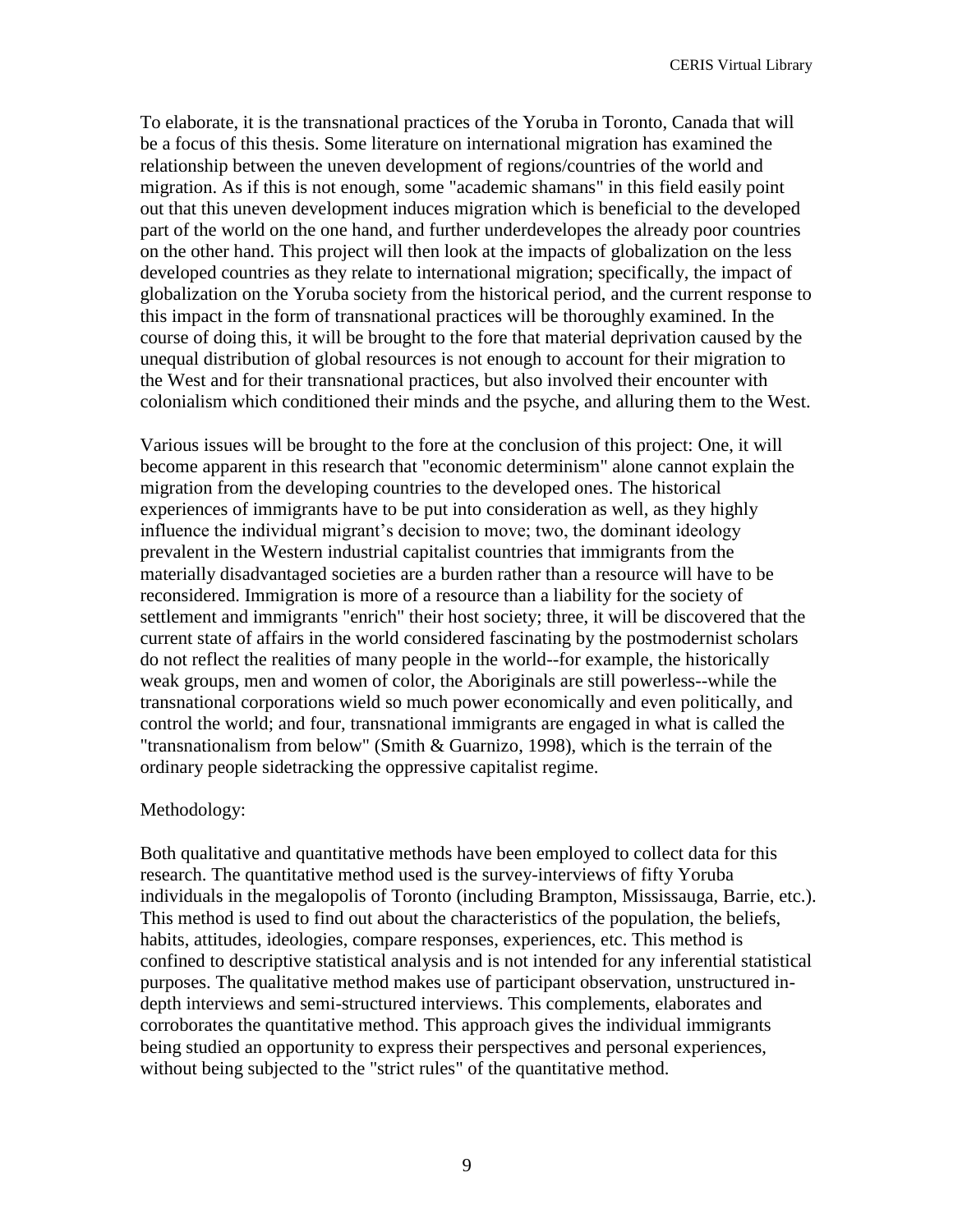Limitations of the Study:

This research project is not without some limitations. One, as previously stated, the findings, especially the quantitative methodology cannot be generalized to the entire population in Toronto, this is because subjects were selected non-randomly. Two, only one side of the picture is revealed. The field work was conducted only in Toronto, which is a small part of the social fields. And three, not all events were observed for the research owing to time constraints and money. These inhibitions and more have been discussed in detail in Chapter 4.

# Academic and Policy Implications:

Apart from its contribution to theoretical discussions in academic contexts, this research will also have some much more practical applications. This will include:

- Recommendations and perspectives on the ways in which this immigrant group might be encouraged to see importance in their "cultural capital" and be aware of their specific problems and solutions, so enabling them to emulate achievements of their more successful ethnic counterparts and be able to compete well with other successful groups such as the Chinese and Taiwanese, and also the dominant group.
- Being a source of well informed ethnographic insight of relevance to all those responsible in the delivery of public services to immigrant groups from the developing countries.
- Direction of attention as to how transnational members might make *more effective* use of their available resources for the development of the sending country and the country of settlement.
- Contributing to a much more sharply informed understanding of Africa, its peoples and cultures, by focusing on one segment of the African population.

Organization of Thesis:

The research is in six chapters and the conclusions:

In chapter one, various approaches on transnationalism will be examined and made into five typologies based on the available literature perused for the research, viz., transnationalism as: social morphology; mode of cultural reproduction; arena of capital and material resources; site of political opportunism and engagement; and (re) construction of "place" or locality. Chapter Two will discuss the Yoruba nation, its people and the history before and after contact with the "outside world". A detailed exposition corroborated with historical writings of eminent scholars of Yoruba history will be employed. The second section of this chapter will account for the current unfavorable conditions that make Nigeria "an unattractive" place to live. It will be argued that one of the major problems confronting Nigeria is corruption—Nigeria is a fertile ground for corruption to grow because of its colonial experience which transmutes into neocolonialism. This chapter will help readers understand the remaining parts of the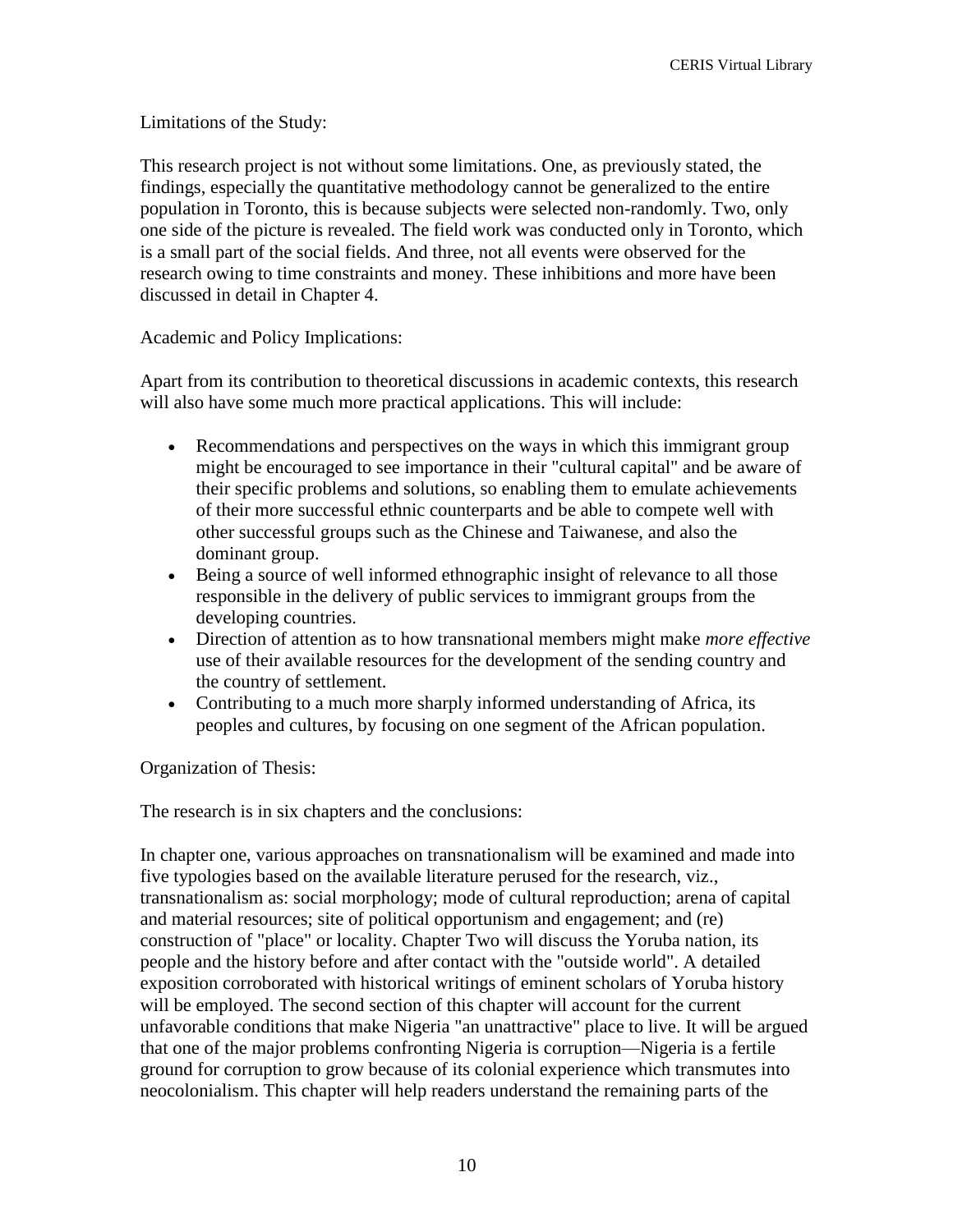thesis. Chapter three elucidates the theoretical orientation informing this research. In the first section, a theoretical approach to globalization, transnationalism and labor migration constitute the central themes, explicating the place of the Yoruba within the historical global capitalism. The second part of this chapter explains the interaction of the Yoruba society with the West. The analysis goes beyond explaining the material deprivation and dependency of the people; it privileges the psychological dependency on the "white race" as the superior people as also being a factor inducing migration. In chapter four, I will discuss the methodology adopted to collect data for the thesis. Here, the necessity of employing both the qualitative and quantitative methods will be justified. Also, my "personal experience" as it relates to the conduct and collection of the data and the field work experience will be given consideration. Chapter five analyzes the data collected—a look at the evolution of the Yoruba in Toronto, the characteristics of the population, activities, experiences and transnational practices, and the reaffirmation and reconfiguration of power in the social fields. Chapter six continues on the analysis but focuses on the roles of the Yoruba transnational voluntary organizations as the resource for the members in Toronto and in Nigeria. Lastly, the conclusion summarizes the main themes of the research, assesses the transnational social fields—strength and weakness, recommends the necessary improvement, and suggests areas for future research potentials.

#### Chapter One

#### Approaches on Transnationalism

1.1 Preamble Globalization and transnationalism are not new phenomena. These developments have always existed somewhat in *pari passu* in the context of international migration (Cohen, 1996; Mintz, 1998). In spite of its age-long existence, its academic scholarship was ignored until the 1980s for a number of reasons. Winland (1998) gives three reasons for this. One, the dominant view had always been that immigrants were those uprooted from their countries of origin to settle in a new land. It was therefore not until the dawn of globalization and its impact on the societies that the attention of scholars began to be drawn to the fact that transnational immigrants were capable of forming ethnic identities that were both local and global. Two, there had always existed a widespread assumption that the formation of ethnic communities often entailed a gradual shift in culture to that of the host societies, also known as assimilation. Hence, no cognizance was given to the fact that immigrants continued their culture in Diaspora. And lastly, the policies of multiculturalism often led to more essentialized identification of ethnic groups in host societies. In other words, multiculturalism as a cultural policy did not resonate the diverse histories, cultures and experiences of immigrants with disparate origins.

Considering the relative newness of this area in academic studies, it is amazing the number of works that have been produced in this field. While literature has been produced on transnational social spaces of immigrants from Europe, Latin America, the Caribbean, Central America, and Asia in North America, none has been written on any group from Africa. Could the lacuna in the availability of literature based on regionality have anything to do with the extension of low expectation of progression from the people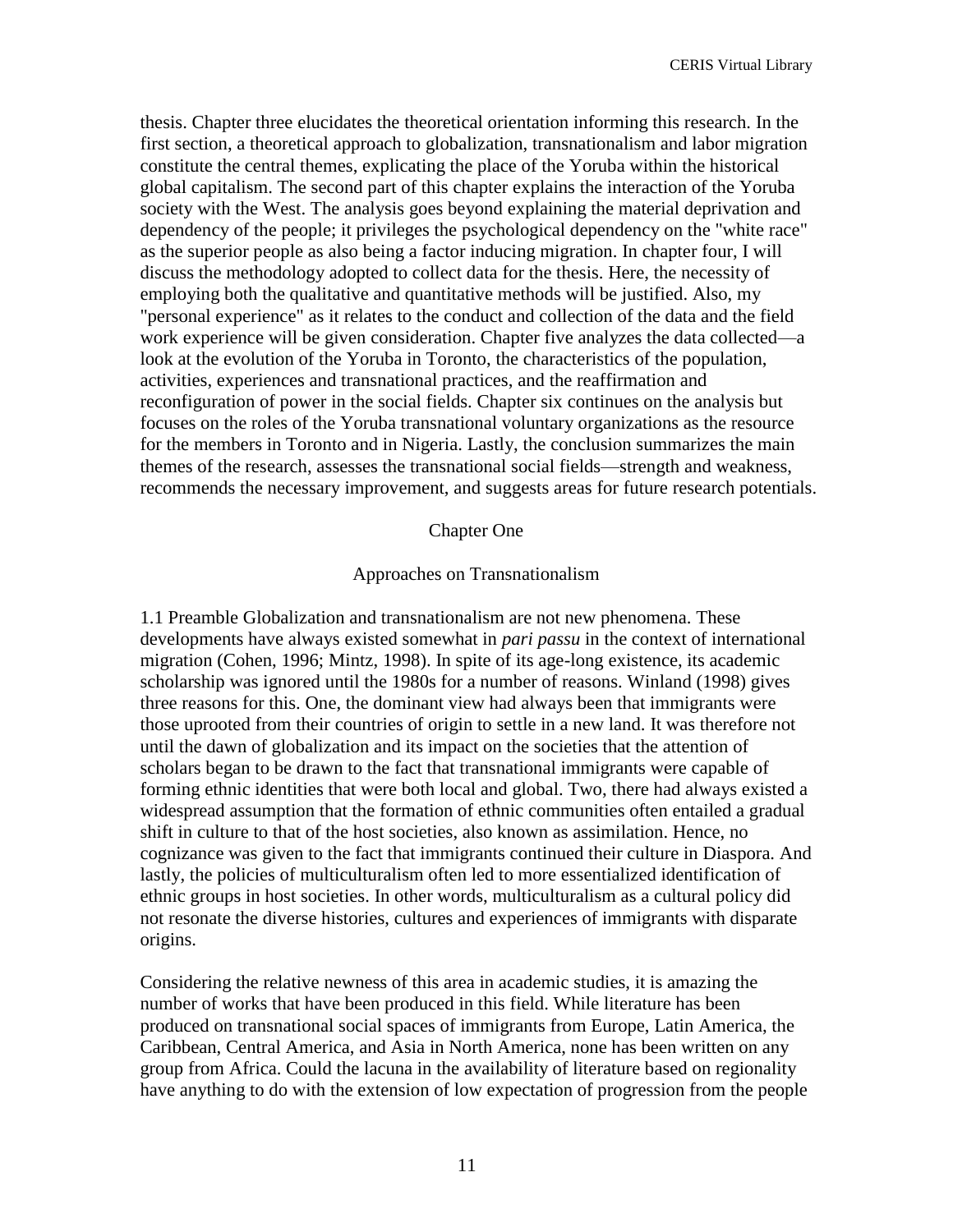of Africa? The dominant discourse is that African immigrants are refugees fleeing from war, famine, devastation and immiserable conditions. Nevertheless, this notion becomes superficial when the available literature has the same relevance to the observed performances of some African population in Diaspora.

In the 1980s, several scholars were challenged by their observations of transnational activities practiced by migrant groups that they were studying from the perspective of the "host" societies. They looked at various activities which connected both host and home countries but which were fraught with problems relating to a lack of framework for systematic discussion and analysis. In May 1990, some researchers organized a workshop in hopes of conceptualizing and analyzing transnational migration (Mahler, 1998: 74). Other scholars were involved in this task and the aftermath was a publication of the workshop papers in a book. In this publication, they came up with a definition of transnationalism "as the process by which immigrants build social fields that link together their country of origin and their country of settlement". Immigrants who build those social fields are designated "transmigrants". They are so called "transmigrants" because they "develop and maintain networks which are familial, economic, political, religious, and organizational that span national borders" (Schiller *et al.,* 1992). Furthermore, in the footnote, the scholars explain the reason why they use the term "transnational", which they claim has long been used to describe corporations that have major financial investments in more than one country and a significant organizational presence in many countries simultaneously. This term is therefore deemed appropriate as a description for migrating populations that are involved in activities that span borders of two or more societies (Schiller, *et al.*, 1992). This phenomenon has been used elsewhere as "transnationalism from above" and "transnationalism from below" respectively (see Smith & Guarnizo, 1998).

Over the years, according to Mahler (1998), various metaphors have been developed to describe transnationalism. Some of the terminologies ensuing in the literature have been "transnational social field", "transnational migrant circuit", "binational society", "transnational community", "global ethnoscape", "network" and "socio-cultural system". Even though each and every one of the terms to a reasonable extent describes this phenomenon, Mahler (1998) regrets that the use of many terms tends to obscure, and confuse the field but accepts among the heap of terms, "transnational social field" because it seems to be all encompassing, albeit not perfect (pg. 74).

As a heuristic device, I have made it a task to typologize five meanings of transnationalism based on different approaches in the available literature. These types are not exclusive of one another, some are reliant on others.

•Transnationalism as Social Morphology

•Mode of Cultural Reproduction

•Arena of Capital and Material Resources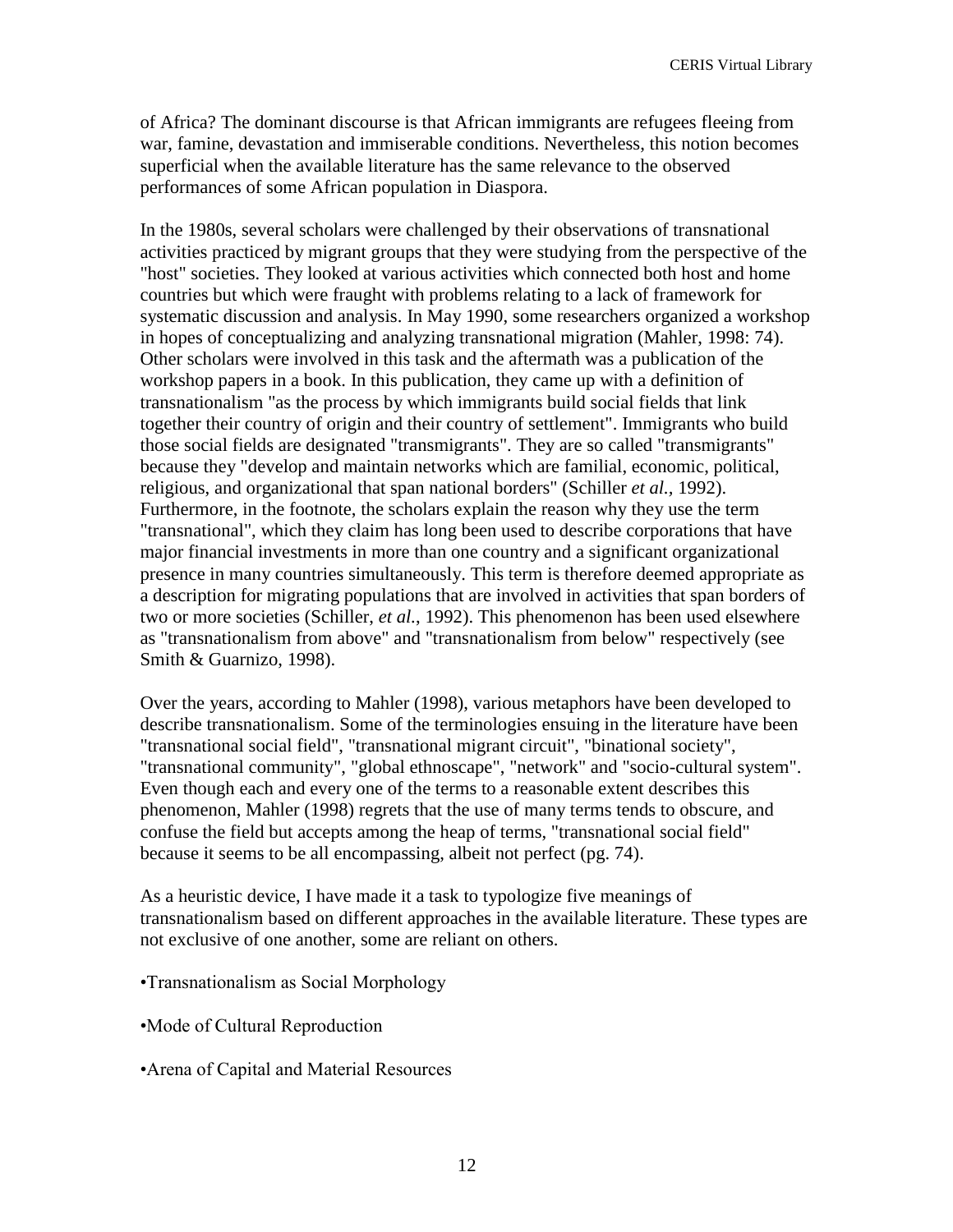# •Site of Political Activism and Engagement

# . •(Re) construction of place or locality

## 1.2 As Social Morphology:

The transmutation of ethnic Diasporas from the role of the oppressed to the challengers has come to the fore as a perspective for understanding transnationalism. Transnational social formation emerging in the Diaspora is a child of circumstances. These circumstances often stem out of fear, insecurity and discrimination encountered by these groups in the historical past. Cohen (1996) identifies five groups of Diasporas based on the classical meaning of the word. They are: One, the Jews who suffered from anti-Semitism in Europe and in North America. Two, the African Diaspora, which includes those brought to the Americas in shackles, turned into slaves and coerced into working for the plantation system. Three, the Armenians who experienced massacres in the 19th century and suffered from forceful displacement during 1914-16 under the Turks who deported about two-third of their population. Four, the Irish (1845-52) decimated by famine and who fled to North America--a traumatic experience! And lastly, the Palestinians, rendered homeless after the creation of the state of Israel in 1948 (pp. 512- 513). Cohen adds that these days, "Diaspora" has now come to include different categories of people such as political refugees, alien residents, immigrants, expellees, and ethnic and racial minorities. The inclusion of other categories, in the second type of Diaspora, is in part caused by globalization. It is now more possible to re-enact Diaspora through the mind, cultural artifacts and a shared imagination. The challenging aspect of this development is that globalization "has brought about both the universalization and fragmentation and multiplication of identities" (Cohen, 1996: 516). While the classically defined Diasporas–the Jews, Africans, Irish, Armenians and the Palestinians--started as the oppressed and marginalized groups, they eventually rose to be the "challengers", and achievers in their "homes away from homes". The same applies to the second type of Diaspora who are now challenging the current state of affairs in the modern world.

Diasporas now pose a threat to the nation-state. Their demands, expectations and loyalty are not restricted to their place of settlement but are extended to their community of origin and co-ethnic members in other countries. What might be called a "cultural distinctiveness" is rapidly losing face at present. This is because identities are "increasingly coming to be deterritorialized and differently territorialized" (Gupta & Ferguson, 1992: 9). This situation is no more peculiar to the refugees, migrants, displaced and stateless peoples but to the general public, including those who might be considered as having fixed identities–"cultural difference is also present here at home". For example, it is hard to proclaim "Englishness" because England is as complicated and nearly as deterritorialized as ideas of Armenian-ness or Palestinian-ness (Gupta & Ferguson, 1992: 10).

The methodology of Anthropology as a discipline must swing its pendulum by accepting that culture is no longer what once defined it. Culture is no more "homogenous, local, well- bounded, and in clear one-to-one correspondence with distinct social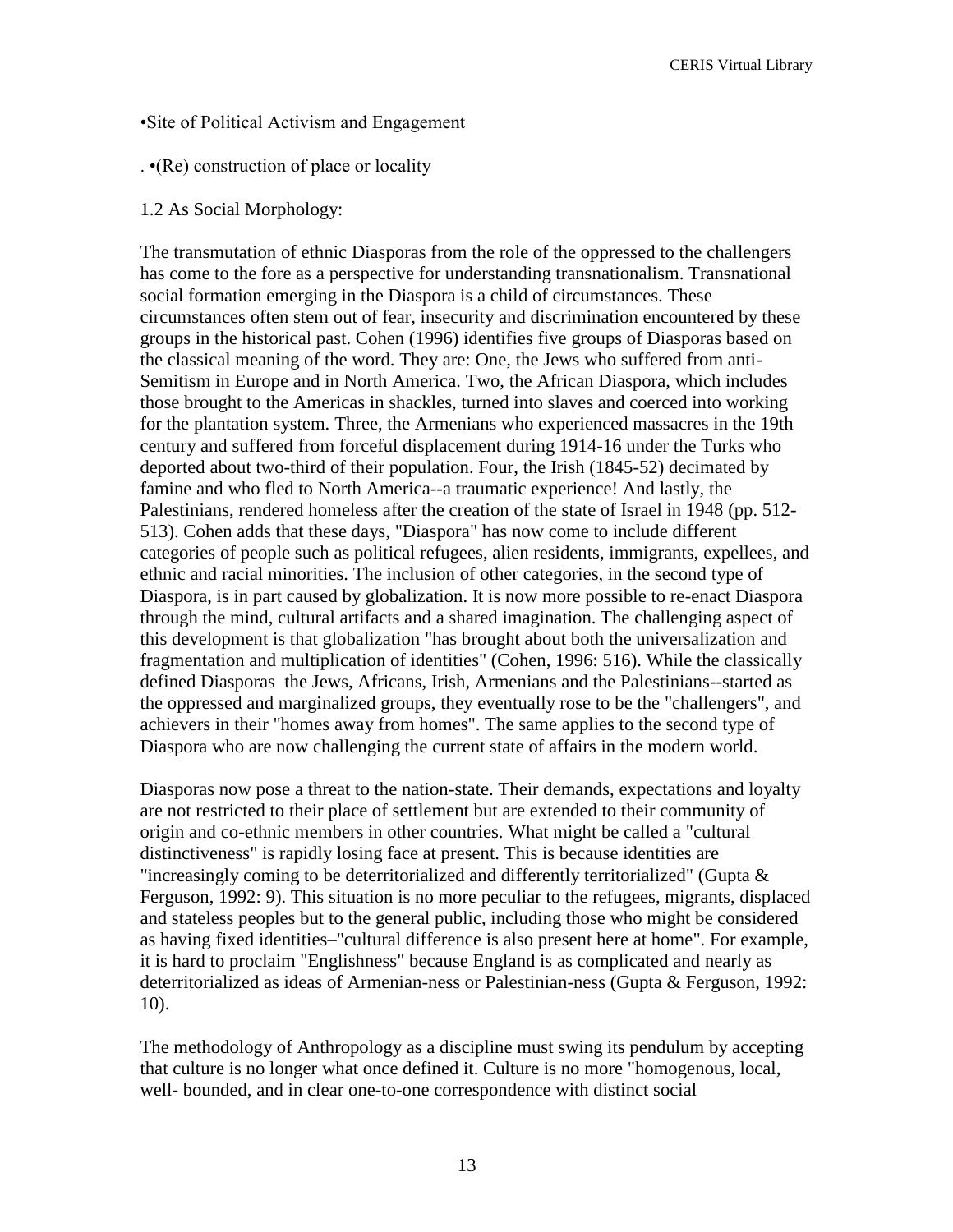units"(Wakeman, 1988: 88). Anthropology therefore needs to pay particular attention to the way spaces and places are magnified, contested and enforced, because the orthodox culture as known in the discipline (Anthropology) is no more tenable--the clear demarcation of "Us" and "Others" has become blurred (Gupta & Ferguson, 1992: 9). *Ipso facto*, both the traditional definitions of state and culture need to be reconsidered as well. As the above writers posit, could we agree in all entirety that their notions of cultural "deterritorialization" and "unboundedness" connote the impotence of nation-states and post national global activities? Is their perspective adequate enough to characterize transnational practices? Guarzino & Smith (1998) hold that the belief in "deterritorialization of the state" is doubtful. They believe that states still exert some control on the activities of their citizens and "alien groups". So, in what ways is the state in control of transnational practices? Guarzino and Smith come up with the following answers. One, historically, states and nations seeking statehood have often kept transnational connections of their Diasporas abroad. Examples are the Jewish, Greek and Armenians who have maintained their social formations abroad. Two, many nation-states with large population abroad are constantly promoting "transnational reincorporation" of their nationals abroad into state-sponsored projects. This practice is in part caused by the negative impact of neo-liberal economic policy that makes the less industrialized countries dependent on foreign investments and reliant on transmigrants' remittances. Three, the agents of "receiving states" still have an active control over people and goods within their borders. It is therefore irrelevant to conceptualize as a "deterritorialization of state" the extension of "states of origin" beyond their national territories. Clear-cut demarcation indeed still exists between the "state of origin" and the "foreign territory". Four, local sites are still an important corollary to the functioning of transnational activities. Transmigrants are not totally disconnected from the local constraints and social moorings, established in their country of origin which is contrary to the concepts of "deterritorialization" and "unboundedness". The locality of migrants and the national contexts abroad must be put into consideration as influencing the possibility of generating, maintaining or giving up transnational ties; and this also dictates the nature of relationships that migrants can have with their place of origin. Certainly class, gender and regional factors within the locality contribute greatly to the critical determinants of migrants' destination, attainment and transnationality (pp. 6-15).

1.3 As Mode of Cultural Reproduction:

Transnationalism is associated with a phenomenon that is subject to change in constructed styles, social institutions and everyday practices. These are usually explained in terms of sycretism, creolization, bricolage, hybridity and cultural translation. In this perspective, transnationalism is expressed in fashion, music, film, media information technology and visual arts (Vertotec, 1999: 451).

Immigrants reach out to their kind not only in the home country but in other societies of settlement around the world through the "ethnic media". Also, the "home" societies provide their population outside their borders with information on culture, politics, economics, history and potential opportunities available. Appadurai & Breckenridge (1989) comment that the reproduction of cultural practices and transformation of identity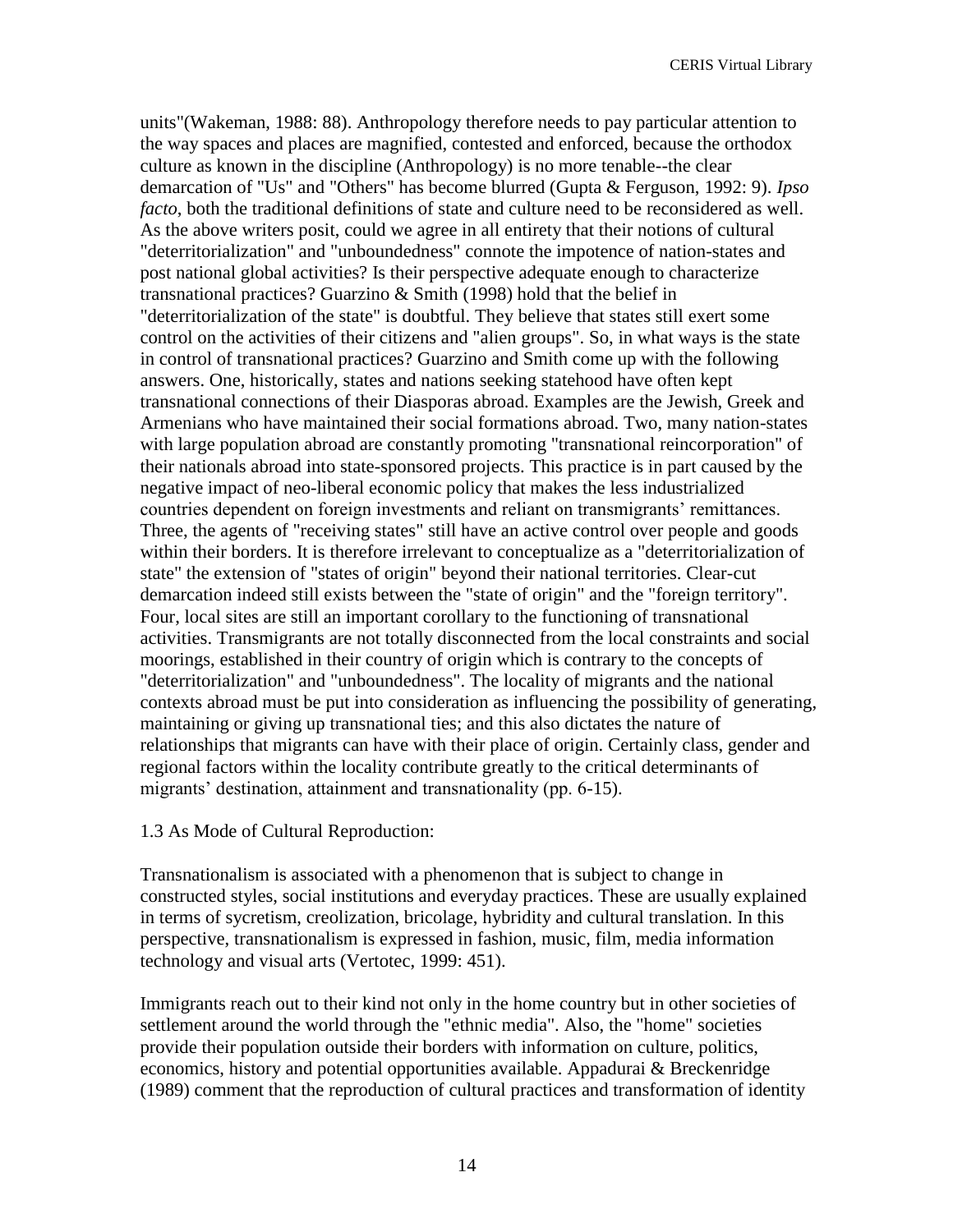are being driven by "complex transnational flows of media images and messages" . They add that this is creating a disjuncture for Diasporic communities, because in most cases the electronic media conflict what they call the "politics of desire and imagination" with the "politics of heritage and nostalgia". The former is being fueled by the private enterprise of the market while the latter thrive on the apparatuses of nation-states (pg. iii). It has been discovered that ethnic media stand in opposition or as a challenge to the "globally dominant Eurocentric cultural structures" (Karim, 1998: 4). One of their main preoccupations is to present alternative worldviews to those of the elitist media conglomerates. Karim (1998) examines within the context of globalization three ways by which immigrants connect with one another media-wise. He mentions that trans-border information flows through film and television, digital broadcasting satellite systems and on-line services. For example, the transnational distribution of Indian films has significant consumption in South Asia, South East Asia, the Middle East and East Africa. The main market for this industry is the Indian Diaspora in these regions and in Western countries where cinemas showing Indian films attract audiences in cities with significant populations of South Asian origins (pg. 5). Similarly, the Cairo film and television industry exports to the Arab world and the larger Arab immigrants around the world. The Mexican and Brazil television networks, *Televisa* and *TV Globo*, respectively have been able to capture cross-cultural markets beyond their borders. Furthermore, modern immigrants in the developed countries now transmit programs to their Diasporic populations with the aid of digital broadcasting satellite technology. It is claimed that Diasporic programming using this technology has grown in the last few years, well ahead of many mainstream broadcasters (pg. 9). Diasporic groups are also making use of online services like the Internet, Usenet, Listserv and the World Wide Web. These world wide networks enable immigrants to connect with members of communities residing in various continents.

#### 1.4 Arena of Capital and Material Resources:

Foreign capitals penetrate the Third World countries through the operations of the transnational capitalist class (Sklair, 1998). The transnational capitalist class is comprised of people from many countries who operate in different countries around the world as a normal part of their working lives. These people have both global and local perspectives to economic issues of the world. Sklair (1998) identifies four types within this class: (1). Transnational Corporation (TNC) executives and their local affiliates; (2). Globalizing state bureaucrats; (3). Globalizing politicians and professionals; and (4). consumerist elites (merchants, media) (pp. 3-4). They are transnationals in their own right because they are in control of the workplace, have political control in domestic politics and maintain the culture-ideology control in everyday life of the people through global competition and consumerist rhetoric and practice. Also, members are able to lay claims to citizenship of the world as well as their places of birth. This class emerges because of the domination of global economy by the major corporations who are part of the driving forces of globalization. It is a matter of fact that the global economy is dominated by corporations mostly domiciled in North America, Japan and Europe. These corporations are dominating the world in two ways: One, economic globalization involving foreign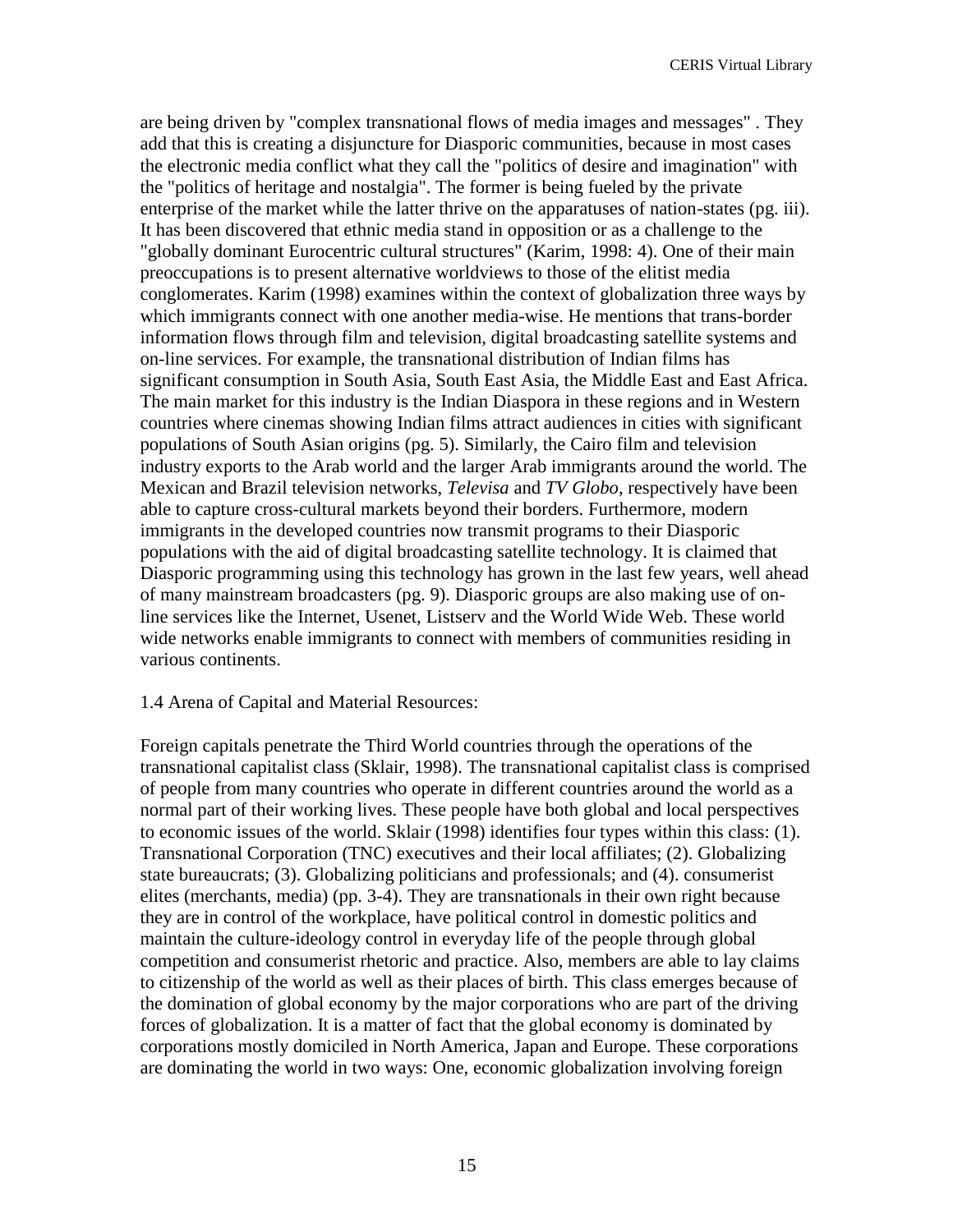direct investment and benchmarking, and two, social globalization by their claim of global corporate citizenship and global vision (Sklair, 1998: 5-7).

It is important to mention that the domination of the world by the transnational corporations is not totally tolerated by the ordinary people, hence their practices are not unencumbered, particularly by people constituting themselves into social movements opposing globalization. In other words, it is not only corporations and some governments that are involved in transnational practices, but also real people. Ironically, it is the same strategies such as foreign direct investment, the global power of the mass media, the "culture ideology of consumerism" and globalization of finance that the multinational corporations use, that the "ordinary people" use to oppose them. For example, Sklair (1998) says that it is not uncommon for local groups that are globally aware to expose exploitation of labor and devastation of the environment. By the same token, people are expressing their antagonism to the global village of the mass media for its lack of taste and educational value; and the cultural ideology of consumerism is frequently being criticized and considered as a sign of depressing evidence of moral bankruptcy that characterizes our present age. One good example of strong opposition to corporate hegemony was the successful campaign against the Multilateral Agreement on Investment (MAI) which was being negotiated at the Organization for Economic Cooperation and Development (OECD) (pg.13), (now appears to be permanently tabled).

Furthermore, states in the underdeveloped and developed countries involve their nationals abroad in their own modernization and development projects. One particular example is India, which started to attract foreign investment and technology transfer from the beginning of the 1970s, after several years of government regulated economic policy. According to Lessinger (1991), the Indian government made it a policy in the 1980s to attract "nonresident Indian" (NRI) investment from North America, Europe, the Middle East, South-East Asia and Africa to come to India and participate in the new economic dispensation. Those Indian immigrant populations in the Caribbean and the Pacific were exempted from this program because they lacked the skills, the wealth and the necessary networks within India which make NRI investment possible. The Indian government decision at this time was a compromise between those who want to rid India of foreign economic influences and those who want to immerse it in global economic dependencies. The government opted for a neutral ground, "third force" because NRIs were neither full Indian nor fully foreign (pp.63-64).

It was the belief of the Indian politicians and policy makers that NRIs are more trustworthy, dependable, and less threatening than foreign investors and "more national"; but more efficient than the local capitalists. They were encouraged to use their foreign skills and capital in India to become shareholders; and to find new industries and resuscitate old ones. NRIs were given concessions not enjoyed by the local entrepreneurs and foreign investors. This economic policy brings about transnational entrepreneurs whose activities occur in several different social arenas as they shuttle between India and their adopted countries (Lessinger, 1991: 64). Their socio-economic involvement with India is no doubt boosted with relatively cheap and readily available telecommunication technology which makes regular contact possible and immediate. It was possible on the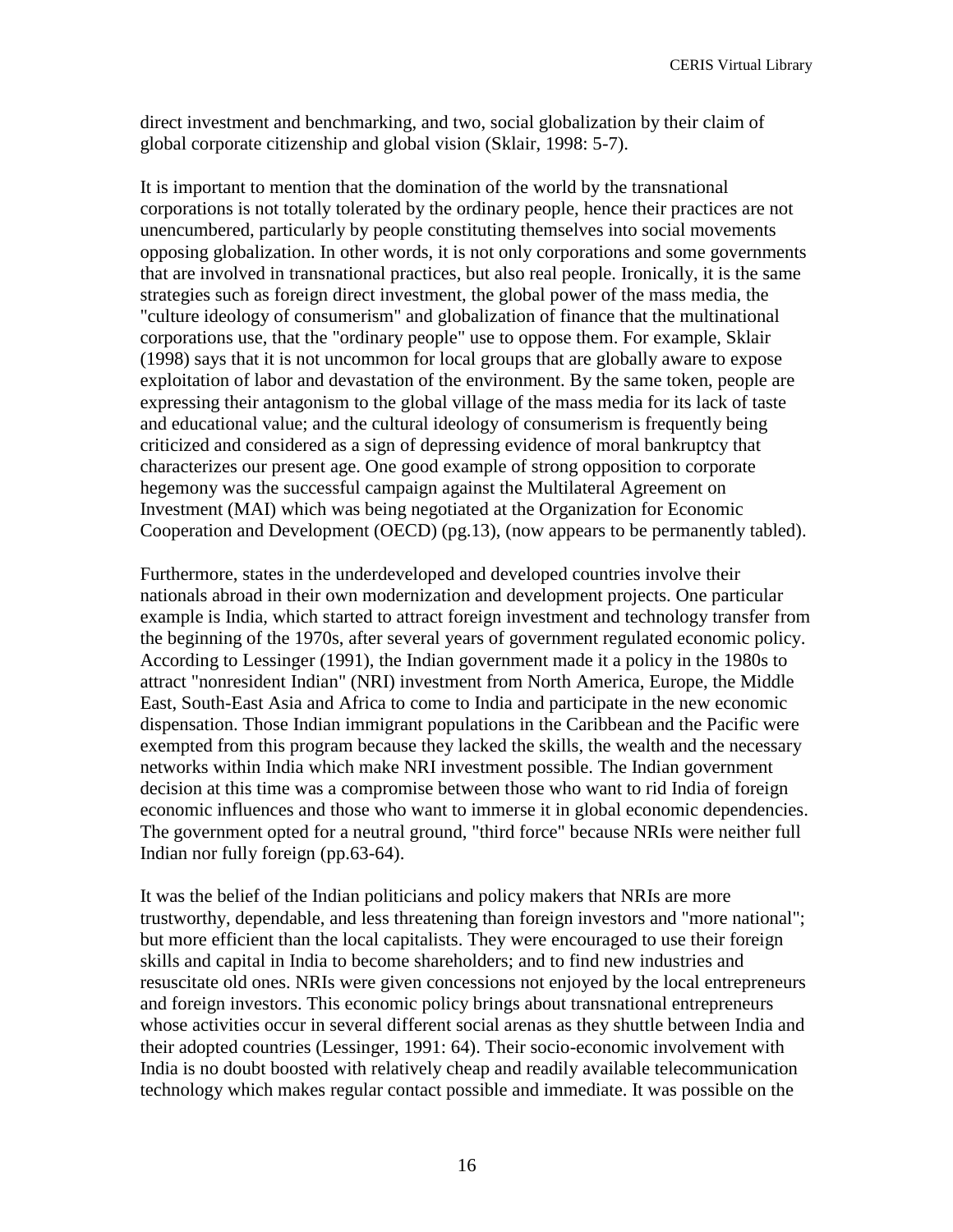one hand to carry on with their transnational entrepreneurial duties and on the other hand, to be able to make regular contacts with their kith and kin in India, and to provide regular remittances to parents or siblings for social reproductive duties such as schooling, weddings and food.

Apart from organized social movements, ordinary people are "sidetracking" the social and economic disadvantages of globalization. They create communities sustained by informal activities. The restructuring going on in the advanced countries means labor must be cheap and it is the immigrants who are expected to do menial dead-end jobs. They repel this expectation by strengthening their social networks to generate some economic gains. Portes (1997) gives a few examples of buttressing of the economic initiatives embarked upon by transmigrants to avoid the drudgery and exploitation of global corporation. In the Dominican Republic, there are hundreds of small and mediumsized enterprises founded and managed by former immigrants to the US. They include small factories, commercial establishments of different types, and financial agencies (pg. 9). These enterprises are transnational because they depend on continuing ties with the US. In similar vein, members of the Otavalan indigenous community in the highlands of Ecuador have in the last quarter of a century been engaged in traveling to major cities in Europe and the US to market their traditionally produced wares. By doing this, they are able to eradicate the "middleman's" position between the Third World indigenous producers and final consumers. Because of their incessant travels abroad over a long time, they have been able to attract people of foreign descents into their community in Ecuador. Moreover, a semipermanent Otavalan community has begun to appear abroad. What is unique about Otavalan communities abroad is that they neither depend on wage labor for subsistence nor on local self-employment but on the marketization of goods brought from Ecuador. This is made effective by constant communication with their home town to replenish supplies (Kyle, 1999).

Remittances is another means being adopted by transmigrants to counteract the domineering role of global capitalist power. Transmigrants send money to their home countries to set up firms and small businesses to serve the manifold needs of the immigrant communities and their counterparts at home. Remittances then contribute immensely to the local and national economies. For example, El Salvadorans in the US annually remit between \$700 million to over \$1 billion to El Salvador, their home country (Mahler, 1998: 70-71; also see Portes, 1997: 11). Investments are not mainly channeled to the underdeveloped countries from the developed countries by the immigrants but also goes vice-versa. For example, immigrants also bring monies into their "host society". Entrepreneurs from Taiwan, China and Hong Kong invest profitably in the US and Canada and become part of transnational community. The activities of these investors are not limited to the monetary benefit derived from their business, but there is a social ramification to this; for example, the birth of a child on American or Canadian soil guarantees US or Canadian citizenship and consolidates their stay. Hence, in their successful investments, coupled with citizenship rights, these immigrants have social mobility (Portes, 1997: 13-14).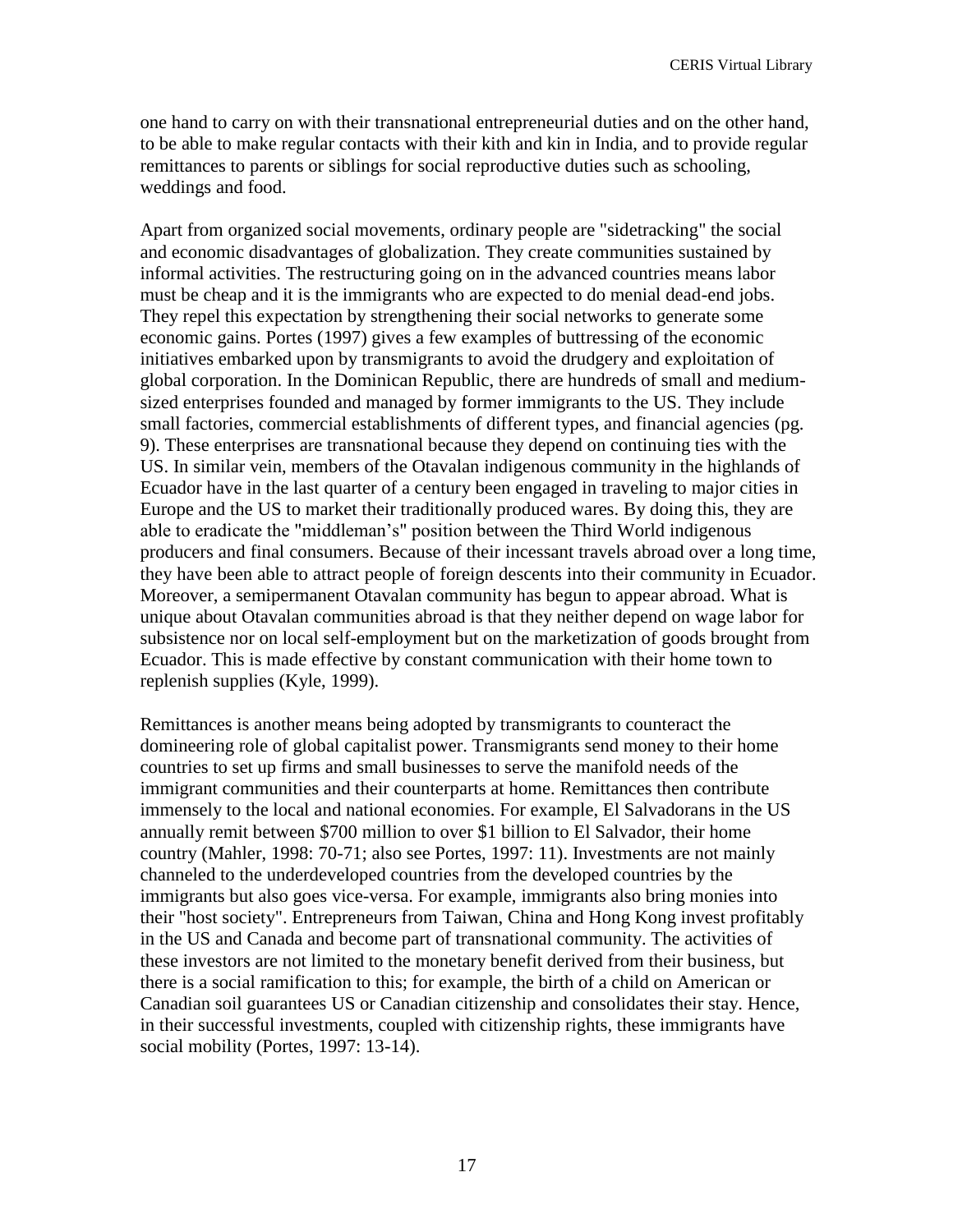Portes (1997), adds that while the initial motive of these immigrants may be economic, subsequent activities encompass political, social and cultural pursuits. Politically, governments and political parties establish offices abroad to seek financial and electoral support. By the same token, groups of immigrants organize politically to lobby the home government and influence the local municipality on various issues. Socially, churches and private charities partake in development projects to help their people "at home". Culturally, performers and artists use the expatriate communities in the developed countries to better themselves and thereby popularize their performances. The overall effect of this process is the transformation of the initial economic ventures into transnational communities, characterized by dense networks across space and a rise in the number of people who live dual lives (pg.14).

1.5 Site of Political Activism and Engagement:

There are emerging agents of global change which are as transnational as transnational corporations. These agents of change are Transnational Social Movements (TSMs). Cohen (1998) asserts that contrary to many existing definitions confining transnational communities to basically ethnic or religious movements, TSMs are also transnational communities in their operations. He adds that the principal TSMs are human rights, women's, peace, labor, green or student movements. Others considered are Amnesty International, the Peace Brigades International, the International Confederation of Free Trade Unions, etc. (pg. 2). Furthermore, Kriesberg (1997) considers TSMs as a more loosely transnational operative that encompasses the transnational social movement organizations (TSMOs) (pg.1).

Social movements underwent some changes from the late 1960s onwards, caused by the shift from industrialization to post-industrialization in the developed countries of the West. The emerging social movements in the 1960s were different from the "old" labor and political movements before then because they began to represent the interests of those working in emerging post-industrial occupations (Cohen, 1998: 4). In recent years, the *modus operandi* of social movements have changed from being constrained to local and national affairs to global matters. Cohen (1998), gives five reasons for this change. One, many issues confronted by the Transnational Social Movements (TSMs) have become inherently transboundary in nature; for example, states cannot act alone in protecting their citizens from environmental damage. Two, economic globalization, global communications networks and cultural diffusions around the world have shrunk the world and made the peoples of the world closer than ever. Three, opposing the activities of Transnational Corporations (TNCs) requires transnational approaches that involve bypassing state structures of power. One good example is the destruction of Ogoniland in Nigeria by Shell which led to the consumer boycotts of Shell in Europe. Four, those in poor countries who are considered to lack a democratic system of government need TSMs. And fifthly, during the 1980s, most supporters of western social movements began to realize that they could not merely localize and nationalize their concerns without going global because what they had fought for within their own communities were in fact tied to much wider global structures (pg. 6).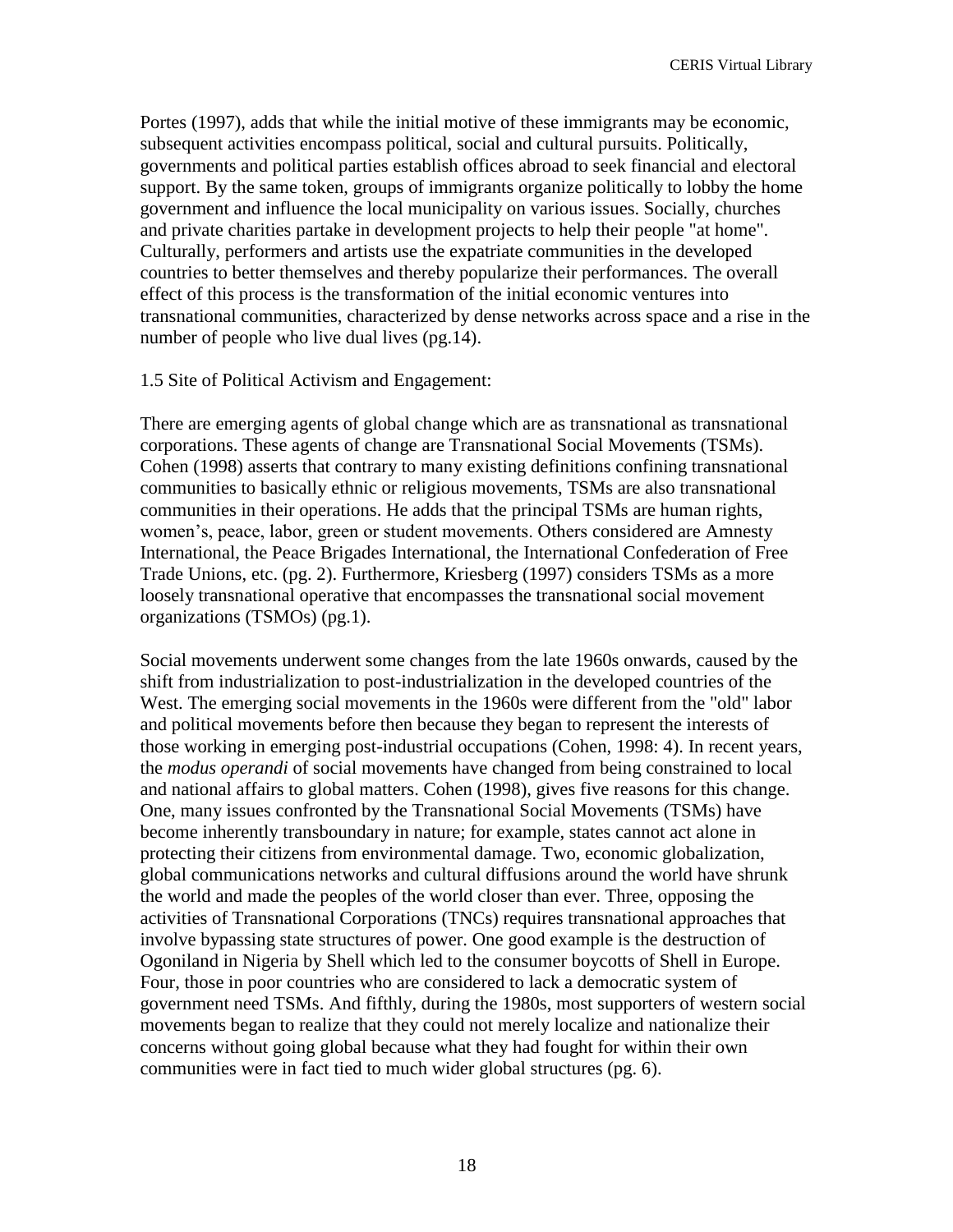Transnational social movement organizations are different from some non-governmental international organizations that fight for the rights of common citizens around the world. TSMOs are different from many International Non-governmental Organizations (INGOs) because the latter reinforce and reflect the status quo, while TSMOs such as Greenpeace and Amnesty International seek to bring change in the status quo (Kriesberg, 1997: 12). TSMOs are the harbinger of information transmission and dissemination of ideas and practices to different socially informed and active groups around the world, thus facilitating mobilization for movement agenda.

Looking at this paradigm from another dimension, members of transnational communities engage in "politics of homeland", orchestrated by the political actors of the "home country". In Haiti in 1990, President Aristide appealed to the support of Haitians abroad for his political campaigns when he launched a *Lavalas For Home*. It was this group based in North America and Western Europe, mostly composed of Haitian migrants in Miami, Montreal, New York, Chicago and Paris, who financed his campaign. It was these immigrant groups around the world that made it possible for him to have 67% of the vote in the 12 party contest on December 12, 1990 (Richman, 1992: 190). In addition, Basch *et al.* (1994) discuss "deterritorialized" nation-states and how this relates to the politics of recognition, citing the case of Haiti. President Aristide's government in Haiti created the "Tenth Department" comprising the overseas Haitians to the already existing nine departments in Haiti. In another but rare case of transnational politics, the government of El Salvador is providing legal assistance to their nationals seeking refugee status in the United States, a political move geared toward realizing some monetary support for the Salvadoran economy (Mahler, 1998).

Apart from using immigrants' supports in winning national political leadership tussle in the "home country" as explained above in the case of Haitian leadership launching *Lavalas For Home,* transmigrants also use their presence in the host society to politically repel the hegemonic practices prevalent there. For example, in 1990, the Haitians in the US protested against the Food and Drug Administration barring the Haitians from donating blood, the policy stemming from the perceived notion that an average Haitian was a potential carrier of Human Immunodeficiency Virus--the virus believed to be causing AIDS. They held demonstrations in New York, Miami, Boston and Chicago, and also at the US embassy in Port-au-Prince condemning this social construction of AIDS as evident in the Haitianization of the disease (Richman, 1992: 192).

## 1.6 (Re) construction of "Place" or Locality:

In this perspective, attention is diverted to reinterpretation of the idea of locality--special attention is being given to the fact that "locality" is a *mutatis mutandis*. The incessant and high level of social, economic and political interactions of peoples around the world made possible by the advancement in technology, especially telecommunications, films, video, satellite TV and the Internet have called for a new look on "place" and "locality". Apart from making human mobility more reliable and easy, modern technology has also made the transfer of information and ideas from one historical and geographical point to another more realistic. As a result of this, communication technology has contributed to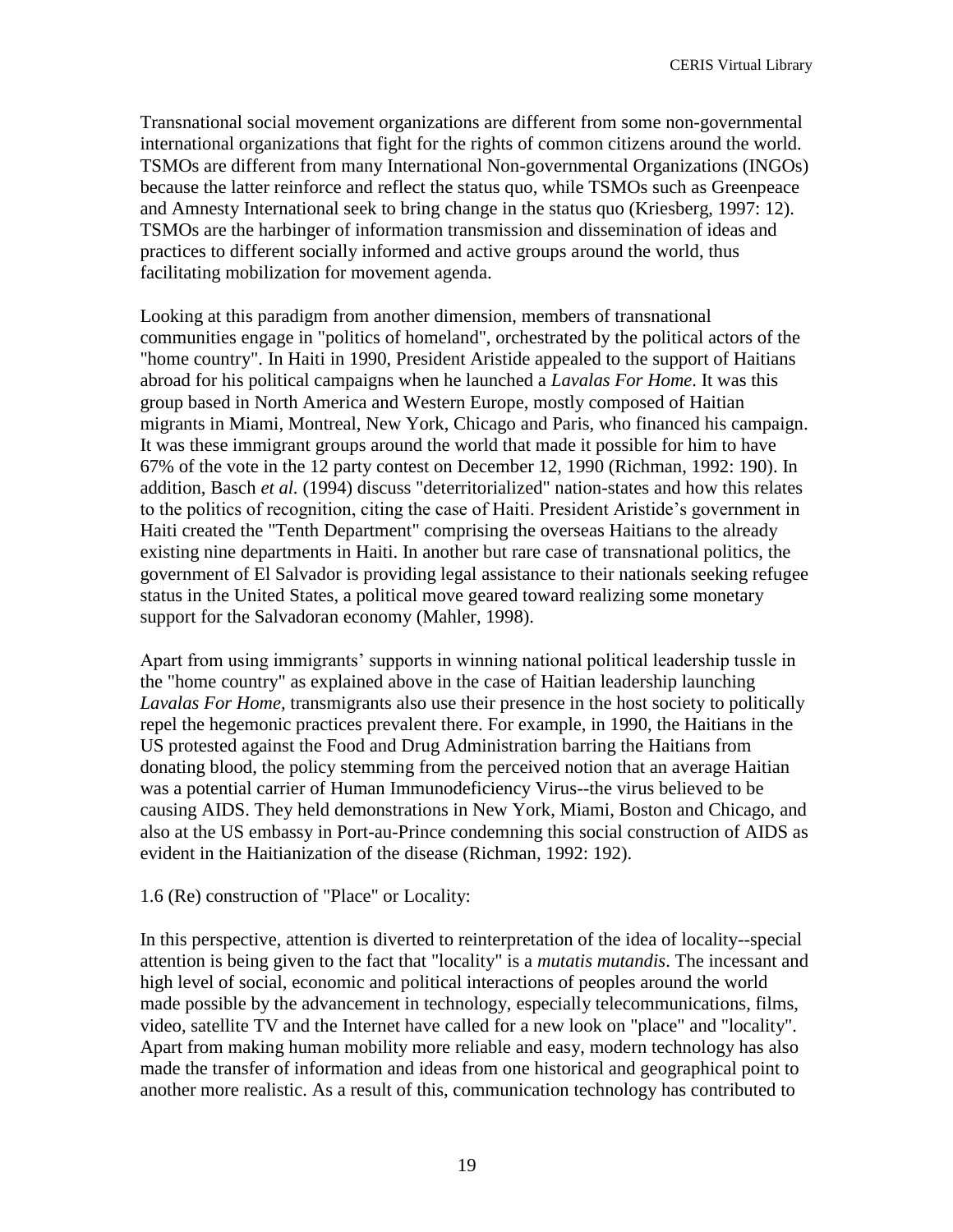translocal understandings (Vertotec, 1999: 455). We currently experience the movement of populations from one locality in the periphery to another locality in the metropolitan centers of the West. According to Appadurai (1995), locals are being transformed by the mass media in the electronic forms, in creating new sorts of disjuncture between spatial and virtual neighborhoods. Virtual neighborhoods are not bounded by territory, passports, taxes and elections but by access to international computer networks (pg. 219). Schiller *et al.* (1992); Goldring (1998) and Kearney (1995) propose that transnationalism has changed peoples relation and perception to space particularly by creating "social fields" that connect and situate actors in more than one country. Schiller *et al.* (1992), consider the "static models" employed by the social sciences to view immigrant populations within the theories that analyze each society as "a discrete and bounded entity with its own separate economy, culture, and historical trajectory" as being irrelevant today (pg. 6). The 19th and the 20th century incursion of the Europeans and the Americans to the populations variously designated as "tribes", "peoples", "natives", "ethnic groups" and "natural", resulted in migration, urbanization and acculturation; the development which has rendered the whole notion of "cultural boundedness" a nullity. And scholars in anthropology and sociology have called for a deconstruction of culture and a look toward "world systems theory" of Wallerstein (1974) and the concept of "interconnections" espoused by Wolf as part of the constituting guide to a global level of analysis. This is important to take note of because the local worlds of the so-called "tribes" and the global "world of systems" are becoming radically blurred (Schiller *et al.*, 1992: 7). Transmigrants are creating fluid and multiple identities grounded both in their society of origin and in the host societies. By maintaining many different racial, national, and ethnic identities, transmigrants are expressing their resistance and shaking off their subordination within the global capitalist system, the situation Kearney calls the "implosion of periphery into the center" (1995: 554).

Transnationalism provides the avenues for people to contest for local status. In other words, localities of origin provide opportunities for people to improve their social position and acquire power. Goldring (1998) asserts that transmigrants are drawn into their local base because of the "social rewards" they gain from their peers who share claims to community membership (pg.174). Transmigrants get involved in their local communities by regular visits to their hometown for festival celebration, holidays, weddings, courtship and marriage proposals and donations of money and material goods because there are social meanings attached to these activities. These social meanings come in the form of valorization of individual and family members' status (Goldring, 1998).

## 1.7 General Consensus and Lacunae:

By way of concluding this chapter, I will recap by drawing attention to matters that are common to all the approaches examined above and then point out the areas that need further consideration, in order to fill the missing gap.

In this chapter, five approaches based on typology of the available literature will have illuminated the various paradigms produced on transnational social fields. What is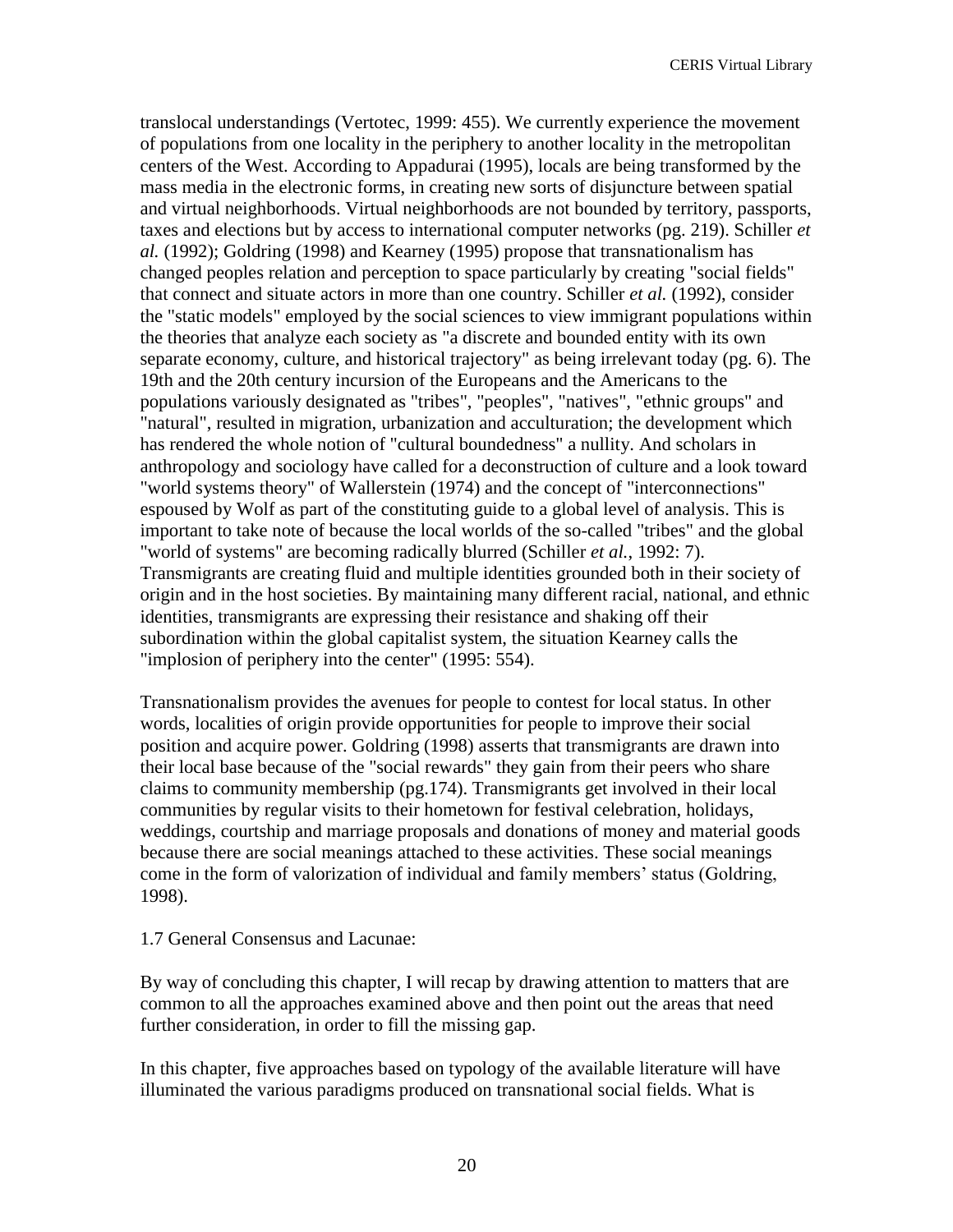common to all these approaches are: One, that the dichotomization of the world into binary categories is very problematic in the current state of affairs in the world, and is no more necessary. Two, the ubiquity of technology and its empowering influence have called for a new understanding and conceptualization of globalization, community, nation and culture. The impact that technology has on social change cannot be underestimated. And three, global capitalism or late capitalism has become a powerful force to reckon with. It is thus serving an antithetical function. On the one hand, it is crusading around the world homogenizing different cultures through the penetration of foreign capitals by the transnational corporations and the simultaneous intermingling of cultures creating a "global ecumene"; the macro-economic approach of neoliberalism is being zealously pursued in various parts of the world. On the other hand, it is fragmenting the world into different categories of people who share things such as language, history, oppression, primordial sentiments and so on in a common-- "imagined community". How this has come to emerge will be discussed in detail in the next chapter, "Theoretical Framework". Until then, I will leave this analysis as it is presently.

There are areas that are still understudied or not studied at all in transnational research projects. There should be more literature and research conducted on gendered aspects of transnationalism. What are the roles of women in making transnational activities possible? How does gender fit into decision making in the transnational social fields? How does gender become renegotiated in the "host" country? How does this compare with the gender ideology in the community of origin? What is the nature of power within the transnational community? Is power reaffirmed or reconfigured? These questions could lead us to further research on this phenomenon. And other issues need to be addressed. If we talk about "global ecumene" (apology to Mahler, 1998: 64; Hannerz, 1989: 66), the Anthropological methodology that pitches "Us" against the "Other" then becomes obsolete; why is it that some parts of the world are more able to manufacture transnationals and develop transnational circuits than some other regions, such as Africa? Portes *et al.* (1999) attempt to answer this question, their explanation is not convincing enough. They point out that investigation of necessary conditions for "the rise of a phenomenon is helpful as a guide for empirical research". According to them, given technology as an example of a harbinger of grass-roots transnationalism, it follows then that the greater the access of an immigrant group to space and time compressing technology, the greater the scope and frequency in participation in transnational activity. Similarly, the closer the distance of nation of origin, the denser the set of transnational enterprises. While this explanation can explain part of the reasons for this omission, it does not explain it all. Distance is an issue, but there are groups from farther away that still maintain their transnational networks. By the same token, there are groups with high technological innovations that are never involved in transnational activities.

Some scholars such as (Schiller *et al.*, 1992; and Portes *et al.*, 1999) insist on "delimiting the transnational phenomenon". By this they caution us to be aware of the differences between ordinary activities being carried out by immigrants, from regular and sustained social contacts over time and across space. This is because it is important to manage the scope of transnationalism to contain activities that involve perennial flows of exchanges and the multiplication of activities that require *"cross-border travel and contacts on a*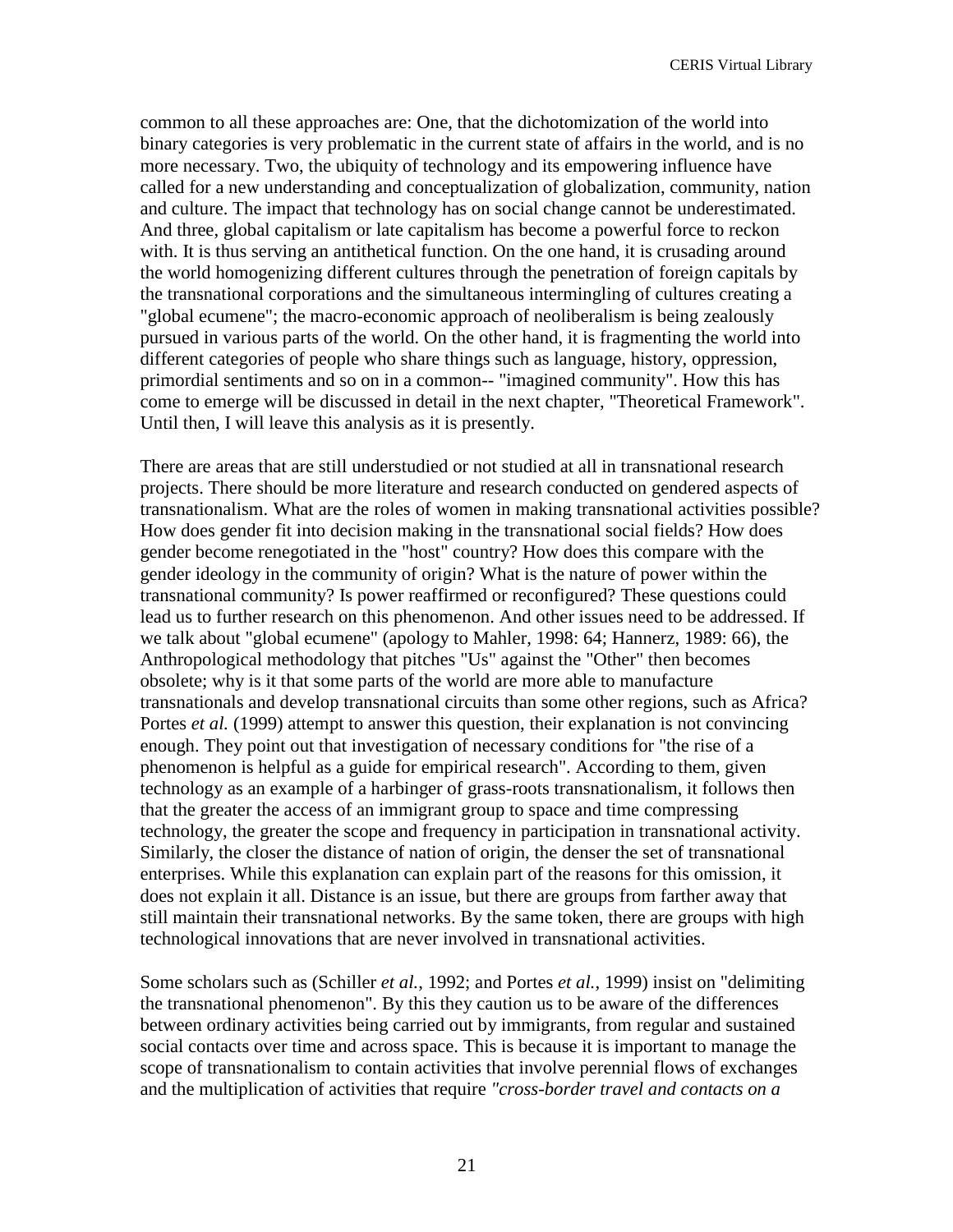*sustained basis"* (emphasis mine). If all experiences of immigrants and all that they do are considered "transnational" (Portes *et al.*, 1999: 219), they claim, then the concept becomes redundant and even spurious. How do we delineate between transnational and non-transnational immigrants? This single question has become multi-barreled when asked by Mahler (1998). She asks whether transmigrants can be "bifocal" if they do not oscillate between the "home" and "host societies". What about the flow of things and not physical bodies, such as letters, videos, films, photos, cassettes, etc.? How are these two conditions different from those who travel across borders perennially? Which is more important--the oscillation of bodies or perpetuation of non-living things such as remittances and consumer goods sent to kith and kin in far away lands (pg. 79)? These questions call for some, but more important areas of transnational social fields that need further investigation. Lastly, Portes *et al.,* assert that "high intensity of exchanges, the new modes of transacting, and the multiplication of activities" that involve crossing national boundaries constitute "original transnationalism" (1999: 219). How can this be possible? This task cannot be accomplished easily without a sense of scale and some common indicators to determine the weight, frequency as well as the intensity of transnational relations that are prevalent in the communities involved. In order to do this, both qualitative and quantitative analyses are necessary to elucidate a question of this nature (see Guarnizo & Smith, 1998: 28-29).

#### Chapter Two

#### Yoruba Nation Before and After Contact With Other Cultures

#### 2.1.1 Preamble

Yoruba as a people had existed for hundreds of years before the advent of the Europeans. The Yoruba nation is one of the recipients of the universal spread of modernism which is affecting all peoples around the world. When one looks at African nations today, the urban growth is manifested in population growth, thus making the cities havens for freedom of political, social, moral and cultural expressions and liberation in comparison to the villages where the life style is regimentally controlled by norms and taboos. The development of African cities is not unconnected with their contact with the Western world. The Trans Atlantic Slave Trade and colonialism had a biased notion of development. The areas close to the coast attracted a high population density of rural dwellers, who constituted the proletariat class in the cities, while the rural areas were left to fend for themselves. For example, the early contact of the Yoruba through commerce with the Portuguese merchants in the 15th century opened up a new opportunity for trade with the Portuguese and exposure to European goods and cultural practices (Osuntokun,1987: 128). This development culminated in Lagos becoming the third most populous city in continental Africa after Cairo and Johannesburg. As Osuntokun (1987) mentions, by the 16th century, exchange of goods had changed to the people themselves, having been purchased by the Europeans. By the end of the 19th century, the West docked the slave ships and replaced them with gun boats which ushered an era of colonialism that lasted for about 75 years. There is no gainsaying that there is no aspect of African culture that was not affected by European contact. Perhaps we should maintain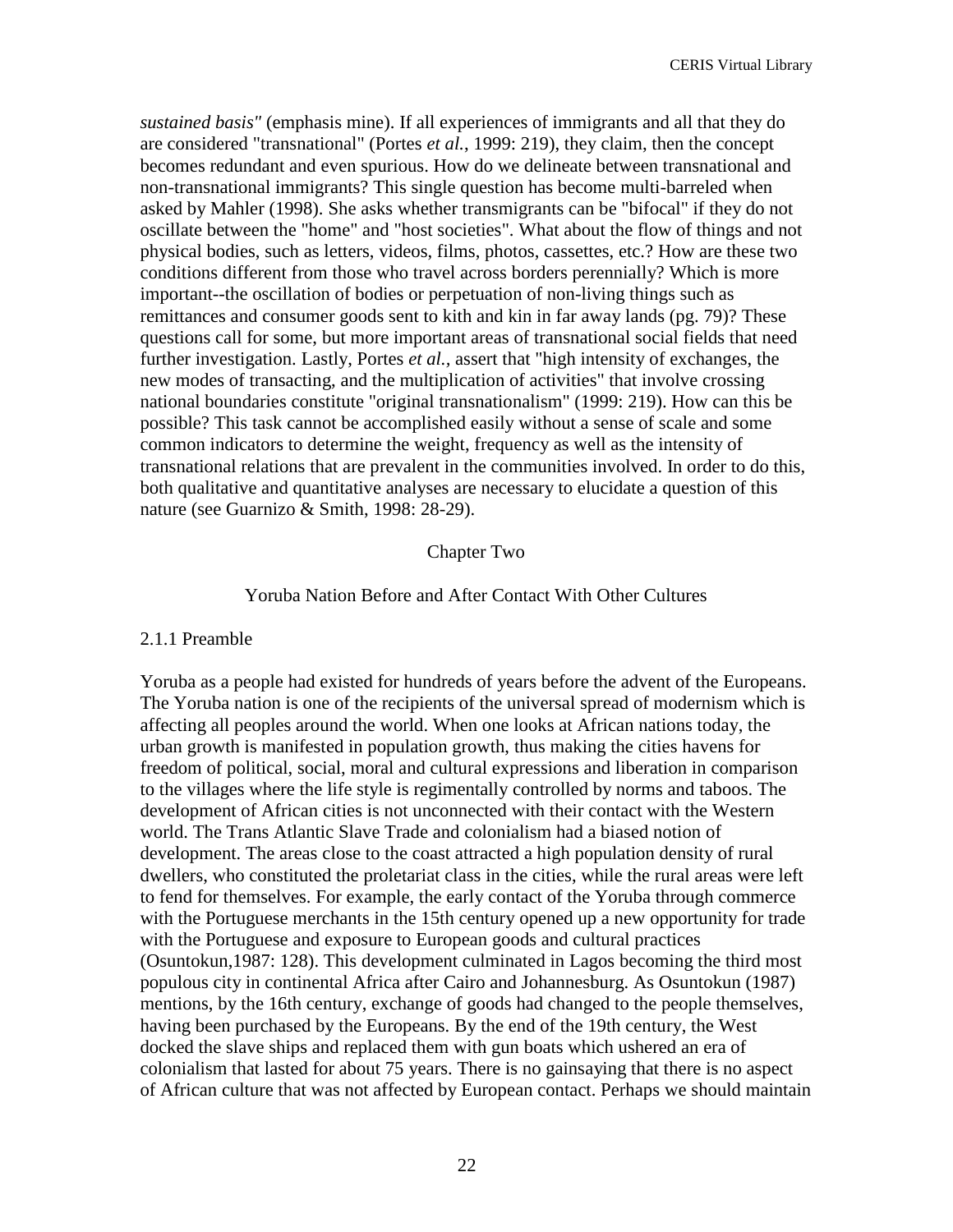some decorum and agree with Olaogun (1996) who suggests that academic energy should not be expended on repeating the myth of displacement of indigenous culture by the European values and forms, but to focus academic scholarship on determining and analyzing the extent and mechanism of change and adjustment with each integral social unit (pg. 48).

The chapter is divided into two sections. In the first section, I set out to examine the Yoruba ethnic group with particular reference to their land and culture before and after their contact with European cultures. In this endeavor, I have made use of a historical methodology, employing historical writings of eminent scholars of Yoruba history and culture.

Was it not Herodotus considered the father of Western History, who tells us in the Persian Wars that the mission of his writing is to preserve that which owes its existence to men "lest it be obliterated by time, and to bestow upon the glorious, wondrous deeds of Greeks and barbarians sufficient praise to assure their remembrance by posterity and thus make their glory shine through the centuries"? Mills (1959) talks about the recognition of any society within world history. If Mills is taken seriously, then, the importance of recognizing history enables us to know who these people were, how they had changed and the possibility of using their cultural capital for the development of their transnational practices. Olaogun (1996) writes that historical analysis "provides the most vital approach for understanding the Yoruba institutions and even attitudes, values and behavior...Historical study enables us to see how what is has come to be what it is..." (pg. 49). If historical study truly benefits the understanding of the impact of changes in a society, it will as well illuminate the present; through this we can understand why groups retain some aspects of their culture and why they neglect some and fuse other cultural elements with theirs. Thus, the study of the history, tradition and culture of the Yoruba people will help immeasurably to understand their transnational practices in the Diaspora.

In the second section, I discuss the post colonial social, economic and political situations of Nigeria as a nation-state, highlighting its failure to engineer the economy to take care of its citizens due to the abysmal corruption of its leadership. I argue that the plunder and the larcenous practices in Nigeria is a collusion between the ruling elites and the international capital. The cumulative effect of the predatory state--endemic, structurated and degenerative--has a serious implication on the society. Most importantly, it has a contributory impact on brain drain, the migration out of Nigeria of able-bodied men and women, and transnational practices.

## 2.1.2 Yoruba Nation: Their Land and People:

The people now known as Yoruba are comprised of the peoples of Ijebu, Akoko, Ife, Ijesha, Ekiti, Ondo, Egba, Awori, the Egba, Oyo, Ilorin, Idoko, Ikale, the Yagba, the Igbomina. The Yoruba are mostly found in the Federal Republic of Nigeria, but there are pockets of Yoruba in the Federal Republic of Benin, who are known as Nagot, and those of French Togoland are called Ana. Yoruba immigrants in Sierra Leone are known as Aku, while the descendants of Yoruba slaves in Cuba are known as Lukumi (Forde, 1951: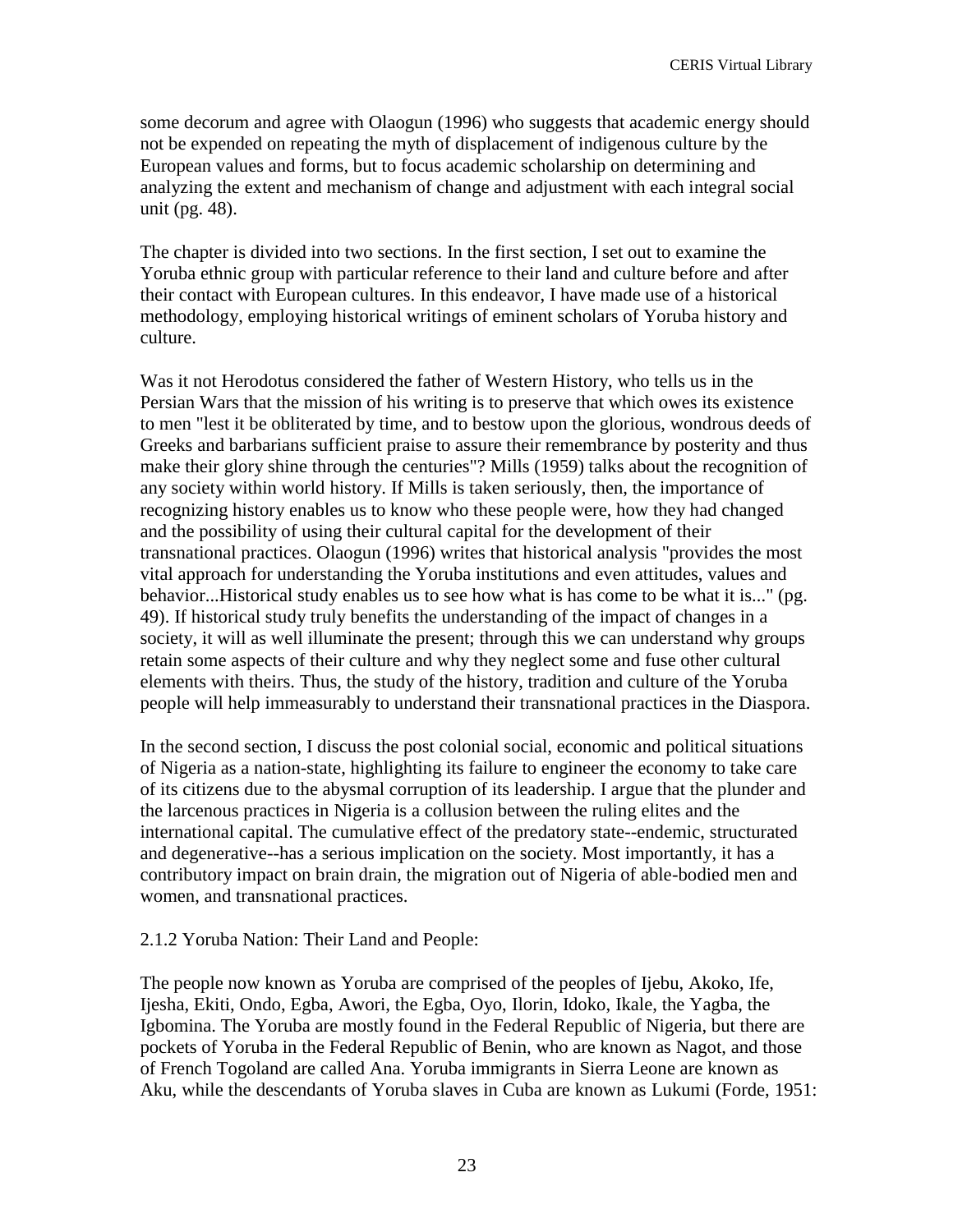1). Of late, the Yoruba nation has come to include the descendants of slaves of Yoruba descent in Brazil, Cuba, Trinidad and the United States ( (1999)). According to Fadipe (1970), the Yoruba (applicable to those on the core area--in the Federal Republic of Nigeria) speak a language known as Yoruba which is of the Sudanic family. The word Yoruba is more of a linguistic rather than an ethno-cultural group (pg.29). Nevertheless, all the Yoruba make claim to the common ancestry linked to Oduduwa and Ile-Ife which is commonly believed to be their original home. Today, the Yoruba occupy six states in Nigeria, which are Ogun, Lagos, Osun, Ekiti, Ondo and Oyo. There is a large number of them in Kwara and Kogi states as well. My exposition in this section of the chapter is restricted to the core areas of the southwestern part of Nigeria, because it is in this area that the culture thrives most.

According to Forde (1951), the geographical location of Yoruba population starts from the Guinea Coast west to the Niger Delta, 200 miles inland to Niger where it flows southeast to join the Benue, and extending west into Benin Republic and Togoland (pg. 1). Yorubaland is located within the tropics, nearer to the equator than to the Tropic of Cancer. The east-west coastline is estimated to be about 6 degrees 22'North of the equator; the southernmost point is about 6 degrees 0'N, while the northernmost part is about 9 degrees 05'N. Kishi, one of the most northerly Yoruba towns is about 9 degrees 0'North. The longitudinal references are about 2 degrees 40'E., and 6 degrees 0'E. in the north-east (Ojo, 1966: 22).

The geographical location of Yorubaland makes for two major seasons--dry and wet, November to March and April to October respectively. This location is supportive of agriculture, commerce and trade.

2.1.3 Creation of Yoruba Nation: The Oduduwa Dynasty:

The origin of Yoruba people is still a fertile ground for debates among scholars of Yoruba history, in part caused by the non-literacy of pre-European Yoruba society. *Ipso facto*, oral accounts of origin have been relied on. Given the nature and limits of this study, I will confine my exposition to the history of the origin of Yoruba nation to a noncontroversial account. There are two different but corroborative accounts which point to the single powerful figure of Oduduwa as the founder of the Yoruba nation. The first account has a cosmogonical explanation of how the nation was created, while the second has a political interpretation of the creation.

2.1.3.1 Cosmogonic Story: Orisanla (Obatala), the arch-divinity was instructed by Olodumare, God the creator to create a solid land from the surface of the earth which was covered with water. Orisanla descended from heaven with a snail shell full of earth, a cock and palm kernels. The content of the snail shell was emptied and the cock spread the earth with his feet. The wide expanse of land became filled up with the earth, and those areas that the cock could not fill with the earth remained as oceans, seas, lagoons and so on until today. The spot on which the earth was poured for the cock to spread is called Ile-Ife–a wide area of land.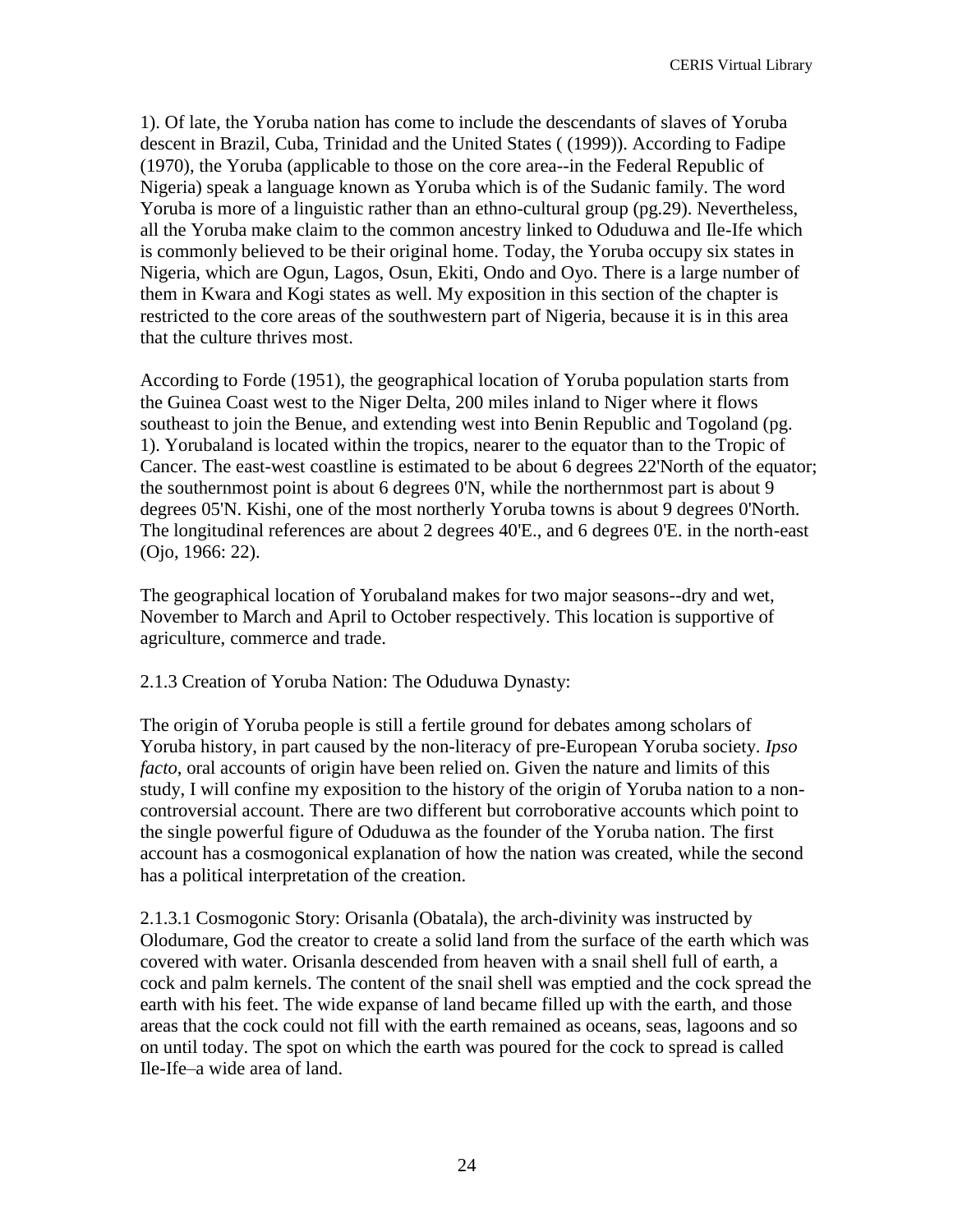The following account is the variant of the above account. Orisanla the arch-divinity, on his way to carry out the instruction of Olodumare to create the world got drunk from drinking palm wine and fell asleep. When he failed to return at the expected time, Olodumare got worried and sent another divinity--Oduduwa to go and find out about the situation of things. Oduduwa came and found him lying in a stupor, but instead of waking him up, decided to take over the task and he completed it. Oduduwa received a eulogy for this mission accomplished and was regarded as the one who completed the task of creation of the universe. Obatala felt very ashamed when he woke, and because of his experience, mandated his followers never to drink palm wine.

2.1.3.2 Political Version: This version is more factually-oriented than the first one. It goes that the Yoruba originated from the children of Canaan, who were of the tribe of Nimrod (known as Lamurudu in Yoruba). They originally dwelled in Upper Egypt, or Nubia, but followed the Egyptian conqueror Nimrod in his wars of conquest as far as Arabia where they settled for some time. They were driven from Arabia because they refused to be converted to Islam from Christianity or paganism. From there, they advanced to the interior of Africa. According to the account of an explorer, Captain Clapperton, "on their way (i.e. to the interior of Africa) they left in every place they stopped at, a tribe of their own people. Thus it is supposed that all tribes of the Soudan who inhabit the mountains are originated from them as also are the inhabitants of Yaory..." (Cited in Johnson, 1921: 6). The group led by Oduduwa arrived in Ile-Ife where they fought with the Aboriginals and conquered them. Oduduwa was survived by Okanbi, also known as *Idekoseroake* who died in Ile-Ife as well and left behind seven princes and princesses (Johnson, 1921: 7). From these offspring sprang the various tribes of the Yoruba nation which are Olowu of Owu, Alaketu of Ketu, Oba of Benin, Orangun of Ila, Onisabe of Sabe, Olupopo of Popo, and Oranyan, the seventh and the last born who became the ruler of the Yoruba proper, the Oyos (Johnson, 1921: 8). All these princes became kings who wore crowns that differentiated them from those other rulers who did not wear crowns but coronets called *Akoro*.

The latter version seems to be the most credible account of the founding of the Yoruba nation. What is most crucial in both versions is the roles played by Oduduwa; he was both the spiritual and political father of all Yoruba groups, and also, Ile-Ife is considered by all as the cradle of civilization, the sacred home of the Yoruba and the cradle of human race-*-Ife o o daye, ibi oju ti n mo wa ile aye*. Accordingly, Yoruba cosmogony validates the beliefs of the people that the earth and all the inhabitants including human beings were created by a supreme being called Olodumare. The Yoruba are strong believers in one absolute transcendental and immanent being, who has power over everything. He is *Oba Aiku*, *arinu rode olumonran okan* (the most powerful that never dies–an All-Knowing), *Alewilese Olodumare* (the most powerful, whose word is action), and other names to qualify His power.

## 2.1.4 Traditional Economies:

2.1.4.1 Farming: The Yoruba people as other peoples of the world exploit the natural environment for their sustenance. This practice of exploiting the natural environment for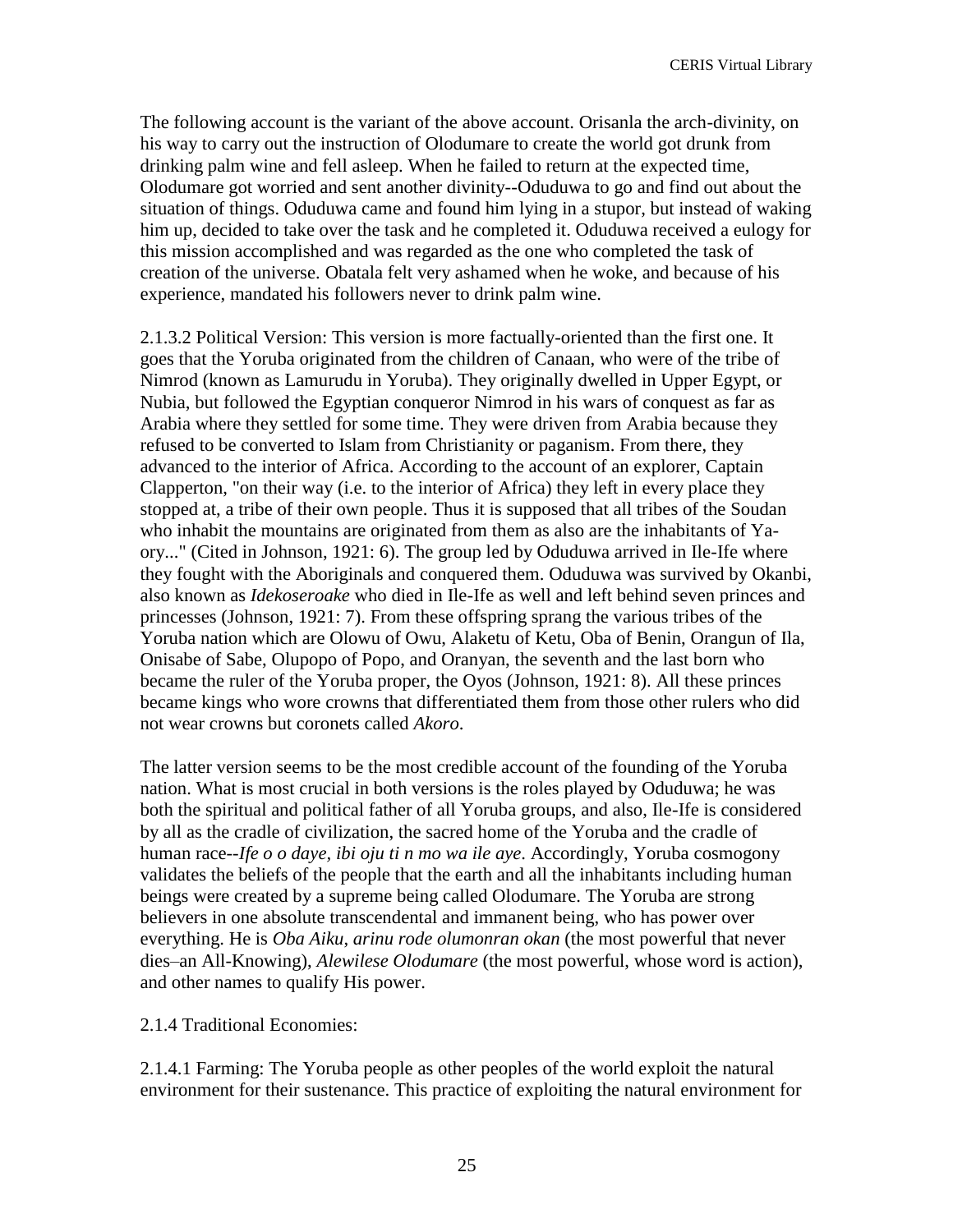sustenance is part of human culture. Human practice of exploiting and utilizing the natural environment for basic needs is what Ojo (1966) calls concrete cultural complexes. *Ipso facto*, farming is one of Yoruba concrete cultural-complexes. Other concrete cultural complexes are fishing, smithing, weaving, wood carving and so on and so forth.

Before the advent of the Europeans, a vast majority of the Yoruba people were farmers. Farming was carried out with simple implements such as hoe and cutlass which were indigenously manufactured. Crops were grown for domestic consumption and some were exchanged for other items based on trade by barter (Johnson, 1921: 117). The indigenous crops grown in this period were yellow Guinea Yam (*dioscorea cayenisis*) and the wild species of *Dioscorea*; certain crops such as plantain, banana, cocoyams and other types of domesticated yams introduced from contact with the East were also grown. Contact with Europeans, especially the Portuguese, introduced more crops namely maize, cassava, sweet potato, groundnuts, capsicums, pawpaw (*carica papaya*), tobacco, para rubber, egg plant, okra, mango and tomato. The Portuguese also brought sugar cane via the Mediterranean and the lime, orange and lemon from India. The kola tree *(cola acumiata*), and the oil palm (*Eleaesis*) were indigenous, but were then not cultivated–they were left to grow wild (Ojo, 1966: 52).

Farming in those days, as a means of subsistence was as important as the social labor involved in carrying it out. The deployment of labor for farming reflected the social structure of Yoruba societies which was based on kinship. Then, people worked the lands in groups and not as individuals. Family or lineage constituted the basic group formation for farm work. Each family group used the land as far as human capabilities could bring it. Farm portions belonged to the users as long as the land was occupied, and unoccupied land belonged to the king who was the custodian for the people. In order to assist one another in clearing forests and as well as for protection from wild animals, related family members farmed close to one another. But as time went by, land ownership evolved, by which certain portions of the land belonged to members of same extended family. And all extended families in the same area gave the power for re-allocation and reapportioning of land to the eldest man in the community.

According to Ojo (1966), there are three types of group farming. One is familial lineage farming involving all male members of a farm-going age and of patrilineal descent working together throughout the farming year under the supervision of the eldest. The produce of labor belonged in all its entirety to the patrilineal group, the female members by birth and by marriage who were included by virtue of their position as the domestic staff. The father of the group provided clothing and even women to marry at the appropriate times by exchanging the farm products through barter. This type of group farming was not only carried out by those related by blood filiation and descent; for example, the head chief organized the labor of many immigrants or strangers within his vicinity for the purposes of group farming. By the same token, warriors absorbed slaves into the manual force of patrilineal group.

The second category of group farming is *aro,* known in some areas as *airo, oya* or *abo*. This involves the rotation of communal manual labor by male descendants of the same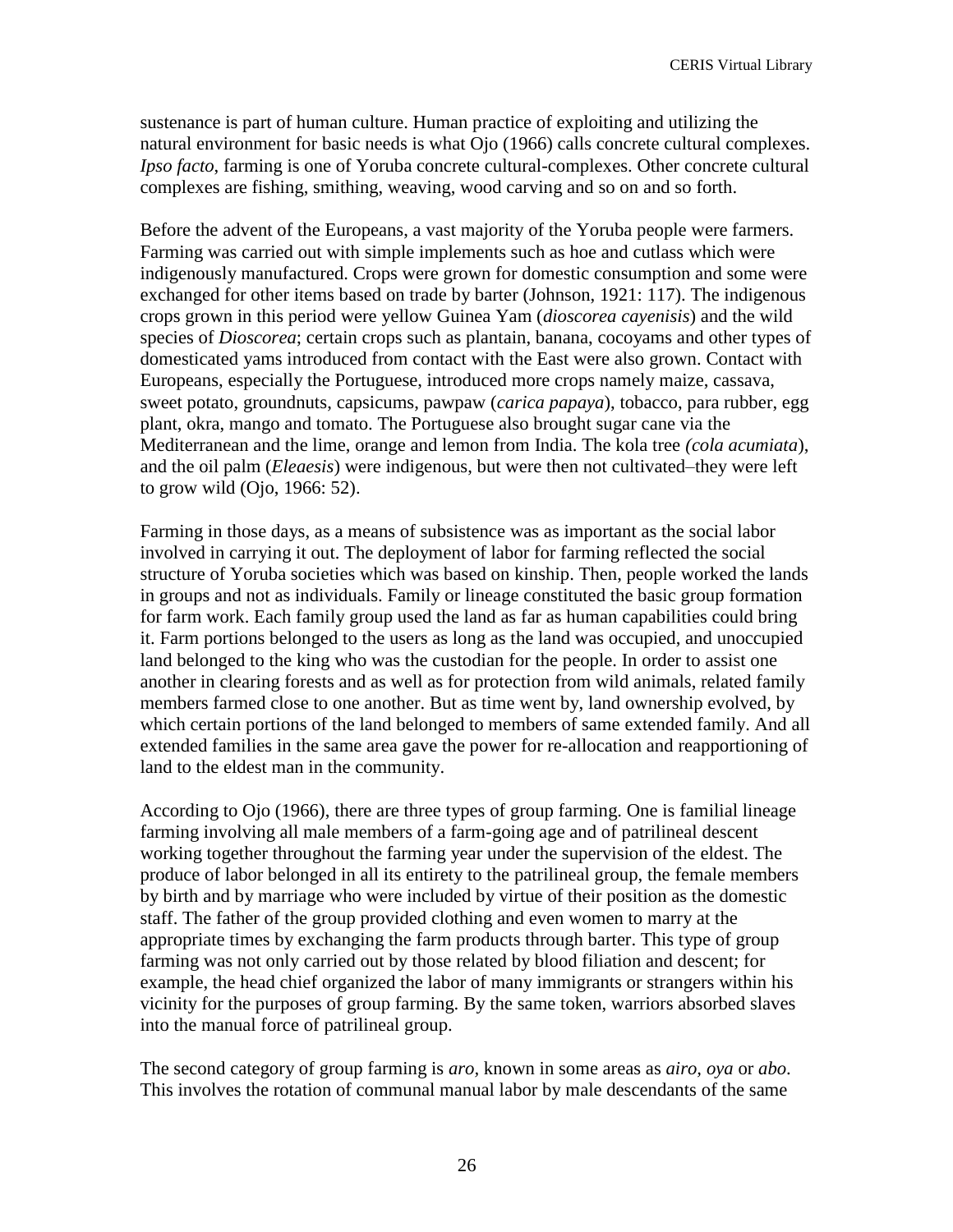forefather. Those of age-group also performed *aro*. In this case, men of same age-group worked on the farms of important members of the community, and their services could be reciprocated in other ways than by farming.

The third type of group farming was *owe* or *ebese*. People of the same male ancestry worked for a day or two to clear a farm in return for food and palm wine. This is the largest mode of labor mobilization for group farming. It involved up to 100 or more people depending on the social standing of the man raising the *owe*. Unlike *aro*, the organization of labor under *owe* or *ebese* was not based on rotational *quid pro quo.* The major rewards were food, palm wine and kolanuts supplied at work, and home at the end of each day's work (pp. 58-61).

2.1.4.2 Commerce and Trade: The Yoruba people also engaged in commerce. Commerce comes next in order of importance to farming. Trade by barter was the dominant mode of carrying out commercial transactions. Cowry shells served as a medium of exchange for local small exchanges. In those days, products of the north were exchanged for those of the south; in most cases, the Yoruba transacted trade with their neighbors through trade by barter. Both men and women engaged in trade but each traded his/her own products.

2.1.4.3 Medicine: Both men and women practiced medicine. Medicine men and women specialized in curing people of ailments. These people are *adahunse* (Johnson, 1921: 121). They usually had inmates in their custody who were suffering from debilitating diseases such as insanity, leprosy, etc. Those who were too poor to pay in either cash or kind remained in the doctor's household and served as his/her servants. Certain clans specialized in medicine and the secret of their practice was not divulged to "outsiders", but passed on from one generation to another. In traditional Yoruba society, anyone could compound herbs if he/she knew the art and could give it to any indisposed members of his/her family.

2.1.4.4 Smithery and Iron Smelting: These were specializations of men. Before the advent of the Europeans, all materials made of iron and steel, such as weapons of war, pins, needles, farm implements and the like were indigenously made. The availability of iron ores in certain parts of Yoruba land made occupations in iron smelting possible. The name "Ilorin" was derived from "ilo irin", meaning iron grinding. Certain parts of Ekiti, such as Okemesi were also famous for their iron ores. Heat for smelting iron was being generated from charcoals made from hard woods. Shells from palm nuts were used to burn those hard woods. Later, the Europeans came to introduce cheap iron rods and bars, which then displaced the indigenous home-made products (Johnson, 1921: 120). Before the arrival of the Europeans, mineral resources, such as Gold, silver, tin, diamond, etc. were not known to the Yoruba.

2.1.4.5 Wood Carving: This was mostly done by men. Household and farming implements are made from wood--handles were made for knives, cutlasses and axes. Other materials made from woods are door handles, lintels, benches, stools, pestle and mortar, trays, dishes and bowls, spoons and ladles undecorated and a part of some drums and boats.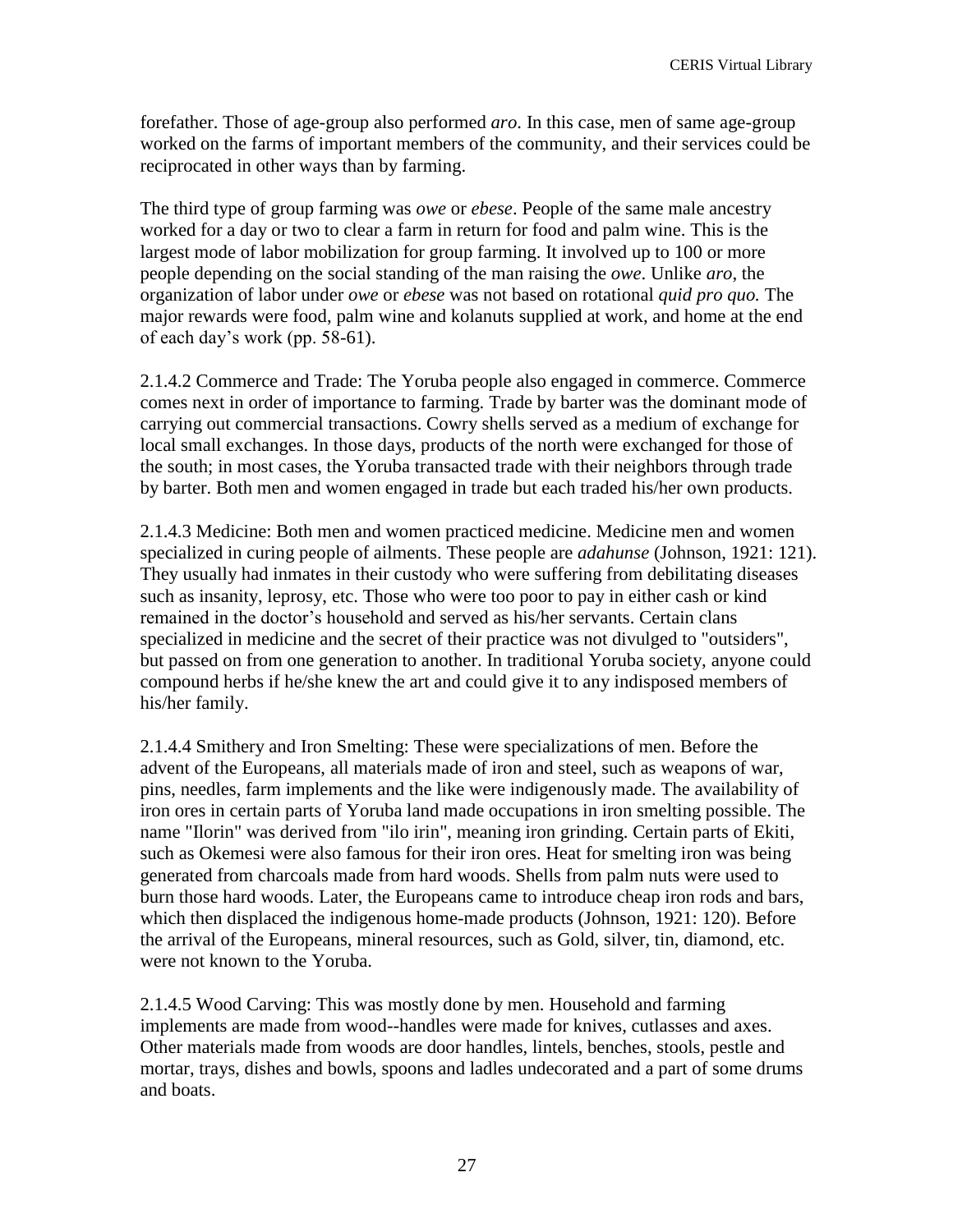2.1.4.6 Fisheries: Fishing was not an occupation widely practiced by the Yoruba. It was an occupation mostly practiced by those who lived close to the coast.

2.1.4.7 Women's Areas of Specialization:

2.1.4.7.1 Yarning Industry: This was predominantly done by women. They would buy yarn, bleach and dye them in all kinds of colors, and sell them to the weavers. Both males and females partook in weaving, but more women did it than men. The yarn making industry was undertaken by women throughout Yorubaland before the coming of the Europeans. This is because it was part of their reproductive role to clothe the family, as it was men to feed them. Every woman was assisted by her daughters to gin, card and spin.

2.1.4.7.2 Pottery: This is another industry dominated by women, even though men could help with digging out the clay for molding because of the manual labor involved. Pots of different sizes for domestic usages and sales in the market were made by women. Pottery was not devoid of artistic work.

2.1.4.7.3 Bead work: Beads were made from the hard shells of palm nuts, or from cocoa nut shells. It is among female industries.

Other occupations largely practiced by women were beer brewing, palm oil making, rearing of domestic animals, such as goats and chickens; and hair dressing.

Johnson (1921: 125) and Fadipe (1970: 151) note that, in traditional Yoruba society, women were by far more industrious than men. Women and girls were always working both in the homes and outside in the farm, while boys and young men seemed to have more leisure time.

2.1.4.8 Slavery and Iwofa:

According to Fadipe (1970), there are a few different ways by which people became slaves before contact with the Europeans. A person may be enslaved due to debt, crime, capture in battle or conquered towns, kidnaping for sale, being born to slave parents and self-condemnation. Self-condemnation could result from a situation where a person suffered from an ailment and had depleted all her/his resources for a cure with no avail, but found one person who could cure him/her. She therefore submits herself/himself to the curer (pg. 180-181).

Slaves often worked in their master's farm, but were also given their own plots of land (Forde, 1951: 26). A woman slave could help the master's wife (ves) do domestic chores. Slaves were used to fight in wars. Slaves who fought in wars commanded some respects in the society especially if their skills and art of war were superior. Slaves also served as the custodian of shrines. Masters could give female slaves to male slaves to marry, and their offspring automatically became slaves. Slavery in Yoruba society was different from the European concept of slavery which resulted in the transplantation of black Africans to the American plantation and mines via the Atlantic. Even though there seem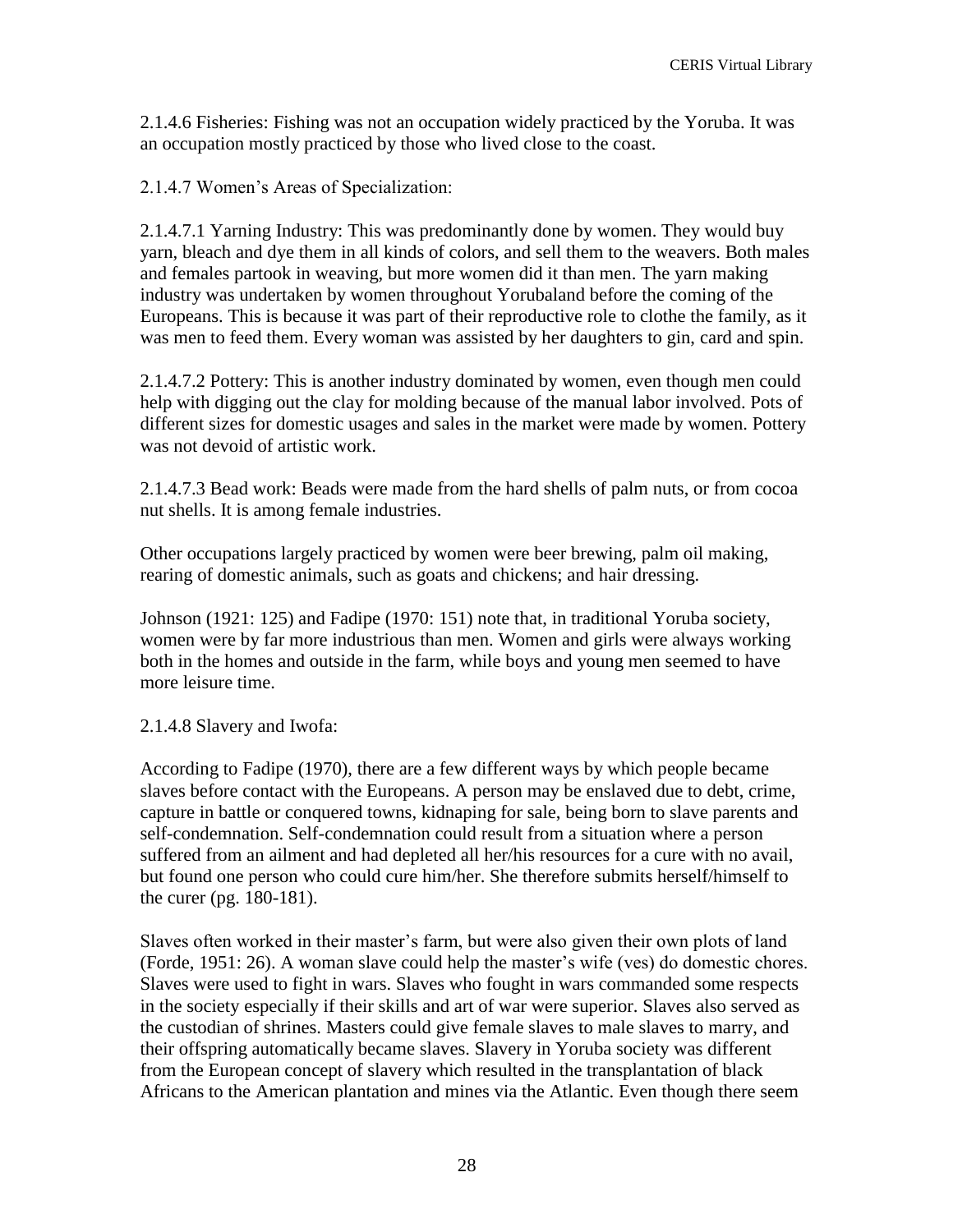to be some similarities, overall, how a slave was treated in a pre-capitalist Yoruba society was far different from what black slaves experienced in the hands of their European captors. Having said that, in Yoruba, an enslaved person did not have the same social and political rights as a free person.

Johnson (1921) points out that the term *iwofa* has no equivalent in English. He defines *iwofa* as "one who serves another periodically in lieu of the interest on money lent" (pg. 126). For a Yoruba-speaking person, you can only "pawn" goods or items but not human beings. The word "pawn" used for "iwofa" is a mistranslation--human beings are not "pawned" by the Yoruba (pg.126). Wolf's (1982) characterization of African slavery is wrong when he equates pawnship with slavery (pp. 207-208); pawnship in African context is totally different from slavery. While a slave had no political and social rights in most cases, a "pawned person" could cease to be under the control of his/her master once the debt had been paid. As a matter of fact, an "iwofa" (translated to pawn in English) did not necessarily have to live in his or her master's household, a married *iwofa* slept in his/her home and came back to work the next morning. Johnson (1921) says, "a man iwofa lives in his own house and plies his own trade, but he is required to clean a piece of land equal to 100 yam heaps or an equivalent in his master's farm once a week..." (pg. 127)--the Yoruba week consists of five days. On the other hand, a minor *iwofa* lived and stayed in the master's house who would give him/her food and protection. If a slave died in the master's house, no eyebrows would be raised, but if an *iwofa* died due to mistreatment from the master, the master lost the debt and also got sanctioned by the authority. It is also important to point out that Wolf (1982) is not correct in his exposition when he writes that "......pawns, criminals and captives....did not become members of domestic groups, but instead were put to work in the chief's gardens, in the royal gold mines..." (pg. 208). Of course

, these groups were being used for productive purposes, but a slave that proved himself/herself, say in the art of war assumed a privileged position (Fadipe, 1970: 182). Moreover, if an unmarried female *iwofa* is sexually abused by the master, he would incur the wrath of her family and that of the person she had been betrothed to; in addition to this he faced the authority and forfeited his money. In Yoruba traditional practice, if the master decided to marry his female slave, he automatically gave her her freedom. And the issues from that relationship had no social or political inhibitions--the children from this relationship had the same rights as other children in the household and in the community.

## 2.1.5 Birth:

Forde (1951), says that a child is named from 3-9 days after birth (pg. 27). According to Johnson (1921), a male child is named on the 9th and on the 7th if a female; and if they happen to be twins of both sexes, the naming will be on the 8th day (pg. 79). The naming ceremony among the Yoruba is quite elaborate, and is usually performed early in the morning to enable those present to go about their normal activities for the day. At the ceremony would be present principal members of family and friends. Some Yoruba groups consulted the *Ifa* divination to know what kind of person the child would grow up to be, and also to verify if he or she was a redivivus of a particular ancestor. A child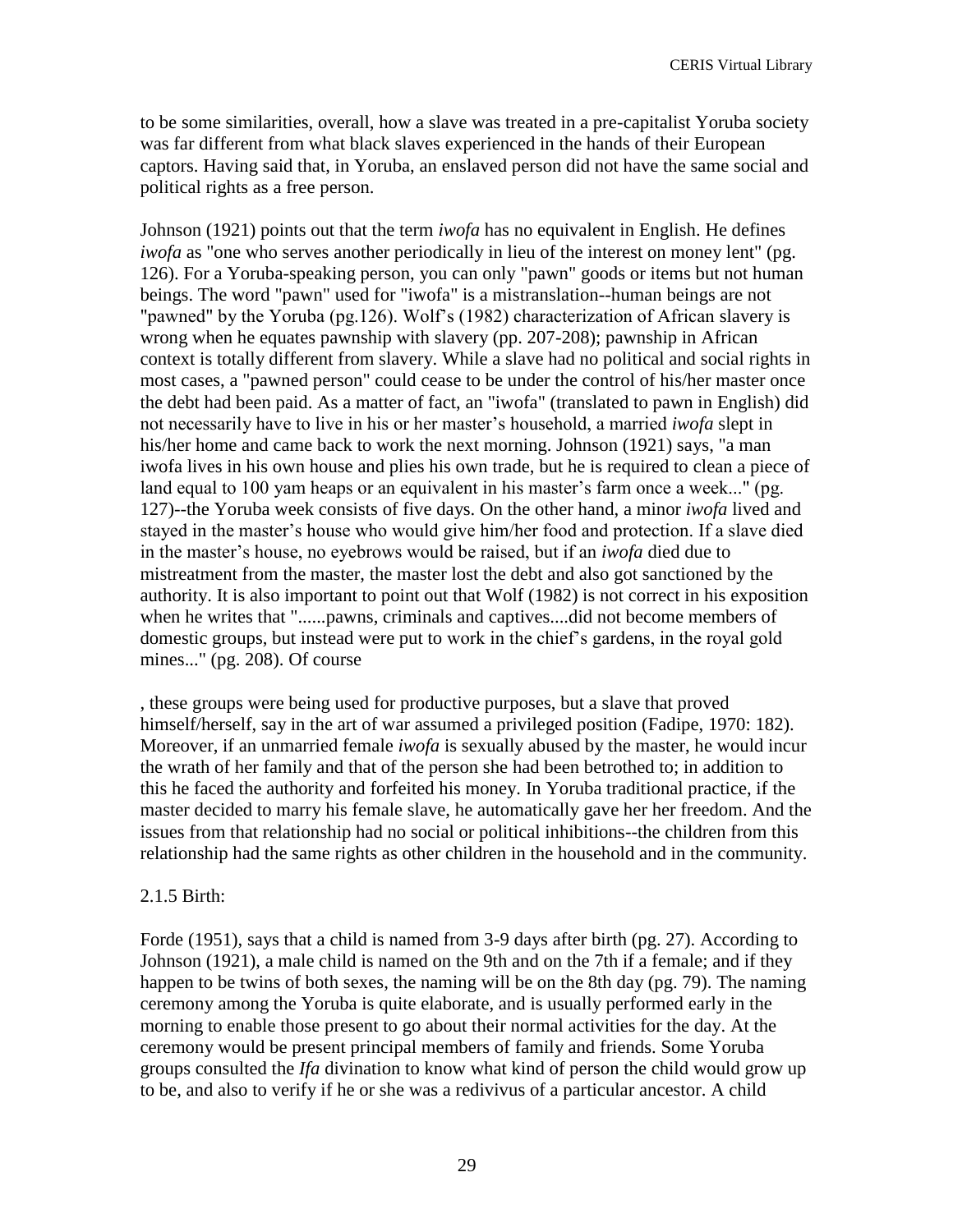could possibly have as many as four names but did not necessarily have to answer to more than one. The four categories of names are, the amutorunwas, abiso, abiku names and orile/oriki or totem.

(1) Amutorunwa: children were named based on the circumstances by which they were born. This same name can be applicable to those born under similar circumstances. Examples of such names are:

(a) Taiwo--for the first born of twins (considered to be the younger).

(b) Kehinde--for the second set (considered to be the older--based on the myth that he/she sent Taiwo to go and find out about the world).

(c) Dada--curly headed child.

(2) Abiso: A Yoruba proverb says "ile ni a n wo ki a to so omo l'oruko". Names are not given to a child at random. The choice of name for child has to do with the circumstances of the parents at the time of its birth. That is why, there is no Yoruba name without some meaning. Yoruba names are significant of some thing or event. Examples are:

- (a ) Ayodele–joy enters the house.
- (b) Temitope–I am grateful to God.
- (c) Iyapo–Many tribulations.

Another variation of this class of names are the names given to those of royal birth, namely,

- (d) Aladesanmi–the crown is to my favor.
- (e) Adeyanju–The crown has made peace.

Also, some abiso names are based on the deity worshiped in particular families; examples,

(f) Sangogbemi–Sango (the god of thunder and lightening) is on my side.

(g) Ogundele--Ogun (the god of war) has come home.

(3) Abiku Names: There are children believed to belong to a cult of demons living in the woods. These children are believed to have arranged with their cult members prior to birth to die prematurely so that they could make their parents sad. In fact mortality was indeed high in pre-European contact. Therefore, many Yoruba still believe in abiku, but medical facts have pointed to the fact that the lack of proper medication and sanitation are the major cause of infant mortality rate in most societies. However, based on some beliefs and experiences over a long period of time, the Yoruba have come to know that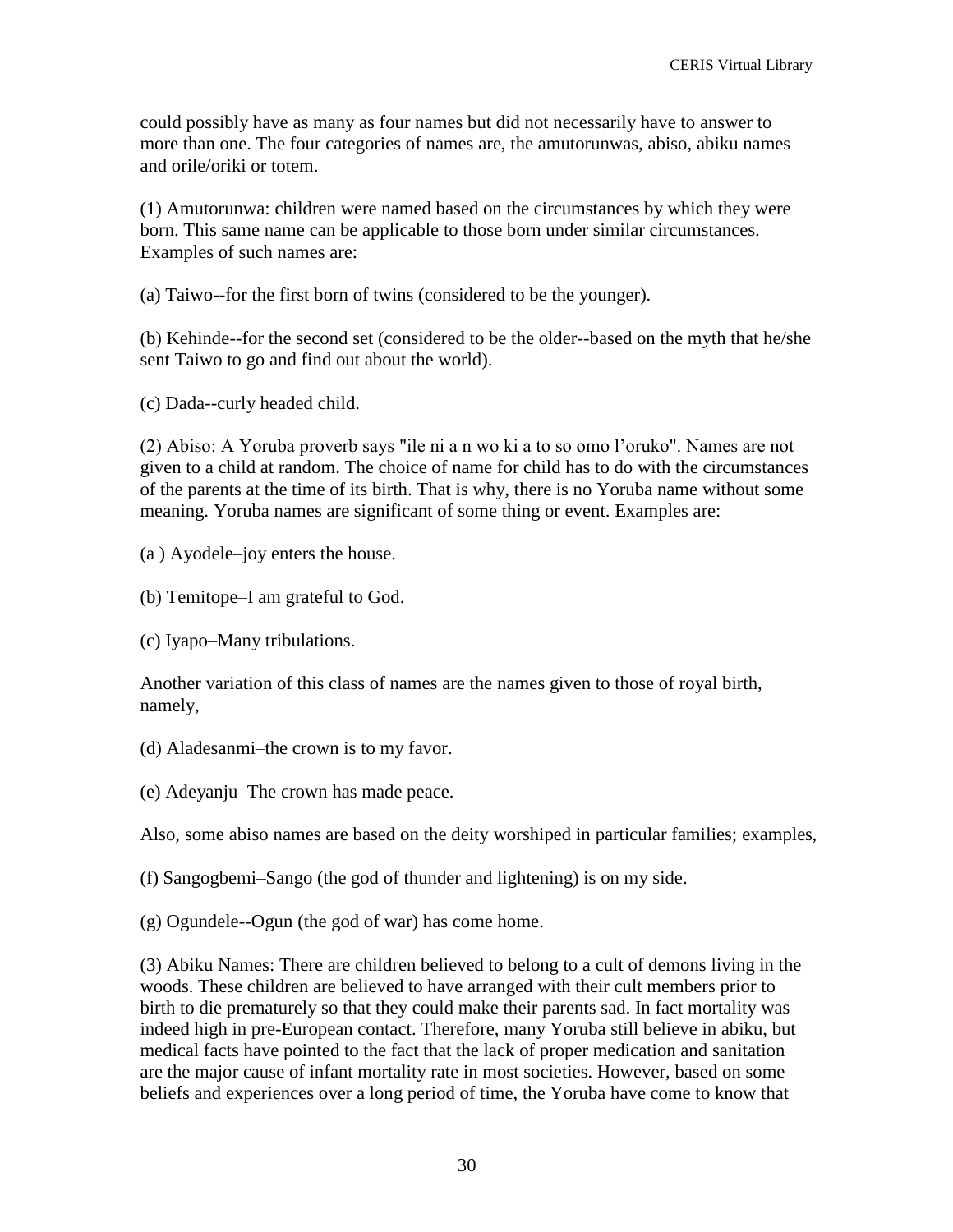certain individuals have some supernatural power which modern science has failed to dispel. Some of the names given to abiku children are,

(a) Malomo–do not go again.

(b) Kokumo–shall never die again.

(c) Kosoko–there is no more hoe (implying that we do not have any hoe to dig your grave again).

(4) Oriki or Pet names:

This category of names express what the child is, and what it is hoped to become. This is also known as "praise name". There are different pet names for males and females.

Males:

- (a) Ajagbe–one who carries off after a fight.
- (b) Ajani–one who possesses after a fight.

Females:

- (c) Amoke–whom to know is to pet.
- (d) Asabi–one of select birth.

#### 2.1.6 Marriage:

The Yoruba traditional mode of marriage is much different from what is obtaining today. In ancient times, Yoruba were mostly monogamic, albeit, polygyny was not forbidden. But only rich people could meet the responsibilities of having more than one wife (Johnson, 1921: 113). Being a relatively very simple society then, wants were few. Young men married early once they were able to support a family. And once a man reached a marriageable age and had not married, he was referred to as *apon*, a nonfavorable term. If the man refused to marry after a protracted period of time, he might have to leave the town or village because the gossip would be too much for him to bear, thus if he had no sexual disability, he would have to marry before he was considered an *apon*. But today, things have changed, although the expectation is still there for a man to marry at the appropriate time (Fadipe, 1970: 65). In the case of women, due to the marriage arrangement, it was easy for her to marry a man who had already had other women.

In those days, a female child could be betrothed before birth. For example, a man could take interest in his neighbor who had, say about three or four wives. He might begin by giving presents to this neighbor. Quite often, these presents were farm produce such as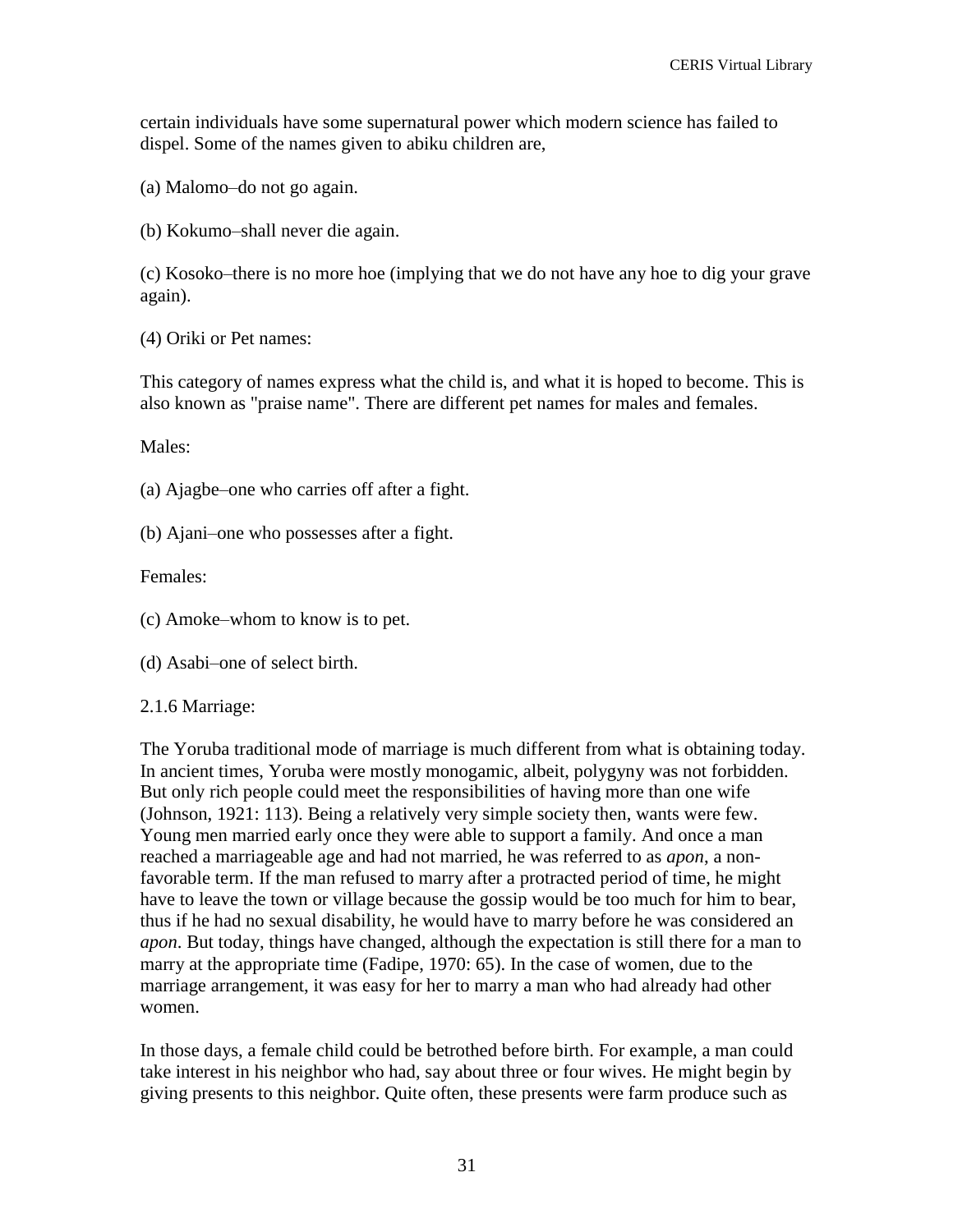fresh corn or firewood for the man and her family. As he was doing this, he would be reminding the man that "once one of your wives has a baby girl, it will be my wife"; the response would be, "may we live to that time". Once one of the wives got pregnant, the man would continue to take care of both the man and the pregnant woman. If the woman gave birth to a girl, that meant he was lucky. He would continue to give the family gifts and spend some time helping the to-be parents-in-law on the farm. As the child came of age, she would recognize that man as the fiancee. In traditional Yoruba custom, a child must not refuse who the parents had asked him or her to marry, otherwise he/she would be cursed.

Another way of courting and marrying is closely related to the above but different in the sense that both the male and female were adults of marriageable ages. Parents kept vigil on their marriageable wards to ensure suitability of the partner. Also, the male could look out for a woman to marry. It was the role of *alarina*, or "intermediary", who was usually a woman, to liaise between the man and the woman. Once it was deemed mutually possible for both parties to meet, she organized the meeting, which thus completed her own assignment.

Competition was always involved as many suitors would be visiting when the lady was pretty and of a noble background. Private encounter between the suitor and prospective bride was forbidden. Parents called the lady to meet her suitor if they were at home when he visited. She was not to visit her suitor at his home. In case of competition, special attention was given to one of the suitors based on the parents' advice, causing other suitors to "keep off" and her family members to recognize the preference as the would-be husband. It must be stressed at this juncture that, in both of the ways of courtship, premarital sex was forbidden. In the process of courtship between the two, parents on both sides began enquiries into the background of the prospective groom/bride, to be sure that there was no hereditary diseases such as insanity, epilepsy, leprosy and that they were not insolvent debtors. Financial background was not a special consideration. *Ifa* oracle was then consulted, and all things being equal, with the parental approval on both sides, *idana* would follow.

*Idana* is very important because it was then that all family members of both parties meet for the first time. *Idana* could be held very early in the morning or in the evening. For *idana*, goods, palmwine, schnapps, *obi, oyin* and other emblems of fruitfulness would be brought to the bride's family, and some of them would be used to entertain the guests and members of the groom's family. *Idana* is equivalent to marriage. Dowry payment was part of *idana*, but contrary to the perception in the West that in traditional marriage Africans exchange their daughters for money, with respect to Yoruba culture, it was not mandatory for the groom to pay money to the bride's family. Most parents now reject the money paid at the *idana* on the ground that their daughter is not for sale. According to Johnson (1921), in ancient times, people paid dowry according to their ability (pg. 114). After *idana*, the date of marriage would be mutually agreed upon between the young man and the parents on the one hand and between them and the father of the girl on the other hand. The day that the woman is led into the husband's house is called *igbeyawo*– carrying the bride.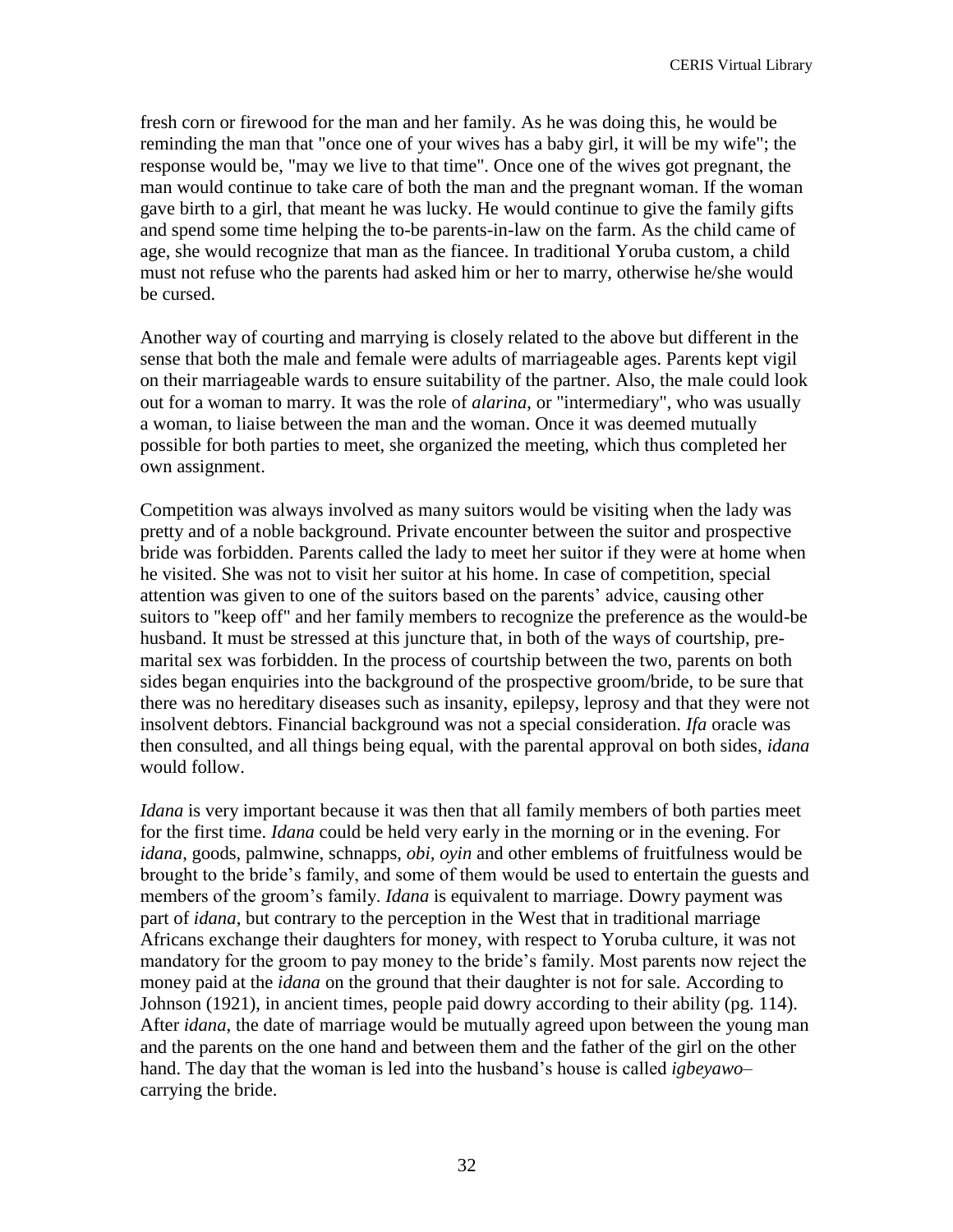In Yoruba culture, a woman was expected to enter her husband's place with virginity- *virgo intacta*. A bride found to have had any pre-marital sex was a disgrace to herself and her family and would be severely punished for this, often resulting into flogging by the husband. The man who rendered her non *virgo intacta* would be considered a culprit by the society and would have to pay the bride price back to the husband (Johnson, 1921: 115; Fadipe, 1970: 66). Sex before marriage was against the mores of the society, though carried out covertly. There are ways to get around this rule, for example, a boy or a man could violate the person of the girl betrothed to him prior to marriage. All he had to do afterward was to pay the bride-price. Accordingly, there are two ways of checking or controlling pre-marital sex. One, is the self-discipline on the part of the man by his recognizing the importance that society placed on maidenhead on the bridal night. And on the part of the woman, it was expected that she maintained both physical and psychological separation from the man prior to *igbeyawo*. The second check was the negative consequence of having any sexual relationship with a betrothed woman. A man caught doing this disrepute himself and his kindred, and was liable to damages from the man that the girl had been betrothed to. Another way that a man can have a sexual encounter with a woman against the norm without jeopardizing a woman's virginity was to have sex with a married woman. But the risk of doing this was high, as people were afraid of contracting *magun*–a potentially fatal magical spell that could result in immediate death, which was discreetly put on the woman by a jealous husband. In traditional Yoruba society, pre-marital and loose sexual practices were prohibited.

Having touched on this, it is noteworthy to mention a particular practice that predated both Islam and Christianity, which is female circumcision. As said earlier, *virgo intacta* on the bridal night was a desire for most women, their parents and kindred. In the light of this, a woman's sexual drive must be controlled. Female circumcision is a practice where the prepuce of, or all of the *glans clitoridis* is "peeled". In some cultures, Yoruba exempted, female circumcision is carried out to the extent that the clitoridis is removed and the woman's private part sewn! Two major reasons have been adduced for the practice among the Yoruba. One, to control the sexual drive of the woman as it was believed from the historical past, that it is a guide against promiscuity. In other words, to make a woman "less jumpy" so to speak. Being a patriarchal society, women are expected to focus on the reproductive roles, such as child rearing, cooking, etc., rather than deriving pleasure from sex. Logically, the Yoruba ancestors might consider the "peeling" of the *clitoridis* as a ward against unwanted pregnancies, venereal diseases and infidelity. And secondly, traditional Yoruba society was riddled with all sorts of superstition, and infant mortality was very high. Some people believed that if a child's head touched the *clitoridis* while being delivered, it would die. It is important to add that female circumcision is not being practiced by all Yoruba groups, but to delineate those who do and do not accurately, would be an Herculean task. For example, most Ondo, Ife, Egba and Ekiti do practice it while a vast majority of the Ijebu do not. If an Ijebu woman gets married to an Ife man where it is being practiced, she has no choice other than to abide by the husband's custom.

In traditional Yoruba society, there was no gender equality and women were considered the "weaker sex". A man could "put his wife away" temporarily or permanently without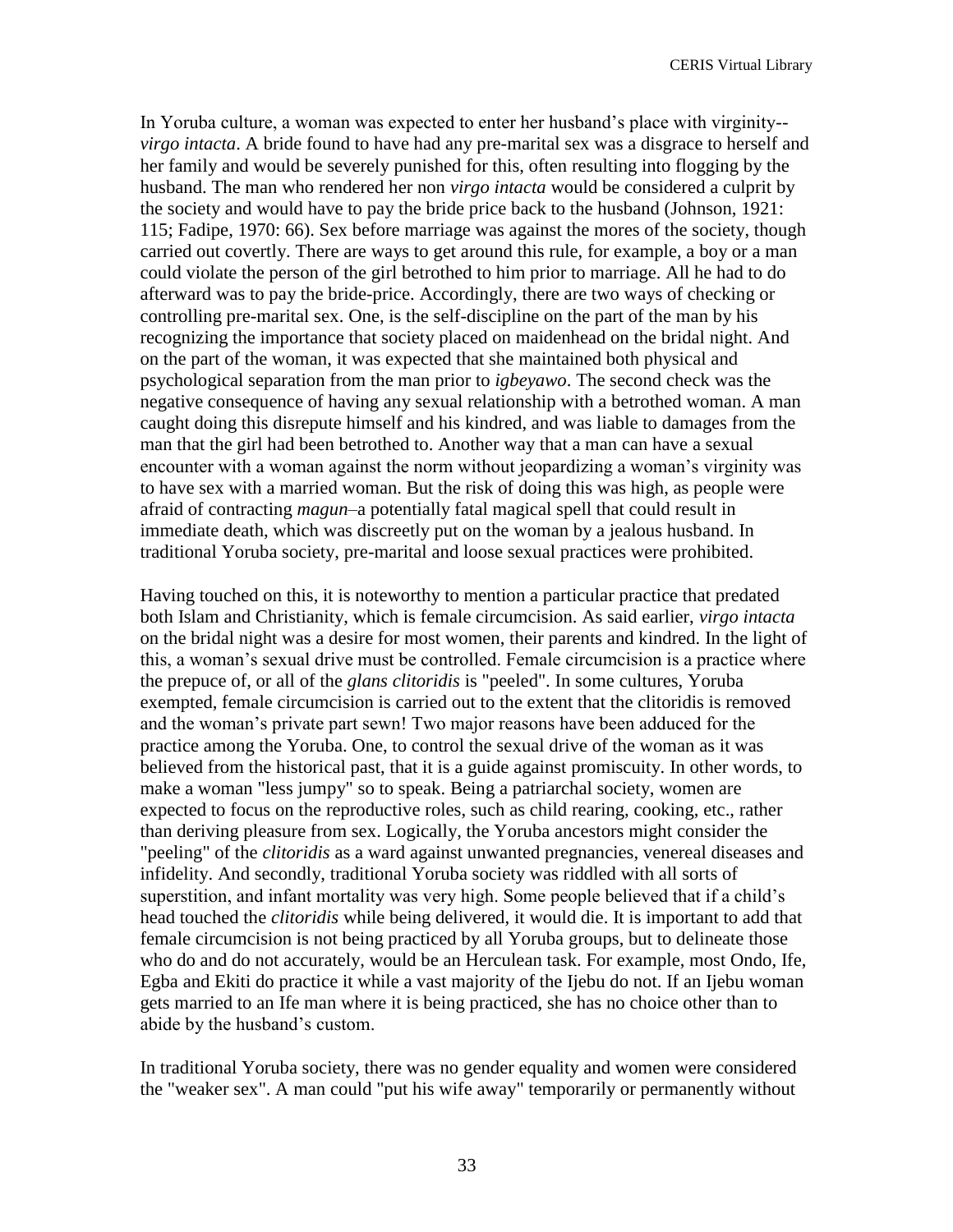her consent, but a woman was not supposed to leave the husband's home. A woman that left her husband's place to live with parents or by herself was regarded a *ilemosu*, a disparaging term. In comparison to the colonial and post-colonial eras, women had more power in traditional Yoruba society, in the period preceding the Europeans. Mba (1987), writes that in pre-colonial Yorubaland, it was possible for women to gain wealth as men in trade and they had control over their economic activities (pg. 243). Women were in control of markets, they fixed prices and controlled the movement of goods to and from other markets. Most opportunities enjoyed by women in the pre-colonial Yoruba society were lost with the introduction of wage labor by the Europeans.

## 2.1.7 Funerals:

The Yoruba had an elaborate form of burying their dead. How a person would be buried depended at the age that he or she died. The Yoruba believed that the dead were still members of the community, especially those who died at a ripe age. Once a person died, having lived a healthy life and had contributed positively to the community, he/she would be accorded a decent burial. But for a sorcerer and an enemy of community, his/her death would be treated with less glamour as it would not command the presence of members of the community. Ignominious treatment of a person after death was to deter anti-social acts. Those who died old and who were known for honesty, valor and respect for the customs and community were considered as ancestors after death. But if a person died prematurely in the course of fighting for the community or carrying out humanitarian acts, or lived a decent life beneficial to the community, he or she could also be considered as an ancestor.

When a person died at a ripe age, the burial ceremony was usually very elaborate. The Yoruba did not use cemeteries and the corpse was not interred in a coffin. In rare cases, a wealthy person could be buried in a coffin (Johnson, 1921: 137). Yoruba buried their dead in the house because they believed that he or she was part of the household. At the death of an old person, the relatives and all the extended family members would be summoned if they were not around. The corpse would thereafter be washed with locally made soap, *ose dudu* by the dead person's siblings. After this, he or she would be laid-instate. In those days, there were no mortuary services. The burial could be delayed for four to five days, in part to enable all members of the family who were not within the vicinity to arrive and take part in the celebration. The grave for the dead person would be dug without any use of chemicals for preservation. It would be systematically made to give room for a place where the corpse could be kept in such a way that when it decomposed the stench would not come up to pollute the air in the house and the neighborhood.

For the burial/interment, the children and kin members-both paternal and maternal would donate textiles that would be used to wrap the corpse. This was in obligation of their kinship solidarity (Johnson, 1921: 137). Also, every other familial attachment to which the dead offered the same service to in his or her life time must also do the same to him in death. Funeral ceremony engendered a re-union of all the members of the extended family. When it was a "proper death", it called for wining and dining from the day of the death till after interment. On the day of interment, emotion produced tears no matter how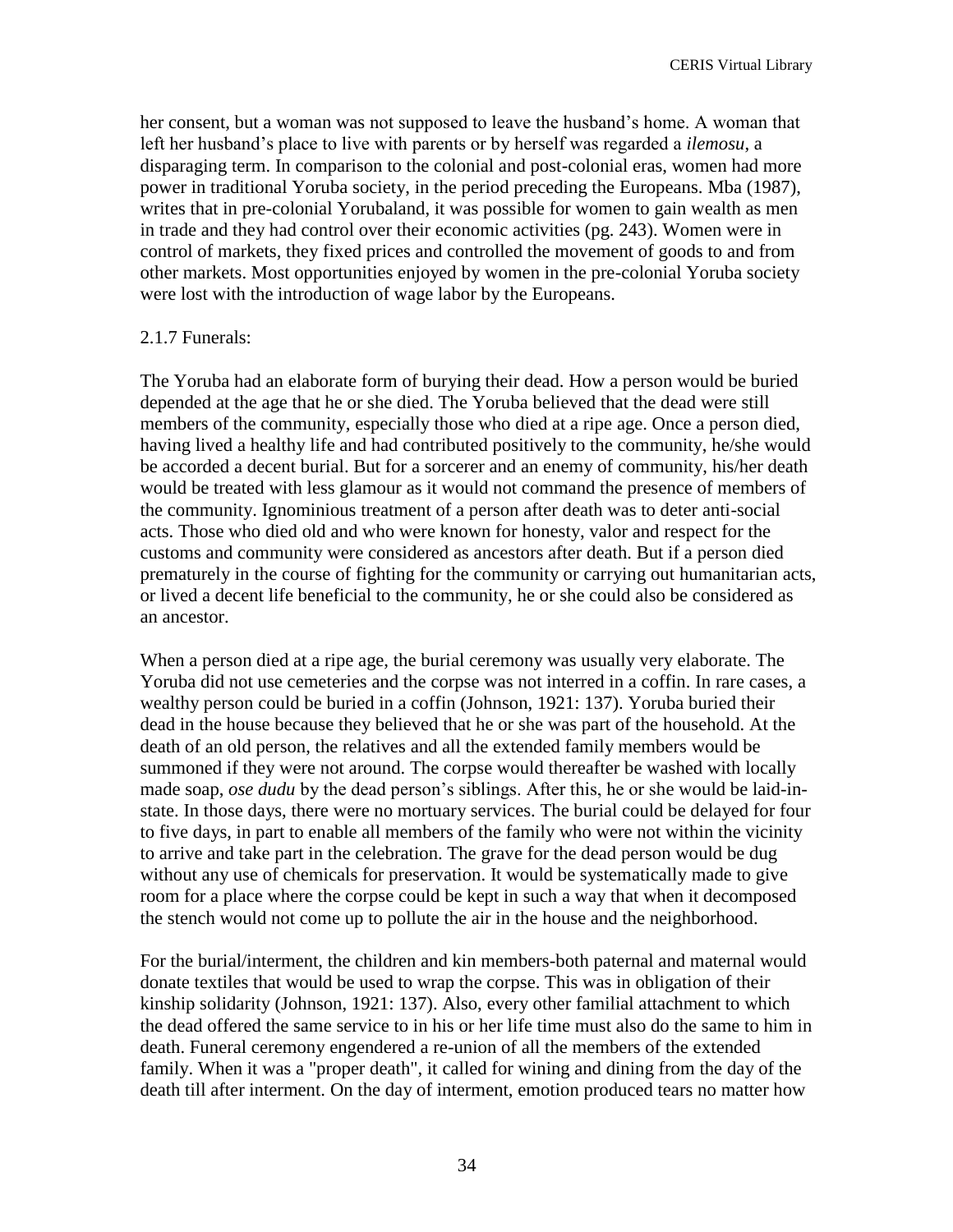old the person might be. A few days after, a date would be fixed for the funeral ceremony. Throughout the processes, the wife (ves) of the dead became widow(s), staying indoors for as long as three months. If the need arose for her/them to go outside, she/they would appear in black dress and would put on a sober look, and she/they should not participate in social activities for the whole period of mourning. That is that about those who died at a ripe age.

For those who died prematurely, that is, those who still had many older survivors, no ceremony was performed, and the interment was rushed. For a middle-aged man or woman, the younger siblings and relatives took charge while the older ones took no part. If the dead had children that were old enough and had some money to spend to entertain guests, they observed the ceremonial aspect, but without the involvements of those older than the dead. In traditional Yoruba culture, an older person should not mourn the death of younger ones. Feasting at such events was a violation of tradition, a taboo. As was personally told, it is vehemently frowned upon, and nobody does it even now.

## 2.1.8 The Socio-Political Organization:

Yoruba communities have a hierarchical social structure which descends from the ruler- *oba*, who oversees the affairs of the polity; to the council of chiefs. The family units and individuals served as channels for the control of society. In Yoruba culture, the family unit is not autonomous of the larger community which includes the clans and other social and religious organizations. The smaller communities, such as villages establish different forms of socio-economic intercourse beyond the family structure, thus complexities begin to arise, necessitating the need for offence and defense, conflict resolution, exchange of agricultural groups and celebration of traditional festivals. Large or small, the concept of state involved the designation of authority in individuals or groups outside the purview of the family unit for the common interest of the community (Olaogun, 1996: 58). Since the power trickled down from the top to the bottom, it is then pertinent to start discussing the Yoruba socio-political organization from the top down--starting with the institution of Obaship.

2.1.8.1 Yoruba Obaship: Some Yoruba also call their ruler *owa*, especially the Ekiti group. Yoruba tradition regards the Oba as the representative of God on earth. He is regarded as having power over life and death. The perception of Obaship as a symbol of authority and cohesion is still very much held today, and one continues to wonder how it has survived colonialism and infiltration of other cultures. The *Oba* is regarded as divine, and hence is considered as both the political and spiritual leader of his people. He intercedes between the metaphysical world of the ancestor and the physical world of the living. If a Yoruba Oba appears in the public, he is rarely recognized because he is clothed in voluminous spreading gowns and wears a conical beaded crown, he is majestic and gorgeous looking. He wears *ade,* crown which stands him out of any members of the community. Only the *Oba* wears *ade* in Yorubaland. The *Oba* is responsible for the well being of all the inhabitants of his kingdom. Hence the Yoruba have a saying, *Oba to je ti ilu toro, oruko re ko ni pare, oba to je, ti ilu tuka, oruko re ko ni pare* (meaning, an O*ba*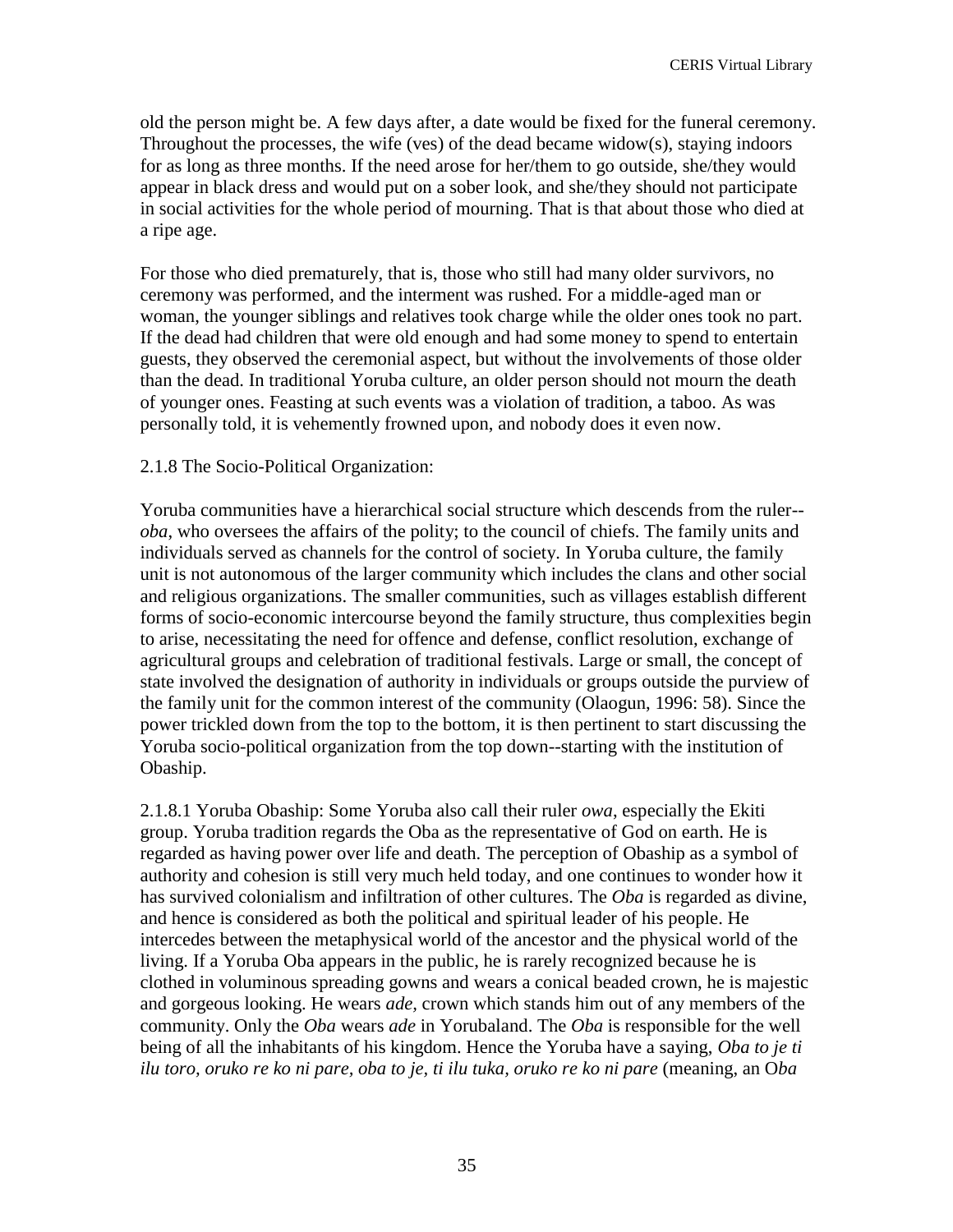whose rulership is peaceful and prosperous, his name will never be forgotten in history, and if otherwise, people would always remember him for atrocities).

Theoretically, an *Oba* has the final say on all matters, however, practically speaking, he must yield to the advice of his council of chiefs, made up of people from the royal lineage and those given an honorary title. Such lineages include the *afobajes* (king makers) and other traditional title holders who play political, social and religious roles in the kingdom. The chiefs usually meet with those in their jurisdiction, usually their clan members and residents, from time to time. The chiefs let the *Oba* know the wishes of the people before decisions are taken. The females are represented by *Iyalode*–usually a mature woman who has past child rearing age and is wealthy, as she has to avoid rigorous jobs and trading. There are other kinds of women chiefs, from those of hereditary titles to honorary ones. The *Ogboni* comprises of the *aworo*, *balogun*, the *bashorun*, *iya agan* and *iyalode*, who fix the dates of religious festivals, arrange for sacrifices, enforce sanctions and initiate adults into guilds and cults (Olaogun, 1996: 61).

Those villages that are tributary to a principal town, by paying *isakole,* are headed by the *baale*, the village head. The *baale* does not wear a crown, and the wife(ves) is/are not called *olori* (as the Oba's wife(ves) is/are called), but *iya*.

2.1.8.2 The Family: In Yoruba socio-political institutions, the family is the most important group. For Yoruba the family includes parents, children, grandparents, uncles, cousins, brothers and sisters. All these constitute the "extended family". Being a member of a particular family in Yoruba demands much loyalty, responsibility and selflessness.

2.1.8.2.1 Nuclear Family: The Yoruba nuclear family is made up of a man and his wife or wives and their children. The Yoruba traditional resident rule is patrilocal, that is the wife lives with the husband and his agnatic kin members. Nowadays, neolocal seems to be more prevalent, which means couples choose where they want to live away from male parents. This is due to the impacts of formal education and urbanization. In Yoruba culture, matrilocal is not very common.

2.1.8.2.2 Extended Family: The most basic unit of social organization in Yoruba society is the *idile*–the extended family. *Idile* consists of a number of people who claim they are of one descent either from a living or dead common ancestor. Because of their strong link to the spiritual world of the ancestors, the relationship is taken seriously by all members of the extended family system. The person vested with authority in *idile* is called *elerebi*. The appointment of *elerebi* is not based on heredity but on age, wisdom, respect and his contribution to the community.

There is no distinguishing word for cousin or nephew/niece in Yoruba language. One's cousin is considered as one's brother, and nephew or niece could be considered as one's son or daughter. In spite of the adoption of Western culture, those who are one's parents's cousins, are by Western culture, one's cousin as well, are still referred to as "uncles" or "aunts" by the Yoruba. This quite illustrates the importance of the extended family to the Yoruba. However, it is noteworthy that the extended family system as an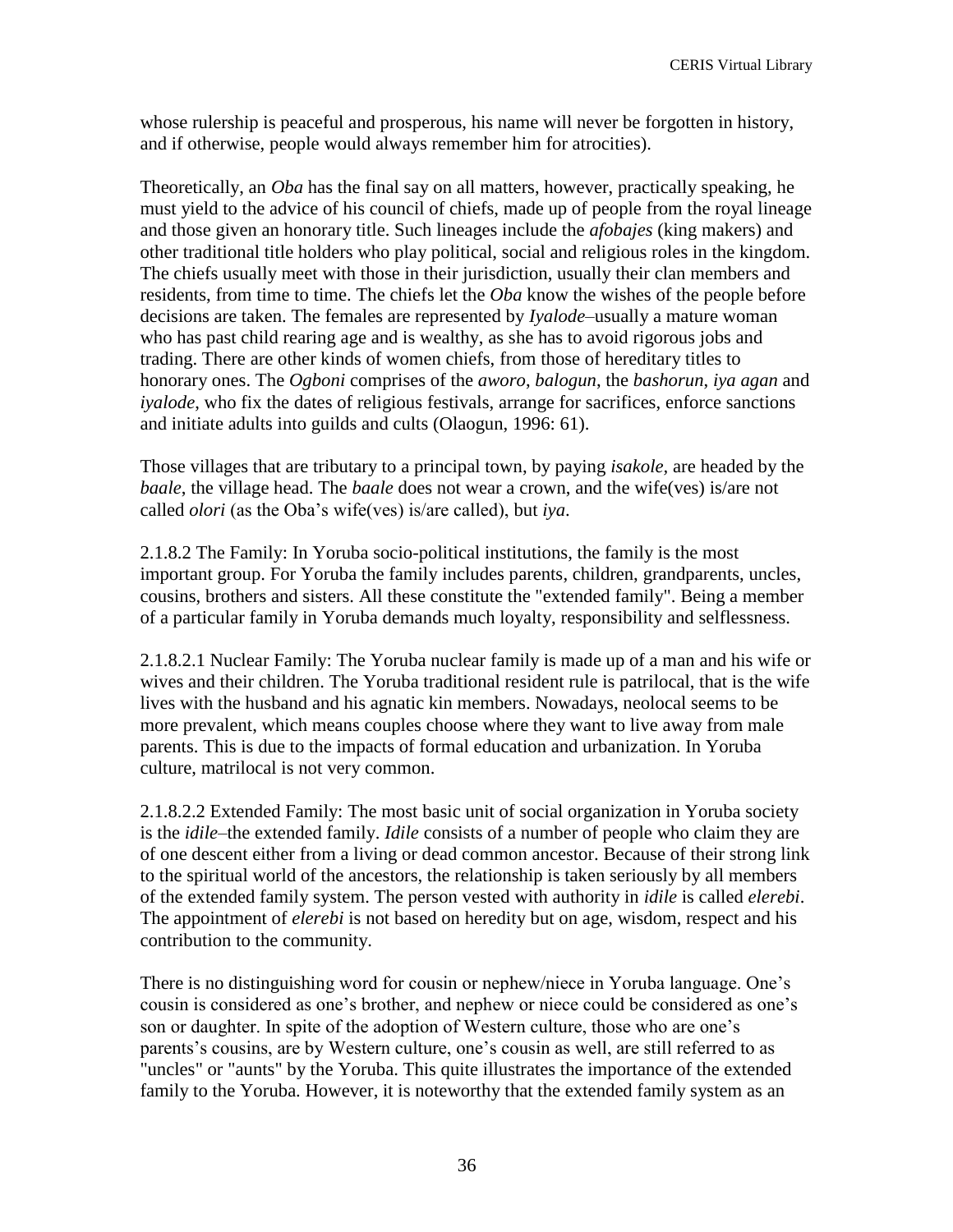epitome of cohesion, support and fulfilment, is becoming threatened in Yorubaland today. The introduction of foreign culture began this change and the harsh economic situation of the day coupled with urbanization constitute the major threat.

According to Olaogun (1996), the methodology of Yoruba traditional education was not elaborate. It was informal as teaching and learning took place anywhere. The child was expected to take instructions from the elder without any questioning. The child was taught how to respect the religion, and taboos controlled behavior. Obedience and respect to elders were highly stressed in Yoruba traditional education. Greetings and salutation are vital symbols of respect for the elders in Yoruba culture. Verbal greeting is followed by a male prostrating to an elderly person, while a female went down on her knees. Children were not supposed to look into the eyes of their elders or talk back while he or she was being scolded (pg. 68). Also, if a child indulged in any acts contrary to the set rules and regulations of the house or behaviors that could tarnish the image of the family or the larger community, he/she could be flogged. This aspect of cultural complexes still exists today, but is being challenged by the present generation who views this aspect as a limitation and physically abusive in certain respects. Yoruba society was very gerontocratic, as the elders have a final say on major decisions. However, if a young person proved himself/herself worthy of recognition, it would be acknowledged. Young but brave warriors, hunters and farmers were given their own respects in the society–a Yoruba adage can corroborate this; *ti omode ba mo owo we, aba agaba jeun*–if a child proves himself/herself worthy, he/she would definitely maintain a parity with the elders.

# 2.1.9 Religion:

The Yoruba people were highly religious. In all they did, they put the name of God first. The idea of a pantheon of divinities could easily mislead an outside observer to think that the Yoruba had no conception of God–the Absolute, but a thorough understanding of their beliefs about the natural and supernatural world would leave one convinced that the Yoruba traditional religious practice was of monotheism. For the Western ethnocentrists, Africans had no religion because their religious beliefs were not documented. Perhaps, if this religion had embarked on some crusade or jihad, it would have been recognized. The point being made is, if religion has to do with conquering other people and forcing them and/or manipulating them to believe in their religion, it then means, Africans indeed have no religion. But if religion meant maintaining your spiritual attachment to an all powerful, transcendent, but immanent entity and not having to proclaim yourself to the whole world that you were religious, it then meant, Africans had religion. My exposition on Yoruba traditional religious belief will largely be based on Idowu's account, a well-respected authority in African traditional religion, who distinguishes five major levels characterizing the Yoruba traditional religion, namely;

- 1. Belief in Olodumare
- 2. Belief in the Divinity
- 3. Belief in spirit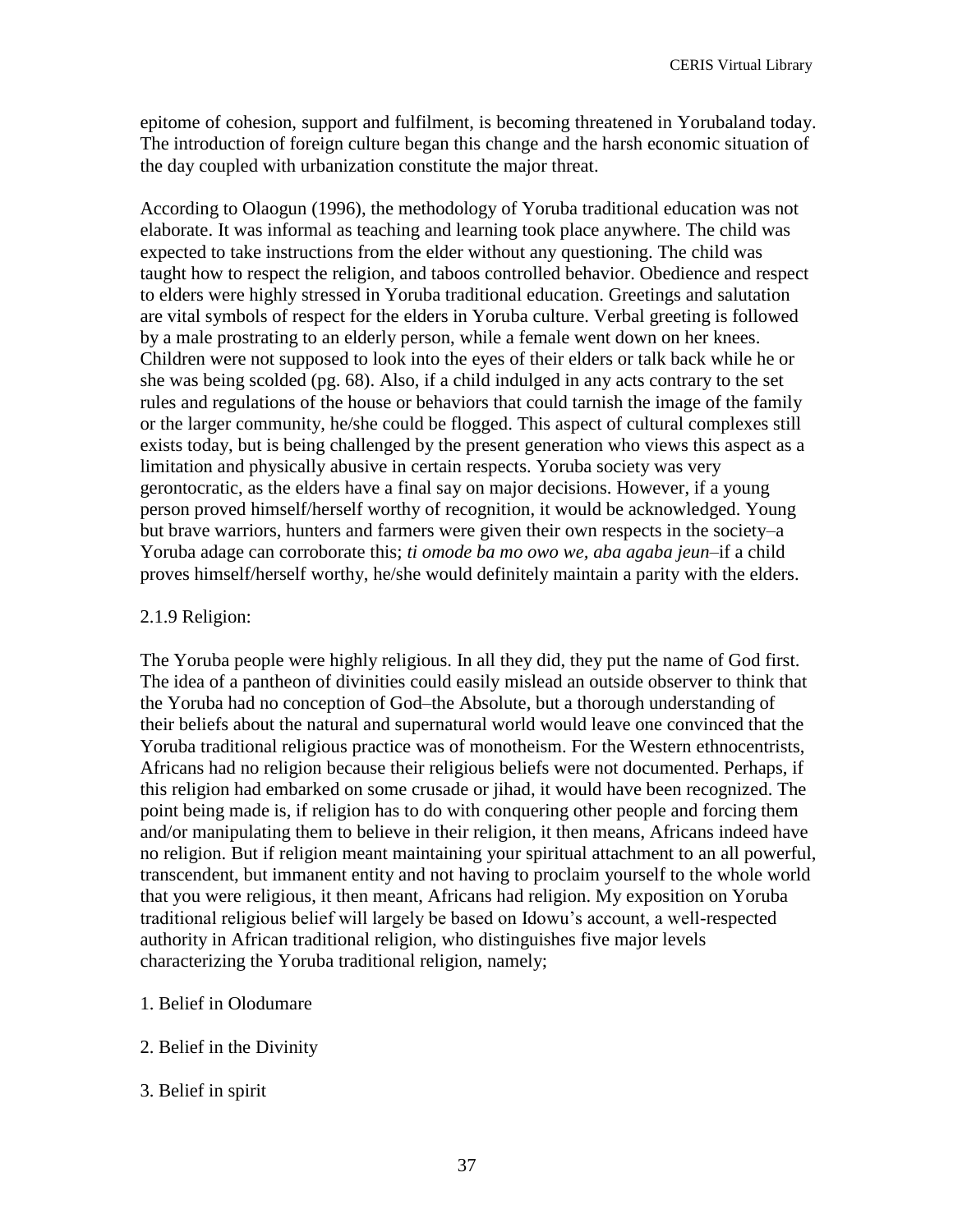#### 4. Belief in ancestors

### 5. Practice of magic and medicine

In the following space, I shall briefly explain each one of them.

2.1.9.1 Belief in God: In Africa, each people has a local name for God. The Yoruba call God "Olodumare". God is real to the people, and is considered as the creator of everything on this earth. The belief in God is manifested in the names the Yoruba give to their children, names such as "Oluremi"--God has consoled me, "Olutooke"--The Lord deserves to be glorified. Besides, the Yoruba give attribute such as "Olorun"--the owner of Heaven, to show that God is the Living One. God was considered as Almighty who must never be contacted directly, but through lesser gods who were his "ministers with portfolios".

2.1.9.2 Belief in Divinities: The Yoruba distinguish two types of divinities, namely, the divinities from *isalu orun* and deified ancestors. The first category was according to Yoruba belief which came directly from heaven where the Deity resides. According to Idowu (1973), traditions may know when these divinities used to be on earth in human form, but their origins are part of divine mystery (pg.172). Ogun (the god of iron and war), Esu Elegbara, Orunmila baba Ifa (god of divination) and Obatala/Orisanla (the arch-divinity) are examples of this type. The second group is comprised of human beings who were believed to have some supernatural power, and became deified when they died. An example is Shango who used to rule in Oyo. He had a bad temper, and was endowed with some supernatural power which struck people with awe; for example, when he spoke, fire came out of his mouth.

The Yoruba believed that the divinities were ministers of God assigned to different ministries. For example, *Ogun* was in charge of war and all that had to do with the use of iron, while Esu was the minister of justice. The Yoruba believed that God was too powerful to be directly contacted, hence humans had to go through His ministers. This belief in a pantheon tends to make some outside observers think that making supplication to the divinities is an end in itself. This is not so, as Idowu (1973) explained, divinities "constitute only a half-way house which is not meant to be the resting place" (pg. 171). Idowu (1973) believes that African traditional religion is monotheistic based on the fact that the divinities are subservient to the Deity, because they were brought into being because of the existence of God (pp.168-170).

2.1.9.3 Belief in Spirits: Spirits are apparitional entities which are different from class of the divinities discussed above. According to Yoruba traditional beliefs, spirits are ubiquitous, they occupy virtually any area of the earth--they live in trees, rivers, mountains, sky, rocks, forests, hills, etc. Spirits can be described in categories, such as ghost-spirits for those whose dead bodies were not properly buried or victims of ritual murder--they do not go to rest but roam about; and there are *abiku* spirits appealed to by J.P. Clark as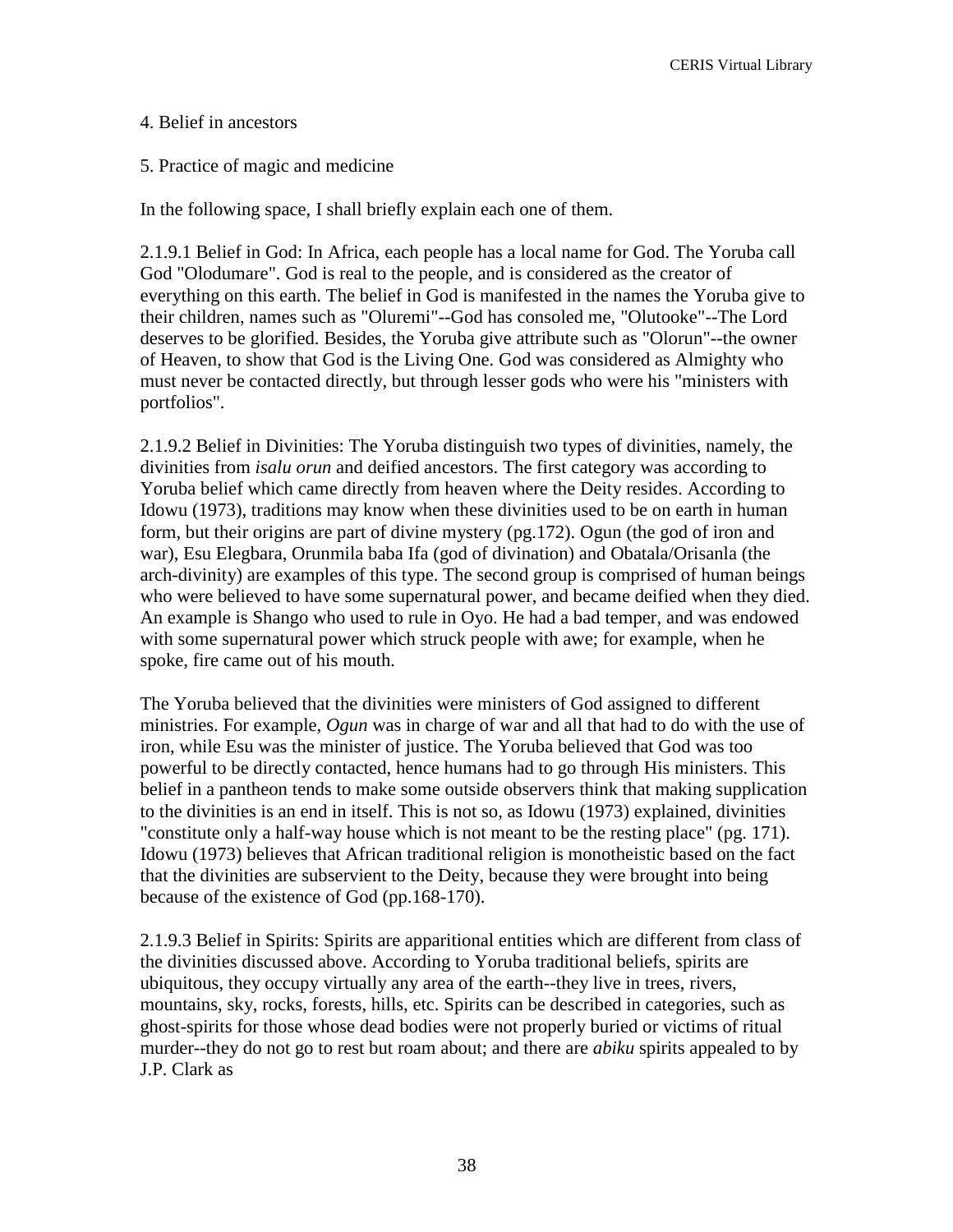"coming and going these several seasons, do stay out on the baobab tree, follow where you please your

kindred spirits if indoors is not

enough for you".

Abiku spirits are believed to belong to those mischievous class of spirits who enter the women's womb to be born only to die.

One important spirit that the Yoruba hold as an urgent reality is the spirit of the witches. These are spirits that could be very destructive. It still remains a reality within the Yoruba community. The problems of witches are being tackled by different religious sects, including Christianity and Islam.

2.1.9.4 Belief in Ancestors: The Yoruba hold the dead dearly and with respect. They believe that their dead ancestors live in the spirit world, guiding those that they left behind. The Yoruba believe that only those who were good here on earth can qualify as ancestors while bad or wicked people would never enjoy any rest after death but would keep on roaming about. Generally, those who had children and became old before they died become ancestors, however, a person who dies young can qualify as an ancestor provided he/she was survived by offspring. But if a person lived a meaningful life worthy of emulation, died young without offspring, he/she could still be considered as an ancestor. From time to time, they appear to their living members of the family either through dreams or divination. The Yoruba do not worship their ancestors, but worship God either directly or through the divinities. Ancestors are not worshiped as might be thought by some foreign investigators, but are merely venerated. The Yoruba distinguish between Deity, the divinities and the ancestors. Deities and the divinities are of higher realm in the super-sensible world while the ancestors are of the living persons' kith and kin (Idowu, 1973: 184). This is to mean that the deceased are technically part of the families on earth, but in spirit form. Moreover, to a reasonable extent, the ancestors stand as the intermediary between the Deity or the divinities and their children. Symbolically, the ancestors are represented in *egungun* or *oro* by the Yoruba.

2.1.9.5 The practice of magic and medicine: Humans have always been concerned with the power of the environment in which they live, and continue to look for means of dominating it. They are well aware that there is a power out there greater than them. In order to make this power useful for their benefit, humans may either submit themselves to these powerful forces and appeal for help and assistance, or tap those forces based on their own self effort or independent devices. When they opt for the latter, they are plying the road of magic. Religion is different from magic in the sense that, in religious practice, a human enters into a reciprocal relationship with the Deity for things that go beyond material with the belief that the Absolute will provide all the necessary spiritual needs- and its motto is "Thy will be done". On the other hand, a human practices magic when he/she taps those supernatural forces for his or her benefit, the motto, therefore is "My will be done". Magic could either be used for social benefit or for antisocial, licit or illicit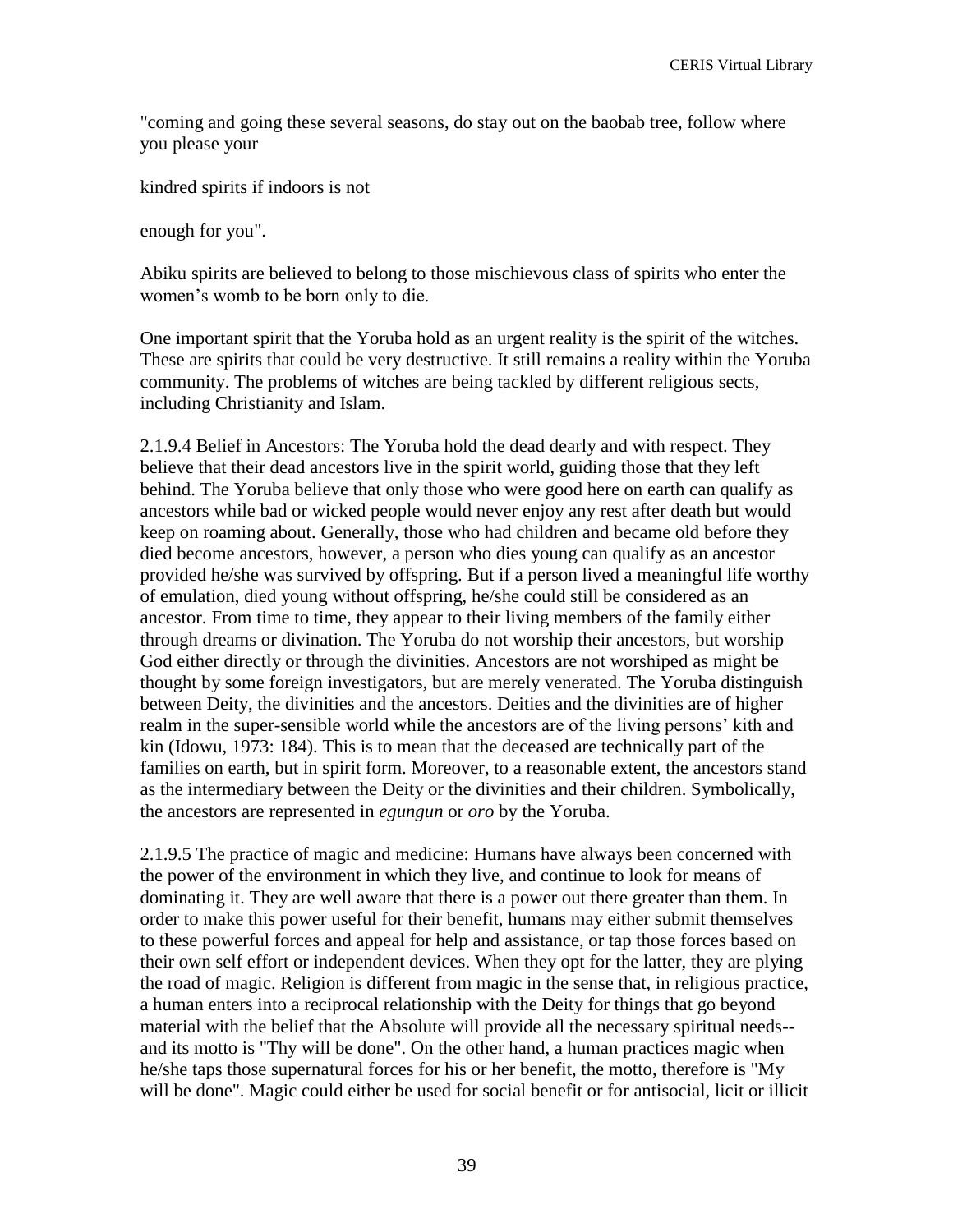(Idowu, 1973:189-194). Nevertheless, there is no gainsaying that both religion and magic in Yoruba religion intermingle or even become confused with each other in practice. As Idowu puts it, "prayer often becomes so repetitive that efficacy comes to be attached to the correct repetition rather than to the spirit and content of prayer". Similarly, certain aspects of prayers must be repeated under certain conditions, stated a number of times a day at a particular time, and particular divine names be chanted a number of times in a certain order. *In addendum*, in Yoruba religion, the practice of magic is unconnected with cults of certain divinities. The divinity *Esu* could be invoked to perpetrate some terrible magical acts. *Osanyin*, the divinity in charge of health can also be used to cause some dastardly act of magic. It is in admittance that the use of magic in religion is unacceptable. It is a sign of weakness in a human's act. The Yoruba believe that the Deity is the only savior, and they submit themselves to Him when all other efforts have failed.

The purpose of medicine is to heal the body and to restore it to its normal condition. The Yoruba believe that medicine is connected to the Deity, handed down through the divinity or spirits. *Osanyin* is the divinity in charge of medicine in Yoruba. The ancestors are invoked for granting efficacy and potency to their medicine. Those ancestors who practiced medicine before the present practitioners are given their due honors before dispensing medication. This shows how close the practice of medicine is to the spiritual world. There are instances where some medical practitioners have claimed that they got their power to dispense medicine from some spirits.

Finally, medicine and magic intermingle in Yoruba religious practice, for example, both exist under the portfolio of the same divinity, *Osanyin*.

### 2.1.10 Impacts of Culture Contact on Yoruba Society:

*Aye olaju* is a Yoruba expression for modernization. Modernization liberated people from the rudimentary and strict rules of traditionalism, and thus gave people the options to do what they desired based on their rational calculation. But for many Yoruba men and women, the options that appear to be there today do not really give them the choice they desire-*-aye n yi lo an* to, they say--we move along with the flow of things, what can we do? For those who remember or are aware or realize, they still remind their men and women folks of the palmy days of "Yoruba civilization" sustained by the rich cultural complexes. These were the days when the beliefs in *orishas*, the representatives of God on earth were passionately high. Alas! Those days appear to be gone forever, and no person in his or her folly can really turn the wheel of which he or she turns.

By the middle of the 19th century, two popular religions by international standards were vying for the souls of the Yoruba people. These were Islam and Christianity. Islam had been introduced to the Yoruba through contact with the itinerant *malams* from the north before the European missionaries came by the sea in the first half of the 19th century (Osuntokun, 1987: 128-131). These two religions had major impacts on the Yoruba society of the 19th century, but Christianity much more affected the beliefs and the ideas of the people more than its counterparts. This is understandable because it was the religion of the colonizers. The impacts of these two religions are still reflected in the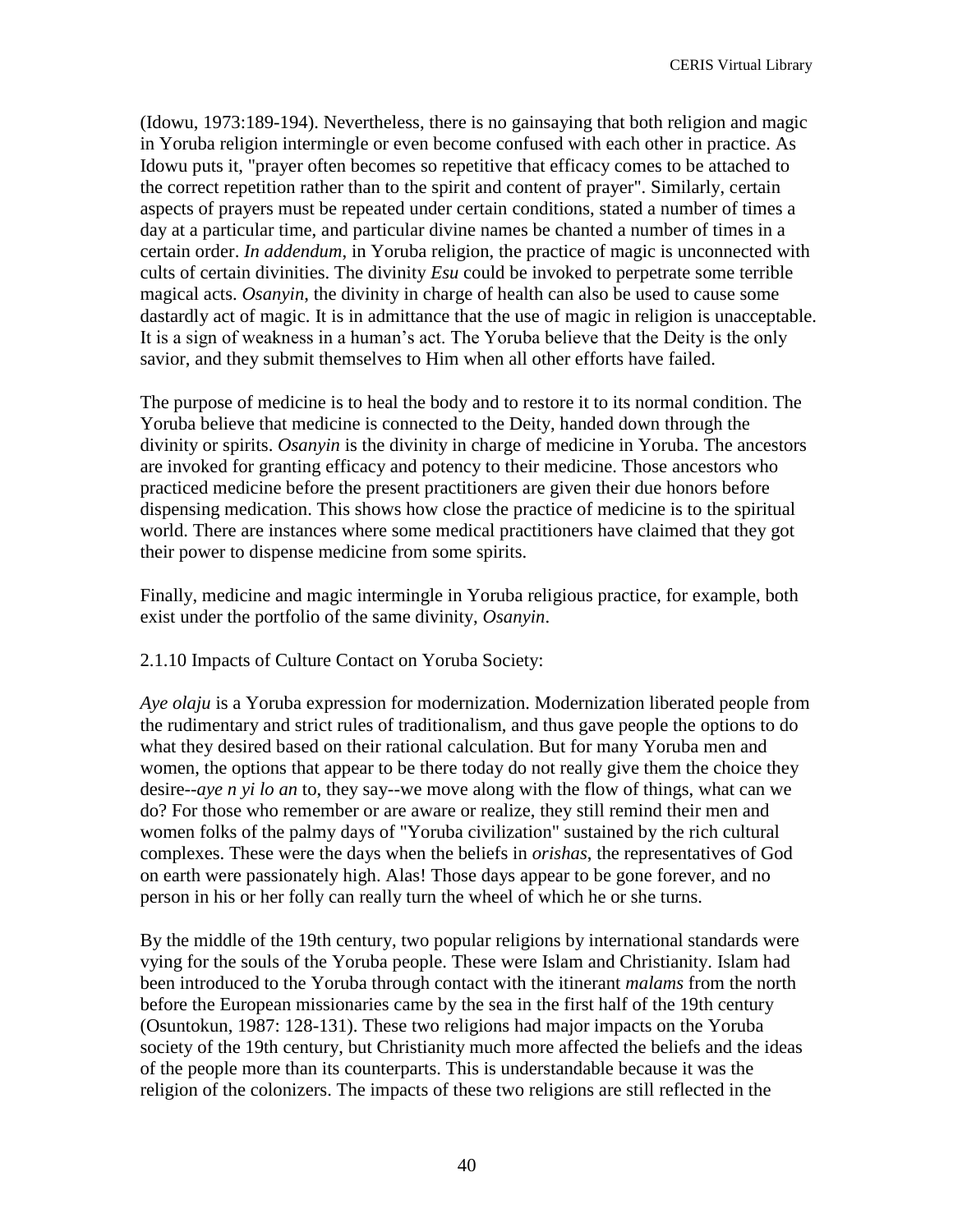syncretic tendencies of some Islamic practices such as divination and in African churches today. In fact, many authors believe that the Christian missionaries were the fifth columnists, in that they paved the way for colonialism. According to Osuntokun's historical account, the Christian missionaries were suspected of being the harbinger of the cede of Lagos to the British government by Akintoye in 1861--ten years after his reinstatement. By 1892, the British had consolidated its rule on Lagos, and shortly after, the whole of Yorubaland had come under the British suzerainty (Ajai, 1965: 53-58; Ayandele, 1966: 137-138). Between 1900 and 1960, Yorubaland was ruled by the British colonial government.

In view of the connection between the Christian missionaries and colonialism, the aims of the colonial system can be metaphorically summarized as three G's

"Gold"--acquisition of mineral resources, cheap labor.

"God"–Christianizing the "native" and the "savage" to show them the light of civilization.

"Glory–Manifesting the rule of the superior race over the "Other".

Western culture was brought to Yorubaland through colonization and missionary enterprise. The performances of the white Christian missionaries, their composure, material goods and money made those who first came in contact with them admire their customs and jettison part of theirs. Overtime, with the introduction of literacy, the Yoruba began to learn English and worked at learning it more than the Europeans. Fadipe, writing as far back as 1970, made this remark, and today, it is even more pronounced. Hardly can a Yoruba person speak without injecting in some English words.

Foreign culture has had terrible impacts on marriage and has resulted in family breakdown. There has ensued more polygynous relationships more than in the past, owing to more prosperity and opportunities. The number of irresponsible fathers has increased because men put women in family ways and fail to cater to the needs of the children and the women. Also, there is the propensity toward commercialization of bride price due to money economy (Fadipe, 1970: 315).

The extended family system has been undermined for various reasons. People now differ in their orientation by virtue of religion, education and class. In same families, Muslim and Christian members look down on those who still believe in the traditional religion; in the same vein, the Christians and the Muslims are at loggerheads based on their religious belief system. The Christian-educated elites find it difficult to cooperate with other kin and kith when it comes to matters involving collective efforts. Cities were developed at the expense of the rural areas, thus perpetuating rural-urban migration, depriving the rural areas of farm hands. Since the development of the cities in the colonial era, those who have been leaving for the cities are rarely coming back to visit members of the extended family, and when they sometimes do, they fault the traditional system.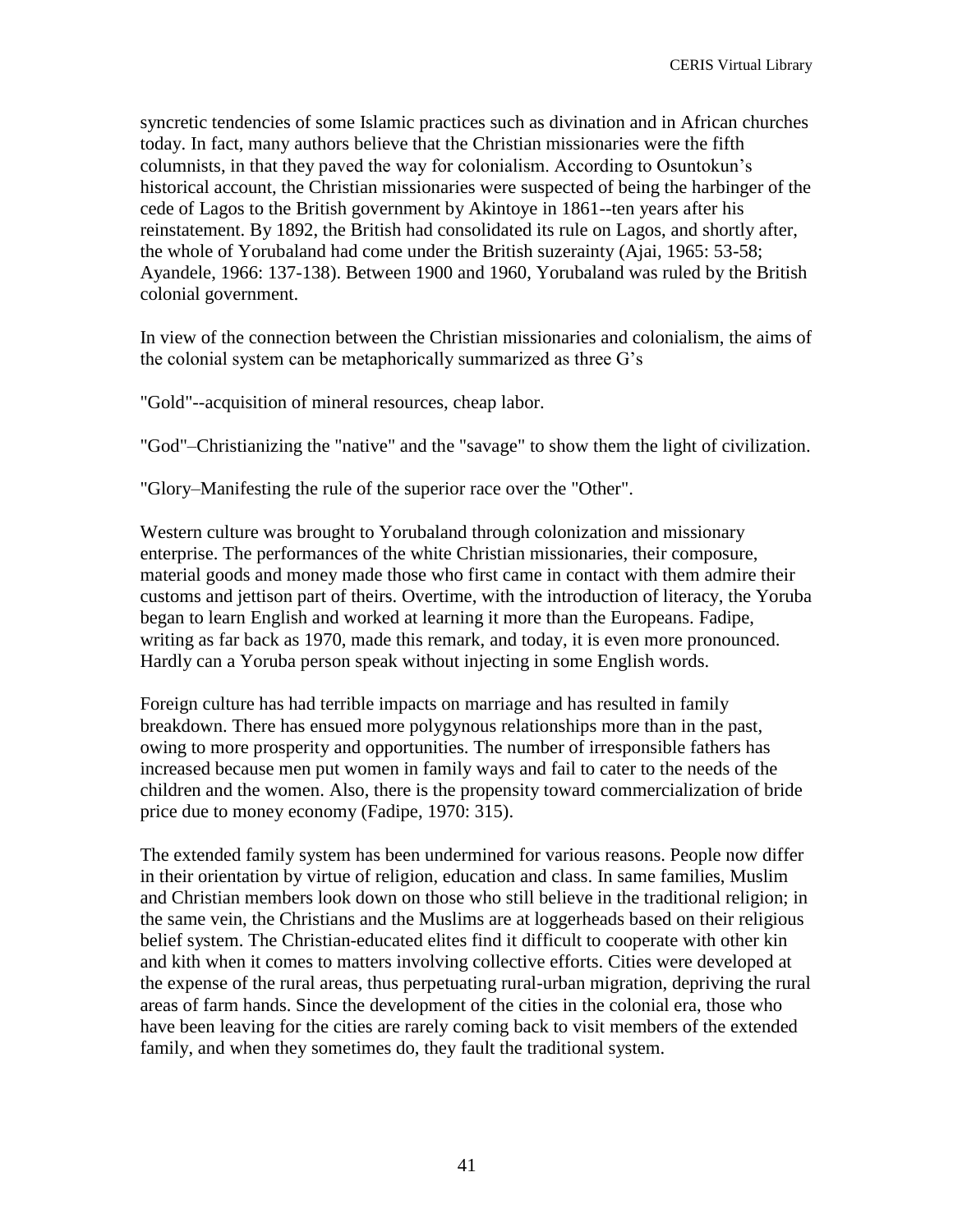For administrative purposes, the British colonial government enticed the educated elites and pulled them away from their cultural milieu, thus making it impossible for the kinship system of support to continue. These educated elites constituted a different class opposed to the old elites who were the traditional chiefs, priests, war leaders, business leaders, good hunters and farmers. In particular, the power wielded by the leaders of extended family has been reduced with contacts with foreign culture.

Since the colonial era, the cities have become the places of exploitation. During the colonial period, exploitation of those with less education by those who found work as clerks or with government functionaries of the colonial administration, was rampant. There were frequent fraudulent practices, victimization, seduction of young girls and married ones by clerks and those who worked in the office of colonial administration (Fadipe, 1970: 323).

Contact with foreign culture brought about changes in the land tenure system, now based on individual ownership. Those who cannot have any access to farms move to the cities and constitute part of the urban vagrants. As Fadipe notes, there was no unemployment in Yorubaland until 1920 (1970: 167). Unemployment was impossible in pre-colonial times not only because of the support provided by the kinship system, but also because of the availability of land to farm. The exposure to other cultures, especially Western culture is inimical to Yoruba societies met by the Europeans. Superficial aspects of the Western culture, such as dress, food, music, speech and customs were copied. What makes the "white man" great is lacking: social cohesion is lacking, development is slow, ignorance still rife, and there is an escalation of the already established inequality based on age by class and educational status. And in the dying minutes of the  $20<sup>th</sup>$  century, women are still being treated inferior even more than in ancient times; and criticisms from younger, poorer and non-educated persons are not condoned by the educated elites.

On positive side, colonialism has rid the Yoruba society of slavery, human sacrifice, and judicial murder of witches who were mostly women by prohibiting them. It also integrated Yorubaland to the global economy. The contact with outside cultures brought alternative lifestyles as seen from the heterogeneity of attitudes. For example, in religious practice, there is admixture of traditional, Islamic and Christian beliefs. Overall, people now have more options.

As Aime Cesaire notes, a voluminous exposition of the past of this nature on my part is not an appeal for a revert to those palmy days of the past, as this would be tantamount to retrogression--it is not reasonable to hold the present and the future at ransom for the past. Nevertheless, the past can be used to understand the present and hope for the future. What is most important is how to use that cultural strength to compete with other groups, which can only be possible with cohesion and mutual respect. It is this that will serve as the incandence of hope for the future and for posterity. This I will be returning to in the conclusive part of the project.

2.2 The Nigerian Factor: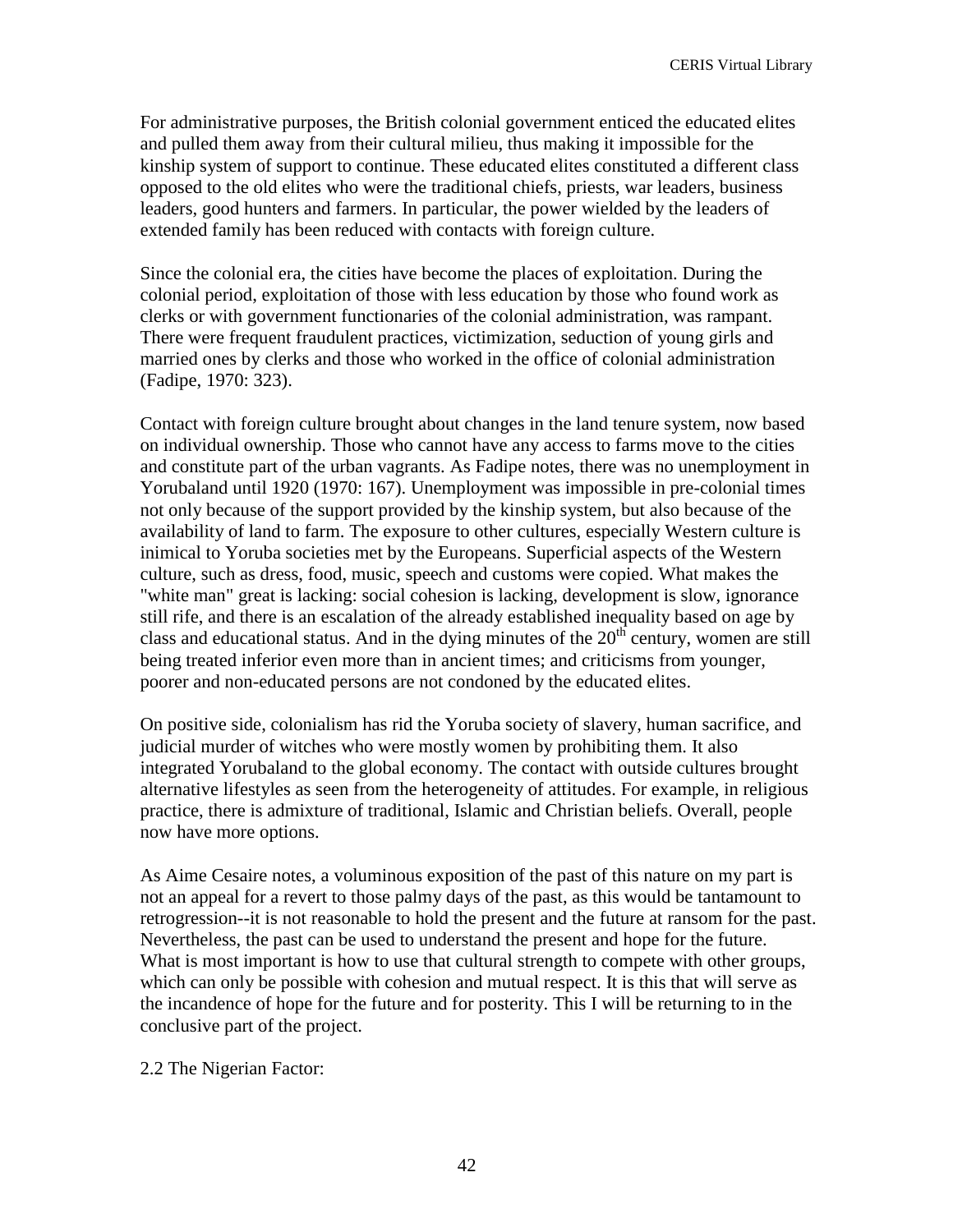"help us, we suffer enormously in Africa...we have problems in Africa. We lack rights as children. We have wars and illness, we lack food...we have schools,

but we lack education...we want to study, and we ask you

to help us to study so we can be like you, in Africa".

(Washington Post, August 22, 1999: pg. B07).

The plight of Africa was summarized by these two African boys--Yaguine Koita, 14 years and Fode Tounkara, 15 years who sneaked into the landing gear bay of an airliner destined for Brussels in Conakry to escape the poverty and misery that has descended across Africa. They died under the temperature of 55 degrees below zero, but being aware of the potential risk of their escapade, they hid the above written statement in their jackets which was read after their death. Their death, under such a melancholic condition captures the failure of the dominant Western economic power and the post-colonial African leaders to provide for the aspirations and hopes of Africa's common people.

If we look at many countries in the world today, corruption is a major social problem. It is a universal problem that exists in varying degrees in all parts of the world. In other words, what constitutes corruption varies from one society to another, based on the norms and mores prevalent in each society. Because norms vary from one society to another, we can therefore say corruption is a relative notion. *Ipso facto*, what is considered moral in some societies might be inconsistent with external morality. Therefore, there is no uniformity as to what exactly constitutes corruption. Whatever corruption may mean to any society, it is considered as a problem that is inimical to the healthiness of the society, and hence repugnant to equity, social justice and fairness. Corruption, no doubt undermines economic growth, causes administrative inertia, oppression, inequalities and inefficiency.

While there is no precise definition for "corruption", however, many students of the society will agree with the definition of corruption as aptly explicated by Osoba (1996), which is "a form of anti-social behavior by an individual or social group which confers unjust or fraudulent benefits on its perpetrators, is inconsistent with the established legal norms and prevailing moral ethos of the land and is likely to subvert or diminish the capacity of the legitimate authorities to provide fully for the material and spiritual wellbeing of all members of society in a just and equitable manner" (pg. 372). Lyon and Lyon (1999) add that corruption encompasses a whole array of practices, such as nepotism, bribery, embezzling, ethnic or personal preference in the awarding of contracts, patronage and the like (pg. 2). It is within these definitional contexts that I will examine the social impact of corruption in Nigeria.

The word "Nigeria" has been known to the world since 1898 . But it was not until 1914 that the entire country now known as Nigeria came to be officially called Nigeria when Southern and Northern Nigeria were amalgamated. The population of Nigeria is about 100 million people of diverse ethnic backgrounds. It comprises about 250 ethnic groups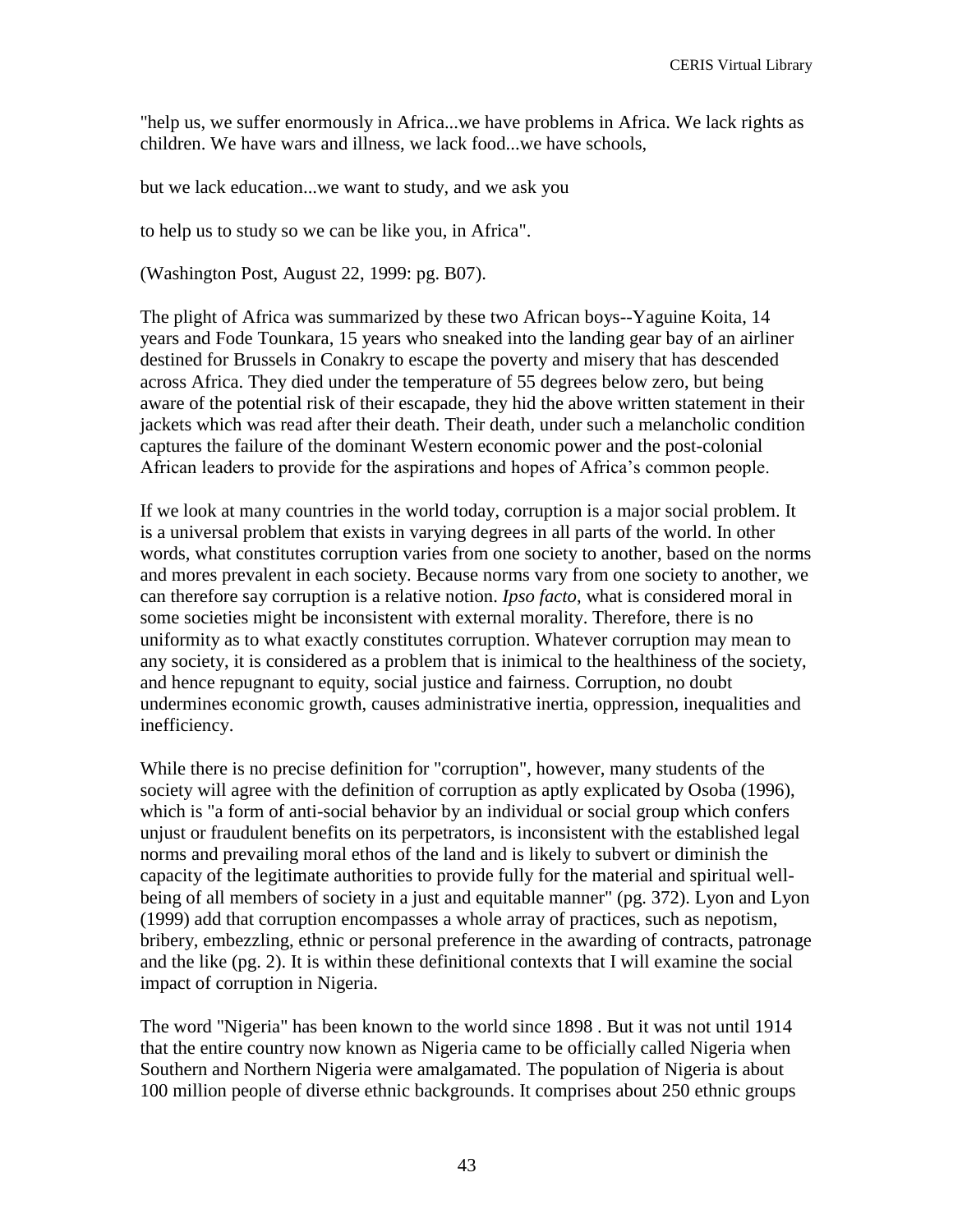and thousands of different linguistic and dialect groups (Badru, 1998: 2). Hausa/Fulani, Ibo and Yoruba are the three major ethnic groups. Other groups are Edo, Itsekiri, Ijaw, Tiv, Jukun, Urhobo, Ibobio, Igbira, Kanuri, and many others.

The bane of Nigeria as a country is corruption. It has become so endemic, corrosive and even pervasive that the entire society is becoming dysfunctional. In Nigeria, corruption breeds other social vices such as crime, prostitution and violence. Indeed, for many Nigerians and outside observers corruption is a sobriquet of Nigeria. Corruption in Nigeria is a cankerworm that is gradually destroying the social fabric of the entire society. Corruption has become so serious that Nigeria ranked worst of the 54 countries surveyed in 1996 and 1997 by Transparency International, which is a Non-Governmental Organization (NGO) based in Berlin. They assess the level of corruption in different countries through an annual international Corruption Perception Index (Szeftel, 1998). In 1998, Nigeria was number 98, considered the second most corrupt country after Cameroon (http://www.transparency.de/documents/cpi/index.html). Osoba (1996) asserts that corruption in Nigeria can only be understood in relation to the outside influence; it has a deep historical root. Historically, pre-European contact with Nigeria was devoid of corruption because it was not a monetized society (pg. 72). In other words, corruption thrives with a money economy. This can explain the intensification of corruption since the oil boom of the 1970s. *Ipso facto*, corruption is not unconnected to iniquities of the market; it flourishes where there is gross inequality.

Lyon and Lyon (1999) believe that corruption in Nigeria is nothing but a mere symptom rather than a cause of Nigeria's problem–a symptom of crass class inequality and social division. If this is true, the colonial experience of Nigeria needs to be looked into. This means corruption is a symptom of bad structure entrenched by colonialism. Put differently, the foundation of corruption was laid during the British occupation of Nigeria. Colonization of peoples by the Europeans was based on exploitation of the people and the natural resources of the colony. As Osoba (1996) puts it, the colonialists exploited Nigeria through the domination of monopolistic and oligopolistic trading firms. The expropriation and appropriation of resources for capital accumulation for the development of the metropolis was a fraudulent and corrupt system. The only roles left available for Nigerians to play in the colonial economy were menial ones like peasant farming, petty trading, petty clerical and the like. Colonial Britain did not develop the industrial base of her colonies, rather they were made the satellites of the metropolis for harnessing the raw materials. In order to make the exploitation of Nigeria less administratively taxing, different ethnic groups were brought together, the strategy which allowed the policy *divide et impera*.

The British colonialists continued to perpetuate their economic exploitation after independence by putting in place a spurious power-sharing arrangement between themselves and their monopoly enterprises on the one hand, and the nascent Nigerian bourgeoisie on the other. The relationship that exists between the colonialists and the former colonies is neo-colonialistic. This is a partnership between the imperialist bourgeoisie and the *comprador* bourgeoisie of the peripheral Third World country for the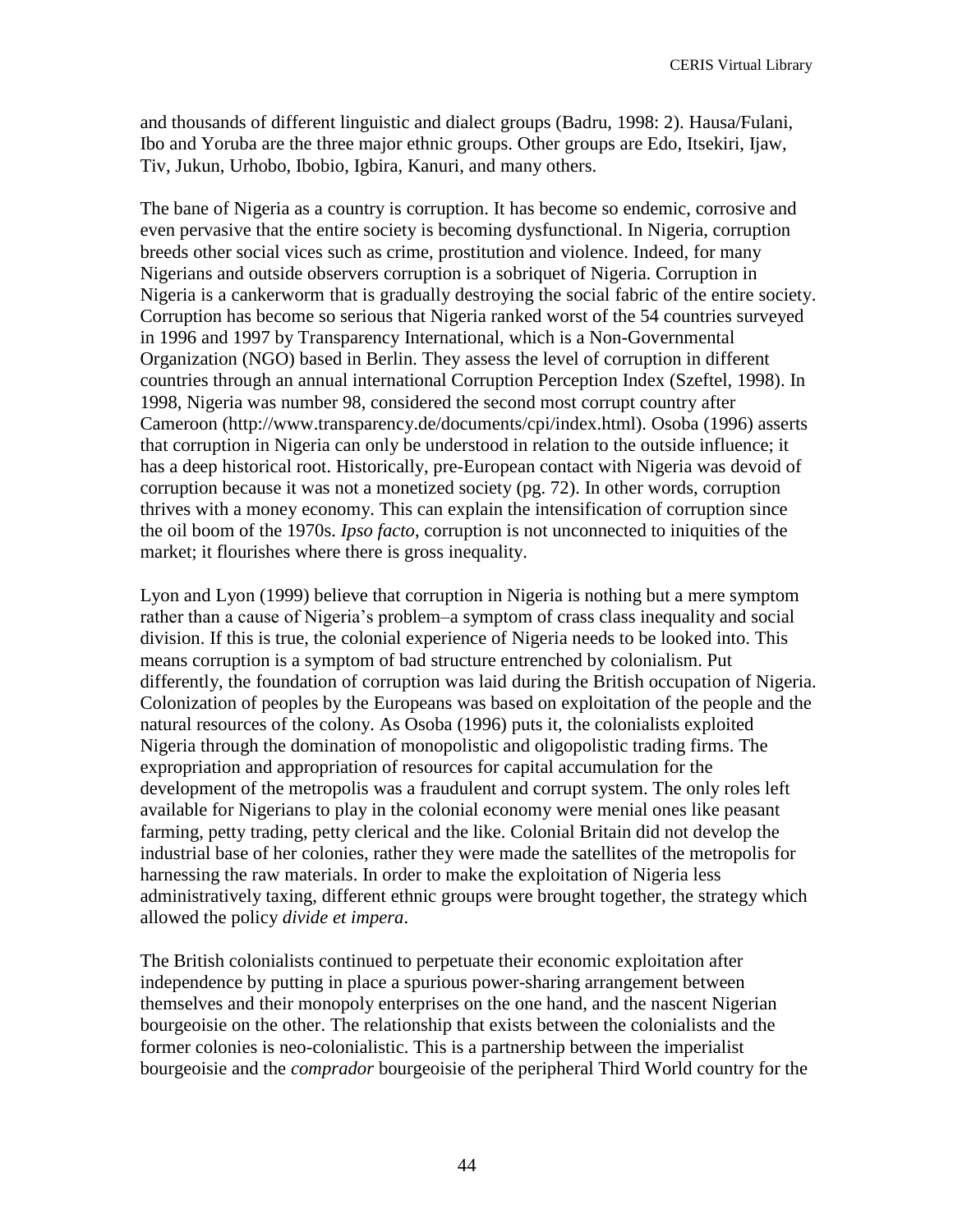mutual, though unequal, advantage of both groups of capitalist exploiters (Onimode, 1982: 138). Osoba (1996 ) aptly explains the neocolonial *modus operandi inter alia*;

"By progressively transferring formal legal authority to rule to their Nigerian surrogate bourgeoisie under decolonization the departing British colonialists succeeded in securing their acquiescence in the retaining, even consolidating and enhancing of the existing structures of accumulation under which foreign monopoly capital dominated all the key sectors of the economy..." (pg. 375).

Corruption is made functional through the connections of the international capital on the one hand, and the agency of the Nigerian ruler on the other hand. According to Onimode (1982), neocolonialism is a new form of control by former colonial rulers to maintain old dependency relations. However, it is a "contractual relationship" between the two parties of the internal bourgeoisie of the peripheral Third World country and the imperialists. This "contractual arrangement" is symbiotic in nature, though unequal association, which is to the advantage of both sides. So, if it is a "contractual arrangement", therefore it is within the power of governments to terminate the contract (pg. 138).

Turner and Badru (1984) examine the interconnections of the ruling elites in Nigeria with the international capitalists. This is a "commercial triangle" that is made up of three groups--the middleman, the representatives of a foreign company, and the government. This association is meant for business deals that will profit all the parties involved. In Nigerian political economy, the state is the main market, because it buys the foreign goods and controls opportunities to profit through its position. The foreign capitalists struggle to gain contracts from the state, which always involves competition with other foreign capitalists. In order to gain favor, foreign capitalists offer the state officials an extravagant inducement of bribes and commissions to the public officials (pg. 10). Lewis (1996) characterizes the neocolonial state as prebendal. In a prebendal society, power is concentrated in a single ruler, who uses his position as a conduit for private accumulation, and allocates the state resources based on nepotism–a situation akin to Lenski and Lenski's proprietary theory of the state (1995: 208). Furthermore, corrupt enrichment, political power and loyalty to one's kinship in Nigeria are related. One ethnic group fights the other for access to political power because it is a license to a primitive capital accumulation and domination of the other groups. The elites struggle for political power to gain access to public treasury. It is therefore not surprising that there is incessant military putsch in Nigeria. Every successive administration in Nigeria always corruptly enriches the leadership, nothing changes--a barber's chair syndrome.

Achebe (1983) believes that the impact of colonialism on Nigeria was untoward, but he nevertheless admonishes the leadership because it has had opportunities to redress the inequalities and injustices that pervade Nigerian society. His main argument is that the problem in Nigeria does not lie with the ordinary people nor with the land or climate, but is socially perpetrated by its leaders who have failed "to the responsibility, to the challenge of personal example which are the hallmarks of true leadership" (pg. 1). Also, Lewis (1994) attributes the poor socio-economic condition in Nigeria to the ruling elites, "...state officials fomented growing corruption, and sanctioned or organized an expanding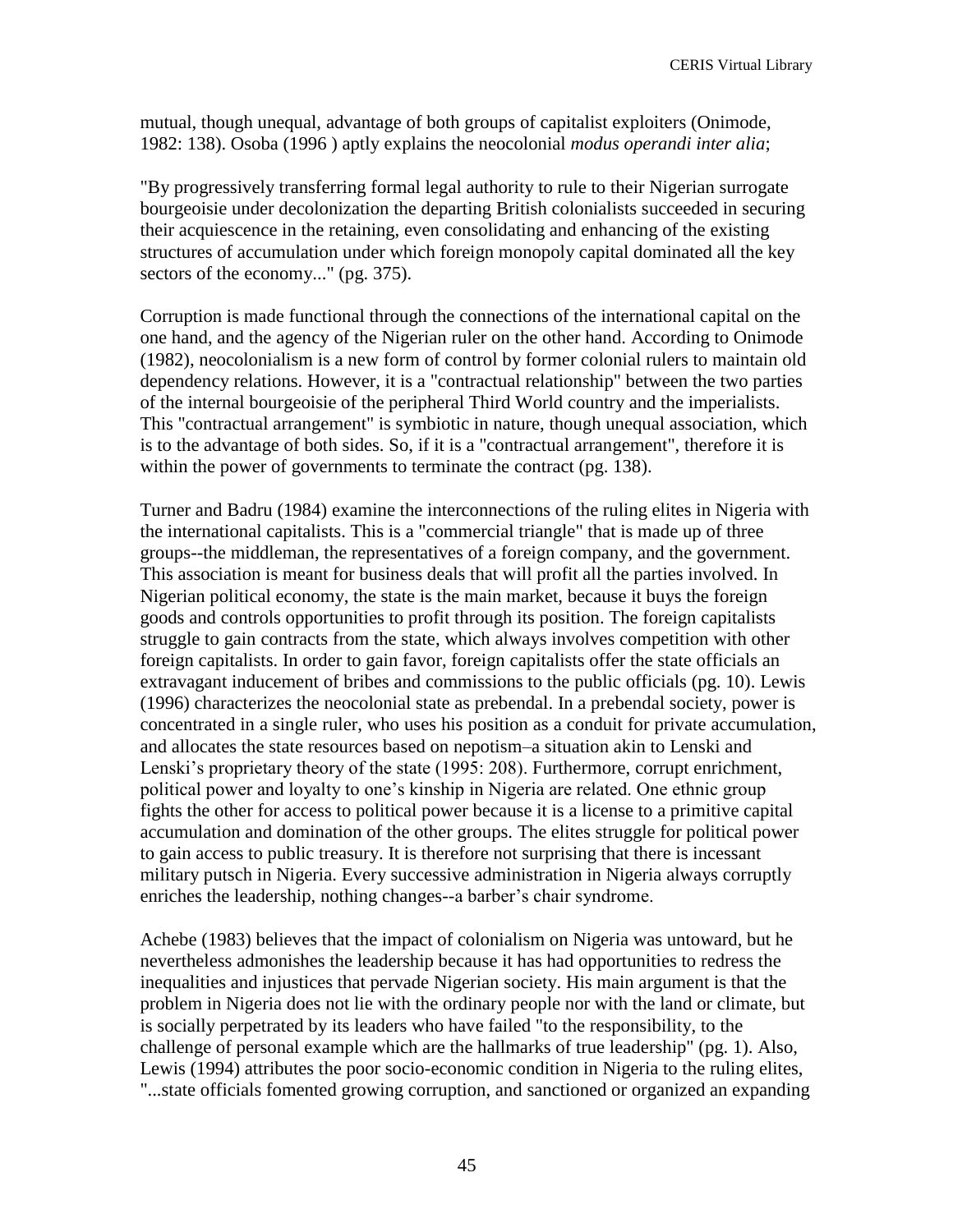realm of illegality. Large-scale corruption has undermined economic growth in Nigeria for at least two decades, but the relative scale of malfeasance increased dramatically in the final years of Babangida's rule..." (pg. 97).

Achebe and Lewis are right in the light of how corruption has become a sociopathological matter in Nigeria. Corruption has always been an issue in Nigeria since the independence. For example the first democratically elected government was torpedoed by the military for corrupt practices. But corruption reached a crescendo during the regimes of Generals Ibrahim Babangida (1985-1992) and Sani Abacha. In the case of the former, the collusion with the international capitalists and the internal social forces to pauperize Nigeria was apparent. In order to maintain a political longevity, he favored the international capital and the comprador class. At the end of his regime, corruption had become the warp and weft of Nigerian culture. The two "maximum leaders" (Babangida and Abacha) as exposed by Lewis changed the method of personal enrichment from prebendal to predatory rule (Lewis, 1996: 100). Predatory rule embodies a shift from more diffused and limited individual authority to centralized form of economic management for rapacious control. For example, under General Babangida's administrative and structural changes, the Central Bank of Nigeria (CBN) was transferred to the office of the President, and the CBN governor was obliged to report directly to General Babangida who was the President (Osoba, 1996: 382). The stolen wealth of Nigeria in foreign banks around the world is estimated at more than \$2.2 billion, about 200 billion naira. The present administration has collected no fewer than 14 illegally acquired properties from General Sani Abacha. These seized properties are being auctioned, with the asking price of about 2.025 billion naira (about \$22 million) (Newswatch, October, 18, 1999).

Corruption has become contagious, an infectious virus that permeates the entire social fabrics of the society. It has had a trickle down effect. Yes, what does one expect? If the leadership is corrupt, it then means corruption like a cancer will spread from the top down. If public resources are diverted for personal use, the mass of the people become alienated and are deprived of their basic needs. If a public servant with family does not receive his salary on time because the public fund has been mismanaged or diverted to a personal account of a miscreant, what does he do? If one applies for a traveling passport and does not get it over a period of several months, what does one do? If a police officer is underpaid or not paid on time, what happens to his/her enthusiasm? Ordinary people resort to corrupt practices as survival strategies. A Nigerian radical once yelled, "we are all culprits and thieves! We are all dysfunctional!"

### 2.2.1 Adoption of Structural Adjustment Program (SAP) in Nigeria and its Impacts:

The adoption of the ignoble Structural Adjustment Program is a clear nexus between the Nigerian petty-bourgeoisie and the international capital. The economic crisis of Nigeria began during the civilian regime of Alhaji Shehu Sagari (1979-1983). Apart from the fact that revenue from oil, the mainstay of Nigerian economy, fell dramatically in 1980, the short period of this regime was riddled with corruption in the high public places, making it difficult for foreign investment to thrive (Badru, 1998: 91). In December 1983, the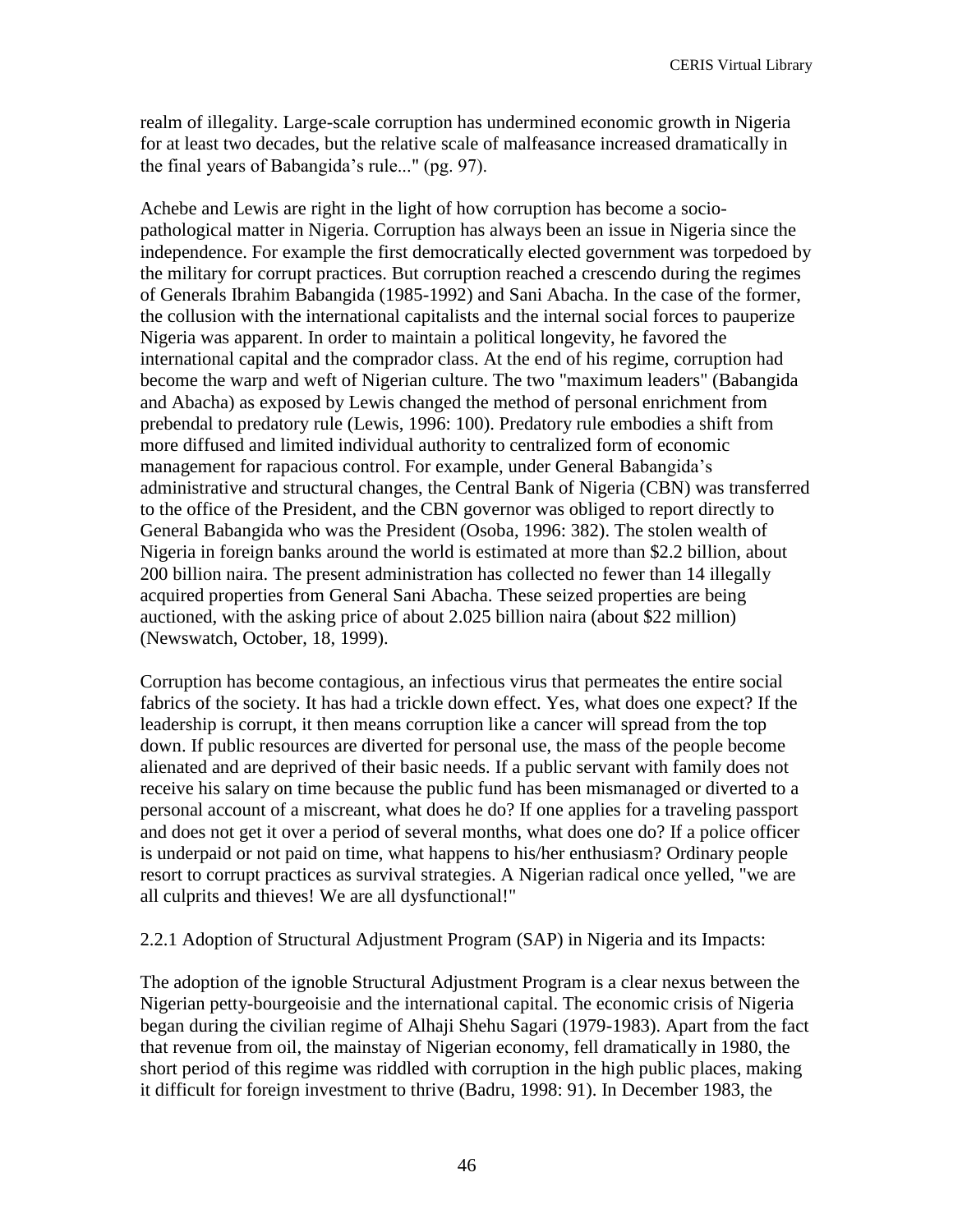military struck and the civilian government was dismissed. The military came with the excuse that the economy needed to be turned around to benefit the people and not mainly the oligarchy. Indeed the economy was collapsing, and corruption was one major reason. There are other factors as well, for example, revenue from oil fell from \$25 billion in 1980 to about \$6 billion in 1984, while at the same time, external debt rose from \$3.4 billion in 1978 to \$30.7 billion in 1988 (Badru, 1998: 92). In 1985, General Babangida, serving the interest of international capital and some internal interest groups sacked the regime of General Mohammed Buhari/Idiagbon which was more nationalistic and portrayed itself as a disciplinarian government.

While the previous governments had been cautious of externally imposed economic policies, Babangida cleverly adopted the International Monetary Fund's (IMF's) ninepoint program Structural Adjustment Program (SAP) in 1987 in spite of opposition from the Nigerian public. The International Monetary Fund (IMF) supports political democratization, which goes with market liberalization. It is market liberalization that opens up the economy to international capital. Simply put, market liberalization means cutting down on government expenses, thus leading to what Mazrui (1994) calls "too little government" which ultimately leads to anarchy. There are nine policies or conditionalities of SAP, which are:

(i) devaluation of the national currency and the abolition of foreign exchange control;

- (ii) removal of subsidies on essential items including petroleum;
- (iii) reduction of government spending on social services such as health and education;
- (iv) trade liberalization--open door to investment and importation of foreign goods;
- (v) privatization of public parastatals and sale of foreign shares in private companies;

(vi) open door policy for multinational corporations including free repatriation of accumulated profits;

(vii) monetary anti-inflationary policies, including but not limited to, control of bank lending and higher interest rates;

(viii) control and reduction of wages paid to labor; and

(ix) anti-inflationary dismantling of price controls and minimum wages as part of the fight against inflation.

These conditions must be executed before Nigeria can qualify for a new round of lending from the IMF and before they can work out a new debt rescheduling arrangement (Badru, 1998: 98-99).

2.2.2 The Rigmarole: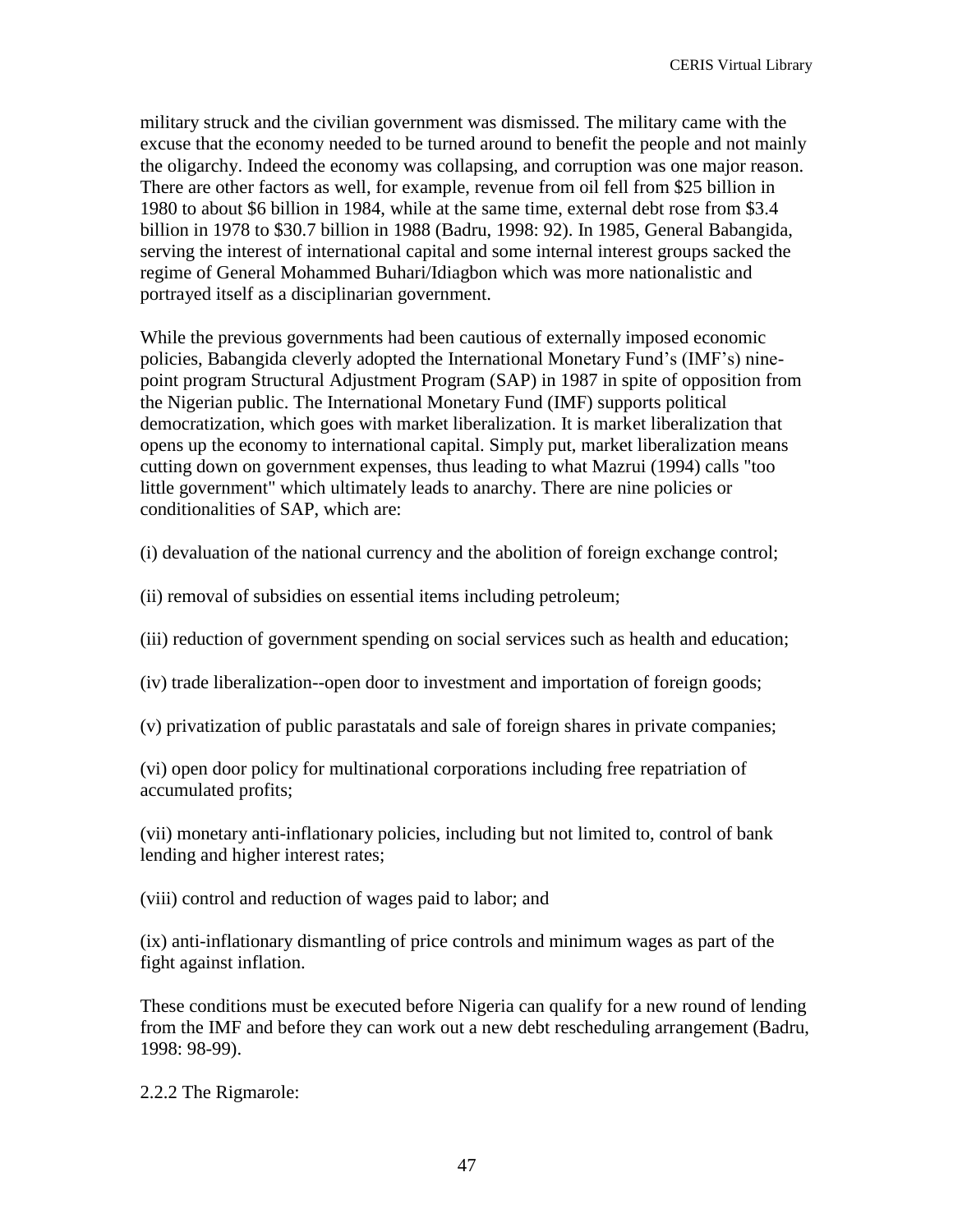The intention of SAP was to make the national economy gradually stronger and over time be responsive to people's needs. SAP seeks to remove the domestic budget and external (balance of payment) financial imbalances in an attempt to provide for a healthy environment for resource allocation. The expectation of SAP is that the services and labor should be allowed to adjust to their market values, and once this is accomplished, the dream is that imported commodities will be available in the markets and everyone would be motivated to produce more. Eventually, foreign investment will flow; exports will grow and recovery. SAP is indeed a pack of rigmarole.

Mazrui (1994) identifies six basic but crucial functions of the state: sovereign control over territory; sovereign supervision of the nation's natural resources (not necessarily ownership); efficient and rational revenue extraction from people, goods and services; the ability to build and maintain an adequate infrastructure, such as road, postal services, telephone services and the like; the capacity to render such basic services as sanitation, health, education, housing; and the capacity for governance and maintenance of law and order. Nigeria has failed in all of these functions but the first.

The adoption of SAP has had a plethora of disastrous consequences on Nigeria. Some of the consequences are high inflation, workers' retrenchment, fall in the standard of living of most Nigerians, economic consolidation of the elite class, senior military officers and international capital, crimes, unemployment, and corruption at all levels of public services.

While the ruling class is becoming comfortable, the mass of the people have been condemned to an eternal purgatory. According to Federal Office of Statistics (FOS), the poor in Nigeria are made up of 36 % who are really poor and 35 % who are moderately poor. Twenty-nine percent are defined as non-poor. Those who are really wealthy enough, and not feeling the pang of hardship are about 3% of about 100 million people. In the urban areas, 77% of people are poor while in the rural areas, there are 68% poor people. This is based on the qualification of poverty based on the *World Development Report;*  which defines the poor as "those who are unable to consume a basic quantity of clean water and who are subject to insanitary surroundings, with extremely limited mobility or communications beyond their immediate settlement" (Newswatch, April 22, 1996: 9).

Human capital for the labor market is an essential corollary to the development of any society. Health and education are important criteria for generating human capital. The cuts to health services and education are antithetical to the development that SAP purports to engineer. A society cannot grow, develop and compete with other nations of the world if its citizens do not enjoy good health. Lack of access to good health caused by the commercialization of health; and ill-equipped facilities and underpaid staff in all Nigerian health institutions are anathema to development. What happens when food becomes expensive and sick people cannot afford to visit hospitals? Death tolls increase, and socially and psychologically frustrated citizens are groomed. According to Progress of Nigerian Children, published by FOS, about 8 million children under the age five are suffering from malnutrition. Coupled with the weak or unavailable health infrastructure, eradication of childhood diseases, such as polio and measles seems impossible.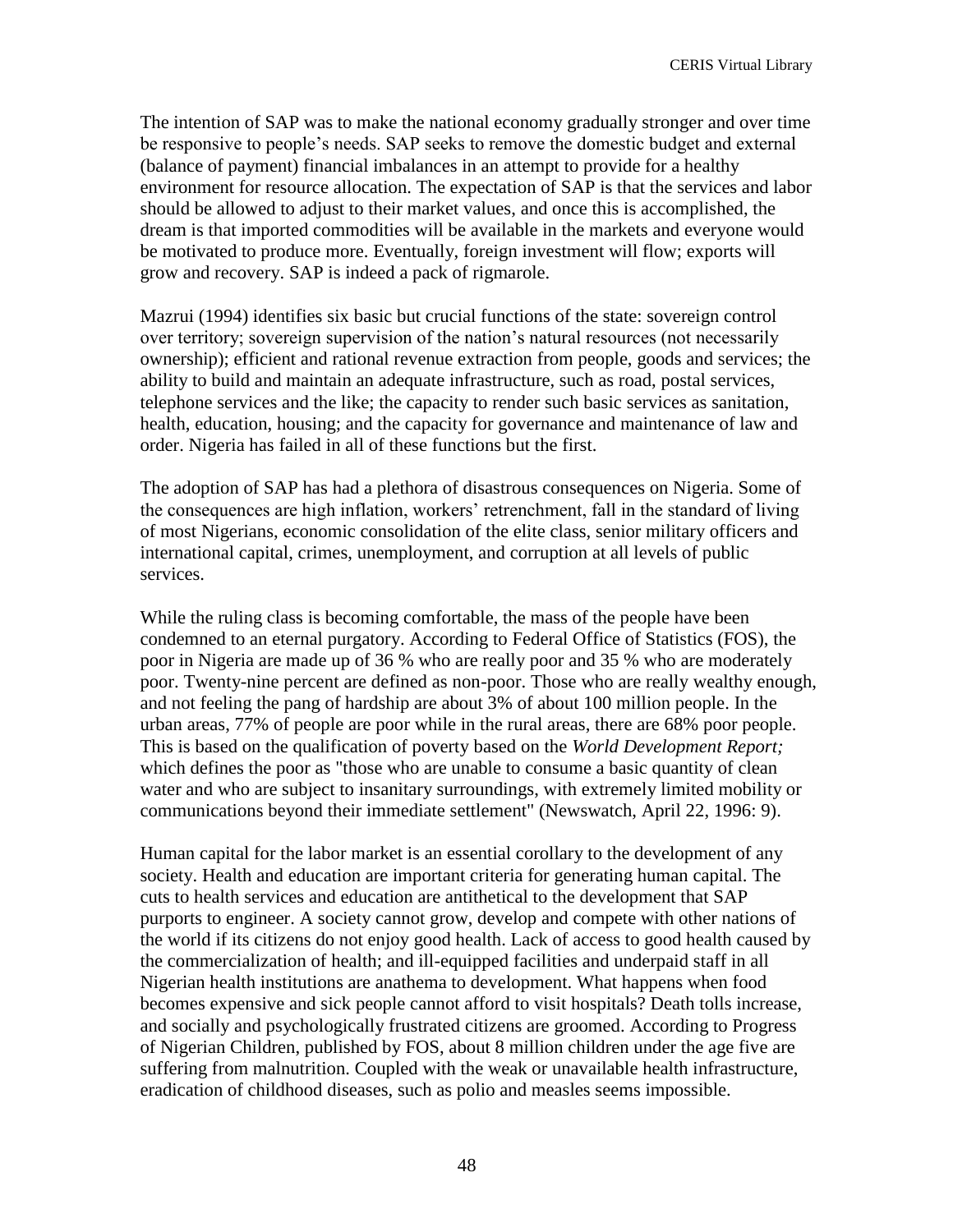Malnutrition combined with health problems do not bode well for the mental and physical development of children (Newswatch, April 22, 1996: 9). Based on the reports from Progress of the Nations 1995, 80% of under five deaths in Nigeria are linked to mild nutrition, while 52% are linked to other kinds of malnutrition (Newswatch, April 22, 1996: 9). United Nations International Children and Educational Fund (UNICEF) survey of 10 states in Nigeria in 1993 showed that 51 % of children were suffering from chronic under-nourishment and 27% were underweight (Newswatch, April 22, 1996: 9). One does not need any statistical facts to know that Nigeria is a land beyond sorrow because the physical look of the mass of the people both in the urban and the rural areas is a monumental proof of poverty–faces of agony!

What one finds out is that education and health are for the few rich, which means the system is reinforcing inequality with these basic needs. If we look at advanced and semiadvanced nations on the earth today, what they all have in common are quality health care system and education. So, the death knell of any society in the modern era is sounding if its citizens do not have access to basic education and health care systems. Primary and secondary school education in Nigeria is a luxury, while post-secondary institutions are not well equipped to meet up to the modern standards. Science laboratories lack the necessary specimens and reagents to perform experiments. Most of their professors have left to seek greener pastures–referred to as the brain drain. Poverty among the mass of student population--frustration, hunger and loss of hope and selfesteem result in students getting back at the society that deprived them of their basic needs. If the parents of students are poor, there is a high possibility that the students will be poor as well. It is not uncommon for most Nigerian university students to live on formulae "0-0-1; 1-0-0; 0-1-0" and so on. Students are getting involved in all forms of antisocial acts like gangsterism, occultism, drug addiction and prostitution. Nigerian women and girls now prowl the streets of Europe to sell their flesh-- do prostitution. It used to be predominantly less-educated Nigerian females going to Europe for prostitution, but now university graduates and students now troop to Europe for the trade of the flesh (Newswatch, July 26, 1999: 16). There is ensuing general antipathy towards education within the general public. Education has commanded no respect because it does not translate in people being good citizens. Talking about the brain drain, the primary and the secondary schools are the ones draining the brains; they do not only drain the brains, they annihilate them! The oligarchy has a way out of the educational mess they create, they either send their wards to private-owned schools operated by foreigners or rich indigines in the country or send them to school in Europe, North America or Australia. Class inequities and inequalities are thereby reinforced. For those who finish from tertiary institutions, if they do not have the opportunities to smuggle themselves out of the country by any means, they become armed robbers or constitute a social menace to the society.

Ordinary Nigerians are not passive in the face of all these difficulties, they perennially resist. The resistance of students, progressive academics, labor unions, market women and masses of people often produce repressive measures from the government, especially the use of lethal weapons. According to Federici (1992), most African countries adopting SAP spend a significant portion of their presumably scarce foreign currency on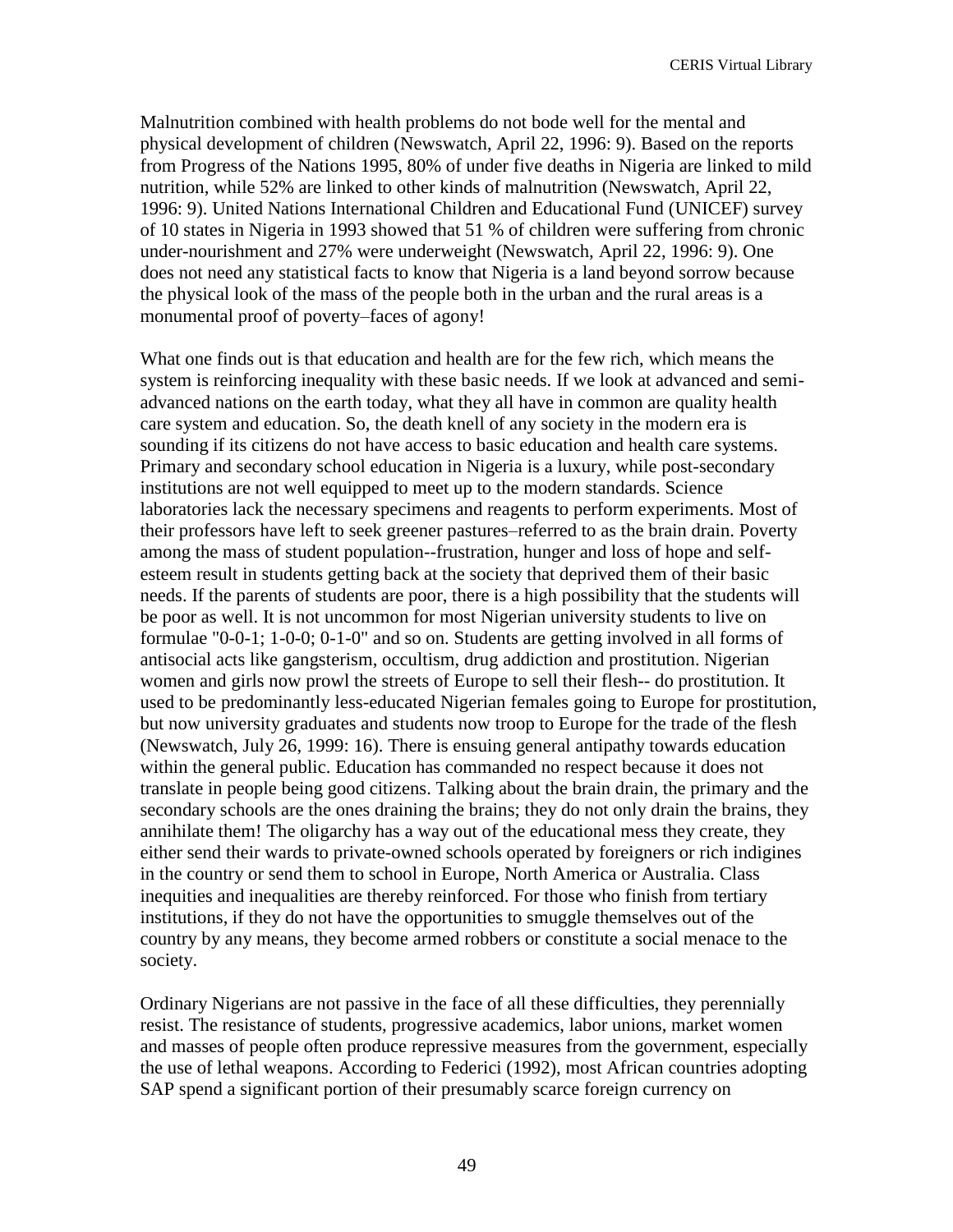buttressing their police forces and armies with sophisticated anti-riot equipment (pg. 311). Incessantly, there are riots in Nigeria which often lead to the closure of tertiary institutions for months, and even years; and activists are incarcerated or extra-judicially killed–an extra-judicial system of killing that was a rule during the aegis of Generals Babangida and Abacha. Poverty begets crime, it is true that Nigeria is being ruled by "two governments", the so-called constituted authority who rules during the day, and armed robbers who take over at night.

Without any fear of hot contradiction, the few elites benefit from the adoption of SAP. So, how does this benefit the regime of international capitalism? Economic liberalization enables large numbers of foreign multinationals to take control of major sectors of the Nigerian economy. For example, multinational corporations such as Lever Brothers, UAC and oil multinationals such as Texaco moved into commercial cropping. They established plantations to produce commercial crops such as rubber, palm oil and cotton in Nigeria. This shift to the agribusiness further strengthens the structure of the economic dependence (Badru, 1998: 94).

By 1990, about 55 public enterprises had been sold to private investors mostly foreigners. Furthermore, the devaluation of the currency favored the foreign investors to the detriment of the national bourgeoisie. The low level of Nigeria naira which is currently fixed at the rate of 84 naira to one US dollar gives the international capital to operate with relative ease. The looted money from Nigeria has been stashed in foreign bank accounts in Europe, Latin America and North America which is benefitting Western capitalism. The fact that the banks are not unaware that they are keeping stolen money shows that the West cannot be absolved from corrupt practices of the Nigerian leaders.

How does this state of affairs relate to international migration? Those professionals- doctors, lawyers, university professors, architects, surveyors, accountants, teachers, etc. decided to move out in droves from the mid-80s when the standard of living really began to be hit by the so-called "middle class" of the 1970s. This has continued since then. Odunsin (1996) finds that most Nigerian professionals working overseas, especially those in the US, attributed their decision to migrate to multiple factors. Prominent among these factors are a higher educational opportunity, opportunity to fulfill occupational and professional aspirations, unavailability of employment opportunities at home, political and socio-economic instability, and lack of information about employment opportunities. Others, ordinary men and women, exposed to the loopholes in the immigration system of most European countries and North America, and those who by virtue of their kinship affinities with those abroad, have continued to leave Nigeria since the mid-80s. But this migration increased in the 90s due to the perpetrated political imbroglio, and the macabre reigns of terror of Generals Babangida and Abacha. Students who have relatives abroad seized the opportunities to leave and jettison their academic careers because they are of no relevance in Nigeria. Remittances from Nigerian immigrants abroad become a *sine qua non*, and they help to alleviate suffering from starvation and want. Remittances go towards education, health and other social reproductive needs. Nevertheless, this migration flow is a resource to the developed countries who use the migrants for the development of their economies.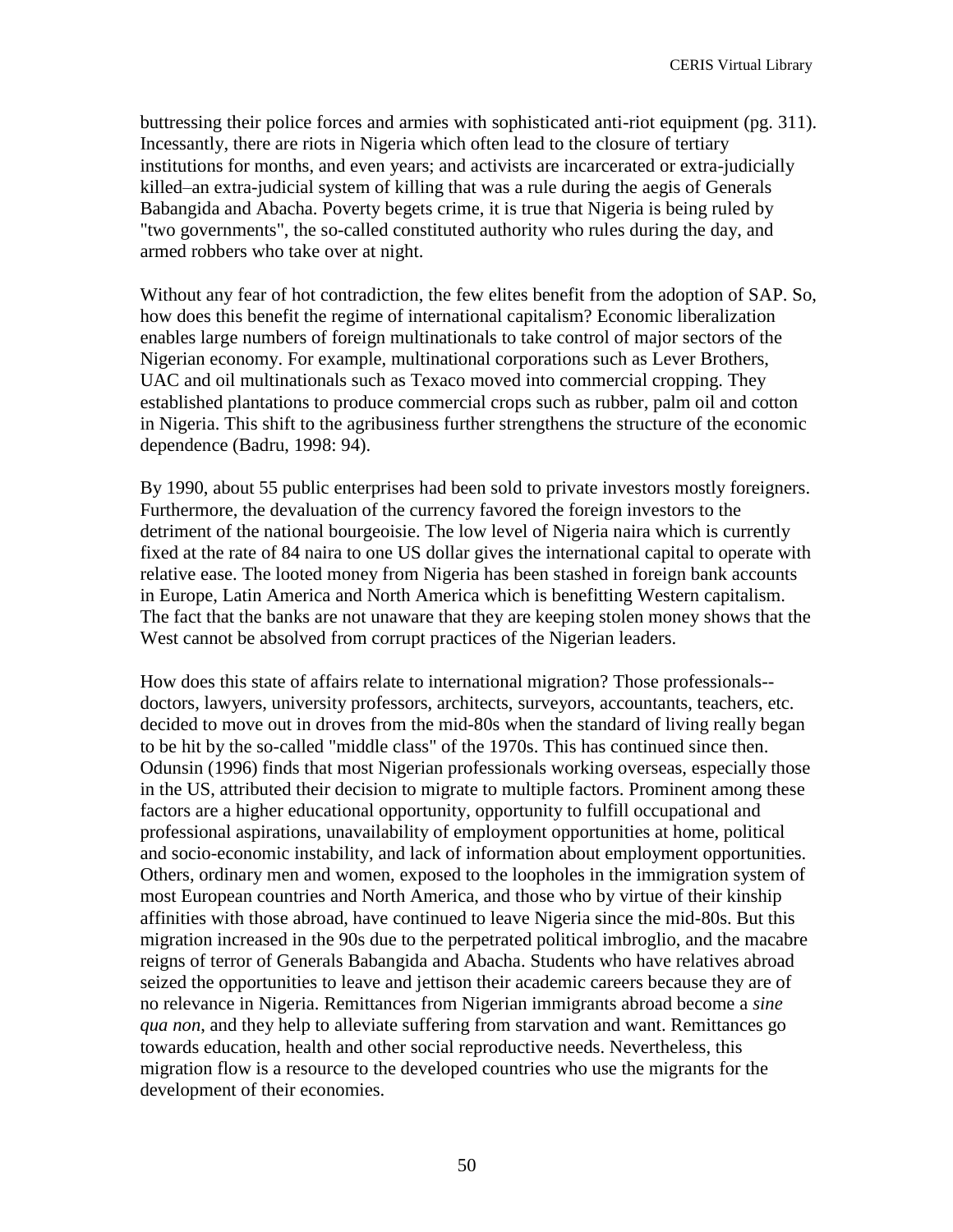The Nigerian socio-economic woes should be seen as structural which should not be analytically reduced to either internal or external dynamics alone, but should be seen as the combination of micro and macro factors. Both levels of analysis should be articulated to enable all actors know the part they play. To sum up, the Nigerian ruling elites put their selfish motives ahead of the public interests, collude with the international capitalists who are not with clean hands to pillage their resources and destroy their people. As Shakespeare said an aeon before in *Julius Caesar* , "...the evil that men do lives after them, the good is oft interred with their bones". Indeed the venom that the Nigerian rulers unleash economically and politically on the mass of Nigerians will remain forever in the books of history.

### Chapter Three

# Theoretical Perspective

#### 3.1 Preamble

Within the past three decades, we have been witnessing changes in our ways of life. Patterns of living, attitudes and belief systems have all been affected dramatically. What has made this period unique is the tendency toward a "universal culture"; those areas of the world once untouched, and aspects of lifestyles resisting corrosion because some elements were passionate about them, are now being drawn into one single globe. The social change we are witnessing is called "globalization". Globalization has been described in different ways. Feminist scholars such as Fernendez-Kelly, refer to it as "new international division of Labor". Whatever we may call it, it cannot be disputed that social structures and social institutions of many societies around the world have either gone through some changes or subjected to some modification. Barrett (1998) sees this current state of development as a transformation of human society to a degree that can only be compared with the industrial revolution of the 18th century, and notes that globalization is that process of social change that is transforming the world (pg. 4). In spite of all these changes, many students and "academic entrepreneurs" have concurred that there is nothing happening now that had not happened in the previous epochs; however, they have noted that the intensity of this transformation is in some way unprecedented in the socio-historical annals of *homo sapiens sapiens*.

This chapter is divided into two sections, in the first section, I intend to center my exposition on globalization and how closely it has impact on international migration and the proliferation of transnational practices and activities around the world. I therefore theoretically intend to do the following here:

- Posit that globalization is not new but has a history behind it--a "metamorphosis".
- Explain how globalization influences labor migration, and then further the argument that transnationalism is not a new phenomenon as well.
- Enumerate globalizing factors motivating transnational practices and activities.
- Then, conclude that globalization does not necessarily homogenize, it also heterogenizes simultaneously.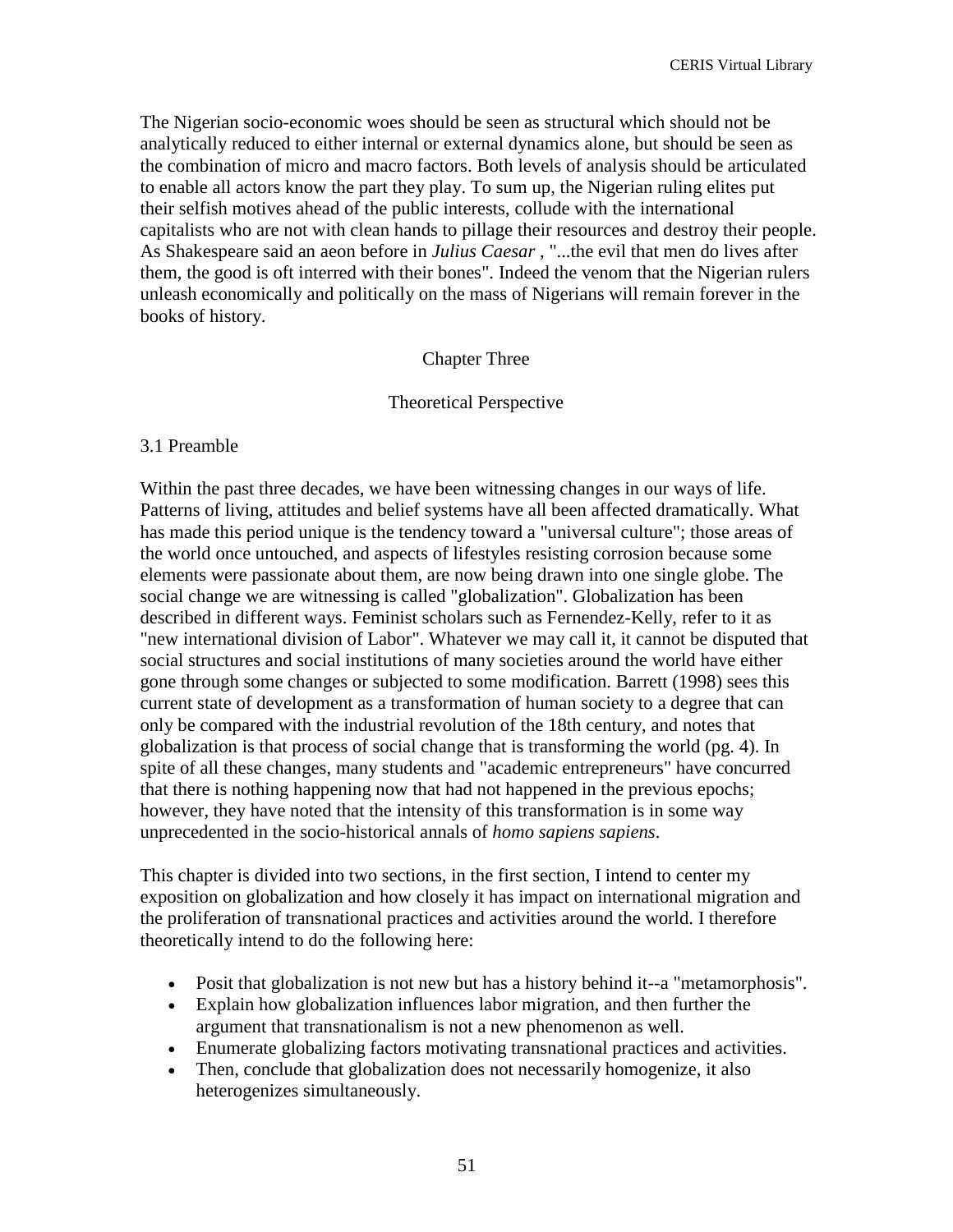The second section will look into the internal transformation of the Yoruba society in the form of loss of self-esteem which translates to the "dependency complex". Colonialism is considered as laying the foundation for the general socio-structural condition--a historically specific phenomenon that led to the Yoruba inferiority complex. The relationship between this psychological state of dependency, and as it relates to the attraction and allure to *ilu oyinbo* will be explicated. The socio-structural condition, which had been dormant was "exhumed" and brought to the fore by the collapsed economy of the 1980s.

### 3.1.1 Meaning of Globalization:

When a word is continuously used in the academic and even non-academic environment, it must carry some importance and with its use a kind of mass contagion continues to occur. Today, if we were to be tabulating the 20 most widely used words in the political and socioeconomic newspeak charts, globalization would be at or near the top. A popular word like this is understood less by its denotations than by its connotations. Writers use the term "globalization" in different ways. Laxer (1993), provides a fairly broad and inclusive definition. Globalization, according to Laxer has a plethora of connotations--it is a short form for the amalgam of closely related ideological, economic, technological and cultural changes taking place in the world. The ideological changes stress trade liberalization, deregulation and private enterprise. The economic changes include the internationalization of production, harmonization of consumption and increased mobility of capital and of transnational corporations. New information and communication technologies which make the world smaller and negotiate a shift from industrial production to knowledge-based industries constitute part of the technological changes. Finally, cultural changes involve a drive for the attainment of a universal world culture and the erosion and corrosion of the autarchic nature of nations (Laxer, 1993: 2). In view of this study, this definition applies to the Yoruba and to Nigeria as a country. One, the current macro-economic approaches dictated by the multilateral organizations, such as the International Monetary Fund (IMF) and the World Bank; the presence of the multinational corporations, having some control on the economy; and the impact of Western cultural values are the ways that the Nigerian societies are a part of the global system.

Also, Comaroff (1996) claims that the global economy is erasing the power of nations and their economies. This is manifested in the decomposition of currency and customs boundaries, which once gave governments the power of control over their national wealth; and the transnationalization of the division of labor and the inducement of large-scale migrations of workers across established political boundaries (pg. 169). This is not unrelated to many countries in the Sub-Saharan Africa which have never been free from the control of their economies by the Western industrial nations.

Emphasis has been laid on economic globalization which began in the post-World War II. This economic globalization was triggered off by the economic and political forces that altered the relationship between capital and labor in the West. It came to reverse the successful mobilization of workers and the rise in real wages that resulted from it. The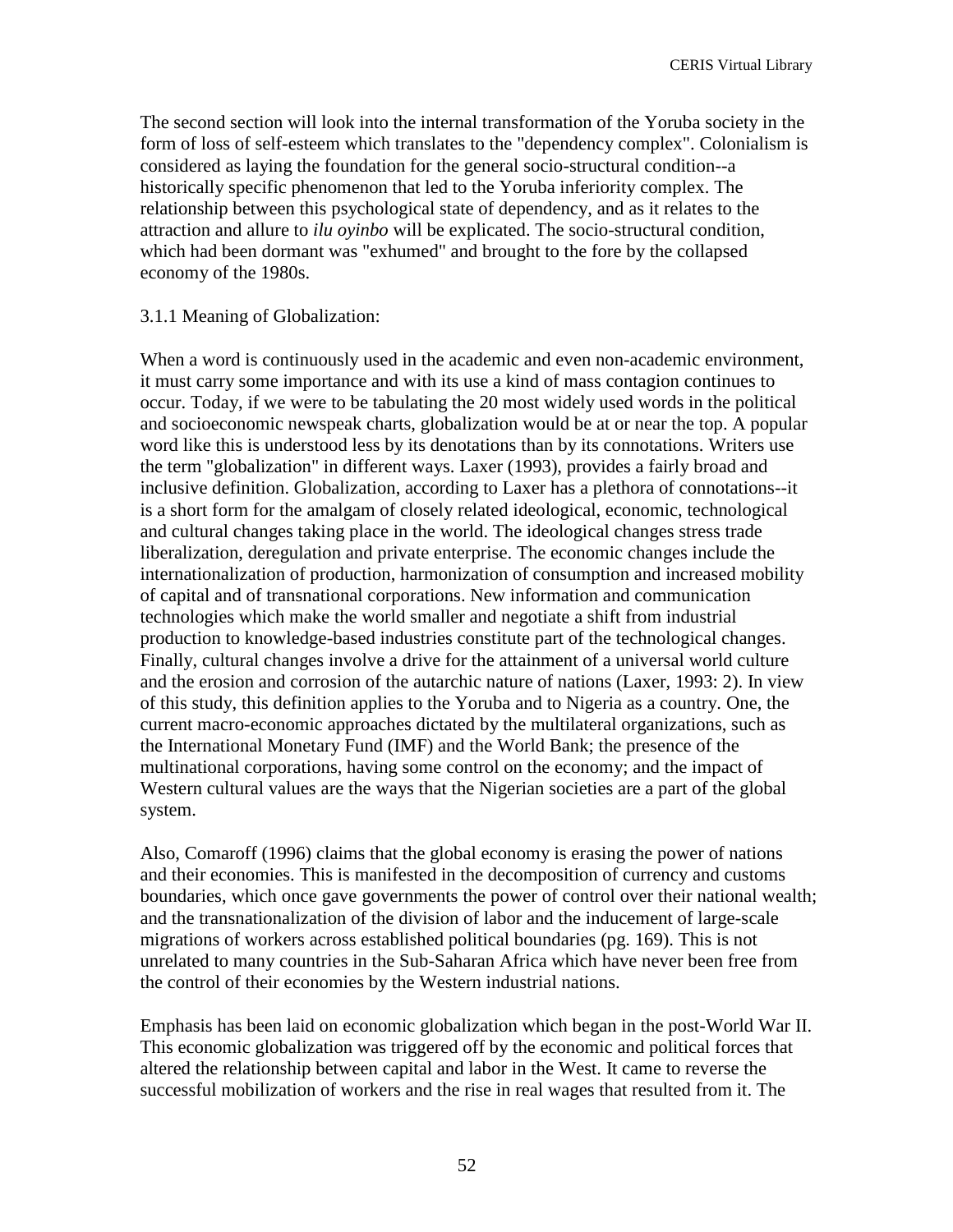rise in real wages provides stimulus for technological change and the relocation of manufacturing. This serves two important purposes: One, relocation enables employers to tap large wage differential between the workers in the industrial developed countries and those of the underdeveloped or developed countries; and two, this strategy eludes workers' rising demands for more emoluments in advanced countries. On economic globalization, Fernandez-Kelly (1989) adds that host governments in Asia, Latin-America and the Caribbean provide incentives that lead to the growth of exportprocessing zones where the labor pool is predominantly comprised of women assembling products for the world market. The relatively recent development of capital leaving the developed world seeking for valorization calls for a look at the socio-political ramifications from a broader global perspective and the interconnections involved. In the developing/underdeveloped countries of the world--Asia, Latin-America and the Caribbean in particular, export-oriented industrialization makes national economies become porous to foreign investments through governments' policies that are geared toward exploitation of comparatively low wages and disciplined workers, particularly women. In the developed countries of the West, "capital flights" have not resulted in the total erosion of the manufacturing sector, but instead, there is the reduction in blue-collar employment in capital-and labor-intensive sectors of the economy (pp. 625-627). Technological facilities such as computers, and management strategies enable employers to control operations in home countries and at the same time monitor productive facilities in far away lands.

Economic globalization is not restricted to relocation of industries alone but also applies to large loans made to the Third World countries by the International Monetary Fund (IMF), World Bank and international banking establishment. Loan negotiation and/ or renegotiation often leads to an increasing level of debt services at the tolls of ordinary people (Basch, *et al.*, 1994). Manufacturing industries relocating to the developing/underdeveloped countries for the purpose of generating "export processing zones" in Nigeria and its neighboring countries has not been attractive to transnational corporations. However, the reduction in blue-collar employment in capital-and laborintensive sectors greatly affects those immigrants from Nigeria who have been arriving in Canada since the mid-1980s. But economic globalization much affects the Nigerian societies in terms of the penetration of foreign loans, which in part explains their migration to the West.

Globalization goes beyond economies. Globalization signifies the demise of the bi-polar wall, the end of the cold war and the ascendancy of the undisputed power and uni-polar leadership of the world headed by the US. Unipolarity is the weakening of the Soviet Union and its allies in world politics. This has some serious implications on the developing countries (Nigeria, definitely not exempted). Mazrui (1998) notes that the end of the Cold War deepened the marginalization of the Third World countries, especially many of the African countries. One, the triumph over communism has helped right wing parties who are less internationalist and less compassionate towards either the domestic poor or poor countries abroad. For example, Labor in Britain has shifted to the right of the center. Two, some parts of the world such as Africa have lost their socialist friends in world politics and in the UN. Three, less and less money is now being allocated for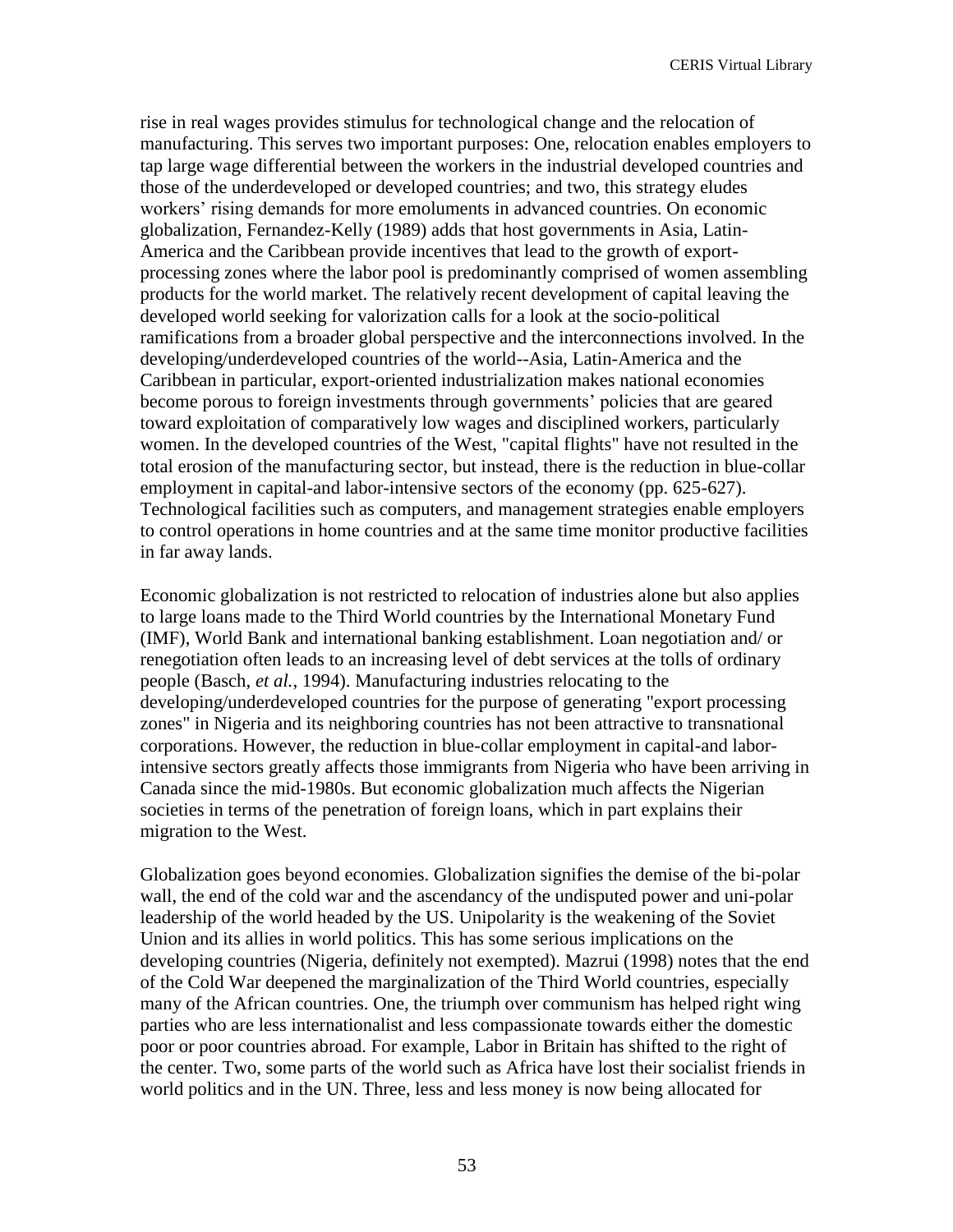foreign aid to the underdeveloped countries, because there is less motivation for foreign aid in the absence of rivalry with the USSR. And four, the end of the Cold War has reduced the internationalization of foreign education for a region like Africa. The diverse scholarships for African students to study in the defunct Eastern bloc is almost over and an alternative scholarships to study in Western countries have been radically reduced. Moreover, the opportunities for the Czech, Hungarian, and Polish academics to teach at African universities are reduced, and resources for Western visiting professors have been drastically cut.

3.1.2 Globalization as an Old Phenomenon:

Contrary to what some might lead us to believe, globalization is not a new phenomenon as we could see from the foregoing exposition. As a matter of fact, globalization has never been a new phenomenon to either the developed or the developing countries. For example, the fascination of the European aristocrats for beaver hats characterized the first 200 years of European history in Canada. Capital, technology, labor and mobilizations for military and political purposes continued to flow across Canadian borders (Laxer, 1993: 3). The history of Canada as part of European expansion, and the impact of that expansion on the Aboriginals support the fact that global economy is not new. How could we then say this development was significantly different as claimed by the postmodernist globalizationists? Moreover, with a long experience of European colonialism, forced trade with the West, and multinational corporations, can we say that globalization is new to the Third World?

We can confirm that globalization is not a new phenomenon from the writings of Marx and Engels in the *Communist Manifesto* of 1848. I quote:

The need of a constantly expanding market for its products chases the bourgeoisie over the whole surface of the globe. It must nestle everywhere, settle everywhere, establish connexions everywhere. The bourgeoisie has through its exploitation of the world-market given a cosmopolitan character to production and consumption in every country (Tucker, 1978: 476).

Similarly Wolf (1981) takes us through a historical trajectory that began in the 15th century. The contact of the West with the autochthonous population of the world began *circa* 1400. According to Wolf (1981), all peoples of the world were involved; Asians, Americans, Europeans and Africans were involved through the interconnections of world trade. In the process, the African elders exchanged their own women and men for European goods, the European bought the Africans and turned them into slaves who worked in the mines and plantations of the Americas. The Americas were colonized by the Europeans and there was European trade with India and China. Wallerstein's (1974) espousal of the worlds system theory of division of labor, and in-depth documentation of the relationships between the West and the non-West by the dependency theory school have availed us an explanation of globalization of old. It is then indeed very absurd to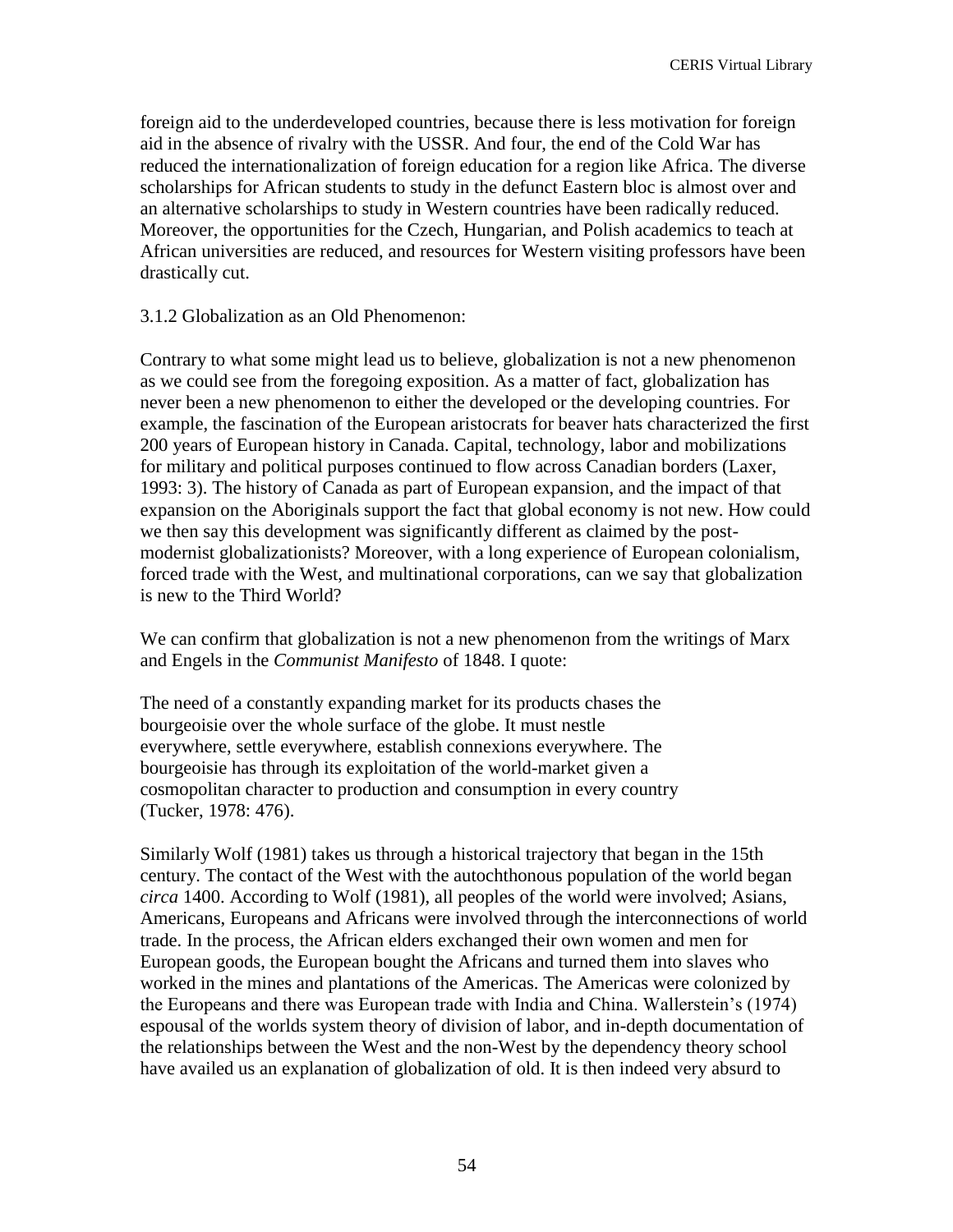claim that globalization is new when both classical and reputable contemporary thinkers have been describing similar revolutionary changes as occurring for over 200 years.

All these assertions aptly corroborate the fact that globalization is never new to a country like Nigeria. The region now known as Nigeria includes that part on the West Coast of Africa which used to exchange its men and women for the European goods in the 17th, 18th and 19th century. Also, from the late 19th century to the second half of the 20th century, Nigeria and most African countries were colonies of some foreign countries. *Ipso facto*, the Yoruba, as one of the major ethnic groups in West Africa have never been new to globalization.

It is pertinent to state that what has made the previous epoch of globalization different from the latest development is the revolutionization of technology which makes it very easy for the capitalist economies to penetrate all parts of the world with relative ease. Technology enables capitals to become transnational and easy to move around, thus facilitating a more pervasive penetration of capitals into the Third World countries. The structural change in technology since 1945 has been most noticeable in transportation, communication, and in the transmission of information and images. Moreover, communication in this era has been made more efficient through telephone, fax machine, satellite links, videotape, telex, E-mail, etc. (Laxer, 1995; Mishra, 1995; and Richmond, 1994).

In spite of these improvements in technology, economic globalization has adverse effects on common people both in the developed and underdeveloped world. Writers make mention of international division of labor. For example, the world system theory as propounded by Wallerstein (1974) explains how the metropolitan nations of the West exploit the "periphery" and the "semi-periphery" by harnessing their raw materials to feed the factories of the developed countries in the "center". By the same token, Walter Rodney (1980), writing from the dependency theory school of thought, documents how Europe "de-developed Africa". According to Rodney, the European slave ships exported millions of Africans to the Americas. This development, Rodney (1980) claims helped in the agrarian revolution in the Americas and the industrial revolution. The enforced dispersal of these black men and women to develop Western capitalism cannot be delinked from the emerging globalization. Africa, Asia and Latin America were later colonized. Raw materials, mineral extraction and surplus capital began to consolidate Western capitalism and imperialism. All this helps to explain the theory of international division of labor. This theory of dependency, explaining the exploitation of one group by another is particularly relevant to the current study. This is in view of the fact that it explicates the historical nature of development, and the domination and inequalities which the "rise of the West" has brought to the world. This does not fall short of explaining the place of the Yoruba as part of the "exploited groups" of the world by the Western imperialists.

Furthermore, feminist writers such as Mies (1986), Fernandez-Kelly (1989) and Elson and Pearson (1981) argue that globalization or deindustrialization is another form of exploitation which they consider "new international division of labor" as opposed to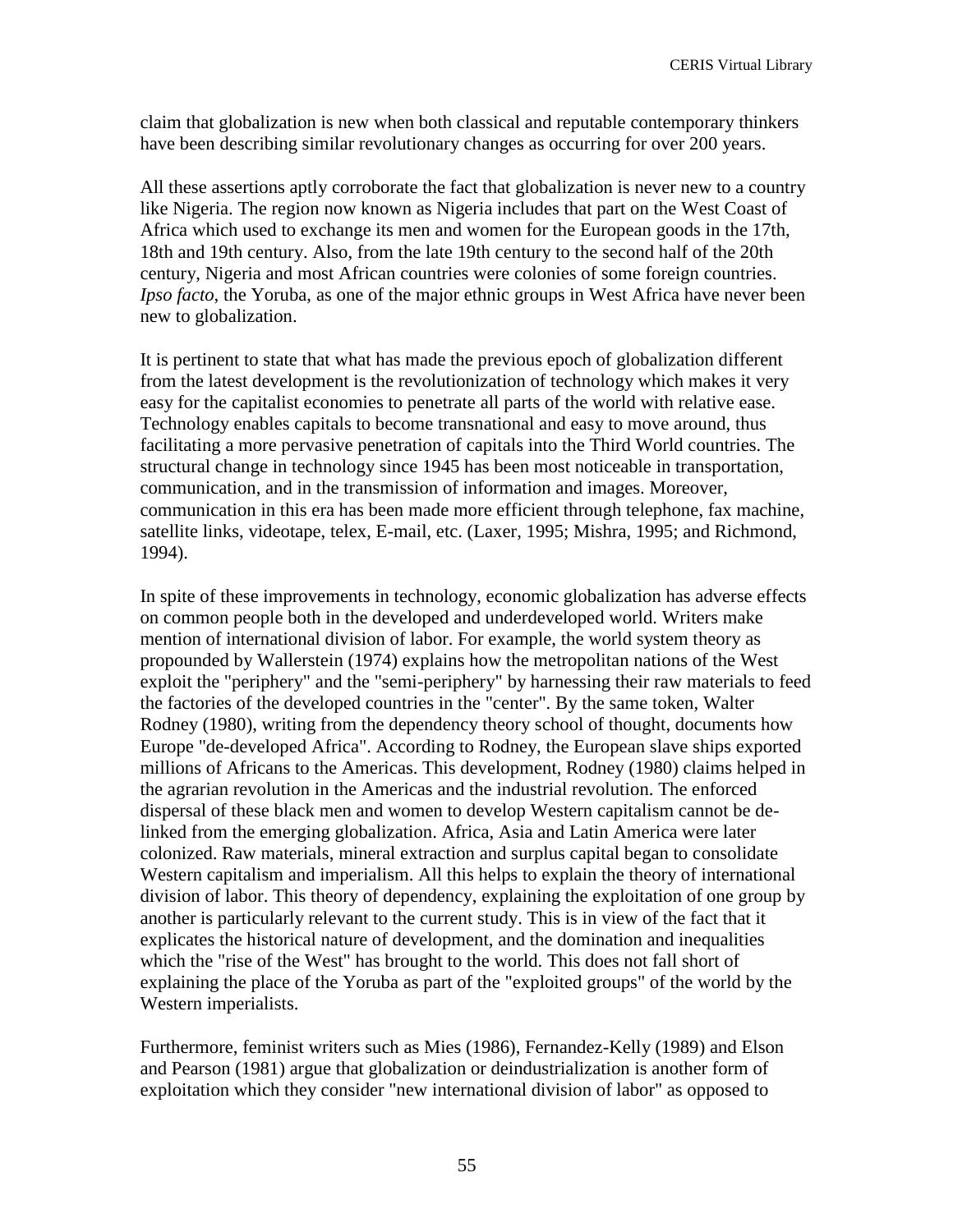"international division of labor". According to Mies (1986), deindustrialization of the economy leads to the unprecedented mobility of capital investments on a world scale, centralization in advanced countries of decision-making processes affecting production, the dispersal of high labor intensive manufacturing technology to the Third World locations and lastly, the proletarization of women in less developed countries as providers of cheap labor (pg. 112). The owners of production do this as part of strategy of reducing turnover time by shrinking barriers to production and to disrupt worker solidarity, which is "time-space compression" in capitalist political economy (Kearney, 1995: 551). Besides, this stratagem creates global inequalities between nations and also gender inequalities in both the developed and underdeveloped societies.

Women in the underdeveloped countries are victims of global capitalist exploitation sustained by relocation of industries, and are subjugated by the indigenous patriarchy. In the developed countries, women of color and poor white women are objects of exploitation by the corporate deindustrialization policies, but the former do less congenial work than the latter. Fernandez-Kelly (1989) exposé on how women of color have come to replace the poor white women in the Silicon valley of the US (pg. 628) is a corroboration. It is not only women of color but men of color that are being subjected to super-exploitation and racism in the industrial capitalist developed countries (Beale, 1970: 95). It has been generally agreed upon that workers, especially women workers in the multinational export factories are paid less than women workers in the developed countries and less than men workers in their home countries and those in the developed countries (Lim, 1983: 80).

Giving more attention to immigrant women in the developed countries, immigrant women have been subjected to the drudgery of capitalist exploitation and less than human treatment by the dominant group. Cohen (1987) exposes how Canadian employers divide migrant domestic workers into two groups: the black women and the "lighter skin". The former comprise women from the Caribbean while the latter are the Filipino, Indian, Mexican and Hong Kong domestics. Black women do less congenial work than the "lighter skin" (pg. 36). If black women are victims of racism and exploitation in Canadian society, the Yoruba immigrant women in Canada are not exonerated from same treatments which are meted out to people of color. Many of them suffer from racism and occupy the bottom stratum position in the society.

It is important to mention that globalization is not totally harmful to the immigrant population, especially the women. For example, the Yoruba women might be able to have some modicum of power more than what they got in their highly patriarchal Yoruba society in Nigeria. This is because of the notion of "flexible accumulation". Flexible economy/accumulation implies an amorphous nature of global capitalist economy which makes the availability of full time employment either scarce or unpredictable. The notion of the wife/mother staying at home while the husband goes for wage-earning jobs becomes very unlikely in the face of prevalent socio-economic realities. From the 1960s, in the developed world, women began to enter the labor force. Starting from the 1970s, women have been entering a labor force that is cheaper and more flexible. This is in a way to their advantage because women owing to their socialization are always flexible at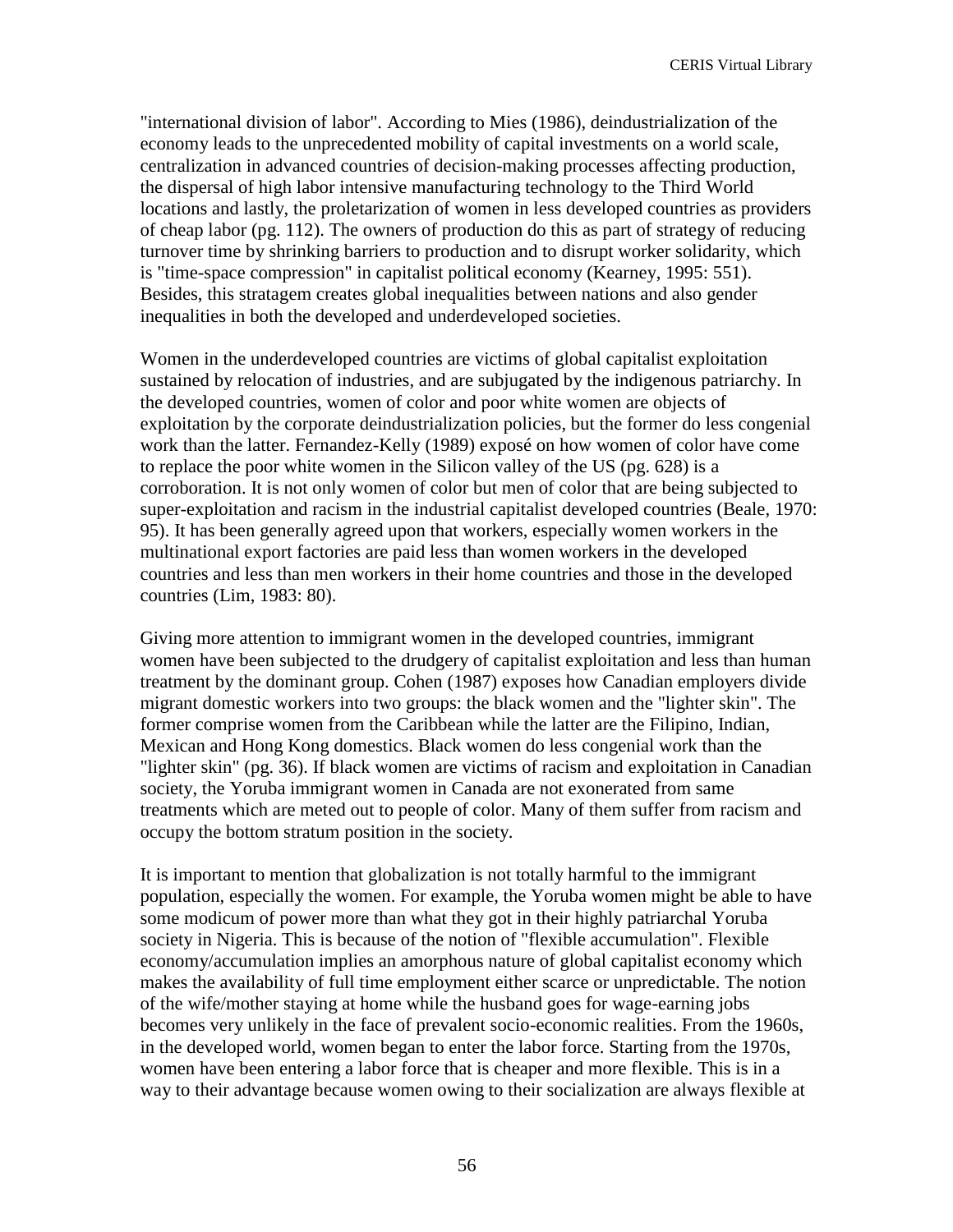carrying out tasks in the domestic spheres. They are "flexible specialists" when they do different things such as cooking, laundry, groceries, child rearing, cleaning, doctors appointments, etc. This enables them to adapt quickly to the labor force that is flexible. And when it comes to remuneration, they are flexible as well–they can work for low pay compared to their male counterparts. For those women from the patriarchal societies in the underdeveloped/developing countries, such as Nigeria, they are meeting a particular economic situation that gives them some edge in terms of wage earning over their male counterparts. This in some ways gives them some empowerment.

#### 3.1.3 Transnationalism as an Old Phenomenon:

So, if globalization is not new, is transnationalism new? If sociology teaches us anything, it would teach us, among other things, that labor is one of the most important criteria for the functioning of capitalism. *Ipso facto*, in the course of the 19th century alone, 100 million people left their original homes to make journeys across oceans, primarily in search of gainful employment. Fifty million of them were Europeans, who went mostly to European colonies (or former colonies) of Canada, Australia, South Africa and the US governed by people of European descent. The other 50 million were non-Europeans, who were known as "coolies", "China men", "Africans", "Blackbirds", "Kankas" among many other names (Mintz, 1998: 121). These non-Europeans in diaspora were not only workers producing for the capitalist system, but were as well social actors engaged in the process of rejuvenating their culture. How they went about doing it then, was not too different from what those we now call "transnationals" are now doing in various metropolitan centers of the West today albeit they had no telephones or facsimile machines; however, the processes of addressing issues of community, religion and culture were very close to those of today. What they were doing then was akin to what our social scientists are studying today. These are the very issues that could have been brought to the fore in those days had these "imagined communities" in question commanded the interest of scholars of those times. The successors of this group are still reproducing their culture in different ways in the cities across Canada, the US and Australia. *In addendum*, certain immigrant groups, such as Italians, Irish, East Europeans and the Latinos and Latinas in the US have always maintained communications with their home countries.

Transnationalism as an area of scholastic importance enables us to have a different look at world system theory and dependency theory in general, because they (the world system theory and dependency theory) tend to foment a uni-linear look at the relationship between the industrial capitalist West and underdeveloped/developing societies. The socio-cultural actions of those involved in international migration, labor migration whether coerced or not, were glossed over. In other words, migrants, even though they were exploited, were social actors as well.

3.1.4 Globalization and Neoliberalism:

Globalization no doubt affects the social-structure of societies around the world. Neoliberalism, with no doubt, is the social and political counterpart to globalization of the economy. According to Laxer (1995), the neoliberal agenda has both national and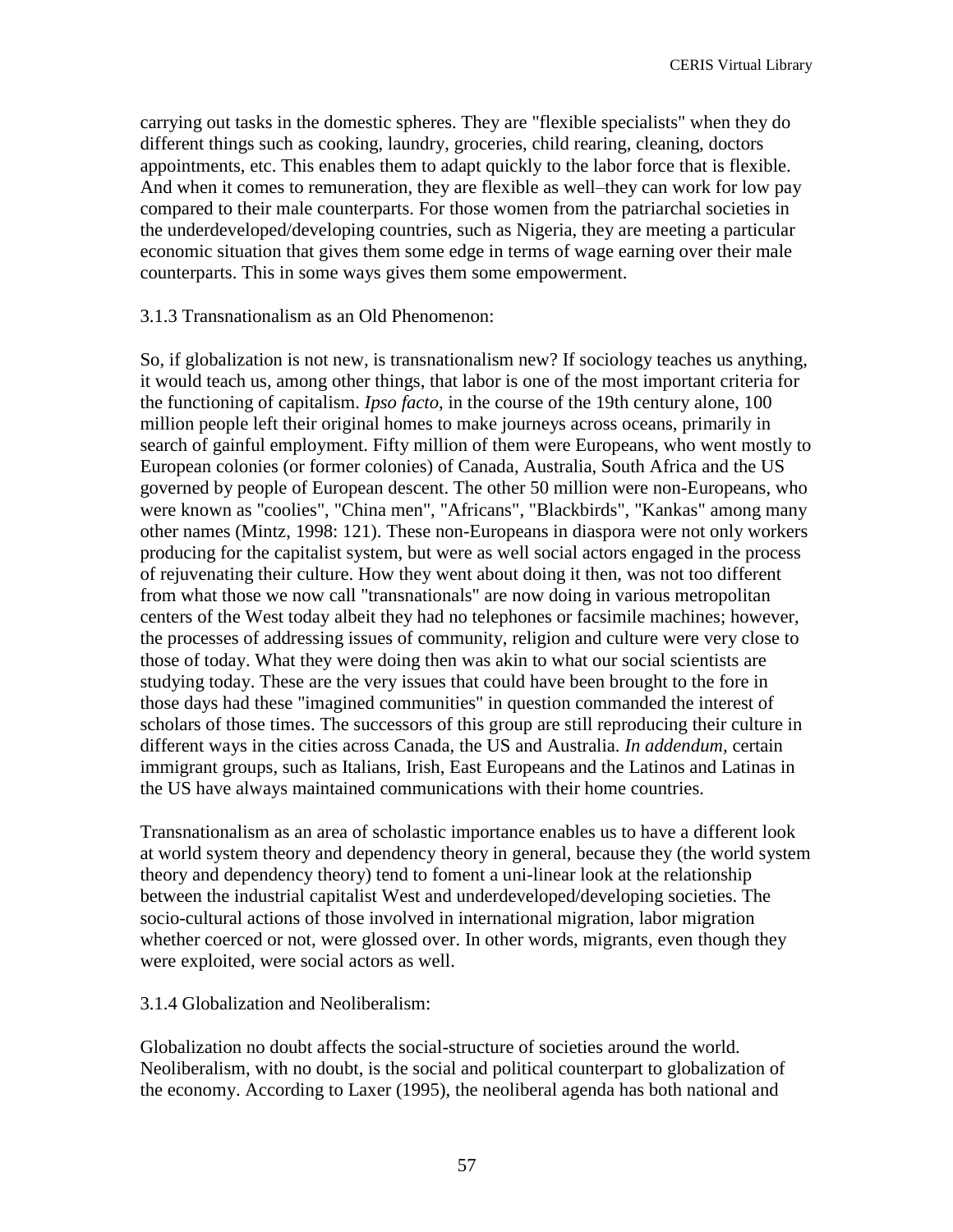global dimensions. Nationally, "Thatcherite revolutions" weaken social citizenship and rights, and drop Keynesianism. Neoliberalism favors deregulation and privatization. Privatization of state enterprises opens up new investment for transnational corporations. And globally, neoliberalism frees corporations from obligations to workers and citizens, and reduces the power of nation-states. This is made possible through trade agreements, which explicitly grant "rights of citizenship" to transnational corporations (pg.6). Based on Laxer's analysis, there is no doubt that neoliberalism or Thatcherism affects the Yoruba both nationally and globally. Nationally, cuts in social welfare spending, promoting private enterprise and small government affect the poor, and especially immigrants of color in Canada who are left to fend for themselves. In Nigeria, the introduction of Structural Adjustment Program (SAP) in the 1980s still has serious negative impact on the mass of the people. And globally, the domination of major sectors of the Nigerian economy by foreign multinational corporations has made Nigeria more dependent, and has escalated class inequalities, leading to migration and dependence of the ordinary people on the material support from relatives abroad.

### 3.1.5 Third World Dimension:

While globalization coupled with neoliberalism causes loss of some jobs and reduction in government support social services in the industrial developed countries, in the underdeveloped/developing countries, globalization and neoliberalism lead to DEATH of the ordinary people who cannot afford basic needs. Most countries in the underdeveloped/developing countries, in their quest to attract foreign investments grant tax concessions to transnational corporations. This precludes the states in the Third World countries from providing basic social services, as they receive less or no taxes from foreign investors. The staggering inflation, surging foreign debts, and economic stagnation have caused increasingly high budget deficits. Most Third World countries, plagued by debt crises, have responded to their ailing economies with austerity measures, a sobriquet of Structural Adjustment Policy. Governments of the Third World countries have pursued measures that withdraw government supports in areas such as education, health, food and shelter.

The neoliberal philosophy is connected to the travails of the Yoruba immigrants in Toronto. Their survival in part then depends on their transnational practices which can enable them build networks that span across national boundaries.

### 3.1.6 Globalization and Labor Migration:

One very important socio-political effects of globalization is labor migration. Labor migration, particularly, international labor migration is not a fortuitous phenomenon. It serves some specific functions for the developed industrial capitalist economies. Part of its specific functions is job enrichment for the developed countries, at the expense of the underdeveloped societies. According to Burawoy (1980), labor migration externalizes the cost and maintenance of labor to an alternate economy. What this implies is that labor migration eschews the receiving states such costs as education, health, feeding, socialization and shelter that reproduce a worker. In addition, international migration of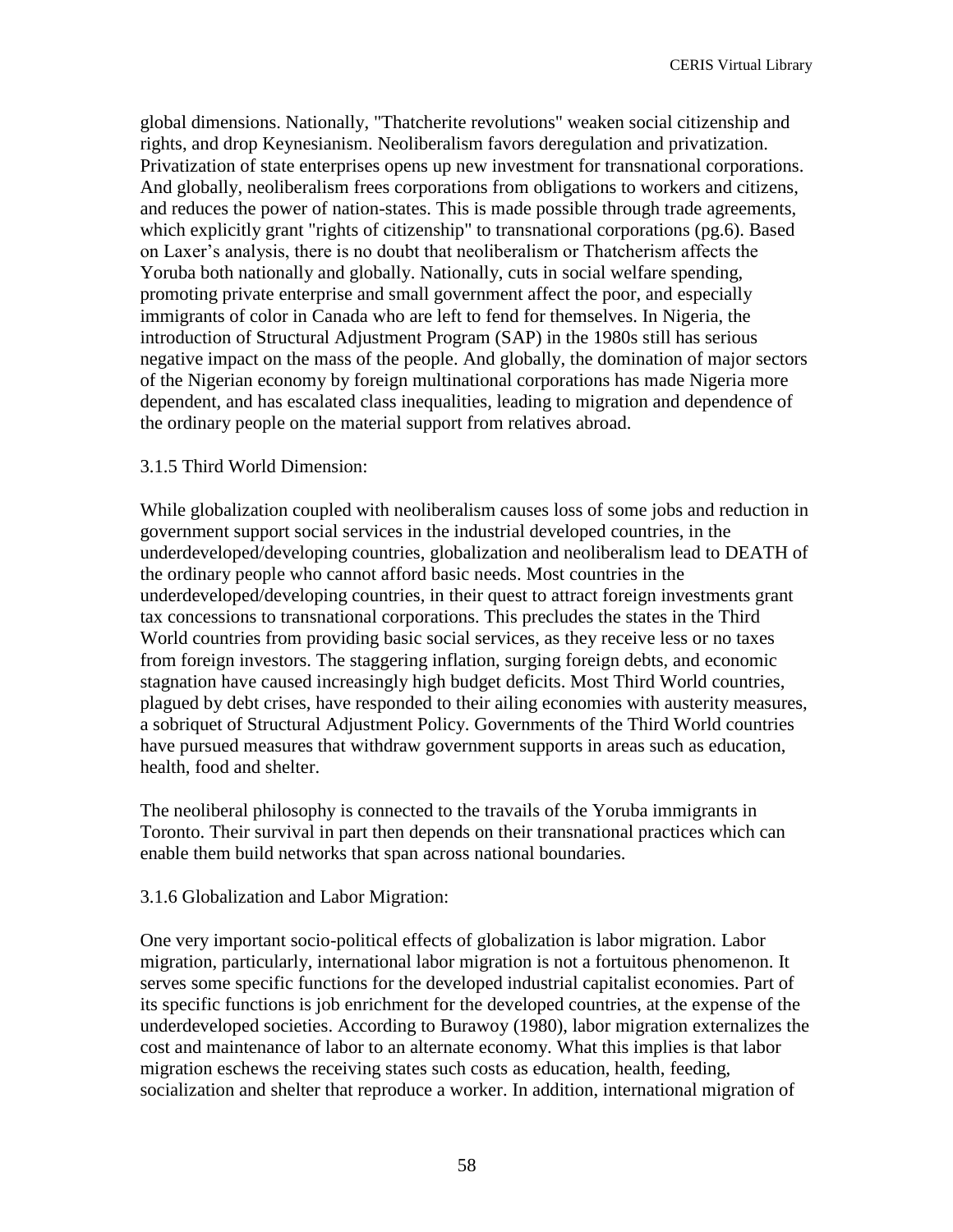labor is controlled by the economic decisions of the developed countries, which usually hold the decisive position. These economic decisions of the developed countries are not made in isolation of their government policies. Singh (1987) points out that the state intervenes with its apparatus of law and order. For example the police, prison yards, etc. are used to repress the migrants, and are also used in the interests of employers. The state also intervenes through legislation which quite often is not in favor of the migrants (pg. 92).

Immigrants do not come to richer nations only because they want to; richer nations need immigrants, as a labor force and as a market for consumption of goods. It is a common perception and public opinion in the advanced countries that immigrants from the Third World countries flood their major cities to escape poverty. This claim does not seem to be true. Neither do the poorest of the poor migrate, nor is the move of migrants caused mainly by individualistic calculations of advantage. Instead, contemporary immigration is driven by two forces that are part and parcel of dynamics of capitalist expansion itself. These are, first, the labor needs of the developed countries, the quest for low-wage labor, and secondly, the penetration of the underdeveloped countries by the productive capitalist investment, consumption patterns, and popular culture of the advanced societies (Portes, 1997: 4). In the first case, acute labor shortage often stems from culturally conditioned resistance of native-born workers to accept the low-paying menial jobs performed by earlier immigrants. Such stigmatizing occupations include, agricultural stoop labor, domestic and other personal care jobs, restaurant kitchen work, and garment sweatshop stores (Singh, 1987; Portes, 1997). The second case has to do with the impact of globalization process on the supply of potential immigrants. There are so many social consequences attached to the zeal of transnational capital to expand markets in the developing and underdeveloped countries and to tap their pool of labor. Among these social consequences is the introduction of consumption standards bearing little relation to local wages--tyranny of media consumerism! This process prepares future immigrants by systematically socializing them in what to expect abroad. Ironically, this process does not so much affect the poor as it affects the working and middle class portions of the population who comprise the largest number of recipients of marketing messages and cultural symbols imposed from the West (Portes, 1997: 5; Smith & Guarnizo, 1998; Mahler, 1995: 84).

Mahler (1995) points out that the media portrayal of the West in underdeveloped countries is highly dubious and misleading. The media paint rosy pictures of middle class lifestyles and opulent living arrangements. The imagination of the people is played upon, and they are manipulated. Prospective immigrants then look up to *eldorado* awaiting them in their sojourn abroad. It is not only the media that make this distorted portrayal; early migrants and visitors to the West also give biased information. Migrants embellish their descriptions and emphasize the positive aspects of their experiences. In order to save their deflated self-esteem overseas, they tend to make themselves socio-economically important (pg. 86). They go about this not only by telling fascinating stories but by sending home to their kith and kin visual evidences, such as photos and video coverages of ceremonies. These photos and videos are shot at very attractive and beautiful locations and posed with people of different physical appearances and color pigmentation. In the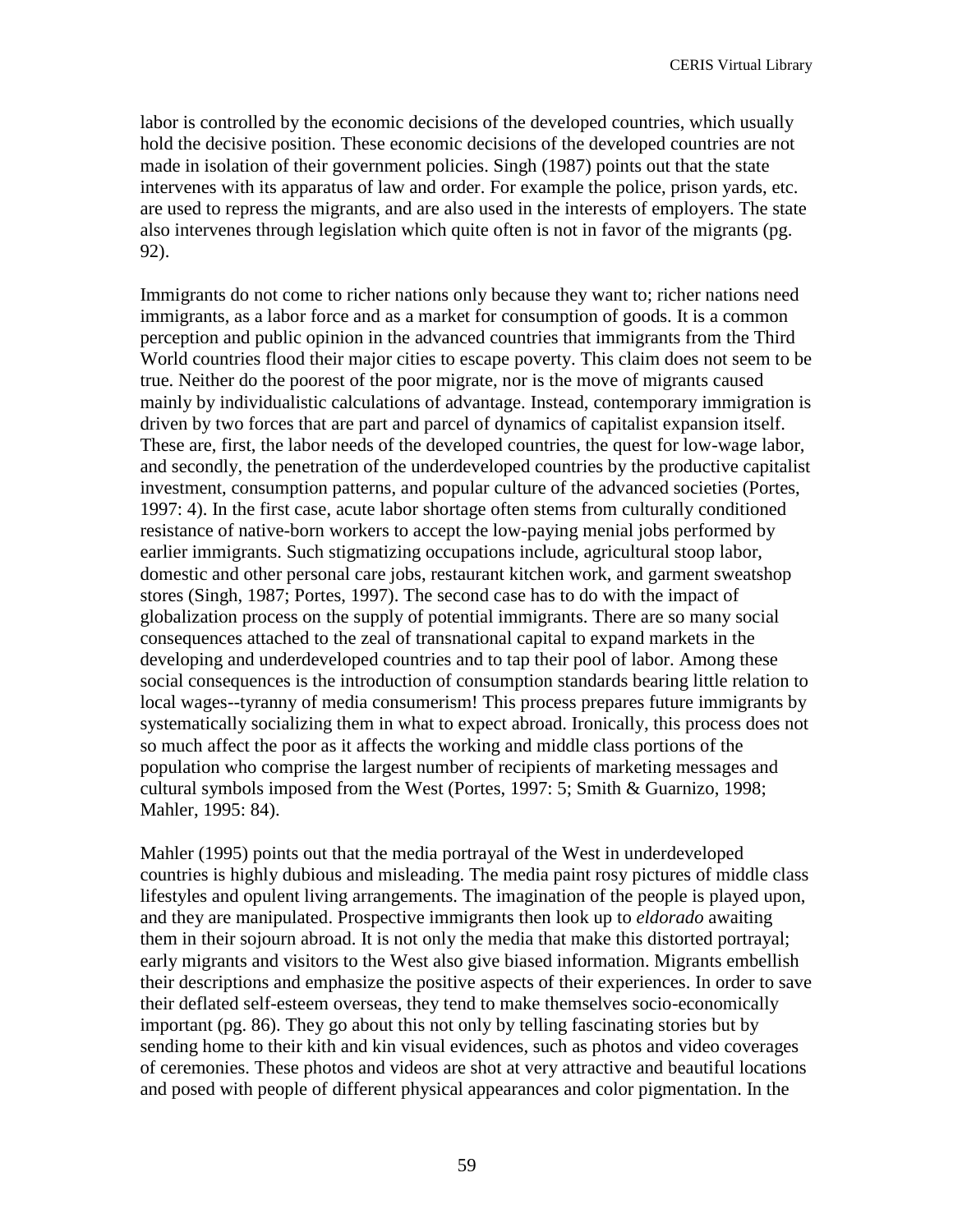background are visual imageries of Western technological gadgets, such as electronics, cars and high rises. Even when photos or films are captured in poor looking neighborhoods, the advanced level of technology in the printing and production industries makes them look nicer than they authentically are. All this changes the imagination of the people. They dream and look forward to coming to the West without knowing that it is not all "that glitters that is gold".

The above points are not far from explaining the situation of the Yoruba. Most migrants to the West are young, able-bodied and have been educated by the Nigerian state and the community, but are unable to use their skills for the development of their original society. This leads to a job enrichment for a developed country like Canada. Moreover, the prospective immigrant is influenced by the penetration of visual images of the Western consumption pattern, and also from the fascinating news received from their family members overseas. All this leads to their hope for future migration.

Migration in the era of globalization is not limited to labor migration alone but includes the tourists, refugees, exiles, students, scientists, drug peddlers, terrorists and other moving groups and persons; this situation, Appadurai (1991) refers to as "ethnoscapes". These groups according to him constitute an essential feature of the world where politics of and between nations are being affected to a hitherto unprecedented degree (pg. 192). "Ethnoscapes" constitutes one of the features of transnationalism. It connotes that transnationalism is potentially "in opposition" and "in resistance" to the visible forms of globalization–the "omnipotence" of transnational corporations. Transnationalism involving different categories of "ordinary people" is a countervailing practice against the dominant transnational capital, multinational corporations and domineering power of global capitalism and neoliberalism. The emergence of transnational communities is a symbol of that protest. Transmigrants build networks that have political, social, economic and cultural impacts transcending two or more territorial entities. Many factors are accountable for it, and technology is a vital influence but not the cause of it. What are these factors that reinforce transnationalism?

### 3.1.7 How Transnational Practices Emerge:

International division of labor or new international division of labor necessitates inequalities between nations, especially in the arena of global distribution of resources; and the unequal level of technological and economic development which persists despite the relative integration of the world economic system. Ordinary people in poorer countries of the world make all kinds of rational decisions, including mass migration of labor to the developed countries. For many of these labor producing countries, remittances from overseas have become a *sine qua non* for their state capitalism or periphery capitalism. Besides, remittances are a good means of sustenance for kith and kin of migrants. The money sent is utilized for social production, education, welfare, improving the welfare of women and traditional festivals. Transnationalism thereby comes to the fore in an effort to alleviate the immiseration, penurization and pauperization of those left behind by the immigrants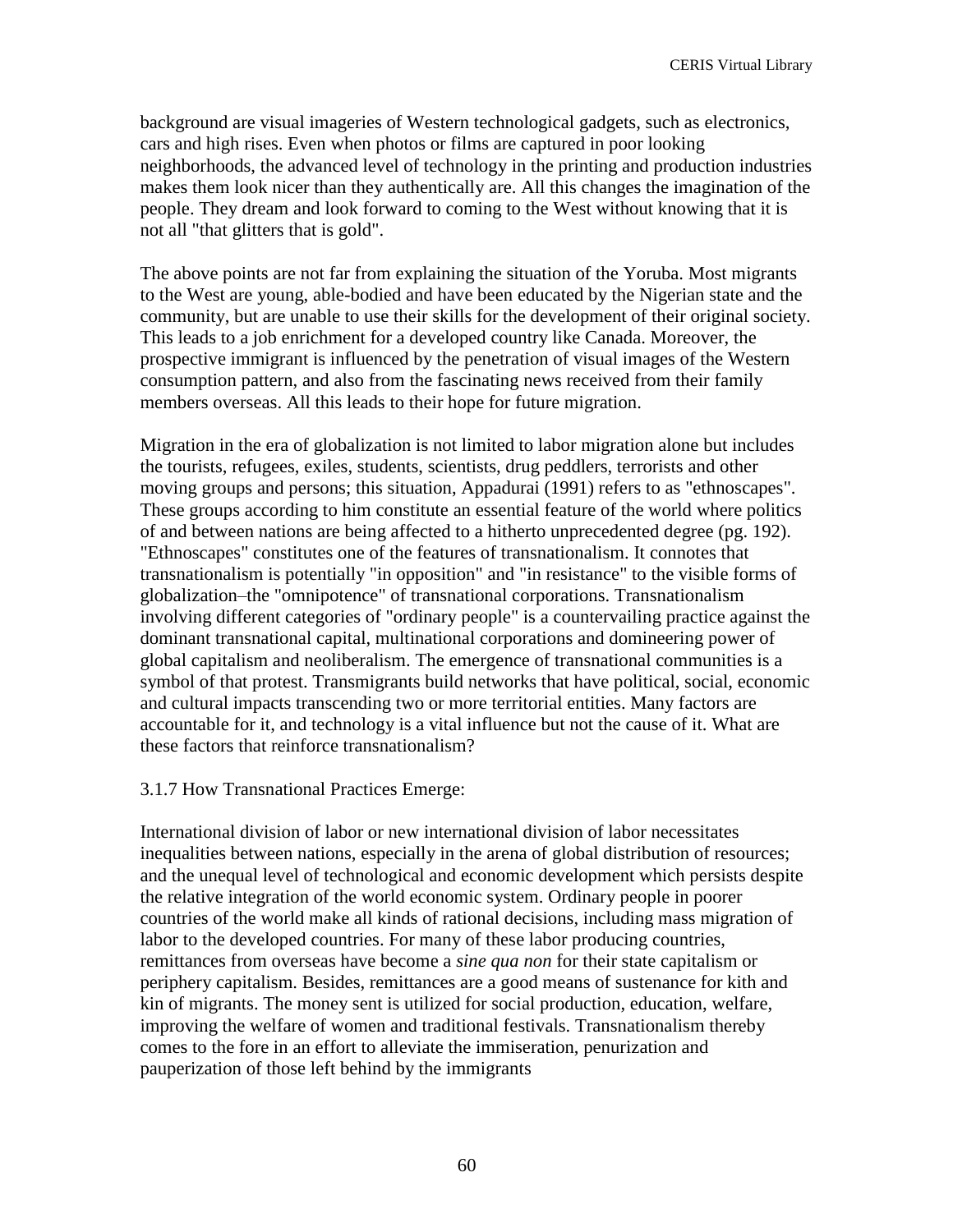There is also the nation-state's policy toward reincorporation of their nationals abroad in order to attract their capital investments. Basch *et al.* (1994) cite the tax breaks enjoyed by *balikbayan* in the Philippines under President Marcos as an example (pg. 257). Lessinger (1991), mentions how Non-Resident Indians (NRIs) are given preferential treatment by the Indian government to attract their capital. All this attests to the fact that transmigrants could be claimed by their "government". Their reincorporation and involvements in their home societies could lead to participation in the politics of their home country. In the case of Haiti, the nationals abroad contributed to political transition programs that brought President Aristide to power (see Basch *et al.* 1994; Goldring, 1998). Unlike some countries such as the Philippines and some countries in the East Carribean which send their nationals abroad through a binational arrangement with the host countries, Nigeria as a country is not officially a labor exporting country. The individual Yoruba men and women migrate out of their own volition for a better condition of living. These migrants send goods, and remit money to their kith and kin in Nigeria to lessen their pains from the Structural Adjustment Program (SAP). Moreover, it is not unlikely that Nigeria will in the future embark on reincorporation policy as the Philippines, Haiti and India. But at the present, it is the individual families and local communities that do claim those who originally belong to them and are attracting them for economic help. All in all, Nigeria as a country benefits from remittances being sent home, because it provides employment in the banking sector, creates small businesses, infuses money into local communities, reduces the possibility of civil unrest, etc.

The politics of nation-building in the developed countries with hegemonic undertones trigger consciousness or re-affirm it. Racial categorizations in most European countries and North America are a means by the dominant population to subdue the subordinate groups who are people of color. According to Basch *et al*. (1994), the construction of American society as predominantly white has served to justify and perpetuate the subordination of the black population as well as to assimilate certain immigrant population and exclude others. Racial categorization of those of African descents of different ethnic extractions as "black" is based on an ideology of exploitation (see Omi & Winant 1986, 64). Racial categorization is nurtured by hegemonic constructions and practices. According to Schiller *et al.* (1992), the conceptions and categories of hegemonic constructions, and practices are used to exclude groups such as black from social and economic opportunities enjoyed by the white population (pg. 13).

Racial categorization is not absent in Canada. Richmond (1994), criticizes the official concept of "visible minority" (used by the Statistics Canada) which categorizes people of diverse criteria such as birthplace, ancestry, language, and religion, as a category such as "black", "Chinese", etc, without giving any cognizance to the very different circumstances and needs of such widely classified groups (pg. 161). In this particular case, groups such as the Yoruba, Ibo, Kikuyu, Ndebele, Zulu, Shona, Hutu, Tutsi, Nyamwezi, African-Americans, African-Caribbeans, African-Brazilians, etc. are categorized as a group without considering the diverse history, cultures and origins. In the same vein, it is not uncommon for blacks to be asked by the whites where they are from, regardless of how long their ancestors came to Canada (Barrett, 1994). This is based on the assumption that the blacks are from somewhere else.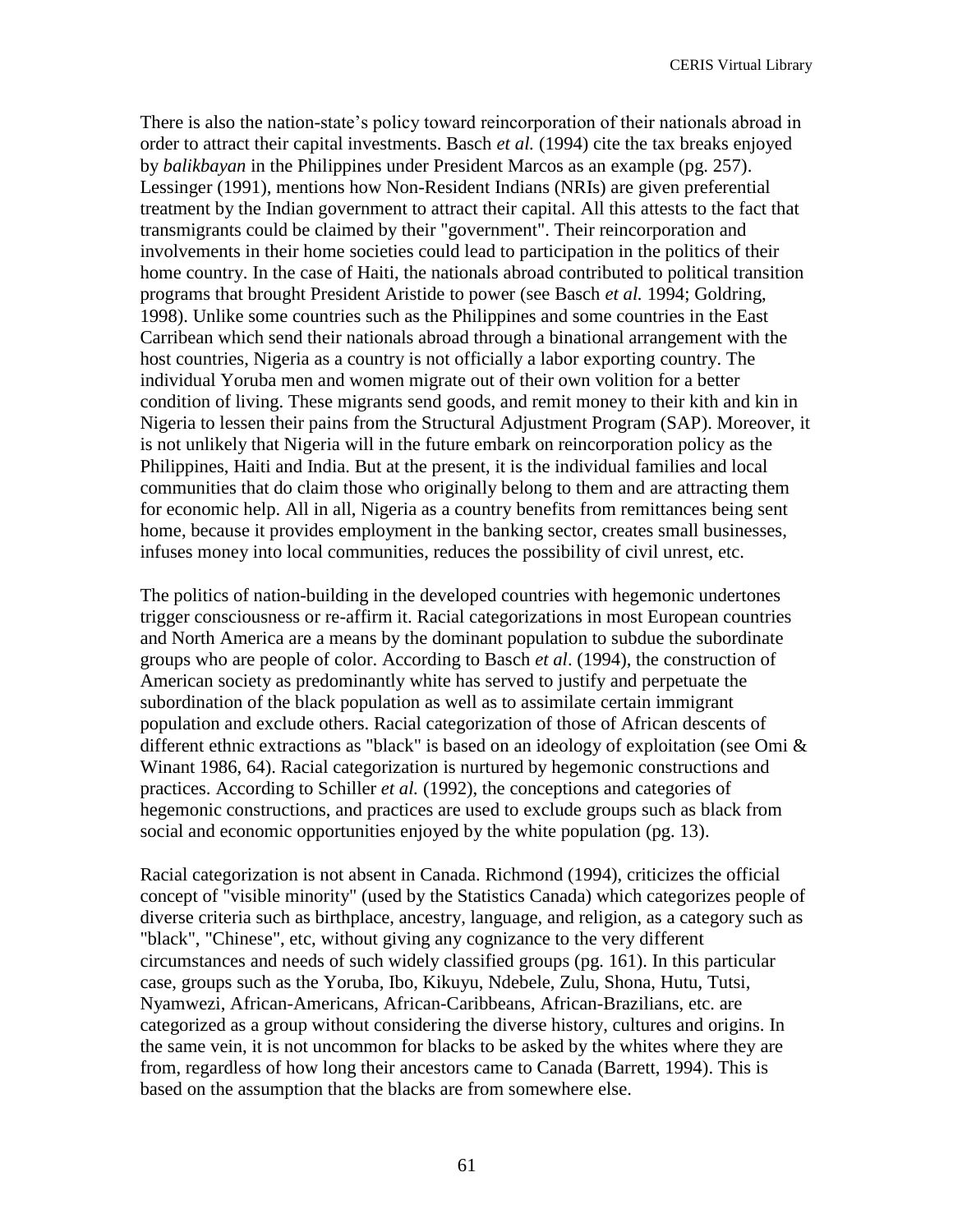Immigrants do resist racial categorizations in different forms. As in the case of the Haitians in the US, Charles (1992) points out how the Haitian migrant population constructs its transnational social fields by maintaining "multiple identities" in the US. This group accepts being black, but their being black is linked to Haitian history through Africa and not through the United States. This is a strategy employed to resist ascription into the low status generally allocated to black Americans (pg. 118). This particular case study illumines how the Yoruba also try to resist racial categorization in Canada. While the Yoruba recognize that they are Africans and share some experiences with other Africans and those of African descents, they however carve out their identities as different from other groups especially the Caribbeans, African-American, African-Canadians and other ethnic groups from Africa. Their rejection of racism and racial categorization is in part expressed in their cultural reproduction and in the proliferation of ethnic institutions such as the media, language school, restaurants, voluntary associations churches, etc.

Segal (1998) notes that the exclusion and racial discrimination experienced by people of African descent leads to the notion of black consciousness and black power. The awareness of their place in the society essentially promotes the existence of black consciousness in vast black diaspora, gathering momentums for consciousness of its "peculiar identity, its collective past and its cultural heritage" (Segal, 1998: 7). This is indeed a testimony to the socio-economic and political exclusionary policy of the dominant class.

One major effect of racism is that, some ethnic groups end up in deplorable employment situations. For example, you find certain ethnic groups more represented in particular occupations, such as cab driving, health aides and in most cases, certain groups who are qualified to do white-collar jobs becoming highly "factorized" (working in the factory!). The experience of immigrants facing both covert and overt institutionalized racism (Barrett, 1987) which puts them in a less than human position contributes to their maintaining ties and identities associated with their home countries and communities. One way by which immigrants sidetrack their precarious labor market condition is through their transnational practice of making use of their social capital. Social capital enables them set up "transnational enterprise" (Portes, 1997).

Goldring (1998; 1996) argues that people create and maintain transnational social fields, because transnational social spaces, more importantly the locality of origin offer a special context for claiming and valorizing status. This is because many immigrants lack the social recognition in the larger community of settlement. She adds that meanings allow status claims to be understood through the interpretation of practices, rituals, goods and artifacts in the context of transnational communities and broader transnational social fields. Home town men, women, and families get their own social rewards when they return home or send their photos for members of their community to see. The general consensus is that they have done well compared to when they left. Material things sent to their locality of origin are not mere things in themselves but embedded in social relations. Schiller *et al.* (1992), in their analysis, of a barbeque sent to Haiti by a migrant noted that the barbeque does not just stand in and of itself as an item of material culture that will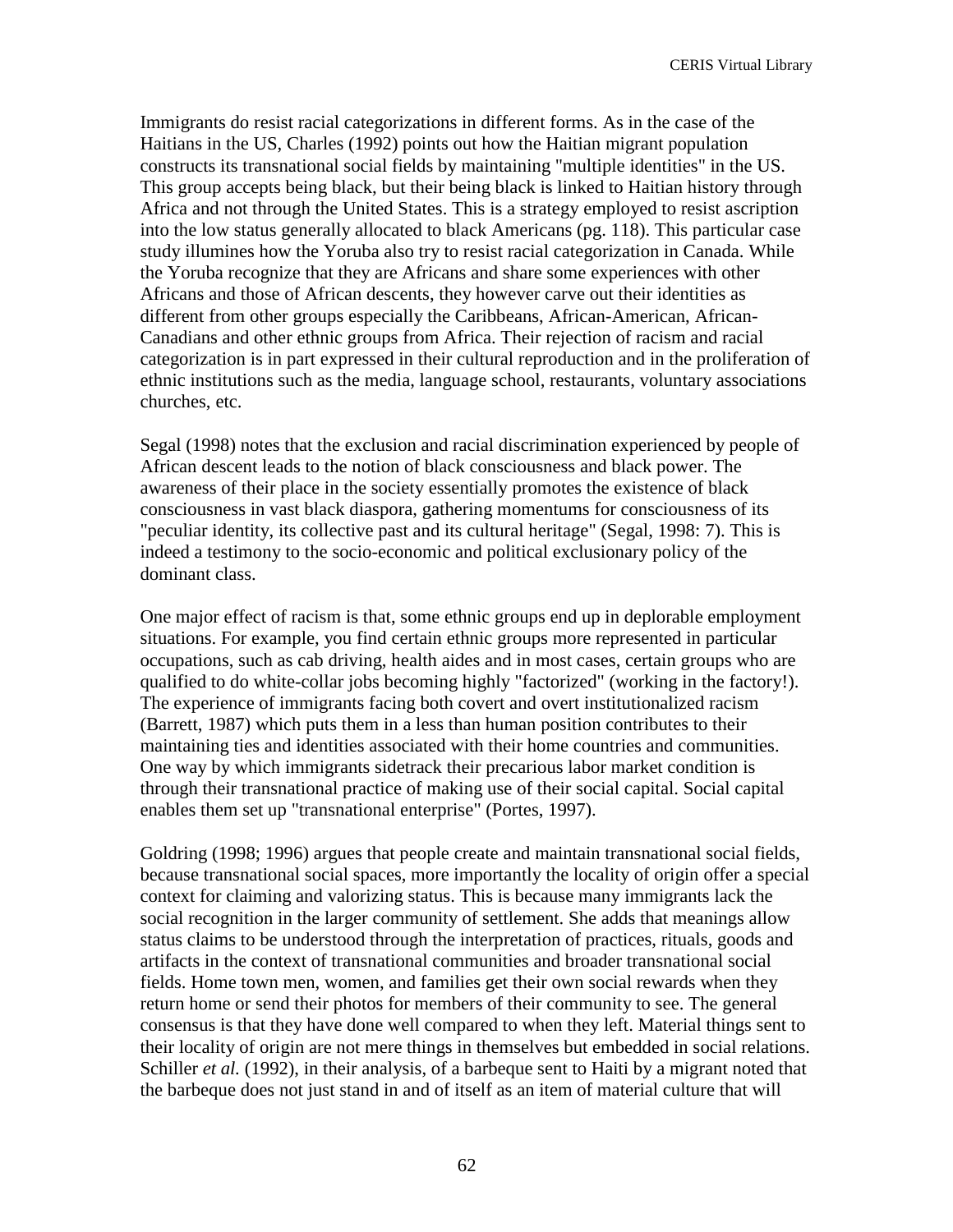change the material culture of Haiti. Rather, it stands as a statement about achievements in the United States and a self-promotion of social standing in Haiti (pp. 10-11). Recipients can say in public for all to hear, "my uncle Leo who used to drive trucks for Mr. Martin sent it from the U.S." The local environment of origin compensates for the missing status and recognition in the host society. This is quite related to the Yoruba who frequently keep in contact with the members of their local communities not only through their frequent visits, but also by sending material goods such as clothes, wrist watches, tshirts, shoes, etc, and visual images like videos and photos to family, friends and well wishers who are on the other side of the border. These goods stand as the symbolic expressions of "their achievements" overseas.

Immigrants valorize their status through home town associations and clubs. While it is in the agenda to help with community development programs by filling the gaps left open by neoliberal policies, and also resuscitate home cultural practices, clubs and associations nevertheless give recognition to members when they are involved in collective projects in the locality of origin. "Altruistic projects" (Mahler, 1998: 88) embarked on by migrants create opportunities for them to bargain for social and political power in their community. Not only do they afford them some socio-political importance among members of their immediate communities but also grant them the avenues to meet powerful political elements which they would never have met had they not traveled, engaged and maintained contacts with their roots, nor would they have met political figures of the "host societies" where they are considered pariahs.

### 3.1.8 "A Twin of Paradox": Homogenization and Heterogenization:

The penetration of foreign capital coupled with Western influences into the developing or under-developed countries contribute to different kinds of migration, including labor migration. Modern communications technology in the era of globalization has freed people from "spatial boundedness" that constrains them from intermingling with other groups of similar ideas. Globalization in all its forms--cultural, economic, technology, political and the like, creates higher interaction among peoples of the world, links peoples with one another, and thus intimates greater communion among peoples and a greater understanding among them. One way or the other, nations, ethnic associations, religious groups, social movements, etc. have had the means and possibilities to engage in tasks that aim toward common goals.

Griswold (1994) refers to the concept of "relational community", which is made possible by modern mediation. This happens when people "are tied together by webs of communication, friendship, association, or mutual support" (pg. 139). The Yoruba are part of this "relational community". Members link up with others not only in Nigeria but also in different geographical locations around the world. The Yoruba and other Nigerian groups are connected with those of similar beliefs, experiences, lifestyles, etc. around the world, especially through the Internet newsgroups. Moreover, one cannot deny the fact that globalization contributes to the production of transnationals who struggle to "subvert" the vagaries and exploitation of transnational and multinational corporations, as well as their "lackeys" who are Nigerians. We can thus say that, globalization produces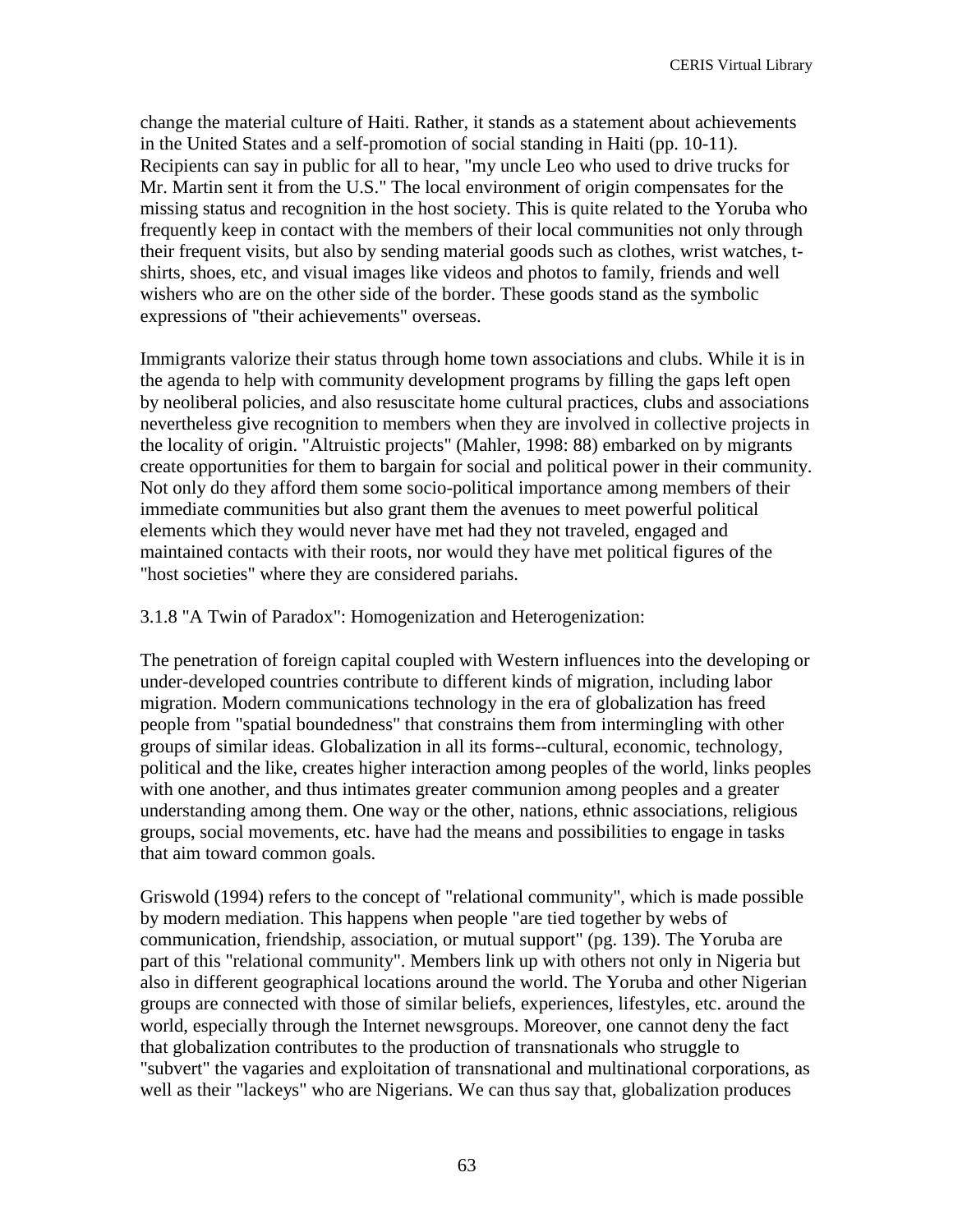some parvenus in the world, among which are the Yoruba. Some of those who could have "perished" in transnational factories or met their death from the cold hand of neoliberal Structural Adjustment Program can still hold on to some hope, and contribute to poverty alleviation in their local communities.

However, the world is still not devoid of wide inequalities between groups within nations, and among nations of the world. The high level of human deprivation in the world is stunning. According to the balance sheet of Human Development, 1990-1997, nearly 1.3 billion people live in abject poverty in the world; more than 880 million people lack access to health services, 2.6 billion lack access to basic sanitation; nearly 160 million children are malnourished and more than 250 million are working as child laborers; and at the end of 1997, there were nearly 12 million refugees in the world (Human Development Report, 1999: 22). Over two-third of these people are found in the countries of Africa, Asia and Latin-America. This purports that what we have is not really homogenization *per se* but also hegemonization.

So, to what extent can we applaud the post-modernist academic pundits, who talk about the denial or demise of metanarratives, when we consider inequalities that are prevalent in the current world? Globalization is to the favor of the powerful capitalists largely dominated by the white males. The national and global aspects of neoliberalism that go along side with globalization are making lives difficult for the ordinary people both in the developed and the developing nations of the world. The neoliberal policies of the Canadian federal government and the Ontario government are making lives difficult for the weak and the poor who have to deal with cuts in social services, and the withdrawal of settlement fees for new immigrants. Also, the processing fees levied against prospective immigrants to Canada affect those from countries, such as Nigeria, and many countries in Africa where a vast majority of the population are poor. Underemployment and unemployment caused by the industrial restructuring, and the slim opportunities for people to upgrade their skills discriminate against new immigrants and the poor. In the developing countries, the adoption of IMF and World Bank induced conditionalities further penurizes the vast majority who are already poor, and favors the "decapitalization" method of the multinational corporations.

See Appendix C for: Homogenization (Fusion) and Hegemonization (Fission).

### 3.2 Internal Transformation:

So far, I have looked at the external factors pertaining to international labor migration. At this juncture, I will focus on the socio-structural factors which are internal to Yoruba society and thus leading to the eventual migration to the West and the sustenance of relationships with the home society. This relationship is not only defined by the importance of the Western materialism, but is also defined by the dependency of the Yoruba psyche on the "white man". This will help to shed some light on some of the attitudes and behaviors of the Yoruba in Toronto, especially their perception of the West, the *ilu oyinbo* before and after the migration.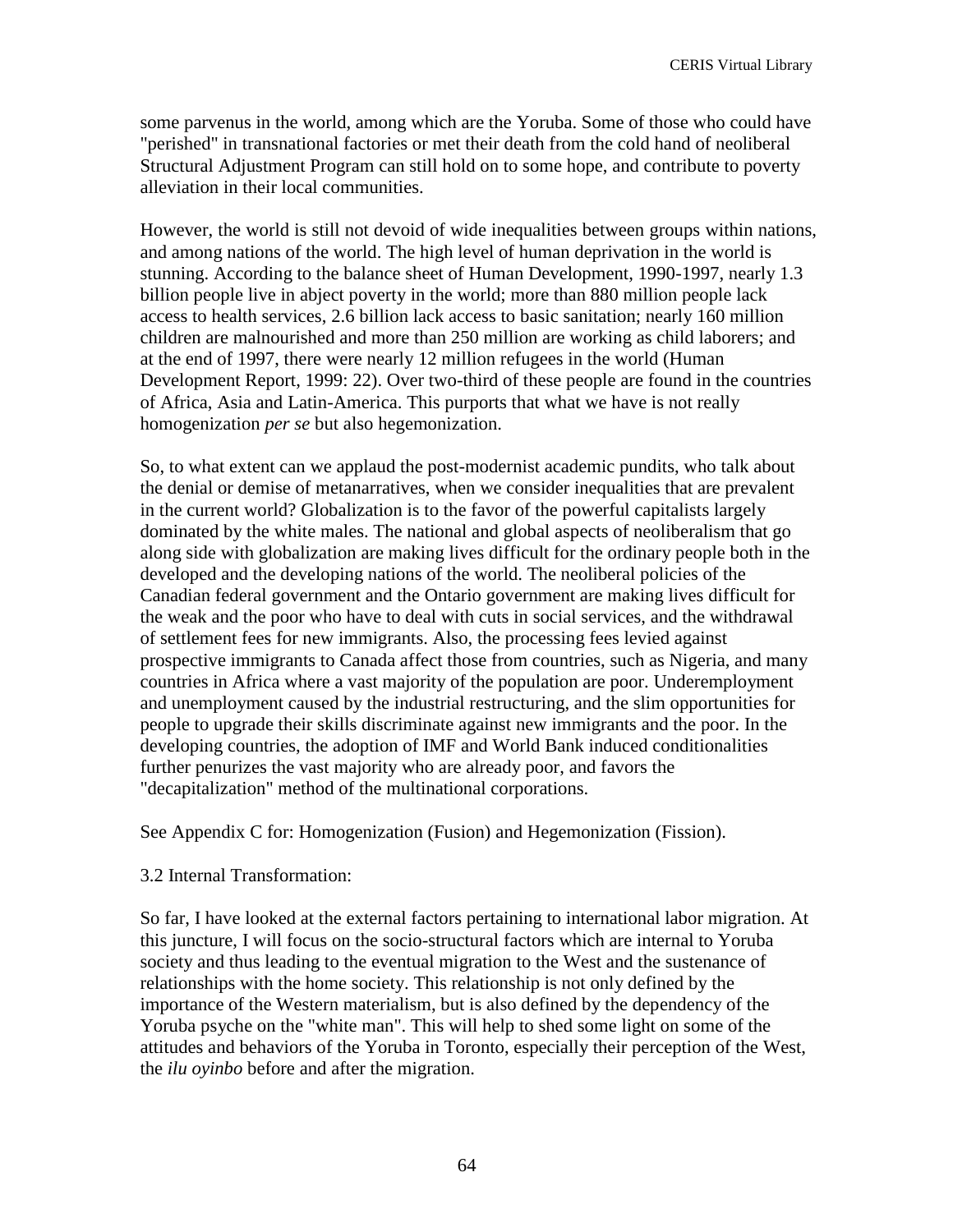Writers of Yoruba history agree (as noted in Chapter 2.1) that Yoruba came from somewhere in North Africa or in the Middle East, facts which confirm that migration is not a modern practice. In fact the migration of the people predates the arrival of Arabs and the West to sub-Saharan Africa. In both colonial and post-colonial periods, importance is attached to traveling. But the importance attached to traveling to "iluoyinbo" is different from traveling to "ile-ibo" or "ile-Hausa" or "ile-Ghana". "Ilu Oyinbo" has assumed a special place in the mind of the Yoruba people and Africans south of the Sahara (cf. Laye, Camara; Armah, Ayi ). The word "oyinbo" has become so common in words and expressions of the Yoruba; and is also reflected in their day-to-day conversation, attitude and practice. Their psyche has been dominated by "Pan Oyinbo" syndrome. In the following space, I will discuss how the Yoruba dependency complex is not natural as believed by a writer like Manoni, and point out that it was the outcome of the colonial occupation. Moreover, I will point out that the Whites were able to dominate the mind of the people by "reconditioning" the major cultural complexes that sustained them, especially, the religion and education. In addition, I will end the section by reiterating that the European interference with the Yoruba culture from their world view did not end with colonialism, but continues till today.

#### 3.2.1 The Genesis:

The explanation for the "dependency complex" can be traced to the Yoruba contact with the West through colonialism, and neocolonialism which is the metamorphosis of colonialism. Colonialism and neocolonialism as experienced by the Yoruba do not only explain the material relationship between the "white man" and the Yoruba people but also the psychological and psycho-analytical impacts of their interaction with the Western culture. This is with respect to the change or modification of the social-structure, social institutions and mind frame of the Yoruba people. The "Pan Oyinbo" mechanism makes the Yoruba people mentally, materially and spiritually dependent on consumption of the Western world view. There is the tendency for these people to see the "white man" as superior because of his race, rather than seeing him as superior because of his class--his economic and military prowess, which made him both economically and extraeconomically dominant in the world. For example, those Yoruba who met the Europeans in the 19th century gave themselves names that purported to the latter being superior and of the same caliber with their gods. Two of such names are; "Oguntoyinbo"--Ogun (the god of iron and war) is equal to the "white man" and "Orishatoyinbo"--gods and the "white man" are equal. If one realizes the position occupied by Yoruba pantheon of gods, one cannot but say those names connote a high degree of blasphemy and a profanity of all that is sacred to their religious beliefs-- no human beings can be of equal status with the gods (see chapter 2.1).

The Yoruba are attracted to the metropolitan centers of the West not only in quest of materialism; but also because they are psychologically attracted. For example, many materially rich "black Africans" visit *ilu oyinbo* frequently in spite of the little or no recognition they receive from the Westerners. In the same vein, ordinary people come to the West to seek for honor and glory not from the *oyinbo*, but from the members of their community who attach high importance to the West. Other examples are: One, the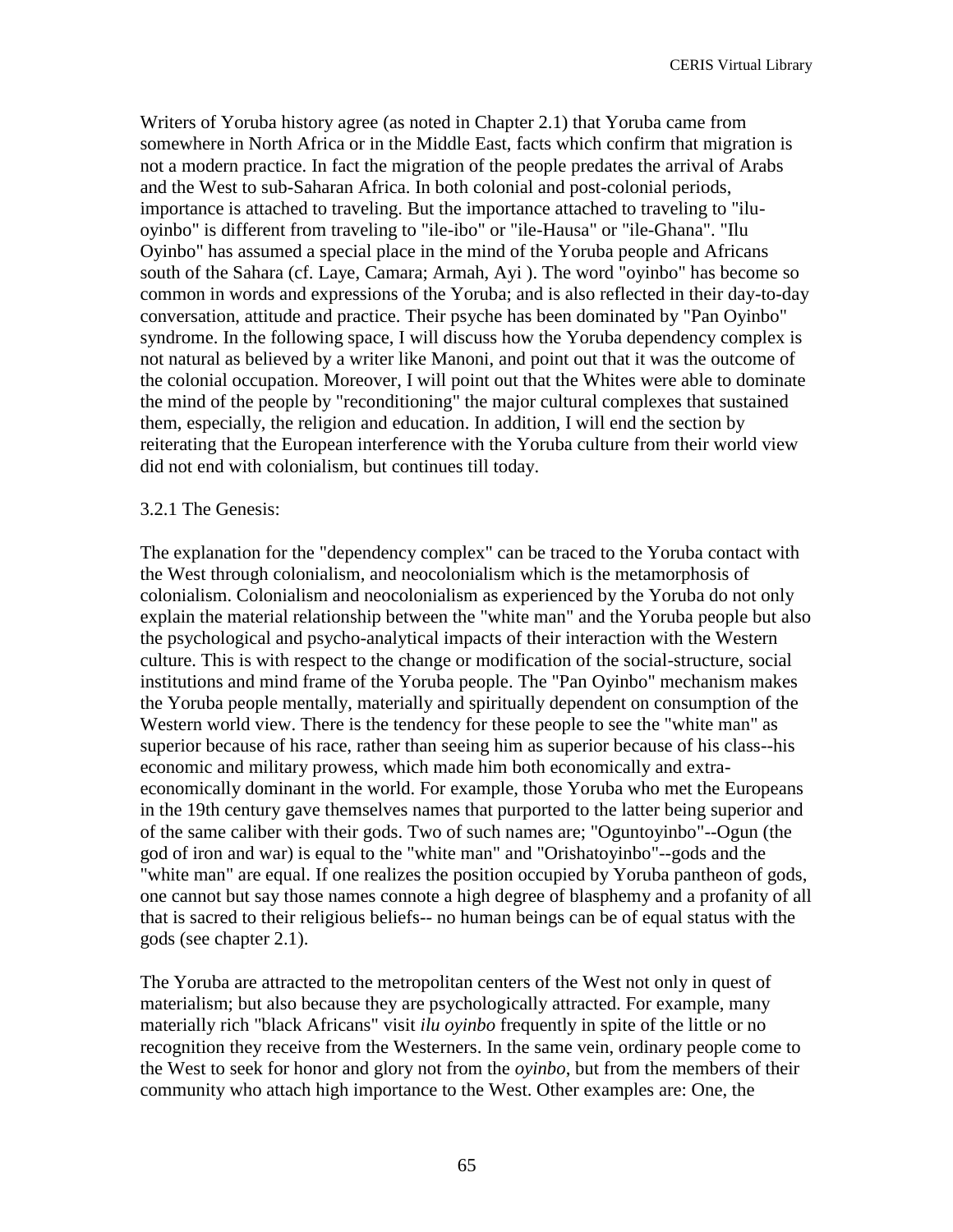socialization process could be panegyric. It is common to refer to a child that is light in complexion as "oyinbo"-- "o lewa bi oyinbo", meaning "as beautiful as a white child"; a mother nursing a child will sing to her child to eat so well so that the child can look healthy and beautiful like "omo-oyinbo"-- "oyinbo child". In elementary schools in the 1970s, pupils were made to sing thus:

Oun meta lo mu ki ile-iwe wu mi igba n baduro bi alakowe, igba n ba wo bata to ba mi lese mu, ma de 'lu oyinbo ka we o.

The English translation:

Three things make me love the Western education; one, the way the "white man" dresses; two, the kind of shoes he wears, and three, in the future I will go to the White man's land to study.

And two, some conscious or unconscious practices of adults. Some Yoruba musicians, such as Soni Ade, Ebenezer Obe, "Barrister", "Obesere", "Kolignton", and so on have at one point in their musical careers sung about "oyinbo" and "ilu oyinbo". For every tour of Europe or North America, they must sing some songs in reference to the good time they spend with "oyinbo" in "ilu oyinbo". They even qualify those who have made it business wise "oyinbo"-- "oyinbo oni motor ni Agege". Many adults express their Pan Oyinbo in a way that connotes an "inferiority complex". For example, skins become bleached with chemicals to make them lighter and hair becomes "burnt" to make it straight, or women wearing wigs, all to make them look closer to "oyinbo".

For writers, like Manoni, Memmi, Fanon and Cesaire, "Pan Oyinbo" is one of the indicators of a "dependency complex". While there is an agreement to this extent, there is however no consensus between Manoni and others as to the cause of the "dependency complex". Manoni believes that it is naturally ingrained in the psyche of the black person to look up to the whites for protection, and that the former lacks any flare for freedom or liberation. He argues that this had been the situation before the "White man" came to Africa, because the African oracles were aware of the "white man's" coming even before there was ever any contact (see Fanon, 1967: pp. 83-108; Cesaire, 1972: pp. 41-43). This kind of interpretation of the relationship between the "white man" and "black Africans" has been passionately argued against and counteracted by scholars and students of society, who hold on to the belief that the "dependency complex" is socio-historically perpetrated. The history of pre-colonial Yoruba society as compared to that of colonial and neocolonial has rendered the natural explanation of "dependency complex" dubious, arbitrary and racist.

The European occupation, which led to the usurpation of power from the autochthonous Africans and subjugation of opposing groups not only materially "de-developed" Africa, but also have had psycho-analytical and psychological impacts on both the conquered and the conquerors. Materially, the British who conquered various Nigerian societies embarked on massive exploitation in the form of expropriation of natural resources for the development of metropolitan Britain and repatriation of surplus capital values. Their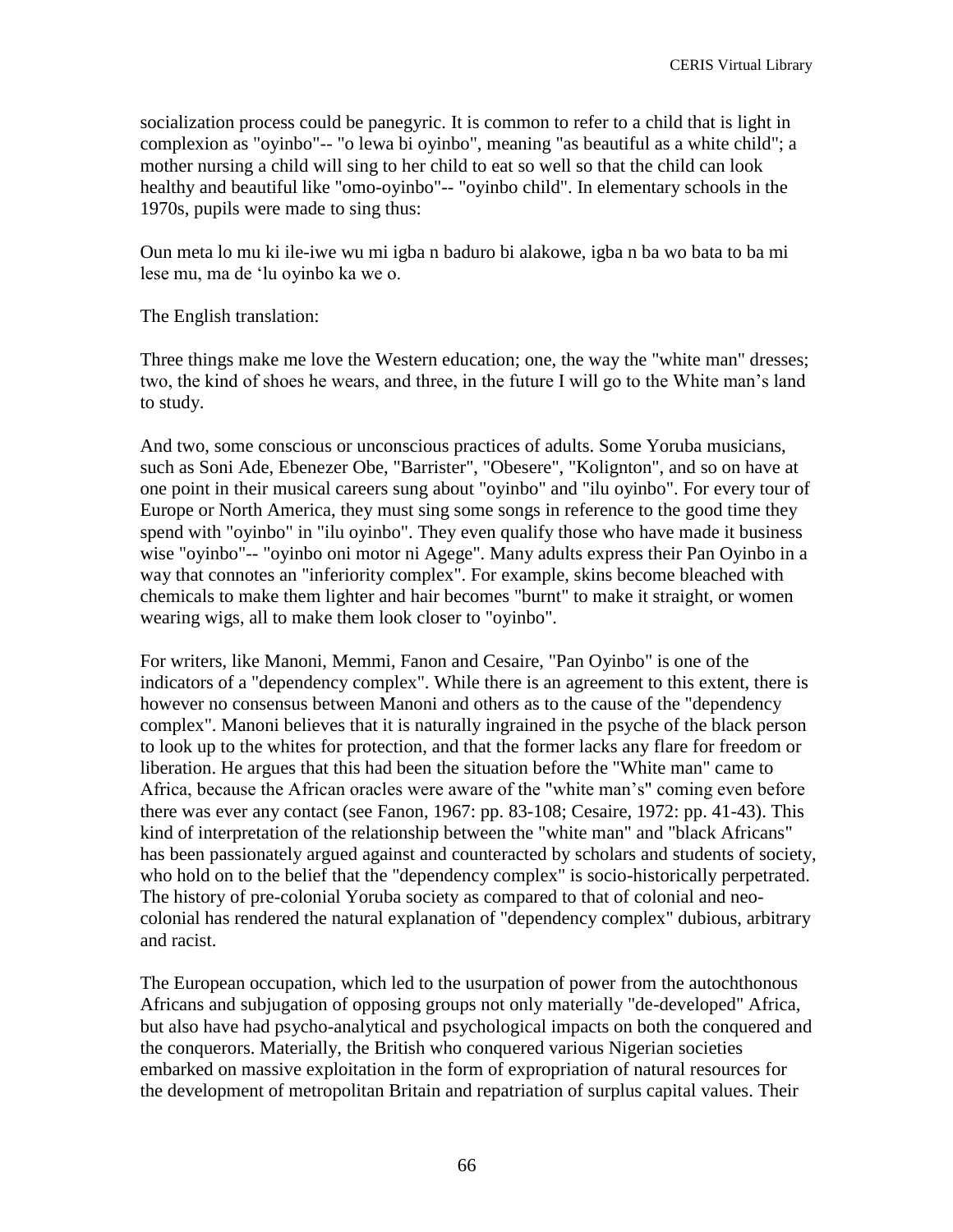rapacity, dehumanization and debasement of the so-called "natives" or "locales" have been well noted. The floggings, forced labor, conscription and physical torture undergone by men and women in the colonies have been well documented. These treatments that the colonized people around the world went through have a plethora of serious social ramifications on their self esteems, and attitudes and perception of the world.

Colonialism produces in Yorubaland and elsewhere marginal systems, which lead to marginal human beings. Mudimbe (1988) mentions that the "colonizing structures" lead to marginal societies (pg. 2). Marginality according to Mudimbe is not limited to loss of land or material deprivation, but includes the manipulation of people's minds. The portrayal of Africans by the colonialists contributes to the Pan Oyinbo perception which many of the Yoruba have today. Colonialism created an avenue for the Europeans to authenticate "their superiority" over the "Other". Barrett (1996) explains the discovery of "Other" in the age of imperialism. The "civilized world" discovered the "Other" who are "the primitive" and "the native". This discovery of "other" was used as the rationale for colonialism which resulted in both "humanistic and racist responses" (pg. 4). To make the "other" real, "Hamitic Hypothesis" was postulated to explain away the achievement of black Africans. The achievements of powerful Sudanese states such as Ghana, Mali, Songhai, Karnem Bornu and Oyo were claimed by Europeans to be due to "a mythical light-skinned nomadic people known as Hamites" (Crowder, 1968: 12).

According to Cesaire (1972), the colonizers tend to make the colonized believe that they benefitted from colonialism. Colonialism is portrayed as philanthropic, liberating the colonized people from diseases, ignorance, war, poverty; and a humanitarian gesture of evangelization, education and the development of infrastructure. According to Cesaire (1972), the justification for colonial rule is based on falsity and a brain washing:

"Security? Culture? The rule of law? In the meantime I look around and wherever there are colonizers and colonized face to face, I see force, brutality, cruelty, sadism, conflict, and, in a parody of education......... between colonizer and the colonized, there is room for forced labor, intimidation, pressure, the police, taxation theft, rape, compulsory crops, contempt, mistrust, arrogance.....My turn to state an equation: colonization = "thingification (pg. 21).

Gramsci who is associated with the concept "hegemony", posits that domination is perpetuated by the dominant class in all spheres of life. Gramsci holds that ideological hegemony permeates throughout the civil society, including the trade unions, schools, churches, the media, the family and an entire system of values, attitudes, beliefs, and morality; ideas that are in one way or another supportive of the established order and class interests that dominate it (Boggs, 1976: 38-39). Hegemony is not always fully achieved but is always in a state of contestation, solely because of inconsistencies often inherent in preaching and practice (Brow, 1988: 323). Colonialism devalues certain aspects of Yoruba cultural practices which held them together, thus causing cultural anomie. While most aspects of the Yoruba cultural complexes were affected by colonialism, but two aspects of the culture adulterated for a purpose of "reconditioning" the mind suffice to be privileged, viz; religion and education.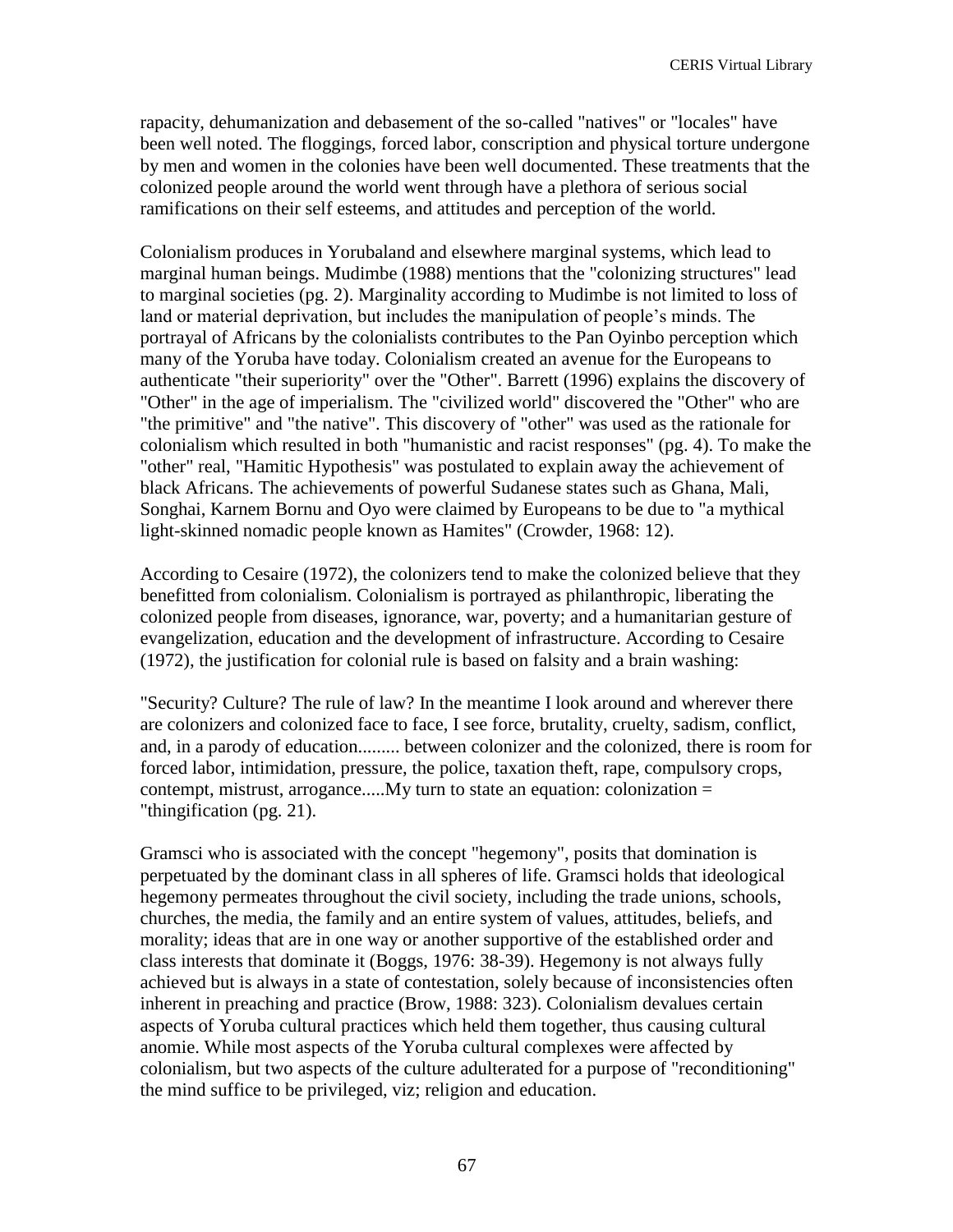CERIS Virtual Library

### 3.2.2 Religion:

Ajayi and Alagoa (1974), stress that the Europeans not only sought to dominate the Africans through the technological means but also through "moral and psychological defeatism" . They add that they (the Europeans) "struck at the core of the religion that gave him self-confidence and the philosophy that helped him maintain a balanced relationship with his internal and external impulses" (pp. 126-127). In *Things Fall Apart*, religion became one of the issues of contestation between the Europeans and the Ibo of southeastern Nigeria. The people speak thus,

"... does the white man understand our custom about land? How can he when he does not speak our tongue? But he says that our customs are bad; and our own brothers who have taken up his religion also say our customs are bad ....." (Achebe, 1958: 124).

Many Yoruba were brainwashed, and many are made to believe that the pantheon of divinities who are subservient to the power of *Olodumare* is a practice inimical to human progress. Therefore, it is now socially and politically embarrassing for any Yoruba woman/man to proclaim that she/he practices African Traditional Religion.

### 3.2.3 Education:

It was not only the religious institution that the European colonizers tampered with, the informal traditional system of education was condemned as obsolete and an anathema to human progress. In lieu of this, a European system of education that promoted an individualism was entrenched. Colonial education was not designed to prepare young people for the service of their country. The syllabus drew from the Western notion of society. It emphasized the classical form of education which borrowed leaves from the ideas of Plato and Aristotle. And one important aspect of Platonic-Aristotelian philosophy was the division of society into two basic groups--kings and subjects, rich and poor, and ruler and ruled. The colonial system of education was meant to inculcate the values of the colonial society, and to train individuals for the service of colonial state. In other words, the colonial system of education promoted the individualistic instincts of human as opposed to collective good (Nyerere, 1974: 3). It is a form of education that promoted human inequalities and the domination of the weak by the strong. As if this was not bad enough, this colonial system of education alienated its beneficiaries from their cultural roots, in the process making them into cultural hybrids.

# 3.2.4 Colonial Legacy:

Memmi (1967) asserts that the colonialists must destroy the colonized's culture so as to be able to colonize the mind. The colonized must be inferiorized in order to be made socio-economically beneficial to the colonizer as an object ("thingified" as on page 127 quote from Cesaire, 1972: 21). The colonizer and his values must be portrayed as prestigious and sophisticated. The inferiority of the colonized and the superiority of the colonizer must be constantly expressed (pg. 87). Initially, the colonized do not appreciate their treatment, but after some time they tend to assume that the way they are being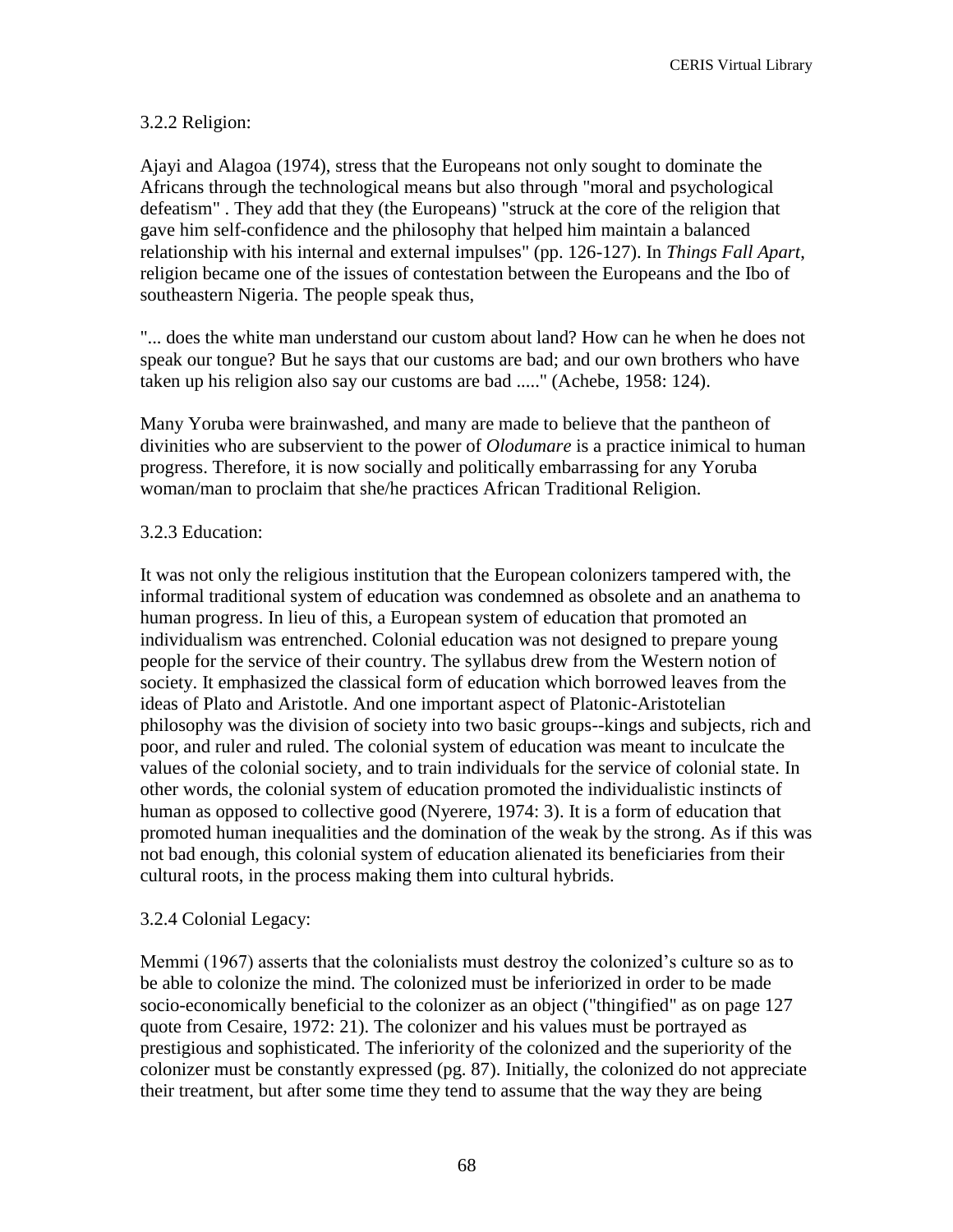portrayed is really true, and they begin to internalize their inferior position as enforced by the colonizer. The colonized will feel compelled to demonstrate to the "white man", by emulating him, to show that he/she is worthy as a person. In fact, their inferiorization does indeed amount to reality. This can somewhat explain the reason why the majority of Yoruba profess to either Islam or Christianity, and while they publicly condemn the belief in the Yoruba Olodumare, some secretly patronize the latter to solve a lot of spiritual problems. This happens because the African Traditional belief is considered anachronistic. Similarly, fluency in spoken and written English is considered a sign of sophistication, while proficiency in Yoruba as a language shows less exposure to modernity. In the field of education, more emphasis is laid on theory, and less in making the theory become practical. For example, in areas such as literature, African literary works are included in the syllabus, but stress is not being laid on the importance of community interest over that of the individual. No wonder, the leaders themselves did not believe in what they preached, because their values had been contaminated by their exposure to Western education, considered more superior than the Yoruba culture.

According to Thomas Theorem, if situations are defined as real, they become real in their consequences (Macionis, *et al.,*1997: 319). Nevertheless, discrimination, mistreatment and exploitation of the colonized by the colonizer do not cause or lead to natural cognitive inferiority of the former, but they produce social inferiority, stigma, underdevelopment and disability for the colonized people in their constant attempts to measure up to the rules of the colonizer. The racial domination of the Yoruba by the British during the colonial rule sowed the seed of the "inferiority complex" that is currently germinating in the society today. Bolaria and Li (1988) point out that the European colonialism is not limited to the violation of the subjects' institutions, but includes fostering "an inferiority complex among the minority members, to the point where they begin to reject their own heritage in pursuit of culture and symbols that render a higher social recognition..." In addition, the colonized suffer from "low self-esteem and other psychological deprivations that are translated into behaviors that get to be defined by the dominant group as culturally peculiar" (pg. 25). It is pertinent to add that some may be quick to dismiss the fact that colonialism still has psychological impacts on the "post colonial" African societies. There is no doubt that it still does. Neocolonialism is a mere extension of colonialism. It (neocolonialism) is an "old wine in a new bottle", "independence" is a bamboozling and a deceitful propaganda. The relationship of inequalities between the "ex-colonized" and "ex-colonizer" is still glaring.

### 3.2.5 The Metamorphosis:

The adverse effects of colonialism come to the fore after the colonizer had physically disengaged from the political scene. Neocolonialism is the perpetuation of the colonial system in spite of formal recognition of political independence. One major ramification of this is that the Western powers, who were the former colonial masters still hold controls over African nations, whose rulers are usually either willing lackeys or involuntarily subordinate to these powers. Neocolonialism is connected to the dependency of certain aspects of the cultural complexes on those of the former colonial power. In spite of independence, Western influences, especially the popular culture, such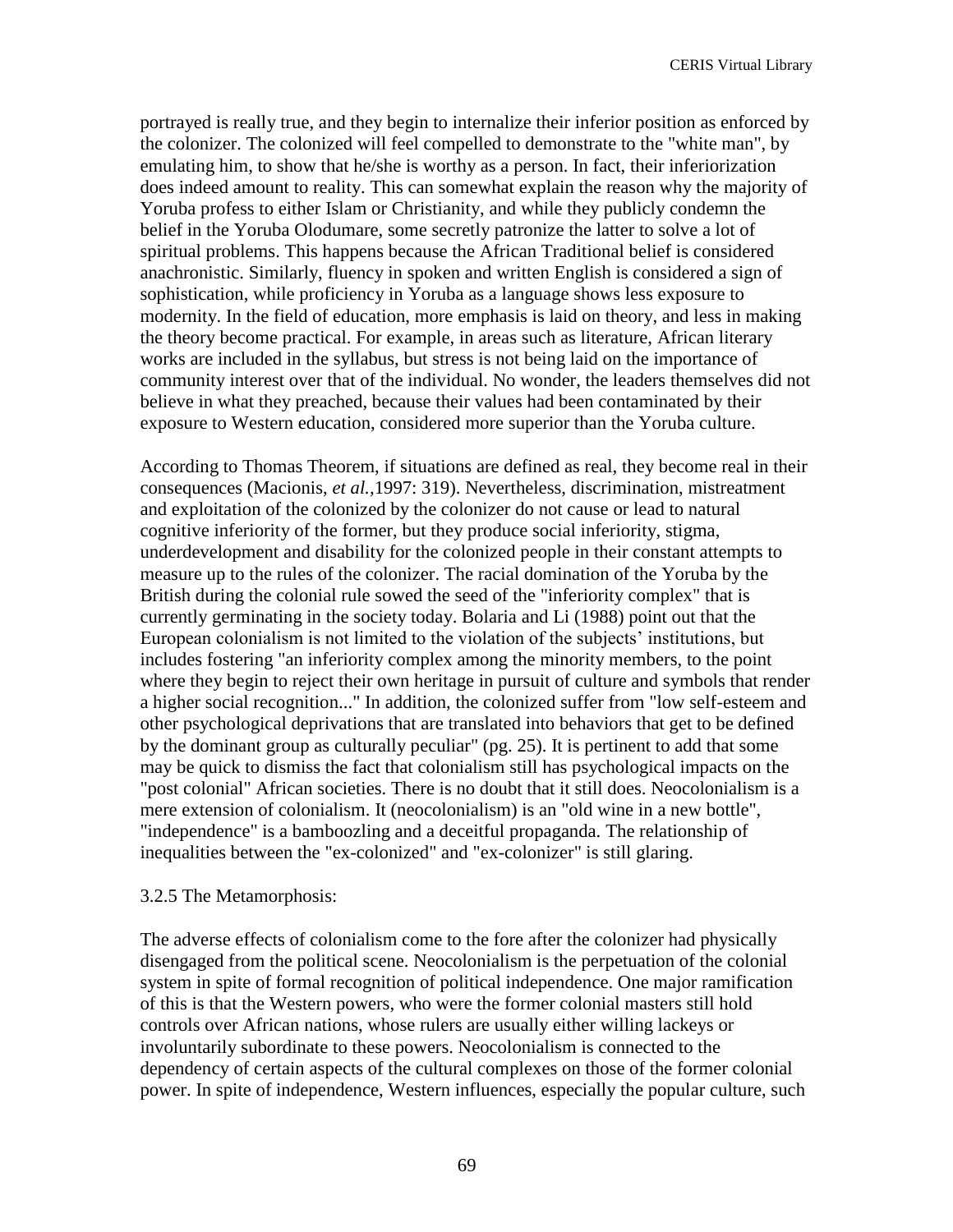as music, films, video, etc. still penetrate through the media outfits, such as the magazines, televisions, newspapers, Internet, etc.

Many analyses based on migration of people from underdeveloped from the developed countries have always looked at the poor economic situation of the countries of migration as the main cause without looking at other factors and some "invisible factors" responsible for both the migration and the economic failure itself. In regard to Yoruba migration to the metropolitan centers of the West where material things are preponderant, two salient factors based on the ongoing analysis have come to the fore. One is, if there was no economic problem in the 1980s, the Yoruba would still migrate to the West, because of the impacts of colonialism on their psyche. Traveling to "ilu oyinbo" had always been alluring even during the oil boom of the 1970s. Then (in the 1970s), traveling to "ilu oyinbo" was not necessarily accorded with position of material wealth, but considered as one form of glory which a man or a woman should long for. Traveling to "ilu oyinbo" inflated your social position and made one a man/woman of prestige in the society. This can be understood as "colonial socialization". Be this as it may, one cannot deny the fact that the economic failure of the 1980s coupled with the repressive regimes of the 1980s and the 1990s caused a "mass migration". Secondly, the "collapse" of Nigeria as a nation-state is a concomitant of the colonization of Nigeria's material resources and the colonization of the psyche of the Nigerian people. In case of the latter, too much energy and effort have been invested in glorifying the West, translated into a "dependency complex". Whatever is good is often attributed to "white man's culture", while there is a lack of confidence in whatever is African. A child socialized to believe in other people's culture lacks the national consciousness that makes great nations reach their zenith of glory. A country suffers political, economic and social atrophies if its citizens are in want of national and patriotic consciousness. As well, a society disintegrates if its people lack the life-force that Ibn Khaldun refers to as "asabiya", spiritual force of unity. The colonial regime conditioned the mind of the people to think differently and to allow their material exploitation. This is not without a legacy. This is the psychological importance attached to *ilu-oyinbo*.

Those who migrate abroad will always return and keep in touch with those they left behind because they have to show them how they have been changed by their new environments. They tell tales of fascinating stories about "ilu oyinbo". In little communities, many of them become the heroes and heroines and the talk of the town. The community receives and deifies them because of their exposure to "white culture". People pray for them, and the youth long to be like them. Those who are already old and cannot make any long distance journey make it their wish that their children or grandchildren should be like them. For African boys and girls, there is a total loss of interest in their culture. If they want to grow up finish their studies and leave for *ilu oyinbo*, this is highly desired.

There is nothing natural about this relationship as claimed by Manoni. However, it is a condition that all *homo sapiens* are susceptible to. What happened to the Yoruba could happen to any human species. As a matter of fact, all the colonized people of the world suffer from exploitation of their natural space and have their worldviews tampered with.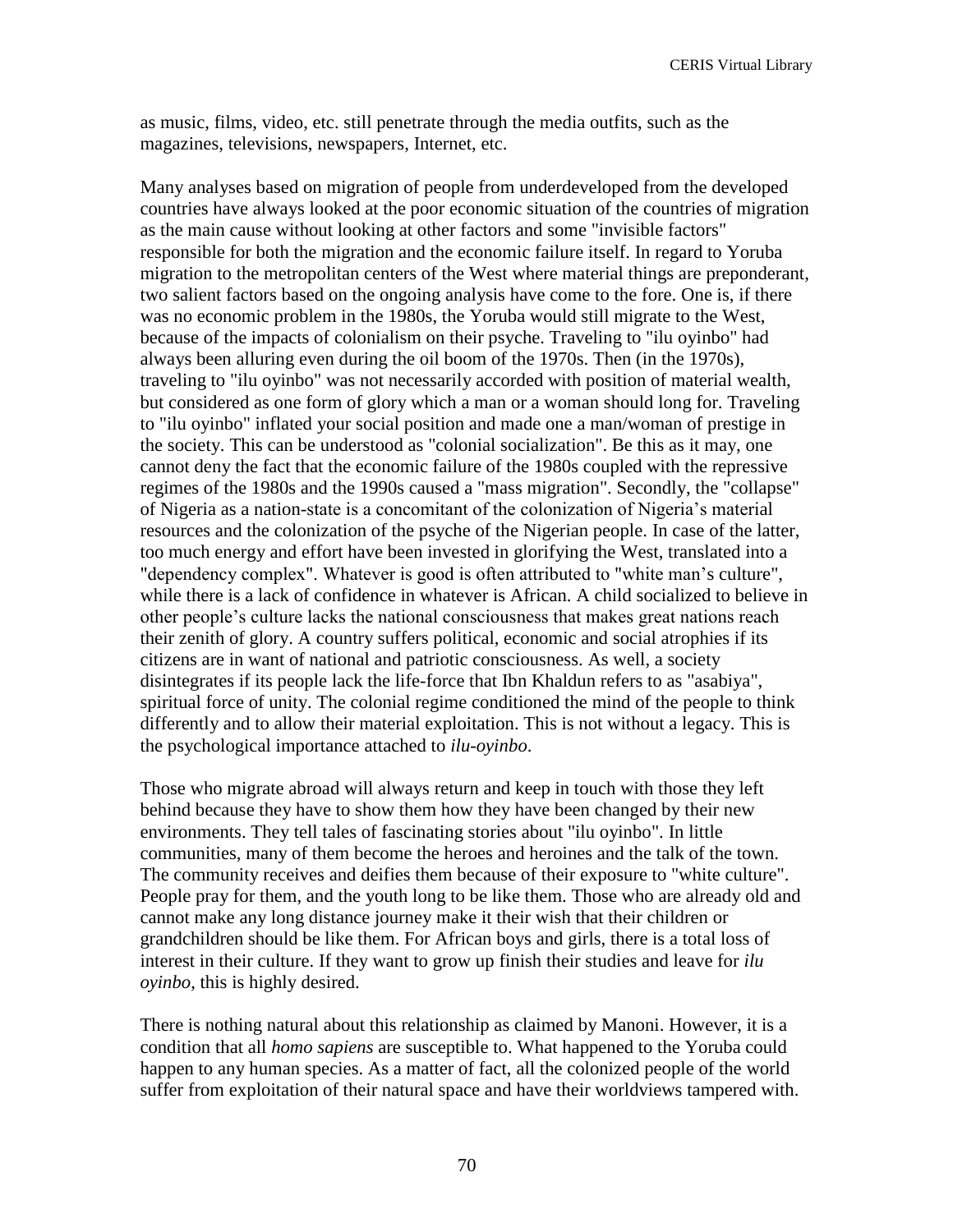This inferiority complex becomes more serious with increased economic problems, because people may react to their own poor condition as a natural course of events. They then tend to consider other materially successful groups as superior.

It is quite certain that as long as the leaders lack the political will and continue to be entrapped in their ignorance, the vicious circle of "dependency complex" will continue. But if there is a strong leadership that can turn the economy round, reduce the consumption pattern and restore some hope back in the people, over dependence on "ilu oyinbo" might not be eradicated but can be reduced with high self esteem.

# Chapter Four

# Methodology

#### 4.1 Preamble

I discovered by comparison that the truth was more interesting and beautiful than fiction. I left aside the latter and decided to avoid all invention and imagination in my work and to subject myself to the facts ( Leopold von Ranke).

Before I began this work, I had been faced with questions of objectivity by friends, colleagues and well-wishers. They believed that it was fundamentally impossible for a researcher to be objective while writing about his or her own people. There is no infallibility to bias based on our socialization, experience and education in the social sciences. This question did not come out of malice but stemmed from the confusion surrounding the issue of objectivity in social sciences as opposed to that in the natural sciences. It is erroneous to equate both, considering that the former are too rich and too complex for all researchers to see the social reality alike. Nevertheless, this is not to say that objectivity is not tenable in social sciences. White (1985) points out that objectivity is obviously a human problem which is difficult to attain, but possible. He also adds that "everyone has to make the necessary ascetic effort to see things as they are, to prevent extraneous considerations from interfering with and distorting that conformity of the mind with reality which is what knowledge is" (pg.15).

The issue of studying one's society is a cause for suspicion because it is believed that it makes a researcher easily susceptible to subjectivity. But "studying" from the outside is not a guarantee for a value-free research. In the words of Abu-Lughod (1991), "...the self never simply stands outside" (pg. 141). There is a human proclivity to bias based on who we are as social animals. However, there is also the possibility for human propensity to identify this as a flaw and try to avert it or control it, even if it cannot be totally removed from the conduct of our research. Furthermore, it is important that social sciences as a form of science are different from natural sciences, and even, natural sciences cannot totally be free of bias because it is humans that are behind experiments.

So, what is the role of a researcher? Any researcher is in a similar situation as any person in ordinary life who has to make a judgement about the significance of a social event, for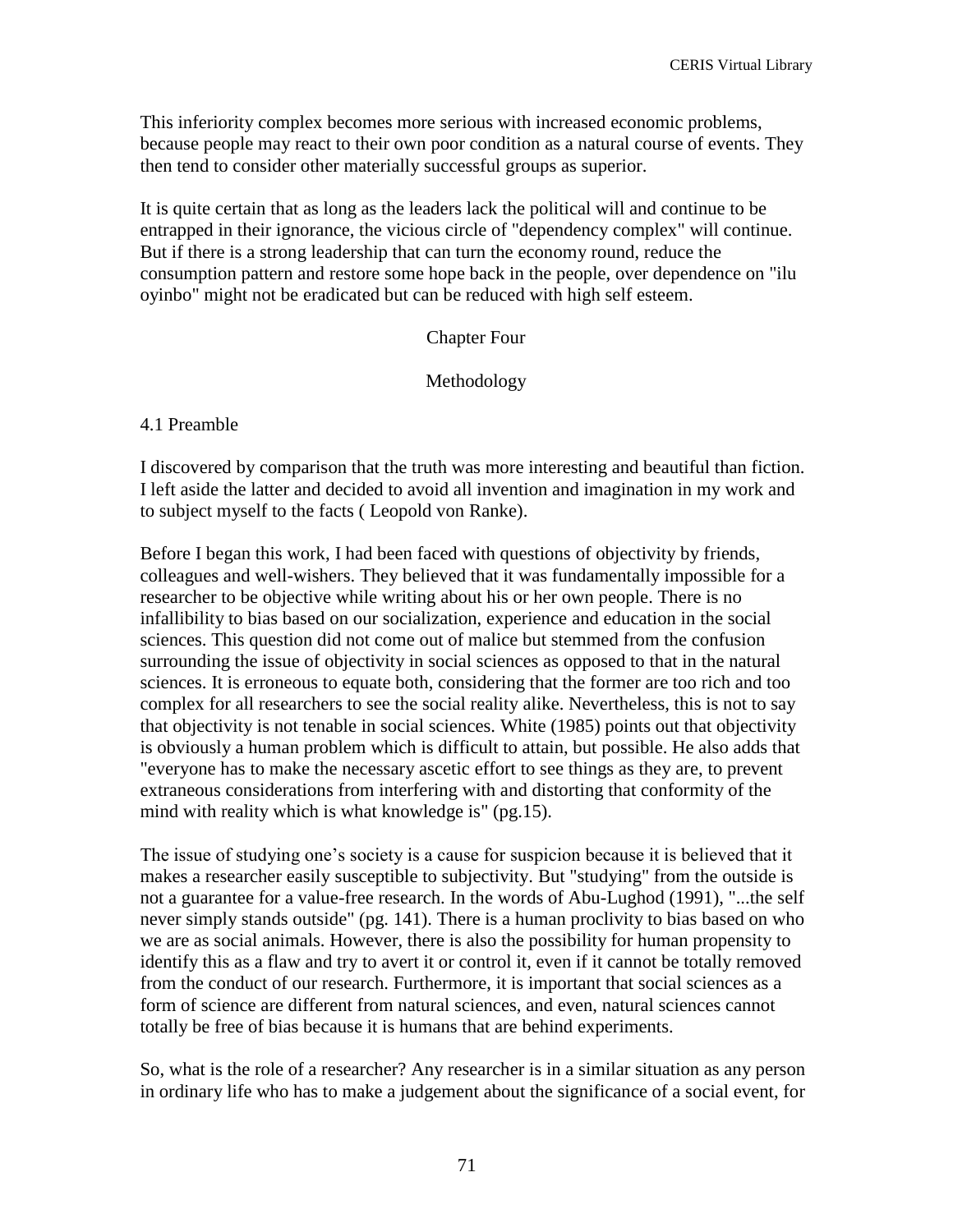instance, a nurses' strike, higher level of unemployment among minorities, why minorities vote for the Conservative Party, high level of poverty among women, or factors leading to ethnic conflicts and racial animosity. Social scientists have to work hard to gather all the relevant information. She/he needs to work hard and be conscious of any possible false information, and especially, he/she has to exercise maturity of judgement in correctly interpreting the available evidence. It is precisely this maturity of judgement that distinguishes a good researcher, a good administrator, a good statesman and so on from an immature or poor researcher, administrator, statesman, etc.

4.2 Personal Experience:

Polanyi (1958) in a chapter entitled "Objectivity", in his work *Personal Knowledge* talks about the importance of our senses as a necessary corollary for understanding phenomena. He says

"...For, as human beings, we must inevitably see the universe from a center lying within ourselves and speak about it in terms of a human language shaped by the exigencies of human intercourse. Any attempt rigorously to eliminate our perspective from our picture of the world must lead to absurdity" ( pg. 3).

The following is "my odyssey". Here I explain how I got involved in this research--the involvement which sheds light on the missions to accomplish. This is in an effort to express my passion for the work and how my personal experience has had some influence on the research. Personal experience should not be left unacknowledged by social researchers. It helps the readers to know the particular point that a researcher is coming from, my point being that I want to avoid the "hurry scurry" situation that one may fall into all in an effort to seek objectivity at all costs. Osoba (1996) strongly condemns those researchers who hide their "prejudices and predilections behind the smokescreen of value-free and objective analysis"( pg. 2). In my own case, I do not shy away from my vulnerability to bias which gives allowance for the readers to be aware of my representation of social reality. This awareness enables them to be more engaged in dialogue, comments and participation in the research itself.

I was born into a Yoruba ethnic group-of Ekiti subgroup in the Federal Republic of Nigeria. I do not consider myself an *ajebota*, nor am I an *ajepaki*. In my own case, I could qualify for both in different situations and contexts. For quite a number of people that I grew up with in my locality, I was an *ajebota* based on the fact that my parents were formally educated and they could easily pass for having middle class status in the 1970s and the early 1980s Nigeria. However, for those of my cousins whose parents moved to the cities in the 1960s to become businessmen and to work as accountants and university professors, I was a mere *ajepaki.* Whether I am an *ajebota* or *ajepaki* is not really important anymore, and for the mere fact that I was exposed to both worlds in Nigeria now sharpens my understanding of Yoruba society in relation to the world, which is not without an influence on this research.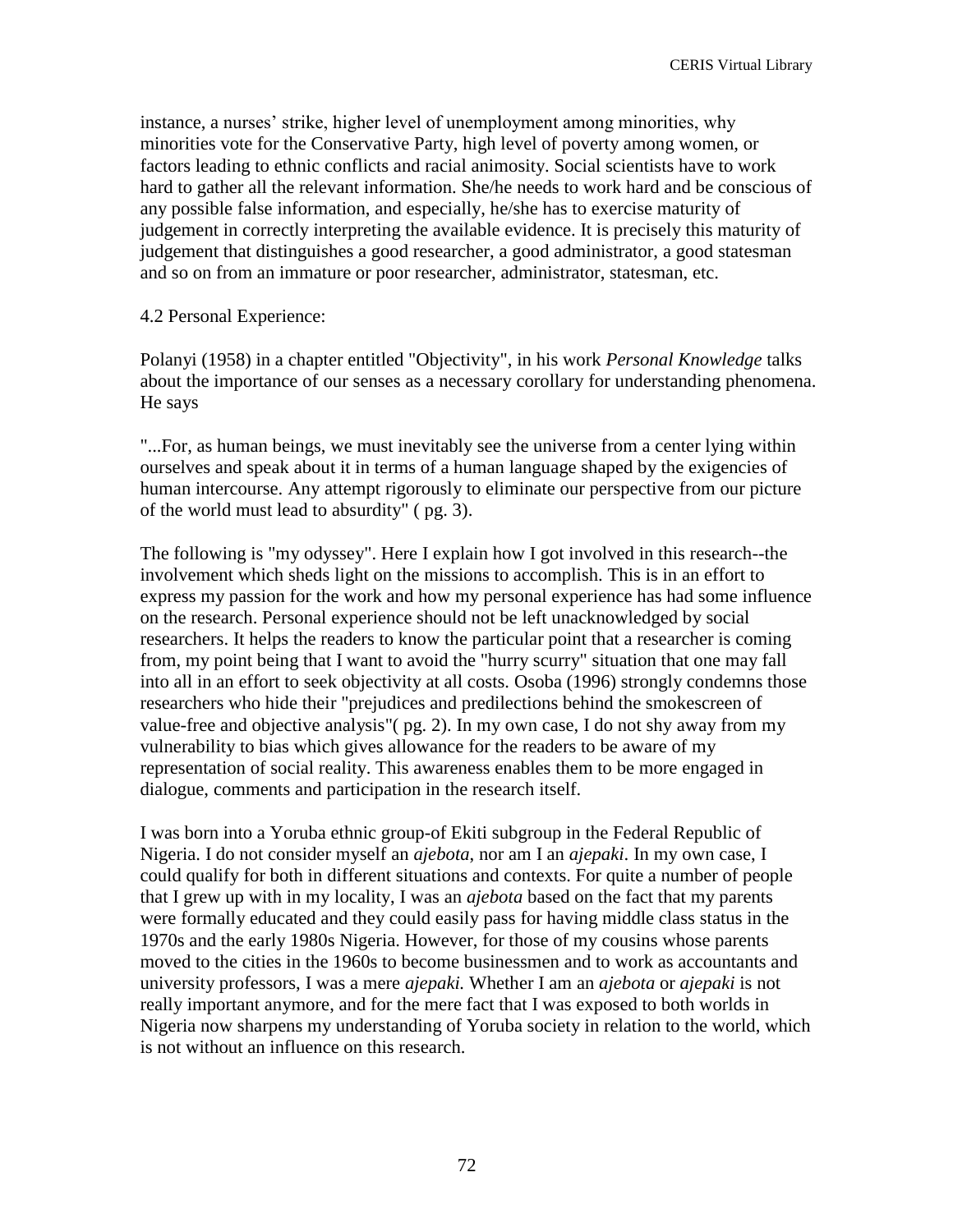I graduated from a Nigerian university in 1990. By the time I finished, I had decided to travel out of the country in search of golden fleece. My interest in traveling did not come in a vacuum. Two important reasons could be attributed to this. One is a socialization factor; I was growing up knowing that *ilu oyinbo* was good, and those of my cousins who had visited once or twice or had never visited but had acquaintances in the cities who had, frequently got preferential treatment in our local community, and they thrived on this social validation.

The second reason had to do with the socio-economic situation of Nigeria in the 1980s and the 1990s. During this period, I began to see changes. Living was becoming too difficult. The mass of the people had been alienated from the national resources by the ruling elites and people were being deceived (by the elites) that it was a normal course of things for the underdeveloped countries. I did not believe in their conundrums and rhetoric. I did not mind perishing in Nigeria if we could all share the "national burden" together as a people; "but for the monkey to work, while the baboon reaps the harvest", I could not fathom it. Today, I still fervently believe as I did then that the Nigerian leadership lacked the socio-economic and political sagacity to make Nigeria as a nation realize the dream of assuming the most important position in black Africa and among the comity of nations. Unfortunately, the Nigerian leadership put its personal interest ahead of national interest by embezzling and mismanaging the public's funds. While the mass of the people had been pauperized, the ruling elite that constituted the oligarchy was getting richer and becoming more comfortable. They tactfully and brazenly blamed all the misfortune on the common people. They reproached them for being lazy and lacking discipline. At this critical time, my sisters began to have their own families, and I gained nephews and nieces in the Western contexts, my extended family was expanding as well, which was a sign for me that my presence was a burden. At that time, I partly subsisted on my sisters' meager incomes in the city, which I did not want to continue. To draw up a curtain of charity, Nigeria of the mid-1980s and the 1990s did not only lack basic material well-being, but patriotism and national consciousness. It was these two major reasons among others that made me leave the country in the early 1990s.

We always thought of a rosy life ahead on the other side of the ocean. To be honest, I never knew that the Yoruba emigrants were not totally integrated into their host societies in the West! The impression we had was that they had the same privileges and opportunities as the dominant white population. I never knew that they had their own "ethnic colonies" in their countries of settlement. We were never given the true picture. They failed to tell us that the sojourn abroad is the continuation of the struggle left behind. All this I did not realize until my arrival. We are all in a pot of soup! We are on the horns of dilemma: you cannot go back home and you are not really comfortable here. Alas! There are difficulties in both nations--in Nigeria, there are all forms of problems- bigmanism (even bigwomanism), avarice, greed, gargantuan ego, corruption and all sorts of social injustice. In Canada, here, discrimination based on your accents, physical attributes, education; and crass exploitation of immigrant workers are very common. What can one do? People try to "live in-between" the two worlds by reuniting through different modes of communication, resuscitating their cultural practices and financially helping those left at home simultaneously. I continued to learn that it is no more a matter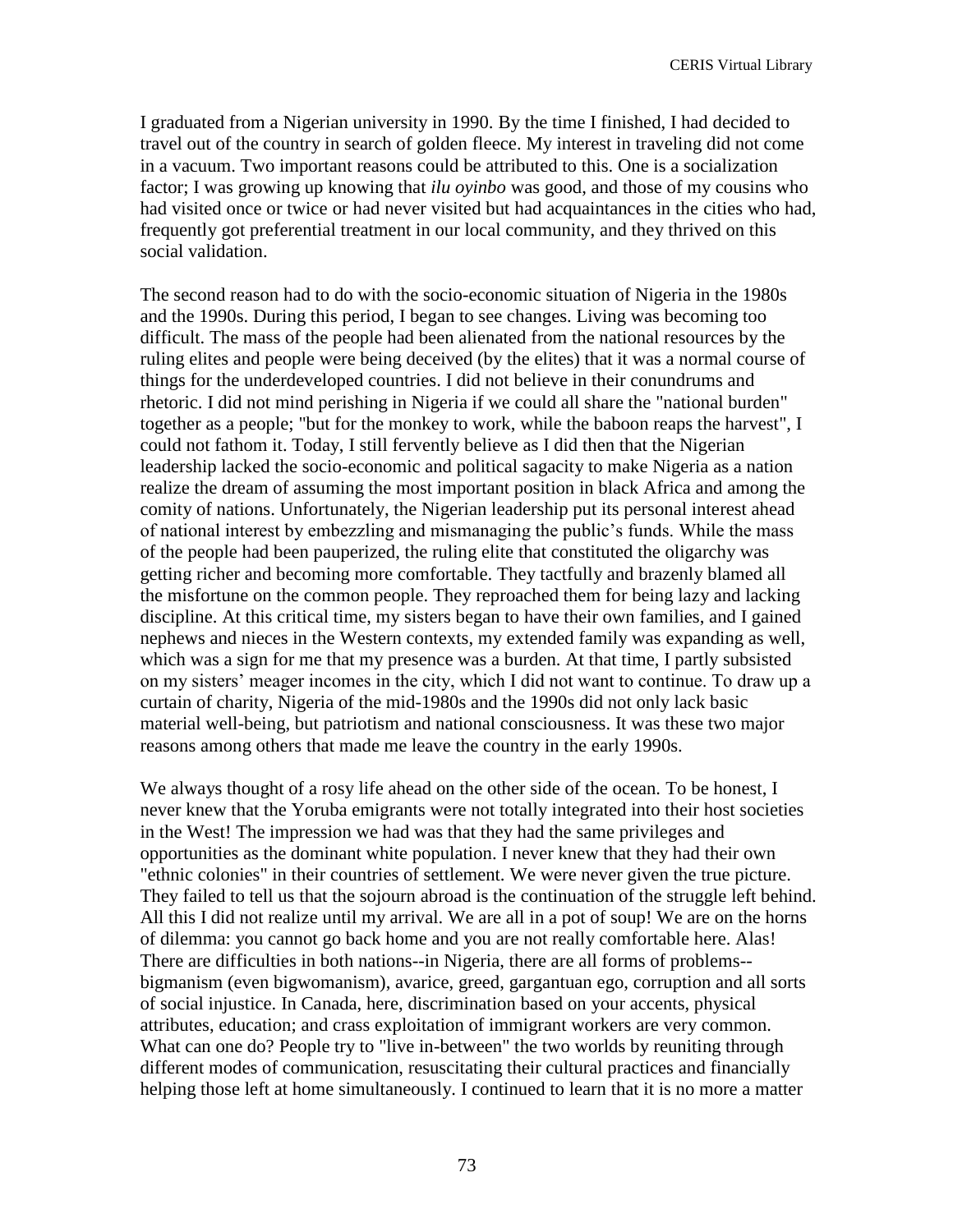of looking at things from one particular level of analysis only, but to look at the travails of Yoruba people and those of other countries from a macro-structural perspective, and through this, you can apportion faults from both macro and micro levels. In other words, you can know where the Nigerian oligarchy went wrong and also where the international elites contributed to those problems.

My partial understanding of the two societies--the Yoruba society in Nigeria and that in Toronto was not really enough to have a thorough understanding of their social vicissitudes, rather, rigorous and disciplined research was necessary. I wanted to understand some of these problems well, and because I was passionately concerned, I wanted to know how people became who they are, and from there find out how to move on and improve themselves, to be less exploited and be more competitive in the labor market. It was in quest of the causes of those problems facing black Africans, like the Yoruba, and the solutions to them; and also to contribute to sociological theory, most especially theory in international labor migration that led me into undertaking this project. It is to put a "human face" on Africans south of the Sahara as a people whose past was full of glory, marginalized by global capitalism and still surviving and contributing to human civilization. In explaining the last part, these are immigrants who are contributing to the Canadian society. How can Yoruba people uplift their status in this society? The search for an answer also contributes to this study.

### 4.3 Limitations of the Research:

Some of the limitations to this project are:

One, the population surveyed and interviewed is non-randomly selected. Hence, the outcome and the findings cannot be generalized to the whole Yoruba population in Toronto. Non-random selection of population was adopted because of the absence of a readily available sampling frame of Yoruba population in Toronto. Even the Nigerian Consulate when it was "functional" did not have it; ditto, Canadian immigration does not stratify immigrants from Nigeria into their various ethnic groups--they are collectively known as Nigerians. Besides, when immigrants arrive through the international airports, it is not possible to know where they will end up living in the country. Some will arrive through the Toronto airport and later leave for Hamilton or Halifax or even Vancouver. The Yoruba Community Association is currently trying to compile a list of their members, but what often happens is that new arrivals and some old members do not show up for registration for various reasons. *Ipso facto*, the most viable approach for getting into the population is through non-random snowball sampling.

Two, the data collection for the research is "one-sided". Field work was conducted only in Toronto and there was no possibility to confirm or disconfirm information revealed by informants from the other end. Great scholarly works on transnationalism have been conducted on both sides of the borders, i.e. both in the host and in the home societies. Some of these great works are those written by Goldring (1996), Chavez (1994), Mahler (1995), Basch *et al.* (1994), Schiller *et al.* (1992) and Rouse (1991). The field work for this project was confined to the megalopolis of Toronto and not extended to Yorubaland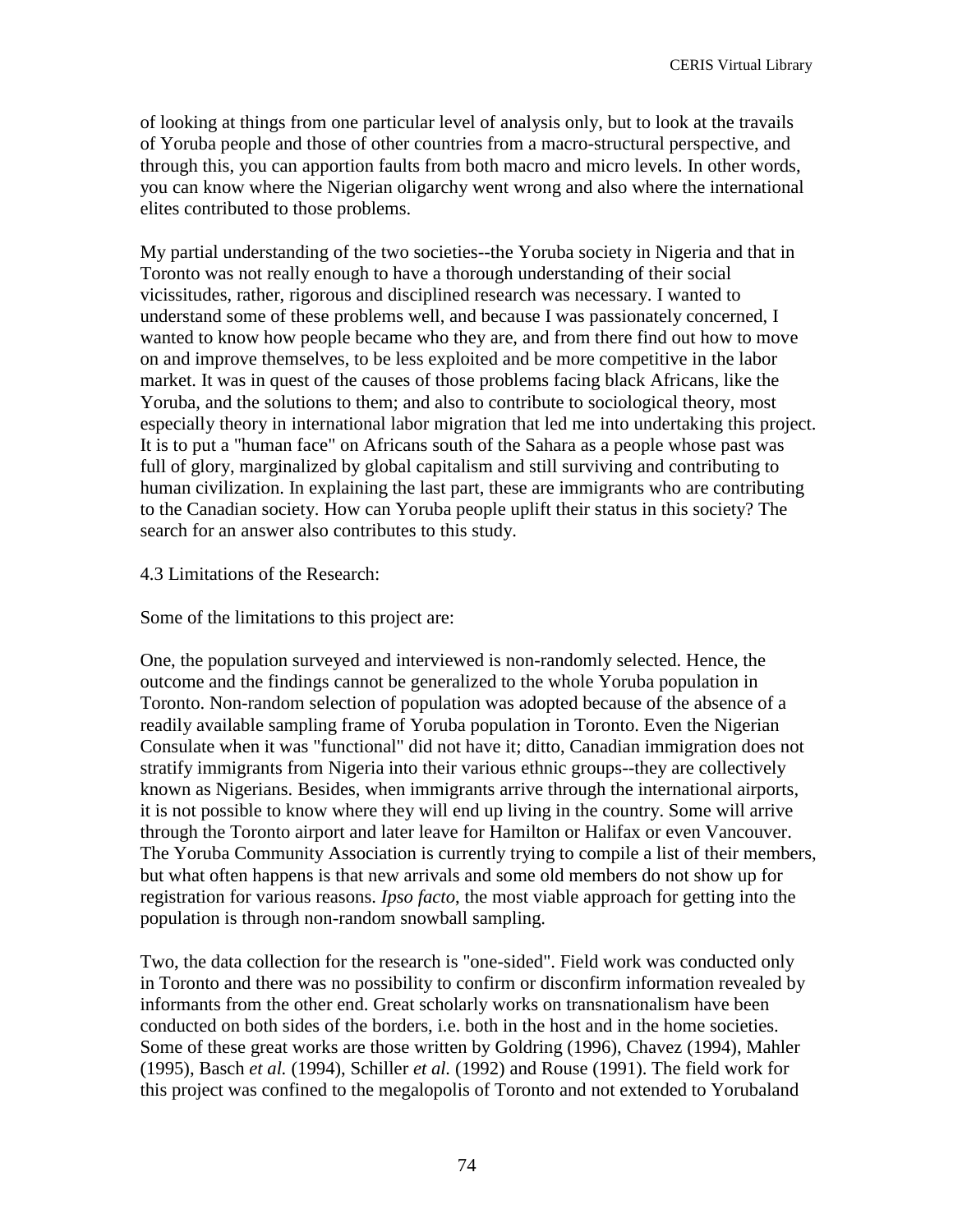in Nigeria. Members of an immigrant community often have a "Janus face"--one face abroad and the other one at home. There was no possibility to look at the latter--the other face!

Three, time and financial constraints make it difficult to include some important cultural events in the research. In terms of time, it is an immortal enemy. If one spends a minimum period of three years collecting data in the field for this project, it would never be enough because it is a very vibrant and active community. Four months of summer leave of absence spent collecting data did not afford me the opportunity to capture vital participant observation events such as naming and funeral ceremonies. While it is not my wish for any member to die to enable me observation, the death of an elderly person in Yoruba culture is always taken with celebration. I thought there could be one. In lieu of these events, video coverage of a naming ceremony and oral information on funeral ceremonies were used. In addition to time constraints, the limited amount of money for the research inhibited the chances of getting more people to participate in the research. This was because no external funding was available for the research. In order to yield a high response rate for a survey-interview, a researcher needs to make use of face to face meetings, which costs more money and time. Moreover, more than seven people could have been used for the unstructured in-depth interviews. Also, community events such as cultural shows, Yoruba plays, associations' membership fees, concerts and so on, gulped money. Hence some of these events were skipped, thus reducing my participant observation sessions.

Each of those ladies and gentlemen that took part in the research deserves a copy of the thesis. While I cannot make this possible, however, I promise to donate a copy of the research to the Yoruba Community Association's "Library" in Toronto, which is the umbrella association that oversees all socio-cultural Yoruba activities in Toronto and the environs.

### 4.4 *Modus Operandi* for Data Collection:

#### 4.4.1 The Sample:

My aim was to survey-interview sixty to seventy people. I ended up having fifty subjects–thirty-three male adults and seventeen female adults-- who were willing to take part. Participants were found through snowball sampling, with initial contacts made through a friend and a leader in the community. Initial contact was made with the former through our normal friendly chats, while the latter was contacted over the phone. These two people introduced me to friends and acquaintances. More people were met in the course of going to the community events for participant observation.

My target population was Yoruba individuals, between the ages of 18 and 65 who had been living in the megalopolis of Toronto (including Brampton, Richmond Hill, Mississauga, etc.) for at least two years. "Two years" was used as one of the criteria based on the belief that they could reasonably answer questions pertaining to the community in Toronto. Although the megalopolis of Toronto was a criterion, a Yoruba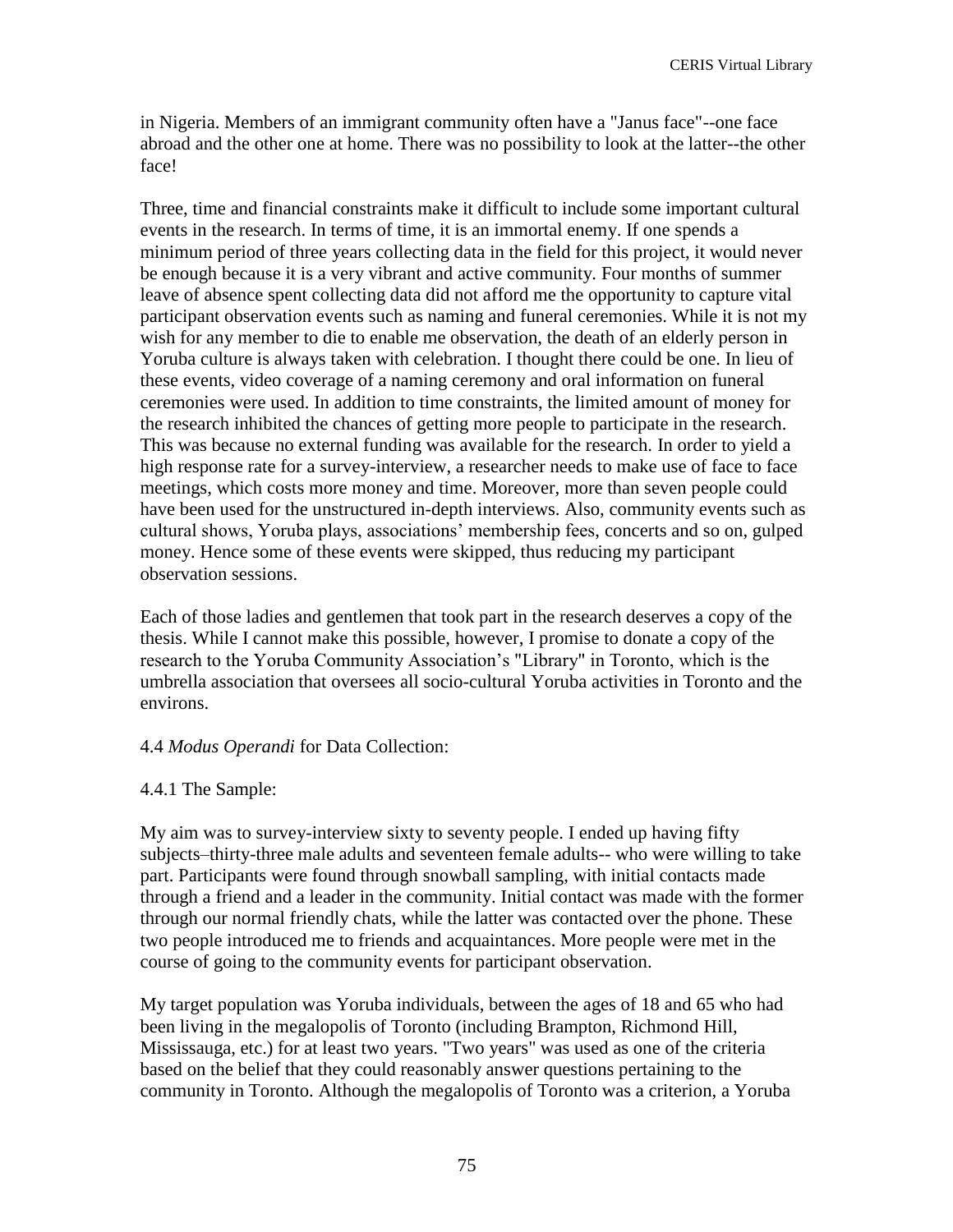person living about forty kilometers north of Toronto was also included, because the person had been involved in community activities in the Toronto area for more than six years. I did not restrict my population to the Nigerian born Yoruba, but to all those of Yoruba parentage in Toronto who considered themselves to be Yoruba. Nearly all of my respondents were born and bred in Nigeria, but some were born in Canada, left when they were young and came back within the last ten years. I could consider all, but one of them to be first generation Canadians.

Six leaders of Yoruba association/clubs were interviewed. There are about ten known Yoruba associations and clubs in Toronto. I used my judgement based on the maturity of the clubs to administer my interviews. Those who took part in the unstructured in-depth interviews were drawn from the pool of those who took part in the survey-questionnaire.

### 4.5 Data Collection:

Social reality can be studied by a researcher from different methodological angles. The type of method that a researcher adopts will have to depend on the research question itself--what the researcher is interested in studying. A researcher can adopt one, two or more methods to study a phenomenon. I use more than one means to study and understand the Yoruba community--the approach popularly known as "triangulation" in research method literature. This entails the use of multiple, but dissimilar methods that do not share the "same inherent weaknesses" to study a phenomenon (Singleton *et al.*, 1993: 391-392). My main aim is to explore the Yoruba community in order to know their general experiences, especially in Canada and how these relate to "how" and "why" they are maintaining their transnational social fields. This leads me into looking into community activities such as the association formations, and social events such as chieftaincy ceremonies, concerts, picnics, religious practices, etc. In order to study and represent this population, it becomes imperative for me to employ both quantitative and qualitative methods for the study. The former sets out to find out about the behavior, attitudes, characteristics, expectations, self-classification and knowledge (Neuman, 1997: 228) of the group as they relate to their experiences in the pre- and post migration period. The answers given are meant to reveal some important information about the Yoruba through (even though cannot be generalized) the descriptive statistical analysis. The frequencies of the responses will enable the readers to have an easy understanding of the Yoruba in Toronto. The latter is to complement the former in two ways: One, to explain the social world from the "subjects' perspectives", and two, to flesh out issues that came up in the survey-questionnaire but were not given proper documentation. It was found out that the subjects wanted to talk and refused to be subjected to the rubrics and "dictatorship" of survey-interview. They had been used to express themselves and liked to talk about their experiences, "good old days", bad times in the past, the hope for the future and their understanding of issues. *Ipso facto,* two types of qualitative methods are employed--interviews (unstructured in-depth and semi-structured interviews) and participant observations.

### 4.5.1 Quantitative: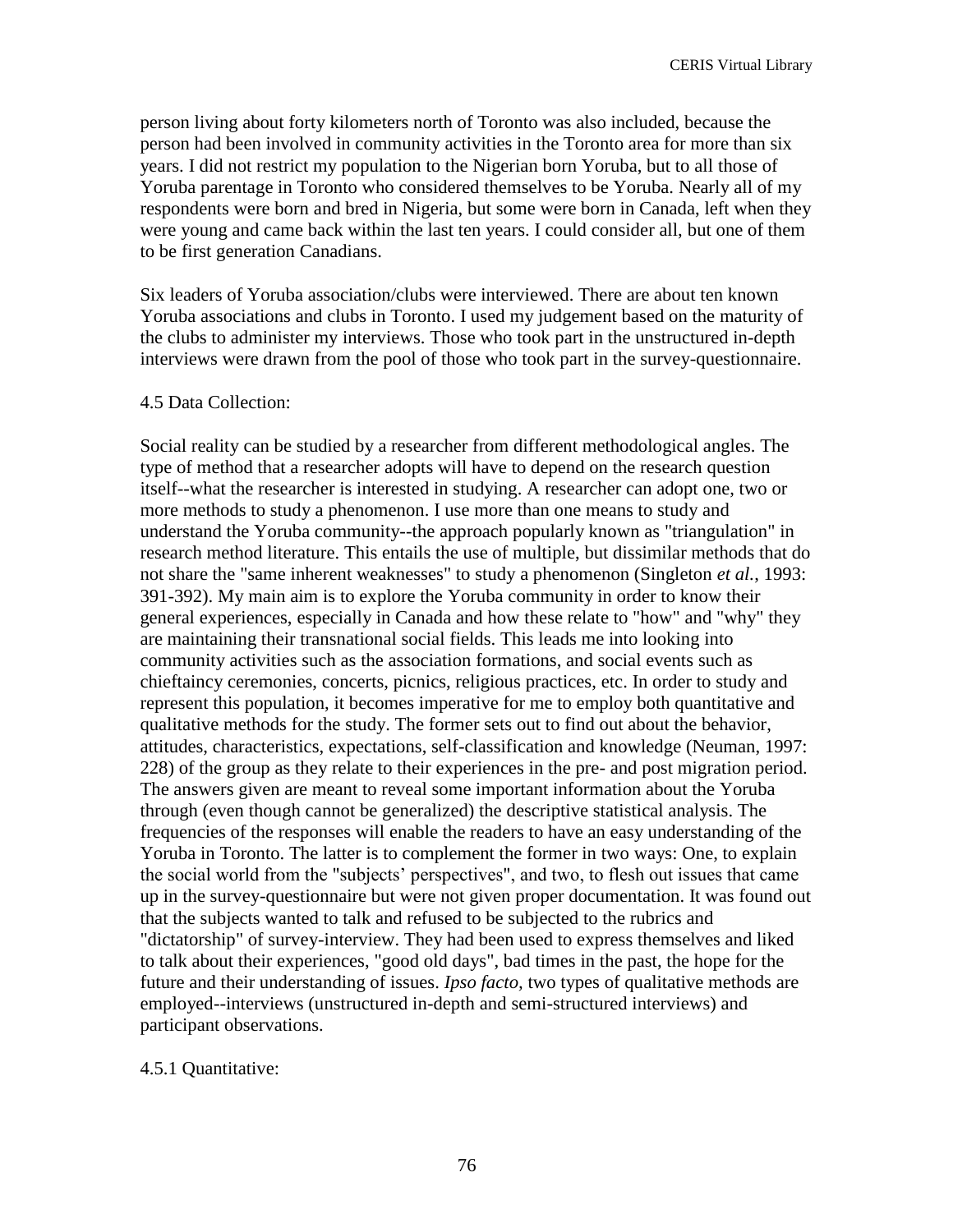CERIS Virtual Library

#### 4.5.1.1 Survey-Interviews:

Before the survey-interview was administered, the instrument was tested on three Yoruba individuals (two males and one female) to look out for complicated questions and common errors. Difficult ambiguous questions were either removed or re-written. Afterwards, fifty individuals were interviewed through a questionnaire administered by myself. A survey-interview was used in order to generate high response rate and as well clarify questions that might not be clear to the respondents. As the research progressed, on a few occasions when questionnaires were given out, most of the subjects did not fill them out and those who did, omitted many questions; consequently a lot of questionnaires were lost in this process. In the case of those not properly filled out, the questionnaires were not used, especially when the respondents could not be located. In a few cases, some respondents filled out the questionnaires, and when they brought them back, ambiguous responses were clarified. Over 30 of the questionnaires were administered in person, while about ten were done over the phone. Face-to-face interviews, even though more expensive, have higher response rates than both mail and self-administered questionnaires (Neuman, 1997: 251; Singleton *et al.*, 1993:261).

The survey-interviews were mostly conducted in the participants' homes. The ones conducted over the phones were in their homes. The questionnaire took an average of 90 minutes to complete. The questionnaire is a mixture of different formats, comprised of open-ended questions, close-ended questions and likert scale formats. The questionnaire is comprised of eighty-two questions in number. Questions were mixed to control for "acquiescence response set". All the respondents are literates, and a large number chose to speak in English throughout the sessions. There were those who spoke English with intermittent injection of Yoruba expressions and phrases. Over all, the predominant language of communication was English, albeit, some respondents needed help in translating some terms, such as "elite" "capitalist" and "clitoris mutilation". While administering the questionnaires, periodic probes were being made to find out more about the respondents' choice of answers, particularly the closed-ended questions. Answers to those probes were either jotted in my field notebook, or written aside in the questionnaire. It was some of these probes and comments by the respondents that contributed to the formulation of the in-depth interview questionnaire. The original copy as it was administered is Appendix A (the survey-interview questionnaire).

### 4.5.2 Qualitative:

#### 4.5.2.1 Un-Structured and Semi-Structured Interviews:

The unstructured interviews took place in the homes of five of the subjects and the sixth and the seventh persons were interviewed at their places of work. The respondents were chosen from those who responded to the survey-interviews, and one individual was particularly interviewed based on "a special position" he assumed in the community. Conversations were tape recorded with three of them, while important information was jotted down as back up in case of any failure from the tape recorder. Two chose to be interviewed without the use of tape recorders, and it was not convenient to record in the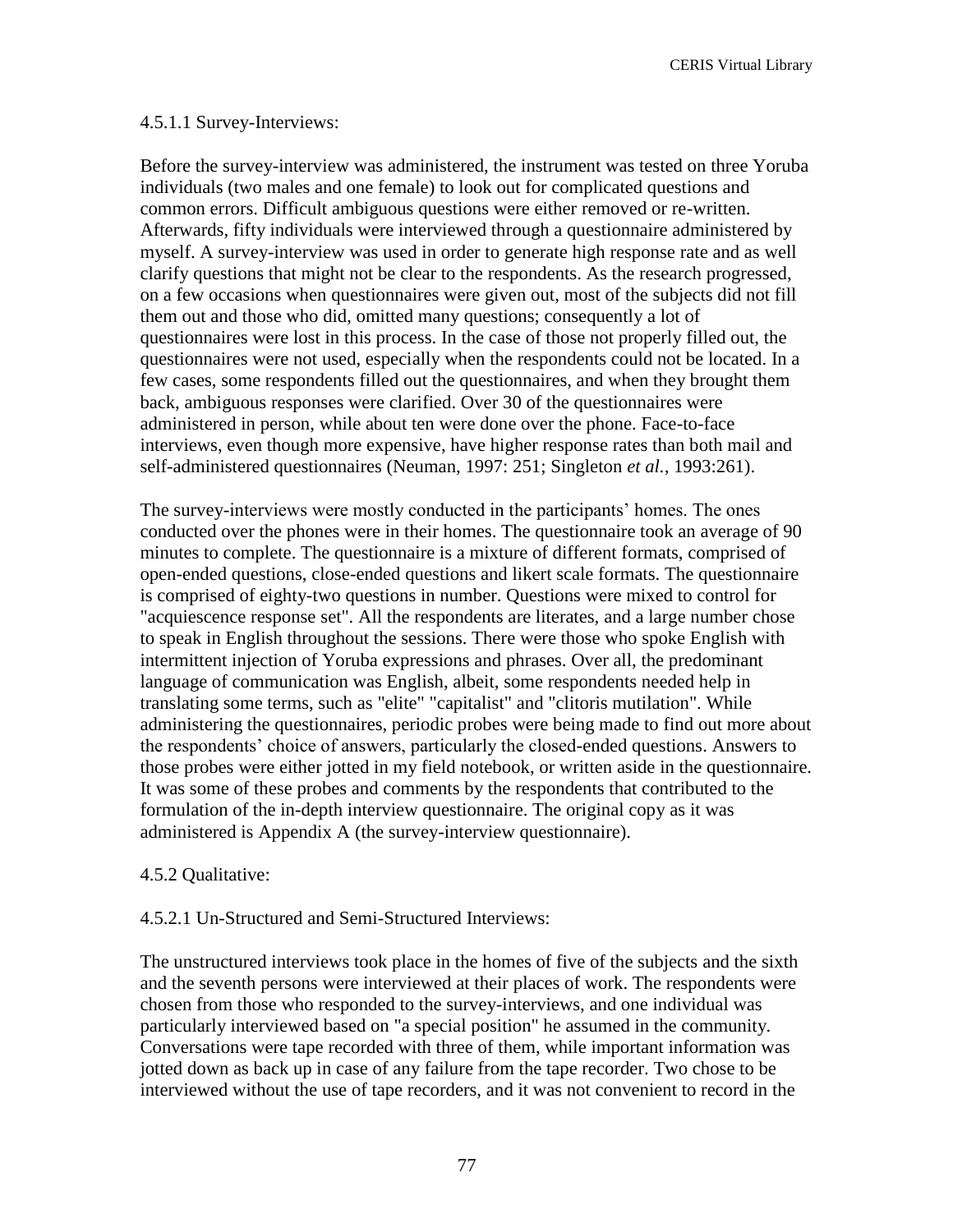sixth and seventh persons' place of work. Full notes were taken when the conversations were not recorded. The sessions were very unstructured, even though I had the questionnaire with me which I had tried to memorize and intermittently refer to for clarification. The interviews were not restricted to those questions I had drafted, because other issues, such as memories of the past--relationships, education, conflicts and resolution, family matters, disappointments, etc. came up during the interviews. Interview times ranged from 1 to 4 hours. As said earlier on, there were other issues that arose from the conversations. Table 4.1. is the detailed socio-demographics of the interviewees.

Table 4.1:

| Name                            | Ag<br>e | Year<br>of<br>Arriva<br>1 | Home<br>Town  | Tape<br>recording/Not<br>e taking | Occupation                 | Duration<br>of<br>Intervie<br>W | <b>Sex</b> |
|---------------------------------|---------|---------------------------|---------------|-----------------------------------|----------------------------|---------------------------------|------------|
| Pa<br>Adewale                   | 75      | 1964                      | Abeokut<br>a  | Note-Taking                       | Retiree                    | 3.5<br>hours                    | male       |
| Leader<br>Adeogun               | 50      | 1970                      | Ile-Ife       | Tape-<br>Recording                | Cab driver                 | 4 hours                         | male       |
| Mrs.<br>Adegoroy<br>e           | 46      | 1996                      | Ondo          | Note-Taking.                      | Factory<br>Worker          | 2.5<br>hours                    | Femal<br>e |
| Mr. Ola<br>Soleye               | 33      | 1992                      | Ikorodu       | Note-Taking                       | Computer<br>Programme<br>r | 2 hours                         | male       |
| Chief<br><b>Sasere</b>          | 55      | 1995                      | Ibadan        | Tape-<br>Recording                | Cab driver                 | 3 hours                         | male       |
| Chief<br>Thompso<br>$\mathbf n$ | 50      | 1972                      | Ado-<br>Ekiti | Tape-<br>Recording                | Self-<br>employed          | 3hours                          | male       |
| <b>Miss</b><br>Falana           | 23      | born in<br>Canad<br>a     | Owo           | Note-Taking                       | Student                    | 1hour                           | female     |

The following list is a summary of the questions asked of each and everyone of the subjects.

1. What was it like when you were growing up? Was there any significant event that affected your attitudes toward leaving for abroad, and your perception of place in the world?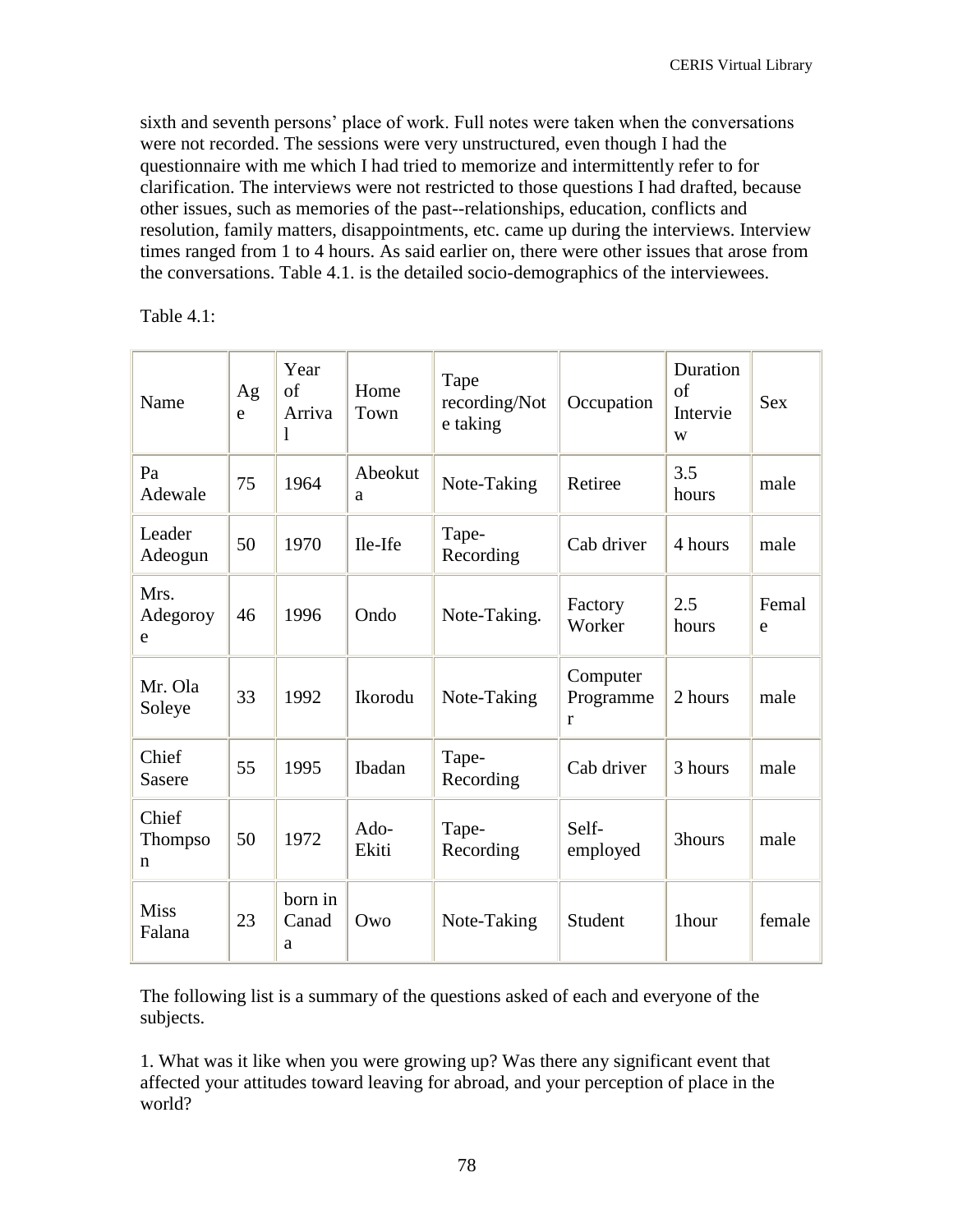2. What was the general situation of things with respect to the social and economic situations in Nigeria when you left?

3. What was your main reason for coming to Canada?

4. How was your early period--adjustment situation, school, employment, relationships, perception of self in relation to others both here and in Nigeria, etc.?

5. What were the people's ideas and beliefs about abroad then, and how has this changed?

6. What would you say about the proliferation of community associations among the Yoruba people in Toronto?

7. What do you think about the idea of gender equality in "Canadian society"? How has this affected the Yoruba community--a positive or negative impact (please explain)?

8. What do you think about female circumcision? If you had your way, would you perform it on your daughter or grand daughter? Why and why not? Was it performed on you? If no. Why? Is there any stigma attached to it?

9. Where are your two bosom friends from? Do you have Canadian (Whites) as bosom friends? Why and Why not?

10. What is your reaction to people at "home" asking for financial and material assistance? Do you often give out?

11. Is disunity one of the major problems facing the Yoruba in Toronto? In what ways are they disunited? Please explain?

12. What do you think of "Omo Olodu"? Are they giving the Yoruba/Nigerian a bad name?

13. How would you compare yourself to your peers back home who never came here?

14. What has been the most dramatic change about you since you came?

15. Please tell me categories of the Yoruba in Toronto, (e.g. class)?

16. Tell me one or two aspects of Yoruba culture that you are missing in Toronto.

17. What kind of changes do you experience in yourself when you visit Nigeria? If you have not visited Nigeria, what changes do you expect?

18. In your opinion, has coming to Canada been worth it for you? Please explain why and why not.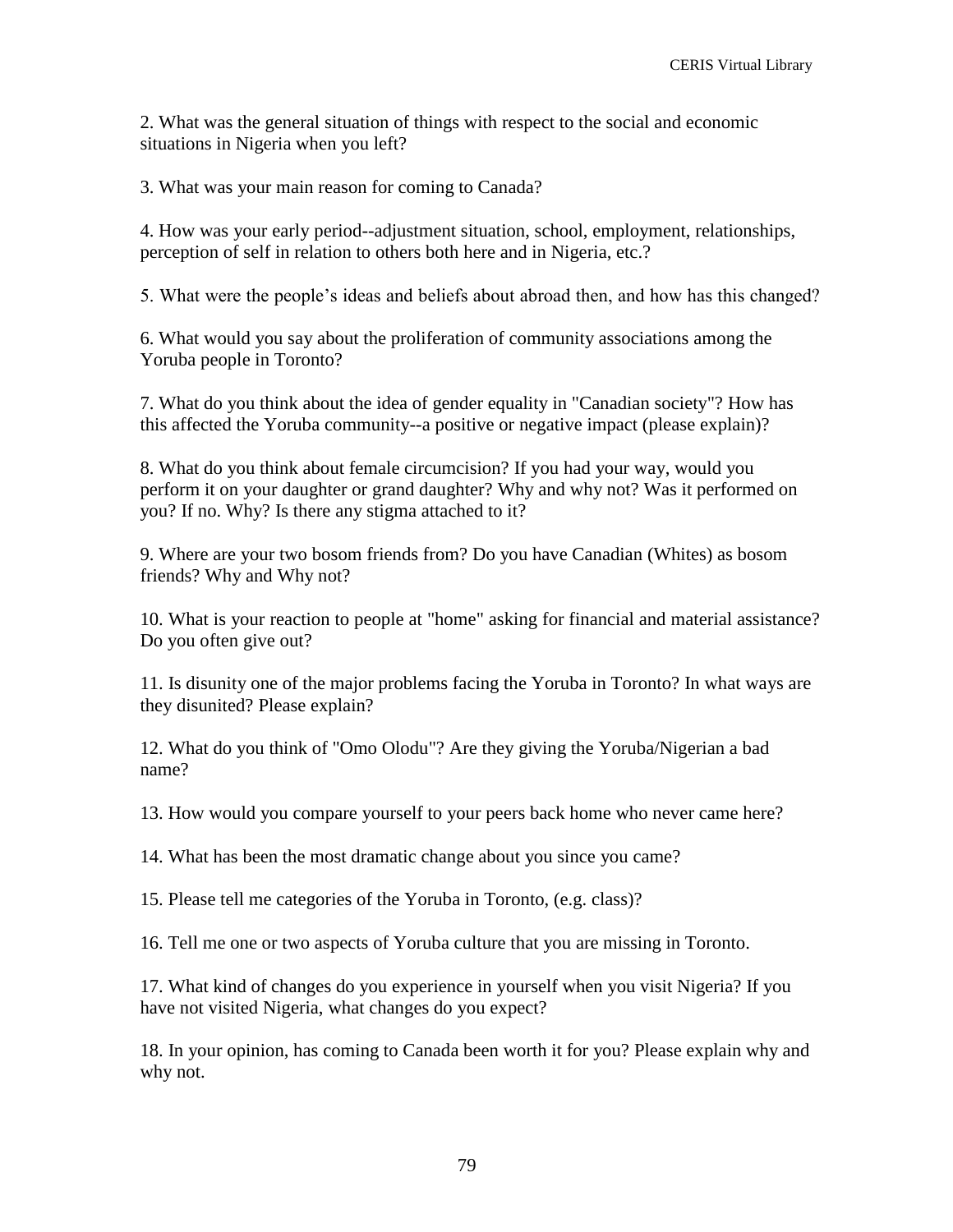The semi-structured interviews were particularly conducted with six of the community leaders of various Yoruba associations and clubs. Prior to the meetings, official letters were sent to the leaders telling them about the research and the need for their cooperation in taking part in the interviews (see Appendix B). The letters served as the motivating factor for their willingness to take part. Three were conducted over the phone; one in the mall while the other two conducted with the leaders at the community association events. The interviews took from one and a half to two hours to complete. The following is the list of questions asked of the leaders.

1. How old is the organization?

2. How many members?

3. Age: the range?

4. The main purpose for founding the organization

5. The roles of the association in Canada:

A. Social

B. Economic

C. Political

D. Cultural

6. The relationship with other Yoruba associations.

7. The relationship with "Canadian Associations".

8. The relationship with other Yoruba/Nigerian associations outside Canada, e.g. Britain, US.

9. The roles of the association in Nigeria:

A. Economic

B. Social

C. Political (June 12 saga?)

D. Humanitarian.

10. What are the roles being played by women within this association.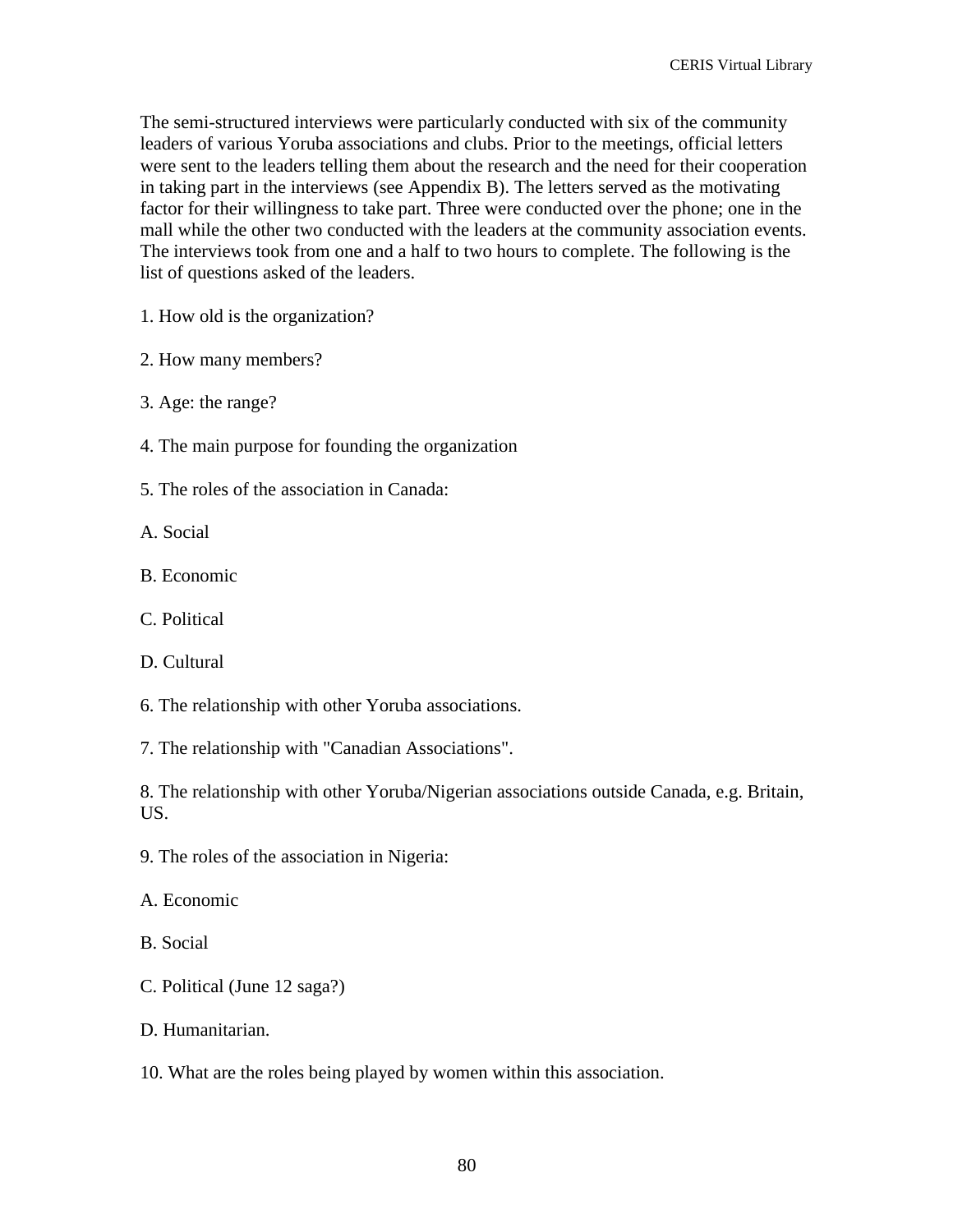- 11. What are the roles being played by youth.
- 12. What categories of people constitute the membership?
- E.g. professionals, working class, men, etc.
- 13. How many men and women are members?
- 14. What does it mean to be a member of this association?
- 15. Any annual traditional festivals?
- 16. How do you see this association in 10 years?
- 17. Major problems facing members of the association.
- 4.5.2.2 Participant Observation:

The participant observation for this research took place at different settings. This includes social events such as community picnics, musical concerts, a send off party, *iwuye* ceremony, etc.; association meetings; committee on Yoruba Language Literacy Education; church liturgies and celebrations, *asalat* and hall parties. In most of these settings, interactions were made with those present and key informants helped to explain important symbols and practices. In most cases, full notes were taken and jotted down, while in some instances I chose not to write things down to enable me focus on what was happening around me. This allowed me to maintain uninterrupted conversations with those present.

The qualitative part of this research will in part be used to elaborate on the data collected through the quantitative method. It will expiate and provide a more robust set of findings.

4.6 Field Work Experience:

Collection of the data for this study was not as easy as one could have expected. Every stage of the collection constituted a learning process. Initially, I thought I could "waylay" any "Yoruba looking" person in Toronto, speak Yoruba to him/her and then sought his/her participation in my research. I also thought that those that were my acquaintances, whom I considered as "uncles" and "aunts" would rally round, fill out my questionnaires and get as many people as possible for me. In retrospect, all this was a wishful thinking, a figment of my imagination! In the first scenario, at the early stage I went in to meet a prospective respondent at a Yoruba social function; having finished with him, there was a Yoruba male standing outside to whom I introduced myself first in English and then switched over to Yoruba to brief him about my project. He complied to help fill out the questionnaire, but while we were in the middle of the "socio-demo", he excused himself for the use of the bathroom and I never saw him again. I faced so many situations like that after. In regard to the second scenario, a couple who were one way or the other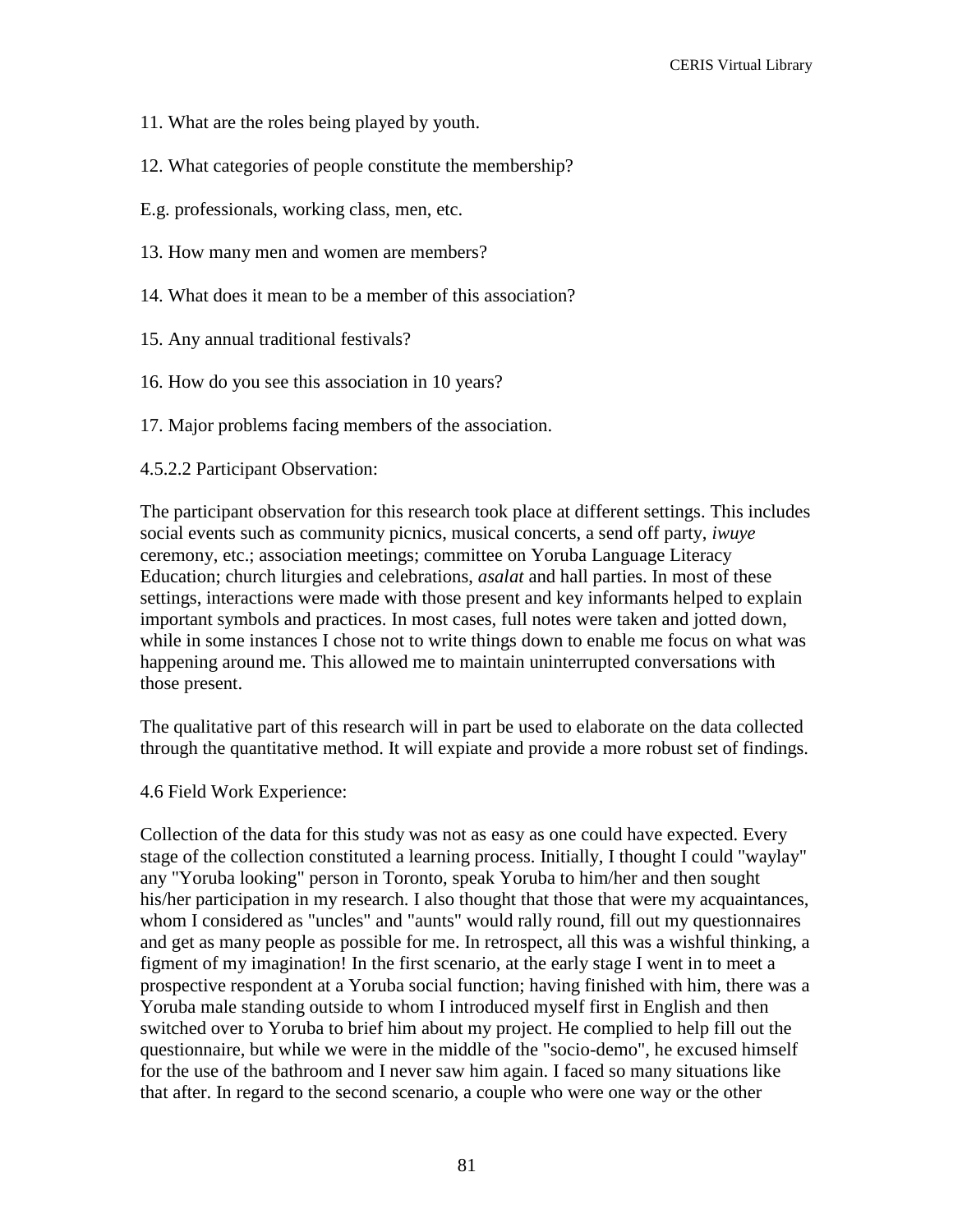known as family friends, and had been living in Toronto for more than ten years avoided filling the questionnaire because they found it "too personal".

It did not take me long before I knew that "immigrant communities" are vulnerable and susceptible to betrayal, which made them very suspicious of one another, including their own kind. In the course of convincing a man that I did mean well, showing a copy of my informed consent, he categorically dismissed me by saying he had seen the undercover handing over "the badge and a gun" to two Yoruba men in a café in Chicago. He concluded "man, I cannot trust you, you guys can do anything for 'the man'".

If you are studying members of the Yoruba community, do not expect certain questions to be answered easily, especially, questions that have to do with age or status, such as income and occupation. The Yoruba also attach a social hierarchy to age. Quite often, age goes with respect and privilege. You do not want to declare your age without being diligent about it. This is because you do not want people to have a low level of respect for you. As I continued administering my questionnaire, I began to realize that part of the questionnaire should be skipped until the respondent got some level of comfort, and confidence in me; then return to the omitted ones afterwards. In a number of situations, I guessed people's age, based on certain information that had been revealed to me in the early part of the survey-interview questionnaire. I was succeeding in doing this because of my change of strategy--I started the questionnaire from "less personal" to "highly personal matters", so as to let the respondent gain some level of confidence in me. This is not to say that there were not "those liberal men and women" who even told me their answers before my asking the questions.

Furthermore, questions pertaining to the social status in Canada seemed to be "threatening" to some respondents. Those who were underemployed or unemployed did not feel comfortable answering the questions on occupation and income in Canada. For example, in the case of the latter, they could easily choose from the list of options, but for the former which is open-ended, it is not uncommon for some respondents to answer as "business man". In all frankness, it does not ennoble an educated and highly socially placed person in Nigeria or in the Toronto community to say he is a cab driver or she/he is a factory worker! Initially, when I tried to probe into this in one or two instances, the respondents felt uncomfortable and, ever since then, I never tried to make any further probing in regard to people who gave a generic classification of employment, if the person did not appear open enough. Ironically, in the course of my interaction with the motley lot in the community, I got to know what most people did. Imagine, when I went to do my participant observation at social functions, right outside, I would see people pulling in their cabs up in the driveway at night. Besides, in mingling with the population, you begin to know about everybody. I have to say that situations as explained above could only be understood within the cultural context of the Yoruba immigrants. It is "a little community" where rumor and gossip spread like wild fire. Immigrants tend to have "masks" that they put on, both in their original homes and within the community where they subsist in the Diaspora. The fact that ordinary immigrants within the larger Canadian society are respectable members of their immigrant community explained why people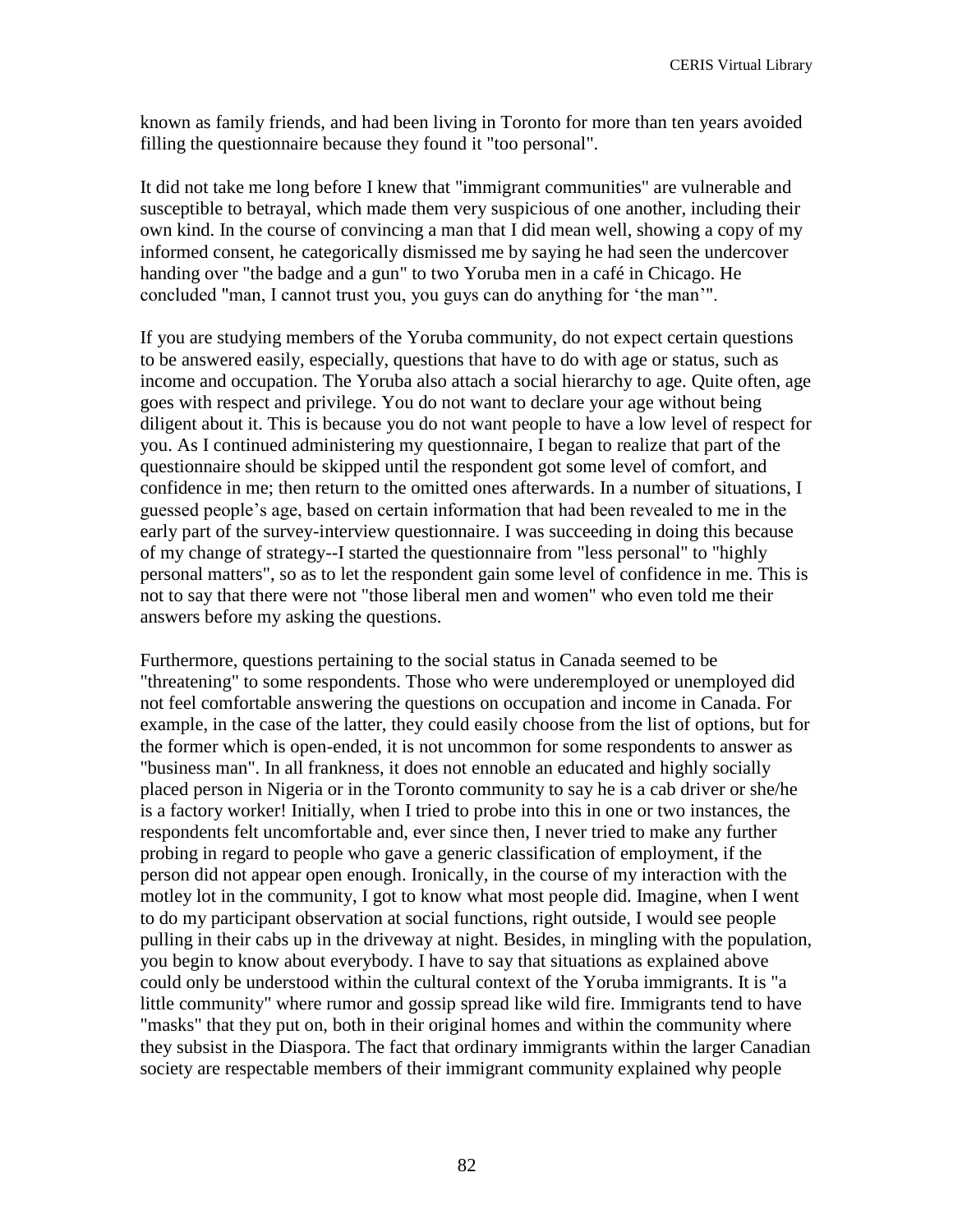had to be conscious, especially in the communities where people are becoming more and more rewarded by what they have or can boast of rather than who they are.

It was in the process of administering the survey-interview that I finally decided that I must do in-depth interviews. Survey-interviews seemed too strict for the respondents as I was in control of the pace of the interviews. In most cases, the respondents wanted to talk, and they often complained of the choices as being restrictive in the closed ended questions. In the probes, issues came up that I needed to investigate further. Besides, some respondents, I later discovered, did not reveal truthful information. But most importantly, I found out that the Yoruba are very gregarious, hospitable, kind and generous. Even at the expense of their tight schedule and survival under the drudgery of the capitalist mode of production, most still found time to fill out my questionnaires for me.

By the time I was winding up the survey-interviews, I had developed friendships with a number of the people in the community. This was because I kept meeting those I had interviewed regularly at social functions, and over time, there emerged symbolic "uncles" and "aunts". I can recollect that the last social function attended for the research, I found out that I had known quite a number of the members of the community. In fact, the qualitative aspect of the research afforded me the opportunities to know a number of things. The interviews took place in normal and relaxing settings where respondents entertained me with food and drink. The interviews revealed a lot of issues not only about the Yoruba society in Nigeria and the community in Toronto but also their own experiences in life and the hopes for the future. Abu-Lughod (1991) advocates for "ethnographies of the particular" to complement other anthropological projects (pg. 153). Allowing individuals to recount their experiences allows for the understanding of different individual situations, within the general social forces. Similarly, Narayan (1997) proposes an "enactment of hybridity", which entails fusing the narratives with the anthropological analyses (pp. 35-36).

My experience in the field has taught me that the idea of a "native" researcher having the advantages, opportunity in the field to obtain the subjects, and to provide information and hence a better understanding of the social reality among his/her people; does not usually hold water. As a matter of fact, the clear-cut distinction between "native" and "nonnative" should no longer be encouraged. Social researchers, especially anthropologists and sociologists have different identities. In the current state of affairs where there are global flows of trade, idea, politics, migration, etc., people have come to assume different aspects of identity emerging at different times. Narayan (1997) talks about "multiplex identity", by which factors such as "education, gender, sexual orientation, class, race, or sheer duration of contacts may at different times outweigh the cultural identity we associate with insider and outsider status" (pg. 23).

In my own case, as a member of the same immigrant population being studied, I had to rely on key informants to explain certain phenomena to me. This is because I did not know everything about the Yoruba society, and to understand a number of things, I had to depend on the elders of the community. In terms of religion, I do not belong to any sect,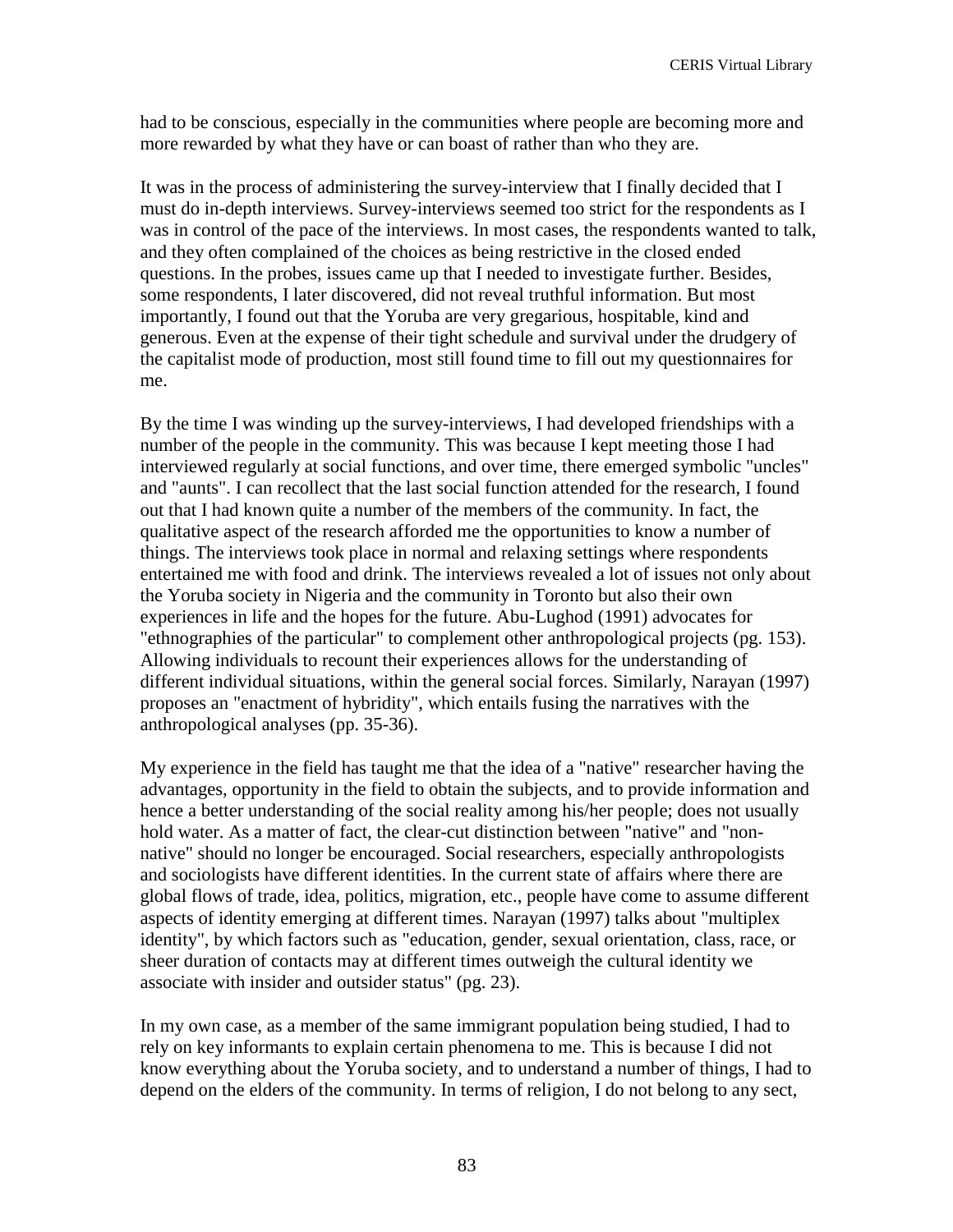albeit I was brought up with the Roman Catholic tradition. To know about the African Churches, *aladura* in Toronto, I had to rely on an elder in the community who is a member and a key informant. The community of *aladura* did not consider me a member because I had to learn about them. I remember my first participant observation at the *aladura* church--I felt very out of place. Upon entering, I headed straight to the seat right in front of me which was the women's section of the church. I was politely instructed to move to the other side where men sat. I was totally unaware that the *aladura* church had different seating positions for different sexes. In addition to this, by virtue of my pre- and post-migration experience, I had digressed from my tradition a bit. I did not arrive in Canada as a member of a family reunion nor to work and live within the community; I came solo and lived in the early part in a mono-cultural environment with little or no contact with the members of the community. This in part explains why I felt out of place when I started asking people to take part in the survey and at the community social functions. Besides, in the course of our life journey, we develop our own ideology separate from the mainstream beliefs and ideas, due to either those whom we come in contact with or through our vocation. Be it as it may, the study of this society opened up an opportunity to discover some aspects of the culture through reading and quest for knowledge. Nevertheless, I believe that the study and the collection of data for this research *may* be accomplished just as well by the so-called "non-natives". The so-called outsider *may* also do as well as the so-called natives after a protracted relationship with the group being studied. A good example is Knowles' (1997) research with the Jamaican seasonal workers (pp. 53-56). In fact, as Barrett (1998) aptly puts it, they (i.e. the "nonnatives") could even have an advantage over the "natives", if they "study up"--i.e. studying those in power (pg.19).

In the next two chapters and the conclusion, the data collected for the research will be analyzed. Once again, readers are advised that the findings from the quantitative method cannot be generalized to the Yoruba community in Toronto and elsewhere. This is because of the method used for the collection of the data which was non-random sampling. However, as non-inferential as this could be, the descriptive statistical analysis used, complemented by the qualitative aspect of the research is robust enough. Overall, the methodology can immeasurably illumine the community and provide the foundation for further exploratory research, and opportunities for even explanatory studies. Also, the findings can provide the necessary information for those social policy makers and those involved in delivering public services for immigrant groups.

#### Chapter Five

#### What is the Yoruba Transnational Community?

#### 5.1 Preamble

The conception of a community in sociology and anthropology rests on the notions of commonality, solidarity, and shared history, interests and identity. Members of community have something in common; they consider themselves as part of one collectivity. A sense of community may derive from a shared socio-structural placement,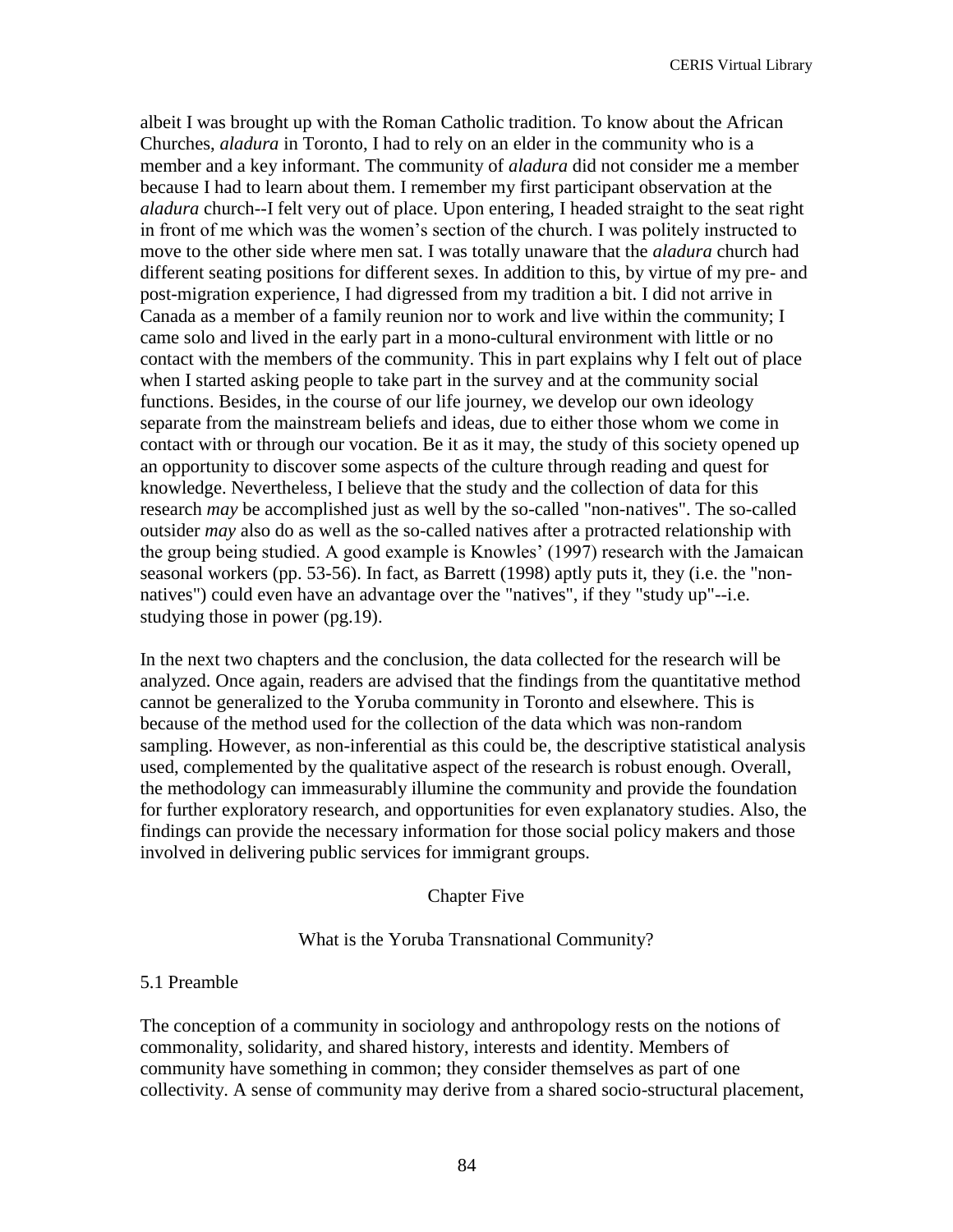such as class in the Marxian sense; or from common status and experiences which may not be restricted to class as in the Weberian approach (Goldring, 1996: 74; Chavez, 1994); or from the Durkhemian division of labor where the interdependence of individuals facilitates solidarity, but of a different form from that of pre-industrial mechanical solidarity (Durkheim, 1933). Those engaged in academic projects dealing with international migration define community as including "sending" and "receiving" regions, influenced by social networks that cross borders (Goldring, 1996:75). Sociology of international migration recognizes the possibility of community without propinquity- community that transverses two or more nation-states. This notion of community is influenced by the impact of communication technologies and cross-border migration- relational notion of community (Griswold, 1994: 139). Community can be imagined as in Anderson's (1983) affirmation that national communities are "imagined political entities". It has also been argued that community can have two faces, both "covert" and "overt" presentation of community. The covert and overt analysis of community is akin to Stokholm's (1998) "front stage" and "back stage" analytical levels of community (pp. 63- 91). This can also apply to the Yoruba community.

According to Tololyan (1996), modern diasporas now include entire ethnic, racial, national and religious groups outside their homelands. This applies to the Yoruba in Canada or elsewhere around the world. According to Goldring (1996), conceptions of community as involving modern migrants should not be analytically limited to national origin and destination, but should include "multiple and consistent statuses and identities adopted by or imposed upon migrants who live in the context of more than one nation". This is imperative in view of the fact that modern migrants occupy disparate class positions and are engaged in non-unitary conceptions of racial/ethnic strata, conflictual gender ideologies and more than one hegemony of nationalism (pg. 76).

The Yoruba community in Toronto is a community of social relations and social networks, of shared history, experiences and memories; it is a community of hierarchy characterized by divisions based on economic differences, gender, age, education, politics, lifestyle and generation. It is not a monolithic community, it is a community that is fluid in definition, porous to entry and exit. People exit or enter through marriage, profession, death and so on. Rouse (1987), describes the density of circulation of goods, people, ideas and information across sites on both sides of the US-Mexico border as "transnational migrants circuits". The transnational practices of the Yoruba in Toronto are not limited to the movement of people, but circulation of symbols, ideas and material culture.

According to postmodernist scholars, transnationalism enables ethnic and cultural groups to challenge the claim to universality by asserting their particularisms. The assertion of particularism has been linked to the post-industrial changes in the economy and technology. This postmodernist perspective is a form of resistance against the idea of a cultural homogenization through the global transformation of mass-market consumerism and global capitalism. According to McLellan and Richmond (1994), postmodernism is a paradigm shift, which involves among other developments, "the emergence as political forces of a number of groups that have traditionally been excluded from the political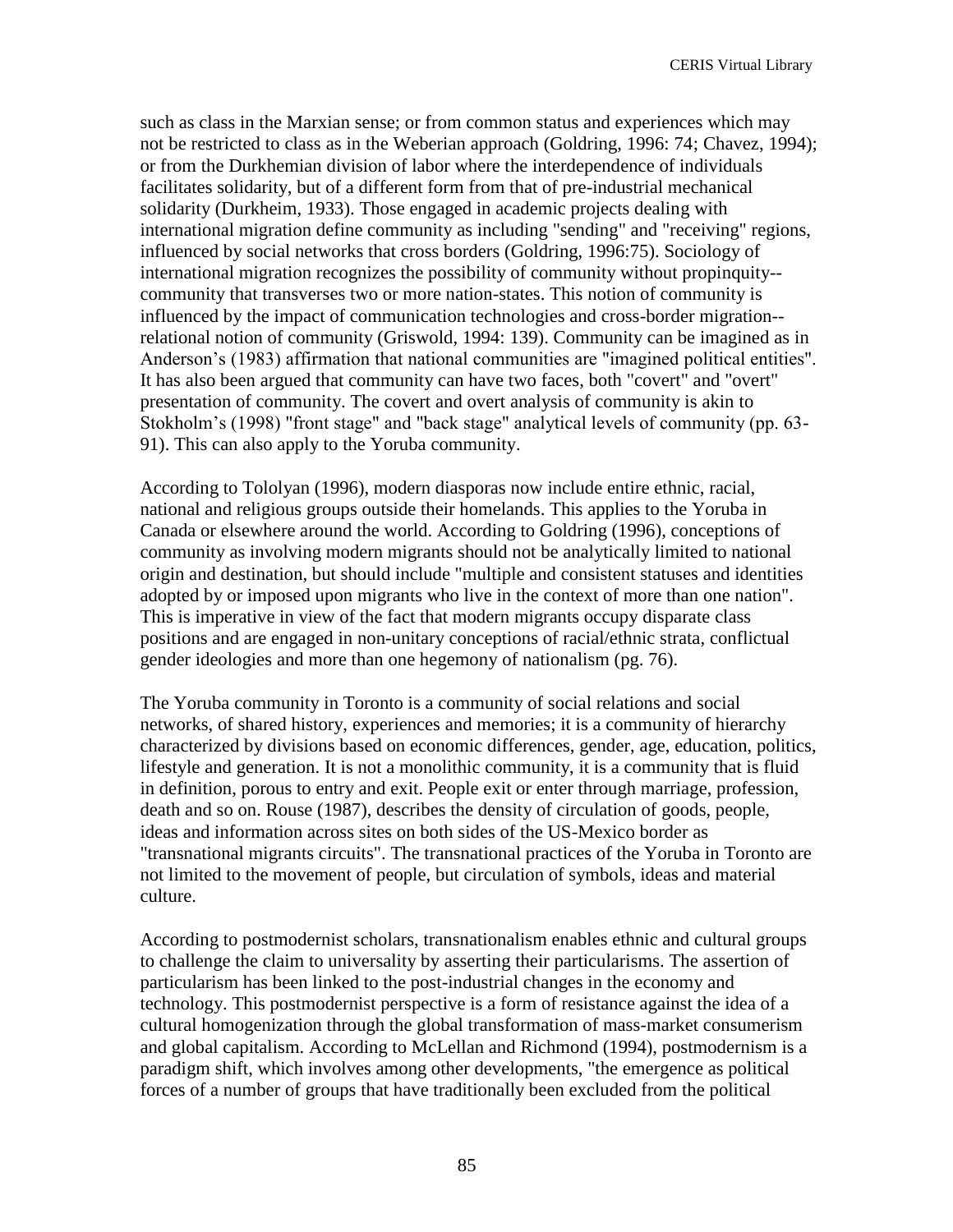forum" (pg. 665). It is imperative that groups are resisting and rejecting the dominant metanarratives such as imperialism, Western liberalism and communism. These particularisms ensuing should be seen as existing within the global metanarratives in which they are embedded. This is because they lose meaning when they are bifurcated from the larger globalization process (McLellan and Richmond, 1994: 666). Comaroff (1996), suggests that ethnic particularisms must find a place within cultural universalism. This would be the synthesis of ethnonationalism and Euronationalism. The former lays claim to primordial roots and has essentialist and metaphysical roots, whereby membership is by ascription. On the other hand, the latter is pertaining to the ideals of the secular state founded "on universalist principles of citizenship and social contract" (pg. 175). Heteronationalism, according to Comaroff (1996), is a means of reconciling these two positions. The objective of heteronationalism is to accommodate cultural diversity within a civil society. But fair devolution of power and the dissolution of hegemonies are rarely accomplished because the dominant class still holds sway over politics and economy (pg. 177).

There is a place for the Yoruba within Comaroff's heteronationalism. The Yoruba by virtue of their history and experiences within the postindustrial/modern world can also assert their own "notion of particularism". According to Ajayi and Alagoa (1974), the Africans maintain their sense of continuity through their own recent past and a glorious remote past. They write, *inter alia,* that the African's "historical tradition emphasized the solidarity and uniqueness of each community. It was the source of strength that made the African so resilient. It ensured his ability to absorb and refashion foreign influences in the light of his total historical experience" (pg. 126). If this is the case, the socio-historical vicissitudes of the Africans cannot debar them from constructing an adaptive mechanism. *Ipso facto*, the Yoruba transnationals in Toronto may not be passive as it might have been presumed.

This chapter sets out to analyze the transnational practices of the Yoruba community in Toronto based on the data collected. The chapter is thereby divided into five sections. In section one, I bring to the fore the brief history of the community in Toronto, and the composition of the members of this community. Section two examines the cultural practices of the Yoruba in Toronto. Section three looks at the effects of globalization and neoliberalism on the Canadian society; and how groups are differently affected. Section four examines the conditions leading to transnationalism and analysis--focusing on 1) the colonial and postcolonial anomie, 2) racial barriers, 3) the place of kinship as culturally embedded, 4) voluntary organizational practices and individual search for social validation, 5) the incorporative practices of the nation-state and the primordial elements within it, and 6) political exigencies. And the last section discusses the configuration and reaffirmation of power relations in the community.

5.2 The Evolution of the Yoruba Community in Toronto:

Before the mid-1960s, non-Europeans were not encouraged by the Canadian immigration policy to immigrate to Canada because Canada was considered "unsuitable" for them. But this policy was replaced with a "points system" based on education, profession,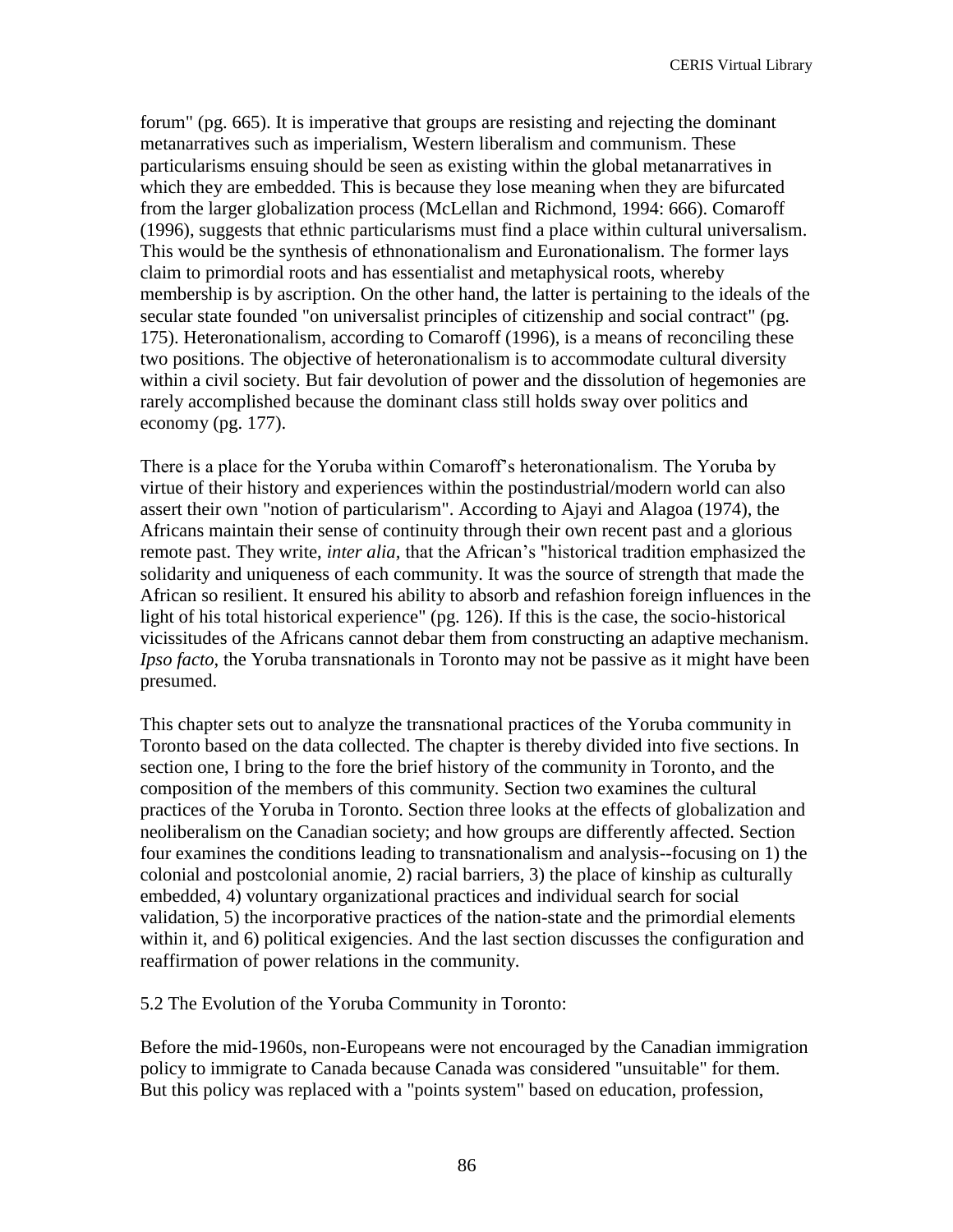occupation and language in 1967. The result was a rapid rise in immigration flows from Asia and the Carribean, then smaller but notable flows from Africa (Simmons, 1996: 2; Bolaria and Li, 1988: 21). In spite of the pre-1960s unfavorable immigration policy towards non-Europeans, there is no iota of doubt that Africans must have been coming to North America prior to the 1940s, albeit, not necessarily to settle but to study. This is based on the fact that early African nationalist leaders studied overseas, especially in Europe and North America, particularly in the US. It is quite apparent that Nigerians have been going to Britain since the early part of this century owing to their "colonial affinity" with the latter.

Information has it that the earliest known Yoruba in Toronto came in the 1930s; "an Ondo man" they said. While facts regarding to the date in which the first Yoruba arrived in Canada are not readily available, records do have it that the early Nigerian nationalist fighters studied in Europe and the United States. For example, two of the most celebrated Nigerian nationalist leaders, Dr. Nnamdi Azikwe and Chief Obafemi Awolowo studied in the 1920s and the 1940s in the US and Britain respectively (Segal, 1962: 231-245). *Ipso facto*, it would not be unusual to have the Yoruba studying in Canada at this time. What we know for sure is that people of color, especially those outside of Europe, from Africa and the Caribbean did not start settling down in Canada in large number until the middle of the 1960s when Canada shifted from a Eurocentric and racist immigration policy to a "points" based immigration selection system (Simmons, 1996: 2).

One old member of the community, who left Nigeria before 1958 for Europe before coming to Canada in 1964, claimed that he met Nigerians and the Yoruba who were studying in Toronto at that time. Most early immigrants came to study, and left after their studies to serve in Nigeria. This continued until the mid-80s when the change in Nigerian economy resulted in most people staying longer. This has continued on until now. It is also pertinent to add that those who left for Nigeria in the 1960s and especially those of the 1970s after their sojourn in Canada had been returning to Canada since the middle of the 1980s.

In the early period, most Nigerians came to the West to study because studying abroad was a corollary to prestige and honor within the Yoruba and Nigerian community. Those who went to the West, especially *ilu oba* and the US (where most came to study in the period before the independence in 1960) were regarded as "little gods". On their arrival, dignitaries and people of high caliber in the community including the *baale* and *oba* met them at the airport with dances and jubilation. Pa Adewale who grew up in the 1930s and 1940s in Nigeria, who currently lives in Brampton, Ontario left Nigeria before the independence; he had this to say,

"those who traveled and came back returned as heroes. All women loved you, and would want to marry you. Everyone, including the children and adults alike loved you... they did not want to harm you or endanger your life. They only wanted to appreciate you for bringing honor to the community...they never asked for a brass farthing..."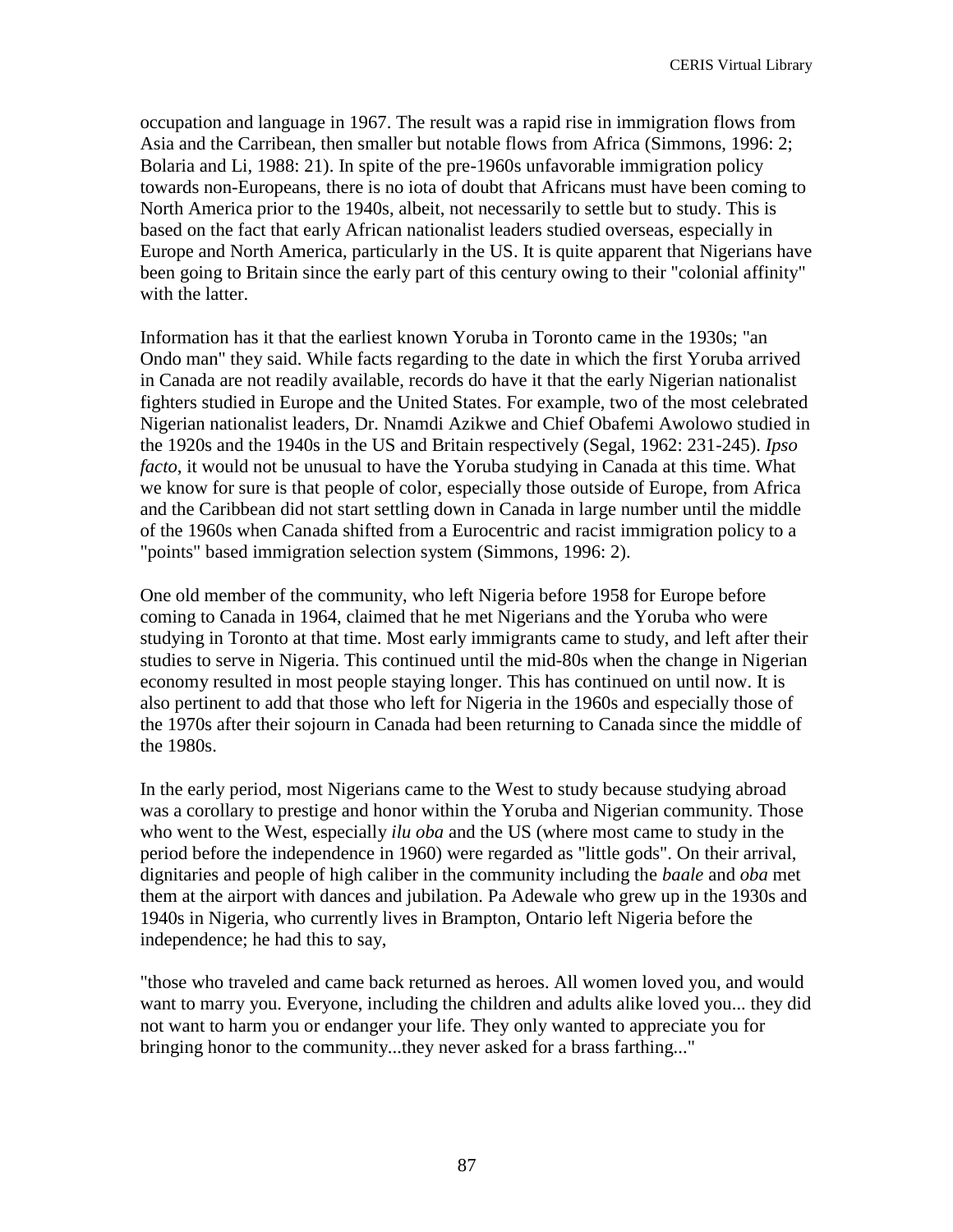He adjusted himself in his chair and reminisced "my child, those were really good old days". Also Chief Sasere who happened to travel out of Nigeria in the 1970s for the first time but grew up in the 1960s in Nigeria claimed that, traveling abroad was very prestigious and was exciting. He remembered the olden days and sang one of the old songs popular among the school children then, and still now, "... ma di eni atata, ma di eni aponle,...ilu oyinbo wu mi lopolopo mosi ma de be o"--meaning, I love the White man's land with all my earth, and I pray to be there some day". Even though, colonialism is now history, the old ideas and beliefs do not die easily, rather the strand continues. In other words, people still have to deal with the colonial legacy. Today, traveling abroad is not as prestigious as in those days, but people still consider it prestigious. Mrs. Adegoroye who came about three years ago states vaingloriously "my brother, I have really changed a lot, I am now more civilized and advanced than those friends I left behind, they look at me with pride...whenever I speak with them over the phone, I could feel the respect in their voice". Also Miss Falana who was born in Canada, but lived in Nigeria for three years in the 1990s completing her high grade school, reveals that she was being treated specially from other students because she was "omo oyinbo". She adds, "I was exempted from punishments, such as cutting the grass and flogging".

One informant, a "returnee" who came in the early 1970s to study, and went back to Nigeria for a short period of time in the 1980s and later came back to Canada, said that today, people do not like you simply because you go abroad, but because of your money. Then, they loved you for who you are and not because of your money. He concludes with disappointment "if you go home now and refuse to return to your destination abroad, your family members are gonna get rid of ya; not that they hate you, but because they do not want any pest--if you ain't useful, they discard you...it was not like this then".

### 5.2.1 The "Yoruba Cargo Cult!":

These days, the social construction attached to traveling abroad is akin to Armah's (1969) allegory of Ghanian's society of the 1970s. Armah uses the "cargo cults mentality" of the Melanesian tribes as an analogy comparable to the Ghanian society of the 1960s and the1970s. Armah (1969) speaks through Baako, who says *inter alia:*

"...at any rate it is clearly understood that the been-to has chosen, been awarded, a certain kind of death. A beneficial death, since cargo follows his return. Not just cargo, but also importance, power, radiating influence capable of touching ergo elevating all those who in the first instance have suffered the special bereavement caused by the been-to's going away... So how close are we to Melanesian islands? How close is everybody?..." (pp. 223-229).

Indeed the Yoruba society of the 1980s and the 1990s has been very close to Melanesian. Traveling abroad is being associated with acquisition of material wealth and there is over-reliance of community members and individual family members on the migrants, believing that they (migrants) have the power to solve all their socio-economic problems. The Yoruba society now places so much importance on *eru*. This implies that many travelers are now being respected less for their intellect and non-monetary contribution to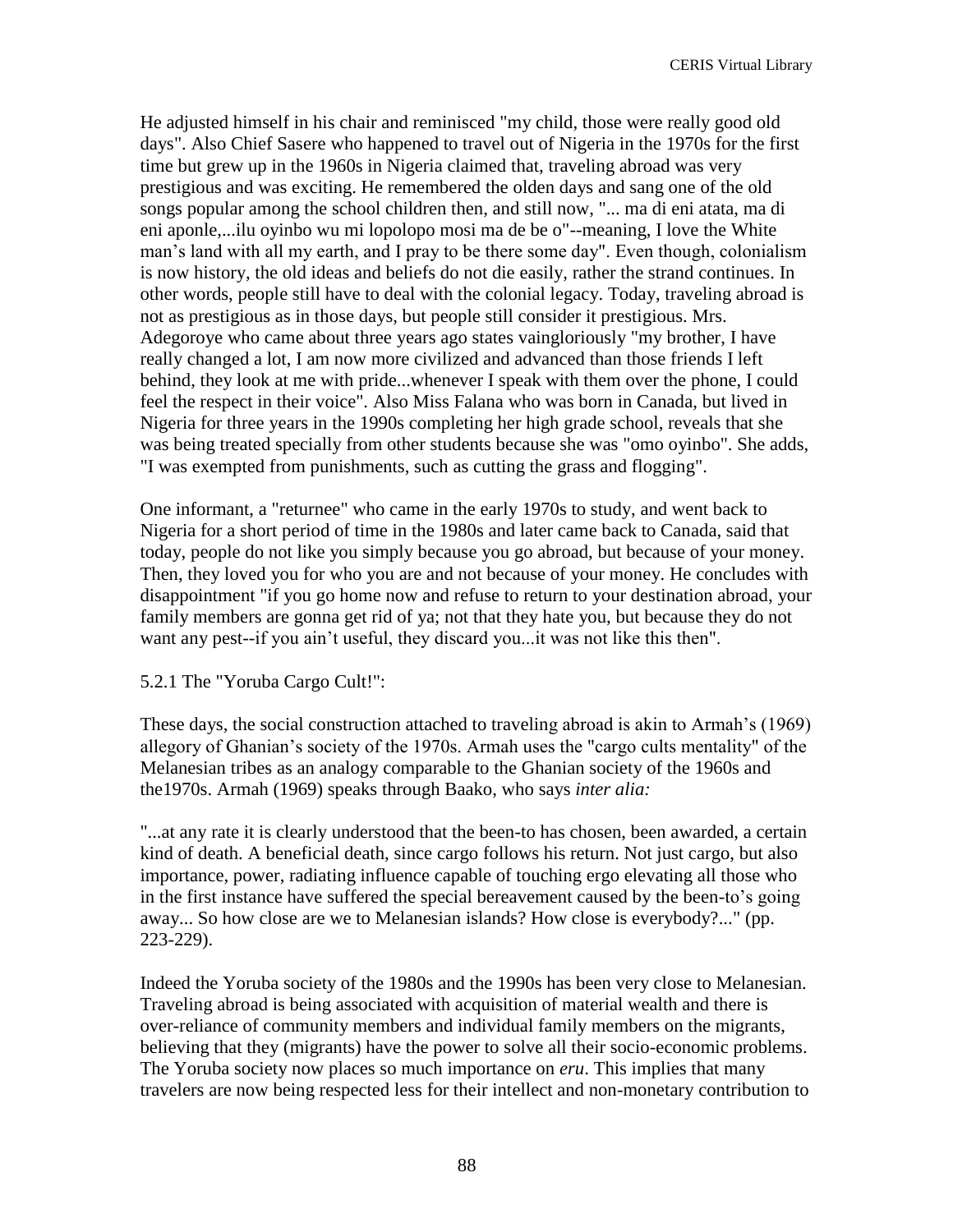the community, but more for what they could deliver in terms of *eru* and money. It is not an exaggeration that family members could destroy one of their kinds who fails to meet their financial and material needs, just as Baako was destroyed for failing to "make them consume things we have taken no care nor trouble to produce" (Armah, 1969: 284).

Without any fear of contradiction, the recent immigrants may be admired more because of their economic edge over those left behind-- the ability to consume more than them, but also they admire them for coming to *ilu oyinbo*, which has been historically been socially rewarding. Succinctly, we can say that the early comers came mostly to seek "glory" and not necessarily "gold", while the new comers come mostly for "gold", used to acquire some "glory". *Ipso facto*, members of the Yoruba community in most of the metropolitan centers of the West, where material goods are preponderant, are a motley lot. They comprise all categories of people; educationists, researchers, students, drug peddlers, visitors, small entrepreneurs, fraudsters, refugees, professionals and so on, "digging for gold" by all sorts of means. Compared to the previous era, the categories are now heterogenous--as Chief Thomson puts it, "Canada is now a rubbish, not as it used to be any more, every Tom, Dick and Harry now come, man I am sick of this place now".

Table 5.1: Purpose of Coming to Canada: 48% of those surveyed came to Canada for economic reason; 32% for further educational study; and the rest came to Canada for other reasons, such as children joining their parents, wives joining spouses, etc.

| Purpose  | Frequency | Percent |
|----------|-----------|---------|
| Economic | 24        | 48.0    |
| Studying | 16        | 32.0    |
| Other    | 10        | 20.0    |
| Total    | 50        | 100     |

# 5.3 Cultural Practices:

### 5.3.1 Gender Relations:

It was in the middle of the summer 1999, that a visiting Yoruba band from Nigeria was entertaining the Yoruba audience in Toronto. Yoruba of all ages, classes, professions, gender and education were present. It was a free for all night as the musician had been notorious for vulgarity. His vulgarity has to do with his too much talk about sex, sexual relationships and explicitly unrestrained mention of men and women genitalia. For example, the leader of the band could ask his audience, "ta lo ti ja pata ri!"–meaning, how many men have destroyed women's underwear, and a vast majority of the male sex signaled with their hands in ululation, while the women danced on. Those in "the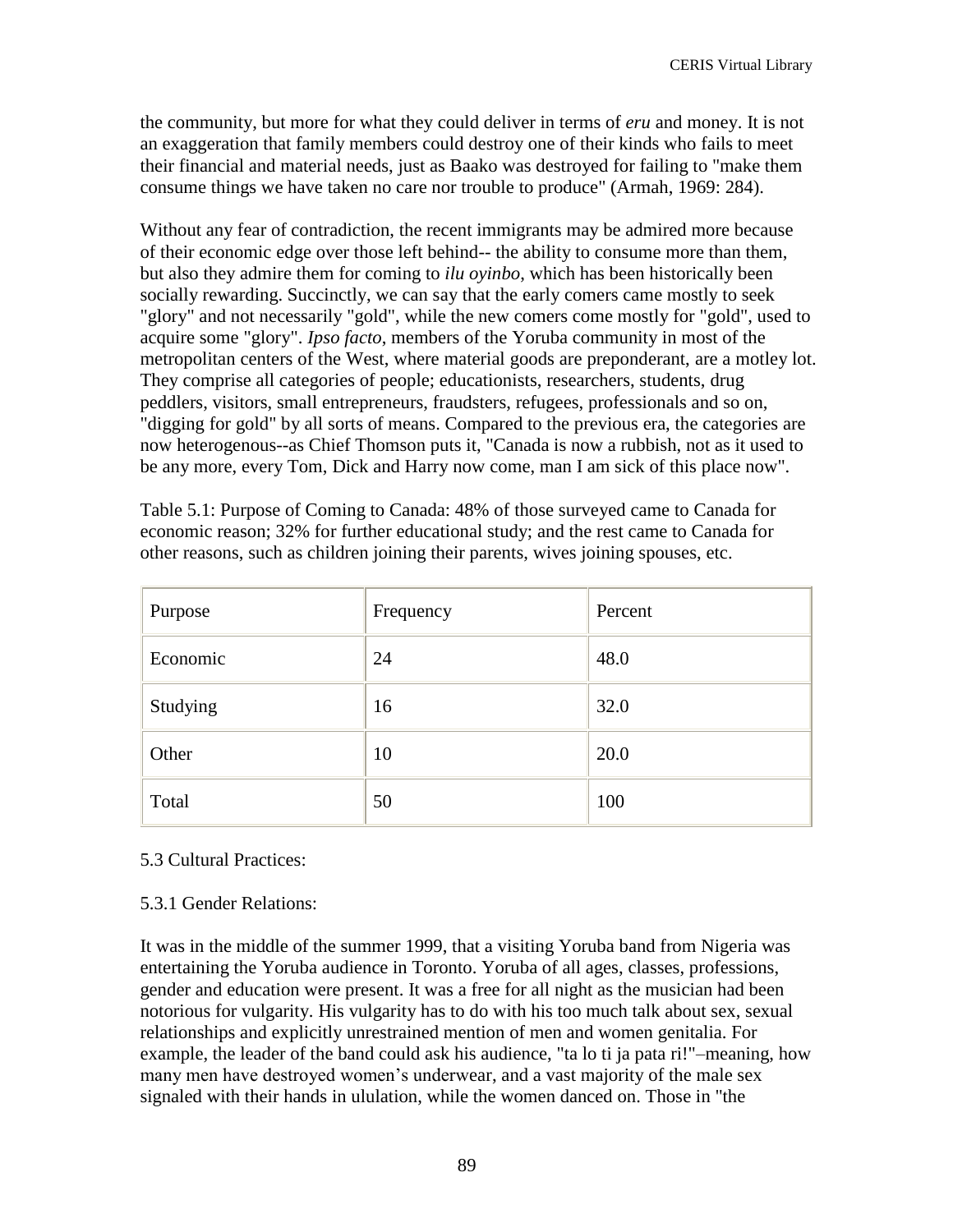traditional school" might find his expressions offensive, while I doubt if those subscribing to the Western feminist ideology could tolerate him. But this night, everyone came out in droves to have a good time, and to take an opportunity to express themselves. Obesere, the leader of the group did not disappoint anyone.

There was an instance when a woman caught the attention of a few people around her. She was so enthralled with the lyrics, and perhaps the vulgarity that she charged the atmosphere for a brief while. She looks pale in complexion, but seemed like she used to be dark naturally. She had "bleached" her skin. This is not an unusual when you are out in the Yoruba social functions (it is not uncommon to see men and women who have bleached their skin in order to attain "lighter skin"). This woman was enjoying the song, rotating her bottom at different angles and in the end, she protruded it. Out of nowhere, a middle-aged Yoruba man with a pony tail emerged (a "full blood" Yoruba man with a pony tail! He had managed to get some chemical to straighten his hair. Usually women do it, but I think this man admired the "oyinbo pony tails" too much), danced on and kept getting closer to the woman until he finally got very close, and managed to adjust the most private part of his body to touch the woman's bottom. The Yoruba men and women were not used to that kind of "explosive" dancing, and being aware of what was happening looked on. They did not seem disgusted but were "pleasantly surprised". When the rhythm changed, the momentum changed, at least temporarily--the "explosive dance" only lasted for some three minutes. Shortly after, those dancing got less interested, and wanted to leave the middle of the dance floor, when came around another middle-aged Yoruba man, who in a friendly but serious way yelled at the woman that delivered the "explosive dance"; "madam, that dance was very outrageous, if you were my wife, I would never allow you to go out for two weeks". It was funny the way he said it in Yoruba and everyone including the man and the woman laughed. Then she replied, "well, there is nothing I can do about it. That is how I do my thing, I rock wherever I go, I don't care...it is a free world". All those who were aware of the incident laughed more. It was one of those lightening moments which made everyone happy. I learnt later that it was Madam Aduke, a visitor from Houston, Texas.

For most Yoruba Nigerians, females and males, home and abroad, the man is the head of the house. The leadership is considered as naturally given. Some people might have an opposing views to this, but for the majority of the people, any contrary view to this is an act of rebellion. In the Diaspora, situations might have been altered a little bit due to the difference in social structure, the feminist movement and the universality of equality and rights; however, the Yoruba still believe that "oko ni olori aya"--man is the "boss"! (see Table 5. 2) In the survey-interviews, one of the questions was whether "oko ni olori aya"; 62% of the population "strongly agree". Only 12% of both groups "strongly disagree" . When the difference between the male and female responses are considered, using Chi-Square, the female population differs slightly in their agreement with the male population--lower agreement among women than men, but there is no significance at .76519.

Table 5.2: "Oko ni olori aya": The husband as the natural leader of his wife: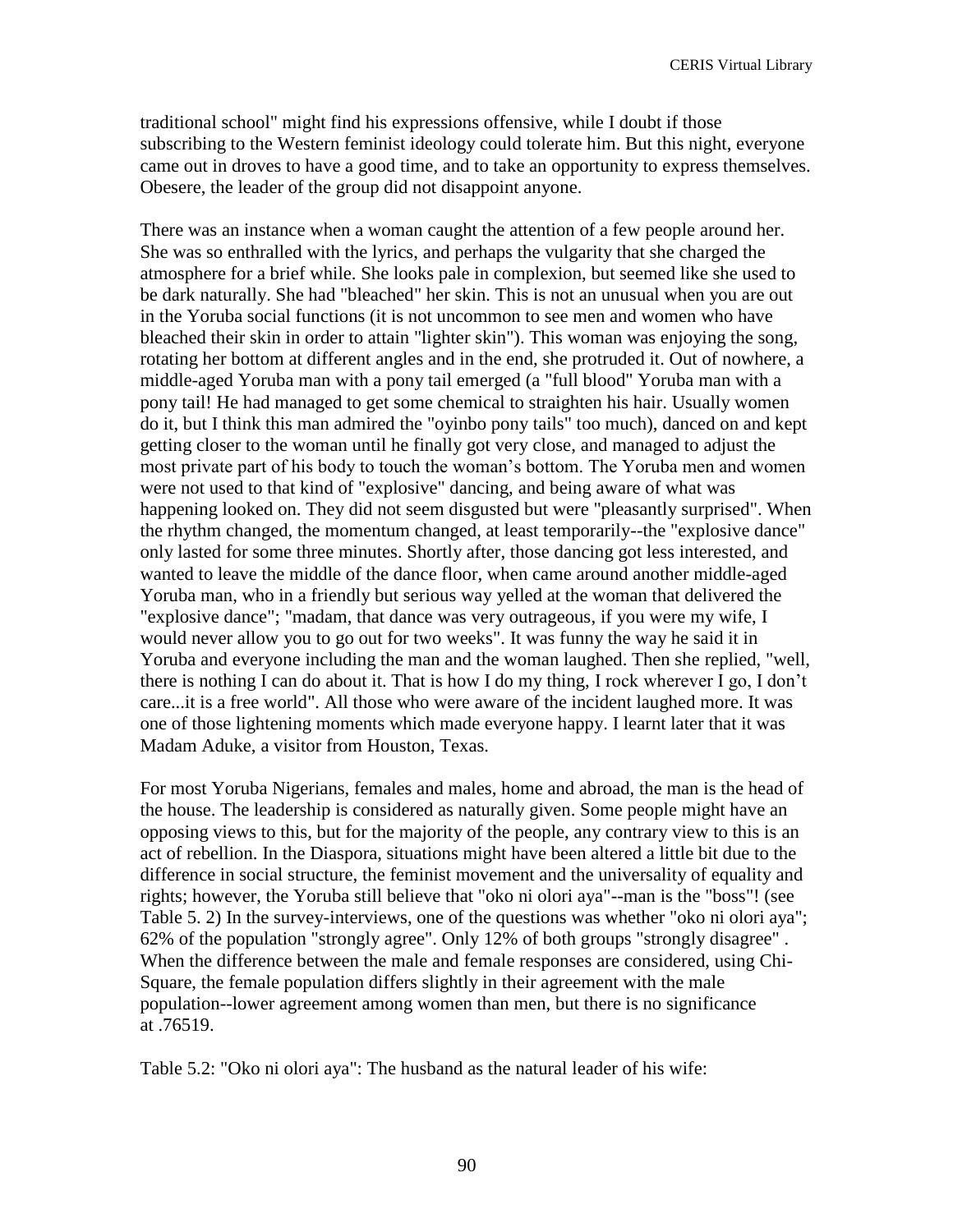| Agreement         | Frequency | Percent |
|-------------------|-----------|---------|
| strongly disagree | 6         | 12.0    |
| disagree          | 5         | 10.0    |
| agree             | 8         | 16.0    |
| strongly agree    | 31        | 62.0    |
| Total             | 50        | 100.0   |

Other Responses to Gender Issues:

Table 5.3: Men Should not Help with Domestic Work: Most respondents are strongly in support (54%) of men taking part in domestic chores.

| Agreement         | Frequency | Percent |
|-------------------|-----------|---------|
| strongly disagree | 27        | 54.0    |
| disagree          | 11        | 22.0    |
| agree             | 7         | 14.0    |
| strongly agree    | 5         | 10.0    |
| Total             | 50        | 100.0   |

Table 5.4: Whether Polygyny is good: Most of the respondents are not in support of men having more than one wife. 68% "strongly disagree".

| Agreement         | Frequency | Percent |
|-------------------|-----------|---------|
| strongly disagree | 34        | 68.0    |
| disagree          | 5         | 10.0    |
| agree             | 5         | 10.0    |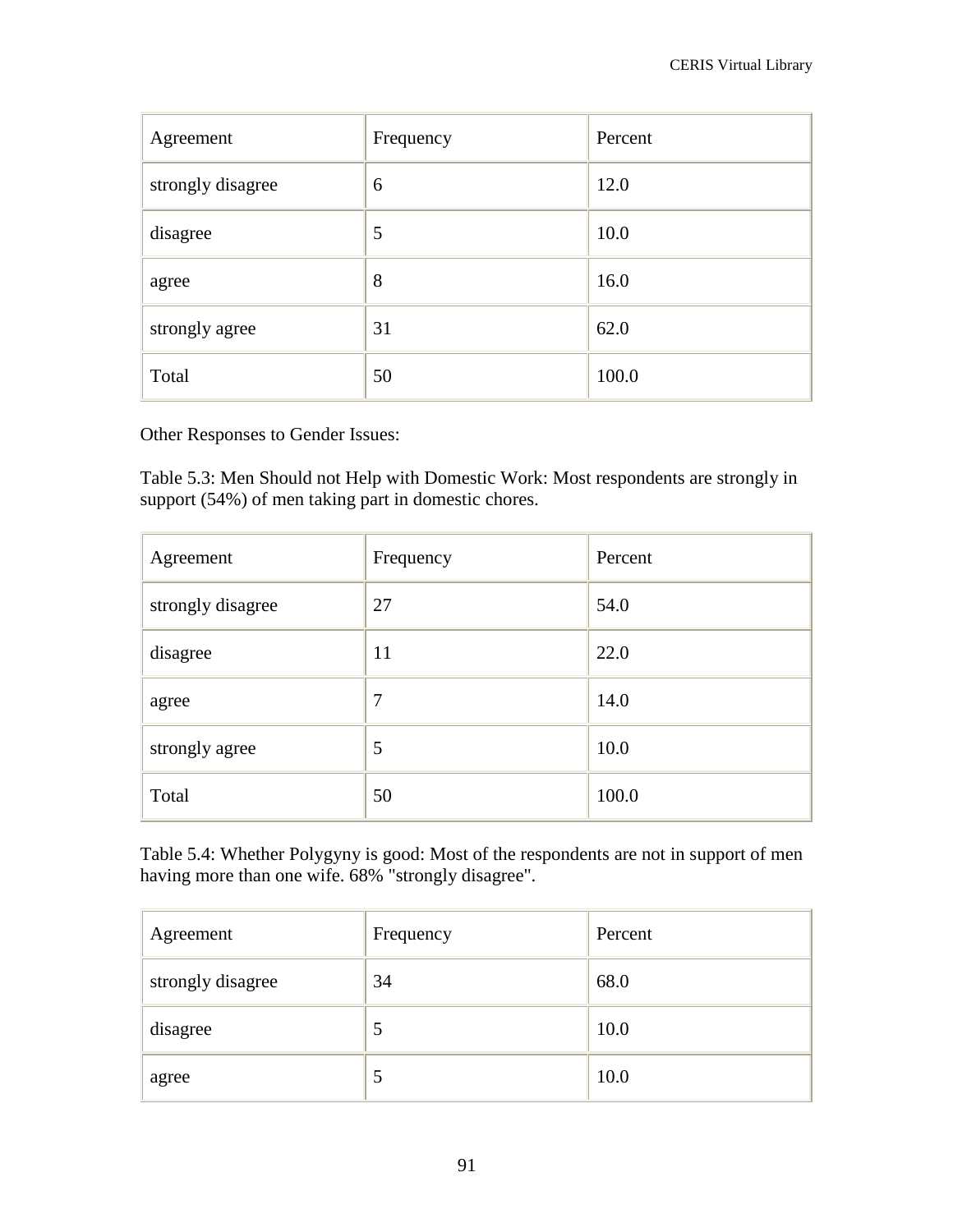| strongly agree | U  | 12.0  |
|----------------|----|-------|
| Total          | 50 | 100.0 |

Table 5.5: Female Circumcision Must Continue as a Cultural Practice: 62 % of the Yoruba survey-interviewed are opposed to the old practice of female circumcision. But 16% are still strongly in support of the practice.

| Agreement         | Frequency | Percent |
|-------------------|-----------|---------|
| strongly disagree | 31        | 62.0    |
| disagree          | 8         | 16.0    |
| agree             | 3         | 6.0     |
| strongly agree    | 8         | 16.0    |
| Total             | 50        | 100.0   |

Table 5.6: A Woman Can Drink Liquor With the Husband at a Party/Social Function: 44% are strongly in favor of women having the same "privilege" as men when it comes to liquor consumption. And 32% are not in support of such "equality".

| Agreement         | Frequency      | Percent |
|-------------------|----------------|---------|
| No Response       | 1              | 2.0     |
| strongly disagree | 16             | 32.0    |
| disagree          | $\overline{4}$ | 8.0     |
| agree             | 7              | 14.0    |
| strongly agree    | 22             | 44.0    |
| Total             | 50             | 100.0   |

Table 5.7: A Woman has no rights to know how much her husband Earns!: 20% "strongly agree" that the wife is not entitled to know how much her husband earns as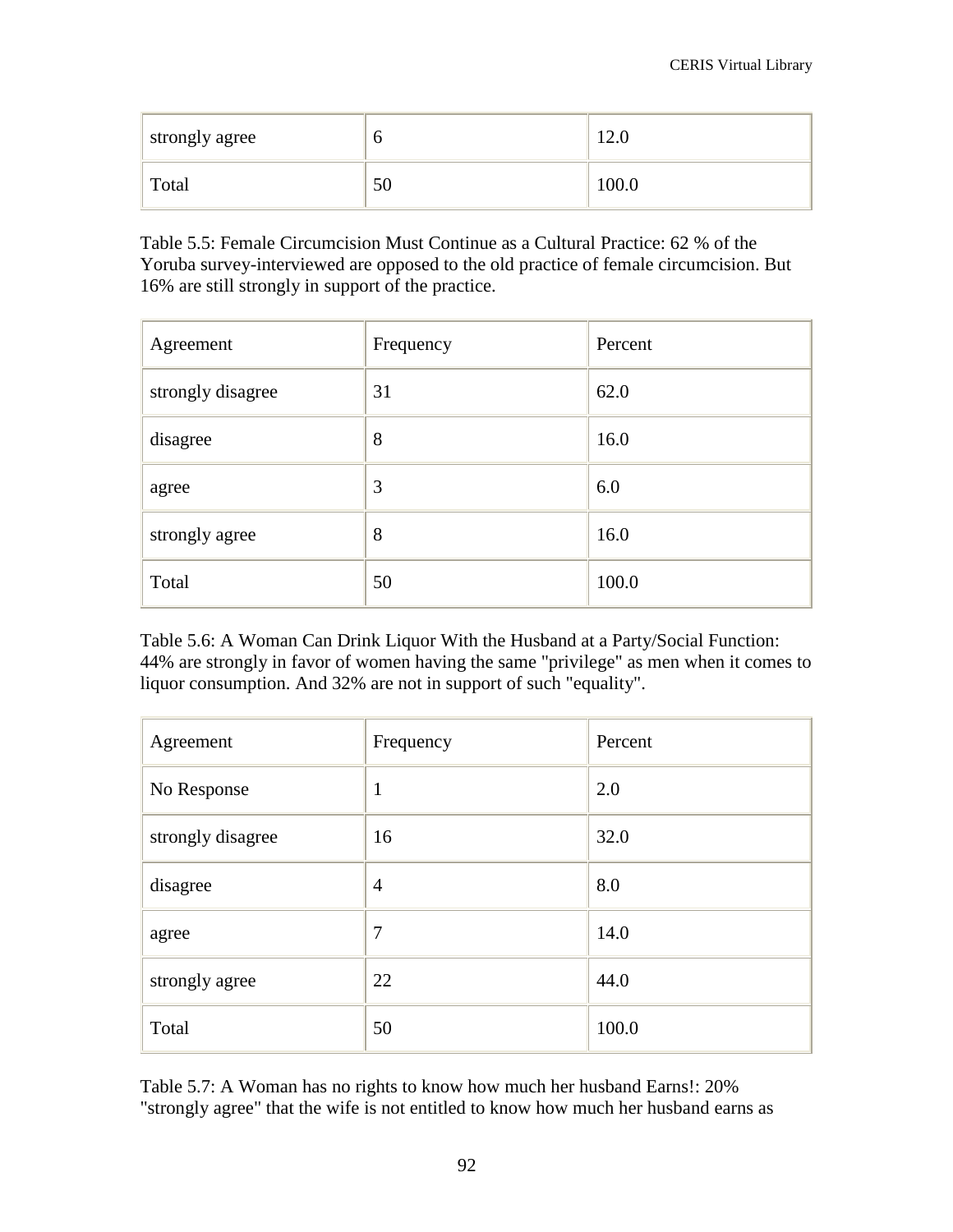| Agreement         | Frequency | Percent |
|-------------------|-----------|---------|
| Strongly disagree | 26        | 52.0    |
| disagree          | 5         | 10.0    |
| agree             | 9         | 18.0    |
| strongly agree    | 10        | 20.00   |
| Total             | 50        | 100.0   |

income. 52% "strongly disagree", and believe that the wife has the right to know her husband's salary.

Table 5.8: Who Should give new born baby a name?: 86% of the respondents hold to the position that both parents–mum and dad are the most eligible to give new born baby a name. 10% believe that the father has the right to do so.

| Response                                                            | Frequency | Percent |
|---------------------------------------------------------------------|-----------|---------|
| father                                                              | 5         | 10.0    |
| both parents-mum and dad                                            | 43        | 86.0    |
| all members of the family<br>(including extended family<br>members) | 2         | 4.0     |
| Total                                                               | 50        | 100.0   |

The inception of modernity is not without some social impacts on all societies around the world. But the degree of its effect varies from one society to another. The awareness and the propagation of oppositional ideas and opportunities add to the ways by which people are breaking out of their ossified shells of acquiescence to oppression and domination. While men are still considered the leader of the house, women contest their power. There are three major ways by which gender relations operate within the Yoruba community in Toronto. One is total rejection of patriarchy; two, reconciliation of the Western notion of equality of sexes with the Yoruba traditional dominance of the male sex. And three is acquiescence. In the first case, a family may break up, the children become separated and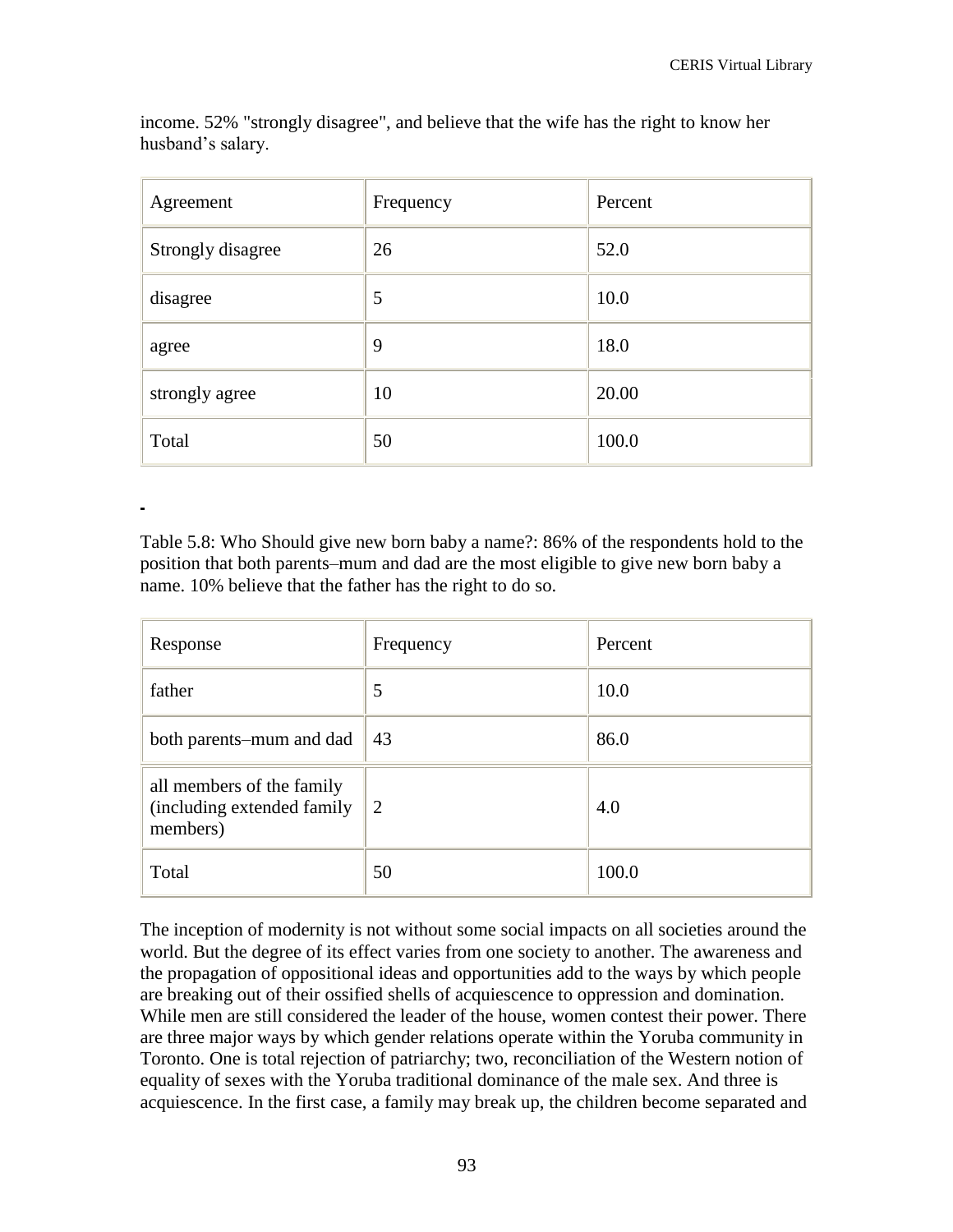there are fights over properties, especially the house if they have one. This often leads to ill-feelings. Usually the woman is blamed by the members of the community for allowing "domestic feuds" that could have been amicably settled to get out of hand. Domestic problems are considered private matters that should not spill over into the public realms of the police and of the law. The woman is thereby considered wayward, having no regard for the custom and being inconsiderate of the future of the kids. One of the community leaders, a highly respected woman interviewed, told me that if a woman has any consideration for the children, she should not expect the husband to totally submit to the Western notion of equality (still contested in the West!) that asks for too much–parity of power, negating the concept of "husband is the boss". According to her, a Yoruba woman who expects the husband to take the full responsibility of the domestic chores, such as cooking, laundering, grocery-shopping, and cleaning is deluding herself. The man might do them if he wants to, but if he refuses and the woman wants to force him, the man would not give in and the family will break up, and when "two elephants fight, it is the grass that will suffer–the children", she said. She concludes that her own husband is not totally domineering, even though she concedes the leadership to the husband but claims that they both respect each other and both have their individual roles to play. She believes in negotiation in marriage, and consideration for the impact of incessant fights at home as they have serious socio-psychological impacts on children. She criticized an undue claim of parity with men, as this was not working for the Yoruba community. There were other women who chose to take this "middle road". The third type includes the most traditional type of women. These are the women who work and still take the domestic work as their responsibility. The man has total control over the household. They agree to the dominance of the husband, and decisions could hardly be made without the husband's consent. The man may also have more than one wife.

There is no total equality between men and women in the Yoruba community, but women might appear to have more power and freedom than their counterparts in Nigeria. This is because most of the women interviewed have been through Western education, and their daughters and sons might have been influenced by a "more liberated ideology" in the Canadian society. They also gain from their children studying in the Canadian higher institutions of learning where they mingle with other cultures which are "liberal to women". For example, a daughter confronted her mother for circumcising her. Also, the accessibility to wage earning employment enables women to be less or not at all dependent on men. The composite index originally designed to measure the level of patriarchy in the community did not meet my expectation because all the indicators are not unanimously agreed to by the respondents. Hence, they have been analyzed based on the responses to individual indicators (see Tables 5.2-5.8).

The gender division of labor is still a practice in the community. Roles such as cooking, child care, cleaning and several domestic chores are still considered women's. However, in individual homes, these roles are not often clear-cut as one would expect it to be based on the cultural practices prevalent in the society of origin. This division becomes more glaring at preparations for association social functions. Men take the responsibilities for drinks, music, settings and renting of hall for the ceremonies while women take care of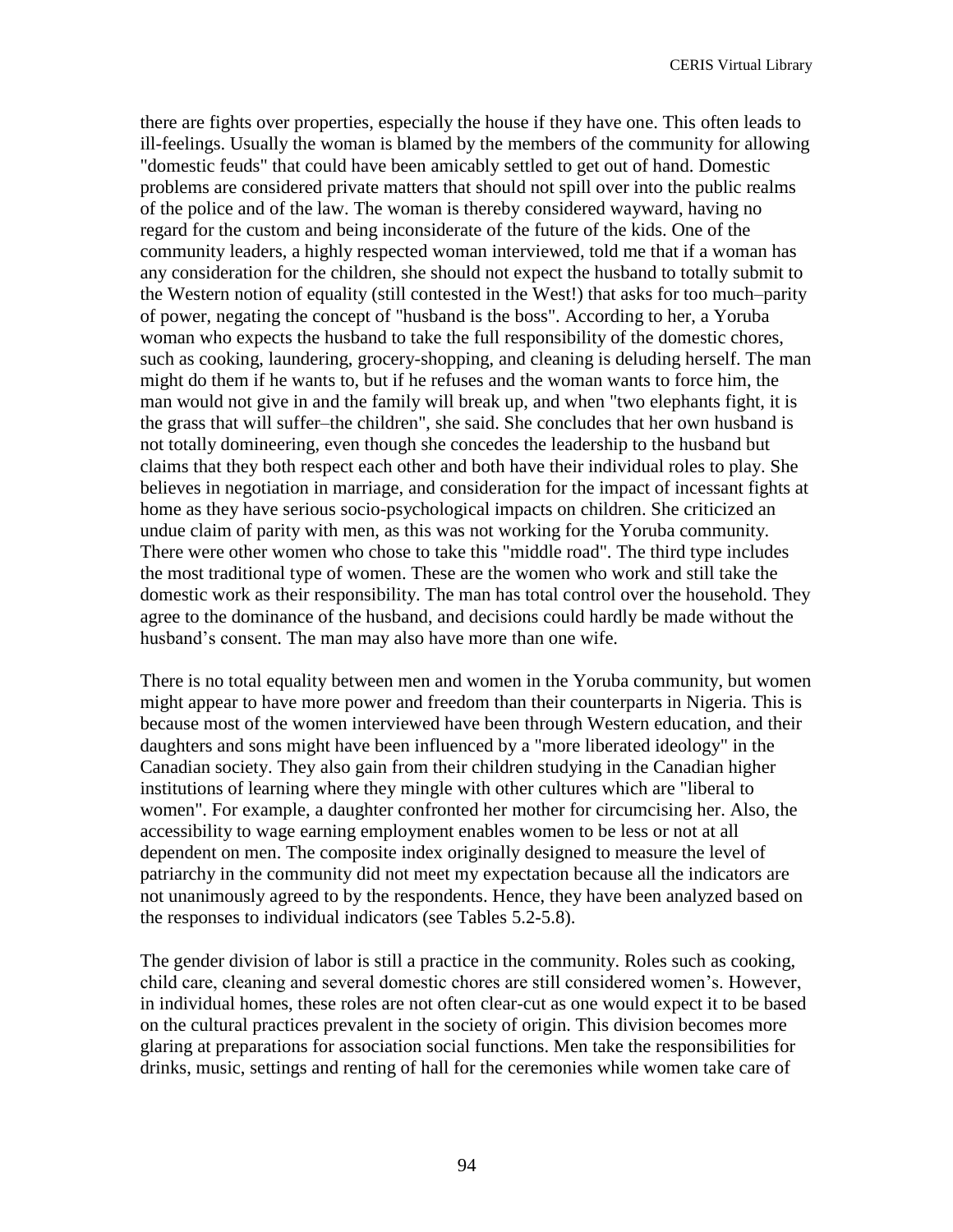the food, *ere ibile*, decorations, clothing and the like (Participant Observation, summer: 1999).

In terms of leadership roles within the community, women are not restricted from holding any posts in the community. Women have always been executive members of most of the associations. For example, the Yoruba Community Association, the largest Yoruba Association in Toronto had a woman's president in the past, and other associations have had, and do have women as leaders as well. Does this mean that it is "women's world" or the free world of Madam Aduke? Are men overwhelmingly in support of equal opportunities with women? No--for example, the community is accommodating women in all these leadership positions because of the nature of the community in Toronto. As one leader said, "we only allow these women into these associations because this is Canada...our fathers and mothers at home have their separate associations...but here to have enough people, we need them...". Also, one association which has a woman as their leader could not have done otherwise, because the woman had been in Canada before most of the members of the association, and was even the motivating factor for the formation of the group. One of the leaders notes that the degree of "equalitarianism" allowed in the community meetings make many men uncomfortable, as tension can be felt when women oppose men's view points at meetings. As a matter of fact, one association does not allow women as members, because the members believe that women's participation in the association signals the failure of the association, a moribund. More importantly of all, the husband is still the head of the house, not only in theory but also in practice.

All in all, women are more conscious of their rights, and many of them compete with men, albeit not without conflicts. These conflicts often lead to family breakdowns, violence and disunity within the group. However, groups revert to traditional measures of settling rifts before they explode to government intervention. For example, the Ile Oluji Cultural Association constituted the Council of Elders as a group to settle internal rifts.

5.3.2 Death: The saddest aspect of the Yoruba experience in Canada which people are reluctant to talk about is death. Death is inevitable as we all know. Death is never expected in the community, considering the fact that most members of the community are under 60 years of age. According to the information gathered, few of the members have died in Canada. But when such a sad incident occurred, members rallied round to get financial donations toward the funeral costs. In most cases, people do not hold any reception after the burial, as in the Yoruba traditional burial of those who left many older survivors behind (Pa Adewale, interview, summer: 1999). If a person is diagnosed with a terminal illness that may eventually lead to death, that person may have to return to Nigeria to look at the possibility of alternative medicine, which is traditional. People often help with the financial costs of the trip back to Nigeria. I gathered that the members of the community were very supportive in unfortunate situations like this. One leader categorically revealed that, no matter how old a person was, if he or she died in Canada, it was still considered sad, because Canada was not a place to die. The Yoruba believed that in the old age, it was not necessary to be in Canada. The expectation was that, one must die among his or her people. This belief is not too far from the Yoruba adage of "ile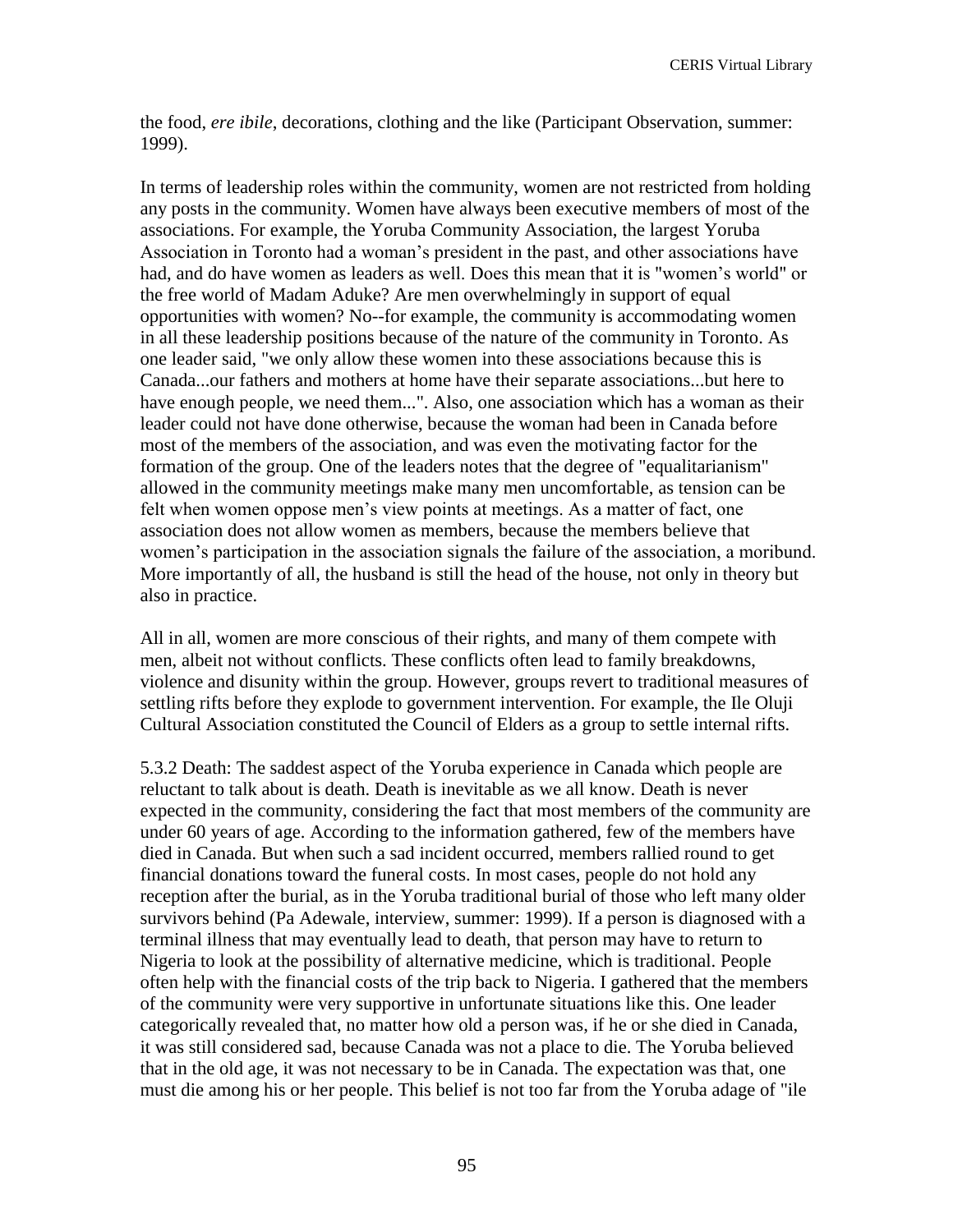labo si mi oko"--dying on a journey is not wished for--home is a place of rest. *Ipso facto*, Canada is not considered a home.

5.3.3 Naming: In Nigeria, the Yoruba often do their naming of the child on the eighth day following birth. Originally, a male child is named on the 7th day, a female on the 9th, while the twins on the 8th day. But most people now do it on the  $8<sup>th</sup>$ . In Toronto, many Yoruba do not name their children as in the traditional form. This is in part due to the socio-economic system of the Canadian society. There are those who will be working on the 8th day, and the morning designated for the traditional practice is not feasible because people will be working then. Those who want to do the naming ceremony do it at their own convenient time, while some do not do it at all. The Yoruba do not traditionally hold baby showers but in Canada, it has been adopted to help the woman who is about to deliver. Usually, baby showers are done for the first child of the family in Canada. That is, if the woman had had a child in Nigeria before coming, they will still have a baby shower to help out, even though the child is not a first child. A baby shower is in part meant to emotionally and materially help the mother of a new baby and her family. It is very helpful in a situation when the woman just arrived in the Yoruba community.

5.3.4 Marriage: The Yoruba still believe strongly in the customary wedding involving the *idana.* Even couples may get married in the registry here, and go to Nigeria for the traditional part or/and the church wedding for Christians and *so yigi* for Muslims. These serve two major functions for the couple. One, it enables members of the family to get involved--both the extended and nuclear--as witnesses to the wedding. And secondly, it is a means of getting some social validation in the community. Women, in particular, found the traditional part very important and symbolic, and felt that the husband had not married her without fulfilling the customary obligations.

It is considered disrespectful for some Yoruba if the husband does not fulfill his traditional role before marrying the woman. Nevertheless, how a couple organizes their marriage ceremony could be economically determined. There was an instance when a man went to his fiancé's home town in Nigeria for the introduction, while the wife remained in Toronto. Phone calls were made back and forth during the arrangement to keep the woman aware of what was going on. The video of the event was brought back to Toronto by the husband. There are those who celebrated their wedding ceremonies here in Canada, but had the traditional part put on by their families in their absence.

### 5.3.5 Religion:

5.3.5.1 The Muslim Yoruba in Toronto: The Yoruba Muslims in Toronto worship in any mosque that is close to them at the appropriate time. The Yoruba in Toronto do not have a specially designated place of worship. Those who took part in the survey claimed that they worshiped in any mosque with other Muslims in Toronto. However, on Sundays, the Yoruba Muslims meet for *asalat*, where they share Islamic knowledge--read the Quoran and the Hadith of the prophets and pray together. It is a spiritual fellowship. They show their solidarity to the Islamic faith. Also, new members in the Yoruba community are welcomed and are given orientations. The *asalat* can also be a place for some members to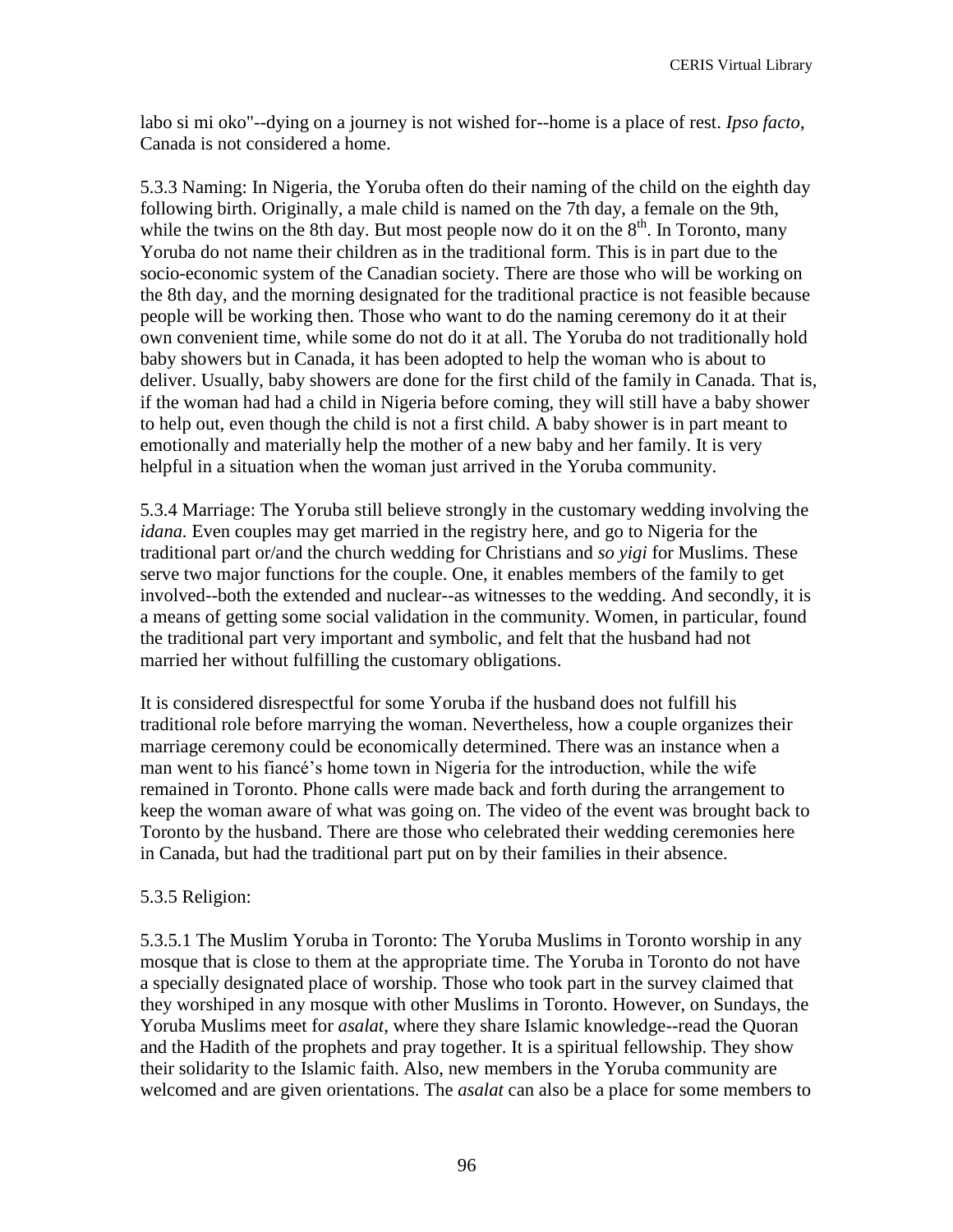seek recognition. For example, people spend US dollars to seek for prayer for their loved ones. This is made public for others to recognize (Participant Observation, Summer: 1999). Sunday *asalat* for the Yoruba Muslim community is not only a place to fulfil one's spiritual obligation to *Allah*, but also an opportunity to meet with one another for sharing information about work, home country and upcoming community events.

5.3.5.2 The Christian Yoruba in Toronto: The Yoruba Christian churches contribute in no small measure to both the spiritual and other social needs of the community. The Yoruba Christians split their time between attending the orthodox, Pentecostal and the *aladura* churches. Most Christians surveyed claim that they go to the *aladura* churches. Many of them were members of this Christian sect before they came while there are those who became the members of the church on their arrival. These churches--the *Celestial Church of Christ,* the *Cherubim and Seraphim, the Christ Apostolic Church and World Soul Wining Evangelical Ministry ,* claim to have the power to cure people from evil spirits and to combat the power of witches. They have the divine power to predict the future and avert impending danger for those who seek for their assistance. During their revivals and Sunday masses, they could go into a trance. This happens when they commune with the *malikas*–holy spirits. When they are "in spirits", they deliver messages to any members of the church. Messages from the *malikas* could be delivered to people at random (Participant Observations, summer and the fall: 1999). From time to time, leaders of other *aladura* churches from Nigeria come to visit them. Whenever they come, they lead fellowship for the whole group. Members share a sense of security and the community is an abode of protection against the world full of sin and hatred.

The songs, drums and the dances are very much Yoruba, albeit, they mix their songs with English, Ibo and Hausa to make other people feel welcomed. Like their Muslim counterparts, the church events such as the *ajodun*, annual thanksgiving and other social events provide the fora for members to seek for recognition. No doubt, the *aladura churches* are purely Yoruba zones!

In the survey-interview, only one person claimed to believe in the African Traditional Religion (A.T.R). This is a religion that most Yoruba do not publicly claim any more. But one way or the other, African religion has certain elements in common with the other religions-- it is fused with some aspects of Islam and the African churches. Most of the Christians are aware of this. There was an incident that occurred in one of the Yoruba churches in Montreal which was shared by a member of a Toronto *aladura* church as a testimony and a thanksgiving to God for saving his life. He was beaten with a Yoruba magical charm by a shepherd of the church, *olonde* which caused him a serious headache that almost killed him. I must clarify; the African religion is not reliant on the use of magic, however, the practice of magic and charm is one of the elements. And I must also state that the fact that some members of the Yoruba Christian churches still associate themselves with some of the Yoruba traditional elements does not exonerate them from fusing traditionalism with Christianity, even though they consider the traditionalists as "evil doers" and "primitive". Moreover, there is quite a number of Yoruba who publicly profess to Christianity, but covertly patronize the *adahunse*/*babalawo* for various spiritual helps. Among these Yoruba are people of high standing in the community, such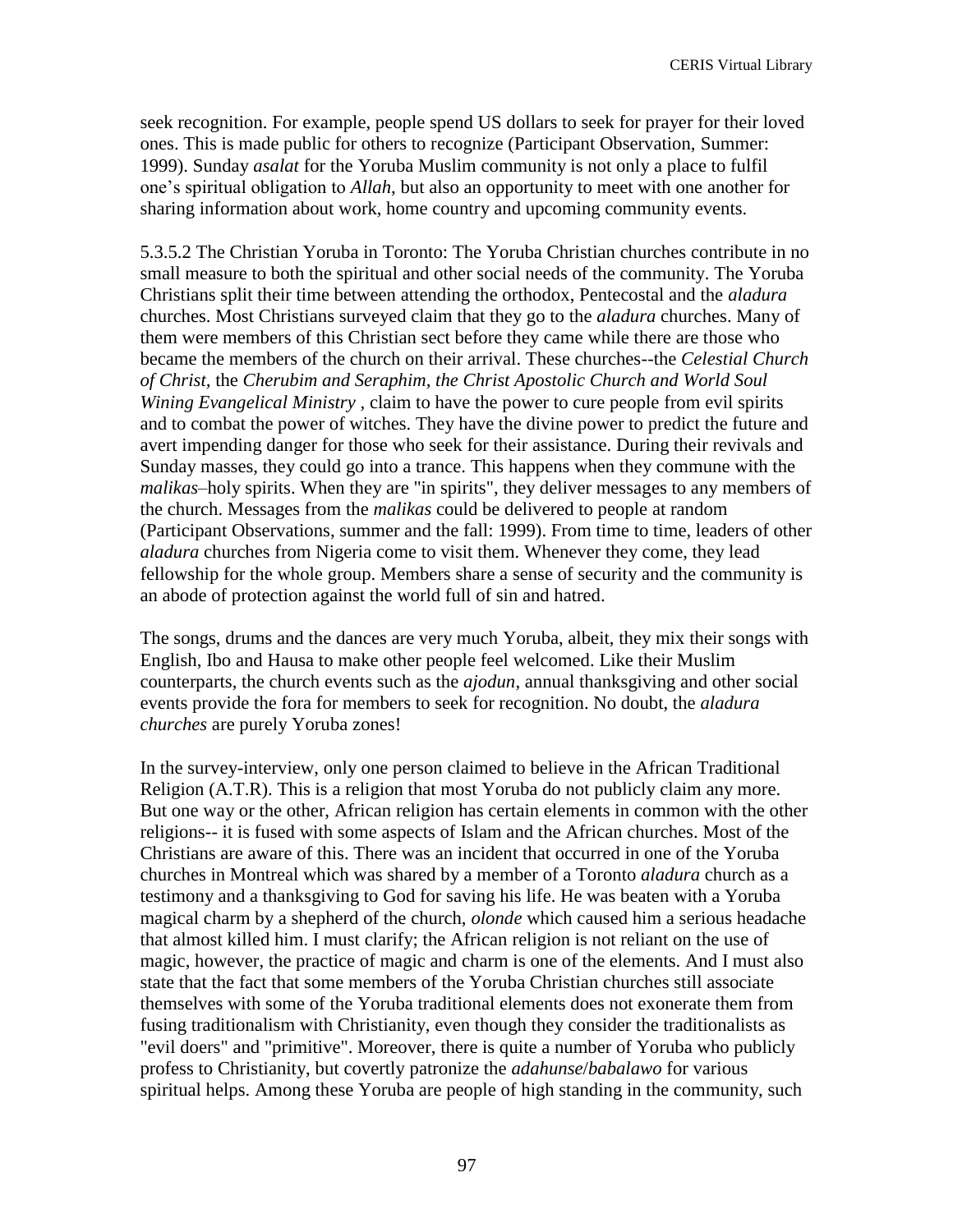as the politicians, lawyers, doctors, business men and women, professors, etc. But in the public, most of them (if not all) deny the traditionalists.

| Religion                          | Frequency | Percent |
|-----------------------------------|-----------|---------|
| Christianity                      | 34        | 68.0    |
| Islam                             | 15        | 30.0    |
| <b>African Traditional Belief</b> | -1        | 2.0     |
| Total                             | 50        | 100.0   |

Table 5.9: Religious Affiliations of the Yoruba in Toronto: 68% profess to Christianity; 30% to Islam and 2% believe in the Yoruba traditional religion.

## 5.4 Typology of the Yoruba in Toronto:

The Yoruba Transnational community can be classified into the following social strata based on my field work--survey-interviews and participant observation. The following major groups can be identified: namely, the "returnees" and the "stayers", small business owners, working class--blue collar, white collar; and there are professionals such as dentists, lawyers, accountants, doctors, management consultants, pharmacists, musicians, insurance brokers, etc. Others are students, priests, visitors, refugees, traders, unemployed and the *omo olodu*. I will caution the readers that these categories are not clear-cut as they are not mutually exclusive of one another. For example, a medical practitioner could as well engage in a small business; and so also a small business owner working in the factory to make both ends meet.

5.4.1 The "Returnees" and the "Stayers":

The returnees are those who came in the early period, in the 1960s and the 1970s. They went home after their studies but came back in the 1980s and the 1990s (obviously, they are still returning). Two types have been identified. Those who came here to study in various universities in Canada in the 1960s and the 1970s (Type I), and their children who were born in Canada (Type II) but left with them and are now returning, most of them to continue their studies. Most returnees now studying went with their parents, who left to take up various appointments in Nigeria in the 1970s and the early 1980s. The Type I returnees went back to serve their country and contribute to the community that they left behind. The Nigerian economy was booming in the 1970s up to the early 1980s. Leader Adeogun, a returnee, who was in Austria for a short period before coming to live and study in Canada from 1972 to 1980 told me that he got a job immediately he arrived in Nigeria in 1980. He said, that even though there were opportunities to work here then, few people wanted to stay. He also added that, when people stayed here and did not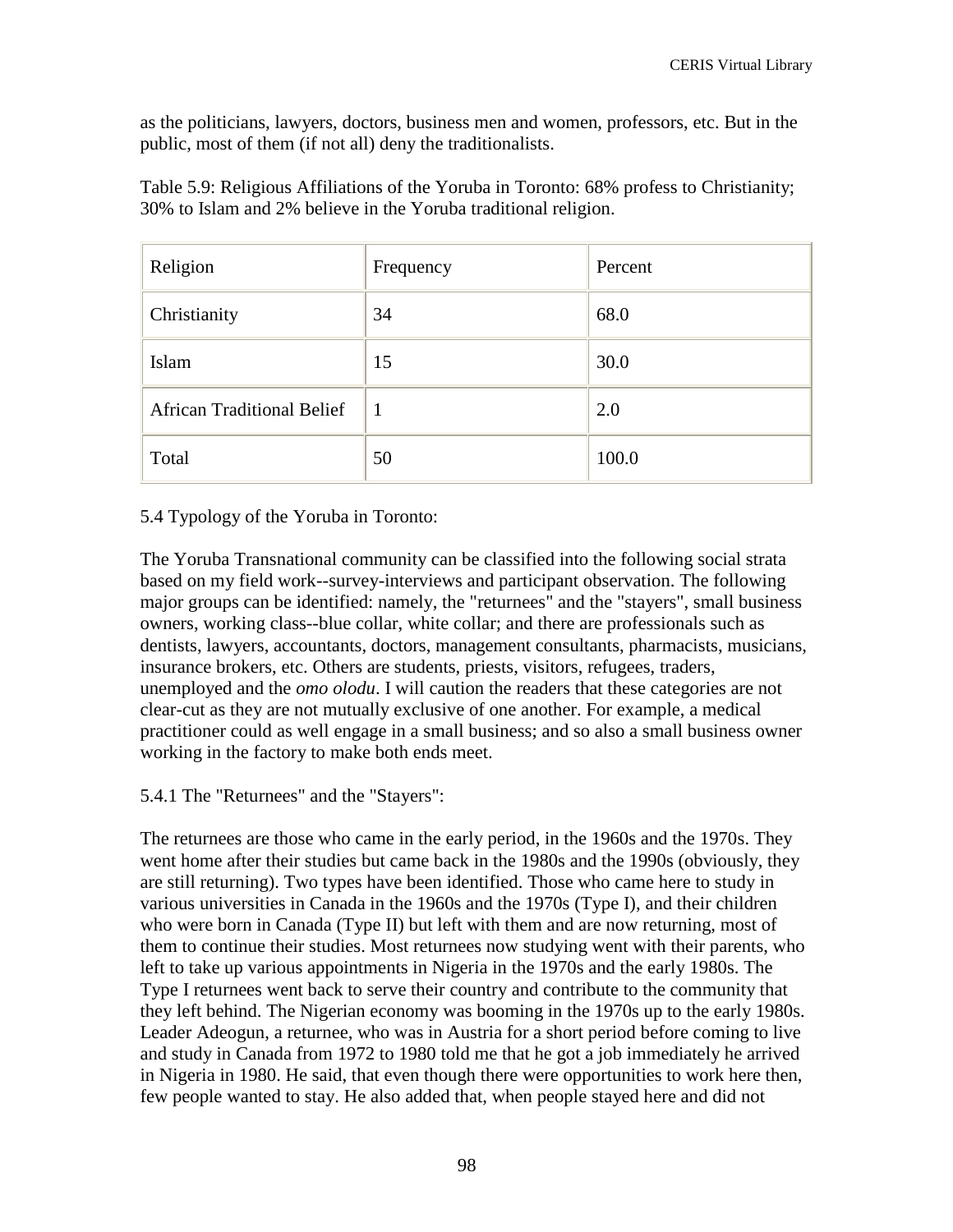return, the family became apprehensive because they (members of the family) might lose respect in the community--*omo re gbe sajo*–a disparaging expression! People see your long overstay without coming home at all as a sign of failure or lack of accomplishment. Going back home after one's study was a source of joy for many families - "they did not really want your money, but they wanted you to come home and contribute your own quota to the community".

The stayers continued to live in Canada without going back home for good at any time. Pa Adewale intended to go back home after two years in Canada, but could not go back because the money he was making was not enough for him to go back home to settle. Quite a number of stayers had been married before they came here. One of the informants told me that with the help of her parents, her husband was sent to Canada to study in 1974, and from time to time, he returned home to see the family members. Many stayers visited (and still visit) home from time to time to spend time with their relatives. There are a number of reasons why they continued to stay. One, they could not compete with their skills with those who studied in Nigeria, compared with the early period when they had privileges over those who studied in Nigeria. Two, some did not have enough money to allow them to comfortably settle down. Three, those who had wives and children at home considered Canada a place of work, while Nigeria was home where one can rest. Some stayers had their wives and kids at home, and they returned to them seasonally. Their family members were left behind to enable the children to learn the Yoruba culture, which allowed the traditional mode of discipline. For example, Mrs. Ogundipe did not join her husband who left in 1972 until 1992. All their children were born in Nigeria and they only came to join the family about five years ago. Four, there were those who got married to non-Yoruba women, and did not really have any serious reason to leave their family behind. Five, adapting back to Nigeria where the infrastructure was of no match to that of Canada was another inhibiting factor. And lastly, for those who had not really had the opportunity to acquire recognizable skills at home, they were not proud enough to go back because people would make fun of them.

Table 5. 10: Occupational Classification of the Respondents in Canada: 42% of those survey-interviewed work in the blue-collar sector, such as factory, cab driving, cleaning, baby-sitting, etc. 34% are in white collar sector, such as insurance brokerage, computer programming, accounting, medicine, etc.

| <b>Occupational Groups:</b> | Frequency | Percent |
|-----------------------------|-----------|---------|
| blue collar                 | 23        | 42.0    |
| student                     | 8         | 20.0    |
| white-collar                | 17        | 34.0    |
| self-employed               | 2         | 4.0     |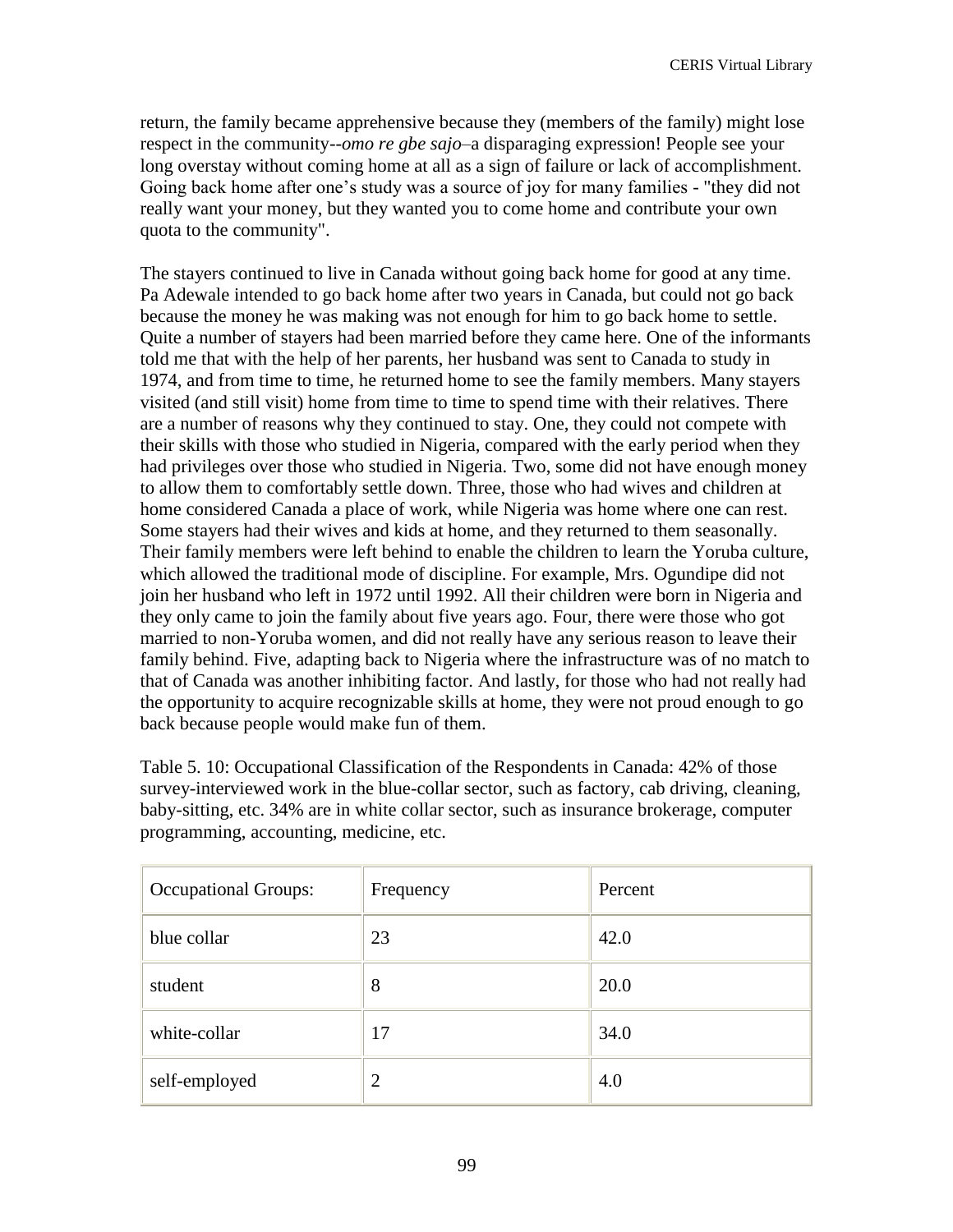| $\epsilon$<br>Total<br>υU<br>LUU.U |  |
|------------------------------------|--|
|------------------------------------|--|

Table 5.11: Formal Educational Attainments of the Respondents: 80% of the respondents have a post-secondary education; and 16% are studying in different post-secondary institutions.

| <b>Formal Education</b>    | Frequency      | Percent |
|----------------------------|----------------|---------|
| university graduates       | 29             | 58.0    |
| college graduates          | 11             | 22.0    |
| high school graduates      | $\overline{2}$ | 4.0     |
| students in the university | 7              | 14.0    |
| students in the college    | 1              | 2.0     |
| Total                      | 50             | 100.0   |

5.5 Why the Heterogeneity!:

There is no doubt that more people have been migrating since the mid-1980s for a variety of reasons; which make the new wave of migration different from the early period. Compared to the early period, more people are now coming with the intention to stay rather than to come here for a brief period of time to study, and then return. Also, more and more people are making contacts with home in various ways than in previous times.

Both in the past and in the present, the Yoruba have been coming to the West for various reasons. One, people come for accumulation of prestige and higher status. The attachment of prestige to traveling to the West was very high in the early stages, higher in the colonial period than in the post colonial period, but much less now. Even though it is much less now, it is still socially rewarding to travel overseas. In the early period, most people came here to study for a variety of reasons. For those who came during the colonial period, they came to study because most academic and professional training was unavailable in Nigeria then. Back then it was very difficult to travel overseas, partly due to little or no kinship connections. There were three different ways of traveling overseas then. One was through parental sponsorship for those whose parents were rich. Two was through self-sponsorship; in this case, you would have to arrange for an admission into university in the country of your ambition. And three was through government scholarship, given to those who excelled in their academics (Pa Adewale, Interview: 1999).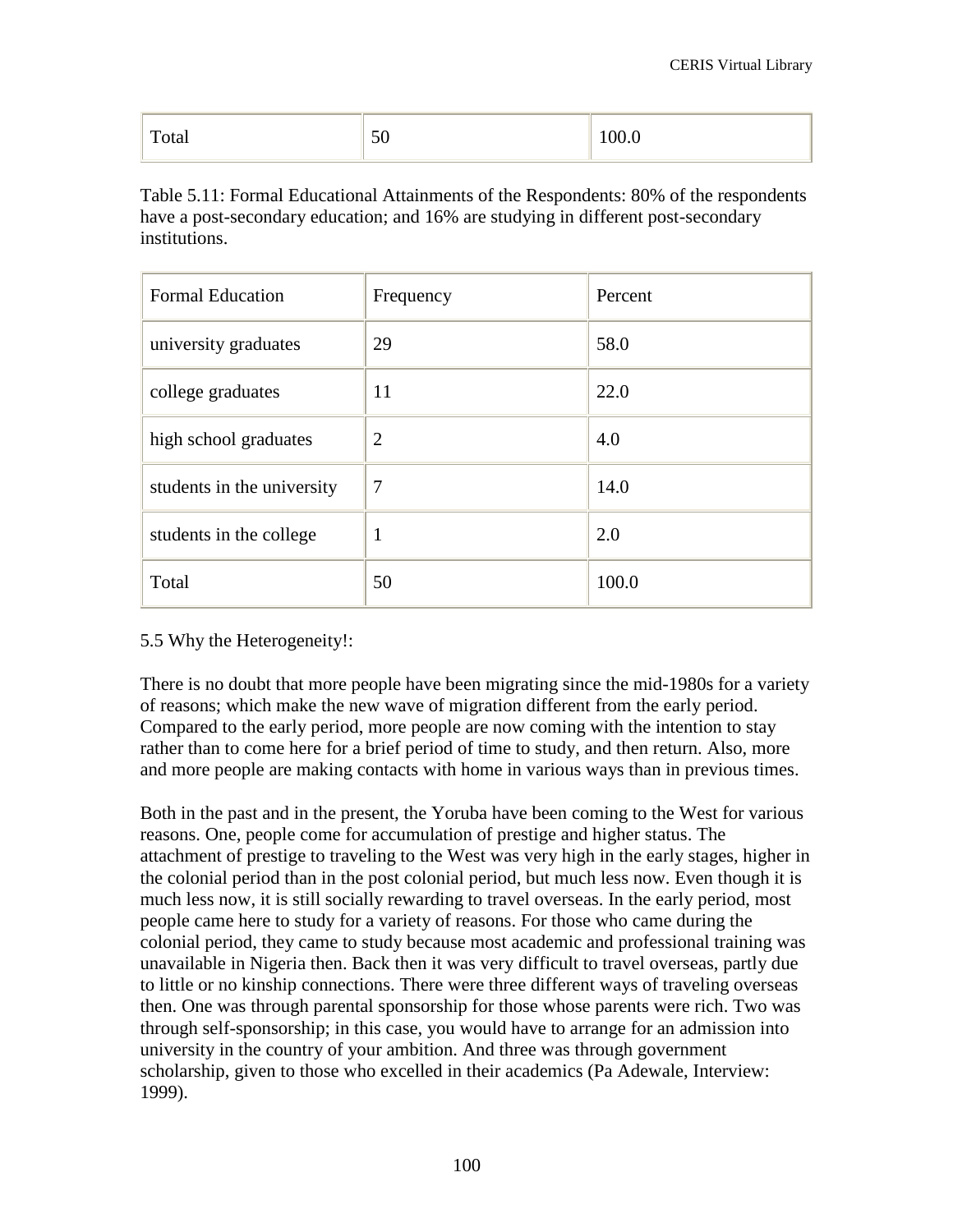After independence, there was not really a high need for people to travel overseas to study, as there were similar opportunities in Nigeria however, people still traveled to study. In spite of the relatively good economy of Nigeria in the 1960s, and the oil boom of the 1970s, gaining admission into the university in Nigeria was very difficult. Most people would have to be able to pass the rigorous West-African School Certificate Examination/General Certificate of Education (WASCE/GCE). Going to a good school made it easier because WASCE/GCE was a tough examination to pass. Those who gained admission into the Nigerian universities then were well respected, because one, they must have come out from their high schools with flying colors and secondly, they must have been lucky to gain an admission into the high school in the first instance. For those who wanted to go to the university but could not have access to one in Nigeria owing to the strict admission requirements, traveling abroad was a possibility, not only for the sake of studying but also because it was still socially rewarding (Leader Adeogun, Interview: 1999). *Ipso facto*, in the period before the 1980s, most people came here to study.

The economic problems gradually metamorphosed into political repression and the resistant imbroglio that accompanied it. By the 1990s, this had reached a crescendo and was at the maximum after the June 1993 annulment of the election in Nigeria. The whole world knew what happened in Nigeria on the 12th of June, 1993. The military annulled the election believed to have been won by a business tycoon of the Yoruba ethnic group, who was "popularly elected" by the people. As a result of this, there was a mass opposition to military adventure and its obduracy in Nigeria. Ill-feelings developed against the Northern ruling elites by the Yoruba because it was believed in many quarters that the annulment was ethnically motivated. Even though some people were really being persecuted--the political repression and the clamp down on the opposition gave an impetus to many Nigerians, who had been materially destroyed by the "military occupation, and the internal colonialism" to claim asylums in the West, most especially Canada which was found to be much more liberal than many countries in Europe.

The military larcenous and predatory rule in Nigeria affects the entire social fabric. For example, the educational system was bastardized. The universities were being shut down for several months, even up to two years. The university suffered from brain drain, and also most of the professors were "enlisted" to work under the *de facto* military government, while many went to the West in search of greener pastures. The Type II returnees came back in the late 1980s and the 1990s to continue their university education. Mousa and his sister Aminat came because they were spending up to three years in a class. Quite a number of university students who were concerned about their future left as well. Omowale, a university student came not only because of the closure, but also because she questioned what would become of her even when she finished her study in Business Administration. She was able to judge her future based on the fate of those before her.

In addition to the above socio-economic and political miasma, the globalizing process in the form of media consumerist policy penetrating Nigeria is another factor. This changes people's perceptions about the world and their environment. The improvement in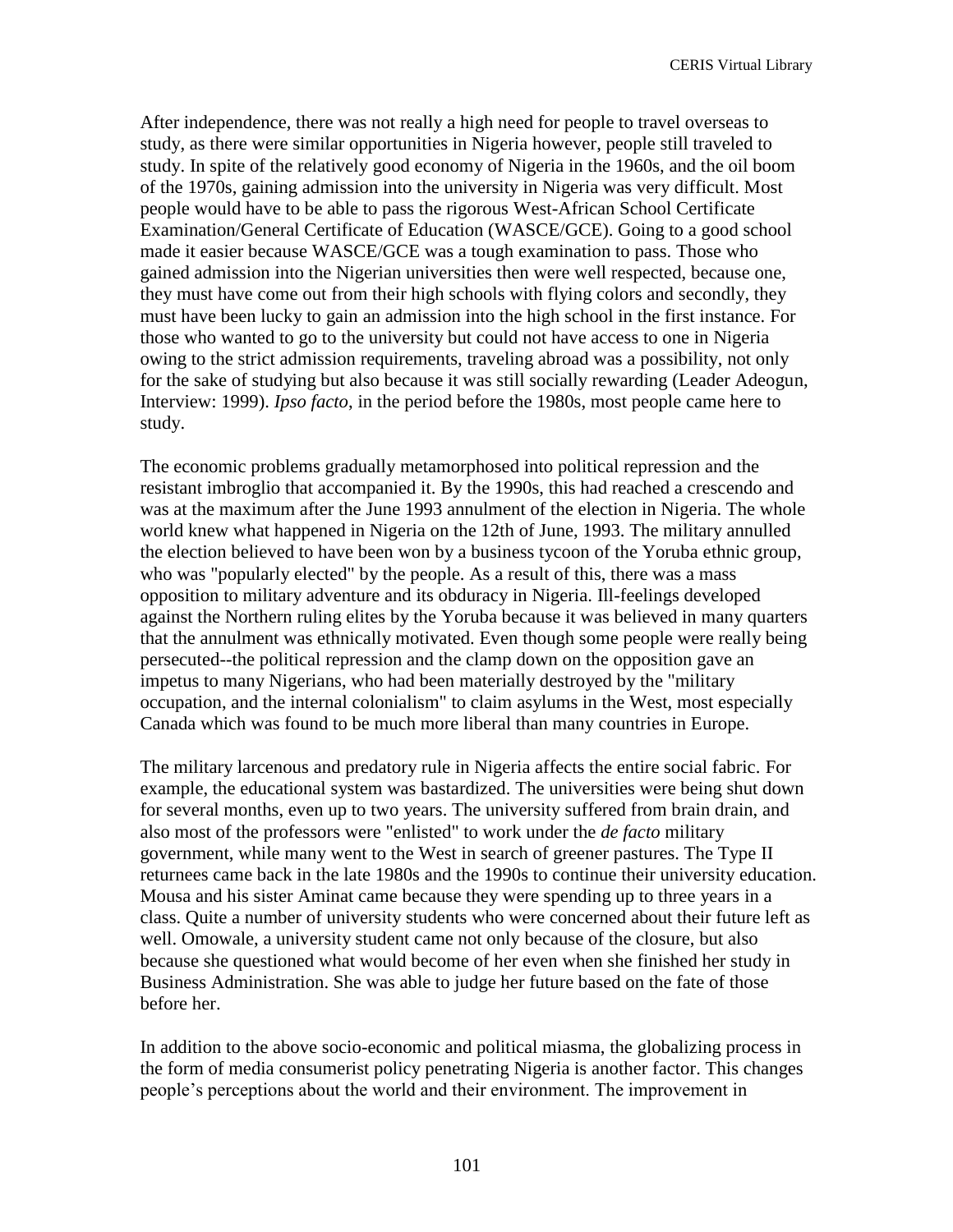technology gives people more opportunities. For example, the pragmatic nation building policy of the Canadian government by which the immigrating to Canada has become publicized on the Internet to attract skilled immigrants and business class investors in the 1990s was a new opportunity. The notion of Canada being a beacon of hope, a peaceful place and a society where "equalitarianism" is prevalent was (and still is) disseminated to the whole world to attract highly skilled people. Pa Adewale says that in the 1950s and the 1960s, there were not many opportunities available for them to learn much about the outside world, unlike now when the information is flowing and readily available for people to make use of (Interview, summer: 1999). Festus, a young graduate of Chemical Engineering from the University of Lagos, told me that he was never aware of the possibilities to apply to Canada under the "independent class" until he learnt of it on the Internet where he was working in an oil company in Nigeria in 1994. The advancement in communication technology, such as the phone, fax modem, telex, Internet; and other improvements in technology, such as airplanes, audio-visual and other telecommunication gadgets, make the world closer, thereby attracting people to Canada as a country to settle. Pa Adewale revealed that in the 1950s, people traveled by sea, and that it took him two weeks to get to Europe from Nigeria, and several weeks to get to the Americas (Interview: 1999). But now people can travel with relative ease.

Apart from all the above-mentioned factors, the colonial legacy of the Yoruba, especially their historical place in the world, might be considered specifically unique to them, as well as to other colonized peoples of the world. For the Yoruba of this century, traveling abroad goes beyond the materialistic understanding of the phenomenon. It is a serious event that is connected with the Yoruba supernatural understanding of the world. The idea to travel could be nurtured or could begin to develop right from infancy or even before birth. Leader Adeogun told me that as early as the age of six, he had known that he was going to travel. The *ifa* divination predicted that he would be a parvenu, because he would never farm like his parents and ancestors. Many years after, this came to pass (Interview: 1999). I gathered that early prediction of a child's predestination leads to jealousy among members of same household. If a child is predicted to travel abroad, it implies future greatness in the community. The rivals in the family may want to spiritually harm him or her, by bewitching him/her. Mrs. Akintela, a member of *aladura* church told me she "made it here" (to Canada) with the power of prayer, "...they did not want me to come here, they had been blocking my progress for years, but God said that they would never change my destiny...even when I got here, they were still after my life..." (Participant Observation, fall: 1999). The point being made is that, traveling abroad is a preparation of a life journey for many of the Yoruba.

### 5.6 Canadian Situation:

Canada like most industrial capitalist countries of the world is enmeshed in the economic restructuring and neoliberal policy as measures for global competition. In order for Canada to be internationally competitive, it has pursued various strategies. The current government (formed by the Liberal Party) has been a staunch backer of the World Trade Organization (WTO), which favors movement of corporations from one political region to another unencumbered. The Canadian government in recent years has entered into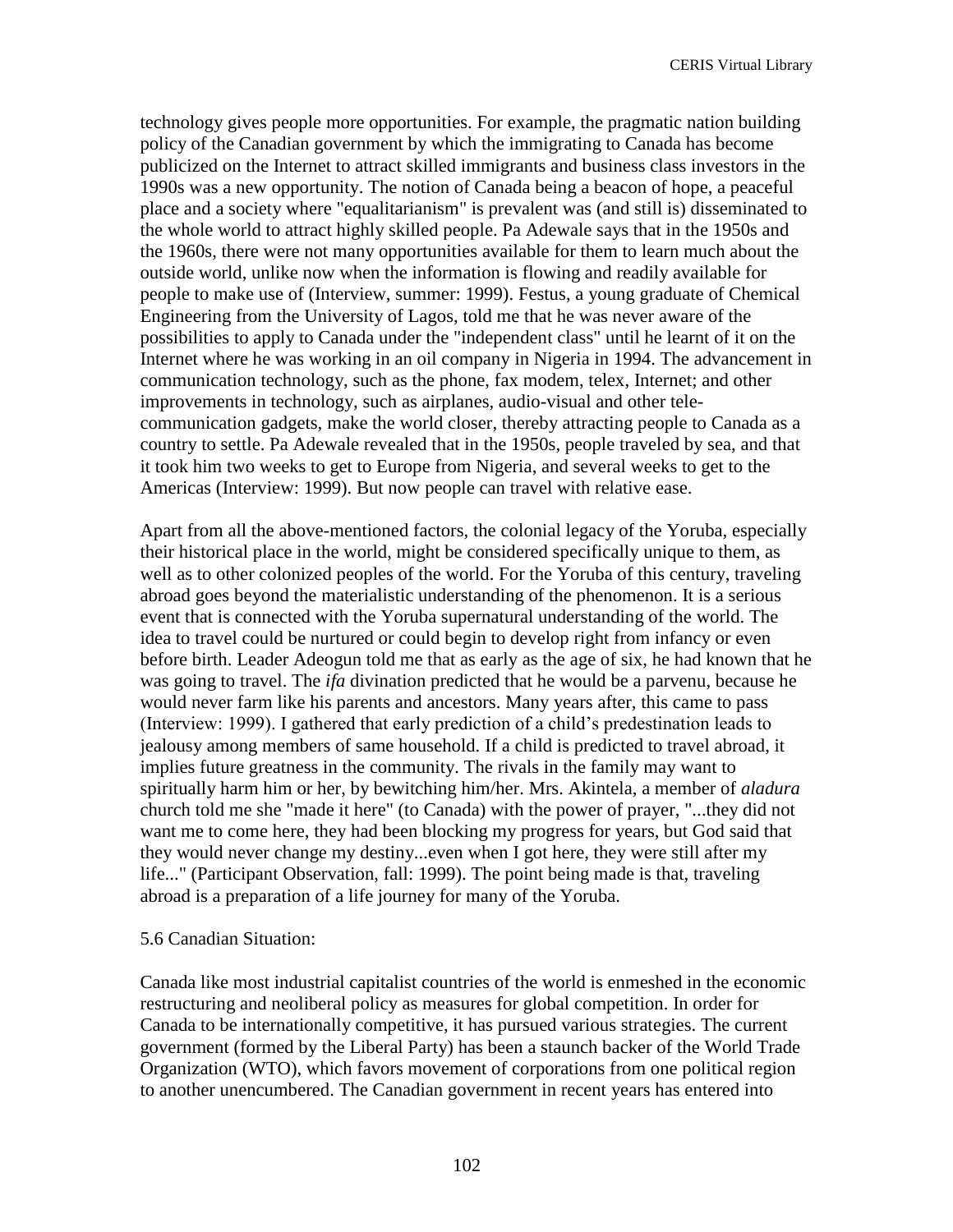trade agreements with certain partners or with all countries that favor the lowering of tariffs. Examples are the Canada-Auto Pact, the Canada-US trade agreement (CUSTA) of 1989 and the North American Free trade Agreement (NAFTA) (ratified in 1994) (Simmons, 1996: 6). These free trade agreements have had serious impacts on the Canadian Industrial base. Firms in recent years have moved to free-trade zones with lower wages, minimal health and safety regulations, and weak or no labor unions. Those left over have adopted methods of cutting labor costs, especially by hiring people parttime so as to avoid payment of benefits, such as dental care, sick leave, injuries, etc. Also, part-time workers do not have the same rights as full-time workers. They can be retrenched at any time. In Toronto, many of the Yoruba working in the factory who I interviewed revealed that the companies they worked for did not hire them as direct employees, but through the employment agencies, specializing in placing people to different industrial work sites in Toronto. Under this arrangement, the companies where these Yoruba individuals work owe them no responsibilities, and can lay them off whenever their services are not needed.

In the past three decades, tax revenues from corporations have been extremely reduced. It is on record that, in the early 1970s, corporations paid 21% of all income taxes; now they pay less than 6%, and every year about \$ 18 billion or more profits go completely untaxed (O'Hara, 1997: 15).

The Canadian government's efforts to increase global competition have led to massive job losses over recent years and high national unemployment. This has been largely caused by corporate downsizing in their efforts to exploit cheap labor elsewhere. Many corporations move to Mexico and parts of the southern US where workers can be paid less. Not only this, some of them move for strategic reasons, such as getting closer to their markets and natural resources. The official unemployment figure is nudging 10 %, but stands closer to 16 % if you include discouraged and underemployed workers. Youth unemployment is in the range of 20 % and shows no signs of declining. While this is happening, the government has embarked on cuts in social spending, especially the cuts in transfer funds to the provinces and change to Unemployment Insurance to Employment Insurance. Employment Insurance has been made difficult to get through longer eligibility periods, shorter duration and lower benefits (Simmons, 1996: 6-7).

Neoliberalism is not only being pursued at the federal level, but is also a policy being adopted at the provincial level as well. This has been zealously adopted by the Progressive Conservative Party of Mike Harris in the Province of Ontario. The Ontario government, in order to attract investors, and in part reduce the deficit and the debt, has pursued cutting expenditures on social spending, especially cuts to social assistance, closure of many hospitals, shelters for the poor and a reduction in social services for the poor.

The Canadian immigration policy of recent has reflected the government's competitiveness within the global economy. The Canadian immigration policy has thereby moved toward greater selectivity, by giving priorities to "designer migrants". These are migrants that are selected to fill perceived shortages in the current Canadian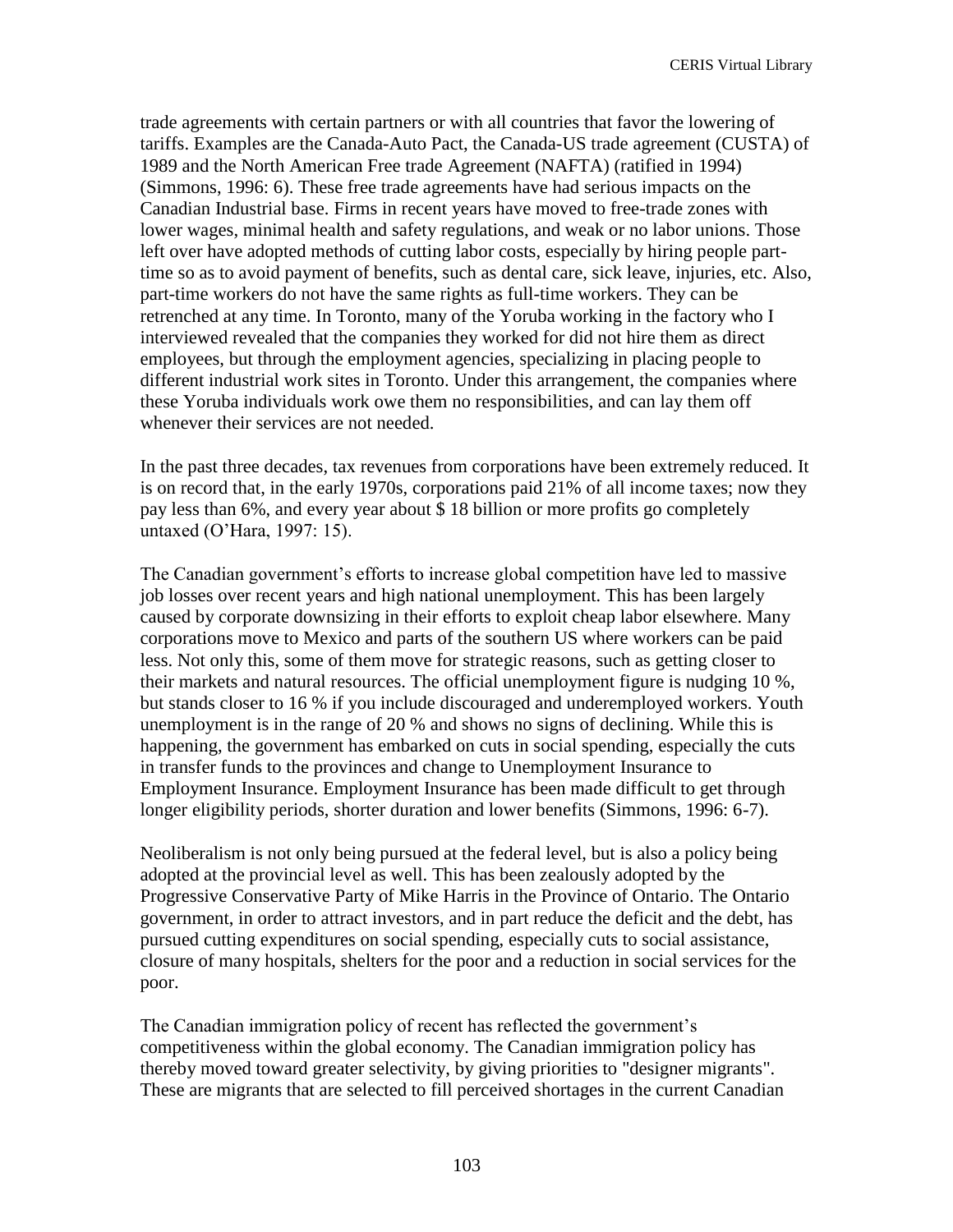labor and business community. *Ipso facto*, the ideal new economic immigrant has very high-level job skills or capital acumen with entrepreneurial experience. Emphasis on this class of immigrants frees the Canadian government from certain services such as language training and settlement costs often expected to be provided by the government for new immigrants in need of such services (Simmons, 1996: 1).

Two other measures being adopted by the government that are noteworthy are: one is the recovering of administrative costs from prospective immigrants through the imposition of processing and settlement fees, whereas, in the past, immigrants to Canada paid no fees; when they did, it was nominal. At present, a family consisting of a couple and two children now pay about \$3,200.00 (US \$2,400) in application fees (Simmons, 1996: 9). And two, sponsors of family members are compelled to make written commitment that they will be financially responsible for the upkeep of those they are sponsoring for a minimum period of ten years. Hence, those being sponsored are not eligible to social welfare from the government for the whole period. This policy is inconsiderate because it fails to account for the fact that the sponsors themselves may be unemployed, because of the corporate downsizing causing unemployment and loss of jobs.

Recently, Canadian immigration policy has included in their requirements that the prospective immigrant (the principal applicant) should demonstrate that she/he has at least a sum of \$10,000.00 to repatriate from the country of origin to Canada (Application form for Landing, 1999). This amount of money may be shown to the immigration officers at the port of entry, as happened to one member of the Yoruba community who just arrived as an immigrant. This amount of money is no doubt a lot for most people from the Third World countries who are willing to immigrate to Canada. Apparently, most of them would be precluded from immigrating to Canada. This policy is not being sensitive to the unequal development between nations of the world.

Globalization and neoliberalism no doubt have serious impacts on the immigrants from the poorer countries. The difficulties encountered in the process of migration and the impossibility of reuniting with their family members exert both psychological and emotional pressure on the migrants. Moreover, the high priority being given to the independent and entrepreneurial class reproduces inequalities between groups within the Canadian mosaic. This becomes more pervasive when the government is failing to support new immigrants with social services, such as language and job training. The fact that some immigrants lack basic skills to integrate into the Canadian labor market makes it difficult for not well-to-do immigrants to socially and economically adapt to Canadian society. Also, many well educated immigrants from the poorer countries end up doing menial jobs such as driving the cabs and working in the factory because some of them lack the basic tools to retrain and re-skill to meet the required "Canadian experience and education". Furthermore, out of frustration many immigrants leave for the United States after a while in Canada where they perceive there are more job opportunities for them.

In the survey, about 70 % of the Yoruba living in Canada believe that their Yoruba counterparts in the US have better socioeconomic opportunities than them. In response to the question as to whether they would move to the US if they had the opportunities, about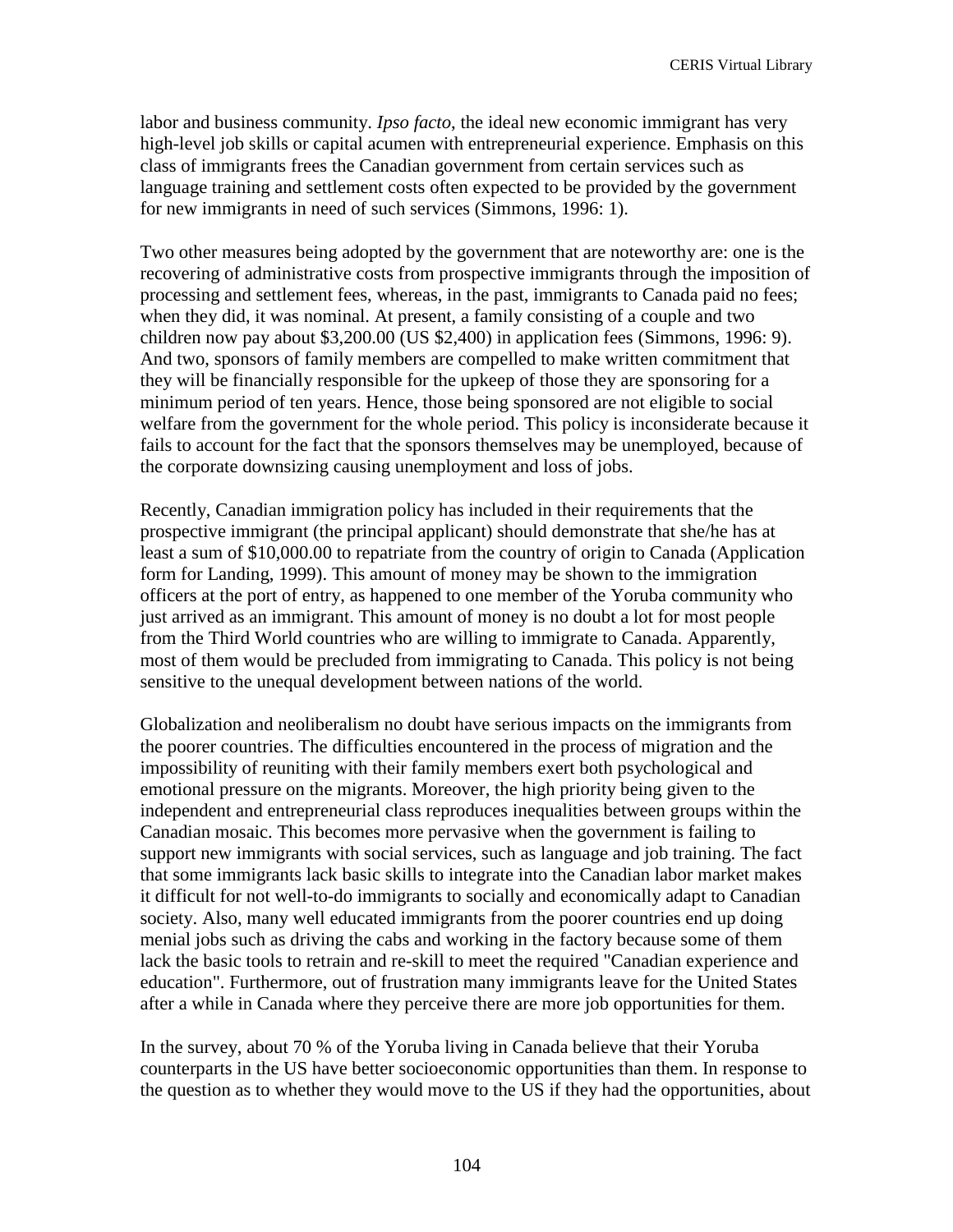38 % say "Yes", 50 % say "No", while 12 % are "not sure". Many of those who say "No" to moving to the US consider factors such as difficulty in settlement, family situation, perception of crime, etc. (see Tables 5.12  $& 5.13$ ). The consideration for moving to the US for better economic opportunities is not peculiar to immigrants who feel dissatisfied with their living condition in Canada, but it is also a trend applicable to many Canadians of various class and ethnicities. Canada at present is losing some of its skilled and educated people to the US.

It is important to note that the Canadian immigration policy cannot be totally absolved from racism, because of the high values it places on specific skills, application fees and cash needed to repatriate for settlement in Canada. According to Richmond (1994), immigration policies do not explicitly have to exclude certain groups in order to be considered "racist". If the consequence of particular policies disqualifies certain ethnic groups, while making it easier for other groups to gain admission, then such regulations could be considered "quasi-racist", albeit, they do not specify race as a criterion (pg. 155).

Table 5.12: If the US is Better: Respondents are asked if there are more opportunities in the US than in Canada: 70 % of them answer "yes"; 20 % answer "no"; while 10% of them do not know.

| Agreement     | Frequency | Percent |
|---------------|-----------|---------|
| yes           | 35        | 70.0    |
| no            | 10        | 20.0    |
| I do not know | 5         | 10.0    |
| Total         | 50        | 100.0   |

Table 5.13: This question is as to whether respondents would move to the US if it is possible. 38% answer "yes"; 50 % "no", while 12% are not sure.

| Answer        | Frequency | Percent |
|---------------|-----------|---------|
| yes           | 19        | 38.0    |
| no            | 25        | 50.0    |
| I am not sure | 6         | 12.0    |
| Total         | 50        | 100.0   |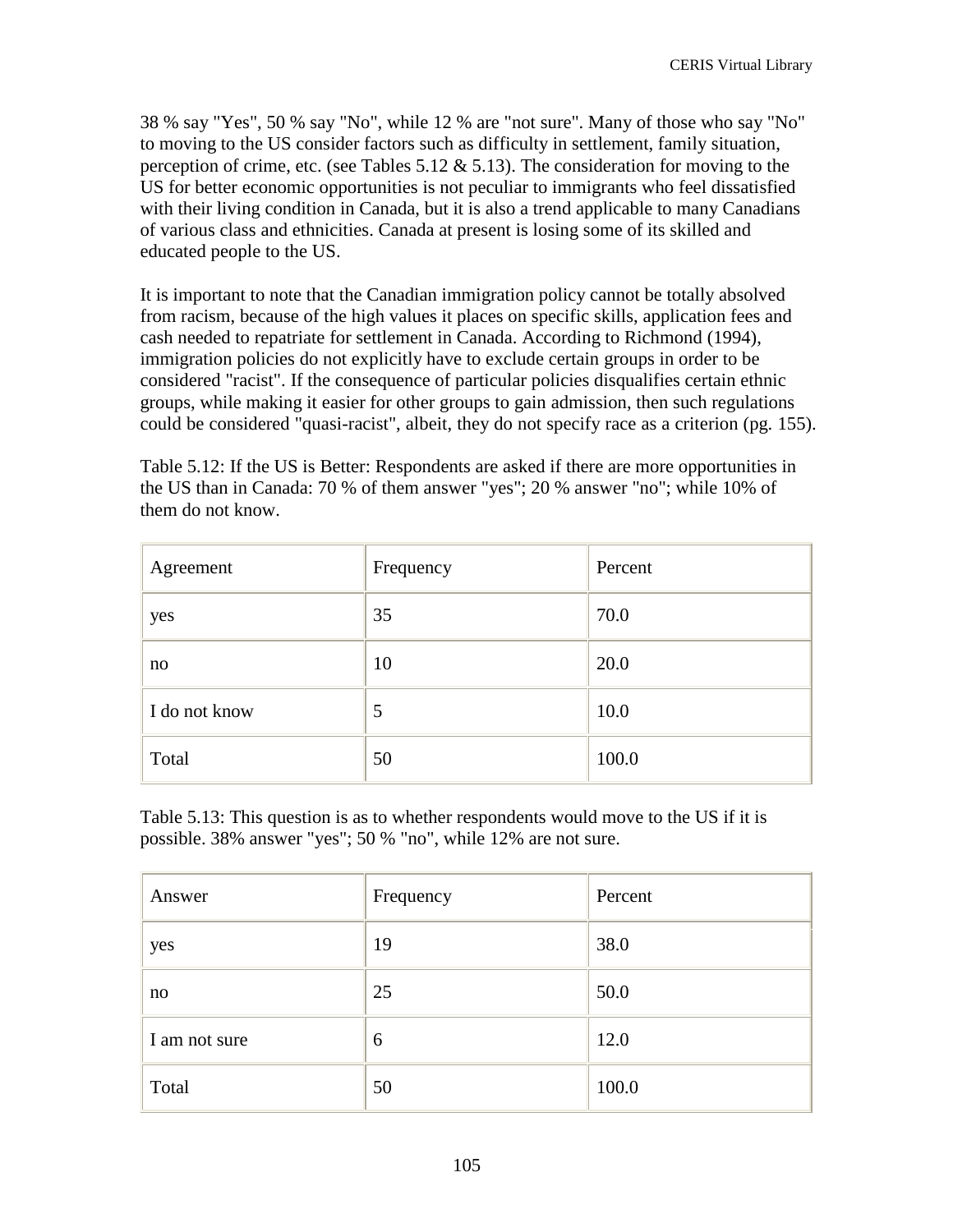To essentialize the methods which various groups use to get sustenance in this period of globalization purports an inadequate understanding of the particulars within economic globalization itself. The globalization process is experienced differently by different groups. For those immigrants of color from less developed countries, they do not merely suffer from material deprivation, but the emotional and psychological torture in the process of their migration. Many young migrants leave parents, grand parents, cousins, nephews and other members of their extended family kinship behind. In most cases these people are dependent on these migrants for economic support, while the latter also need the former's emotional and moral supports. There are also adults who get cut off from their spouses, children, members of the extended family and also friends and well wishers known over the years. These are the people whom they might not meet any more or for a long time. Also, when these immigrants travel, they do not travel hitch-free. They are more often harassed, abused and assailed by the immigration officers, customs and the police in the second countries and countries of destination.

There are those who will comment that, "this problem of unemployment is not peculiar to the immigrants of color, it happens to the white Canadians as well. Like others, they go to the US." When a Canadian of the dominant race leaves for the US for better economic opportunity, he/she still retains what makes him/her "the ideal human being". The opportunity to continue a normal life with the family members is still there, and his/her emigration is not induced by racism but a rational decision to improve his/her economic opportunities. Do these "white Canadians" lose touch with their wives, children, mothers, fathers and acquaintances for many years? No doubt, awareness of different situations of immigrants within the global process helps to understand how the system has privileged certain groups over another. One informant reveals that he is aware of racism in the United States, but the job opportunities are there for him. He asks and comments, "why should I lose everything in Canada? The possibility to have a gainful employment is not available, and there is racism...I do not care anymore...Canada is as racist as any Western country..." This aptly captures that popular aphorism: to be poor and be black is a "double jeopardy" (some feminists talk about "triple jeopardy"!).

5.7 Forms of Transnational Practices: Conditions Motivating the Transnationalism:

5.7.1 Post-Colonial Trauma:

The poor socio-economic state of Nigeria is in no doubt a contributing factor to the Yoruba transnational practices. The extraction of raw materials and repatriation of capital by the imperialistic colonial regime, and its perpetuation after independence under the canopy of neocolonial peripheral economy decimate and despoil the Nigerian potential for industrial development. This situation precipitates a primitive accumulation of resources by the Western imperialists and their lackeys who are unfortunately the Nigerian ruling elites.

According to Onimode (1982) the post independence Nigerian leaders acting as "native agents of imperialism" threw Nigeria open to imperialist plunder in the name of "open door policy" on foreign capital (pg. 140); making Nigeria a laissez faire neocolonial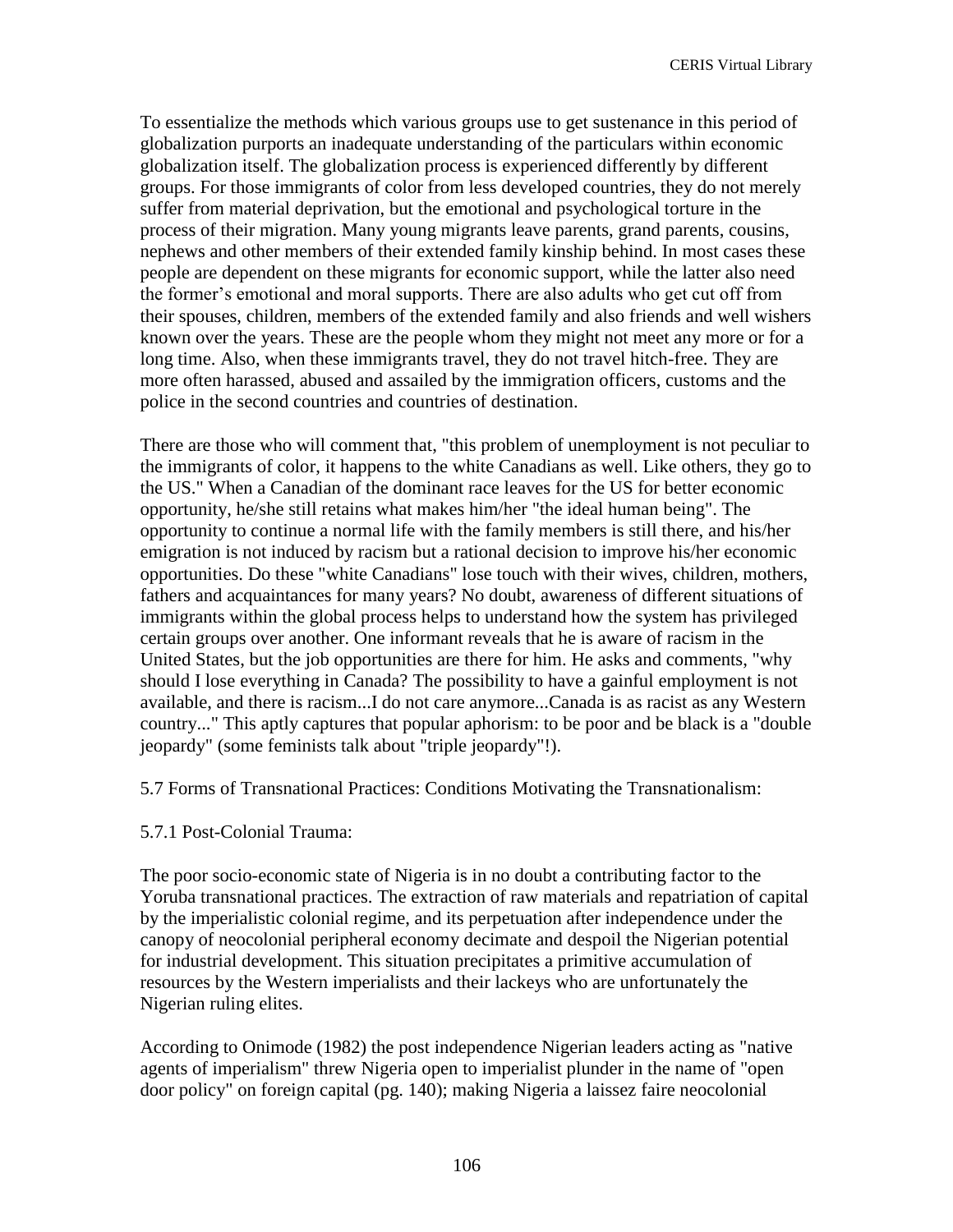dependent country. This happened in most part because there was very little effort made by the British to invest in the Nigerian economy during many years of colonialism. The little investments of the British on Nigeria were confined to areas that benefitted the colonial state, such as sectors providing raw materials and industrial by-products for the British industrial economy. Similarly, the colonial investments in infrastructure were restricted to those areas that complemented export crop production. For example, the rail road networks were built to go through cotton and rubber plantations, while areas that had no economic potentials were neglected (Badru, 1998: 46-47).

It is not surprising that the post colonial Nigerian major economic sectors are dominated by multinational corporations. Sectors which are dominated by them include but not limited to the following: petroleum and other minerals such as tin, columbite, iron ore, zinc, etc.; manufacturing (specializing mostly in consumer goods that could be cheaply produced with local inputs); banking and insurance; distributive and construction; and other sectors are transport, communication, forestry, etc. Some of the effects of this sectoral control on the Nigerian economy are: decapitalization; technological underdevelopment of Nigeria; political instability; and cultural degradation (Onimode, 1982: 141-156).

The current socio-economic problems of Nigeria are no doubt inherited from its historical placement in the world history--a colony of another people. The independence of the 1960 was a "flag independence" as the economy was still largely dependent on the multinational corporations of some European countries and the US. This problem was further escalated by the "corrupt prebendal" military governments of Generals Ibrahim Babangida and Sani Abacha. It is all these factors, put together that made Nigeria "an unfavorable and dangerous place" for many of its citizens to live in. Most importantly, the economy has failed to cater to the needs of the vast majority of the people.

The adoption of macro-economic policies in the mid-1980s badly affected the standard of living of most Nigerian workers. Inflation, food shortages, hikes in tuition fees, high costs of medicals, etc. are things Nigerians had to deal with without any government supports. One result of this is the migration of the Yoruba *en masse* to the West for long term stay since the mid-1980s. And remittances from abroad are continuously being relied upon by those who have relatives overseas.

By the mid-1980s, when the Nigerian currency had become devalued, many "stayers" began to come and visit Nigeria because of the purchasing power of the Canadian dollar. Ola Soleye who came about seven years ago, revealed that, in the late 1970s, when he finished High School, he did well in his West African School Certificate Examination (WASCE), and entered the University to study Economics. Then, he said "who wanted to travel overseas and stayed there? There were so many opportunities in Nigeria for those with good education, those of my friends who failed left for overseas and did not come back until the late 1980s"(Interview, fall: 1999). The conversion rate of the Canadian dollar has been an impetus for people to come home, to show their economic power. Before the devaluation of the Nigerian currency, there were people who could not come home because of the insecurity that those they left behind might have done far better than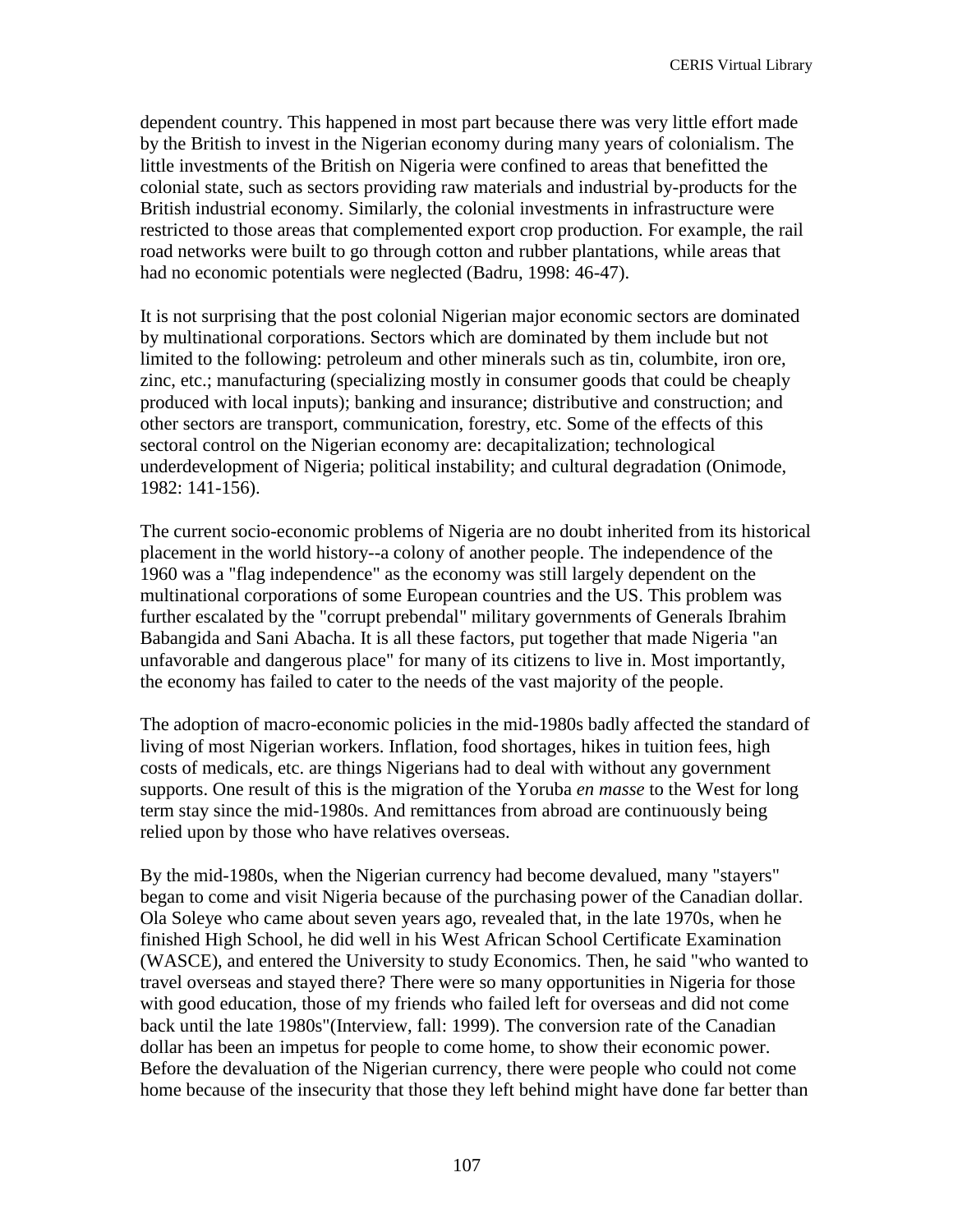them, particularly in academics and occupational advancement. Chief Thompson confirmed this. When he visited Nigeria in 1978, most of his colleagues were doing better than him socio-economically (Interview, summer: 1999).

### 5.7.2 Perception of and Experience of Racism:

Several authors have pointed out that whatever background or nation-state of origin of migrants of color who come to the white-dominated societies of the West, they come as subordinate people. Also, they are continuously treated as "outsiders". Different migrant groups from the Caribbean states of St. Vincent, Haiti and Grenada are considered outside the "real America" and are lumped up together as "blacks". Similarly, those from Asia, and the Phillippines in the US are not included within the "real America". However, people of African descent suffer from racism more than other groups like the Filipinos and the Chinese (Basch *et al.*, 1994).

Barrett (1987) argues that racism is institutional in Canada. He considers institutional racism as being "intrinsic to the structures of society", such as Canada. Institutional racism may be "overt or covert, expressed formally in the laws of the land, or less visibly in patterns of employment and the content of school textbooks" (pp. 307-308). Because of the institutional nature of racism in Canada, it manifests itself in many facets of life, such as in the employment, education, immigration, media, police and state (Barrett, 1987: 309-325).

People of color face all kinds of racial discrimination which are barriers to their full integration into society. For example, the Chinese immigrants who entered in the  $19<sup>th</sup>$ century were subject to racism by the Canadian public (Li, 1988). This confirms that racism is not a new phenomenon in Canada, it has been historically entrenched in the system. According to Bolaria and Li (1988), non-white "foreign workers" are faced with a "double jeopardy" in Canada. One, as workers, they share the same plight with other migrants who come to Canada to sell their labor. And two, as non-whites, they experience discrimination based on their skin color which "confines them to a socially and economically inferior position" (pg. 222). People of African descent, regardless of where they come from and what generation are treated as "outsiders" in Canada. Whether a person of African descent was born in Canada, or is fourth or fifth generation or an immigrant, people will always ask where he/she is from (see Barrett, 1994: 190-223; Bolaria and Li, 1988: 222). In terms of wage labor, many of them often do less congenial work than other groups. In some cases, persons of African descent are mistreated more than other people of color (see Cohen, 1987: 36; Sorenson, 1990: 303-303). In most cases, the awareness of racism shapes the perception of immigrants in Canadian society.

Most of the Yoruba surveyed responded that they had suffered different forms of racism in Canada. About 87 % claim that they have suffered racism in various ways, notable among which are accusations of having body odor, unemployment, accent, name calling, underestimation of capability, etc. As writers, such as Barrett (1987: 341) and Bolaria and Li (1988: 35) point out, racism is perpetuated to consolidate power, to undermine other groups for the perpetuation of the powers that be. Racism grows with capitalism, and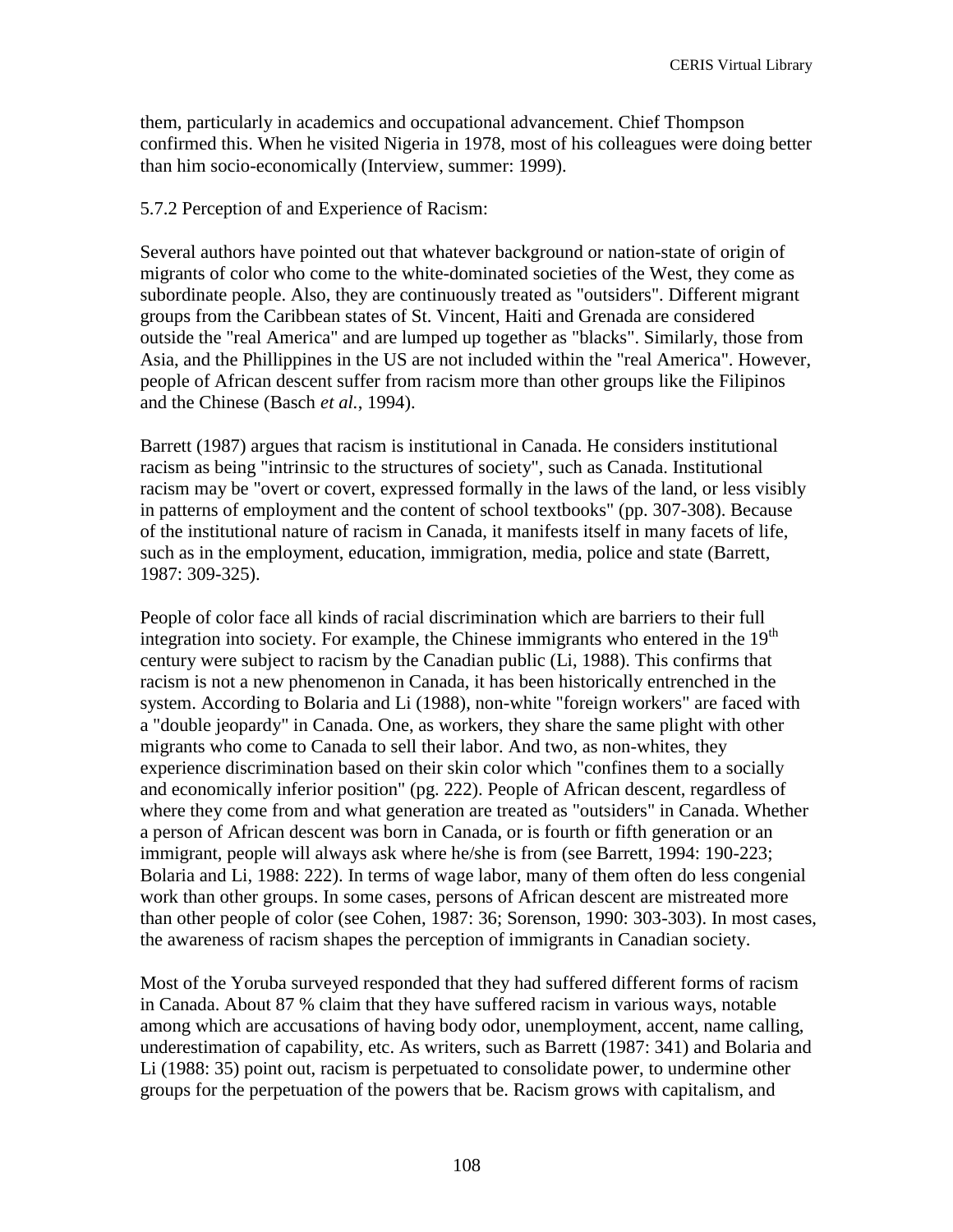relates to international labor flows and immigration. While there are so many stories soberly recounted, I regret that I cannot document them all, but three suffice to mention here:

Table 5.14: Racism: If Respondents have suffered from any form of racism: 86% reveal that they have suffered from racism; 10% say that they have not being recipients of racism; and 4% do not respond.

| Response    | Frequency | Percent |
|-------------|-----------|---------|
| yes         | 43        | 86.0    |
| no          | 5         | 10.0    |
| no response | 2         | 4.0     |
| Total       | 50        | 100.0   |

# 5.7.2.1 Case Study One:

Omowale arrived from Nigeria about five years ago. According to her, she went to the same high school with the wards of upper and middle class Nigerians. She was in her second year of the university, studying Business Administration when she decided to join her brother in Toronto because of the incessant closure of schools in Nigeria, and for future advancement. In Canada, she has put her education on hold because of high tuition. Ever since her arrival, "finding reasonably decent job in Toronto has been so difficult...I have moved from one factory to another, earning \$6.85 an hour". She finally found "an office job" "which was a bit O.K.., it was carrying files from one spot to another and photocopying materials...you know messenger job in Nigeria?.....what can one do? They paid \$11/hour, the highest wage I have had in five years in this country..." Omowale worked here for two weeks, until she was "summoned" by a woman working in the office for a "sensitive and private" matter. What she told her was that she had an offensive body odor, and that everyone there had been complaining about her, that she stank. She stated that as the woman was talking to her, she covered her nose. Omowale confided that it was the most humiliating experience of her life. After leaving work, she went directly to a doctor, she did not tell the doctor what had transpired at work, but said that someone close to her said that she had "an offensive body odor" and would want the doctor to examine her in case she has some medical complications. The doctor got close to her, sniffed every part of her body, checked her blood pressure and did a general body examination. The doctor told her that he did not smell anything from her, and could not find anything wrong with her.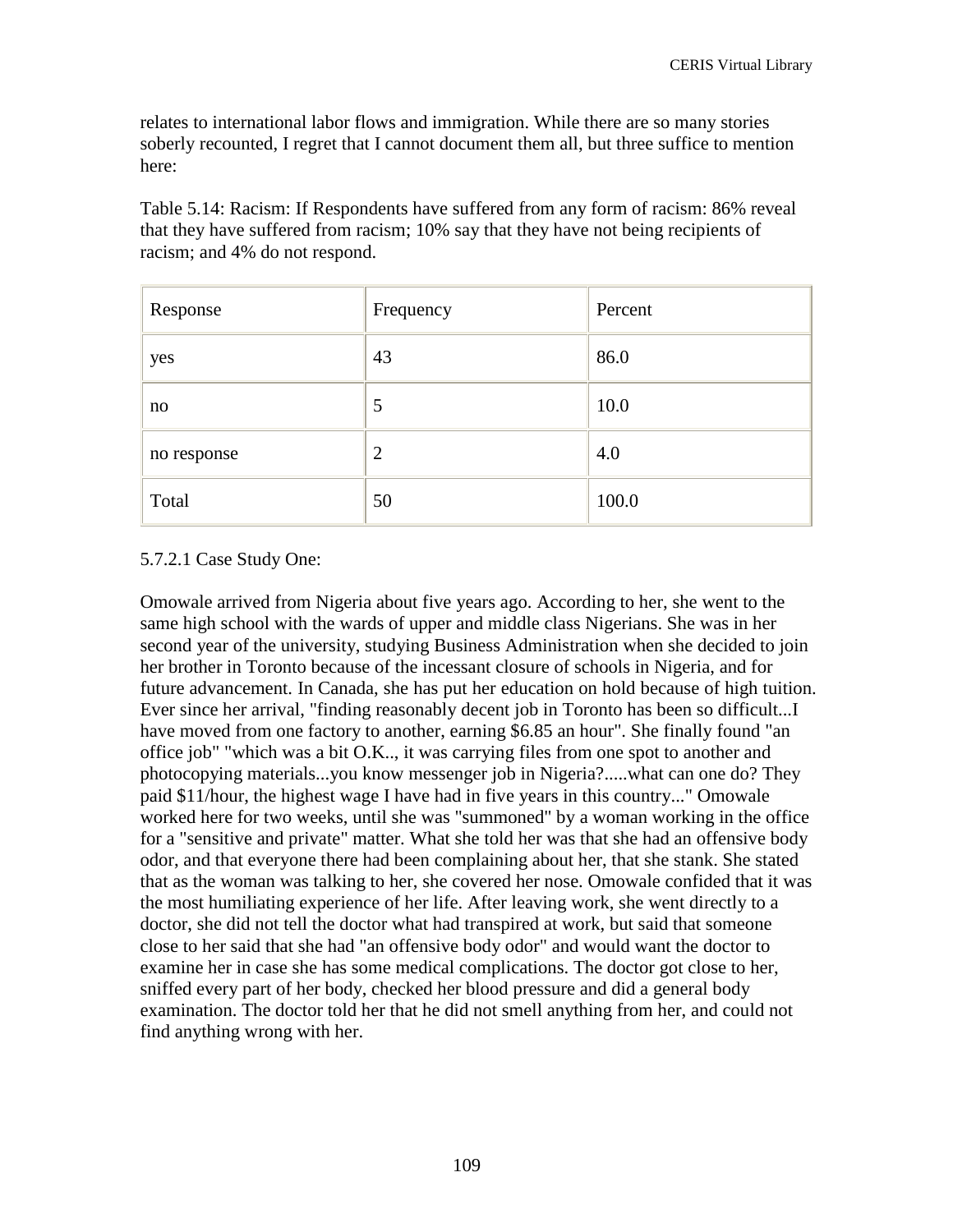I met this woman shortly after her medical check up. She was fuming. At the end of her story, she said, "how can Canadians tell me about personal hygiene...my parents must not hear this...is it their fault?...no,...it is the situation in Nigeria".

### 5.7.2.2 Case Study Two:

Fr. Bamidele is a Catholic priest, a Yoruba from Nigeria. He initially came to work with a Catholic mission in downtown Toronto for one year. In the middle of his assignment, he was asked to report to the Bishop in charge of the mission one morning. There he met other officiating priests waiting for him. He was alleged among other things of going to visit members of the church at home, even when he was not invited to come over. The complaint did not come from the members of the congregation but from one of the priests working and residing in the same mission with him. He was immediately given two days to leave the mission for Nigeria, and a letter of dismissal was given to him, and a copy sent to his diocesan Bishop in Nigeria. I personally met this priest at the airport, and I read the note written by the priest that reported him to the community authority, apologizing that he did not know that the decision would result to his dismissal. In the letter, he concluded, "...you have been a source of joy to our community, and I will be remembering you in my prayer...". I contacted one or two Canadians over this issue to see whether it was culturally not permissible for a priest to visit a member of his congregation. Both of them, one a professor at the university said that there was nothing culturally wrong with it.

## 5.7.2.3 Case Study Three:

Mr. Ogundele arrived in Canada in the mid-1970s after five years in Germany. His wife is a German. He has been working with the Ontario Ministry of Health for many years. He recounted his close encounter with racism on the job. Being a supervisor, he went to supervise a group home one day, and found that the owner of the facility did not adhere to the government regulation on the kind of clothing that the inmates should wear in the winter. He made the owner aware of the condition of the inmates and told her that if she did not follow the government guidelines, the facility might have to be closed. The owner reported the case to "the union", that he threatened to close down her home. The union took the case to the administrator of the ministry, who summoned him immediately. There was no private enquiry until called to the meeting. Right in the presence of the owner of the facility and other women who were members of the union, he was given a letter of demotion. What was most devastating to Mr. Ogundele was the personal humiliation he suffered in the midst of the gathering. In front of the administrator, he was called names, such as "nigger", "monkey", kuku", "sambo" he said, "my dear brother, I never knew that these people called us by so many names". What was really perturbing was that the administrator did not show any intolerance to the verbal abuse, but was laughing. He said after the incident he went into a mild depression for three months.

Racism, be it the institutional type or an individual casual encounter in the street, never ennobles, it is usually a painful experience that may never be forgotten. Racism is perceived as a sign of rejection. In the case of the Chinese, Li (1988) states that racial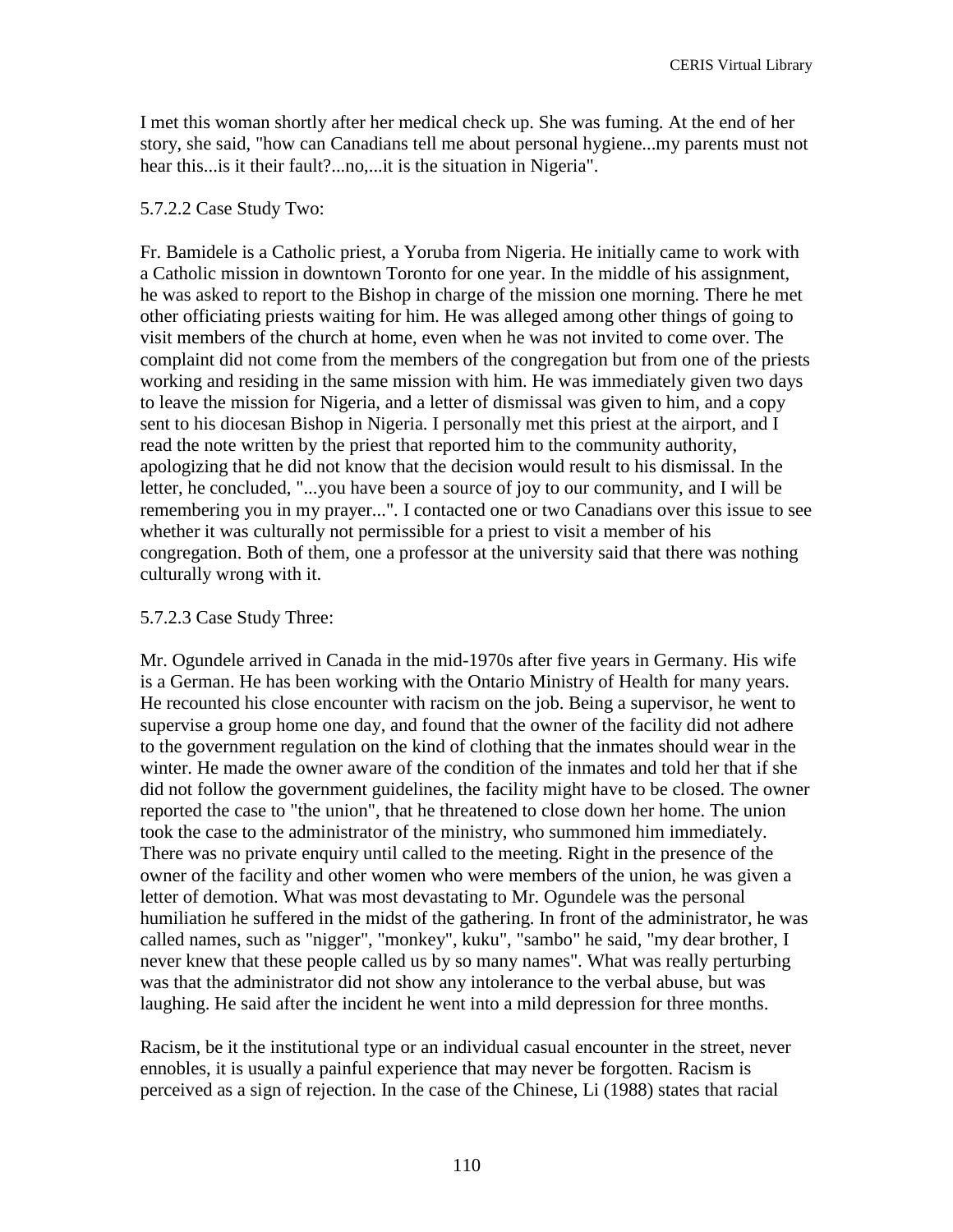discrimination makes the subordinate groups withdraw to their ethnic enclaves to avoid competition and hostility from the white dominant class (pg. 2). The in-group interaction among the Yoruba community is very high. They do not consider Canada as a place to totally put their loyalty on, rather loyalty has to be divided between Canada and Nigeria, and other Yoruba in different parts of the world. Rejection and discrimination foster ethnic solidarity among the Yoruba, and they give impetus to withdrawal, cynicism and lack of trust of the dominant group (see Table 5.14: Racism).

For some Yoruba immigrants, racism was a big disappointment. They believe that the Yoruba in Nigeria treat the white population in Nigeria with respect and courtesy. Chief Thompson revealed that, while he was working in Lagos in the late 1960s and early 1970s, whites in Lagos had special privilege. And that those who went to the village among them received gifts, such as the crops and poultry. He says "on getting to Canada, the blacks were being treated disdainfully...I think our people give them too much respect and what do we have in return?" (Audio-tape interview: 1999). Also Pa Adewale recounted how the white population lived exclusively in the most beautiful parts of Lagos in the 1950s.

In considering the high level of in-group interaction in the survey, I found it pertinent to ask in the in-depth interviews why the Yoruba do not have the "White Canadians" as bosom friends. It was agreed by all those interviewed but two that they had no cause to have Canadians as friends. Mrs. Adegoroye states that Canadians are too cunning, and that you cannot confide in them. Chief Sasere answered my question with a question, "how can you be friends to them?" And continued "when I pick them up in cabs at night, that is the only time I interact with them. For those who work in the factory, they do not see many of them there". He added that the institutional "double standard" made it difficult for both groups to interact. But Mrs. Babatola who works in the factory, when probed says that whites who work in the factory get special treatment from the employers. They are given the easiest tasks (Survey-Interview: 1999). Another informant told me that he only wanted to finish his work and avoid talking to anyone of them-- "You see those white folks working in the factory have no skills, I am a Master's degree holder; I studied both in Nigeria and overseas, but when they see you, they think you are a fool".

The harsh experiences of immigrants, especially, unemployment, underemployment, and poor working conditions make them value their culture and "own kind" more, they are therefore drawn more toward their home country.

### 5.7.3. Value of Kinship System:

Transmigrants make family decisions across national borders. Family networks sustain transnational practices of the Yoruba immigrants. The kinship system is reconfigured and made adaptable to the new experiences. Family connections become a source of strength, a source of empowerment and also an avenue for maneuvering conflicts. Two case studies will be presented to explicate the nature of family connections in the Yoruba social fields--ensuring the strength, maneuvering and conflicts characterizing this crossborder mingling.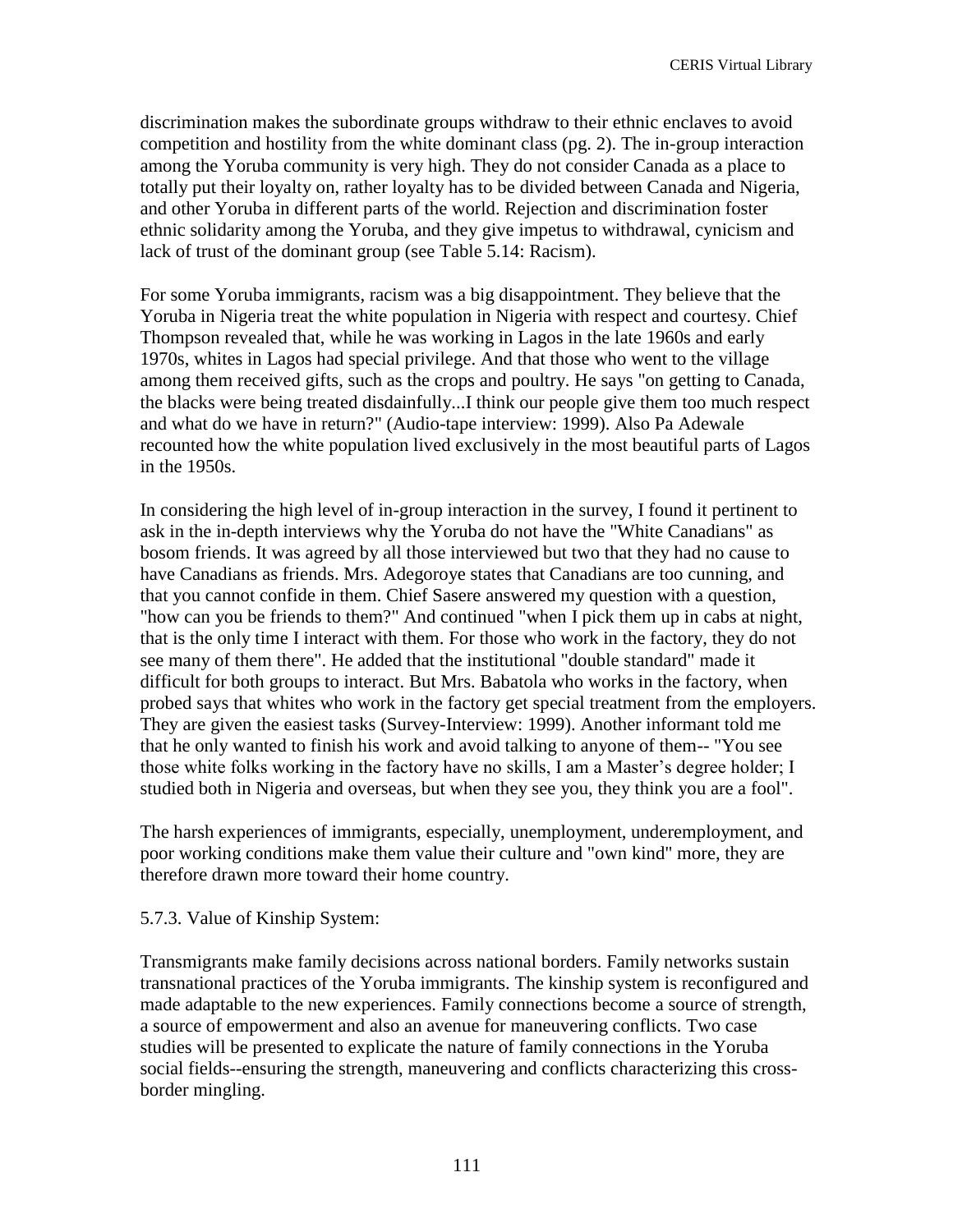CERIS Virtual Library

#### 5.7.3.1 Case Study One:

Mr. Olawale came to Canada in 1978, leaving his wife and their two children behind. His travel expenses were borne by both his family and the wife's family. The plan was to upgrade his education, in hopes that after a period of four years, he would return to Nigeria for a better opportunity. While he was away, extended family members helped to take care of his wife and children. In the early period, he was in contact with the family through letters, phoning and through friends, relatives and acquaintances traveling home. Once in a while he sent paltry sums of money toward the upkeep of his family. By 1982, he went to Nigeria for the first time after his departure, and since then, he had been going home every year. By 1985, the support from the family members was no longer adequate for his wife, partly because the children had started high school and partly due to the rising cost of living in Nigeria. So, more financial help was needed from Mr. Olawale. While the wife worked, the remittances from Canada supplemented her income. By 1989, the situation had been worse so that the entire family (including the extended family) had to look up to him for various financial assistance. In his tenth year in Canada, he got married to a Yoruba divorcee, but still maintained contacts with his family (but with a diminishing amount of money being sent home). Instead of going home every year, he now goes home every two years, to see his wife and members of the extended family left behind.

#### 5.7.3.2 Case Study Two:

Comfort was a trader, also a single mother of four children. She sold clothes in Ibadan. The children have grown with two of them in the university in Nigeria. In order to get capital to expand her enterprise, she decided to come to Canada in 1996, in hopes of working for two years and then to going back. She put her sister, a graduate of university who was unemployed, in charge of the store. All the children were in boarding school, and the arrangement was that they should go to their grandparents (Comfort's) in an Akoko village during the holiday. Decisions pertaining to the welfare of the children are made by phone. Comfort does not call directly, but buys phone cards of \$20.00 every week, on Friday nights to call Nigeria and speak with the family members.

The profit made from the store went toward the children's upkeep and other family members who might be in need of financial assistance. In December, boxes of clothes, shoes and stationery are sent home through friends and relatives going to Nigeria on visits. Things have not gone well for Comfort in Canada as she had envisioned before coming. She had not been able to acquire a reasonable amount of money that could conveniently make her expand her business. She also wants to be going to Europe frequently to buy goods for sale in Nigeria. All she can do now is to stay in Canada and work in the factory through the temporary employment agencies. At a time, she was considering sending money to her relatives from her meager earnings to help develop a piece of land she had bought before leaving home. But plans are changing now, money cannot easily be saved at the present moment, because the "surplus money" goes toward family needs. This is also because the money being realized from the store has not been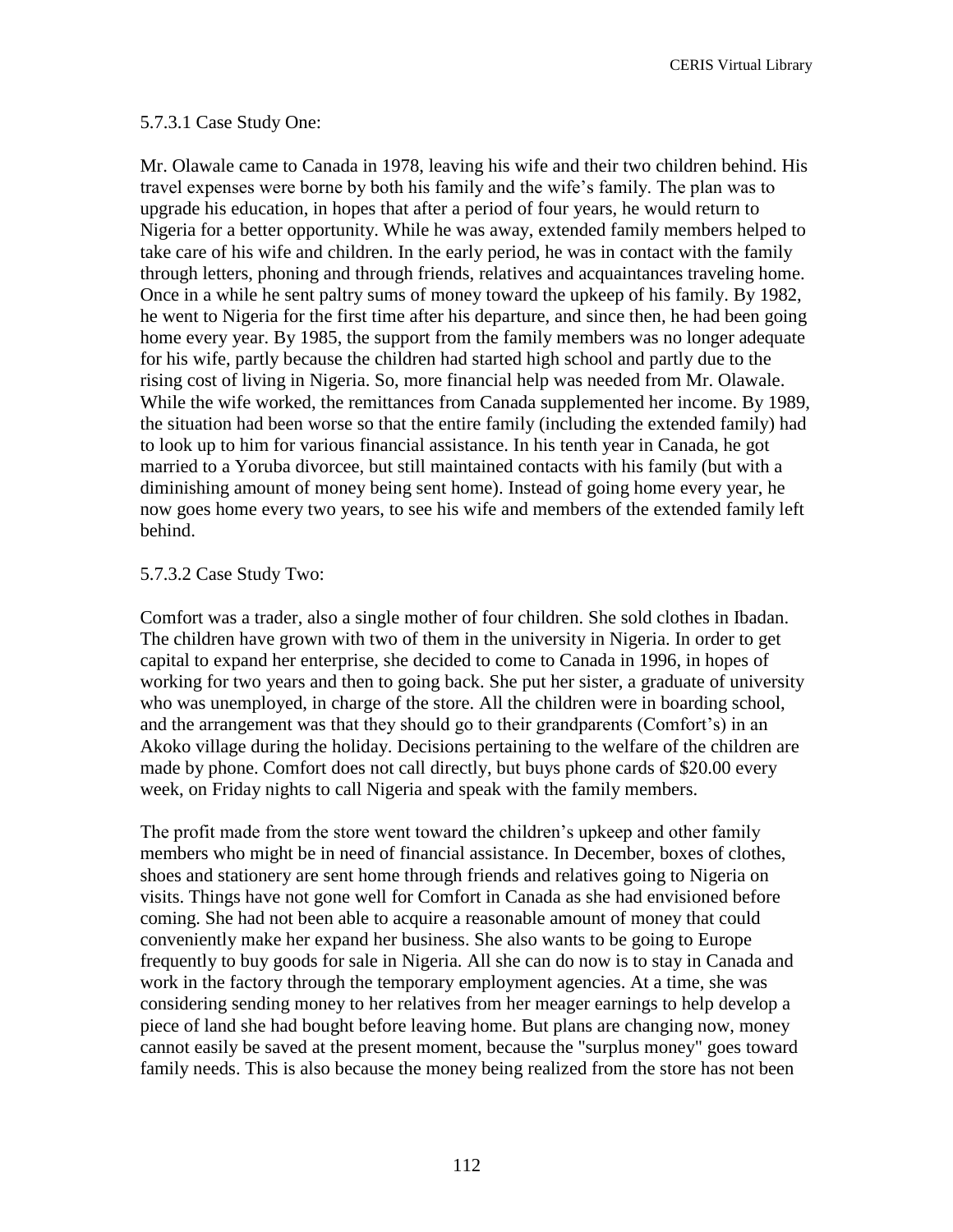enough to meet the family expenses, so she has to supplement it with her wage-earnings in Canada.

In both case scenarios, the importance of kinship system comes clear. The kinship form helps with the continuity of the Yoruba transnational families. Two important themes can be clearly identified from the first vignette. One, we see how family members rallied round to send Mr. Olawale to Canada in1978, and his leave helped to improve the standard of living condition of the family members in the 1980s. The devaluation of the Nigerian currency reduces the purchasing power of Nigerian workers while boosting that of those Nigerians in the richer countries, like Canada. This is simply because when they exchanged the Canadian dollar for the Nigerian naira, they had more money to spend due to the higher exchange rate of the Canadian dollar to the Nigerian naira. His coming abroad was a big relief. Leaving his family at home was economically viable, because it costs a lot for a family unit to travel all at once. In fact, from 1970s to the middle of the 1980s, men traveled with the support of their wife and the extended family members. In some cases, the woman did not have to join the husband, but stayed behind to raise the children with the support of her parents, brothers and sisters, as well as the relatives of the husband. This is different from the Caribbean and the Phillippines household organization *vis-a-vis* the migration, whereby the women would have to come in as the domestic or the nannies, while men would come later. Accordingly, in the early period, most of the women came to join their husbands in Canada. Even up till now, there are those who still have their wives in Nigeria, having been here for more than twenty years. For example, Leader Adeogun (a returnee) came back in 1992, and since then he has not been able to get any gainful employment. The arrangement was that the family should stay in Nigeria while he sends money to them for their upkeep. He believes that if the family members come to join him here, they will suffer, due to his current situation. And besides, application fees and flight tickets are prohibitive. As said earlier on, the pattern of migration has changed, both sexes now travel, there are even instances when a woman has to go first and sends for her husband to join her.

The second theme in the first case is the practice of polygyny. Mr. Olawale ended up having two wives. While this is customarily allowed in Nigeria, it is illegal in Canada. However, polygyny among the Yoruba of today is not always based on agreement, but people manage it. Hence, it is a fertile ground for conflicts. It is often negotiated, even if it is not agreeable. Immigrant males from a polygynous society like Nigeria get around the Western law that makes this illegal through their transnational practices. In a way, patriarchy which one might expect to diminish through the Western influence in the society of settlement is reconstituted and even strengthened. A popular Yoruba song goes, "okunrin le laya mefa, ko buru, okunrin kan soso lolorun n yan fun obinrin", meaning–a man can have several women, no problem, but, it is only one man that has been mandated to a woman by God. If a man travels overseas for years, leaving the woman behind, it is not socially stigmatizing if he marries again or if he has extramarital affairs. But for the woman, it is traditionally expected that she have no sexual encounter with another man. If this happens and people get to know, the family can either break up, or the woman becomes a subject of gossip in the community. The man is considered the natural head of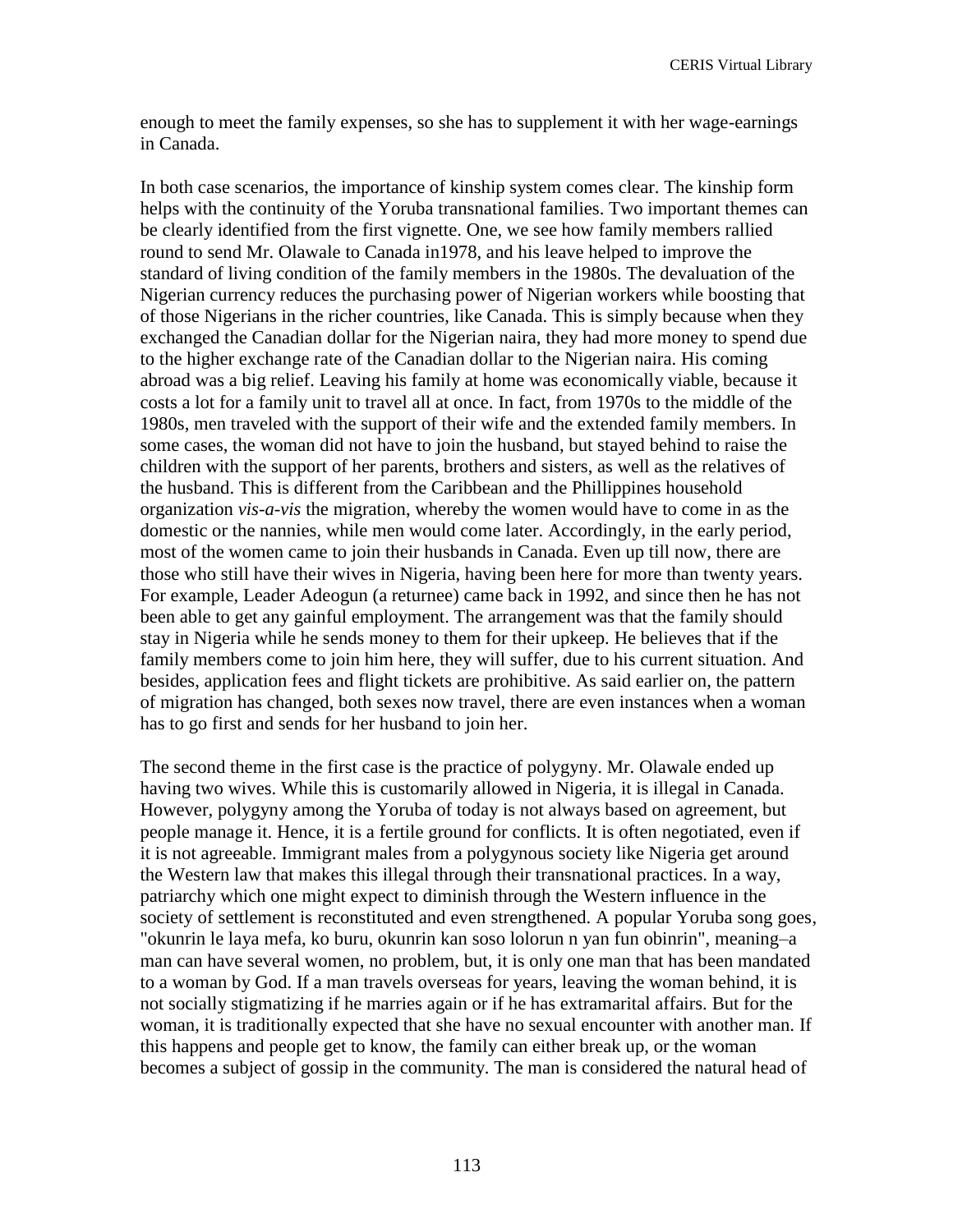the household, and has the final say on all matters--his decision might be challenged, but not necessarily overturned--"oko ni olori aya".

Migrants use their family connections to sustain their transnational practices. Elderly parents, as in the case of Comfort, help to take care of the children in the absence of their parents. Those left behind also benefit from the remittances sent home from overseas. In fulfillment of kinship obligations, Yoruba individuals in Toronto send money to their relatives in Nigeria. Among those surveyed, 92 % claim that they are asked by their relatives in Nigeria to support them financially. Out of these respondents, 34 % respond that request for financial assistance is very often, while 36 % say that it is once in a while that they are called upon for financial assistance. This does not exclude the students and those with little pay. People always ask for financial assistance, and migrants may get frustrated and consider family members as the "Oliver Twist" asking for more. But more often than not, they give out, even at the expense of their comfort. In spite of urbanization and the influence of Western individualism, the idea of sharing and communal support is still strong among the Yoruba. All those who took part in the in-depth interviews are positive to helping their kith and kin whenever they could afford it including one individual who spent most of her life in Canada here. Financial assistance is sought for various reasons, but mostly for clothing, social functions, food, tuition, hospital bills, rents, etc. Remittances constitute one of the areas by which people tend to fulfill their kinship obligations. Mostly, they are not hostile to helping out. But people express their frustration over the incessant demands from home. People become frustrated owing to the fact that expectations from family members could be too high some time. Family members and friends have a very high expectation about the West--they overestimate the potentials for capital acumen.

Money is usually sent through the money transfer outlets, such as the Western Union. Many Nigerians are aware of how the system works, in terms of how to receive the remittances from overseas. The recipients of remittances are people of different ages, occupations, education, gender and classes. These people include the working class, students, retirees, civil servants, etc., but mostly those who are in one way or the other deprived of their basic needs. Another form of support is the sending of material goods, such as clothes, books, shoes, music, etc.

Building houses in Nigeria is highly valued by the Yoruba migrants. Houses built at home show both the social and economic importance of the person who had them built. Psychologically, the house serves as a source of security, where one can return in old age. The Yoruba do not believe in dying on a journey, Canada is not considered home, but Nigeria is. Socially, its conspicuousness in the community gives one some social validation, prestige and recognition in the community. Besides, houses built by transmigrants, usually with modern architectural designs is an improvement in their living and those of relatives. About 56 % responded that they have one project or the other that they are embarking on in Nigeria. It is the family members that mostly help with the supervision of the projects (see Tables 5.16 and 5.17). Transmigrants provide better living conditions for their family members. They provide employment, as in the case of Comfort's sister and jobs for local contractors when the building project kicks off.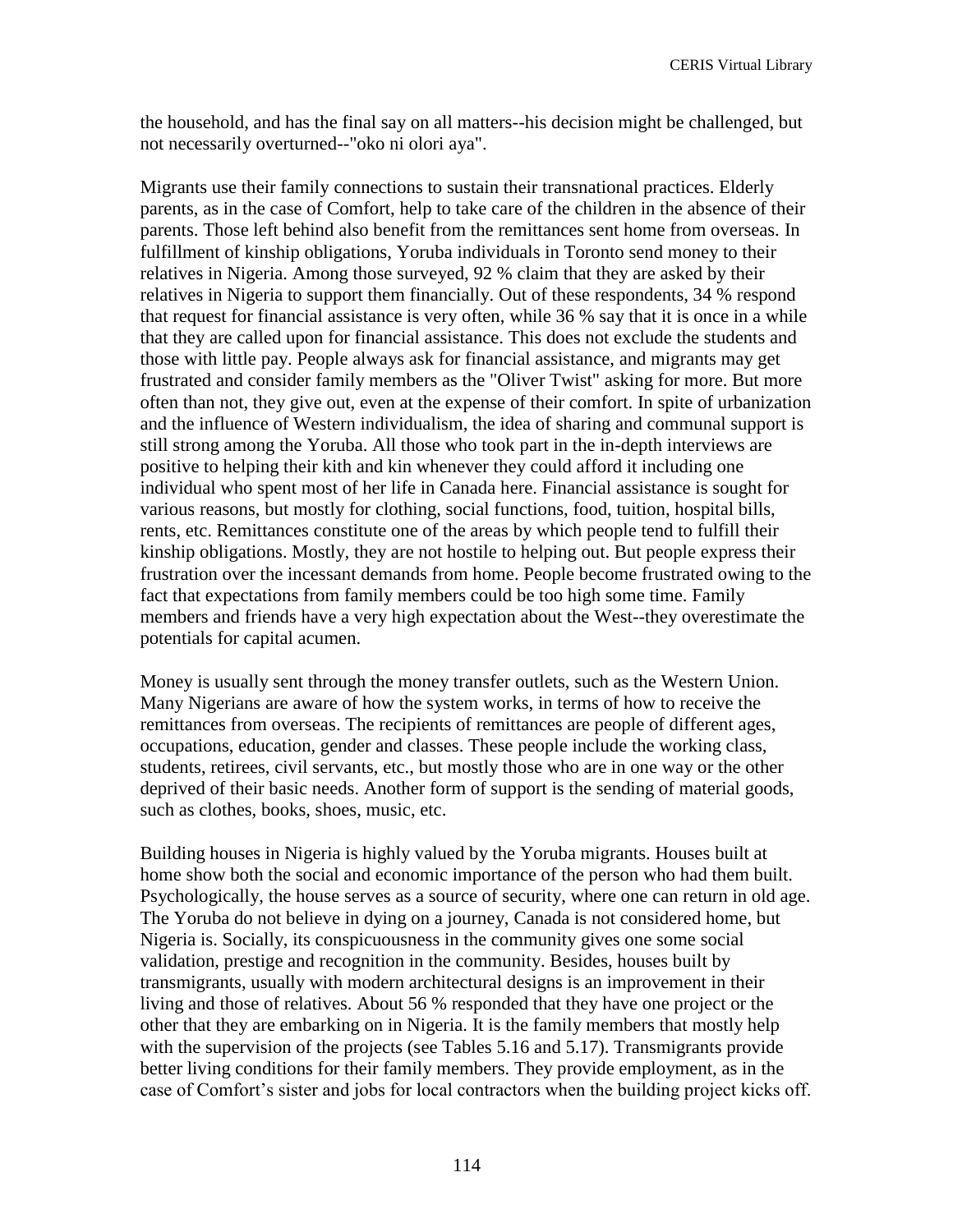The family members are not mere recipients, they reciprocate in different ways. It is their kin members who assist them in their day to day activities when they are at home to visit. In other words, they "resocialize" them back into the community. They remind them of the taboos, the local festivals and even help them to find partners. The belief in endogamy is still strong among the members of the community. Marrying to "outsiders" is still strongly opposed by some members. People still go home to choose their partners (see Table 5.18).

Table 5.15: The frequency of relatives in Nigeria requesting for financial help from the transmigrants: 92% of the respondents are asked by relatives for financial help. Out of this 92%, 34% of them are regularly asked ("very often"); 22% "often", and 36 % once in a while.

| Response        | Frequency      | Percent |
|-----------------|----------------|---------|
| very often      | 17             | 34.0    |
| often           | 11             | 22.0    |
| once in a while | 18             | 36.0    |
| never           | $\overline{4}$ | 8.0     |
| Total           | 50             | 100.0   |

Table 5.16: Those who are engaged in projects in Nigeria: Projects include building of house, small businesses, charity, etc. 56% of the respondents do have one project or the other being undertaken in Nigeria; 40% do not; 2% maintain confidentiality; and 2% do not respond.

| Project      | Frequency | Percent |
|--------------|-----------|---------|
| yes          | 28        | 56.0    |
| no           | 20        | 40.0    |
| confidential | 1         | 2.0     |
| no response  | 1         | 2.0     |
| Total        | 50        | 100.0   |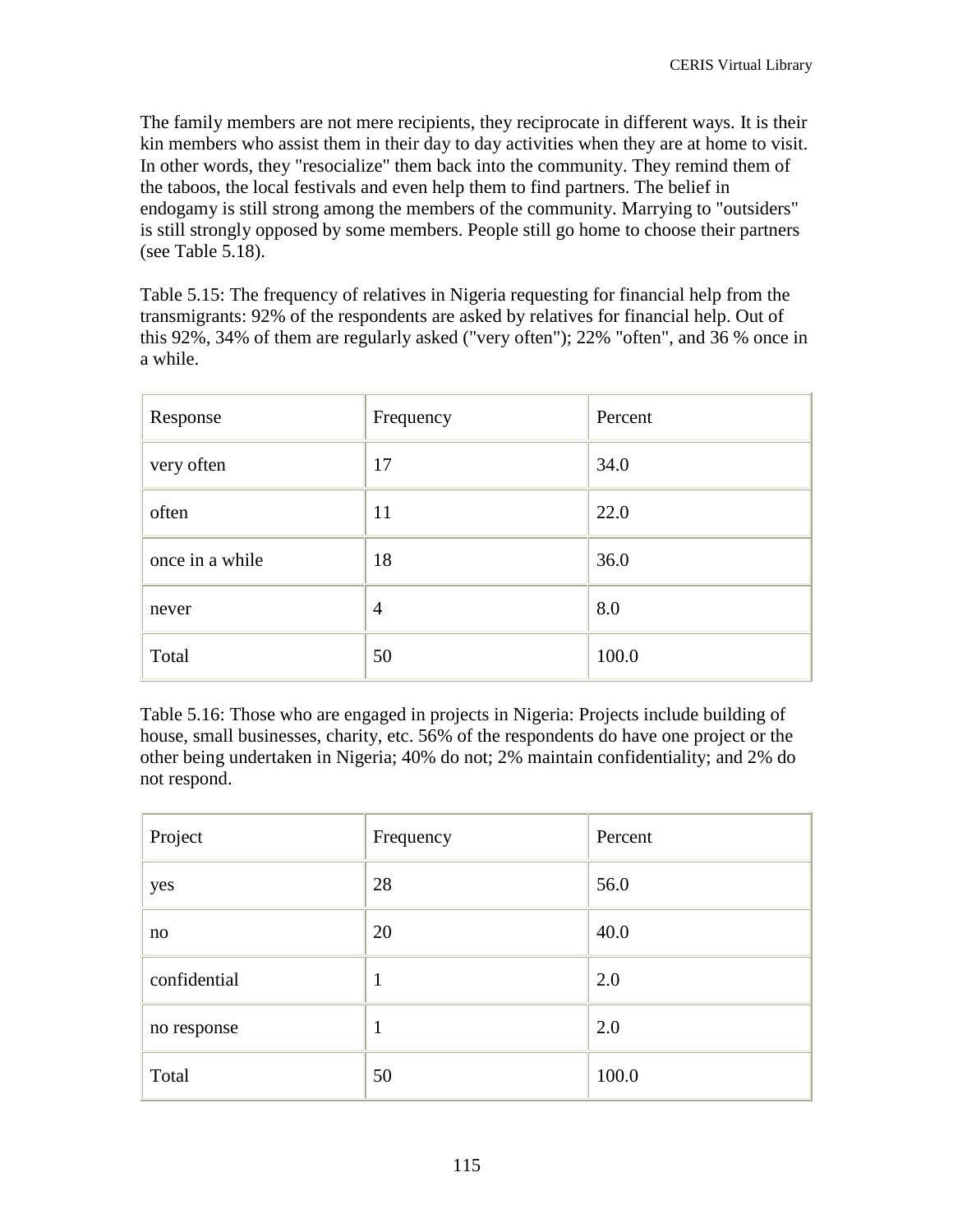Table 5.17: How those who have Projects get them supervised: This question is "not applicable" to 42% of the population surveyed. 22% have their extended family members as supervisors; 18% close family members; 10% organizations and friends; 6% have their projects supervised by themselves and 2% maintains confidentiality.

| Mode of Supervision                  | Frequency | Percent |
|--------------------------------------|-----------|---------|
| not/applicable                       | 21        | 42.0    |
| relatives--uncle, auntie,<br>etc.    | 11        | 22.0    |
| family-father, mother,<br>wife, etc. | 9         | 18.0    |
| organization and friends             | 5         | 10.0    |
| self                                 | 3         | 6.0     |
| confidential                         | 1         | 2.0     |
| Total                                | 50        | 100.0   |

Table 5.18: Importance of Yoruba marrying Yoruba: 24% of the Yoruba surveyed for the study think it is "very important" for Yoruba persons to marry one another; 22% think it is "important"; 42% do not think it is necessary; while 12% do not find it important.

| <b>Endogamous Marriage</b> | Frequency      | Percent |
|----------------------------|----------------|---------|
| very important             | 12             | 24.0    |
| important                  | 11             | 22.0    |
| does not matter            | 21             | 42.0    |
| not very important         | $\overline{4}$ | 8.0     |
| not at all important       | $\overline{2}$ | 4.0     |
| Total                      | 50             | 100.0   |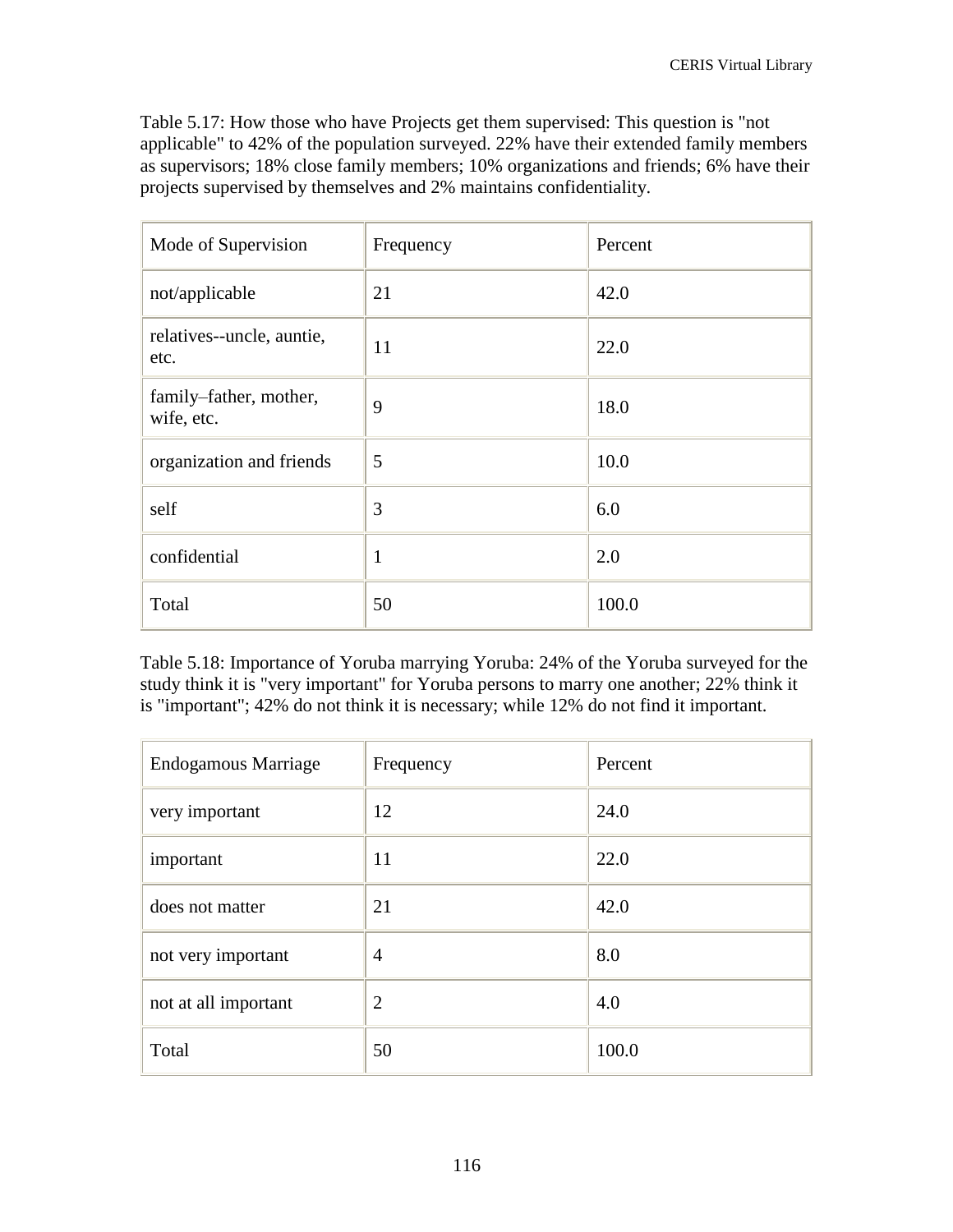| Response        | Frequency | Percent |
|-----------------|-----------|---------|
| very often      | 23        | 46.0    |
| often           | 17        | 34.0    |
| once in a while | 10        | 20.0    |
| Total           | 50        | 100.0   |

Table 5.19: Frequency of Contact with Relatives: All the respondents keep in contact with family members in Nigeria, mostly by phone. But 80% of them do regularly keep in contact ("very often"–46% and "often" 34%).

As beneficial as this arrangement is for all the parties involved, it is not without some shortcomings. It often creates an avenue for conflicts. Family expectations might be too high, their demands might be considered too inconsiderate--the Oliver Twists who always ask for more. There is the ingrained notion that the West is the *eldorado*, the land comparable to the fabulous Midas touch that often leads to gold and silver. As Mahler (1995) points out, those left behind do not know how difficult it is to survive in the host societies. They often base their calculation on the exchange rate without knowing that their mathematical calculation is wrong. They are not aware that "you earn in dollars and pay in dollars" (pg. 92). One member of the community whom I ran into constantly during the field work was very analytical of the "Nigerian Factor". In one of the tete-atete (chit chat of young men) at one of the picnics organized in the summer by a Yoruba group, he explained that those at home are misled by two major sources of information. One, the Nigerian local media, fails to tell the Nigerian populace about the local news in the community of settlement. He added that issues such as recession, hikes in the petroleum prices, rent increases, minimum wages, discrimination and unemployment among immigrants were not covered by the local news. He said that the local news media laid too much emphasis on macro-economics and politics. Another way by which they are being misled is the information reaching the people from the "omo olodu". The "omo olodu" technically do not work for their money, most of them do not make any effort to go to school, all they do is to defraud the banks and the insurance companies. They are the ones that go home spending money wastefully and giving the people the impression that Canada is the land where it is easy to make money, this informant explained. This particular informant dominated the discussion at this informal forum.

The second time that I met him, it was prior to *Obesere* concert in Toronto. At the gate, before the concert started, this young man was having a normal Yoruba discussion about politics and other social issues. There was a story of a Yoruba man who went for a holiday, but refused to give money to those members of his extended family. He told them that he had not come to North America because of them. On getting back to North America, the next day, the man did not wake up from his sleep. It was believed that the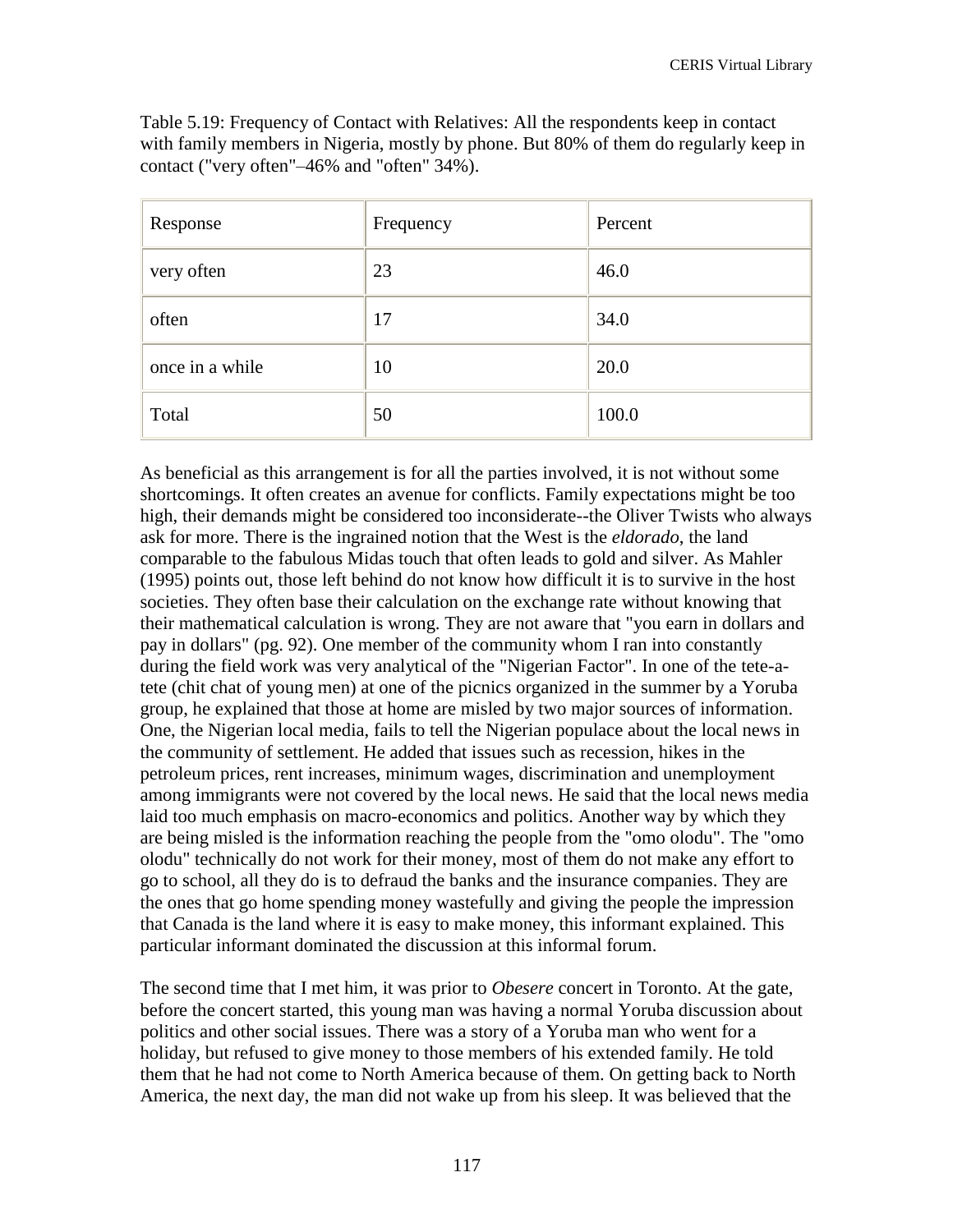man was bewitched. Those who listened to the story were very angry and condemned not only those who were believed to have "spiritually murdered" that man, but the entire African population. They considered Africans as diabolically wicked and opposed to human progress. The whole course of the argument changed when the "political scientist" made his own contribution. He stated categorically, that those Yoruba in the West should behave more maturely when they visited home. He said that those people visiting home had "gargantuan egos". They believed that those left behind were less than humans and treated them disdainfully. He cited an incident at the Nigerian airport. It was about a woman who boarded the same plane with one of his friends to Nigeria on a visit. As they cleared the immigration and the custom section at the airport, at the arrivals section was a boy of about five years and an older lady of about sixty years who came running to welcome this woman. The child and the woman were the migrant's son and mother respectively. To the attention of everyone present the woman yelled at her mother and criticized her for not dressing the child properly, and ended up screaming that "this is not a Nigerian child, he is an *oyinbo* child". He said that those who came to the airport to receive the passengers just looked on, dumbfoun

ded. The "political scientist" concluded his testimony with the Yoruba proverb-- "omo to ba mo iya re lo ju, osi nii yoo ta omo naa pa"--meaning, those who disrespect their mother shall die in perdition. I met this man many times during the fieldwork.

Of course, family members could easily be exploited by the migrants. Men often go abroad through their wives' sponsorship, but refuse to reciprocate the gesture with kindness, rather get married and abandon their "benefactors". People often give their children privileged treatment over their cousins and other members of the family because they are "omo oyinbo". There are those men, both young and adult who go home spending important part of their time sleeping with all sorts of girls and women, taking advantage of these women and girls who look up to them as superiors, because they are from *ilu oyinbo*. Family members can also be exploited in Canada. Older ones can exploit the younger members of the family that come to join them by overworking them, using them as babysitters, imposing stringent rules on them and not making them gain any academic skills.

### 5.7.4 Voluntary Associations:

The Yoruba transmigrants make use of voluntary associations such as home town associations, churches, philanthropic groups and old boy/girl school connections provide opportunities for building relationships across national borders. Most of these associations have helped immeasurably to alleviate poverty in Nigeria. Some home town associations engage in community development activities, such as building roads, equipment for the hospitals, books and stationery for schools, contributions toward building/renovation of community centers/*oba* palace, scholarship funds and promotion of annual festivals. The neoliberal policy in Nigeria and the neglect of the ordinary people especially in the villages have called for collective supports for lessening the suffering of the people. Transmigrant associations do not restrict their activities to the development of the home land, but also towards helping their co-ethnic groups in the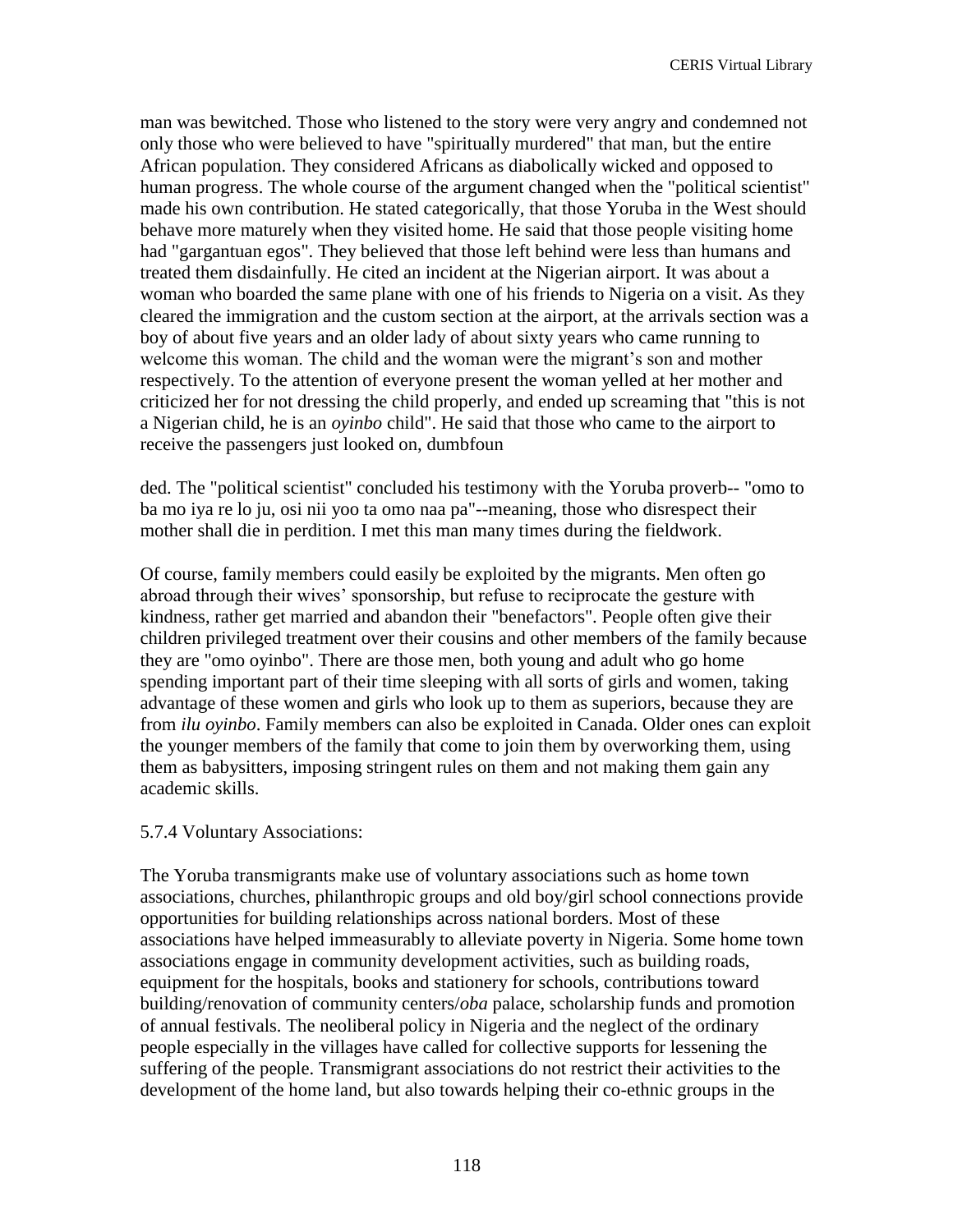country of settlement. The Yoruba Community Association in Toronto has a settlement program for newcomers. Also, a member of the community who is a lawyer and a member of the association volunteers his time to help the Yoruba asylum seekers prepare for their cases. Those who are seriously sick and need money for medical care are given both moral and financial help, so are youth needing counseling given some sort of therapy. Also, these voluntary associations organize picnics in the summer that attract members of the community, and new comers have opportunities to mingle with other new members and old members of the community.

These associations and some of the clubs have links with other associations in other parts of the world. For example, the Eko Club is affiliated with Eko Clubs of Houston, London and New York. Also, Ile-Oluji Cultural group works with other Ile-Oluji sons and daughters around the world. Other associations such as the Sickle Cell Foundation educate not only the Yoruba people in Toronto, but work in conjunction with other black groups in Toronto. They are not only operating in Canada but have spread their tentacles to Nigeria with regard to awareness, and development.

The *aladura* churches give the Yoruba community opportunities to continue the practice of their religion autonomous from the "mainstream" churches, such as Catholic, Baptist, Anglican, etc. Many members of these *aladura* churches had been members in Nigeria and continued to be members when they came to Toronto. There are also those who were converted in Toronto.

Voluntary organizations provide opportunities for public social validation and recognition both in Canada and Nigeria.

5.7.5 Incorporative Practices of the Nation-State:

Goldring (1998) makes mention of the extra-territorial power of the nation-states striving to claim their sons and daughters abroad. Similarly, Schiller *et al.* (1992) allude to the notion of the deterritorialized nation-states incorporating the Haitian nationals abroad. The Nigerian government of the recent past has not made any public policy toward incorporating their nationals for either their economic position or their expertise. This is in part due to the political instability that has characterized most of post-independent Nigeria. However, the last military government, which was headed by General Abubakre appealed to all Nigerians abroad to return and partake in the transition to civil rule in May 1999. Ever since the inception of the civilian government of President Obasanjo, he has been garnering for support from Nigerians abroad. The case of Nigeria seems to be different from those immigrants from the Caribbean and the Phillippines who come to North America based on bi-national agreements between their states and Canada. The Nigerian political economy was never geared towards inducing nationals to travel abroad. Suffice it to say that the Nigerian foreign missions overseas have never been responsive to their nationals abroad. Most immigrants, if not all, come at their own expenses and stay at their own peril. In this case, it is difficult for any government to re-claim the citizens who are already cynical. However, individuals claim their kith and kin. Also, local communities confer chieftaincy titles (both ceremonial and traditional) on their sons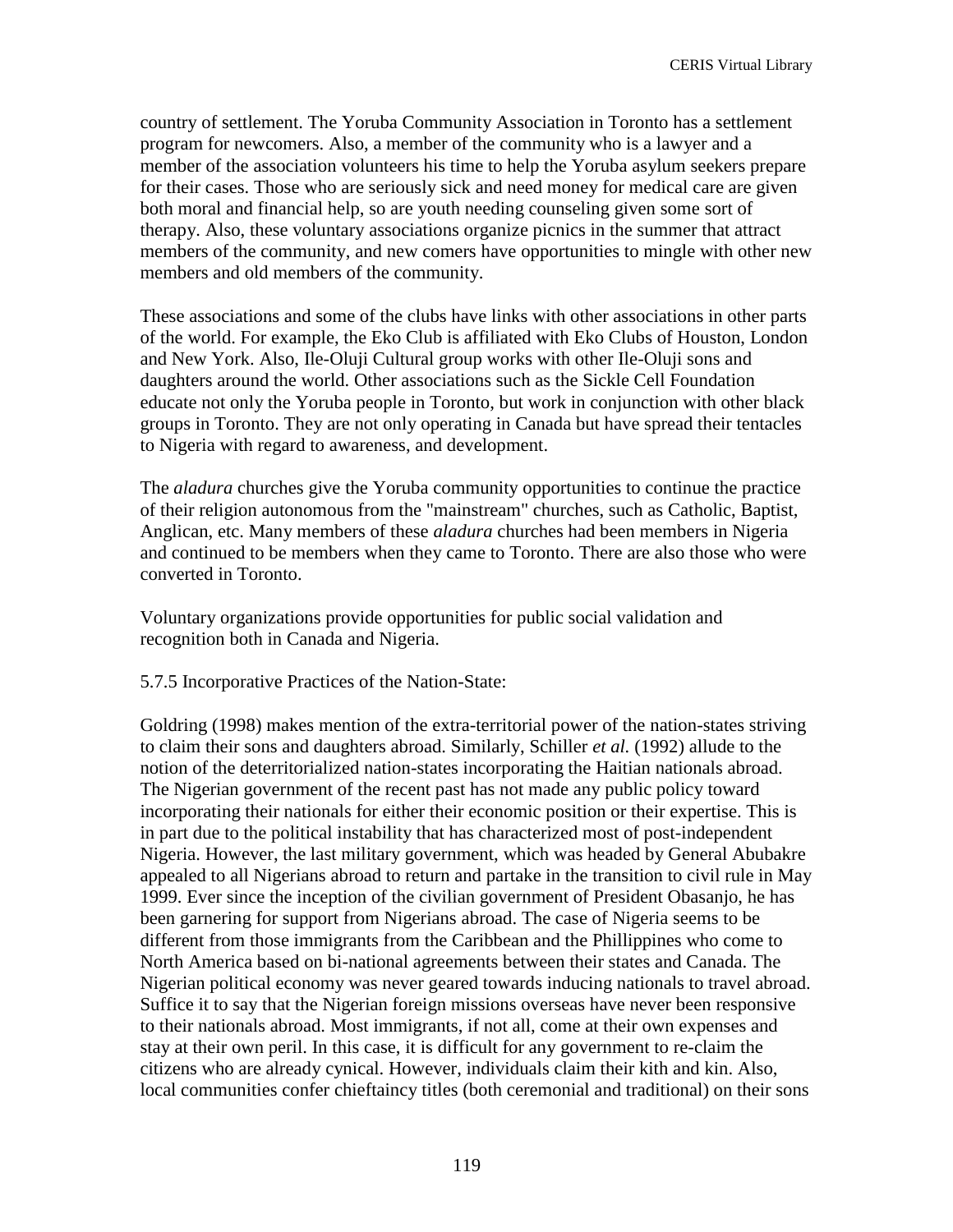and daughters. In Toronto, there are close to ten traditional and ceremonial chiefs. One of the chiefs admits that he was the *de jure* representative of his *Oba* in Toronto, and that it is his role to meet with the *Oba* from time to time to tell him how the people are doing (Interview: 1999). A prominent member of the community was conferred with a chieftaincy title in Toronto in the summer. This gentleman is known for being an outstanding member of both the Yoruba and the Canadian communities in Toronto. The news about his performance had reached his home town *Oba* who sent emissaries to traditionally instal him as a chief (Participant Observation, fall: 1999). This was a diplomatic move by the Oba, as it is a way to attract his indigine and expand his kingdom. There are other members of the community who have been conferred with both hereditary and ceremonial chieftaincies in their home towns or villages.

#### 5.7.6 Political Exigencies:

The political development in the home countries draws migrants to the involvement in the politics of their home countries. Basch *et al.* (1994), stress how the Filipinos and the Haitians responded to the political turmoil surrounding the assassination of Benito Aquino and the deprivation of Aristide of his presidency, respectively. It is added that those who were apolitical about their home-state politics, especially those born in the United States were drawn into political activism (pg.243). The whole world was aware of what happened in Nigeria on the 12th of June 1993 and the aftermath. A Yoruba leader was believed to have overwhelmingly won an election but was denied his mandate by the military junta. Shortly after this, the Nigerian military leader hanged Ken Saro-Wiwa, an environmentalist and a playwright. After the annulment of the election, the Yoruba both at home and abroad came together to condemn the military rule. In Toronto, a group of people came together to form a political organization-the Yoruba Heritage Club. They organized symposia and were involved in educating the Yoruba population in Toronto and other Canadian social groups. Other associations sprang up in the US and in other parts of the world where the Yoruba reside. At the height of the political turmoil, there was Radio Kudirat (RK) launched abroad to ideologically counter the military rule as well as educating the entire world about Nigerian problem. Ironically, those Nigerians outside the country had more access to the news and events taking place in Nigeria than those living there. While press gag disallowed those in Nigeria from having alternative news media, those overseas were able to monitor the events in Nigeria because of their access to different sources of information. Apart from getting news from the radio and varieties of newspapers, many Nigerians freely get news and other information on the Internet. In the survey-interview, about 58% of respondents get news on the Internet while others get news from other sources such as the newspapers published in Toronto and Nigeria. Information technology allows Pan-Yoruba organizations such as the Yoruba Nation (yorubanation.org), Association of Yoruba Descendants in North America, and the Yoruba Heritage in Toronto (yorubaheritage.com) to thrive. These associations, through their websites, work toward educating the Yoruba not only about their fate within the Nigerian nation-state, but also create avenues for other Yoruba descendants in the US, the Caribbean and Latin America to learn more about Yoruba culture.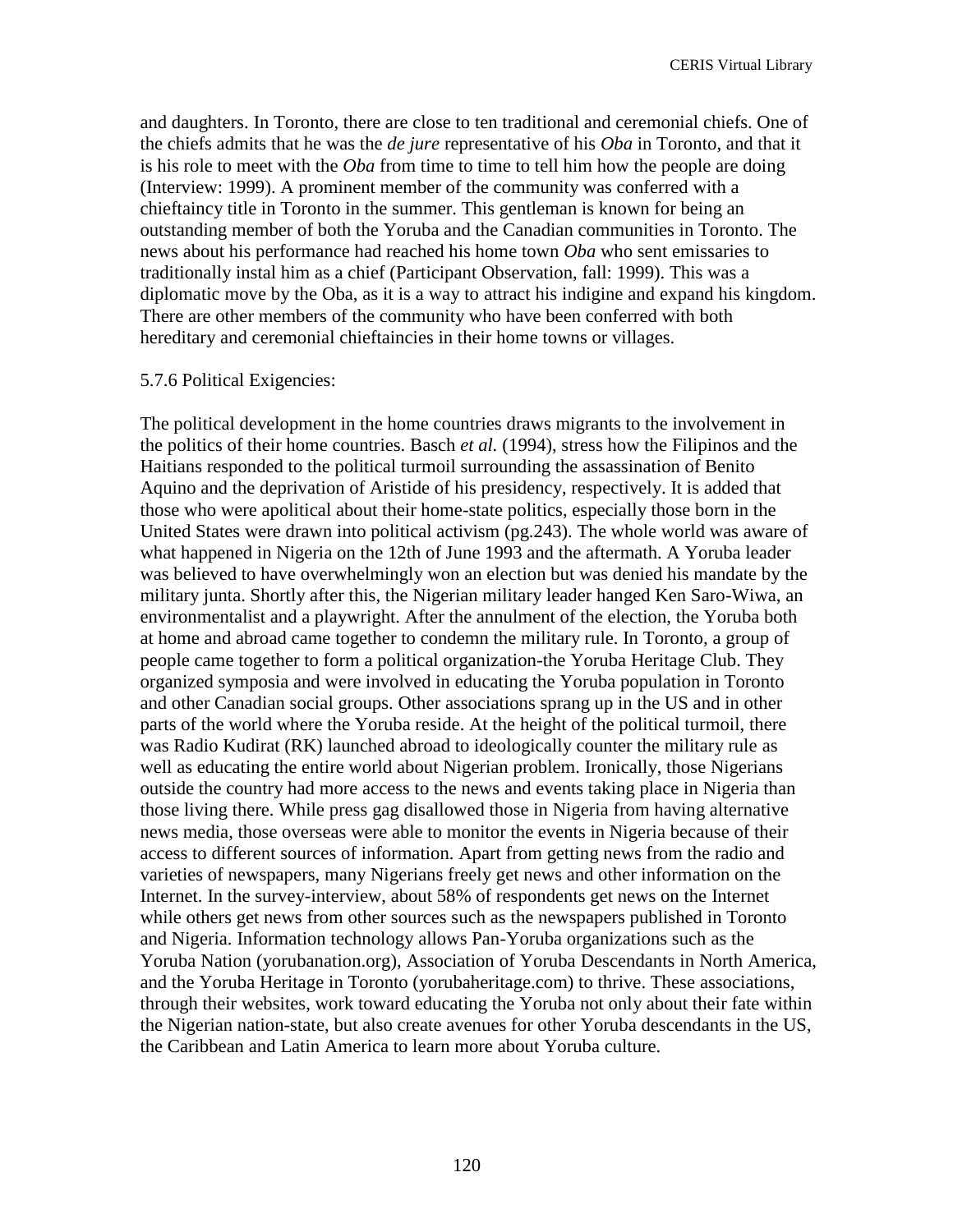In Toronto, the Yoruba Community Association has a website--www.yorubas.com that provides different sources of information about the Yoruba around the world. The Internet gives members of the "Yoruba nation" access to learn about their history and culture. Apart from Internet services, information is received from other sources, such as the Yoruba magazine, *The O'dua Gazette* which is published every four months. The plethora of media sources of information affords both the first and second generation Yoruba to be engaged in the politics of the homeland.

Table 5.20: Frequency of reading Nigerian News: All the respondents read the news about Nigeria, but 60% usually do (always and frequently).

| <b>Reading Nigerian News</b> | Frequency | Percent |
|------------------------------|-----------|---------|
| always                       | 12        | 24.0    |
| frequently                   | 18        | 36.0    |
| sometimes                    | 14        | 28.0    |
| seldom                       | 6         | 12.0    |
| Total                        | 50        | 100.0   |

Table 5.21: Medium of Getting News about Nigeria: Most of the respondents 58% get news about Nigeria on the Internet.

| Medium of Getting<br>Nigerian News | Frequency | Percent |
|------------------------------------|-----------|---------|
| Internet                           | 29        | 58.0    |
| Nig/Afri Newspapers in<br>Toronto  | 7         | 14.0    |
| T.V.                               | 6         | 12.0    |
| Others                             | 8         | 16.0    |
| Total                              | 50        | 100.0   |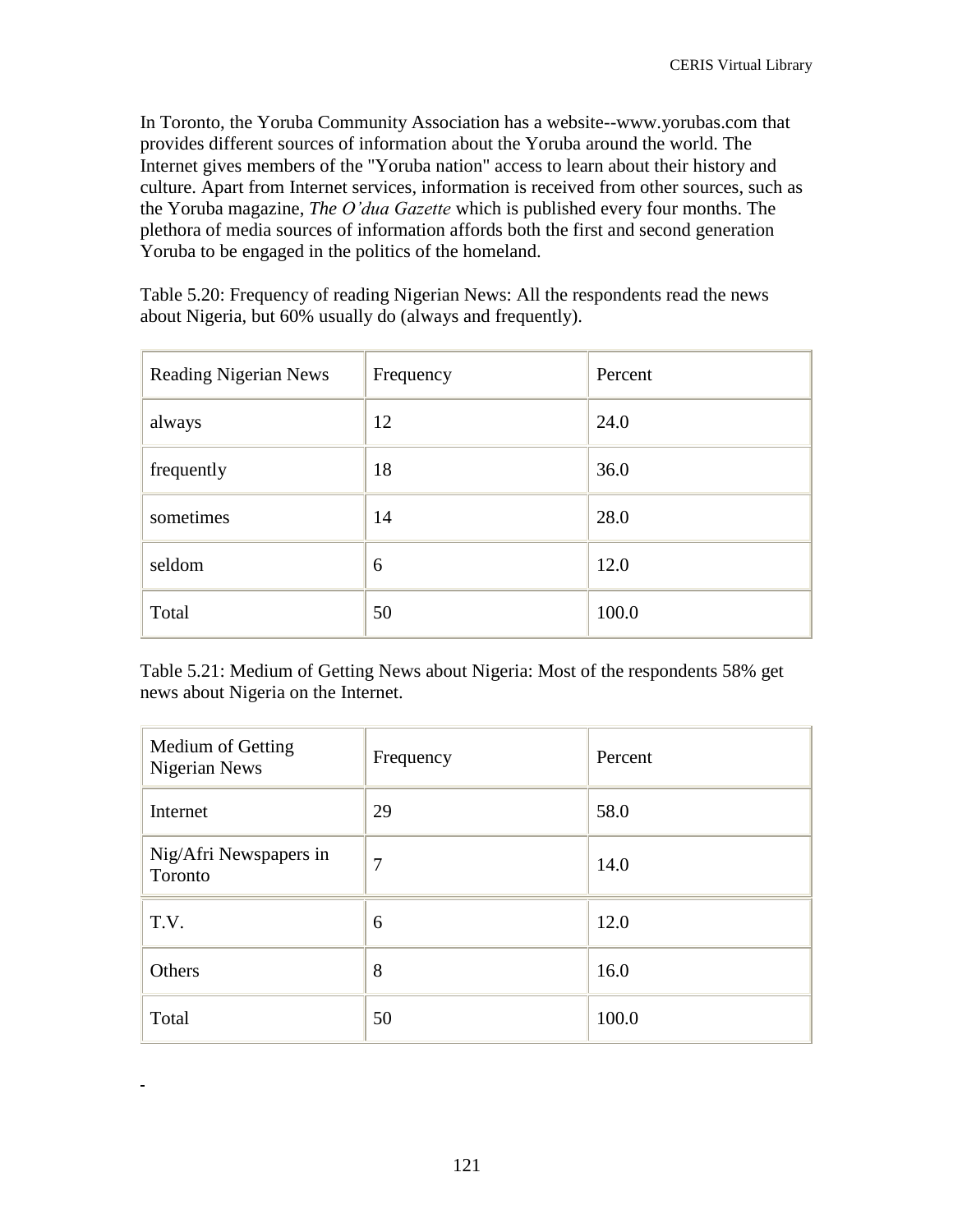#### 5.8 Power Reconfiguration and Reaffirmation:

Complete articulation of transnational practices in the present period must not capitalize on the so-called liberatory aspects of the social fields alone. Rather, the detrimentalness of the whole process should be brought to the fore and not subjected to the fascinating stories of postmodernist theorists that lay too much emphasis on the "empowerment" of these immigrants oscillating between more than one nation-state. By focusing on this aspect alone, one is underrating the domination and exploitation that are involved in the whole process, and at the same time neglecting the psychological and the mental agonies that immigrants and their family members suffer.

Family is breaking up and becoming dislocated due to the displacement that occurs in the course of migration. In most of the less developed countries, people are daily becoming alienated, and ordinary people in these societies deal with a plethora of hardships. This alienation has manifested in high rates of unemployment, rising infant mortality, malnutrition, diminishing quality in educational systems, urban sprawls, environmental degradation, breakdown of families and communities. These problems will continue as there are no signs in globalization that they will be ameliorated. According to the 1999 Human Development Report from the United Nations Development Program, 1.3 billion people live on less than one dollar a day (about one-quarter of humanity). In the developed countries like Canada and Britain, there is a differential opportunity to employment and occupation between the "ethnic and visible minorities" and the "white population". This is connected with "non-recognition of their credentials, lack of Canadian experience and racial discrimination" (Richmond, 1994: 161-164).

The socio-economic opportunities that favor the white population at the expense of the "visible minorities" may continue to widen the historically created gaps between them and the white population. The global economy is no doubt dominated by the transnational corporations who have become more powerful than the nation-states. Many of these large corporations are owned by the white males (and their women benefitting from the capitalist system that allows them to blossom). These corporations exploit the immigrant labor within the Canadian economy and go off-shore to utilize the cheap labor of the already impoverished countries of the south. These corporations have more power than the nation-states, and according to Hurtig (1992), they also influence the government--he who pays the piper dictates the tune! (pp. 256-259). On the other hand are groups from the underdeveloped/developing countries like Nigeria who are traveling from one metropolitan center in the West to another. What is in a life of many Yoruba immigrants in the West? Definitely, they are parts of the "modern nomads", moving from one country of the developed world to another in search of relatively tolerable environment. It is apparent that Canada is not the first country of sojourn for some of the immigrants, and definitely, most of them are going to move on (as seen in Tables 5.12 and 5.13). Those of them who were once in the "second countries" such as the US and some European countries did not move out of pleasure, but for reasons such as unemployment, racism, scapegoating, unfavorable immigration policies, etc. Quite often in the process of this "modern nomadism", many leave their family members behind. For example, quite a number of the Yoruba parents in Toronto are separated from their children for a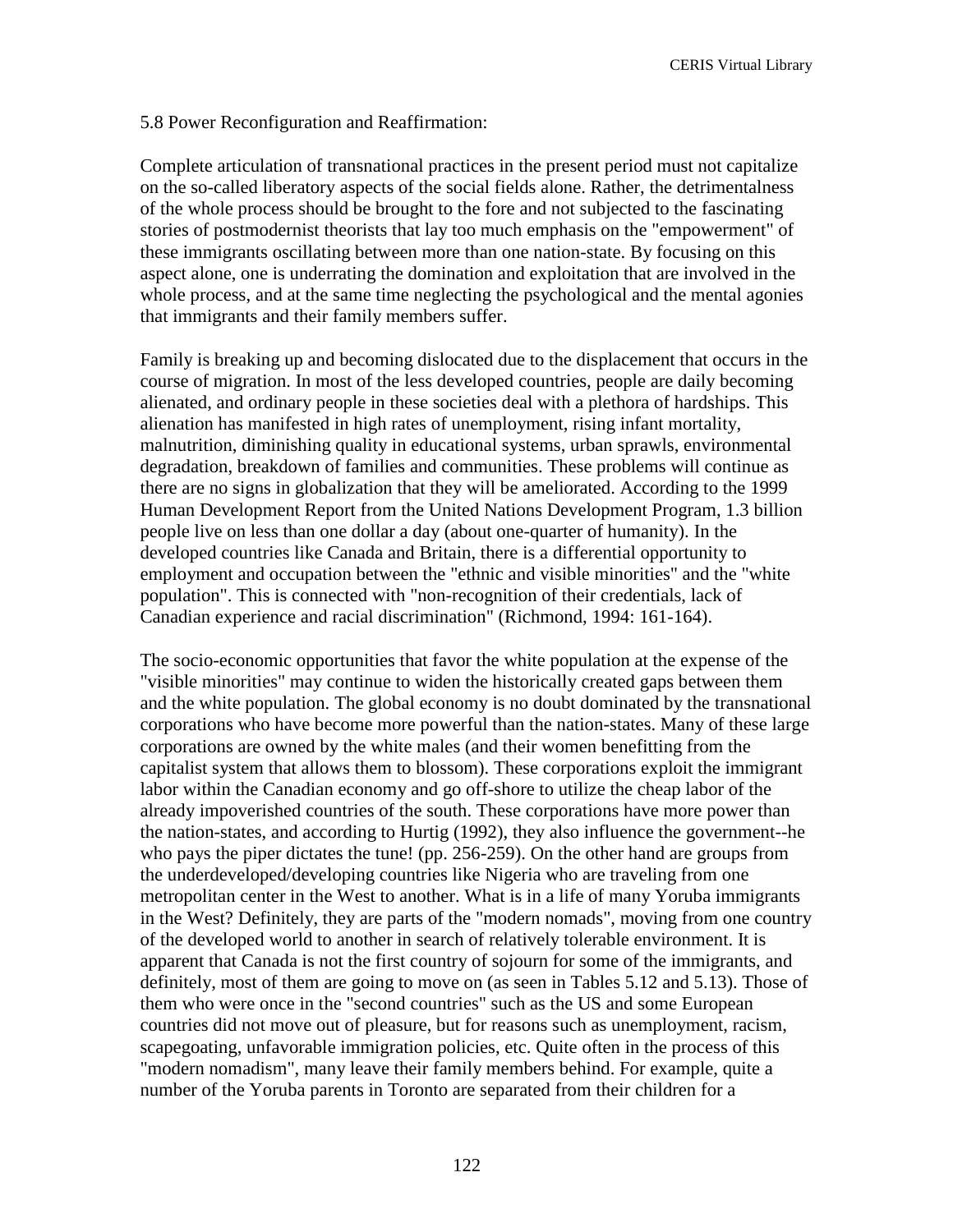protracted period of time, also in the of course traveling, wife and husband do not see for a long time. Conflicts are bound to ensue within the families in part because family members have not spent enough time together to understand one another. Besides, spouses contest over the leadership of the household. The idea of the male being the leader of the house becomes irrelevant if he cannot provide for his family, due to lack of gainful employment. In the worst case scenarios, family breaks up. Many children of the Yoruba immigrants are exposed to work at early age, and the parents easily lose control over them because they are also struggling to make both ends meet. *Ipso facto*, unemployment, underemployment and non-standardized jobs often encountered by the immigrants marginalize them and dash their "Canadian dreams". If one may therefore ask, in whose interest is globalization?; it is to the interest of the big corporations owned by the dominant members of the society. And some of those transnational practices enumerated in the previous sections are part of the measures being taken by the ordinary people caught, to materially and emotionally relieve themselves.

It is when the above exposition has been considered that one may be able to look at other levels, that is, how power is diffused--reconfigured and reaffirmed in the transnational social fields.

The Yoruba transnational social activities are an admixture of continuation and/or discontinuation of cultural practices which may be an expression of resistance or in some cases composition of a regime of stratification.

Transnationalism enables the Yoruba to strengthen their kinship system which places values on reciprocity. As a matter of fact, the poor economic situation of Nigeria seems to make the extended family system moribund. The youth flee for the cities to look for employment with little possibility of helping the old, especially the women. Men are failing to take up responsibilities at home, because they are either unemployed or do not have enough to support the children and the women. During the annual traditional festivals, and Christian and Muslim religious celebrations, people cannot make it back to their roots to meet their family members. According to Olaogun (1996), the economic problem in Nigeria is threatening the kinship system. This is because, young members of the family who could have been supporting the family and the community move to the city in search of employment. And owing to the harsh economic situation in the city, they find it difficult to maintain ties with their extended family members (pg. 74).

Yet ironically, in the case of the Yoruba transnationals, the distance of their family members in a far-away land does not diminish their kinship obligations, rather it makes the kinship system more functioning. Even though these immigrants may not visit their loved ones frequently, when they do, it is considered good. The "migradollars" enables people to help their family members through remittances and other material supports. The use of family and community members in projects help both the migrants and the community at large--a good form of social capital.

"Ethnic businesses", such as restaurants, selling of Yoruba attire, audio and video production, musical promotion, publication of Yoruba language literature, groceries,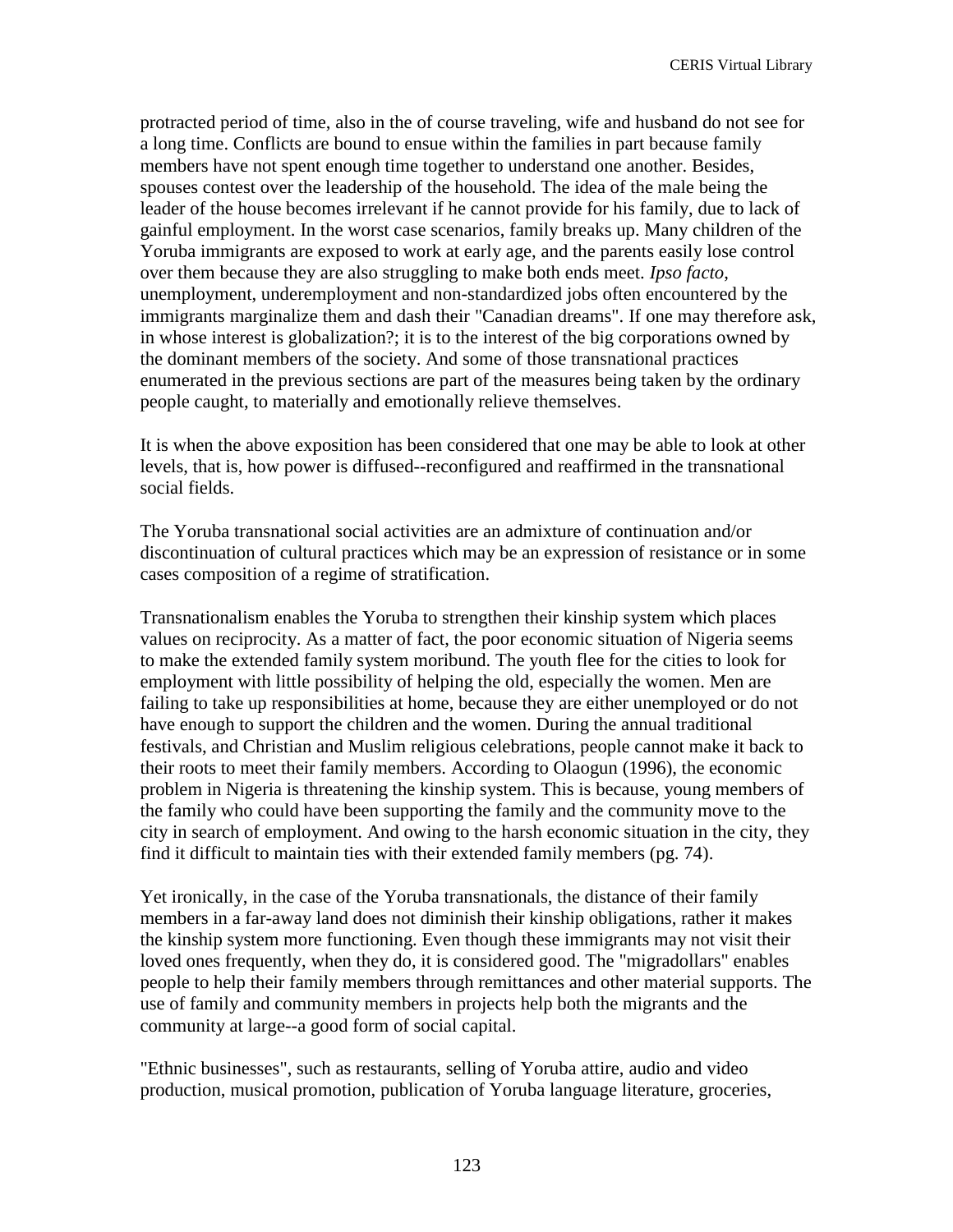patrons of *malams* and *aladura*, etc. promote the Yoruba social capital. These ventures at least help some members to become self-sufficient and less dependent on wage-labor, exploitation from other groups, especially the capitalist exploiters who suck the blood out of immigrants of color in Toronto. Their social capital helps to avoid the drudgery and *crass* exploitation by the dominant class.

Moreover, these social fields make women less susceptible to patriarchal domination. Their exposure to alternative views make some challenge the power that perpetrates inequities. When they are not aware, they see that they are being called upon by their sons and daughters to resist. In some ways this helps, in another way, the end result is fatal. Madam Aduke's show at the Obesere concert was a political statement that women should be able to express themselves, and have fun when they like. Madam Aduke's show was a typical example of resistance, and the young girls coming out to express themselves, by listening to "explicit vulgarity", thus making their own statements that you do not have to be in the disco or rock and roll clubs to listen to sensuous talk. It is a form of resistance in their own rights.

The *omo olodu* are not left out. Wherever there are social functions, they come out to impress everyone, especially the young women in the community. Many of them display material wealth to the chagrin of those women. They were once boys and men deprived of "good lives" in Nigeria. (The "political scientist" is a typical example of those whose souls and intellects had been destroyed by the destroyers--the politicians and the military elites, and dumped in the wilderness of North America for the Canadian capitalism to finish them off). They could not date their age mates, because they have been snatched by the filthy politicians and the military elites who are the "sugar daddies" that entice them with money. Some of these young men and women turn to fraudsters because they cannot get good jobs. Some of them could have furthered their education, but there is no encouragement. Those of them who are educated and would want to work only have access to factory jobs at \$6.85/hour. If they do defraud they can at least materially live like an average Canadian. Who says Canada is now meant for every Tom, Dick and Harry? Canada might have been "contaminated by different people coming", but the message is clear, traveling overseas is no more a privilege to be enjoyed only by the few.

The transnational practices of "ordinary migrants" have often been considered the "transnationalism from below", the terrain of non-elites, challenging the "transnationalism from above", the capitalist multinationals. The former is considered to transform the "traditional power set up and reconfigure the power base" (Mahler, 1998: 91). Yoruba transnationalism does not demonstrate this *in toto*. The Yoruba do not make efforts to transform the power hierarchy, both in Canada and in Nigeria (if they do, it is negligible!). There are still clear evidences of a "regime of hierarchy" (Goldring, 1996). The actors in this hierarchy have changed a bit, but the domination is still perpetrated. Domination based on gender, class and age still characterizes the community. Men still consider equality with women as an aberration. Women still accept their role as the weaker sex who cannot succeed without men (as they do elsewhere!). Men still go around having multiple sex partners, as a way to reaffirm polygyny, whereas, "women's infidelity" is considered a crime and a despicable act that cannot be condoned. As one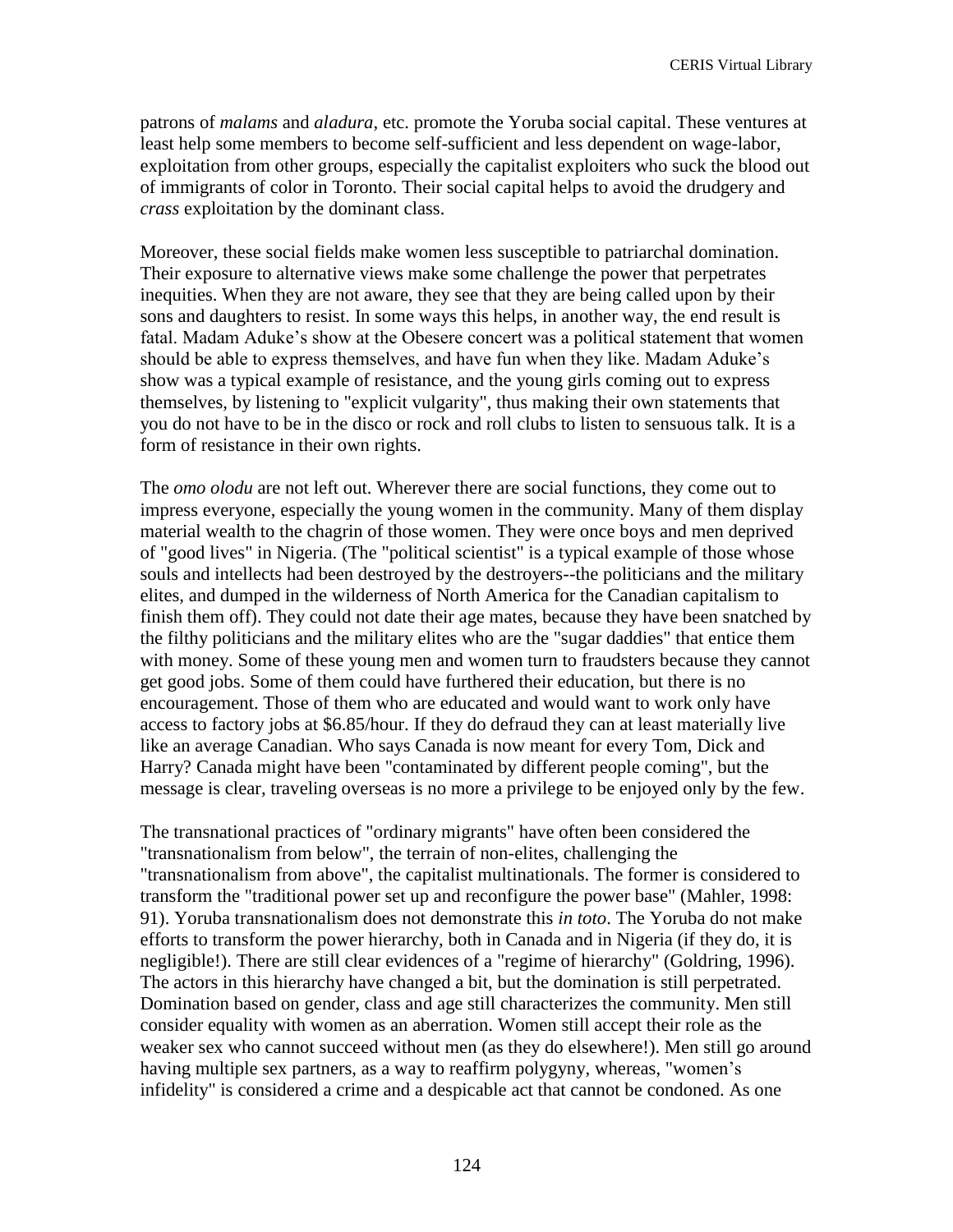leader said, "women have spoilt the community with extra-marital affairs". Men travel to Nigeria for the purpose of marrying "tamed traditional women" who are not "liberated". Also, men go to Nigeria for immoral sexual acts because of their position. This disparity does not seem necessary because women work as much as men do, and are just as educated. They support their families both in Canada and in Nigeria as their male counterparts, perhaps even more.

Within the Yoruba community are those whose participation in "politics of the belly" (apology to Geschiere, 1997: 202 cited from Leon and Leon (1999)) destroyed the country and have driven well-meaning sons and daughters to the West. These pestiferous parasites still exist in the midst of the population. They still hold high status and prestige in the community. They are those with very succulent hands, compared to the calloused hands of highly educated old men and women toiling in the factories and the "cab business". Ironically, these people who have sold their men and women into absolute slavery still command respect in the community, and also in Nigeria. The question now is, who are the enemies?

The power hierarchy is still being reaffirmed based on age. Gerontocracy is still a major problem. The older people still try to dominate the young ones without any genuine reason. Traditional forms of respect are still expected from the younger generation who are not ready to give it. The young members of the community believe that elders are supposed to control their wards and those who live under their whims and caprices, but not those who come here subsisting on their own.

The Yoruba transmigrants have a life full of contradiction. Many of them discourage those in Nigeria from coming to Canada because of hardship; however, their lifestyle is an attraction to those being discouraged. The *owambe* party can be very expensive when people spend money lavishly as if there were no tomorrow. But a member seems to explain that most members of the community have been destroyed by two types of destroyers-- "the destroyers within" (the agents, who are members of the community) and "the destroyers from outside", (the capitalist exploiters). He says, "if they do not do all this, suicides will descend on our people...we are suffering a lot in this land".

The regime of hierarchy as applied to the Yoruba community in Toronto cannot be simply analyzed, it is characterized with multi-layered and multi-dimensional forms of domination. It can only be well understood within the local particularities of the Yoruba cultural complexes.

### Chapter Six

# The Yoruba Voluntary Organizations

# 6.1 Preamble

Voluntary organizations are important to ethnic groups in the Diaspora. They serve as agents of resistance, cultural continuities and reconstruction of identities. Participation in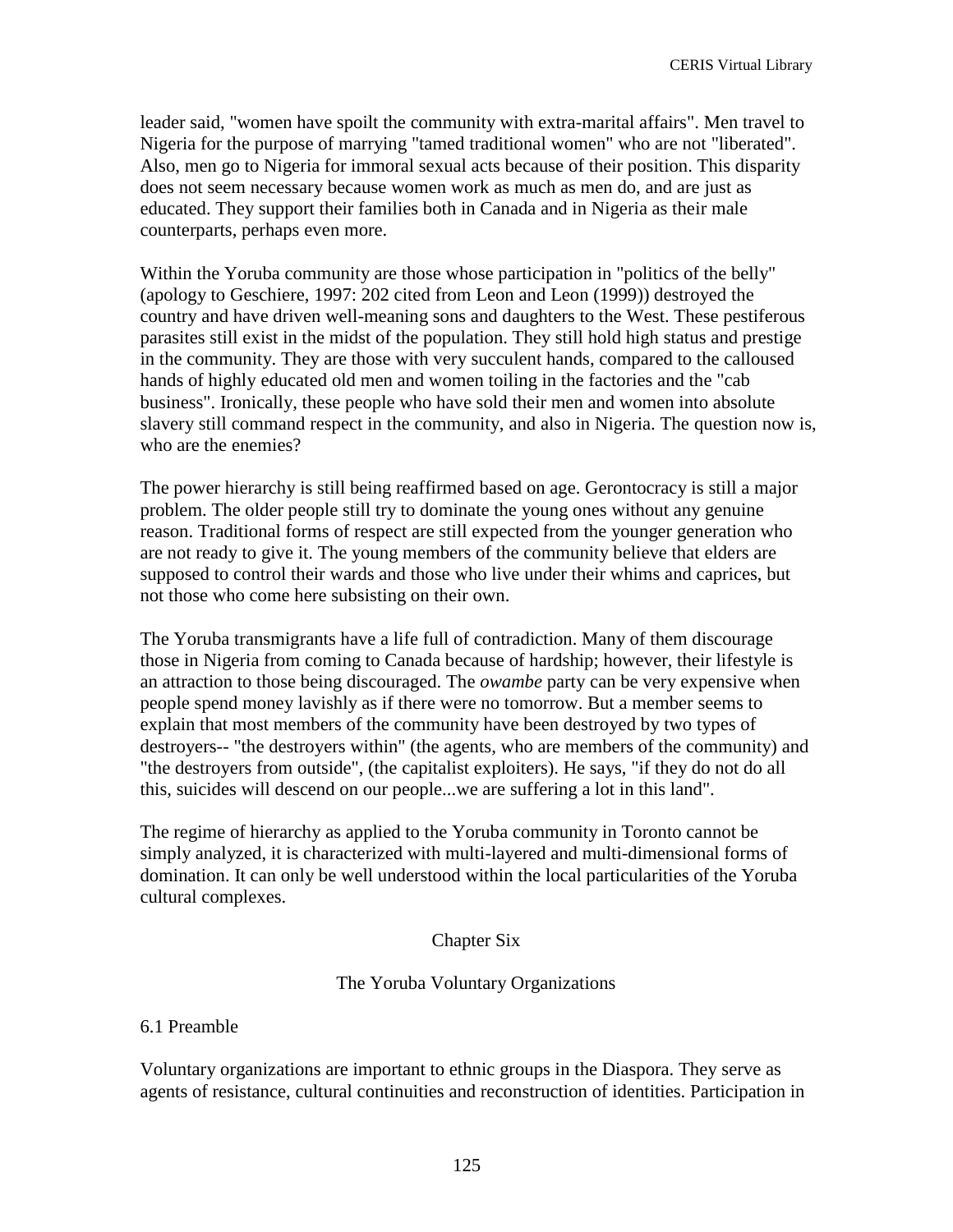one or more associations can create increased self-esteem and political involvement and less alienation for members of the group. Most voluntary organizations command greater participation, enthusiasm and personal commitment than do those in which activities are done for pay (Sorenson, 1990: 313). Involvement in these associations contributes to individual members' happiness, satisfaction, fulfilment and mental well being. In Toronto, I identify 10 community "clubs" and associations under the umbrella of the Yoruba Community Association. The *aladura* churches and the *asalat* are considered as parts of the Yoruba voluntary organizations. These clubs and associations exist for the most part, to cater for members who hail from the same home towns in Nigeria, while others are associations of friends formed for the purpose of social

or financial support. Those associations that are of the "home town or region" based are the:

- Ekinmogun Cultural Association,
- Ekiti Kete,
- Idanre Cultural Association,
- Ijebu Heritage Association,
- Ijesa Progressive Association of Canada,
- Ile-Oluji Cultural Association,
- Ogbomoso Parapo in Canada,
- Oyemekun association.

All the above-named associations are formed by members from the same home towns or specific regions in Yorubaland that have same dialects, for example the Ekiti; Ondo, Ijebu, and the like. Membership to these organizations is not restricted to place of birth, because people can enter through marriage or parents (applicable to those born in Canada, or elsewhere).

The second type of group social membership--clubs, comprises of friends who meet for economic and social reasons. They are not exactly home towns based. They are open to those of similar interests as in the:

 Anchor Club (mostly married men, who meet from time to time, make money contributions collected on rotational basis. It is not restricted to only members of the Yoruba ethnic group, but membership is dominated by the Yoruba, who originally started it. Women are not allowed to be members).

Membership into this group is dependent on gender and financial standing. The financial situation is important because it was founded by a group of friends who met, combined their money together and collected it rotationally. This is called *esusu* in Yoruba, and this practice has spread to cities across North America and to non-Yoruba groups, especially the African-Americans who know it and use it to assist one another.

• The Eko Club, the membership could be fluid because Lagos is home to people of different ethnicities, and regions in the Yoruba hinterland who could eventually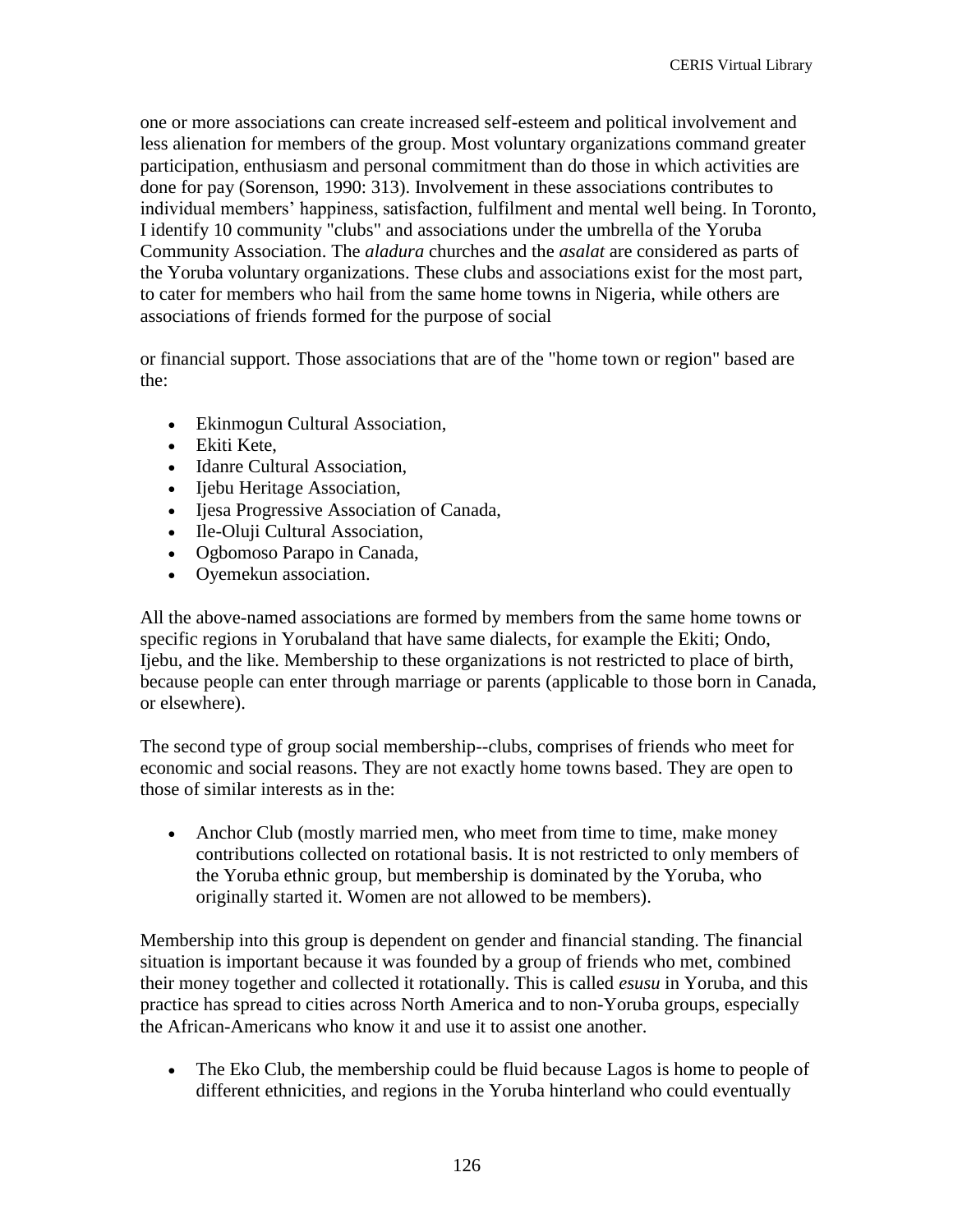claim to be Lagosians. This is connected with the cosmopolitan nature of Lagos which draws not only other Yoruba groups, but also other Nigerians of different ethnicities who migrate to the city for social and economic reasons.

All these associations and clubs have sprung up in the last ten years. But the Yoruba Community Association has been in existence for 18 years now. All those associations and clubs mentioned above are considered parts of the Yoruba Community Association. The president of each and everyone of them is an automatic Vice-President to the President of the Yoruba Community Association. In this chapter, I will discuss the proliferation of several associations or groups despite the relatively small population of the community. The functions of these organizations both in Nigeria and Canada will be discussed. Also the social and psychological rewards that participation in these voluntary associations provide for the individual members will be examined.

#### 6.2 Proliferation of Yoruba Associations in Toronto:

The Yoruba Community Association has existed for 18 years. Other associations began to spring up in the early 1990s. The creation of these associations was connected with the rise in the population of the Yoruba in Toronto. The increase in the population was caused by the deepening economic crisis of the mid-1980s, coupled with the political impasse of the early 1990s. The Yoruba Community Association was not able to encompass different groups of the Yoruba, of diverse region, dialect, culture and education. With the Yorubaland, even though the people make claim to the same root, which is the Oduduwa dynasty, groups assert differences in terms of the region that they come from. They are also differentiated by different dialects which are not altogether mutually intelligible (Forde, 1951: 5). Apart from this, there is variation in the level of development in these regions, which is influenced by European early activities, modern politics and economic potentials. Regions such as Lagos, Badagry and Abeokuta, which were close to the Atlantic Ocean, were recipients of Western influence, especially education and Christianity before areas like Ekiti, Akoko, Ondo and Owo. These factors make the Yoruba not as homogeneous as an outside observer might think.

These different groups were interested in not only maintaining their identities, they also had different priorities vis-a-vis the needs of their local communities in Nigeria. A leader explains "to put all the leaders together under one umbrella association has been difficult, because of different identities--power struggle ensues, and aspirations and missions differ..." (Community Association Leader Interview: 1999). Some members of the community who used to be members of the Yoruba Community Association complained of financial impropriety of the leadership, its greed and too much pan-individualism rather than pan-communal interest. A former member says "you know our people, wherever they go, corruption goes along with them".

The youth also complain that the association is not useful for them, and charge that the older people believe too much in perpetuating inequality based on age. One young man said, "I cannot go to their meetings, and they ask me to go and run stupid errands for them, such as bringing suitcases from their car". As pointed out in the first part of chapter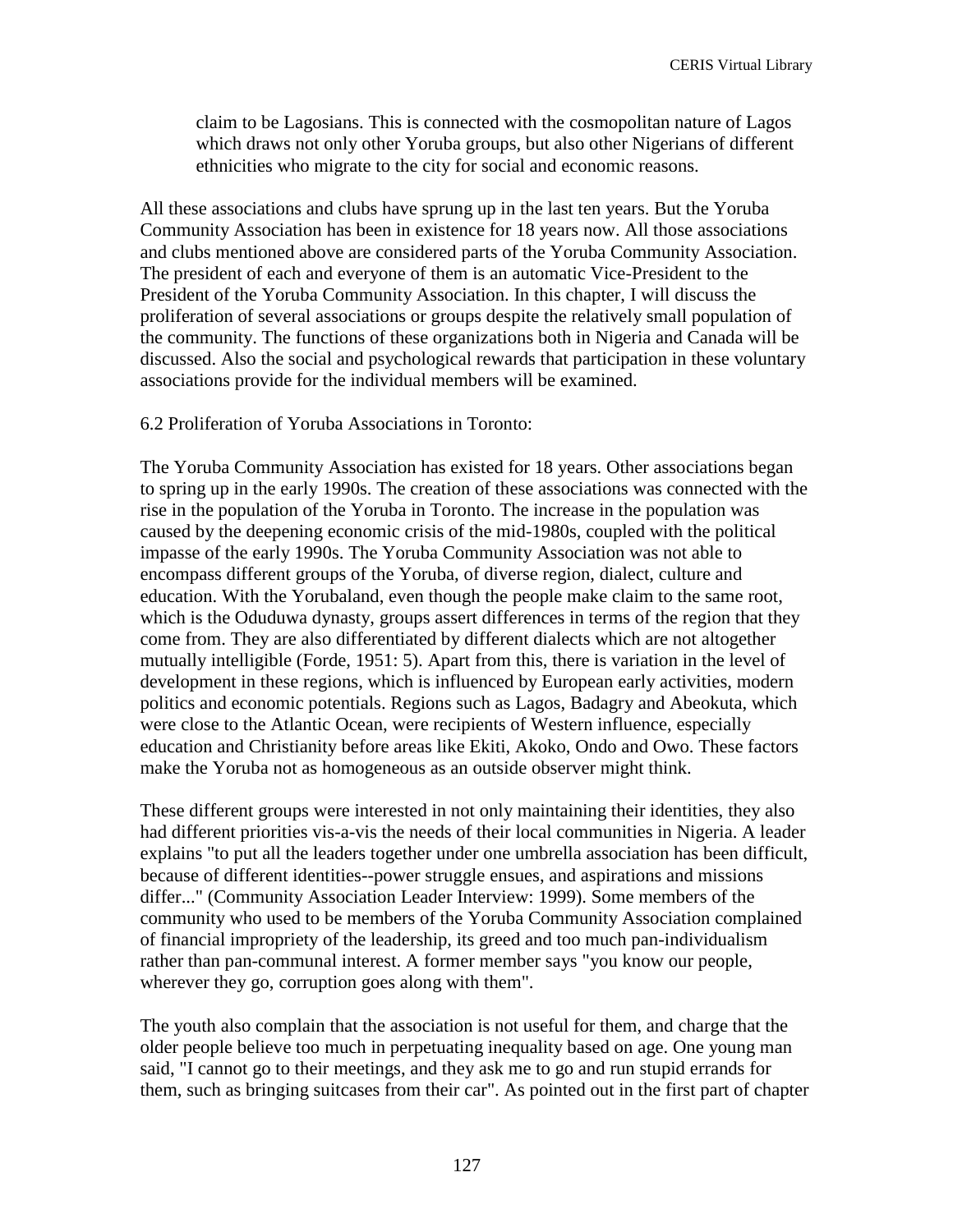two (2.1), the Yoruba hold strongly to age seniority which cannot be compromised. It is believed in that culture, that the young should take instructions from the older members. Wherever the Yoruba are, or may find themselves, you always see this present. At social functions, restaurants, churches or *asalat*, one sees that symbol of obedience and subservience to the older members--you see females kneeling down rather than hugging, and male prostrating or bending for the older members. This also extends to sending the younger persons on errands as part of the cultural impunity enjoyed by the older members of the group. In actual fact, at the Yoruba Community Association meetings, unlike some of the other associations, you do not have young members of the community present at meetings (Participant Observation: summer, 1999). One member of the community alleged that when sons and daughters of the Yoruba have problems with the law, the members do not want to live up to the challenges of helping them-- "they are much more interested in *owanbe* party..." While the above mentioned allegations were not denied by a leader of the community, the member however, stated that "problems such as these happen everywhere, especially in complex organizations...we the Yoruba have always been complex, even prior to the arrival of the Europeans...".

Corruption, misunderstanding, leadership tussle, fights, arrogance and greed are the reasons given by dissented members as the causes of other groups springing up.

The fissiparous nature of community was agreed to by all the Yoruba community associations' leaders as a strength rather than a weakness. It has become a strength because all the presidents of each of the associations and clubs are vice-presidents to the president of the Yoruba Community Association. The president of the Yoruba Community Association is a member of the Nigerian-Canadian Association and a member of the larger *Egbe Omo Yoruba in North America*. So, the centrifugality eventually leads to centripetality. The leadership structure of the associations enables not only the Yoruba Community Association to reach all groups, but also helps towards the solidarity of all Nigerians in Toronto and around the world. For example, the Eko Club of Toronto is affiliated with Eko Clubs of London, England and those of various cities in the United States. Similarly, the Ile Oluji is a branch of Ile-Oluji National Union, the umbrella organization based in Ile-Oluji, Nigeria. They are also affiliated with the Ile-Oluji National Union in the United States, England and France. Furthermore, the fission enables each of the associations to embark on development projects in its respective smaller communities in Toronto and in Yorubaland (see Table 6.1 for membership participation).

Table 6.1: Membership in Yoruba community associations and clubs: 48% of the respondents are members of one or more Yoruba associations and clubs in Toronto, while 52% are not members of any of the Yoruba clubs and associations.

| Membership | Frequency | Percent |
|------------|-----------|---------|
| yes        | 24        | 48.0    |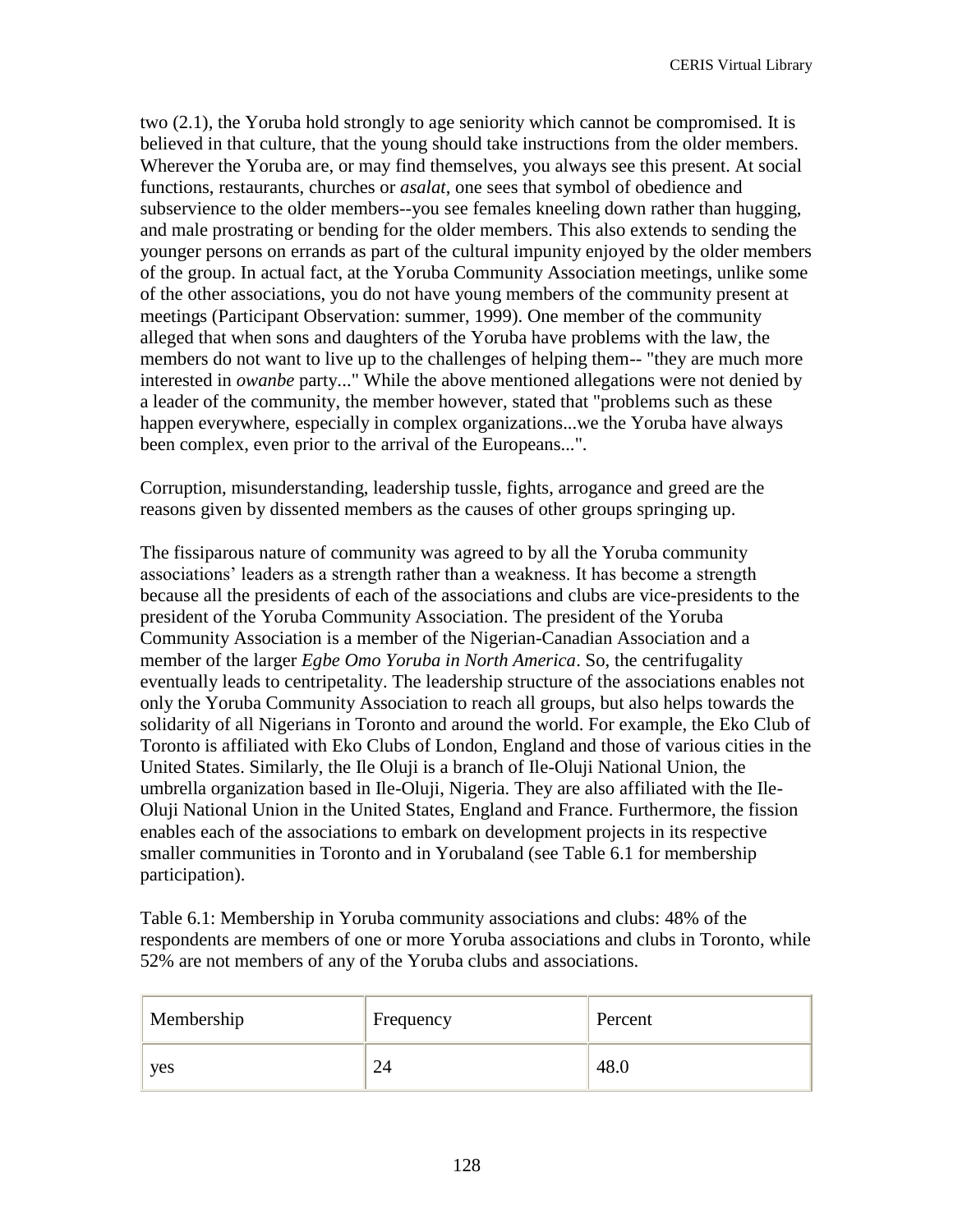| no    | 26 | 52.0  |
|-------|----|-------|
| Total | 50 | 100.0 |

# 6.3 Transnational Projects:

6.3.1 Nigeria: Various community associations help alleviate the harsh social and economic problems of their community in Nigeria. Members are aware of the problems facing members of their community. Most of their projects deal with the humanitarian community development, socio-economic support and cultural advancement of their community. Part of their annual fundraising and individual donations go toward providing hospital equipment for under-funded hospitals and health facilities in various parts of Yorubaland. Hospital drugs are also shipped home to help members of the community. Association members in Canada work in conjunction with those members in the home town to monitor the medical needs of people at home, and then liaise with those Yoruba in the medical fields here to help with the procurement of those medications needed by those in Nigeria. Ile Oluji Cultural Association, initially founded to cater to the needs of their members here in Canada, later changed the focus to helping their community members in Ile-Oluji, Nigeria. Ever since they began community projects in Nigeria, they have been donating drugs for patient use. In January, 1999, drugs were presented to the Ile-Oluji Development Committee for distribution to local hospitals. In addition, over the years, they have been contributing to other community projects such as renovating the existing hospitals and providing water wells for the community hospital. Another community contribution is the presentation at Ile-Oluji musical instruments to the local cultural band, Adeyemi Oijefon Cultural Band (Community Association Leader Interview: 1999). The Eko Club also funds the hospitals in Lagos. Other associations such as the Oyemekun, Ijebu and Ekiti Kete have not embarked on major community support programs in Yorubaland, but hope to be engaged in them in the future.

Socio-economically, associations in Toronto donate books, stationeries and computers to educational institutions in Nigeria. These donations are beneficial to schools that have been under-funded by the government. Moreover, financial support is made toward home town festivities and celebration. For example, money donation was made by the Ile-Oluji Cultural Association of Canada to Ile-Oluji Day–an annual event that attracts all the indigines of Ile-Oluji town in Nigeria from different parts of the world.

The Yoruba Community Association has been involved in fund raising and awareness raising of Sickle Cell Anemia (CSA), an inherited blood disorder that primarily afflicts people of African and Asian descents. The organization for the awareness of Sickle Cell Anemia was originally founded by the Black in Health Organization in Toronto. Ever since its foundation about five years ago, individual members of the Yoruba community have been involved in different activities and events organized around CSA by this organization, but the Yoruba Community Association did not get involved in their activities until 1999. Every year, for the past five years, children with the CSA have been going to a camp, called "Camp Jumoke". Individual members of the Yoruba community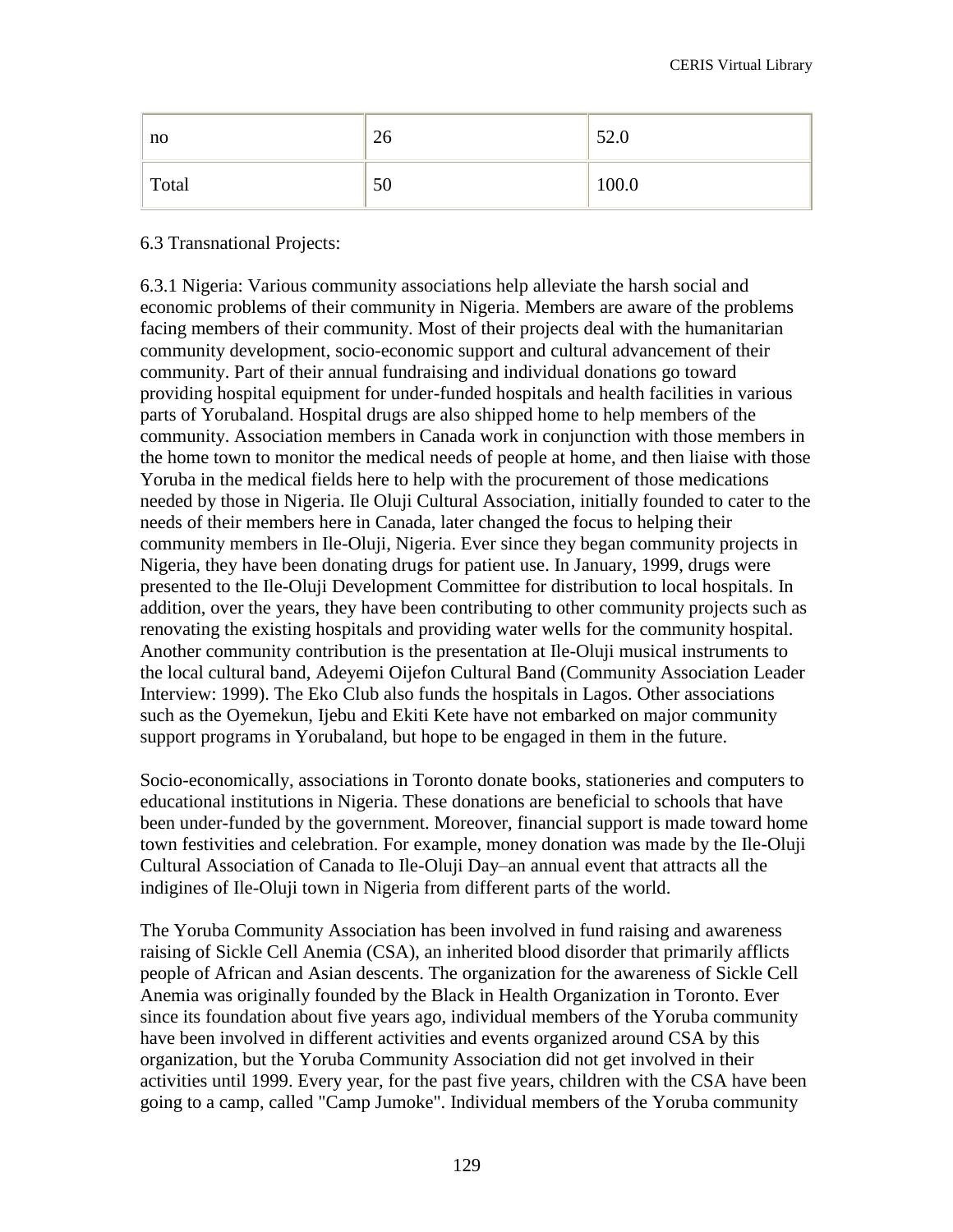have always been involved in this event as well, but the Yoruba Community Association got involved for the first time in the summer of 1999 when they took part in the walkathon organized to raise fund for the camp (Participant Observation: summer, 1999). As Nigeria is planning to build a Sickle Cell Center in Nigeria, a member of the Yoruba Community Association is raising money from various Yoruba associations and individuals to sponsor a room. This room will be named "Toronto Room". Close to \$25,000 will be needed for this.

6.3.2 Canada: The activities of these Yoruba voluntary organizations do not focus on their communities of origin, they are also playing various roles within their Canadian community in Toronto. Associations donate funds to the "sick children hospital" and "variety village" every year; they also donate food to the food bank and sponsor refugee resettlement. These contributions are not exclusively made to the Yoruba groups or individuals but are beneficial to the entire community at large. During the Kosovo crises, the Yoruba Community Association donated money toward the resettlement of refugees from Kosovo.

Voluntary organizations are helping toward the settlement of new comers into Canadian society. The Yoruba Community Association was helping at one time to provide legal assistance to those Yoruba arriving as refugees to Canada via Toronto. The Ile-Oluji Cultural Association provided room and board for new comers from their home town, Ile-Oluji. Their leader asserted that new members knew about the Ile-Oluji indigines in Toronto before they even arrived in Canada (Community Association Leader Interview: 1999).

In the summer, all the associations organize picnics at different times, inviting members of other groups to take part. Picnics provide opportunities for members of the community to come together. At the picnics, people form groups based on their interests to share stories. These times provide forums for people to tell stories about home, old times, friendship, good economic times in Nigeria, and funny stories about their Canadian experiences. At these social settings, serious matters are turned into "jocose" for the purposes of lightening up the reality. Different issues are brought up. These meetings create avenues for information-sharing about events, business opportunities and consolidation of social capital.

The associations organize other social functions such as the Yoruba Community Association *Odu'a Night Award*, when those members of the community who have contributed to the larger community in areas such as education, sports, volunteering, etc. are rewarded. Other functions are traditional *ere ibile*, *Ogun* dance and *egungun*, such as *eyo.* The displays of traditional songs and play give those Yoruba born in Canada an opportunity to know about "their parents' culture" and also give them a sense of belonging. It also enables the urban elites who are typical Pan Oyinbo elements to see what they refused to see in Nigeria. There are some of those cheering and clapping who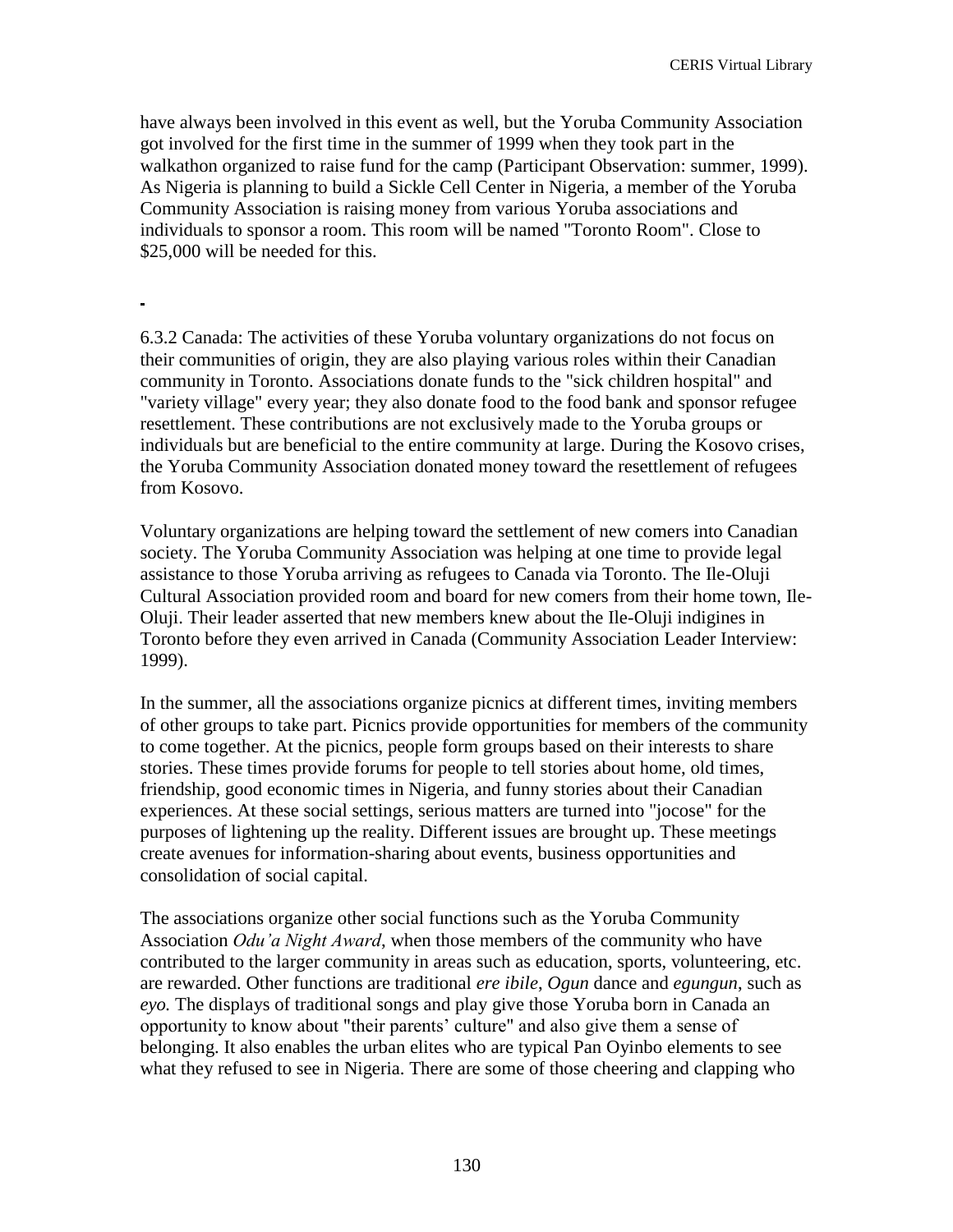would never have taken part in such events in Nigeria. For many *ajebota,* they are witnessing *ere ibile* and other traditional performances for the first time.

Community associations organize special parties for the youth, as it is in the interest of the older members who are mostly parents to promote marriage among members of the community (see Table 5.18). Some of the community leaders and members of the community are concerned that they are losing the youth to exogamous marriage.

Members of various Yoruba associations are there to help one another, both financially and materially. Anchor Club helps its membership through *esusu*. The collection of *esusu* helps toward founding and maintaining small businesses. Also, for Oyemekun Association, the members help one another socially and financially when there are social functions such as naming, marriage and funeral ceremonies, both in Canada and in Nigeria.

These associations are currently working on long term projects. For example, the Ijebu Heritage is looking toward investment in Retirement Plans and planning to negotiate for phone cards at cheaper rates, as most members of the community usually make phone calls to Nigeria. The Yoruba Community Association is currently working on having a community center within the next few years. Nearly all the associations have plans for helping their home towns in Nigeria, and those who have not started this have it in their agenda.

### 6.4 Religious Voluntary Organizations:

The majority of the Yoruba in Nigeria and elsewhere adhere publicly to Islam or Christianity. In Toronto, the Muslim meet on Sundays for *asalat* to share the quoran and the hadith of the prophets. The Yoruba go to different Christian religious sects, but the dominant "Yoruba churches" are the *aladura* churches which are divided into different sects. Four groups are identified in Toronto: the *Cherubim and Seraphim* (C&S), the *Celestial Church of Christ*, the *Christ Apostolic Church*(CAC) and the *World Soul Winning Evangelistic Ministry* (WOSEM). The Yoruba Muslim community in Toronto does not worship distinctly from other Muslim groups residing in Toronto; however, they have the *asalat*, which is a Yoruba prayer group. In terms of social functions and activities that are Yoruba-oriented, the *aladura* churches are more vibrant in Toronto than their Muslim counterparts. From the participant observation and survey-interviews, it is revealed that a lot of the Yoruba in Toronto are more attracted to these churches than to the orthodox Christian churches.

Table 6.2: Place of Worship: 8% of the Yoruba surveyed attend the multicultural churches (encompassing different ethnic groups); 28% the Yoruba churches (*aladura*); 18% Canadian churches (mostly white votaries); and 6% black church (dominated by black population of different ethnicities, such as the West Indians, black Canadians, African-Canadians, Africans, etc.). 30% are Muslims and they worship in various mosques in Toronto, and 8% do not attend any church. All those who profess to Islamic faith respond that they attend the mosque.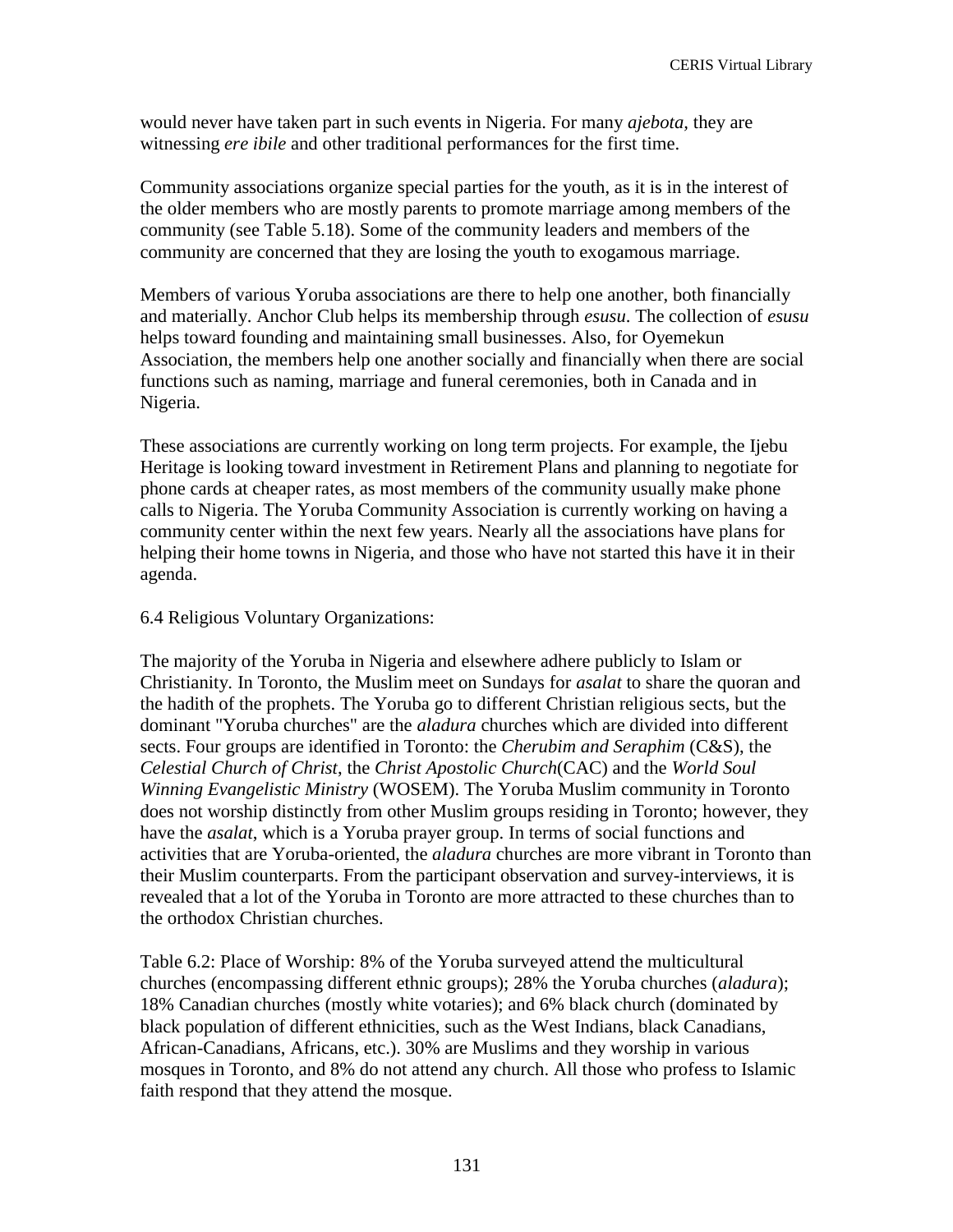| Response                    | Frequency      | Percent |
|-----------------------------|----------------|---------|
| <b>Multicultural Church</b> | $\overline{4}$ | 8.0     |
| Yoruba church               | 14             | 28.0    |
| <b>Canadian Church</b>      | 9              | 18.0    |
| <b>Black church</b>         | 3              | 6.0     |
| Mosque                      | 15             | 30.0    |
| I do not attend any         | 5              | 10.0    |
| Total                       | 50             | 100.0   |

The *aladura* churches are the indigenised form of Christianity among the Yoruba. Barrett (1991), considers the *aladura* Christian groups as a simultaneously politico-religious movement (pg. 22). They are political because they partly emerged as a form of protest against the domination of the church by the early missionaries who were whites. They are religious because they still believe in God but make Christianity more meaningful to the Yoruba/African cultural milieu. By so doing, they do not claim ignorance of witchcraft and other evil forces that serve as a hindrance to good health, prospect and happiness. But rather than denying them as in the orthodox Christian faith such as the Anglican, Methodist and Baptist, the *aladura* counteracted those forces through prophesy, divination, fasting, healing and communal fellowship (Hackett, 1991:286).

In Toronto, the *aladura* churches provide spiritual, psychological and social supports or safety-nets for members of the Yoruba community. Their functions are irreducible to spiritual healing alone, rather they encompass different aspects of adherents' experiences in life, and this mode of operation Barrett (1991) refers to as "explanation-predictioncontrol" mechanism (pg. 23). Those who are faced with problems of witchcraft and sorcery originating from Nigeria and in Toronto get the spiritual help. Psychologically, the prophets and the priests are always there to counsel and advise people on how to cope with their day to day struggles. Socially, they bring members of the community together. Social functions such as the yearly harvest thanksgiving for the adults, and the children draw all members from all walks of life to the church. The music, dance and songs are mostly Yoruba. During the 6th Adult Harvest Thanksgiving Service of the *Cherubim and Seraphim Church*, Oke Igbala Ayo in Toronto, guests were invited not only from other Nigerian ethnic groups, but also from the "Canadian population", the US and even from Nigeria. Prior to this, the *Celestial Church of Christ*, Ayo Mother Parish had celebrated yearly harvest (Participant Observation: fall, 1999).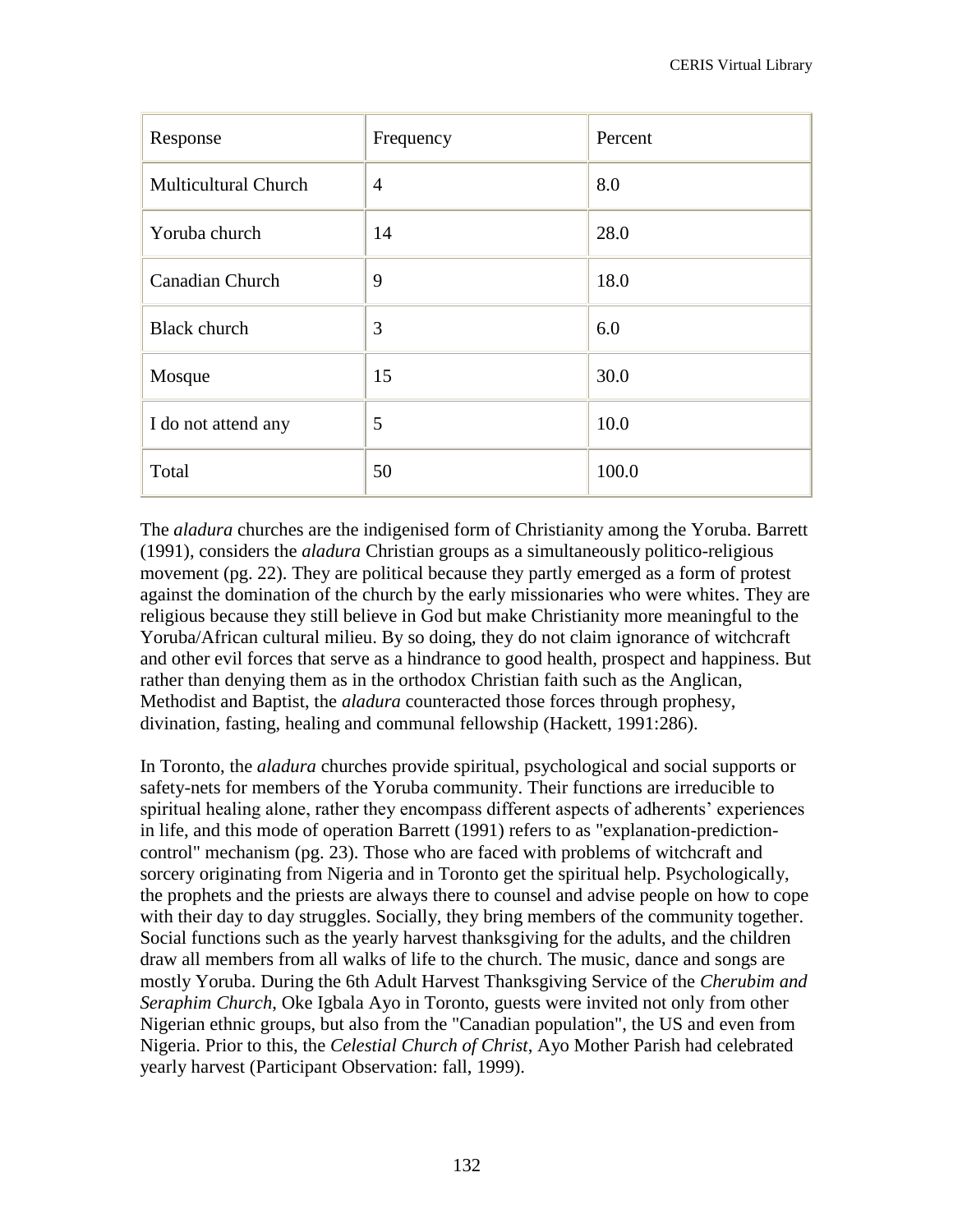These churches from time to time invite priests, shepherds, or prophets/prophetess (as their leaders are called) from Nigeria or elsewhere to share in fellowships, revivals, prayers and spiritual healing powers with the members of the community.

6.5 The Social Relevance: The social importance of the Yoruba voluntary organizations for both the development of the home country and the host community cannot be overemphasized. They help immeasurably as agencies of both collective and individual contributions to the host societies. Their emergence in the recent years cannot be seen in isolation of the travails of the Yoruba people both at home and abroad, and the depreciation in the socio-economic lives of Canadian society. Contrary to the belief of the average Canadian that African immigrants come to this land with their caps in hand to beg for food and subsistence, the activities of the Yoruba in Toronto render this notion superficial. These immigrants not only cater to the needs of their groups but contribute to the larger Canadian society as in the case of contributions toward Kosovo resettlement, food banks, charitable donations, etc.

In Nigeria, the government has abandoned its responsibilities, especially in areas of providing for the basic needs of the people. Needs such as education, health, housing, food and medication have been abandoned, and the Canadian transnationals who are home town members are aware of this, and respond by trying to alleviate the suffering of their people as a collective. Moreover, the neoliberal policy of double standard of the Canadian Government, favoring the investor class of immigrants over the not quite wellto-do independent class and the refugee claimants calls for individual immigrants to fend for themselves on arrival in Canada. The most convenient option open to many immigrants is linking with the members of their home towns, regions and kin members (from Nigeria) in Canada. The voluntary associations help with issues of settlement, participating in especially informal orientation, employment information and legal matters.

Our understanding of the contribution of voluntary organizations should not be limited to what they give to those who are "less fortunate", but we should as well look at what they get in return. Membership in a voluntary association is connected to power and status in the community of origin. Projects such as money and goods donation, renovation of dilapidated infrastructure, building of wells and houses, are never done *incognito.* Rather they are named after the group and the association involved, such as the envisioned "Toronto Room" in the heart of Lagos. As one community leader said, whenever a donation is made, the local folks in the community of origin usually say, *ki ori je ki omo mi lo Canada, (may God let my ward go to Canada)* (Community Association Leader Interview: 1999)*.* Although, these offers are made out of the consideration for the socioeconomic well-being of the people, but they are not devoid of "compensation" or reward that encourages further involvement.

Participation in events and social functions organized by these voluntary organizations gives members of the community a sense of belonging and recognition of individuals within the group. In some social functions and association meetings, people's achieved statuses are valorized. People are called by their titles--it is common to hear people being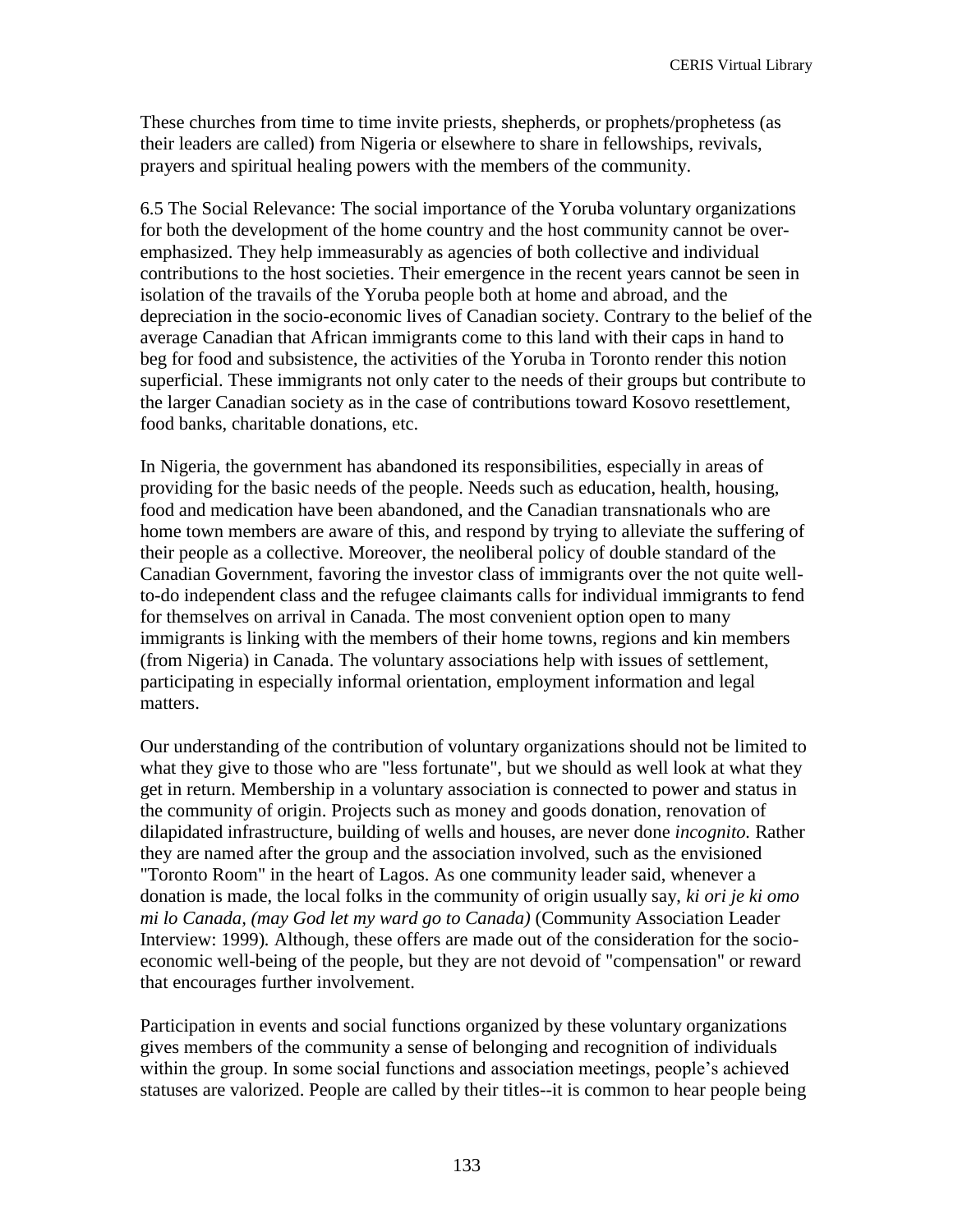addressed loudly for all those present to hear as "Lawyer A", "Architect B", "Engineer C", "Accountant D", "Senator E", "Shepherd F", Chief Z, etc. The Yoruba or rather, the Nigerians like to be addressed with titles, and these events make this possible for them. Also, those who have digressed from their academic professions in Canada get satisfaction and some self-pride by being addressed in titles associated with their academically-achieved statuses. The same goes for the chiefs and the elders who are given less recognition by the Canadian public, by virtue of Canadian culture which is no respecter of primordial statuses.

Leaders of the voluntary organizations tend to use their positions for social and economic connections both in the country of settlement and in the home country (Goldring, 1998: 185). As leaders, they have easier access to the important traditional and political actors of their home countries. Thus, they can use this connection for their benefit. Moreover, they have the possibility of meeting the mayors, Members of the Provincial Parliament, the Members of National Parliament or even the Prime Minister of the country of settlement, and the political juggernauts of their home country, which can be socially, economically and psychologically rewarding.

In the summer, some associations were preparing for the visit of the governors of their states in Nigeria, to Toronto. These governors were slated to meet those members of their state for discussions pertaining to Nigerian socio-economic and political progress and development. Among those preparing for this August visit were people of diverse social backgrounds in Nigeria; from peasantry to civil servants and teachers to small business owners. These were the categories that had been totally neglected by the Nigerian ruling elites, and ironically, these are members of the associations that these governors will be sitting down to have parleys with. In Nigeria, it is not a hyperbole, that streets and quarters are cordoned off for the governors and top government functionaries, that they do not have time to spend with the ordinary people, but in Toronto, they would. Moreover, why these politicians even come to the West should be questioned. It appears they do not have any genuine relationships with the people either in Nigeria or abroad but with the "Oyinbo people". Coming to *ilu Oyinbo* is a desire for them, more important than going to the villages in Nigeria/Yorubaland to see how the local folks are faring.

Most Yoruba social functions organized by the organizations are attended with people displaying their expensive Yoruba attire, such as laze, *coupion, cocaine (a particular kind of cloth material)*, *organza* materials, good shoes, necklaces; while some come to show off their cars. Most events are not missed by the *omo olodu* often with their mobile phones to show off, designer shoes and expensive wrist watches. These are the events where people gain recognition. This recognition is not usually gained elsewhere. At these social functions, people come prepared with \$1.00 US bills to "spray" on the dancing floors. It is usually the US dollar bills, especially \$1.00 that they use. Why not Nigerian money or Canadian money? In London, England, where there is a higher pocket of Yoruba population, the Yoruba also spend their \$1.00 bills, and there are other Yoruba in the party who change pound sterling to the US dollar, based on a commission. This happens when people run out of money and cannot go to the bank at night. As somebody sitting next to me in a social function put it, "the Yoruba are very complex; you may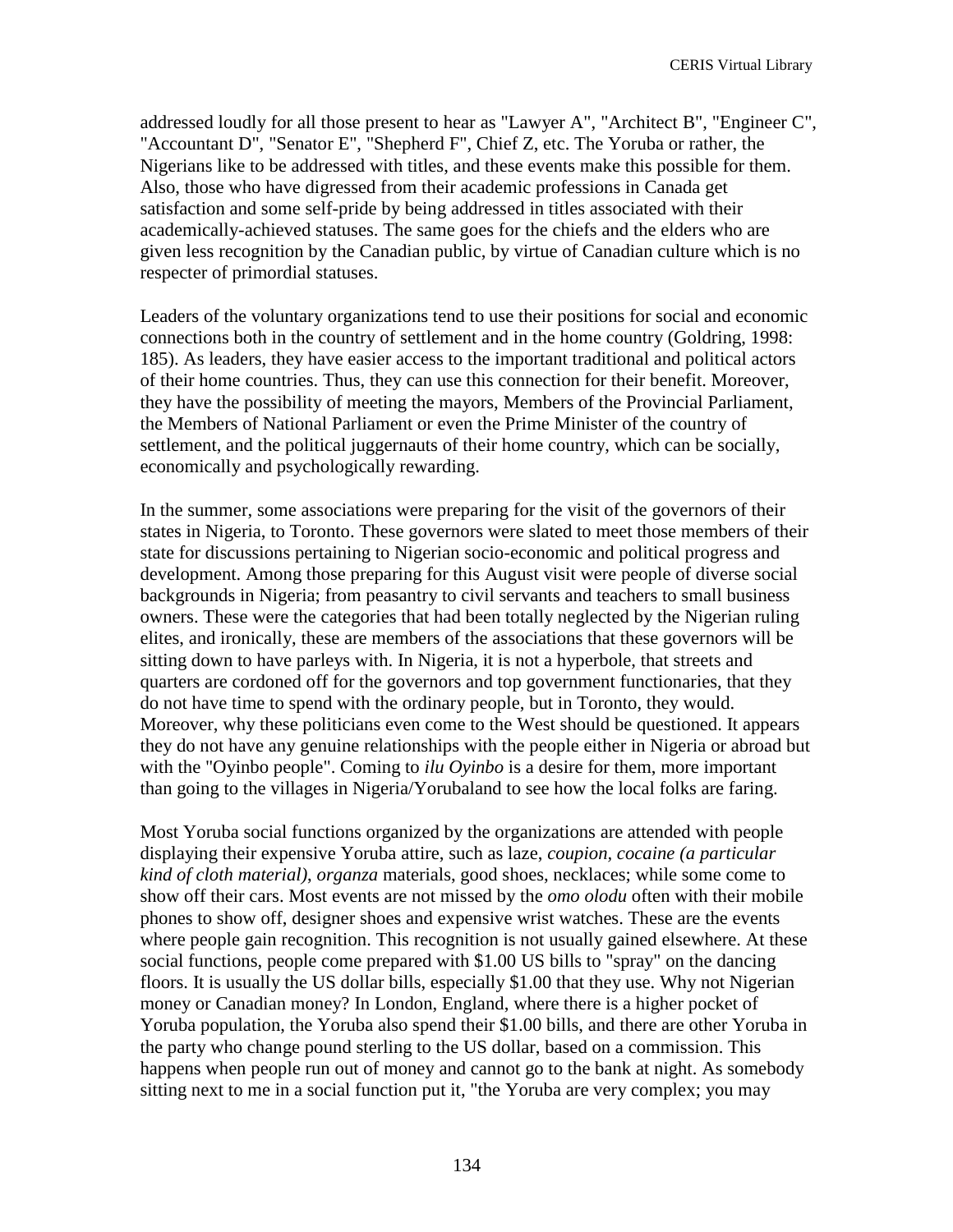never know what is going through their mind...US dollars in Canada!" These social functions serve as a means of making money for those in the audio and video production business. The videos and the audio-tapes are sold to members of the community, while some are sold in Nigeria or get diffused to other places where the Yoruba live. When those in Nigeria see how their fellow members display their opulence in Toronto, they consider them as socially and materially more opportune than them. Those at home compare the "awon Toronto" with "awon Germany", "awon Yankee" and "awon London". Moreover, associations send calendars, magazines and photos to their home towns for the members to see. These images captivate the imagination of those at home who become drawn to the far away land that produces this high number of parvenus.

Succinctly, apart from the fact that voluntary associations help immeasurably in alleviating the hardship of the recipients through their altruistic donations, the membership is beneficial to members both psychologically and socio-economically.

Conclusively, the voluntary organization practices are characterized with some contradictions. These contradictions center around the difference between the "appearance" of the members of the community on the one hand, and "reality" of things on the other hand. Membership in voluntary organizations for many Yoruba is psychologically suiting. For most of these men and women, they derive "consolations" from participating in the community social events. For the older members, the community events enable them to get due respects from the younger members of the community. The kind of respect that these older members deserve cannot be derived from the mainstream Canadian society. One community member explains "our people do not have any choice, people cannot go home regularly to assume their roles in the community...so what they are missing they are replacing through these association practices" (Community Association Leader Interview: 1999). There are those who become active members of the religious organizations, especially the *aladura* church not only to seek spiritual protection from their "enemies", but also for the possibility of solving some social problems considered to be "spiritually caused", e.g. unemployment, stress, child's deviant behavior, etc.

These association practices can become misleading to an average member of the "Canadian dominant group", who might think that this group has the "freedom and power". This is because they consider their practices as a form of "empowerment". Of course, glory must go to the policy of multiculturalism in Canada which allows these people to express themselves socially. However, to fully understand why this group holds on to their cultural practices, thorough understanding of the reality of things with the immigrants from the developing countries of the world is necessary. Barrett (1987), while trying to explain the reason behind the establishment of in-group organizations by people of color says, *inter alia*, "... to overcome structural disadvantage, and the overwhelming psychological damage that makes them doubt their own worth..." (pg. 343). As the old saying goes thus, "the appearance is different from reality". Indeed, the appearance of the Yoruba immigrants through their association ceremonies is indeed definitely different from the reality.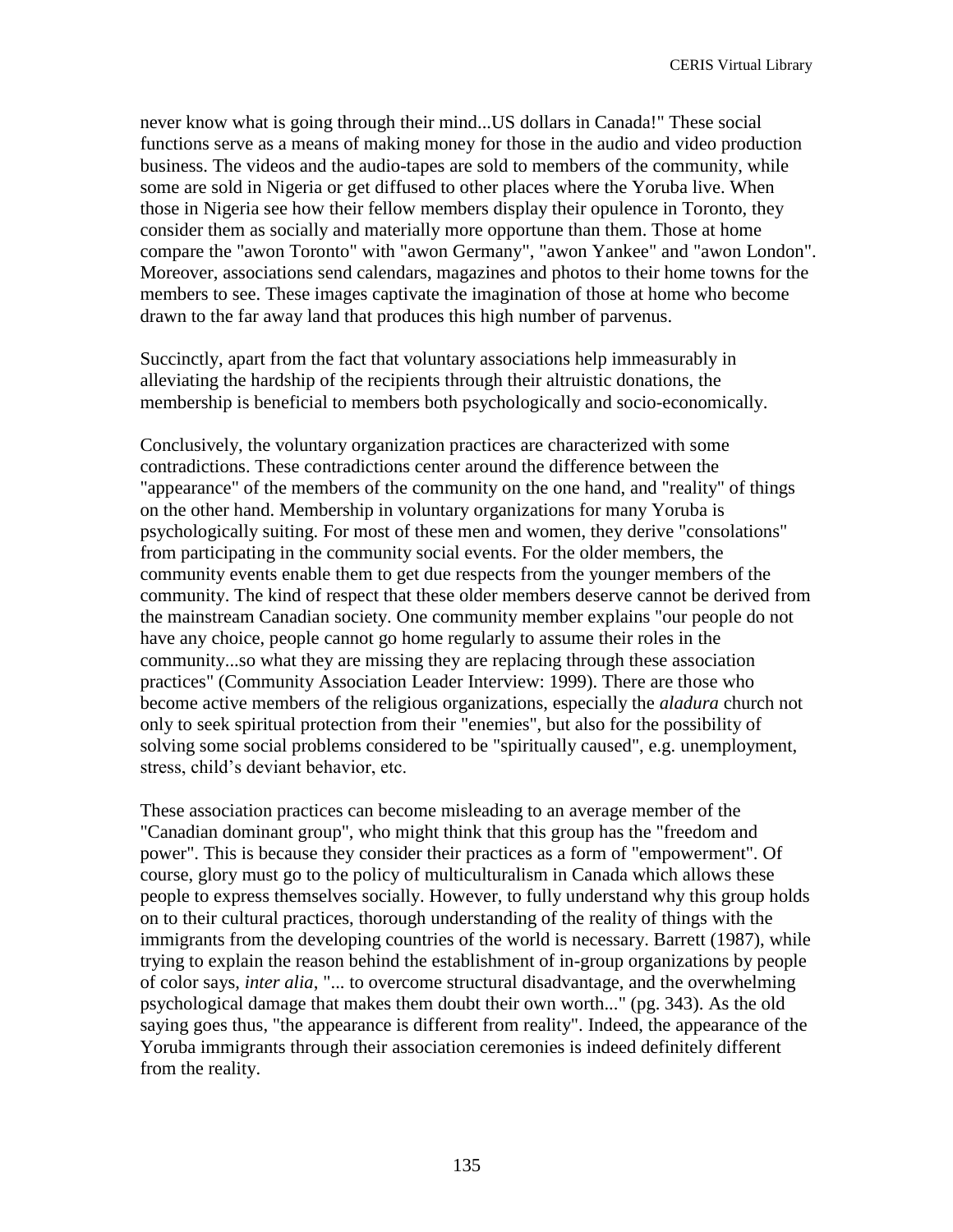In the final analysis, when those family members in Nigeria see the videos, audio-tapes, photos, calendars, etc., of social events of their members abroad, they immediately assume that all goes well with them. They rely so much on what they see on the videos, without knowing what these members are going through in their day to day living experience. This "appearance" indeed differs from the advice they get from some of their family members, friends and acquaintances in Toronto, who have discouraged them from immigrating. For example, in the survey-interview, 46% of the respondents will encourage prospective immigrants from coming to Canada, while 50% will not (see Table 6.3).

Table 6.3: Advice For Those who Want to Migrate to Canada: 4% give "no comment" as answer to this question; 46% will encourage prospective immigrants to come to Canada; while 50% will discourage them from coming.

| Response       | Frequency      | Percent |
|----------------|----------------|---------|
| no comment     | $\overline{2}$ | 4.0     |
| encouragement  | 23             | 46.0    |
| discouragement | 25             | 50.0    |
| Total          | 50             | 100.0   |

# Conclusion: Assessment, Recommendation and Suggestion

Most of the early Yoruba immigrants in the West came for prestige, and not necessarily for economic reasons. These migrants of the 1960s and the 1970s mostly came to study, with the majority of them returning home. The recent immigrants come mostly for economic reasons, pushed by the neocolonial state of the Nigerian economy which favors the extraction of natural resources and the control of the important sectors of economy by the transnational corporations on the one hand, and the corrupt practices of much of the postcolonial Nigerian leadership on the other hand. In other words, the current immigrants are the by-products of a society driven by the "cargo cult mentality". The economic dependency of Nigeria on the West is accompanied by the penetration of Western culture which influences the worldview of the people, attracting both the young and old alike to Western metropolitan centers. As pointed out in Chapter one (section 1.1), the documentation of Africans in the Diaspora as "transnationals" is still missing in the literature. Moreover, lofty projects done on immigrants of African descent from the Caribbean in the West by writers (especially, Schiller *et al.* (1992); Basch *et al.* (1994*))* have so far analyzed their activities within the framework of "economically induced migration". What is given little or no currency in these works is the psychological impacts of such encounters between the West and the Africans, which promote the migration, and this encounter is not devoid of domination of the mind and the psyche.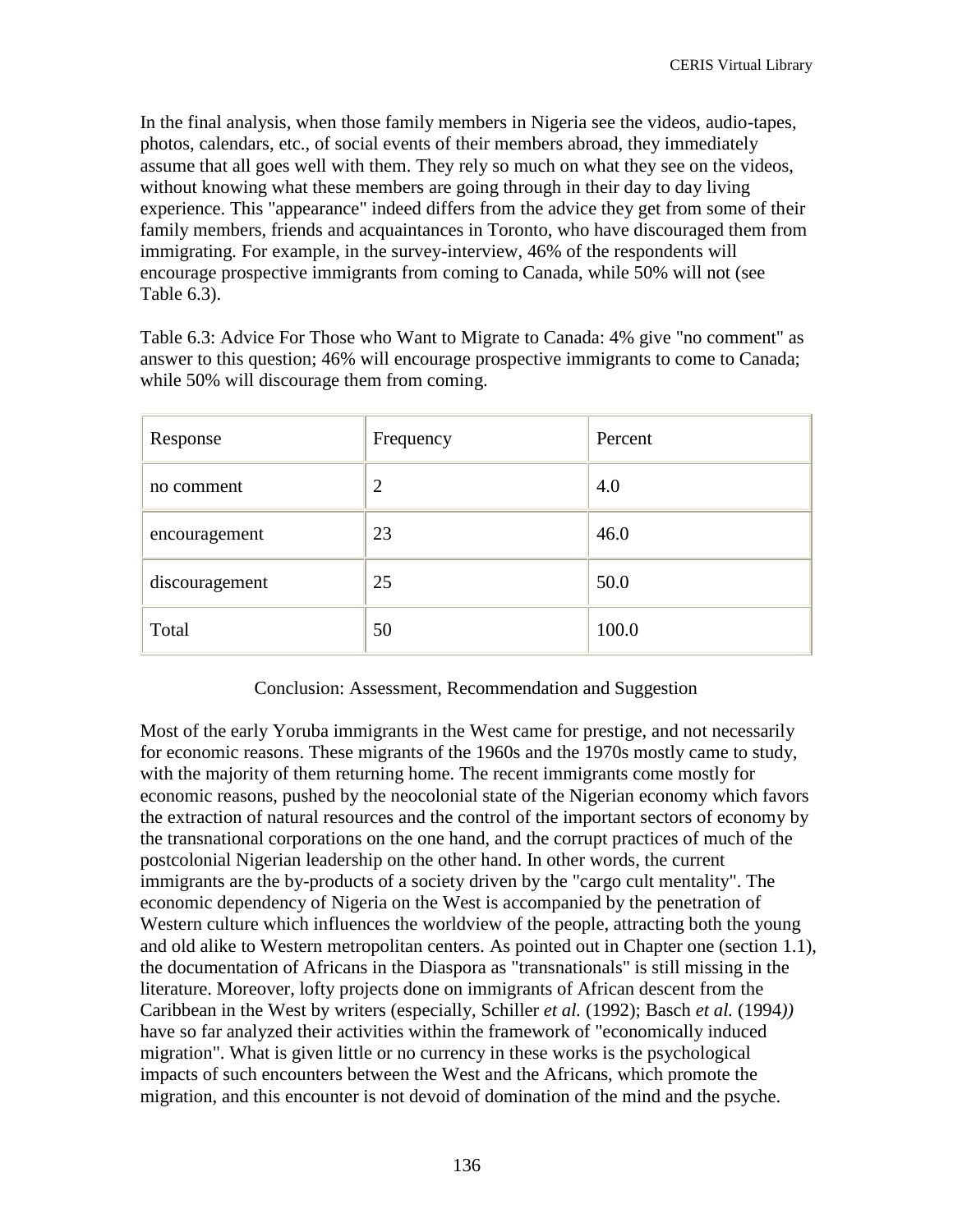As argued in the second part of chapter three (3.2), the migration of the Yoruba to the West should not be considered in isolation from the ideological hegemonic power of colonialism, which had a legacy. Colonialism creates a distortion between the African societies and the West, by extracting the natural resources for the development of Western capitalism. The dependence of most African economies on the West continues after the independence--neocolonial economic system. That said, the psychological domination leading to the dependency complex did not end at independence.

As has been pointed out in this research, future immigrants are being socialized from their childhood; this form of socialization has impacts on their future decision to migrate. This form of socialization constitutes the socio-structural factor, that had been prevalent, but was "blown out" with the failed economy that began in the mid-1980s. This is to say in other words that, even if the economy had not failed the vast majority of the Nigerian population, the tendency, allure for, and the love for the *ilu oyinbo* had dominated the psyche of many of the Yoruba--they had been conditioned to love all aspects of the Western culture-- their life-style, consumption, mannerisms, etc. to the detriment of their own culture. In brief, the Nigeria's economic problem is not enough to explain the Yoruba migration to the West. This was illuminated in the previous chapter (Chapter 5), where the analysis delved into the "early comers" who came to seek for "glory". It was also mentioned that African elites came to *ilu oyinbo*, not purposely for economic reasons, but for other reasons which are psychological. The elites have been coming even when they had little or no recognition in the West, and despite their privileged position at home, they still have this attraction to the West. In the case of the ordinary Yoruba, they are coming to get social validation which stands them out in the community, not necessarily because of the advantage they enjoy from the exchange rate of the Canadian dollar to Nigerian naira, but also because of the societal perception and belief about *ilu oyinbo*. Albeit, these days, "money power" seems to be privileged over social power, but the latter is not *incognito*.

The migration process may seem liberatory as it appears, but literature needs to focus more on the "below the surface" level to capture the pre-and post-migration psychological and mental agonies, and their intensities on various transnational groups in the "host societies" rather than looking at the rosy picture of things, and generalizing. The "ethnic institutions" which seem to be considered as "emancipating" the people may even be reactionary to social change in both the "host" and the "home countries". In order to understand the phenomenon of transnationalism, different methods, micro-macro, quantitative-qualitative, oral history, feminist methodology, etc., should be employed to capture the real nature of the social reality.

In summary, the Yoruba transnationals are the products of globalization. They are victims of the economic globalization in terms of the historical integration of colonized Africa to the world economic system during the trans-Atlantic slave trade, colonialism and of lately, the penetration of foreign capital in the form of loans from foreign banks and the International Monetary Fund. The exposure to the communications technology and advancement in transportation technology promote and contribute to their sustenance of transnational practices. Ironically, they are victims of two worlds, the world they left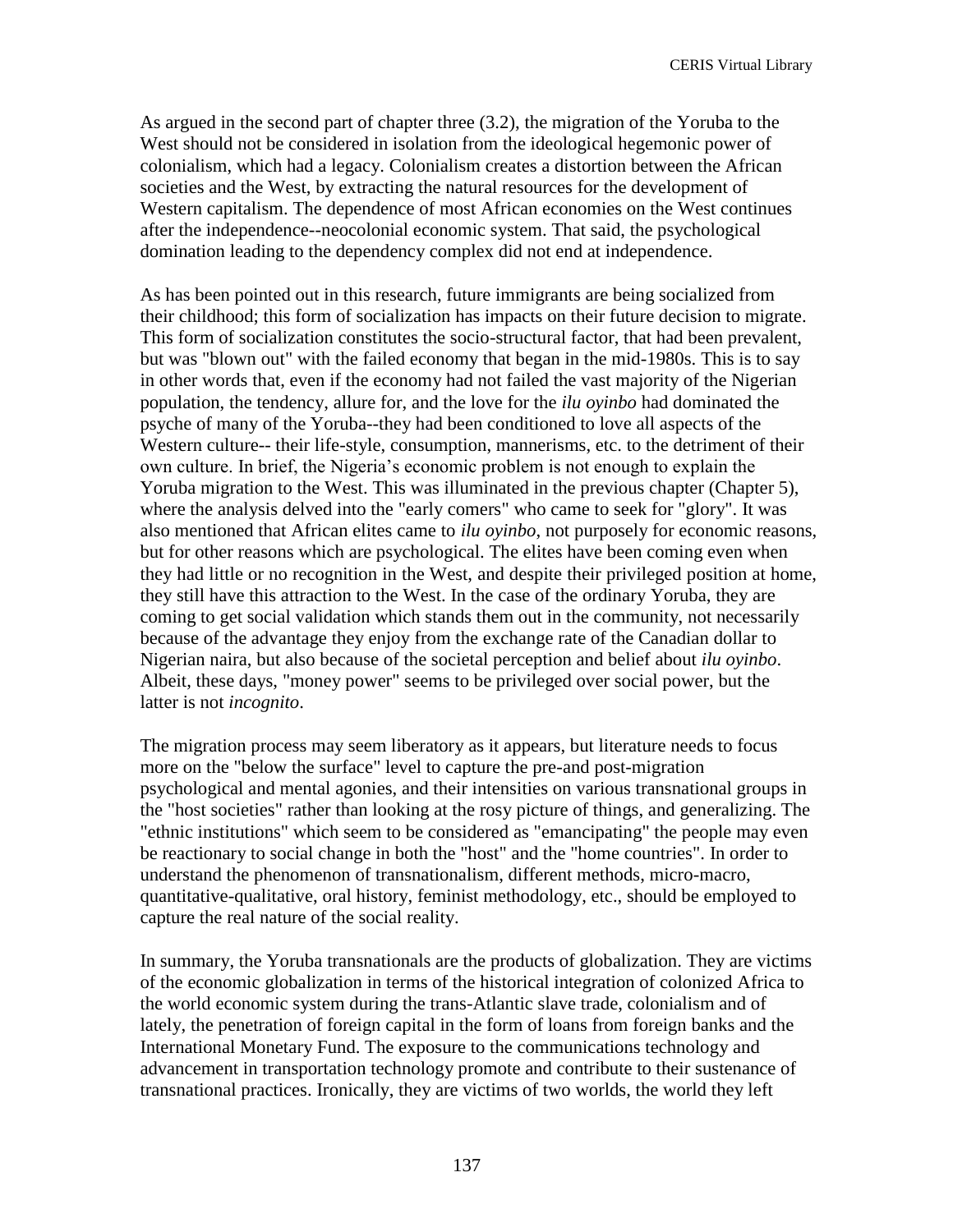behind because of socio-economic and political insecurity, and their bottom stratum position in Canada. Furthermore, their shortcomings are compounded by the global distortion and unequal developments of the world. They arrive at the time when the economy is going through corporate restructuring--change from industrial to postindustrial service economy that lays emphasis on knowledge-based skills. This is what these immigrants are least prepared for. To add more salt upon injury, the Liberal Party of the federal government is leaning more toward the right in pursuit of the neoliberal philosophy, so also the Conservative Party of the provincial government is zealously pursuing same neoliberal ideology. It is imperative that immigrants should retrain and reskill to make them competitive in the labor market; and lack of opportunities for job retraining and reskilling makes lives more difficult for these immigrants, thus creating more inequalities between the immigrants and "the Canadian population".

The Yoruba transnationals are not passive in the face of the neoliberal worlds; they try to resist and manouevre their hardships by constructing their transnationalism as a succor for both their kin members in Nigeria and those in Canada (cf. Chapters 5 and 6). They do not limit their contributions to those of similar ethnic kinship but to the entire Toronto community. This makes Toronto a vibrant community for all and sundry. Six factors inducing their transnational practices have been examined and critically analyzed based on the data collected for the research. They are:

- The place of the Yoruba within the world system. The integration of African societies (including the Yoruba and the Nigerian societies during the Transatlantic slave trade, colonialism, and the neocolonial structure) with the global economy undermines the ability of independent Nigeria to assert its rightful place among the comity of nations. Rather, the structure put in place by colonialism generated the opportunities for the accumulation of resources by both the imperialist world and the predatory Nigerian ruling class to the detriment of the ordinary Nigerians. Part of the metamorphosis was the migration of the people to the materialistic world to seek for the acquisition of material resources. Material goods and remittances from overseas in form of money, become the *sine qua non* for many Nigerians to get by.
- Racial categorization and racism as a stumbling block to socio-economic mobility. Discrimination and other measures of hostility in the Canadian white-dominated society cannot but make the divided loyalty to Canada an option. The Yoruba are conscious of this. They perceive and experience it. Members of the community then seek succor within the Yoruba communities in Canada, Nigeria and elsewhere around the world. They become more aware of their place in the world, and struggle to define it in their own way.
- The importance attached to their kinship becomes strengthened owing to the deepening economic crisis in Nigeria. Both material and social supports are being provided to alleviate the suffering of their kin members. Members of the family in Nigeria are not just the "Oliver Twist" asking for more and more, they also serve as the networks linking their brothers, sisters, uncles, aunts, cousins, friends, etc. to the community that they left behind. In the end, both stand to gain.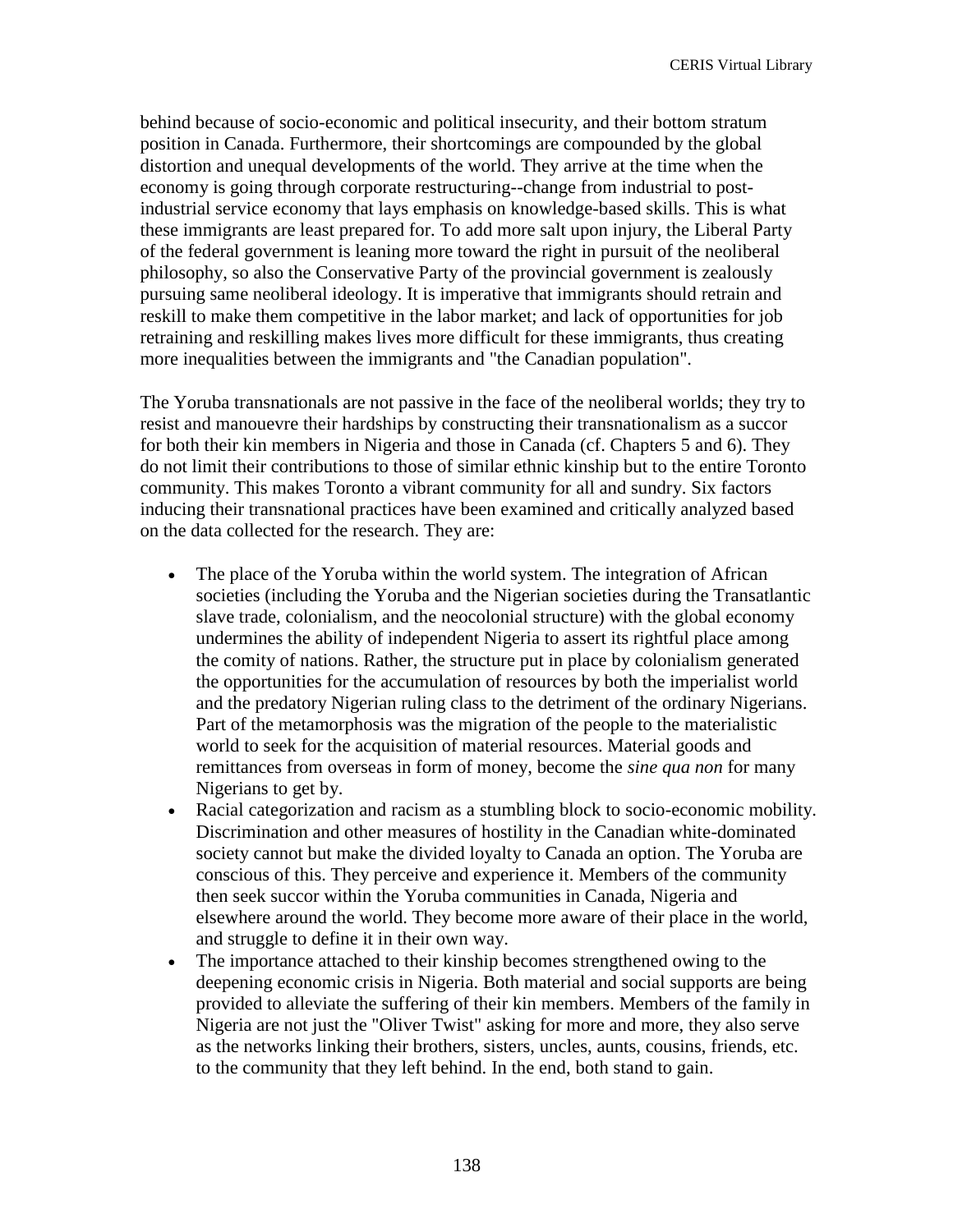- The voluntary organizations not only serve the needs of the Yoruba in Toronto and Nigeria but other groups in Canada. They create the fora for humanitarian activities and opportunities to acquire social prestige. These organizations, thus affirm the traditional pan-human interests of the Yoruba.
- The societies that the immigrants left behind still claim them, even when the nation-state is short of this; the traditional locality confers them with honor and prestige, in form of honourary and hereditary chieftaincy titles.
- Political activism with other progressives domiciled in Nigeria and other parts of the world was warranted by the maladministration of the military dictatorship.

In examining the various forms of transnationalism as they relate to the Yoruba transnational social fields, it became evident that some aspects of the practices are very strong, while some are very weak. The concern now is how to use the strong aspects to strengthen the weak part of the social fields. Before doing this, it is pertinent to enumerate the weak and the strong parts of these social fields.

The Strength: On the strong side, the Yoruba transnationals are archetypes of immigrants who constitute what some writers have described as "modern Diasporas". They constitute members of the new groups challenging the current state of affairs in the modern world. For example, different groups of Nigerians in the diaspora fought against the military oppression headed by Generals Babangida and Abacha. Two areas of participation that have international magnification are:

First, the 12th of June, 1993 annulment of election in Nigeria. The Yoruba group protested, claiming that the annulment fraudulently denied the people of their mandate, and was ethnically motivated. This could be compared to the immigrants of Haiti origin in all the major cities across the world fighting for the restoration of Aristide. In Toronto, the Yoruba formed a political arm of the struggle called the Yoruba Heritage Club, which had affiliations with other Yoruba groups around the world, particularly the politically inclined ones, such as National Democratic Committee (NADECO). These groups popularized the "12th of June 1993", and were very difficult to crush, not only because they were ubiquitous, but also because of their media power. The NADECO had its own radio station in exile, *Radio Kudirat*, transmitting to all the Yoruba and Nigerians of progressive interest and keeping them abreast of the development taking place in Nigeria. Most pieces of information that petered through to the world were unavailable in Nigeria because the media had been gagged.

The second is the killing of the indefatigable leader of the Ogoni, Ken Saro-Wiwa by the Abacha government in Nigeria, and the aftermath. Ken Saro-Wiwa was fighting against the Shell-BP multinational corporation and the Nigerian government for the environmental devastation of the Ogoniland in Nigeria. He was hanged with seven other Ogoni leaders at the behest of the military "kangaroo court". The Ogoni with other wellmeaning Nigerians campaigned against the Nigerian government and the exploitation of the people of Nigeria by the Shell-BP, calling for boycotts of Shell-BP products. That the military regime eventually gave in to the people's demand is to the credit of the ordinary people of Nigeria, who suffered under the yoke of the military, and those transnational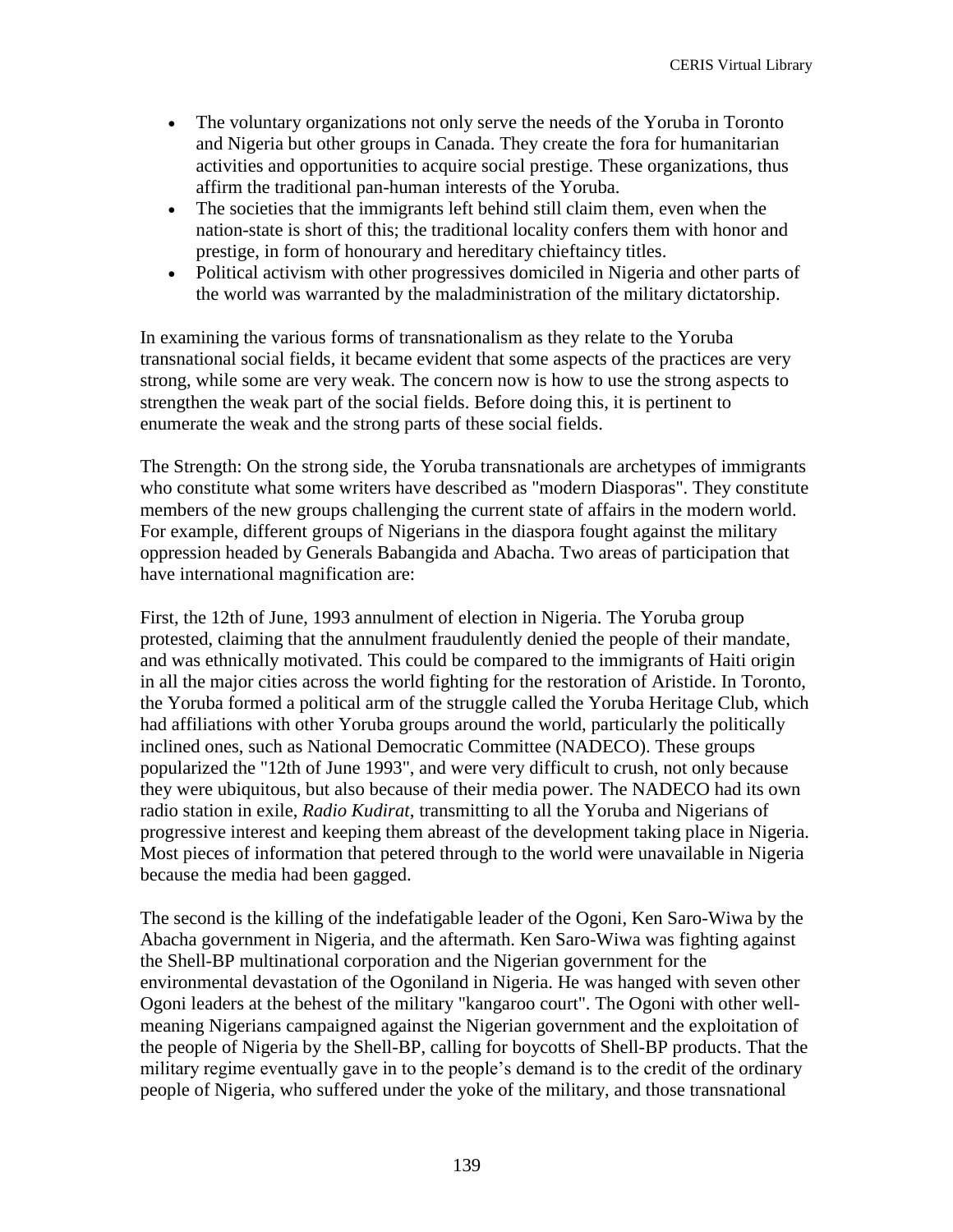groups that complemented their efforts to actualize a *persona non grata* against the military dictatorship.

Furthermore, the kinship network system of the Yoruba transnationals has been a resource to both the Yoruba/Nigerian communities in Nigeria, Toronto and around the world. Poverty is being alleviated in Nigeria through remittances, small businesses, information for kin members to migrate and charitable and non-charitable projects of both the individuals and community associations. Practices such as resettlement, legal costs and community supports are extended to members here in Canada. The Yoruba ingroup solidarity in Toronto is strong and is being used to help one another both socially and economically. However, it can be said that their "humanitarian roles", such as remittances and donations in Nigeria are in a way ingraining reactionary mentality in the Yoruba and Nigerians in Nigeria. Dependence on material supports from those abroad tends to make people more obedient and lenient with the ruling elite. Who knows, if the absence of these overseas supports would have led to a great revolution in the society! However, these supports do serve the immediate needs of members in Nigeria.

The Weakness: The major weakness observed in these transnational performances is the low level of capital accumulation. This is glaring in the low level of members' participation in entrepreneurship. Entrepreneurial undertakings by these transnationals, in Nigeria and in Toronto are lower than those of immigrant groups such as the Chinese, Jews and Indians. Most members earn wages in the blue-collar sectors such as the cab driving business, factory, domestics, etc., while many are unemployed. With the high level of their education, they should engage in service economies in areas such as hightechnology, music production, and proprietorship and entrepreneurship in restaurants, groceries, estate, clothes sales, etc. In order to be a socio-economically formidable force, they may have to utilize their social capital. This social capital can be easily realized from their "cultural strength", particularly their in-group solidarity. The possibility of realizing this would in part depend on "the locality". One locality is Nigeria; and Canada is another locality. As mentioned in chapter one, we should not be carried away by the illusion of the global village "imploding on all"; rather our analysis of international migration in this era of globalization should still give some paramountcy to the importance of locality. Using the example of the Chinese to buttress my point about the importance of locality, the Chinese have historically been victims of racism in Canadian society. Their experience of racism in part led to the "formation" of Chinatowns in major cities of North America. Lately, these communities have become more economically buoyant due to the infusion of Taiwanese, Hong Kong and mainland China's capital into their already established communities. Relating this to the Yoruba, internal transformation of Nigeria would help their members abroad immeasurably, in that the transnationals could divert their "income surplus" to academic self-improvement and investments in business.

Still on the importance of locality, the internal diversity within the country of emigration can predict an immigrant's performance in the country of destination. For example, a highly educated Nigerian on a commonwealth scholarship to Canada would definitely outdo a peasant from Nigeria, arriving from Nigeria as a refugee. Similarly, how immigrants of different ethnic groups would fare *might also depend* on the locality of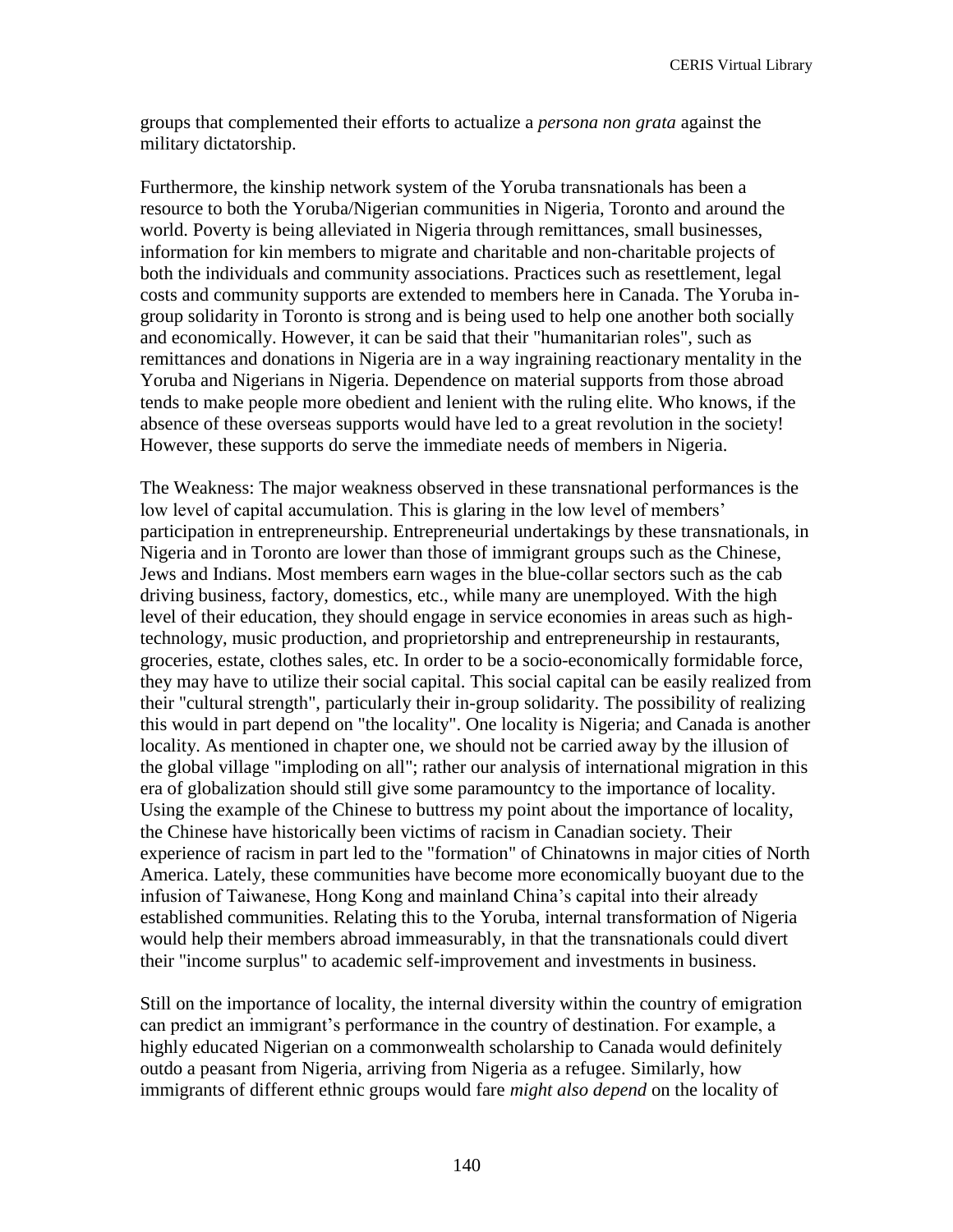origin. Immigrant groups from Korea (South Korea; one of the industrializing nations of the world) have the opportunities of outdoing Nigerian immigrants because of the higher material opportunities (including technical education) in their home country. *Ipso facto*, the "Nigerian factor" (see chapter 2.2) is worth looking at. This leads me to begin my analysis on how to make the Yoruba immigrants more competitive, by examining the necessity for internal social reforms in Nigeria.

Taking into consideration that globalization is the mantra of this era, and whether nationstates like it or not, they must take part in it. It should be reiterated that Africa has never been new to globalization. During the trans-Atlantic slave trade, Africa exchanged its human resources for European goods, and with colonialism, the natural resources were tapped by the imperial Europe to develop their productive capitalism. And currently Africans are losing their human potential and resources to the West. In all phases of global development, Africa has been losing. Unfortunately, it does not seem there is a way out for African countries to opt out of the global capitalism. However, if globalization is pursued with a "human face" by not putting the interest of the market ahead of the people's agenda, African countries might be uplifted from the present state of hopelessness. In other words Nigeria, as well as other African countries, should partake in globalization without sacrificing the mass of the people for the benefit of the few as it is the case now.

### A. Measures to be Taken by Nigeria:

i. Emphasis on Social Capital: Putnam (1995) defines social capital as constituting features of social life, which include networks, trust and norms. These features of social life make it possible for a group of people to effectively pursue "shared interest" (pp.664- 65). Apparently, social capital is easily realized in a society that is devoid of conflicts between groups. In many African countries, social capital has been destroyed by wars, crime, violence, poverty, diseases and oppression. People are finding it difficult to reproduce their culture. They can no longer bequeath their norms and practices to the coming generation. This greatly undermines the growth of human capital.

In Nigeria, the crime rate has reached a crescendo, armed robbery, ritual murder, politically-orchestrated assassination, rape, etc, have become rife. All this constitutes a stumbling block to social capital. Inequality is the major cause of crime and conflicts in Nigeria. So the Nigerian leadership must be conscious of the fact that deregulation and privatization which are key elements of globalization will reinforce inequalities, so the government should work towards bridging the wide gap between the rich and the poor, by redistributing resources.

In the major cities where social capital has been destroyed by urban sprawl, crime infestation, poverty, etc. voluntary organizations can spring up to replace or complement the battered kinship system. Coleman (1988) points out that social capital in the family and in the community fosters human capital, which will eventually lead to public goods (pg. S119).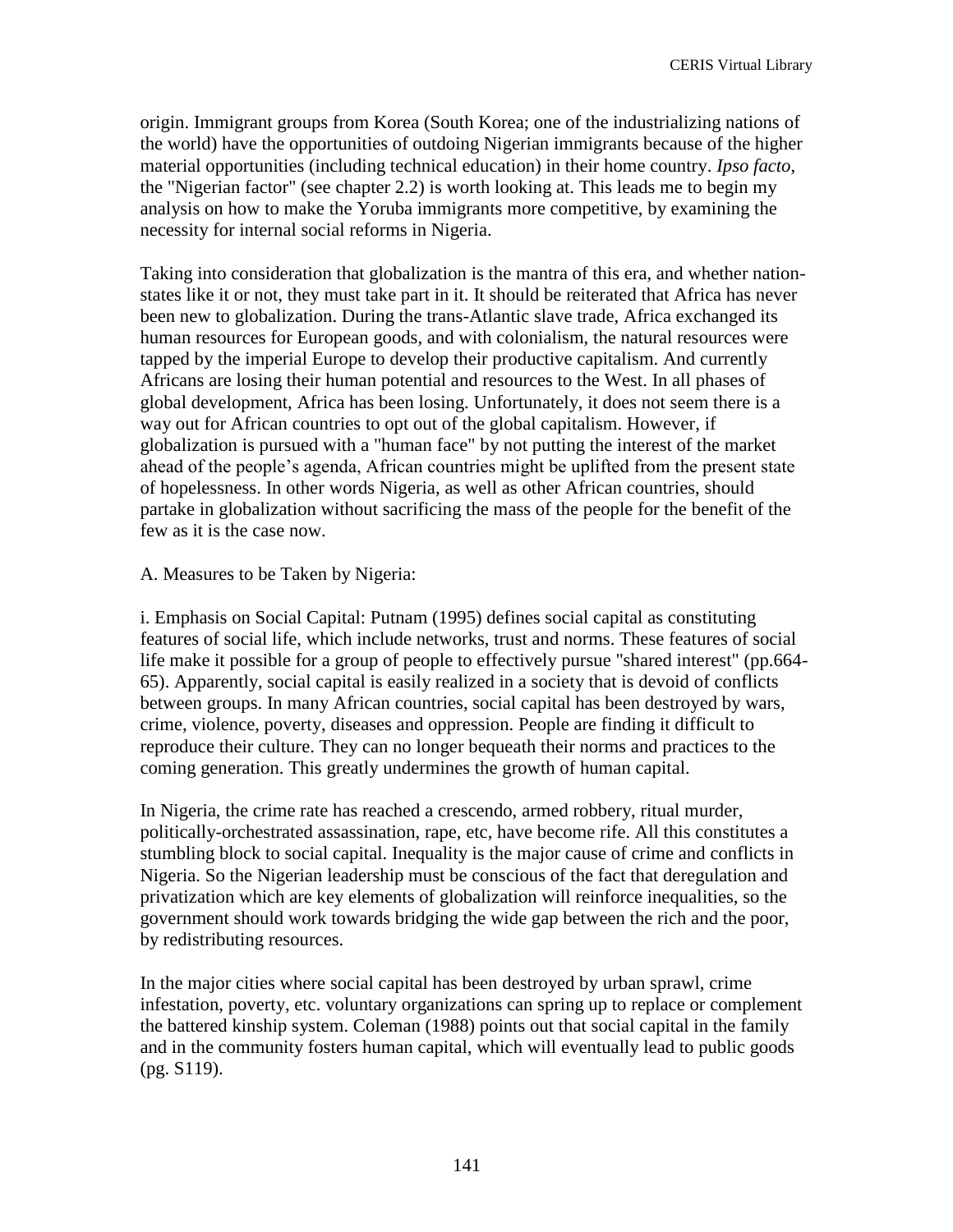ii. Invest in human capital: Human capital is an essential corollary to the development of any society. Investment in human capital creates in the labor-force the skills needed for economic growth. Human capital like social and physical capitals does depreciate. No doubt human capital is depreciating in Nigeria due to poor sanitary condition, pollution, childhood diseases, food shortages, abject poverty, etc. Diseases such as AIDS can easily depreciate the human capital. The impending ravaging effects of the AIDS virus in Nigeria as in many other poor countries will definitely undermine the human capital potential (Newswatch, Dec. 20, 1999).

Inequality is a major problem facing Nigeria and many African countries. Nigeria, an oilrich country with so much money in foreign accounts is ranked 146 in human development index, classified as a "low human development"country (Human Development Report, 1999: 136). In terms of adult illiteracy rate, 40.5% of the population was illiterate in 1997; population without access to safe water, 51% (1990- 1997); health services 33% (1981-1992); and sanitation, 59% (1990-1997) (Human Development Report, 1999: 147). It is apparent in Nigeria that the gap between the "haves" and the "have nots" is too wide, which calls for an urgent remedy because of its future implication. The rise of ethnic groups, such as the Odu'a People's Congress (OPC), Igbo People's Congress, Egbesu with pugnacious agenda; and the declaration of Sharia in some northern states are part of the symptoms of already existing inequalities and injustice. The globalization process is going to intensify all these problems. What does the government have to do?

Evidence from the developed countries has shown that, there is always a wide gap in the socio-economic statuses between the educated and the uneducated, so Nigeria must be ready to invest in education, so as to bridge this gap of inequality. The government should make education one of its top-most priorities. There should be a universal free primary and secondary education policy, and incentives given for post-secondary education. University graduates must be able to compete with their counterparts in other parts of the world. But this cannot be accomplished if the teachers are poorly paid. The teachers should be rewarded with reasonable emoluments, while the universities are equipped with modern technology to make these teachers more enthusiastic about the profession of teaching and its pedagogy. Investment in education is a major investment in human capital. And this investment must be cognizant of the constructive aspects of the indigenous knowledge such as the traditional healing power, medicine, crafts, sense of community, arts, etc. In other words, the educational system should also be able to transmit to its recipients the indigenous culture, language and cultural history.

Investing in education would be cost-efficient for the Nigerian government in view of its past experience and that of some other nations. For instance, in the 1970s, the Nigerian and Ghanian governments sent students abroad for undergraduate and graduate study and recruited hundreds of foreign teachers to teach at their national universities. Owing to the declining oil revenues for Nigeria in the 1980s and the economic declines in Ghana in the 1970s and the 1980s, they were unable to continue with these programs. Hence, most of the students sent abroad never returned home because they had little loyalty to their government (Kritz and Caces, 1992: 226). What is necessary for Nigeria to do is to invest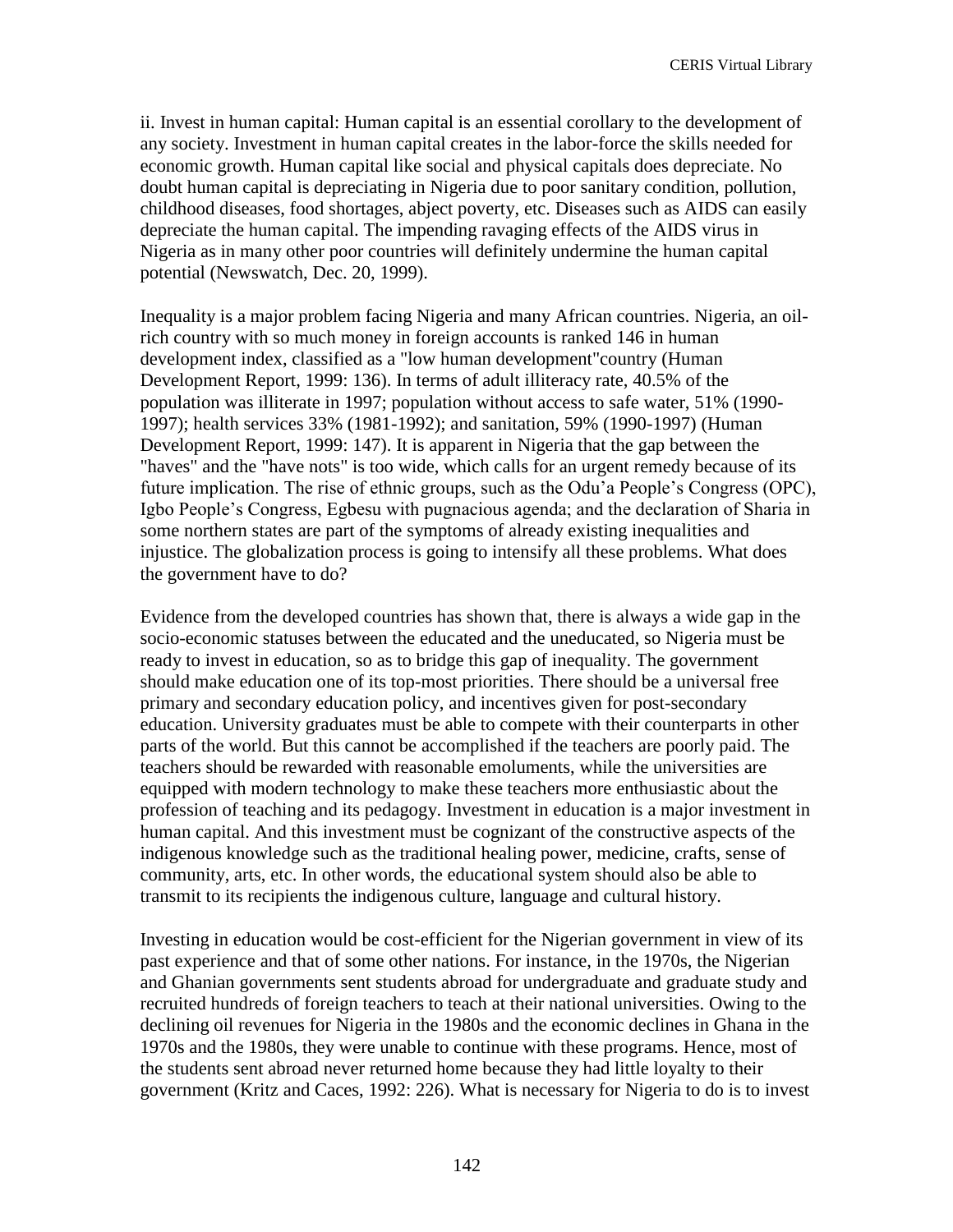on their indigenous universities and attract their trained nationals in science and technology fields abroad.

iii. Democracy: The Nigerian governments of the past, whether civilian or military had never addressed the problems of the common people. The new civilian regime should therefore address the problems of the vast majority of the people who are living in poverty. Nigeria must adopt a "people-centered" democratic principle. This means that the elected representatives truly represent the people, not the present system whereby the party chiefs give money to people during the election to entice their votes. How can democracy be overhauled in Nigeria? Education is very important--free and quality education for all! In addition to this, grass roots elements such as the social activists, Non-Governmental Organizations (NGOs), local women's group and other progressive groups should be involved in economic and political literacy education of the people from the grassroots level. This will conscientize and sanitize the people and the society, and make them aware of themselves as citizens. This awareness will help them elect one of their kind to represent them at the local, national and federal legislative assemblies. For example, as it stands now, it is very easy for the opportunists from Lagos, London, Rio de Janeiro or Toronto, to go to Ekiti region in Yorubaland to contest elections and represent the people, without knowing the problems of the people.

iv. War against Corruption: Corruption is an anathema to Nigeria's progress. Stringent measures should be taken to combat this "disease". Previous regimes had only paid a lipservice to this problem because they thrived on it. The new regime should tackle this problem bravely; not only that, they should lead by example by being accountable. The laws against corruption must be followed to the letter without any form of "sacred cowism". Political and economic literacy will help greatly in solving this problem. As it is now, those who have corruptly enriched themselves one way or the other "get rewards". The public respects them, the *Emirs, Obis, Obas*, *Amanayabos*, etc. do give these people traditional and honorary chieftaincy titles. Many Nigerian tertiary institutions make them pro-chancellors or *honoris causa.* Empowerment of the people from the grassroots level will turn the people against them, as this will reveal that corrupt leaders are the enemies of the society.

v. Infrastructure: The Nigerian government must be able to invest in infrastructure, by repairing the dilapidated infrastructure and upgrading the available. The Nigerian communications technology needs an improvement, most especially the telephone services should be made accessible to the ordinary people. Roads should be in good condition. Electricity supplies need to be regular so as to boost the local productivity which relies on energy supply. Pipe borne water should be made available, and should be regular. All this improves the human capital potential, leading to efficiency, healthiness, creativity, reliability, innovation and invention, etc. Currently, it is the rich that have unfettered access to all these basic amenities. For global competitiveness, these basic and social amenities have to be extended to the ordinary people so as to enable them realize their potential.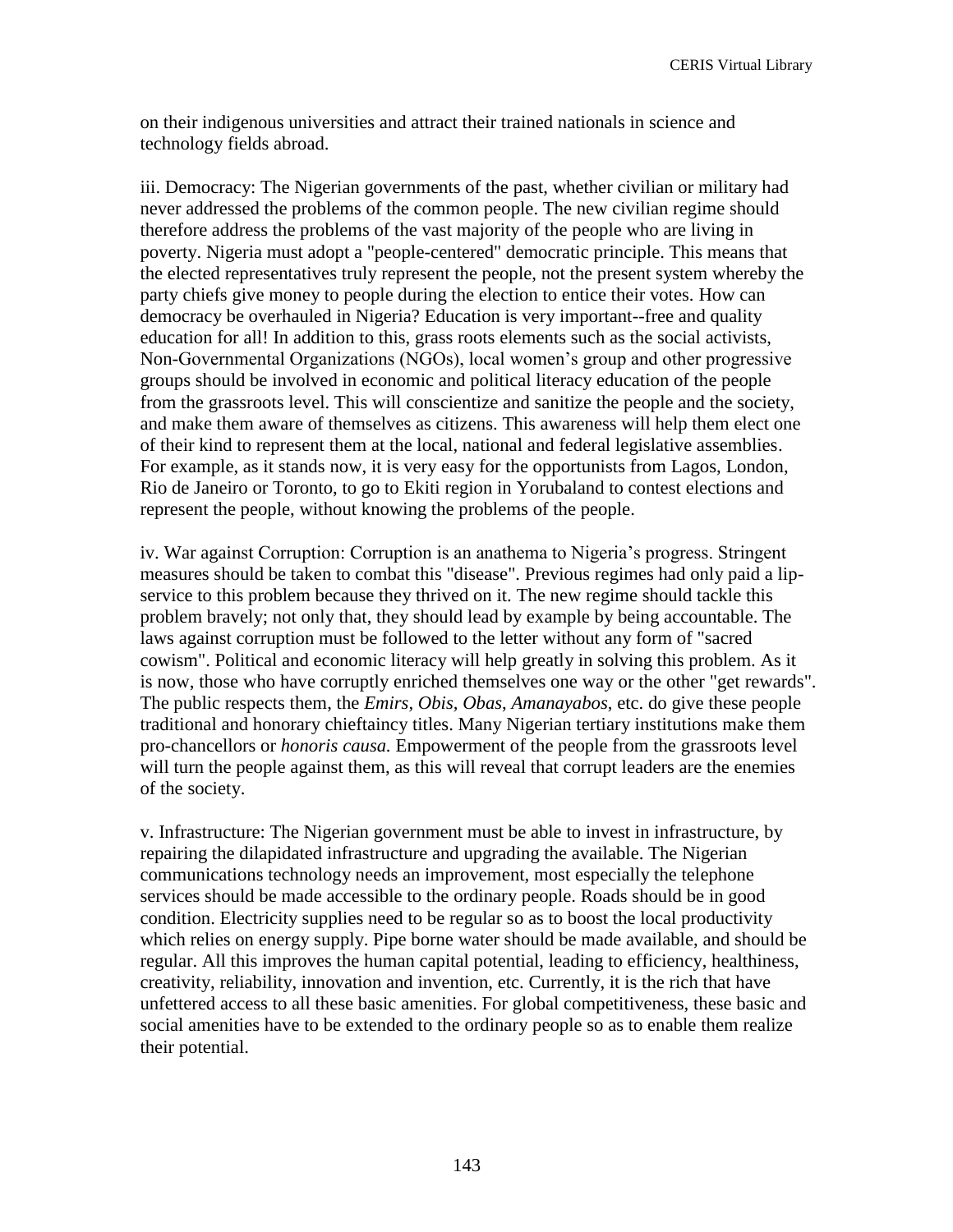vi. Cultural Pride: Good infrastructure will no doubt attract investors, and also tourists. Nigeria has a potential for tourist investment. Different Nigerian groups can seize this opportunity to use their cultural heritage for capital accumulation. For example, many Nigerians spend thousands of dollars on pilgrimages to Mecca, Medina, Jerusalem and Rome annually. Also, the elites go to see the Pampas in Argentina and palm readings in India, while many more go to various European, Asian and American tourists centers. All this is extravaganza and a loss of foreign currency! Nigeria too can develop its own tourism, not only for its economic opportunities but also for cultural pride. For the Yoruba, Ile-Ife is their spiritual home, it is their "Garden of Eden". It should be popularized and made known to the whole world. Ile-Ife can be made the "Mecca" of Africa. It is not a bad idea if there is an *O'dua Day*, commemorating the founding of the "Yoruba Nation". This will attract all those of Yoruba descents from around the world.

vii. Beware of Global Economic Integration: Nigeria should be aware of over-zealous adoption of free trade and free capital mobility on the domestic production. Total embrace of global capitalism weakens the national boundaries and helps towards the consolidation of the transnational corporations. It takes a leader the socio-economic sagacity to know that the economic policies to be adopted should be cognizant of the techno-economic reality of his/her nation. Nigeria, like many other developing countries must try to protect its natural resources and environment. Take, for example, the travails of Canada and Mexico. The Free Trade Agreement between Canada and the United States (FTA) and North American Free Trade (NAFTA) between Mexico, Canada and the US stand to benefit the elites in all the countries. But overall the US is gaining at the expense of the other two. Mexico, the weakest among them is at the receiving ends of the dirty stick. Labor union has been weakened, thus exposing the workers to crass exploitation by the multinational corporations including those based in the US and Canada. The remuneration of the workers is a far cry from being commensurate to the labor. The average hourly wages in the factories in northern Mexico are \$1.64, compared with an average hourly wage of \$16.17 in the US (Korten, 1995: 129). In similar vein, the environmental burden can be passed on to Nigeria, as Japanese companies are doing to the Southeast Asian countries (Korten, 1995: 31). The leadership should realize that globalization is the invention of the dominant classes, groups and nations of the world. It is to serve the specific interests of the dominant social actors. It is then the role of the government to protect its own people, by being concerned with the environmental factors, labor laws and welfare of the workers. These factors are important because they are part of the larger driving factors for corporations from the North coming to the South for relocation. What this means is that Nigeria should look at the pros and cons of any kind of economic integration.

Rather than jumping into free trade agreements that can result in exploitation with the developed countries, Nigeria should consider forming trading partnership with other African economies, engage the global economy on their own terms and not those set by the multinational corporations. Furthermore, the time might be ripe for Nigeria to take a look at the feasibility of African-American business partnership. This should not be considered as "a reverse racism", but a feasibility of equitable economic arrangement. A committee should be set up to see if certain special incentives such as favorable tariff in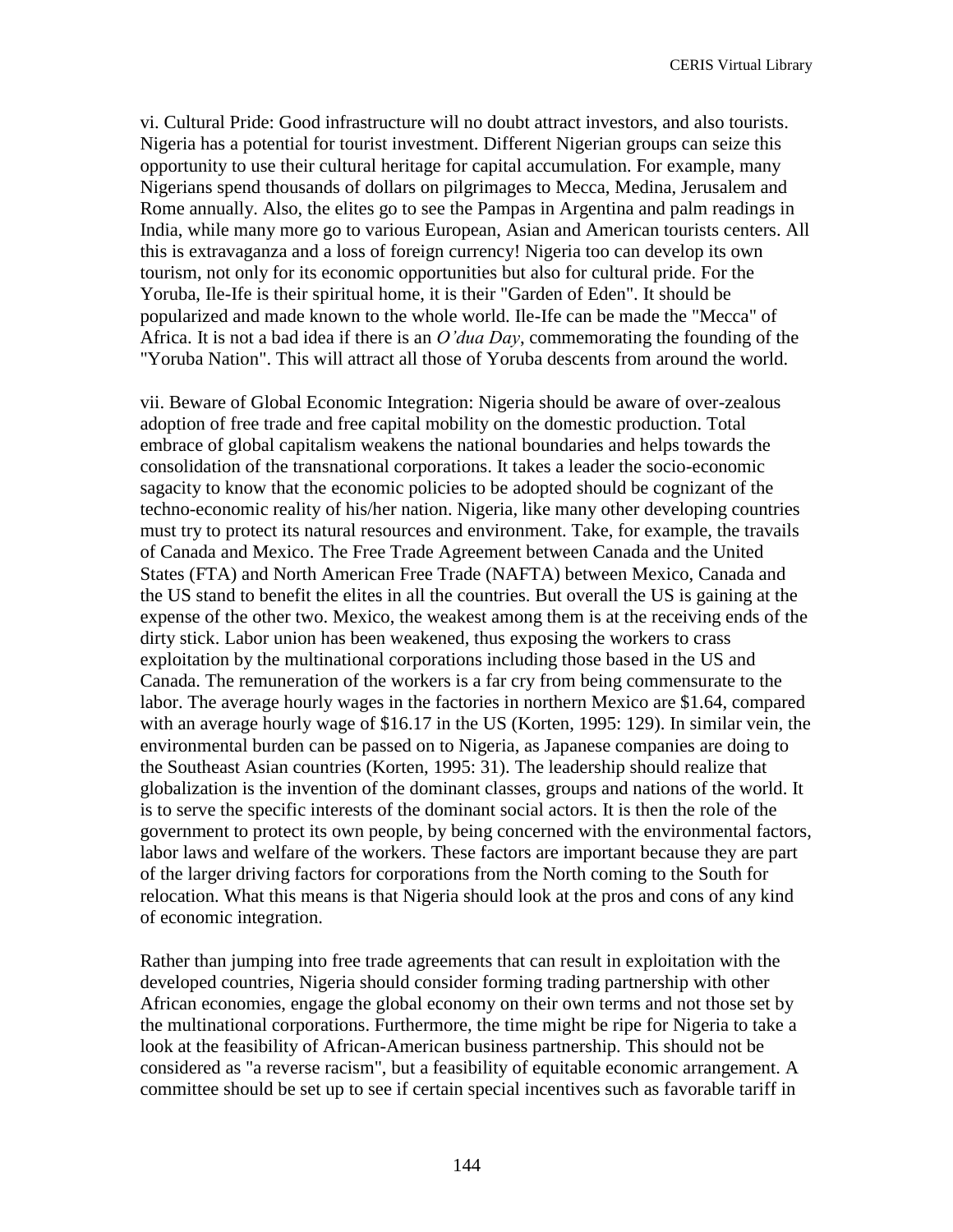certain sectors and dual citizenship could make this partnership possible and beneficial to both parties. The African American population with its middle management expertise might benefit Nigeria.

Furthermore, Nigeria can reverse its brain drain, by attracting the Nigerian expatriates and professionals overseas. There are highly skilled Nigerian professionals–technicians and scientists who only need to be convinced that they will be treated well and be provided with opportunities to develop a strong private sector. They can also be the harbinger of technology transfer. Taiwan, Hong Kong and mainland China are reversing their brain drains by encouraging their American-born indigines to return and work as expatriates. India and the Republic of Korea are probably doing the same thing (Human Development Report, 1999: 90).

Technology transfer can also be realized by investing in training engineers and scientists; and earmarking a reasonable amount of money on research and development. Foreign investment can be promoted in local factories, but a heavy managerial role should be taken by Nigerians. This is the policy adopted by the Asian tigers–South Korea, Taiwan, Singapore, and Hong Kong, which launched them into the group of "Newly Industrializing Countries" (NICs) (Barnet and Cavanagh, 1994: 285).

viii. Beware of Externally Imposed "Conditionalities": The Nigerian government should find alternative means to generate revenues. The government can generate revenues from job creation and equitable tax system. Import substitution can be achieved by the imposition of tariffs on goods that can be locally produced. Government can create incentives for entrepreneurship through access to loans, seminars for small business owners, etc. This will save Nigeria from foreign loans which often have strings attached to them.

## B. New International Economic Order:

The deepening socio-economic crises facing the developing countries of the world calls for a change in the workings of the global economic system. National economic planning cannot be efficient as long as multinational corporations have power over nations. The omnipotence and omnipresence of transnational corporations is a bad omen for most developing countries. Transnational corporations also contribute to the immiseration, and causing untimely death for many. Apart from exploiting the people, they pass on their environmental burden to the developing countries. Environmental devastation like the kind in Ogoniland hardly occurs in the West, partly because of strong environmental laws and strong social movement groups. The fact that multinational corporations pass on their environmental burden to the less developed countries constitutes international racism. Every year nearly 3 million people die from air pollution, and more than 5 million die from diarrhoeal diseases by water contamination (Human Development Report, 1999: 22). What needs to be done is the promulgation of international law making the multinational corporations accountable for their environmental mess, such as payment of the costs of pollution, deforestation, also health care costs, loss of livelihood, etc.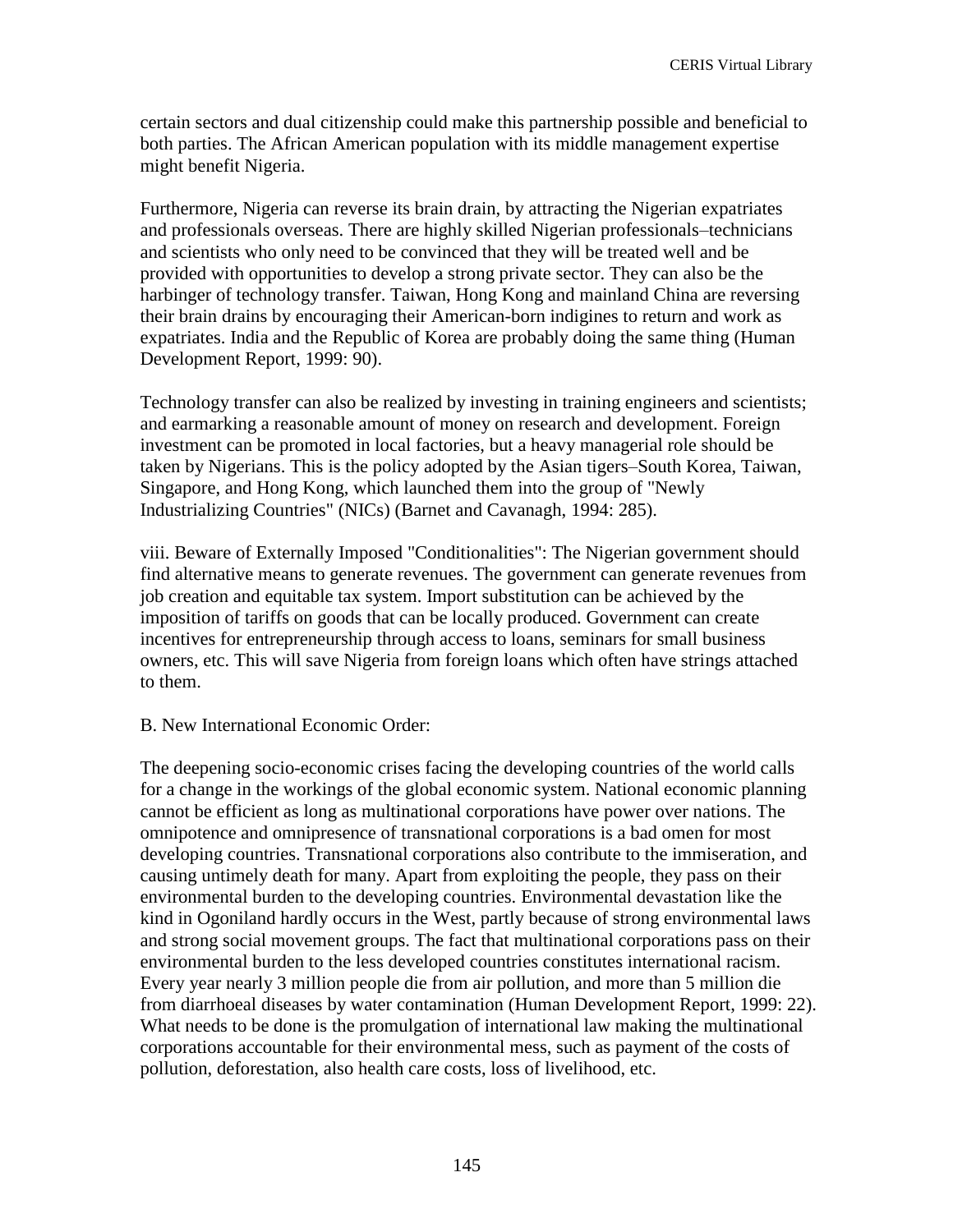With globalization, there will be a rise in money laundering around the world. Money laundering through shoddy deals of African leaders is already having serious negative impacts on the ordinary people. Monies stolen by kleptomaniac Nigerian and African leaders are stashed in the European and North American banks. There should be an international law in place superseding national laws, which will prohibit money laundering. In the letter of this law, corrupt enrichment of leaders in one country should be considered a human rights violation, and crime against humanity. This is in view of what corruption in public places has done to people in a country like Nigeria.

Debt burden is a serious problem plaguing Africa. Renegotiation of the debts of developing countries needs to be considered. These debts should be negotiated based on the particular situation of individual countries. In the case of Nigeria, it can negotiate for one, or two or all of the following: debts cancellation on humanitarian ground, freezing the bank accounts of the public officials who stashed money in foreign banks around the world to pay part of the debts owed, and moratorium for interest and debt payments for a specific period of years. But most importantly, lending institutions such as the World Bank and the IMF should be reformed. Greater participation of the developing countries in the decision making is necessary.

## C. The Canadian:

The experience of blacks in the multi-racial societies of Africa (South Africa and Kenya in particular), North America and Latin America shows that they are discriminated against more than other groups (with the exception of the Aboriginals in the Americas). In South Africa, the black Africans are treated worse than the Indians (see, Mandela, 1996: pp. 334, 338). In Columbia, they occupy the bottom stratum of the society (see Guarnizo & Diaz, 1999: 413). In the West, racial divides which ostracize the black population continue. *Ipso facto*, Canada is not an exception. While globalization affects all races and the working class population of different ethnic and racial groups in Canada, it nevertheless affects immigrants of color more than the white population. This is because of the historically created distortion in the distribution of the global resources (see chapter 3.1). The political economy of the Canadian state represented by its immigration favors the investor class who can migrate with its money and settle in Canada, while poor immigrants and refugees are left to fend for themselves. This policy excludes a vast majority of prospective immigrants from the developing countries from migrating to Canada. Also, the neoliberal policy being pursued by the Ontario and federal governments has had negative impacts on the new immigrants.

Vertotec (1999) talks about trans-locality. As mentioned earlier, Nigeria/Yorubaland is a particular locality that can either "do or fordo" an immigrant from realizing his/her goals in the community of settlement. By the same token, the society of settlement constitutes another locality. How "hospitable" a society is to the immigrants will influence the progress of those immigrants. The accessibility to economic opportunities by the Yoruba immigrants in London, England, New York or Toronto, Canada may vary; and the variation might either be an hindrance or a boost to accumulate the capital or the desired goals depending on a group's /individual's motive.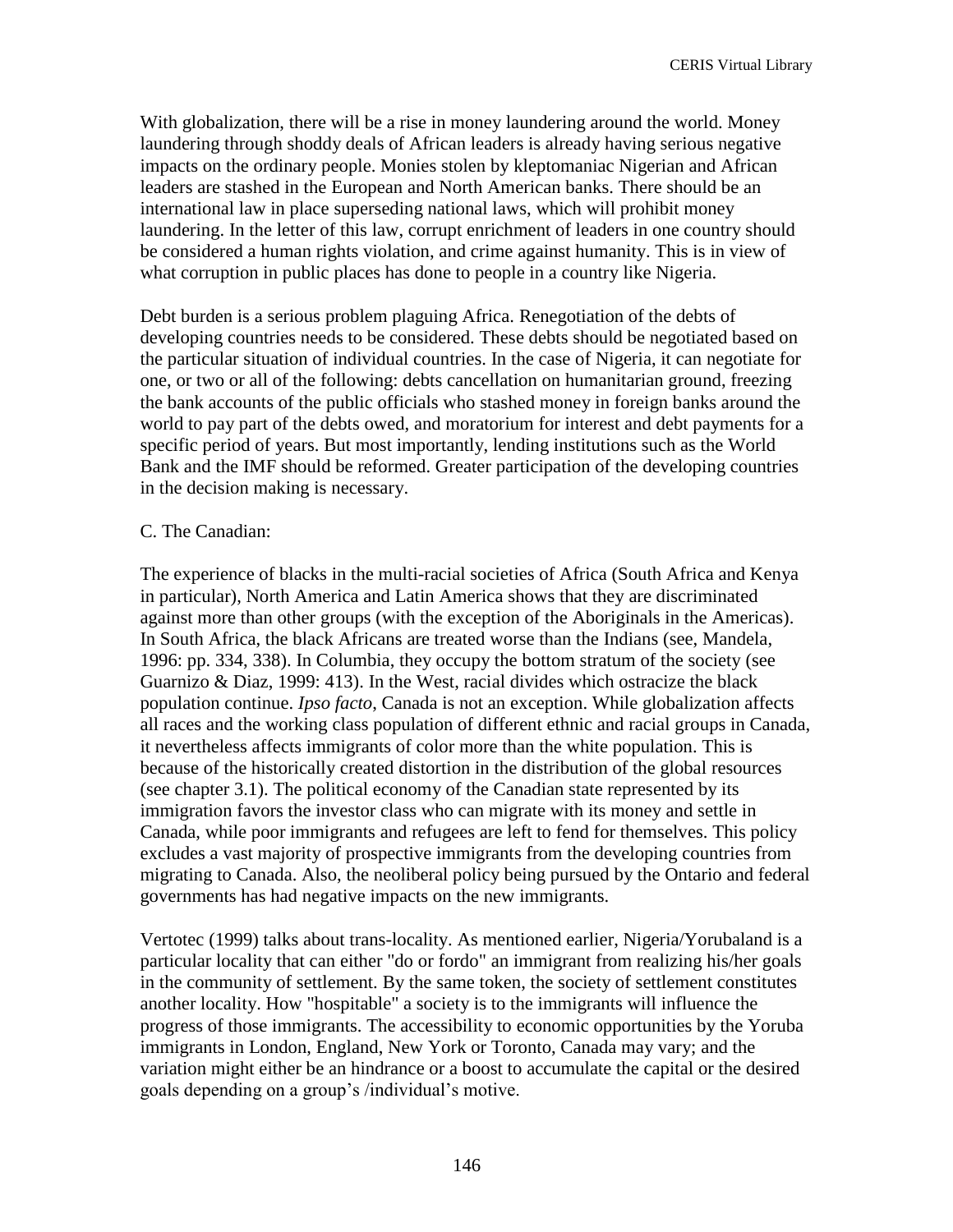Anti-poor, especially anti-black, sentiments within the Canadian society draw the black people back economically. The Canadian government needs to look at how to help those who have been historically marginalized by socially assisting them. This is important because of its future implication on ethnic or racial harmony and the Canadian international reputation.

The undocumented immigrant population in the city has become an issue for many immigrant groups. Their status tends to reinforce inequalities within the society because they could neither get a decent employment nor have access to skills upgrading/and reskilling. This situation allows for crass exploitation of these groups and overacquisition of capital by the dominant capitalists. To ameliorate this problem, the government should treat this as an urgent matter by granting all undocumented immigrants an "amnesty".

i. Political Participation: The Yoruba immigrants should be more involved in Canadian politics. They should be involved in coalition politics with other marginalized groups with civil rights agenda. This is important, for example, if it is discovered in any parts of the metro-Toronto that particular factories are dominated by the people of color, with very low wages, while those in the management positions are predominantly whites, the matter should be brought to the fore, to enable the people know what the specific problems are--whether it is due to lack of adequate skills, systemic institutional discrimination or a mere company policy. This will help the society as well as the social policy makers and analysts to decipher the problems facing different groups.

The absence of "people's democracy" is not idiosyncratic to the developing countries of Africa, Asia and Latin America (even though, it is a major set back in many of the countries on these continents); however, "people's democracy" is also a problem in the societies with "old democratic tradition". This is because it is the elites that still wield the economic and political power. And currently, the powerful multinational corporations have too much influence on the government (see Hurtig, 1995). Laxer (1993) propounds an alternative form of democracy, which entails "the control of decision making in all spheres of society, public and private, by non-elite people" (pg. 16). According to him, this form of democracy is the,

"revolutionary democracy of Jean-Jacques Rousseau and the participative system of John Stuart Mill. It is the class-, caste-and race-emancipatory projects of Marx, Ghandi and Mandela and the grassroots democracy of second-wave feminism" (pg. 16).

This idealist version of democracy as espoused by Laxer (1993) is all encompassing and inclusionary. In this case, efforts should be made to generate global consciousness (just like the NGOs, market women, students, etc. are needed in a developing country like Nigeria). All the progressive elements should get involved in the economic and political literacy programs educating the ordinary people, particularly helping them develop global consciousness. People should be educated about the interconnections of the world, the relevance of and interdependence of one area of the world on another, and the relationship between the so-called "underdeveloped, developing, third world, south, etc.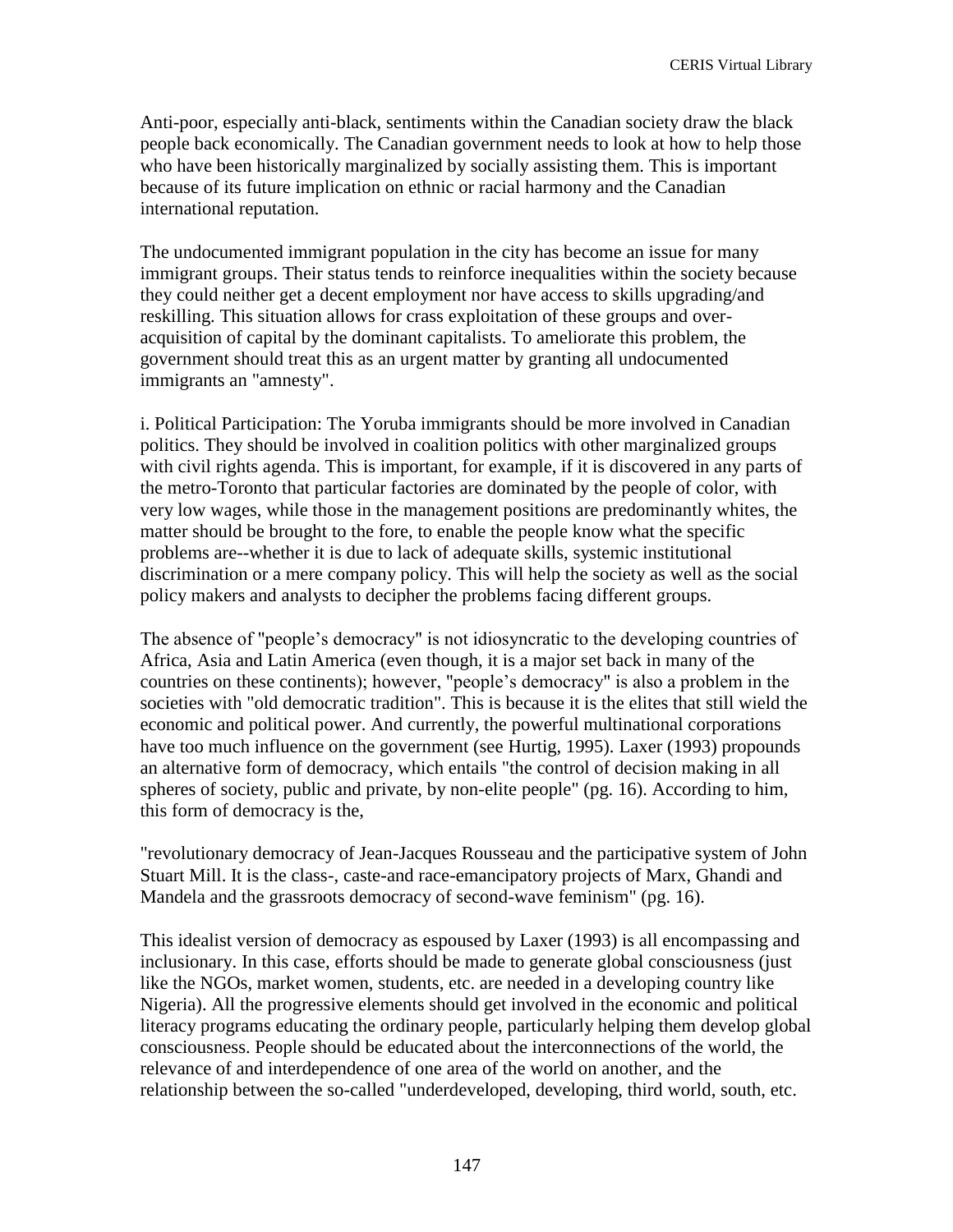countries" and the "developed countries". Apart from this, the educational curriculum should include the study of other groups around the world, perhaps, this could educate not only the owners of the multinational corporations ravaging the world, but also those like the church leader and the administrator (see chapter 5), who are all racists par excellence!

The Yoruba believe that *ile labo simi oko* –that Canada is a place of work, while Nigeria is home where one would go back to in the end. For example, the majority of the people surveyed are considering leaving for Nigeria at one point in time--42 % are definite about when they will be returning while 52 % are hell bent on about leaving Canada, but have not decided about when, while 6 % do not wish to leave at all. This belief could have the effect on realizing the economic goals needed for future sustenance. The over-reliance on vacating Canada prevents people from investing and undertaking capital-generating projects.

ii. Entrepreneurship: The Yoruba should be much more involved in different fields of business endeavors. They can use their social capital to create businesses in restaurants, selling Yoruba/Nigerian food, grocery stores catering to the needs of African population, phone card business, Yoruba/Nigerian clothing, crafts, music, travel, etc. as the Otavalo (cf. 1.4).

Social capital functions properly when there is trust. *Esusu*, rotating-credit associations is an old practice of the Yoruba. It is a practice that has been transplanted to all places being resided by the Yoruba immigrants around the world. It is now a common practice by the African-Americans, who now call it *susu.* Members of the Enchor club are using this method to help one another. If most of the banks are not interested in granting loans to "little people", the *esusu* can serve as an alternative to the institutionalized banking system that is part of the corporate world. As *esusu* helps with small businesses in Nigeria, it can also help toward savings for small capital expenditures.

The Yoruba usually have one social function or the other, which entails renting a space, usually a hall. It is high time they buy a hall, and pay the mortgage. This hall can be rented out to other groups in Toronto to generate money. The churches can also use this space for their various activities. Having a hall for business purpose is necessary in the light of the fact that the Yoruba seem to be using halls for parties not less than most groups in Toronto.

iii. Education: The Yoruba have never been found wanting in the acquisition of Western education. They were among the early recipients of Western education in the sub-Sahara Africa, introduced by the early missionaries in the middle of the 19th century. Sound education will enable members to be competitive within the larger Canadian society. However, for the Western education to be sustainable, it has to be complemented with the Yoruba traditional educational principles which emphasize respect, expectation, obligation, community and reciprocity. It is this complementarity that will transform the social capital into human capital.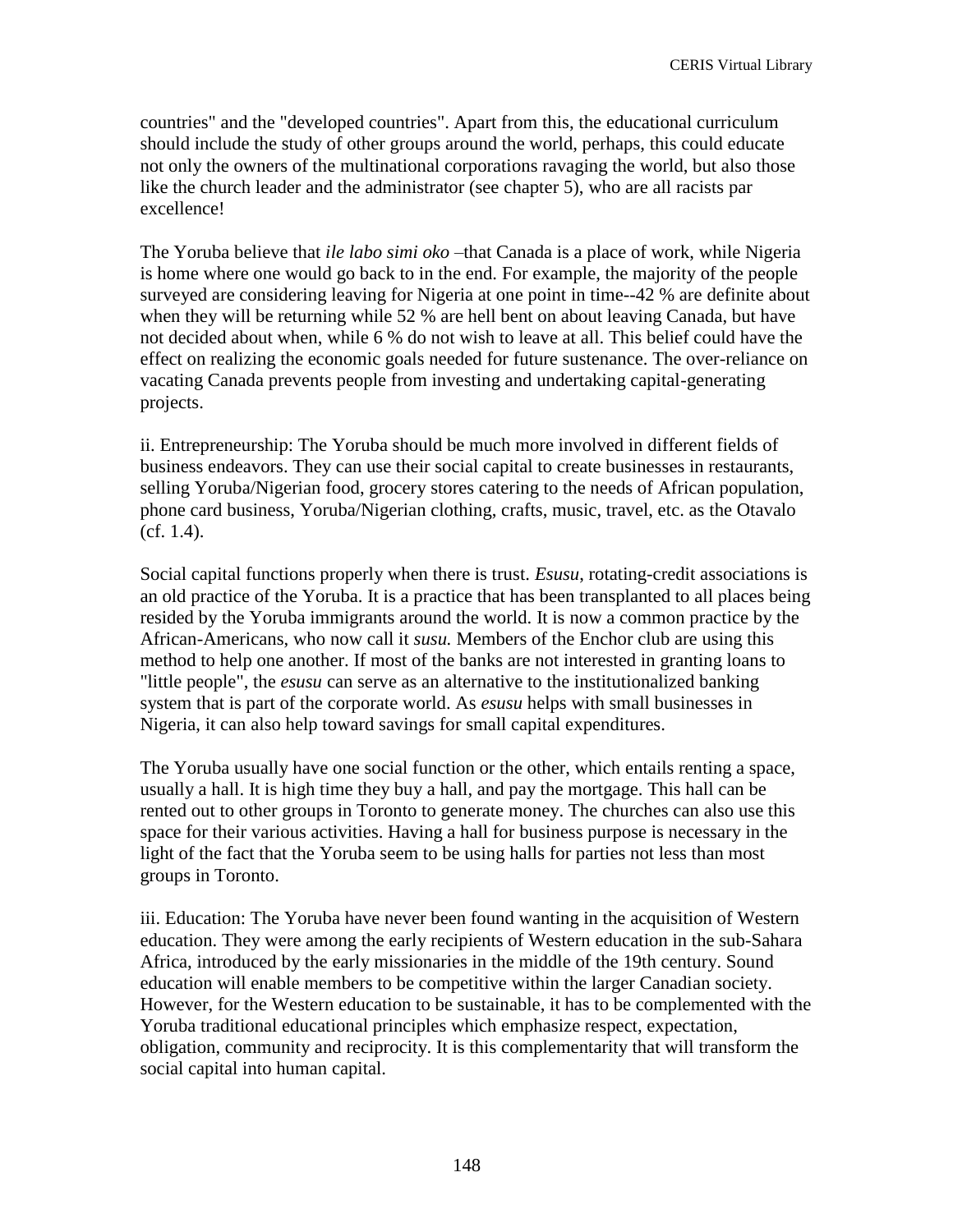Children have to be taught the Yoruba values of trustworthiness, discipline, honesty and transparency. These values can be fostered by the voluntary associations (the churches and the *asalat* included). Lack of honesty and trust fragments the community, thus weakening the social capital. For example, in one of the Yoruba shows, the sponsors deliberately hoarded the tickets so as to make members pay higher rate at the gate. The initial arrangement was that those who bought their tickets before the event would pay X amount of money, while those who bought at the gate would pay a Y amount of money which was higher than the original fee. A day to the event, the organizers withdrew the tickets from circulation, thus creating an artificial scarcity. This "forced" a high number of the community members to buy their tickets at the gate. This kind of business strategy left so many members disgruntled. Several weeks after this incident, the leader of the band had a problem with the promoter and the band members. Also, the accusation of financial impropriety against the association leaders is not good for social capital. Openness and transparency should be the hall mark of day to day public activities.

iv. Gender and Conflict Resolution: The overwhelming majority of those surveyed agreed that the man is the natural head of the house-*-oko ni olori aya*. It should be noted that there is nothing natural about men being the head of the house. Male supremacy in any society is socio-historically perpetrated--as the feminist saying goes thus, "women are made, not born". Conflicts may ensue over the leadership, which may be caused in part by the Western feminist struggle for equality. But couples should find a means of resolving these conflicts within the community without ending up in the police station or the court of law. Another Yoruba adage says *a kii ti ile ejo de se ore*--meaning, kinship relationships can never be the same when matters are adjudicated in the court of law. This shows how the Yoruba place values on conflict resolution within the community. This Yoruba adage is plausible when one considers what the judicial system means for family matters. The interference of the police in domestic matters is quite impersonal. It is a business--the staff work for their wages. If the family breaks up, it makes the system more functional. If the family breaks up, it has effects on the children. The children of a broken family may end up in the street, which is a boon to the judicial system--more jails, more police, judges, etc. If the family breaks up and the children grow up with a low level of educational attainment, it is a boon to the capitalist system, especially when they are people of color--meaning more people to do menial jobs.

The role that the Ile-Oluji Council of Elders is playing in resolving conflicts among its members is a leaf that needs to be borrowed by all groups. Nevertheless, the "police system" cannot be totally neglected, but should be taken as a last resort.

The politics of "personal destruction", particularly blaming everything on women- promiscuity in particular-within the community should be stopped. Skin bleaching with poisonous chemicals by women and men to make them lighter, and such practices like the "gentleman with the pony tail" should be discouraged because they are signs of inferiority complex. This should not be bequeathed to the future generation. If the social capital in the family and the community is relegated, the children when grown up will have no cause to reproduce the transnational practices of their parents, thus making transnationalism evanescent.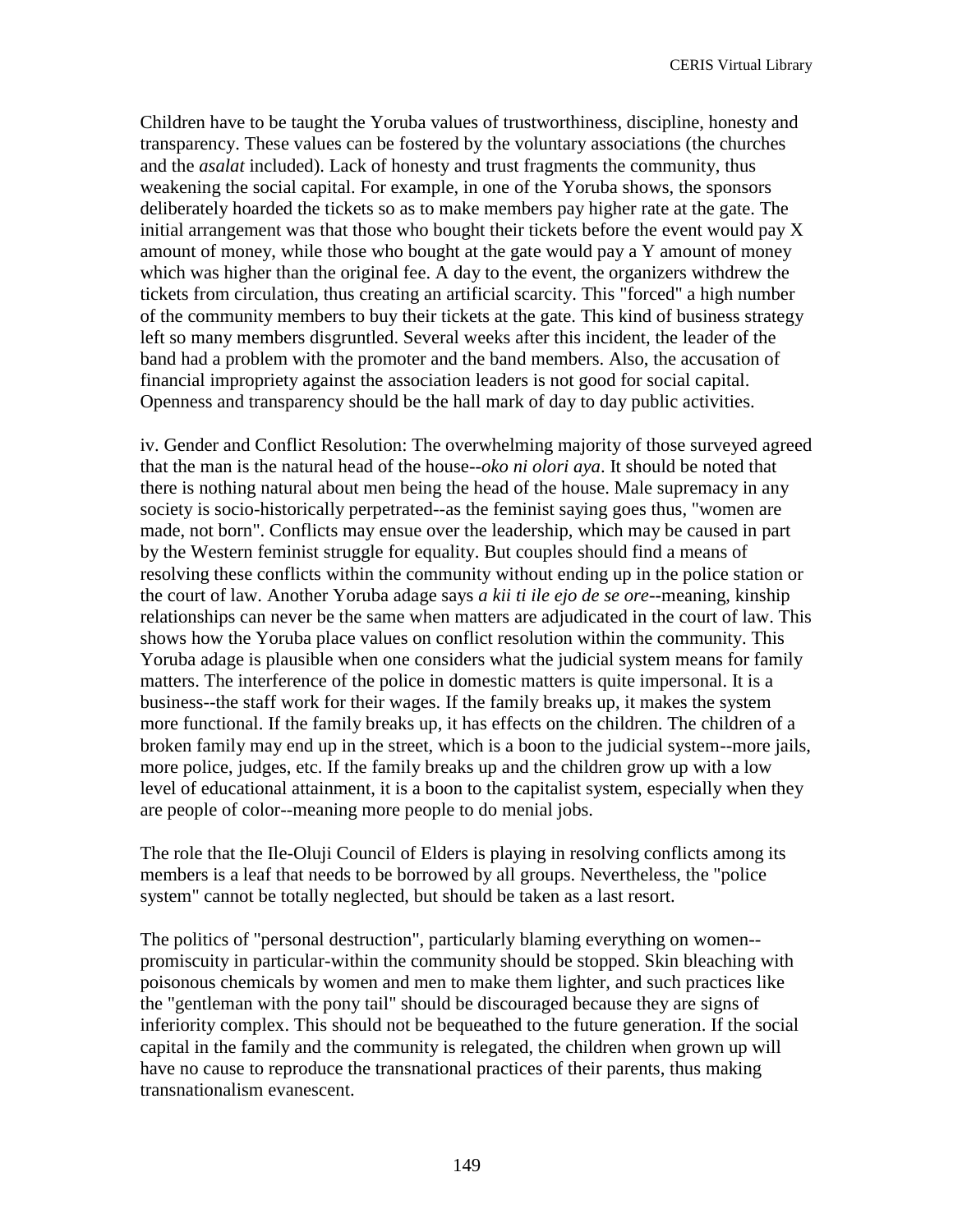## D. Suggestions for Future Research:

Examining the psycho-social factors in transnational practices: Going Beyond the Materialist-Economic Explanation of Transnationalism. As pointed out in this study that the Yoruba colonial experience cannot be de-coupled from the poor state of the Nigerian economy; future research projects could look more into this, and other "extra economic" factors involved in transmigration and transnationalism.

Moreover, future nature of the transnational social fields of the Yoruba or other ethnic groups south of the Sahara could examine and predict whether current transnational practices would continue or be an evanescent phenomenon. Further studies may therefore look at inter-generational conflicts in the area of ideology, beliefs, traditions, etc. This may help to understand what this transnational phenomenon will look like in the future.

Gender aspects of migration have not been given their due attention and recognition. In the near future, ways by which women sustain transnational practices need to be explored. In the case of the Yoruba, women are no doubt contributing immensely to the sustenance of the transmigration. In Africa, south of the Sahara, it is apparent that more men travel and leave women behind. In other words, women traveling leaving their husband behind is less frequent. However, in the case of the Yoruba, the phenomenon is now changing. Future studies may look at the implications of this change on the society. Also, crosscultural comparison of gender ideologies as they relate to migration may be examined. For example, comparisons between the matrilineal and patrilineal societies of Africa may be studied.

Furthermore, in the Diaspora, immigrants who share same experience come together, perhaps more than they could have in their homeland–the Yoruba community in Toronto is a typical example, especially the "shared notion" of helping one another both in Nigeria and in Toronto. The Yoruba in Toronto socially support one another, and valorize the cultural kinship both in Toronto and in Nigeria. More works may look into how groups like the Yoruba (and those in similar situation) could turn the kinship solidarity into acquiring capital without diminishing their "pan-human interests".

There seems to be a research potential in comparing the Yoruba Transnationals in different regions of the world, e.g. the Yoruba in Toronto, Canada compared to those in London, England or Berlin, Germany. How different Yoruba or Nigerian immigrants fare in the different metropolitan centers can be examined. In the same light, future studies may look into comparing different "African groups", in the metropolitan centers of the world where there are high levels of consumption for material goods. One may compare the Nigerians in Toronto with other African groups such as the Kenyans and Ghanians who are also highly represented within the black population in Toronto. In addition, many Yoruba in Toronto believe that their counterparts in the US have more opportunities than them. Is this true? In what aspects? Or is it only in terms of opportunities to gainful employment? What about the social condition? Research in this area may unveil factors that "do or fordo" different groups in different parts of the world for comparison.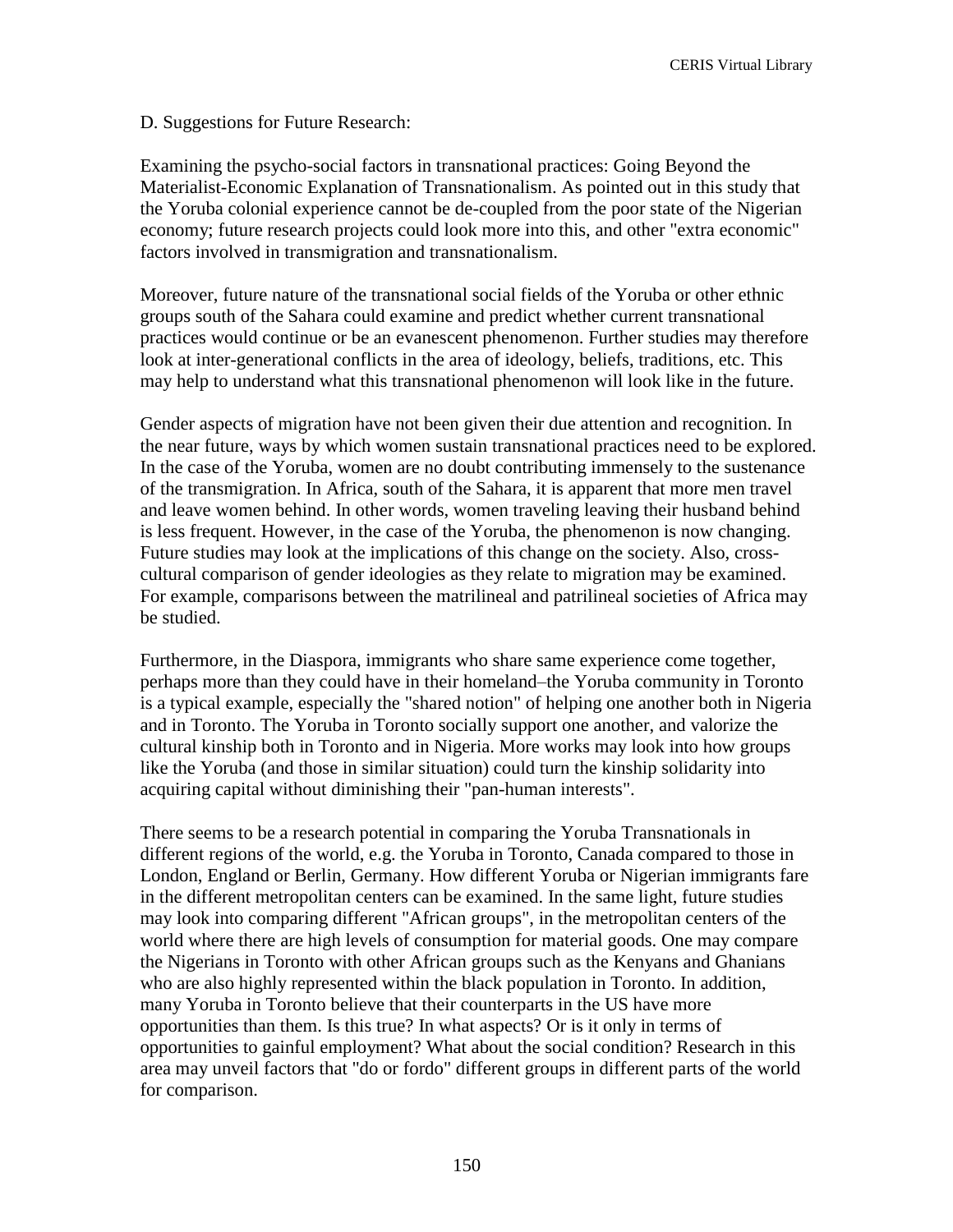Community voluntary organizations are one of the numerous ways by which the Yoruba in Toronto tend to maintain their identities, help one another and get some "consolation". It is evident that the Yoruba voluntary associations no doubt serve many purposes for the members and the larger Toronto community. More works may focus on how immigrants also deserve satisfaction from the humanitarian and altruistic roles that they render in the different social fields, rather than expending academic energy exclusively on what they "give out" alone. What about what they derive from partaking in community voluntary associations?

Finally, the Nigerian/Yoruba Transnational professional class was not examined in this study, due to the nature of the research. Many developing countries are now harnessing and tapping the skills of their "nationals" in the industrial developed countries of the world–the "reverse brain drain" (mentioned in the conclusion). They are doing this through the "politics of extraterritoriality". The Nigerian government at present is exploring ways to get Nigeria out of its ossified shells of underdevelopment. How Nigeria and other African nations in their drive toward development can tap the skills and knowledge of their nationals abroad may be a focus of future projects.

## Bibliography

Abu-Lughod, Lila. 1991. *Writing Against Culture*, in Recapturing Anthropology, Working in the Present, Fox G. Richard (ed.), Santa Fe: School of American and Research Advanced Seminar Press.

Achebe, Chinua. 1983. The Trouble with Nigeria, Nairobi: Heinemann.

Achebe, Chinua. 1958. Things Fall Apart, Nairobi: Heinemann.

Ajayi, Ade and E.J. Alagoa. 1974. *Black Africa: The Historians' Perspective*, in Slavery, Colonialism and Racism, Mintz, W. Sidney (ed.), New York: W.W. Norton.

Ajai, J.F.A. 1965. Christian Missions in Nigeria, 1841-1891, London: Longman.

Anderson, Benedict. 1983. Imagined Communities: Reflections on the Growth and Spread of Nationalism, London: Verso. Reprinted 1991.

Appadurai, Arjun. 1991. *Global Ethnoscapes: Notes and Queries for a Transnanational Anthropology*, in Recapturing Anthropology, Working in the Present, Fox G. Richard (ed.), Santa Fe: School of American and Research Advanced Seminar Press.

Appadurai, Arjun and Carol Breckenridge. 1989. *On Moving Targets*, Public Culture, vol.  $2(1)$ .

Armah, Ayi Kwei. 1969. Fragments, Nairobi: Heinemann Educational Books Ltd.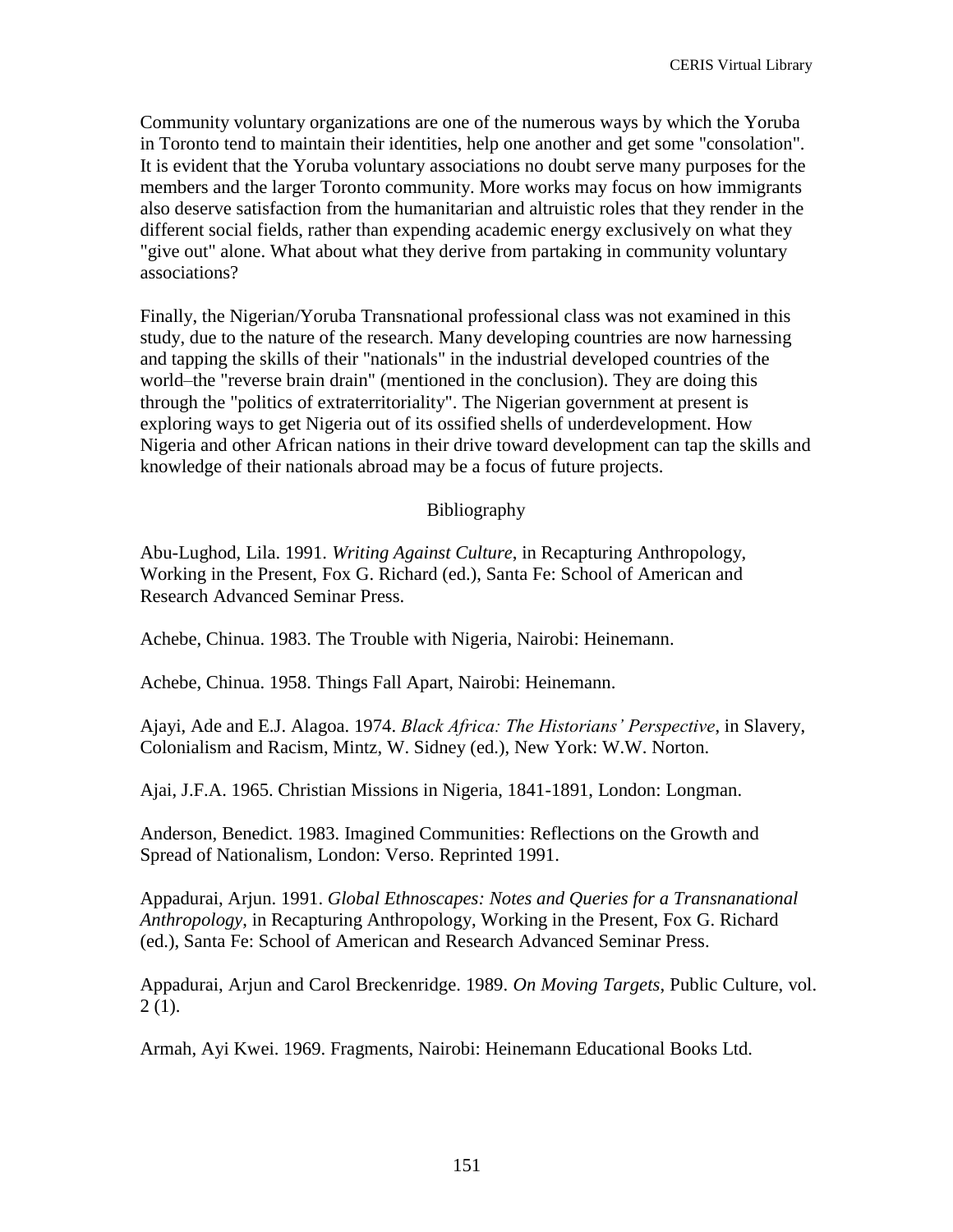Ayandele, E.A. 1966. *External Influence on African society*, in Africa in the Nineteenth and Twentieth Centuries, Anene, C. Joseph and Godfrey Brown (eds.), Ibadan: University Press and Nelson.

Badru, Pade. 1998. Imperialism and Ethnic Politics in Nigeria, Asmara: African Press Incorporation.

Barnet J. Richard and John Cavanagh. 1994. Global Dream: Imperial Corporations and the New World Order, New York: Touchstone.

Burawoy, Michael.1980. *Migrant labor in South Africa and United States*, in Capital and Labor, Nichols, Theo (ed.), Glasgow: William Collings & Co. Ltd.

Beale, Frances. 1970. *Double Jeopardy: To Be Black and Female*, in The Black Woman: An Anthology, Cade, Tony (ed.), New York: New American Library.

Basch, L., N. Glick and C.S. Blanc. 1994. Nations Unbound, New York: Gorden and Breach Publishers.

Barrett, Stanley. 1998. Forecasting Theory: Problems and Exemplars in the Twenty-First Century: 14<sup>th</sup> International Congress of Anthropological and Ethnological Sciences.

Barrett, Stanley. 1994. Paradise: Class, Commuters and Ethnicity in Rural Ontario, Toronto: University of Toronto Press.

Barrett, Stanley. 1991. *Issues and Perspectives on Religion and Society*, in Religion and Society in Nigeria: Historical and Sociological Perspectives, Olupona, K. Jacob and Toyin Falola (eds.), Ibadan: Spectrum Books Limited.

Barrett, Stanley. 1987. Is God a Racist? The Right Wing in Canada. Toronto: University of Toronto Press.

Boggs, C. 1976. Ideas in Progress, London: Pluto Press.

Bolaria, Singh and Peter Li. 1988. Racial Oppression in Canada (2nd edition), Toronto: Garamond Press.

Brow, James. 1988. *In Pursuit of Hegemony: Representations of Authority and Justice in a Sri Lankan Village*, American Ethnologist, 15, 2: pp.311-327.

Cesaire, Aime. 1972. Discourse on Colonialism, New York: Monthly Review Press.

Chavez, L.R. 1994. *The Power of Imagined Community: The Settlement of Undocumented Mexicans and Central Americans in the United States*, American Anthropologist, vol. 96 (1): 52-73.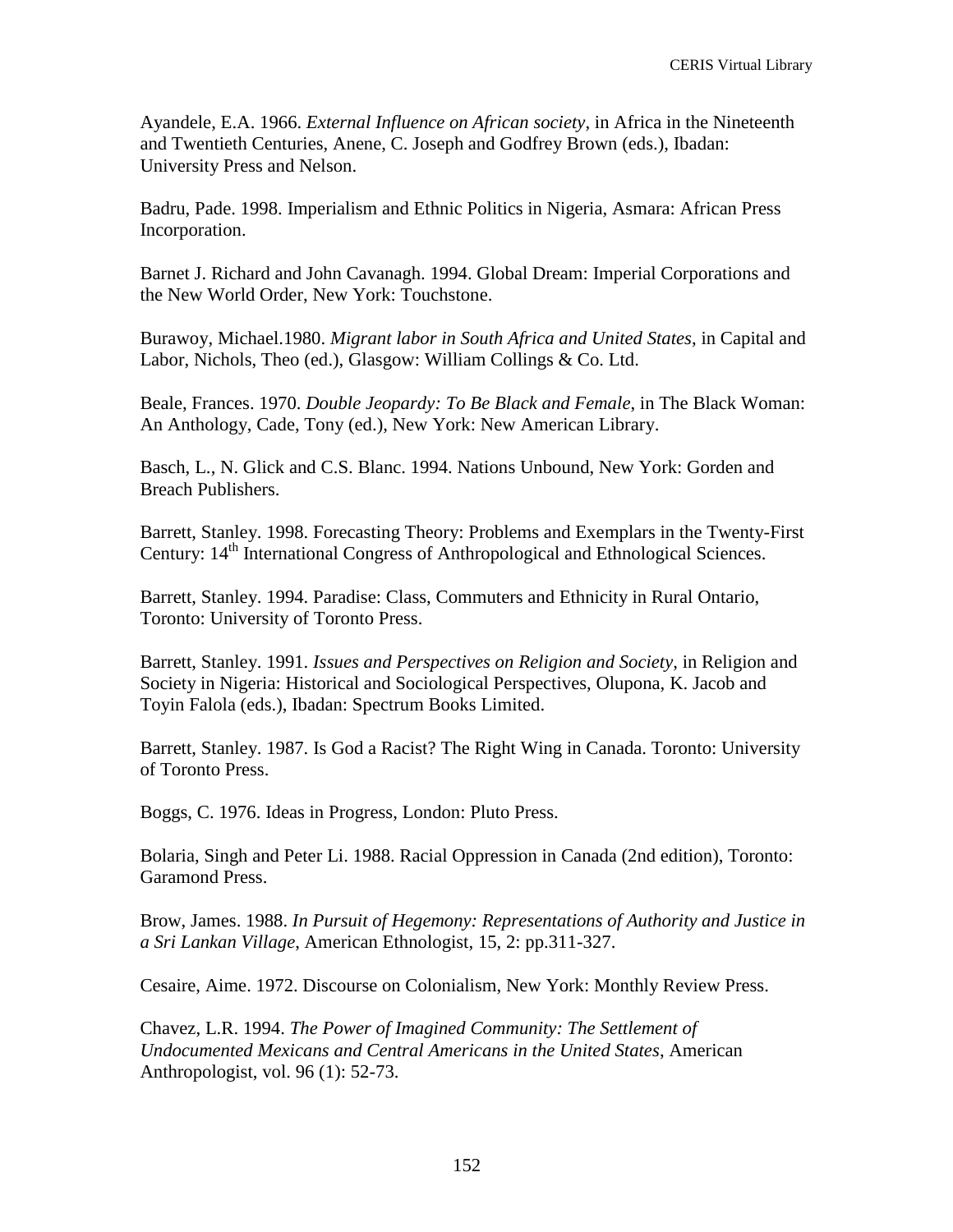Clark, P. John. 1967. *Abiku*, in West African Verse: an Anthology, Nwoga, Donatus (ed.), London: Longman Group Ltd.

Cohen, Rina. 1987. *The Working Conditions of Immigrant Women Live-in Domestics: Racism, Sexual Abuse and Invisibility*, Resource for Feminist Research, 16 (1).

Cohen, Robin. 1998. Transnational Social Movements: An Assessment, Paper to the Transnational Communities Seminar (held at the School of Geography, University of Oxford, 19th June, 1998).

Cohen, Robin. 1996. *Diasporas and the Nation-State: From Victims to Challengers*, International Affairs, Vol. 72, pp. 507-20.

Coleman, James. 1988. *Social Capital in the Creation of Human Capital*, American Journal of Sociology, vol. 94: (s95-120).

Comaroff, John. 1996. *Ethnicity, Nationalism, and the Politics of Difference in an Age of Revolution*, in The Politics of Difference, Wilmsen N. Edwin and Patrick McAllister (eds.), Chicago: The University of Chicago Press.

Crowder, Michael. 1968. West Africa Under Colonial Rule, London: Hutchinson of London.

Crowder, Michael. 1962. The Story of Nigeria, London: Faber and Faber.

Charles, Carolle. 1992. *Transnationalism in the Construction of Haitian Migrants' Racial Categories of Identity in New York City*, in Towards a Transnational Perspective on Migration: Race, Class, Ethnicity, and Nationalism Reconsidered, Schiller Nina, Linda Basch and Cristina Blanc-Szanton (eds.), New York: The New York Academy of Sciences.

Durkheim, E. 1933. The Division of Labor, Glencoe, Illinois: The Free Press.

Elson, D. and R. Pearson. 1981. *Nimble Fingers Make Cheap Workers: An Analysis of Women's Employment in Third World Export Manufacturing*. Feminist Review, 79.

Fadipe, N.A. 1970. The Sociology of the Yoruba, Ibadan: Ibadan University Press.

Fanon, F. 1967. Black Skin, White Masks, New York: Grove Press, Inc.

Federici, Silvia. 1992. *The Debt Crisis, Africa and the New Enclosures*, in Midnight Notes, New York: Autonomedia.

Fernandez-Kelly, M. 1989. *Broadening the Scope: Gender and International Economic Development,* Sociological Forum, vol. 4 (4).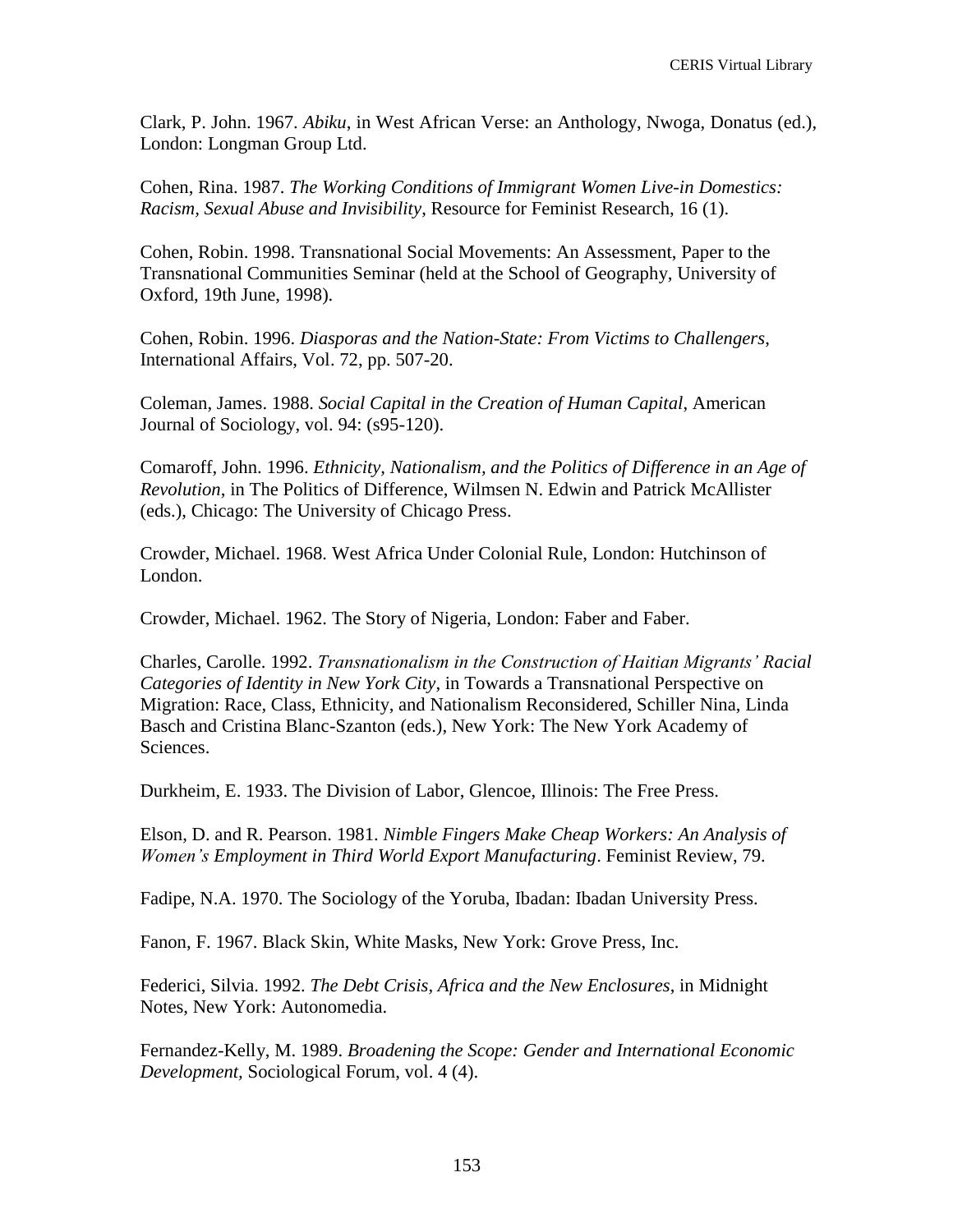Forde, Daryll. 1951. The Yoruba-Speaking Peoples of South-Western Nigeria, London: International African Institute.

Goldring, Luin. 1998. *The Power of Status in Transnational Social Fields*, in Smith P. Michael & Luis E. Guarnizo (eds.), Transnationalism From Below, London: Transactions Publishers.

Goldring, Luin. 1996. *Blurring Borders: Constructing Transnational Community in the Process of Mexico-US Migration*, Research in Community Sociology, 6, 69-104.

Griswold, Wendy. 1994. Cultures and Societies in a Changing World, Thousand Oaks, California: Pine Forge Press.

Gupta Akhil and James Ferguson. 1992. *Beyond "Culture": Space, Identity, and the Politics of Difference*, Cultural Anthropology, vol. 7, pp 6-23.

Hackett, J. Rosalin. 1991. *New Religious Movements and Religious Self-Determination*, in Religion and Society in Nigeria: Historical and Sociological Perspectives, Olupona, K. Jacob and Toyin Falola (eds.), Ibadan: Spectrum Books Limited.

Hannerz, Ulf. 1989. *Notes on the Global Ecumene*, Public Culture, vol. 1 (2).

Human Development Report. 1999. New York: Oxford University Press.

Hurtig, Mel. 1992. The Betrayal of Canada, Toronto: Soddart Publishing Co. Limited.

Idowu, Bolaji. 1973. African Traditional Religion, a Definition, London: SCM Press Ltd.

Johnson, Samuel. 1921. The History of the Yorubas; From the Earliest Times to the Beginning of the British Protectorate, London: Routledge and Kegan Paul Ltd.

Karim, H. Karim. 1998. From Ethnic Media to Global Media: Transnational Communication Networks Among Diasporic Communities, International Comparative Research Group Strategic Research and Analysis, Canadian Heritage.

Kyle, David. 1999. *The Otavalo Trade Diaspora: Social Capital and Transnational Entrepreneurship*, Ethnic and Racial Studies, vol. 22 (2).

Kearney, M. (1995). *The Local and the Global: The Anthropology of Globalization and Transnationalism*, Annual Review of Anthropology, 24: 547-65.

Knowles, Kimberly. 1997. The Seasonal Agricultural Workers Program in Ontario: From the Perspective of Jamaican Migrants, M.A. Thesis, Guelph: University of Guelph.

Korten, C. David. 1995. When Corporations Rule the World, West Hartford, Connecticut: Kumarian Press, Inc.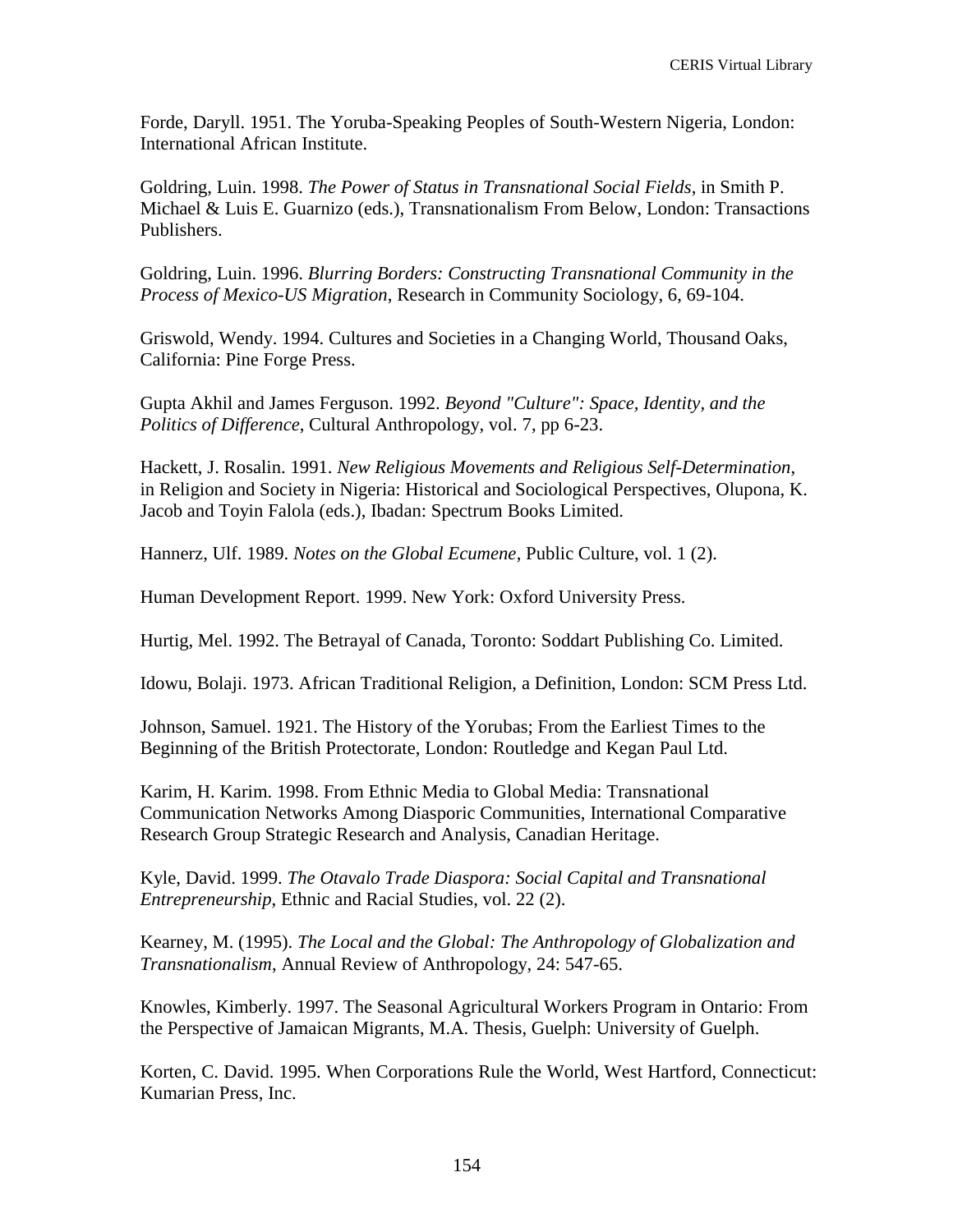Kriesberg, Loius. 1997. *Social Movements and Global Transformation*, in Transnational Social Movements and Global Politics, Smith Jackie, Charles Chatfield, and Ron Pagnucco (eds.), New York: Syracuse University Press.

Kritz, Mary and Fe Caces. 1992. *Science and Technology Transfers and Migration Flows*, in International Migration Systems: A global Approach, Kritz Mary, Lin L. Lim and Hania Zlotnik (eds.), Oxford: Clarendon Press.

Laxer, Gordon. 1995. *Social Solidarity, Democracy and Global Capitalism*, Canadian Review of Sociology and Anthropology, vol. 32: (288-313).

Laxer, Gordon. 1993. Social Solidarity, Democracy and Global Capitalism. The Porter Lecture.

Laye, Camara. 1959. The African Child, London: Collins.

Lessinger, J. 1992. *Nonresident-Indian Investment and India's Drive for Industrial Modernization*, in Anthropology and the Global Factory, Rothstein A. and M. Blim (eds.), New York: Bergin & Garvey.

Li, Peter. 1988. The Chinese in Canada. Toronto: Oxford University Press.

Lim, L. 1983. *Capitalism, Imperialism and Patriarchy: The Dilemma of Third World Women Workers in Multinational Factories,* in Women, Men and the International Division of Labor, Nash, J. and M. Fernandez-Kelly (eds.). Albany: State University of New York Press.

Lewis, Peter. 1996. *From Prebendalism to Predation: The Political Economy of Decline in Nigeria*, The Journal of Modern African studies, 34, I, pp. 79-103.

Lenski, Genhard, Patrick Nolan and Jean Lenski. 1995. Human Societies, An Introduction to Macrosociology (7th edition), New York: McGraw-Hill, Inc.

Lyons P. Andrew and Harriet D. Lyons. 1999. "Poor Man Dey Starve; Baboon Dey Chop:" The Political Economy and Symbolic Meaning of Corruption in Nigeria, Kitchener/Waterloo: Wilfrid Laurier University & University of Waterloo.

Mba, N. 1987. *Women in Lagos Political History*, in History of the Peoples of Lagos State, Adefuye, Ade, Babatunde Agiri and Jide Osuntokun (eds.), Ikeja, Lagos: Lantern Books.

McLellan, J. and Anthony Richmond. 1994. *Multiculturalism in Crisis, a Postmodern Perspective in Canada*, Ethnic and Racial Studies, vol. 17 (4).

Mandela, Nelson. 1994. Long Walk to Freedom, Toronto: Little, Brown and Company.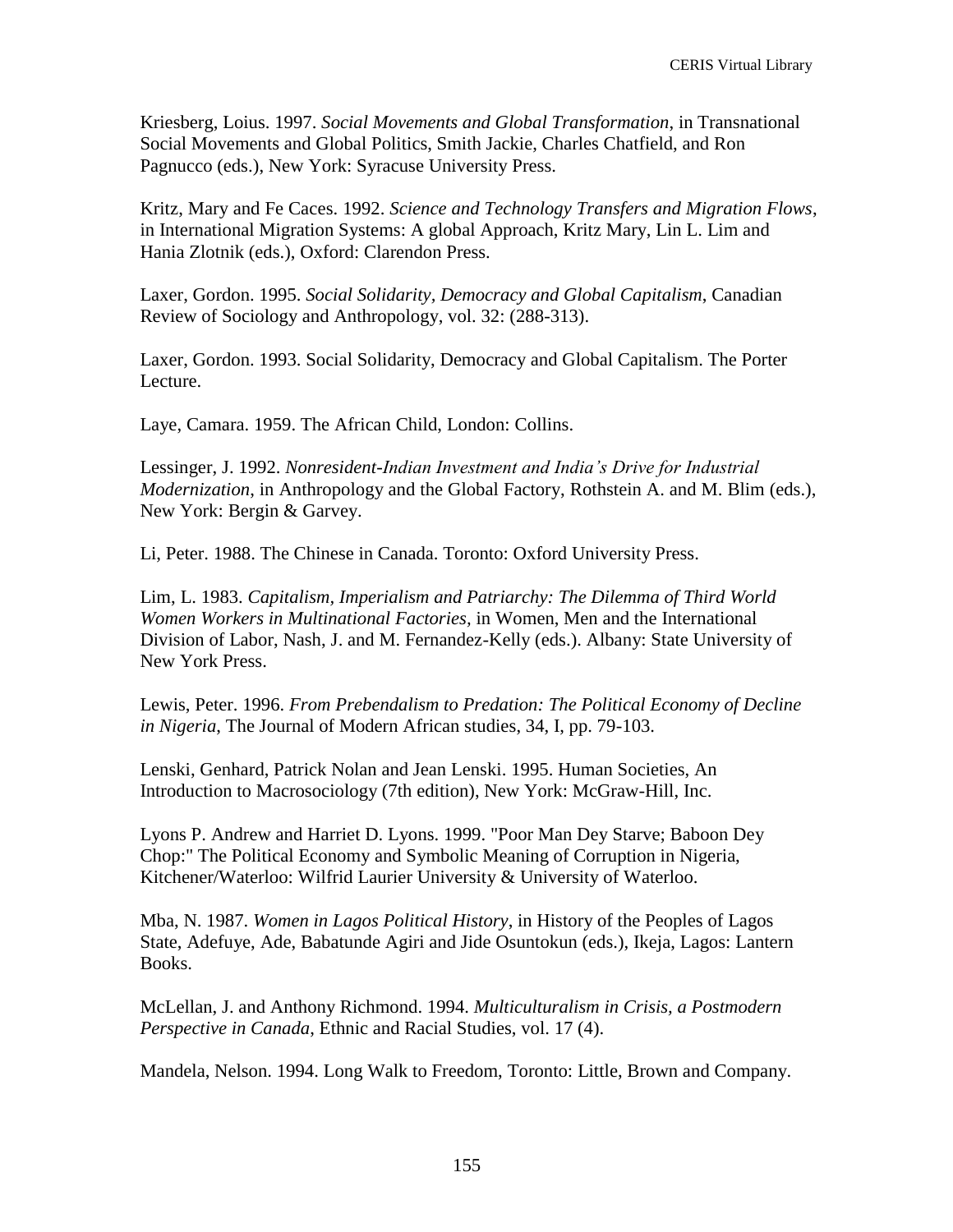Mazrui, Ali (1998). From Slave Ship to Space Ship: Africa Between Marginalization and Globalization (Walter Rodney International Conference), Binghampton: State University of New York.

Mazrui, Ali. 1994. The Blood of Experience: the failed state and political collapse in Africa (Presentation made at the Cairo Consultation on "The OAU Mechanism on Conflict Prevention Management and Resolution"), sponsored by the Organization of African Unity (OAU), the Government of the Arab Republic of Egypt, and the International Peace Academy.

Mintz, S. 1998. *The Localization of Anthropological Practice, from area studies to transnationalism*, Critique of Anthropology, 18 (2).

Mahler, J. Sarah. 1995. American Dreaming: Immigrant Life on the Margins, Princeton, New Jersey: Princeton University Press.

Mahler, J Sarah. 1998. *Theoretical and Empirical Contributions Toward a Research Agenda for Transnationalism*, in Transnationalism from Below, Smith P. Michael and Luis E. Guarnizo (eds.), London: Transaction Publishers.

Mudimbe, V.Y. 1988. The Invention of Africa, Indianapolis: Indiana University Press.

Mishra, R. 1995. *Social Policy and Challenge of Globalization,* in Social Policy and the Challenge of Social Change. Sanders, P. and S. Sharen (eds.), Sydney: University of New South Wale, pp. 1-34.

Mies, M. 1986. Patriarchy and Accumulation on a World Scale: Women in the International Division of Labor, London: Zed Books Ltd.

Mills, C. W. 1959. Sociological Imagination, New York: Oxford Press.

Memmi, A. 1967. The Colonizer and the Colonized, Boston: Beacon Press.

Naranyan, Kirin. 1997. *How Native Is a "Native" Anthropologist?* In Situated Lives, Gender and Culture in Everyday Life, Lamphere, Louise, Helena Ragone, and Patricia Zavella (eds.), New York: Routledge.

Neuman, Lawrence. 1997. Social research Methods, Qualitative and Quantitative Approaches, Boston: Allyn & Bacon.

Newswatch, December 20, 1999.

Newswatch, October 18, 1999.

Newswatch, July 26, 1999.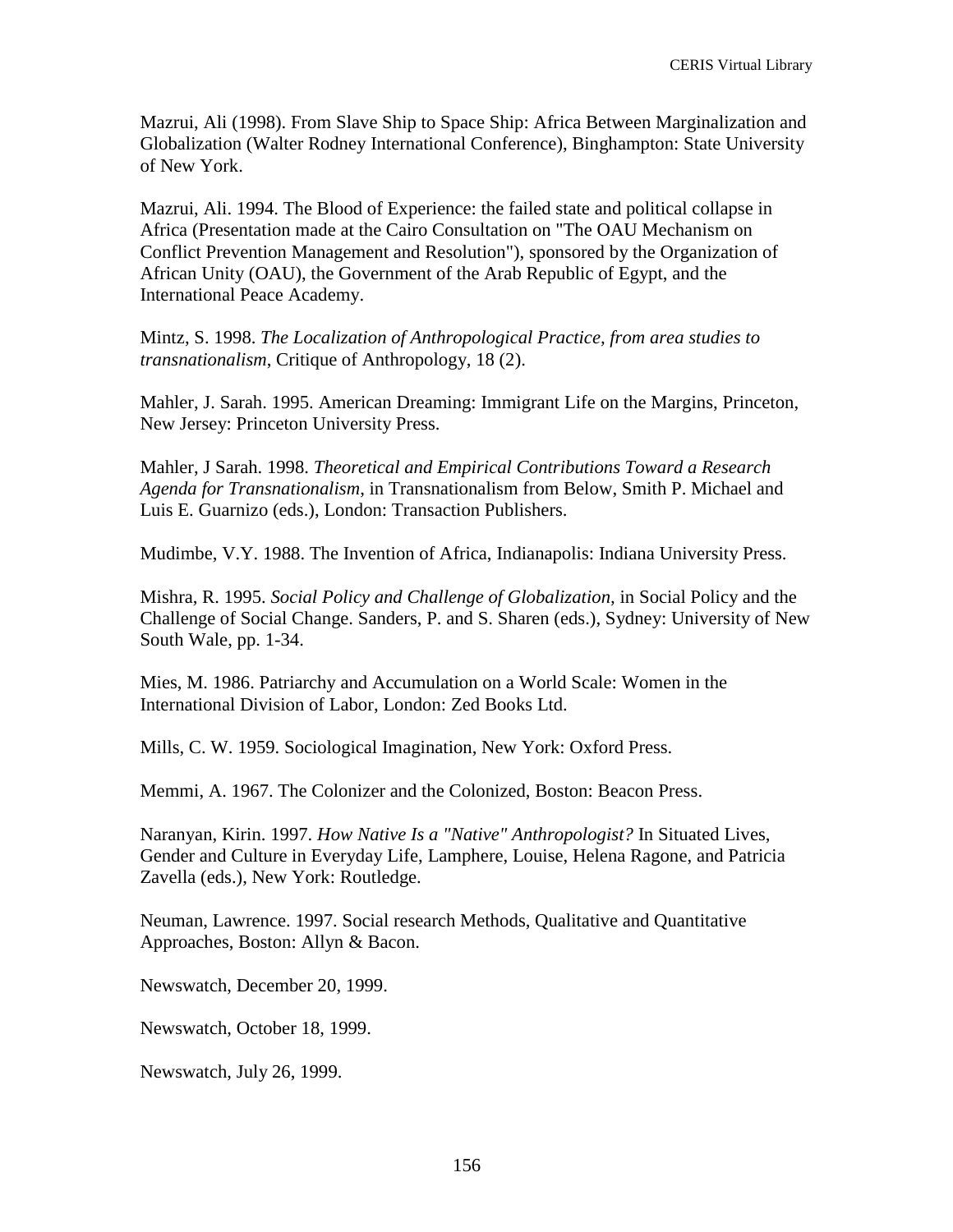Newswatch, April 22, 1996.

Nyerere, J. 1974. Education for Self-Reliance, Tanzania: Office of the President.

Odunsi, B. 1996. *An Analysis of Brain-Drain and its Impact on Manpower Development in Nigeria*, Journal of Third World Studies (193-214).

O'Hara, K. 1997. *The Liberal Wreckord, 31/2 Years of Implementing the Corporate Agenda*, in Monitor–Reporting on Business, Labour and Government, vol. 4 (2).

Olaogun, James. 1996. The Penetration of Catholic Christian Teachings on the Canonical Form of Marriage into Traditional Yoruba Culture, PhD. Thesis, Edinburgh: Edinburgh University.

Onimode, B. 1982. Imperialism and Underdevelopment in Nigeria: the Dialectics of Mass Poverty, London: Zed Press.

Osuntokun, Jide. 1987. *Introduction of Christianity and Islam in Lagos State*, in History of the Peoples of Lagos State, Adefuye, Ade, Babatunde Agiri and Jide Osuntokun (eds.), Ikeja, Lagos: Lantern Books.

Osoba, S.O. 1996. *Corruption in Nigeria: Historical Perspectives*, Review of African Political Economy, 69:371-386.

Omi, Michael and Howard Winant. 1986. *Racial Formation*, in Racial Formation in the United States: From the 1960s to the 1980s, pp. 57-69, Routledge.

Ojo, G. Afolabi. 1966. Yoruba Culture, A Geographical Analysis, London: University of London Press Ltd.

Polanyi, Michael. 1958. Personal Knowledge: Toward a Post-Critical Philosophy, London: Routledge & Kegan Paul Ltd.

Portes, Alejandro. 1997. Globalization from Below: The Rise of Transnational Communities, Working Paper, Princeton University.

Portes, Alejandro, Luis E. Guarnizo and Patricia Landolt. 1999. *The Study of Transnationalism*: *Pitfalls and Promise of an Emergent Research Field*, Ethnic and Racial Studies, 22 (2).

Putnam, R.D. 1995. *Turning in, turning out: the strange disappearance of social capital in America*, PS: Political Science Politics, vol. 28: 664-83.

Ramonet, Ignacio. Fall, 1999. *A New Totalitarianism*, Foreign Policy.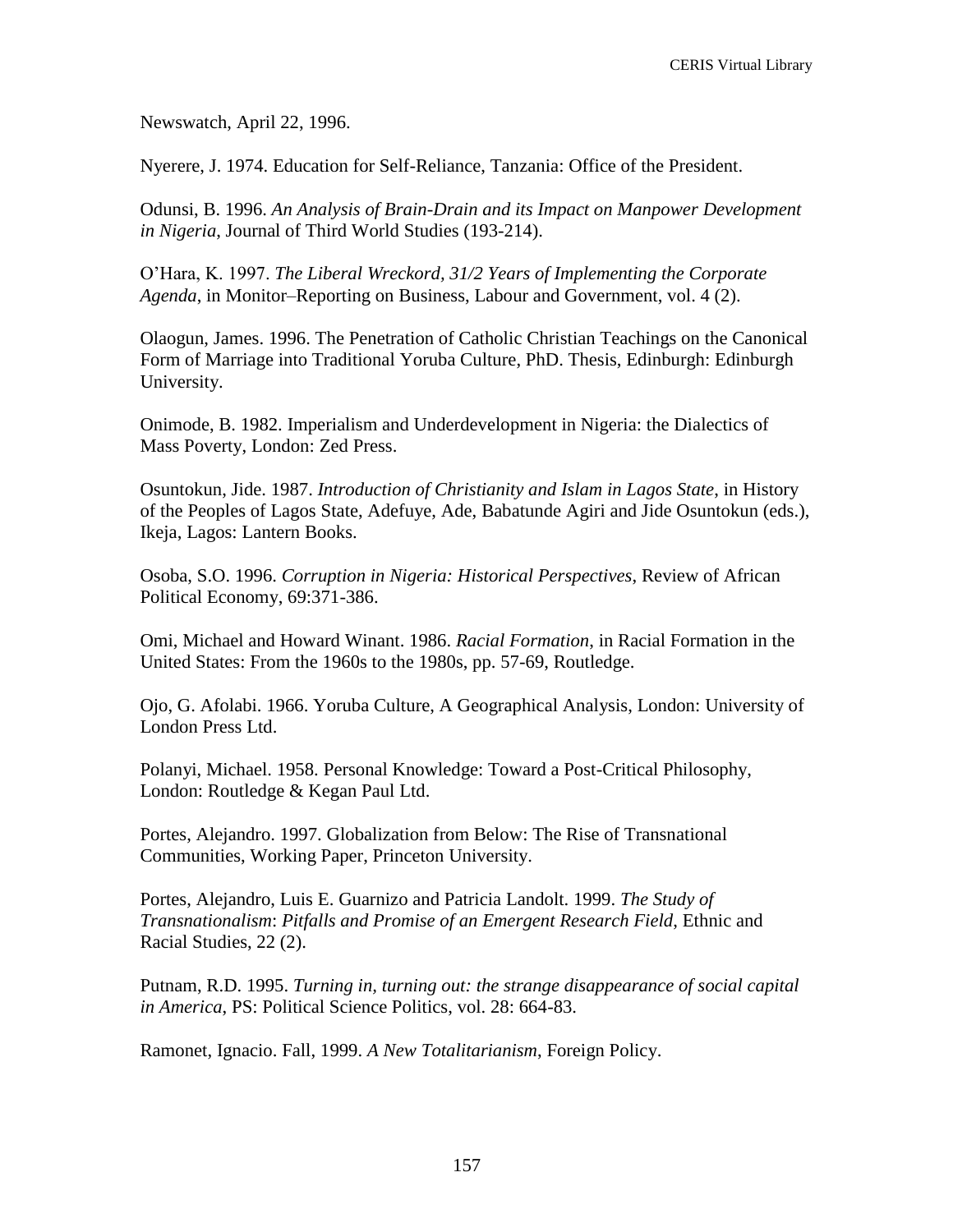Richman, Karen. 1992. "*A Lavalas at Home/A Lavalas for Home": Inflections of Transnationalism in the Discourse of Haitian President Aristide*, in Towards a Transnational Perspective on Migration, Schiller, G. Nina, Linda Basch and Christina Blanc-Sczanton (eds.), New York: New York Academy of Sciences.

Richmond, A. 1994. Global Apartheid: refugees, racism, and the new world order, Toronto: Oxford University Press.

Rodney, W. 1981. How Europe Underdeveloped Africa, Washington: Howard University Press.

Rotimi, Ola. 1971. Gods are not to Blame, London: Oxford University Press.

Rouse, Roger. 1991. *Mexican Migration and the Social Space of Postmodernism*. Diaspora, vol.1 (1): 8-23.

Rouse, Roger. 1987. *Migration and the Politics of Family Life: Divergent Projects and Rhetorical Strategies in a Mexican Transnational Migrant Community*, Manuscript, La Jolla: Centre for US-Mexican Studies, U.C.-San Diego.

Seccombe, Wally. 1997. "The family values debate in the light of Western family history", in The Politics of Moral Panics and Family Values: A Conference Report, Kate Bezanson (ed), Toronto: Center for Work and Society, York University.

Segal Ronald. 1998. *Globalization and the Black Diaspora*, Working Paper, Transnational Communities Institute of Social and Cultural Anthropology, Oxford.

Segal, Ronald. 1962. African Profiles, Baltimore ii: Penguin Books.

Singleton, Royce, Bruce Straits and Margaret Straits. 1993. Approaches to Social Research (2<sup>nd</sup> edition), New York: Oxford University Press.

Schiller, G. Nina, Linda Basch and Cristina Blanc-Szanton. 1992. Towards a Transnational Perspective on Migration: Race, Class, Ethnicity, and Nationalism Reconsidered, New York: The New York Academy of Sciences.

Simmons, A. 1996. Economic Integration and Designer-Immigrants: Canadian Policy in 1990s, Toronto: York University.

Singh, Hira. 1987. *The Political Economy of Immigrant Farm Labor: A Study of East Indian Farm Workers in British Columbia*, The South Asian Diaspora in Canada: Six essays, Milton Israel (ed.), The Multicultural History of Ontario.

Sklair, Leslie. 1998. Transnational Practices and the Analysis of the Global System, London: Seminar delivered for the Transnational Communities Program Seminar Series, London School of Economics and Political Science.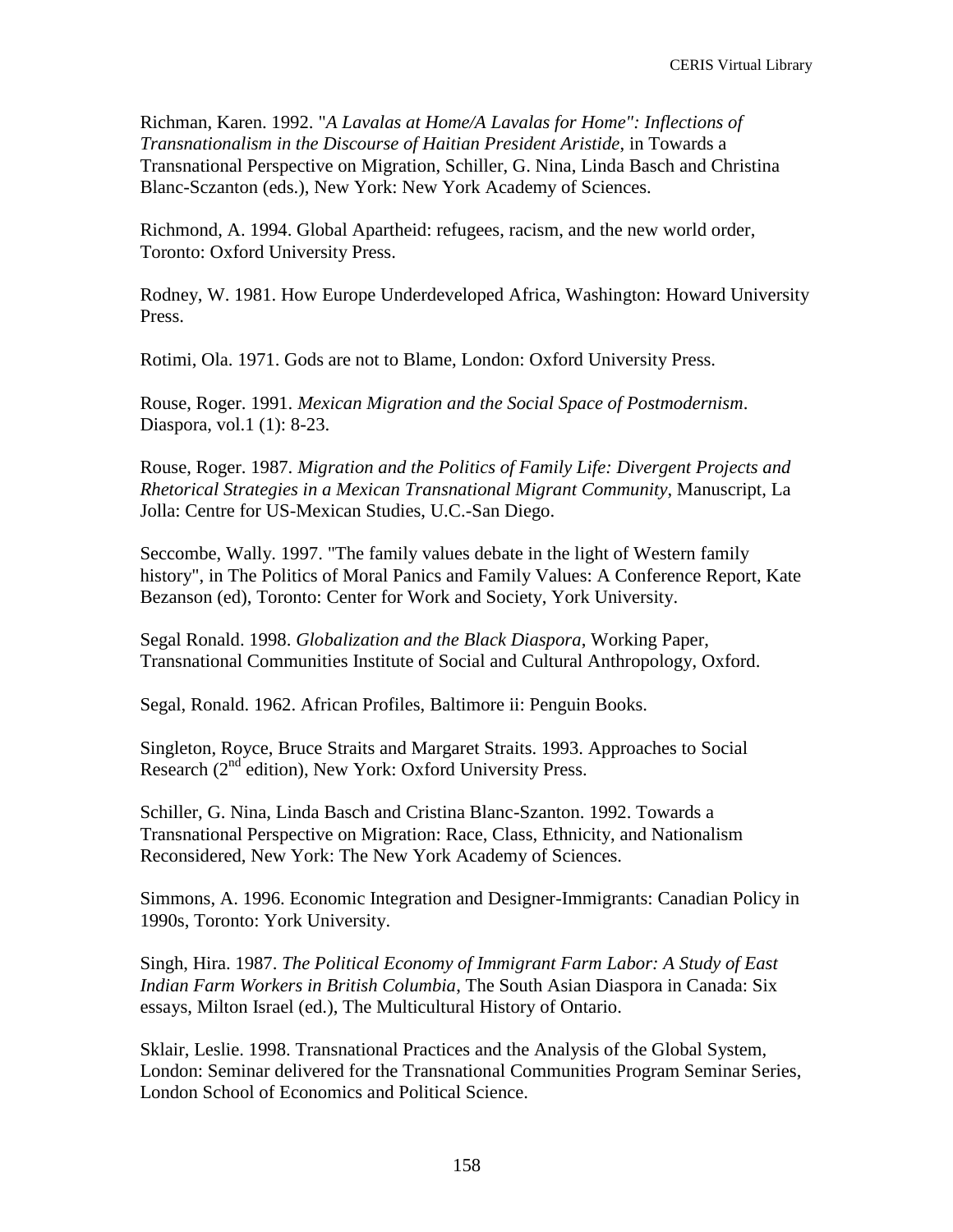Smith P. Michael and Luis E. Guarnizo(eds.). 1998. Transnationalism from Below, New London: Transaction Publishers.

Sorenson, John. 1990. *Opposition, Exile and Identity: The Eritrean Case*, Journal of Refugee Studies, Vol.3 (4).

Stockholm, E. Sean. 1998. Deconstructing Essentialisms: An Ethnographic Exploration of Chinese Canadians in Kitchener-Waterloo, M.A. Thesis, Guelph: University of Guelph.

Szeftel, Morris. 1998. *Misunderstanding African Politics: Corruption and the Governance Agenda*, Review of African Political Economy, 76: 22-240.

Tololyan, Khachig. 1996. *Rethinking Diaspora(s): stateless Power in the Transnational Moment*, Diaspora, 5 (1), pp. 3-36.

Tucker, R. 1978. The Marx-Engels Readers ( $2<sup>nd</sup> Edition$ ), London: Norton & Company.

Turner, Terisa and Pade Badru. 1984. *Oil and Instability: Class Contradictions and the 1983 Coup in Nigeria*, Journal of African Marxists, no. 7.

Vertotec, Steven. 1999. *Conceiving and Researching Transnationalism*, Ethnic and Racial Studies, vol. 22 (2).

Wakeman, E. 1988. *Transnational and Comparative Research*, Items, vol. 42 (4).

Wallerstein, Immanuel. 1974. The Modern World-System, New York: Academic Press.

White, J.J. 1985. *Objectivity: Difficult But Possible: A Rejoinder to Leroy Johnson*,Essays in History (University of Lagos Historical Society Journal), vol. 4.

Winland, N. Daphine. 1998. "*Our Home and Native Land"? Canadian Ethnic Scholarship and the Challenge of Transnationalism*, The Canadian Review of Sociology and Anthropology, vol. 35 (4).

Wolf, E. 1982. Europe and the People Without History, Berkeley: University of California Press.

Glossary of Some Yoruba Words, Slangs and Expressions Used

Amebo: a slang; gossip (one who gossips).

Aye Olaju: Modernization.

Adahunse or Onisegun: Herbalist.

Awon Toronto, Awon London, etc.: slangs; the Toronto Socialite, London Socialite, etc.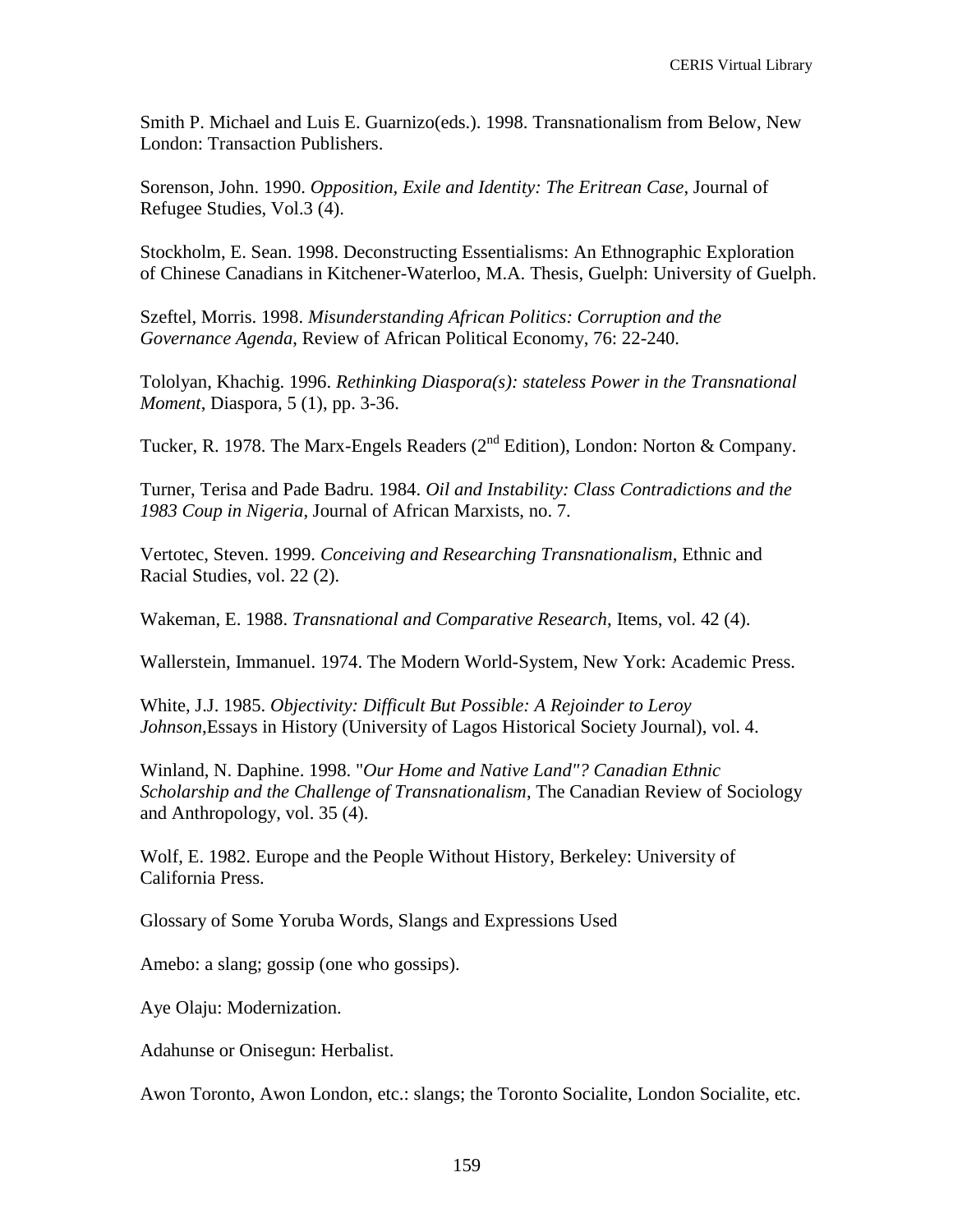Apon: A man who has reached a marriageable age and has not married, (slightly

derogatory).

Ajebota: a slang; middle class/upper class, educated, westernized, urbane.

Ajepaki: a slang; Lower class/working class, rural.

Aladura church: Indigenised form of Yoruba Christianity.

Egungun: Masquerades, symbolizing the ancestors.

Egunsin: Melon

Ere ibile: Yoruba traditional dance.

Eru: Properties, goods, materialism.

Esusu or susu: a subscription club in which members contribute money agreed upon to be given to members in rotation.

Eko Ile: The Yoruba traditional form of education, home training, informal education.

Eyo: A kind of egungun, masquerades of the Lagosians.

Ilu oyinbo: Land of the White people.

Ilu oba: England.

Ile Ibo, Ile Hausa, etc.: Ibo land, Hausa land, etc.

Idana: Yoruba traditional marriage, when dowry is paid to the wife's family.

Iwuye (ceremony): Chieftaincy ceremony.

Isakole: Tribute to the king.

Ife oo daye, ibi oju ti n mo wa 'le aye: Ile-Ife, the cradle of human civilization.

Iya: Mother.

Ilemosu: Divorced woman living by herself or at the parents' home (derogatory).

Isalu orun: Heaven, metaphysical world of the spirits.

Mongele: Huge or big.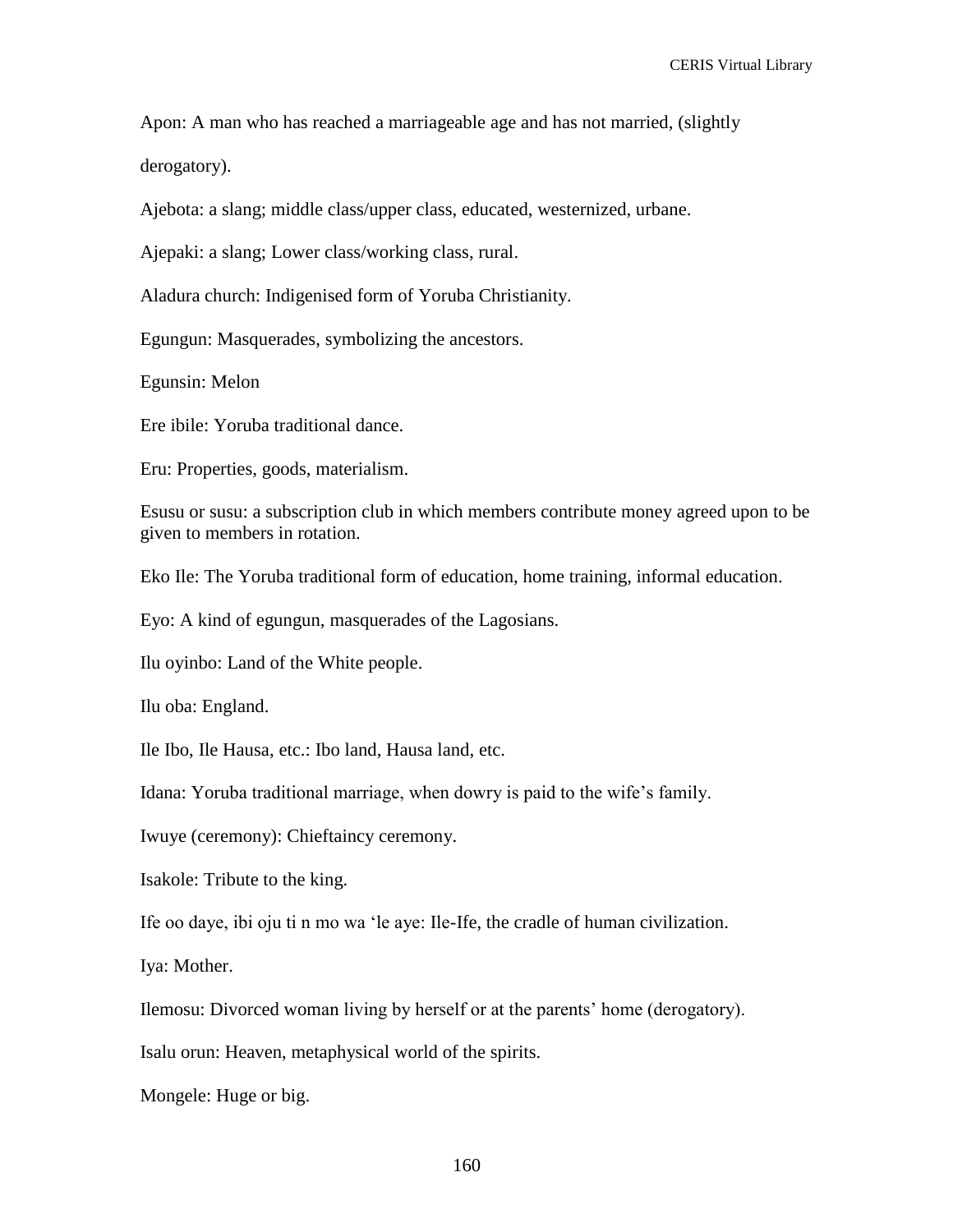Oba/Owa: King or monarch.

Obi: Kolanuts.

Olori: titular name for the wife of the king (oba).

Ose dudu: Locally manufactured Yoruba soaps.

Oyin: Honey.

Oyinbo: a white person (could also mean "English", as a language).

Omo Oyinbo: child of a white person.

Olodumare: God.

Olonde: Magical charm that harms.

Ogberi: The ignorant folks.

Omo Olodu: a slang; fraudsters.

Orisha: The gods.

Owanbe, party: a slang; elaborately large Yoruba night party.

Magun: Magic placed on woman by a jealous husband, could result to the death of opposite sex who has a sexual intercourse with her.

So yigi: Muslim wedding.

Sugar Daddy: a slang; married men who have sexual affairs with unmarried women of younger age.

#### Appendix A

Questionnaire: Survey-Interview

I. Social Demographics:

1. Age............

2. Home Town or Village.......................

3. Marital Status. If married, where does your spouse live..........................................?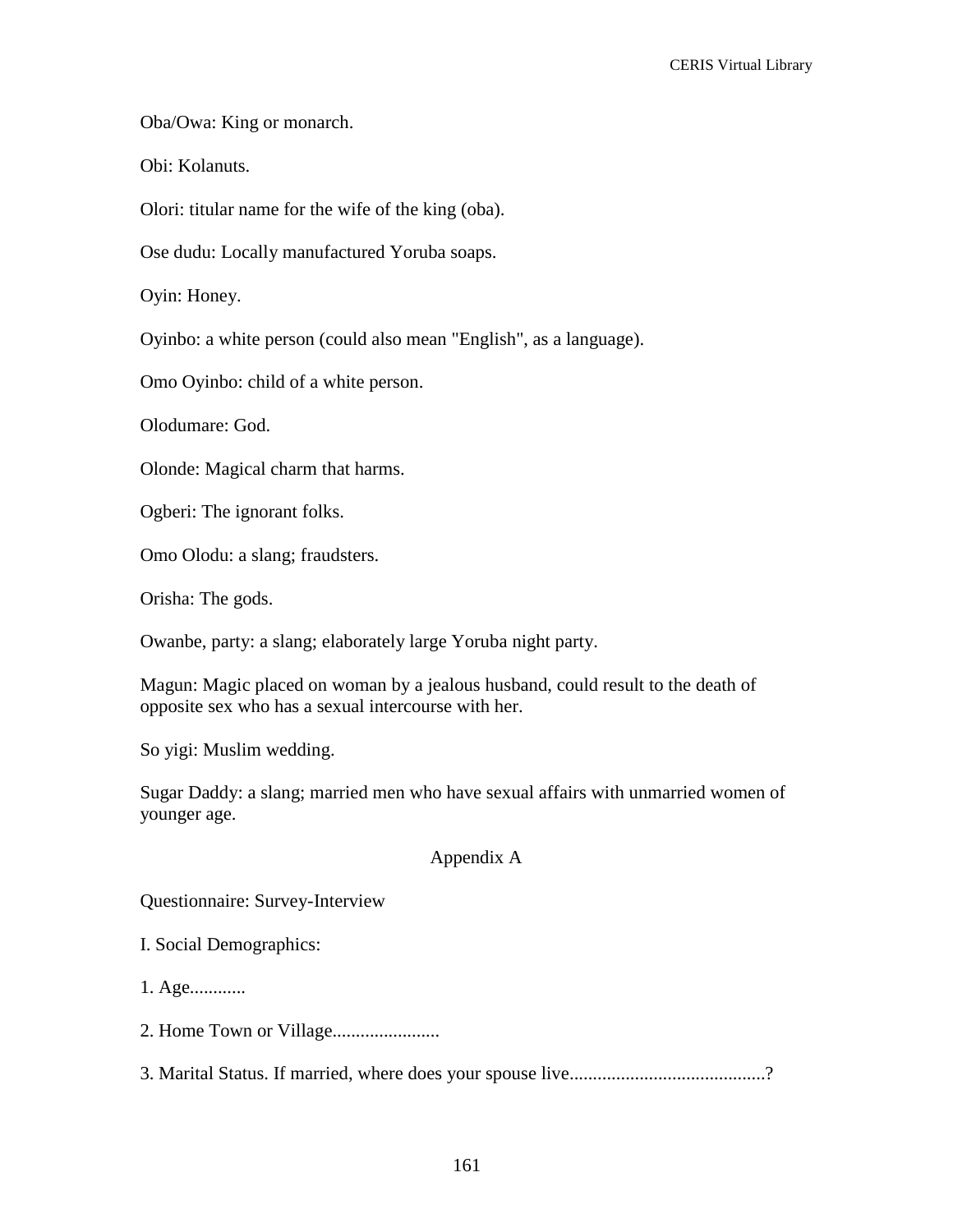| 6. Specific training, e.g. vocational, technical, professional                |
|-------------------------------------------------------------------------------|
|                                                                               |
|                                                                               |
|                                                                               |
|                                                                               |
|                                                                               |
|                                                                               |
|                                                                               |
| 14. Do you have children? If yes, how many children? And where do they        |
|                                                                               |
| 16. Annual Income:                                                            |
| A. Under \$10,000                                                             |
| B. \$10,001-\$15,000                                                          |
| C. \$15,001-\$20,000                                                          |
| D. \$20,001-\$25,000                                                          |
| E. \$25,001-\$30,000                                                          |
| F. \$30,001-\$35,000                                                          |
| G. \$35,001 and over.                                                         |
|                                                                               |
| 18. Have you lived somewhere else in Canada before coming to live in Toronto? |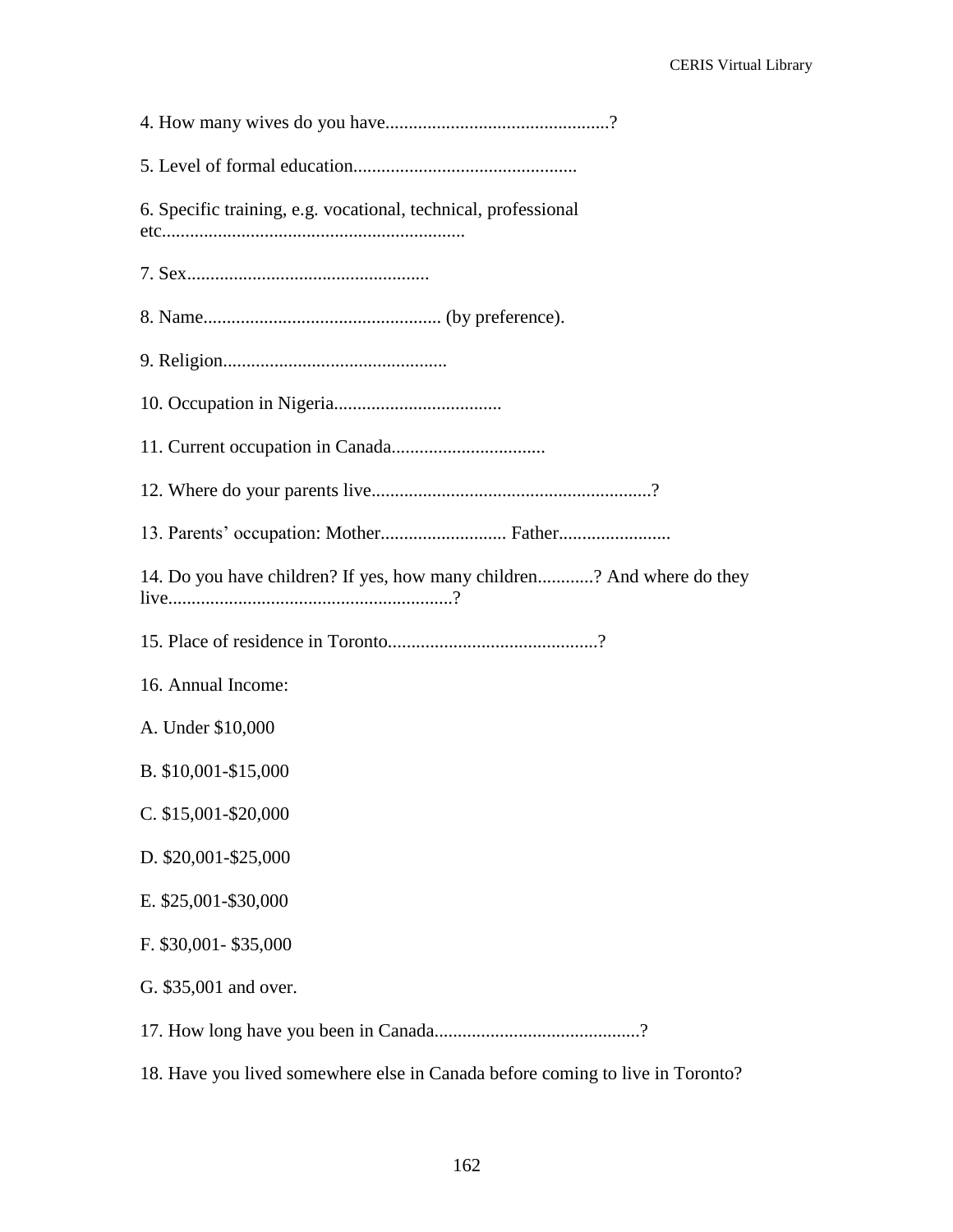# Yes...... No.......

| 20. Main purpose for coming to                                    |
|-------------------------------------------------------------------|
| 21. How would you describe living                                 |
|                                                                   |
|                                                                   |
|                                                                   |
| 23. Do you agree that Canada is a multicultural country? YesNo    |
|                                                                   |
|                                                                   |
| In what ways do you experience racism?                            |
|                                                                   |
|                                                                   |
| 27. What do you tell people in Nigeria about Canada?              |
| 28. What do you tell Nigerians willing to come here               |
| 29. How large would you estimate the Yoruba community in Toronto? |
| A. 5,000 - 10,000                                                 |
| B. 10,000 - 15,000                                                |
| C. $15,000 - 20,000$                                              |
| D. $20,000 - 25,000$                                              |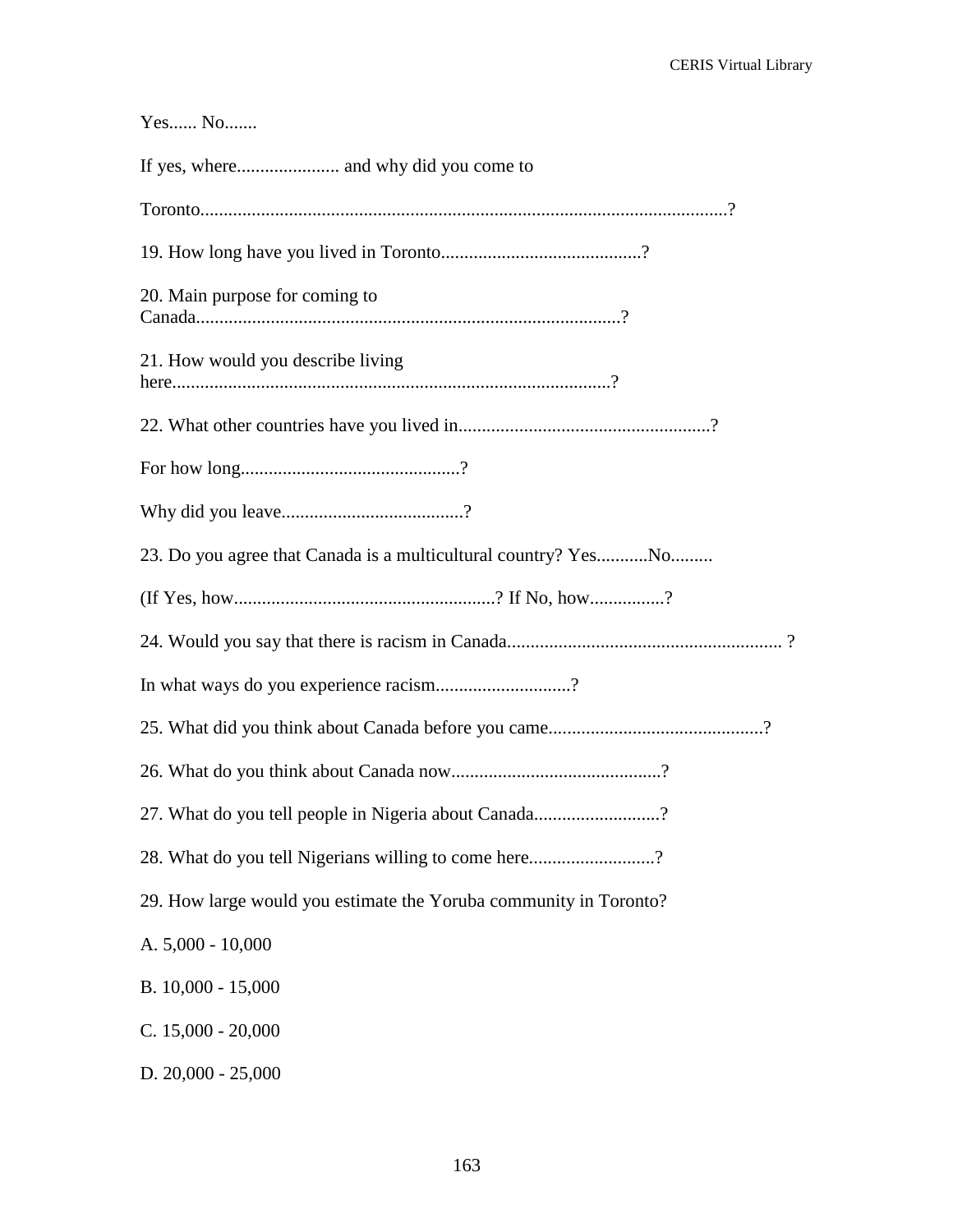E. 25,000 - 30,000

F. 30,000 - and over

30. Is it necessary to write about a Yoruba community in Toronto..................................................................? Please explain why/why not...............................? 31. Do you belong to any Yoruba association in Toronto........................? If so, what Yoruba association..............................................................? 32. Do you belong to any Nigerian or West African association? If so, what Nigerian/West African association.........................................? 33. Is the Yoruba community very supportive? A. Yes B. No C. I do not know 34. How would you say the Yoruba community in Toronto is supportive of its members in Nigeria...................................................................................? 35. How would you say the Yoruba community in Toronto is supportive of its members in Toronto................................................................................ 36. What projects, if any, are you embarking on in Nigeria? ( e.g. building house, business investment, charity, etc,.)................................................................................ 37. How do you get help with supervision of your projects.............................................................? 38. In the last year, how often do you get in contact with relatives in Nigeria? A. Very Often B Often C. Once in a while D. Never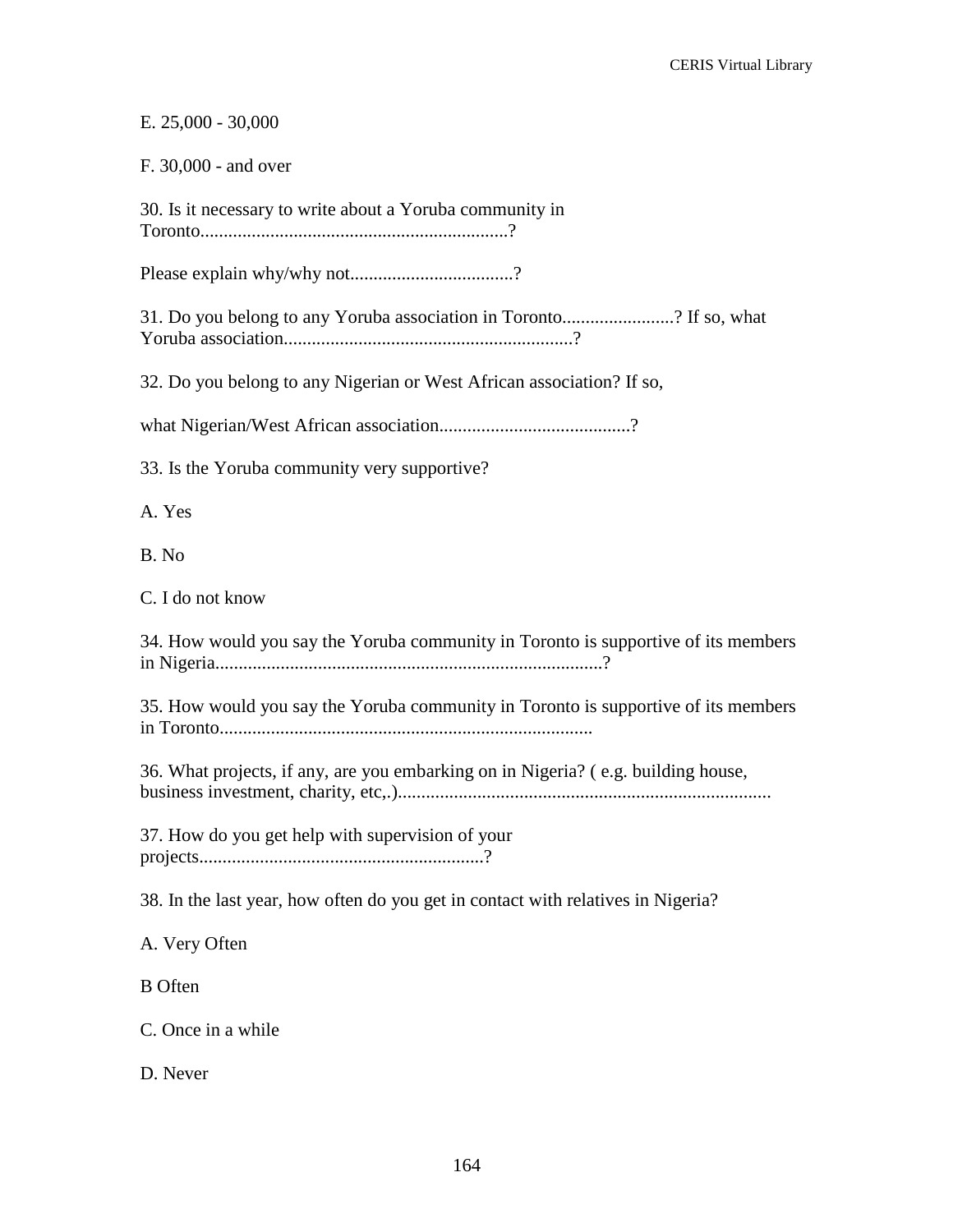39. By what means do you get in contact.....................?

40. How often are you asked by relatives in Nigeria to support them financially and materially?

A. Very Often.

B. Often.

C. Once in a while.

D. Never.

L.

41. When people ask you for financial support, for what purpose......................................................................?

42. Do you send money to relatives living somewhere else other than Nigeria................?

If yes, where.................................. and for what purpose.............................................................................?

43. Please, name two major problems facing members of Yoruba community in Toronto

.............................................................................

............................................................................

44. Please rank the following statements in order of importance: From 1=Low to 4=High.

A. I believe that it is the role of women to do the domestic work, without men helping out:

1........................2.......................3.....................................4

B. It is natural that, "Oko ni olori aya"–meaning man is the head of the house including the woman:

1........................2.......................3.....................................4.

C. I do not see anything wrong if a man has more than one wife

1........................2.......................3..................................... 4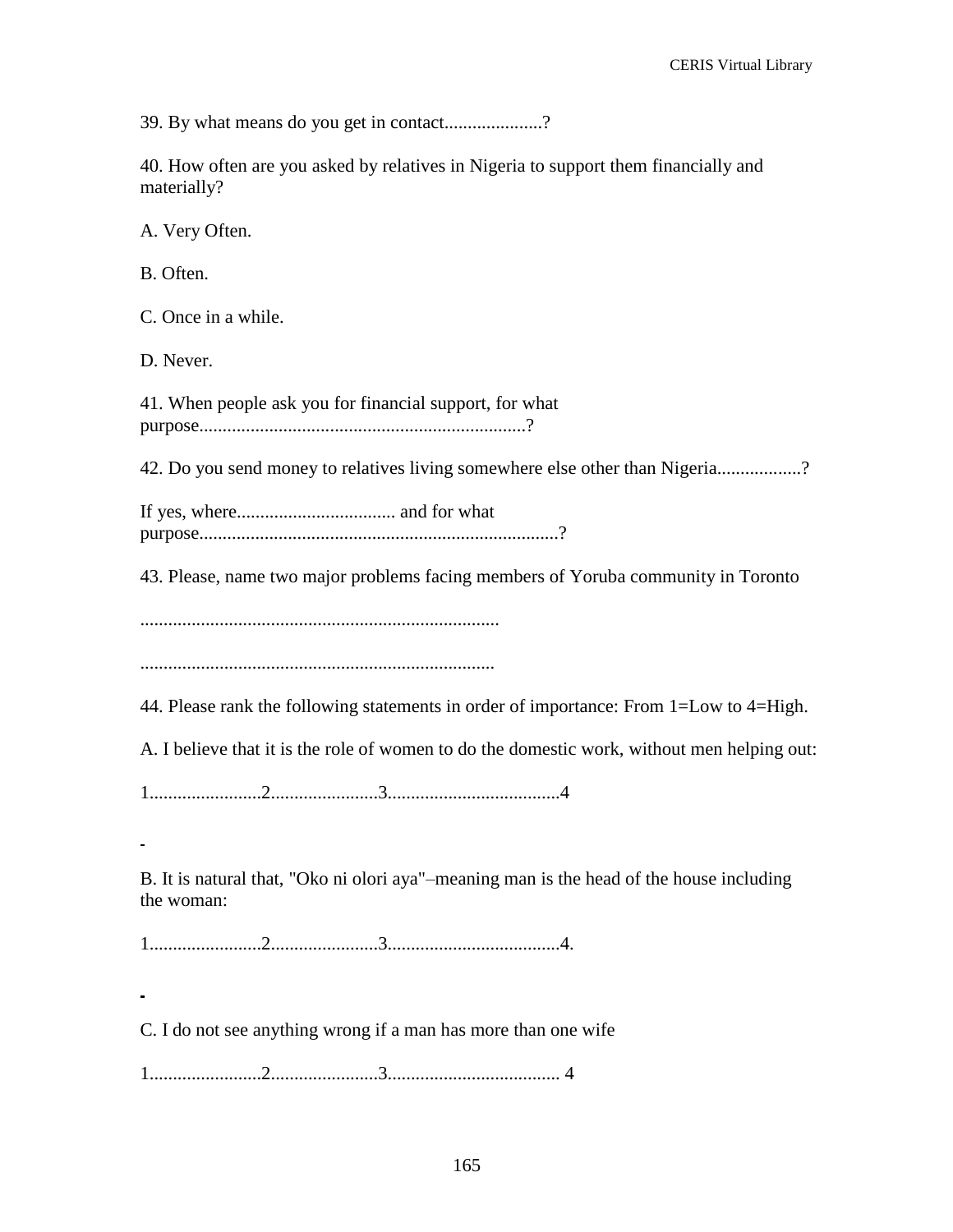D. *Female Clitoris mutilation* is a cultural practice that should not be stopped:

1....................... 2.......................3......................................4.

E. A woman can drink liquor with the husband at the social functions if the woman wishes:

1........................2.......................3......................................4.

F. A woman has no right to know how much her husband earns

1........................2.......................3..................................... 4

- G. Who should give the new born baby a name?
- A. The mother
- B. The father
- C. Both parents, i.e. mum and dad
- D. Others.............................................................please, specify

45. I speak Yoruba in public when with a group of Yorubas

|            | at Work | Shopping | Subway/<br><b>Street Car</b> | Friends'--<br>both<br>Yorubas and<br>Non-<br>Yorubas | Other<br>Non-<br>Yorubas |
|------------|---------|----------|------------------------------|------------------------------------------------------|--------------------------|
| Always     |         |          |                              |                                                      |                          |
| Frequently |         |          |                              |                                                      |                          |
| Sometimes  |         |          |                              |                                                      |                          |
| Seldom     |         |          |                              |                                                      |                          |
| Never      |         |          |                              |                                                      |                          |

46. I speak Yoruba at home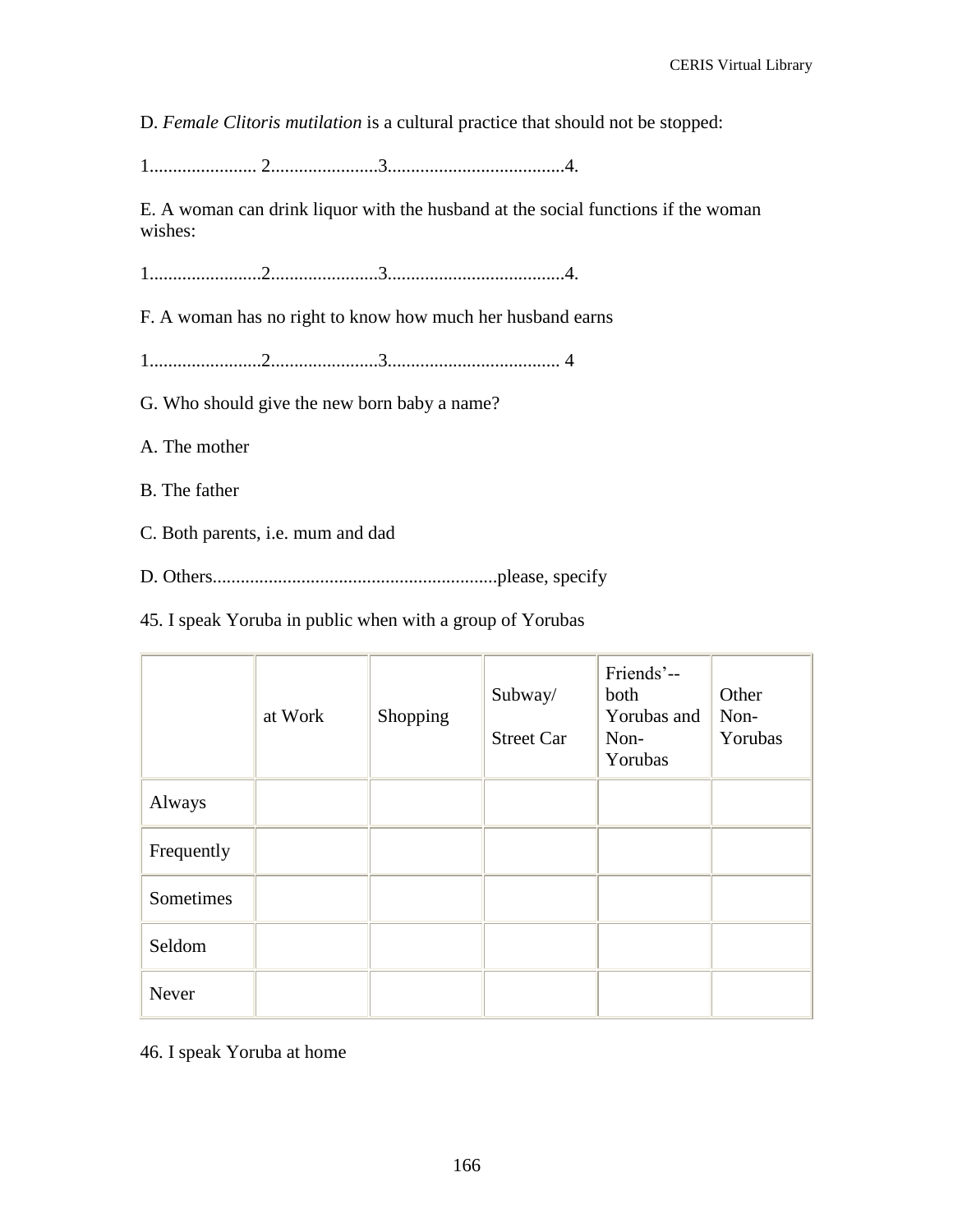|            | With My Spouse | With My<br>Children/Room<br>Mates. |
|------------|----------------|------------------------------------|
| Always     |                |                                    |
| Frequently |                |                                    |
| Sometimes  |                |                                    |
| Seldom     |                |                                    |
| Never      |                |                                    |

- 47. What is your favorite Yoruba meal..........?
- 48. When in Canada, I eat my Favorite Yoruba meal a day:
- A. Always
- B. Frequently
- C. Sometimes
- D. Seldom
- E. Never
- 49. When in Canada, I wear my Yoruba attire in public:
- A. Always
- B. Frequently
- C. Sometimes
- D. Seldom
- E. Never
- 50. How is it important to teach kids Yoruba culture
- A. Very important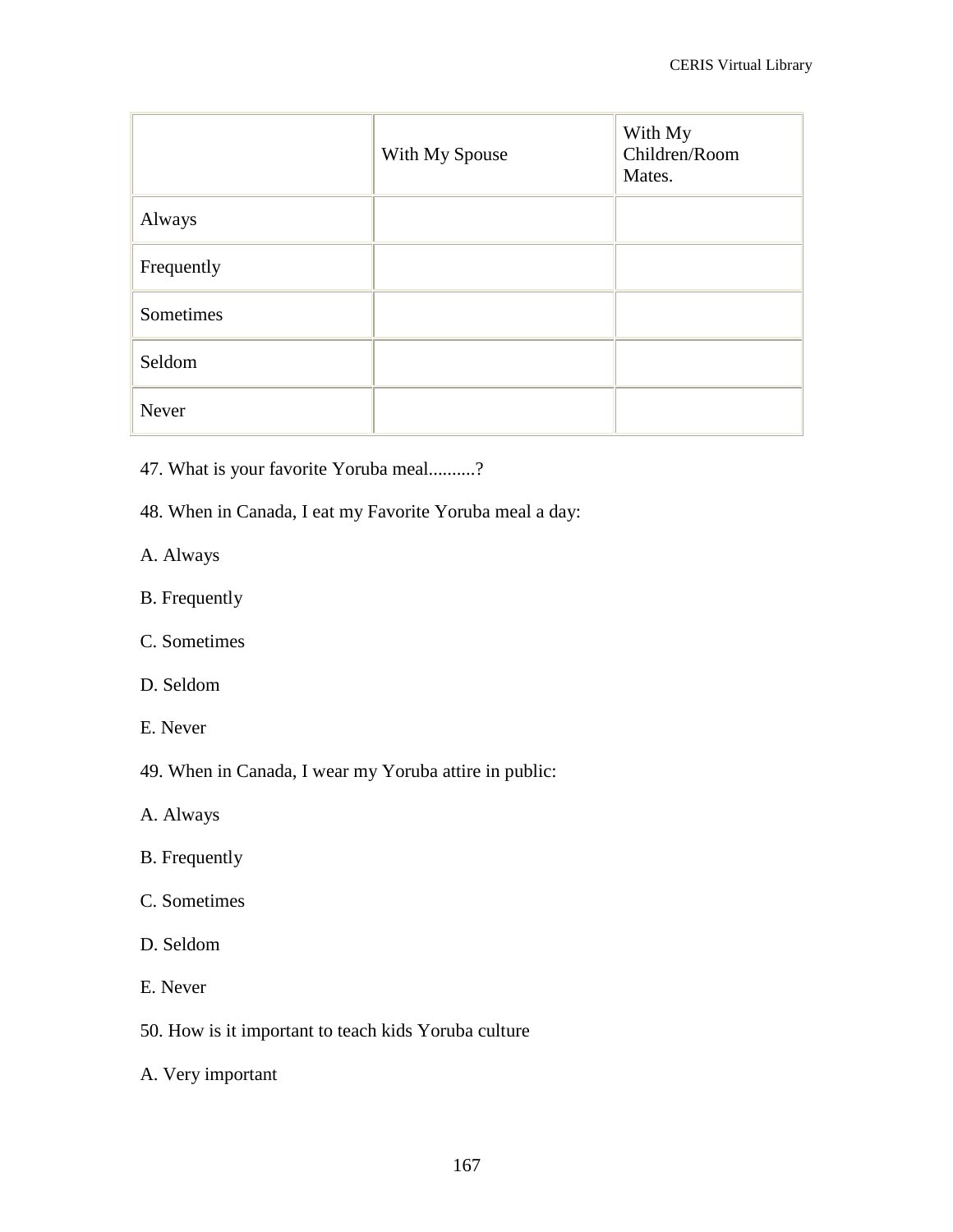## B. Important

- C. Does not matter
- D. Not very important
- E. Not important at all
- 51. How important is it for Yoruba to marry a Yoruba person?
- A. Very important
- B. Important
- C. Does not matter
- D. Not very important
- E. Not at all important
- 52. I identify myself as;
- A. Canadian
- B. Yoruba/Nigerian
- C. Afro-Canadian
- D. American
- E. Others...............................Please specify.
- 53. I participate in parties/picnics organized by members of Yoruba community:
- A. Very often (once in two weeks)
- B. Often (once in a month)
- C. Sometimes (once in three months)
- D. Seldom
- E. Never
- 54. In Canada, I go to: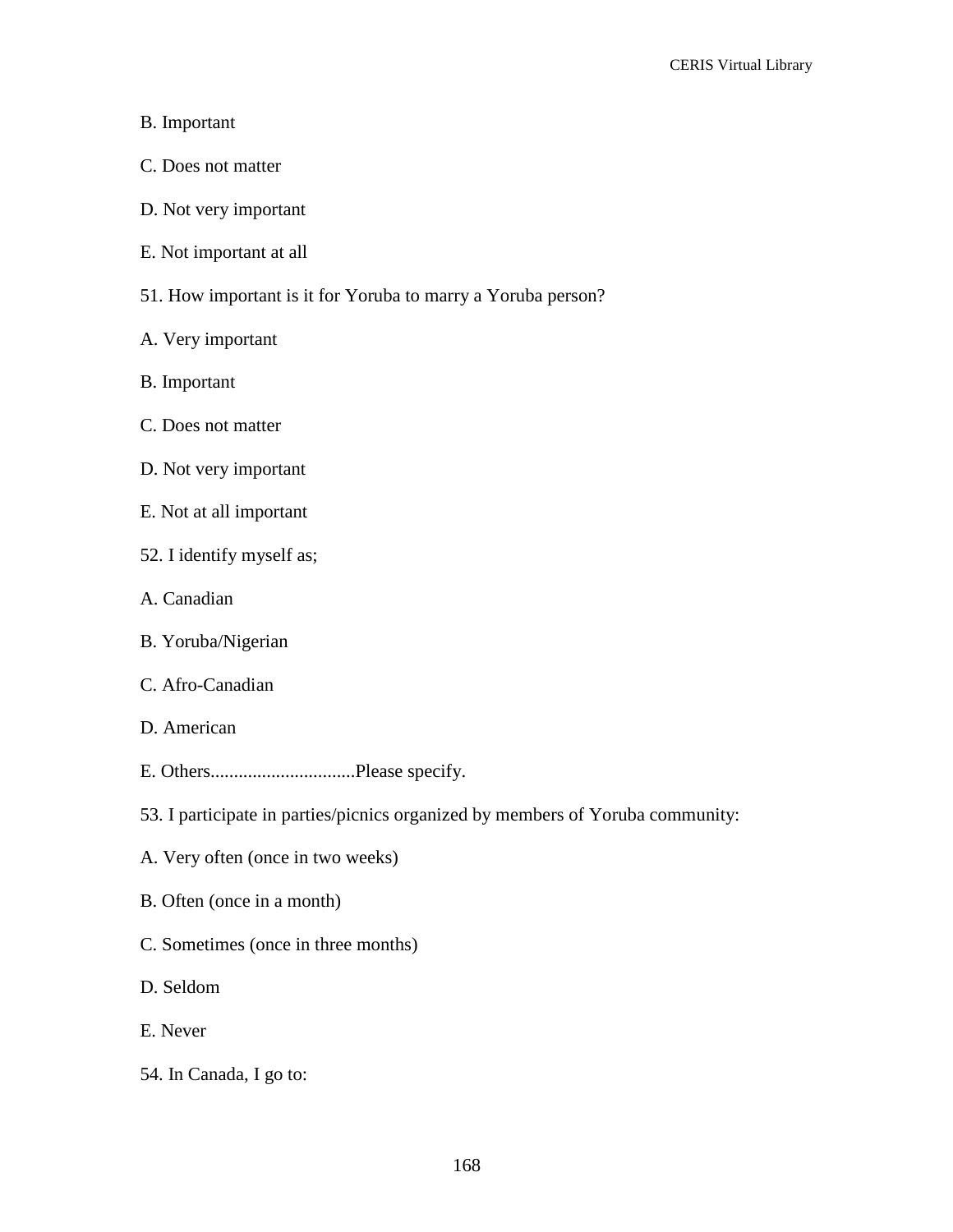A. Yoruba "church" or "mosque";

B. "Canadian church"/mosque

C. Black church/mosque

D. Others................................................Please specify.

E. I do not attend any

55. Who are the three closest friends (please, include their ethnicity) that you associate with in Canada (Real names are not required. You may as well give their nicknames)

.........................................................

... .........................................................

..........................................................?

56. How often do you get in touch with one another?

|            | Phone/E.Mail | Physical<br>Contacts |
|------------|--------------|----------------------|
| Very Often |              |                      |
| Often      |              |                      |
| Sometimes  |              |                      |
| Seldom     |              |                      |
| Never      |              |                      |

57. In the last month, I read news about Nigeria:

A. Always

B. Frequently

C. Sometimes

D. Seldom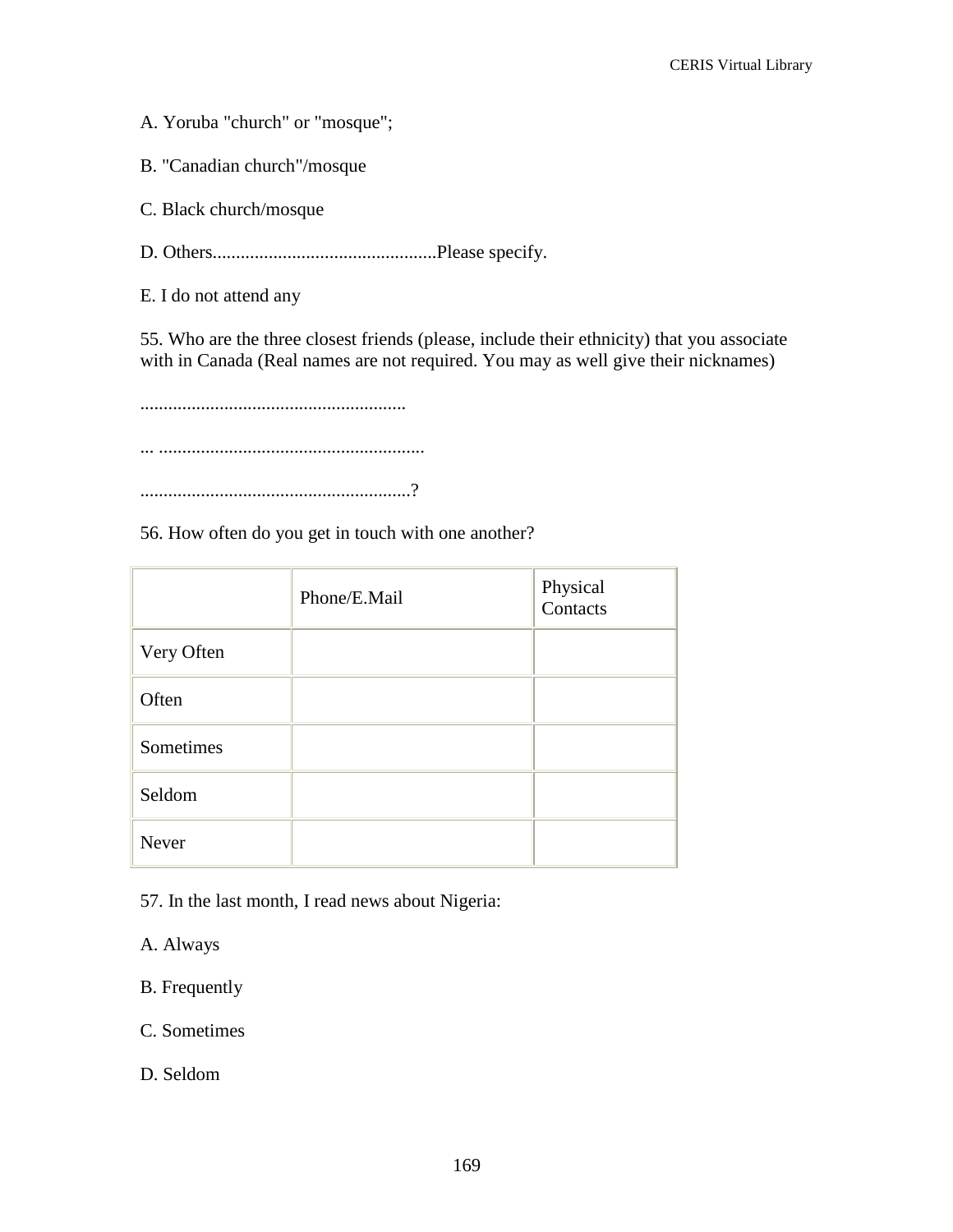## E. Never

If you answered question 57, please respond to question 58

- 58. Where do you get news from?
- A. Canadian newspapers/magazines
- B. Nigerian newspapers/magazines published in Toronto
- C. Nigerian newspapers/magazines published in Nigeria
- D. Yoruba newspapers/magazines published in Nigeria
- E. Yoruba newspapers/magazines published in Toronto
- F. African newspapers/magazines in Toronto
- G. Others..................................................................................please specify

59. How important is it for you to help fellow Yoruba here in Canada financially and socially:

|                     | Socially | Financially |
|---------------------|----------|-------------|
| A. Very Important   |          |             |
| <b>B.</b> Important |          |             |
| C. Not Important    |          |             |
| D. Does not Matter  |          |             |

60. I feel secure within my Yoruba ethnic group–"secure" in terms of being comfortable with others in social environment.

A.. Strongly agree

B. Agree

C. Uncertain

D. Disagree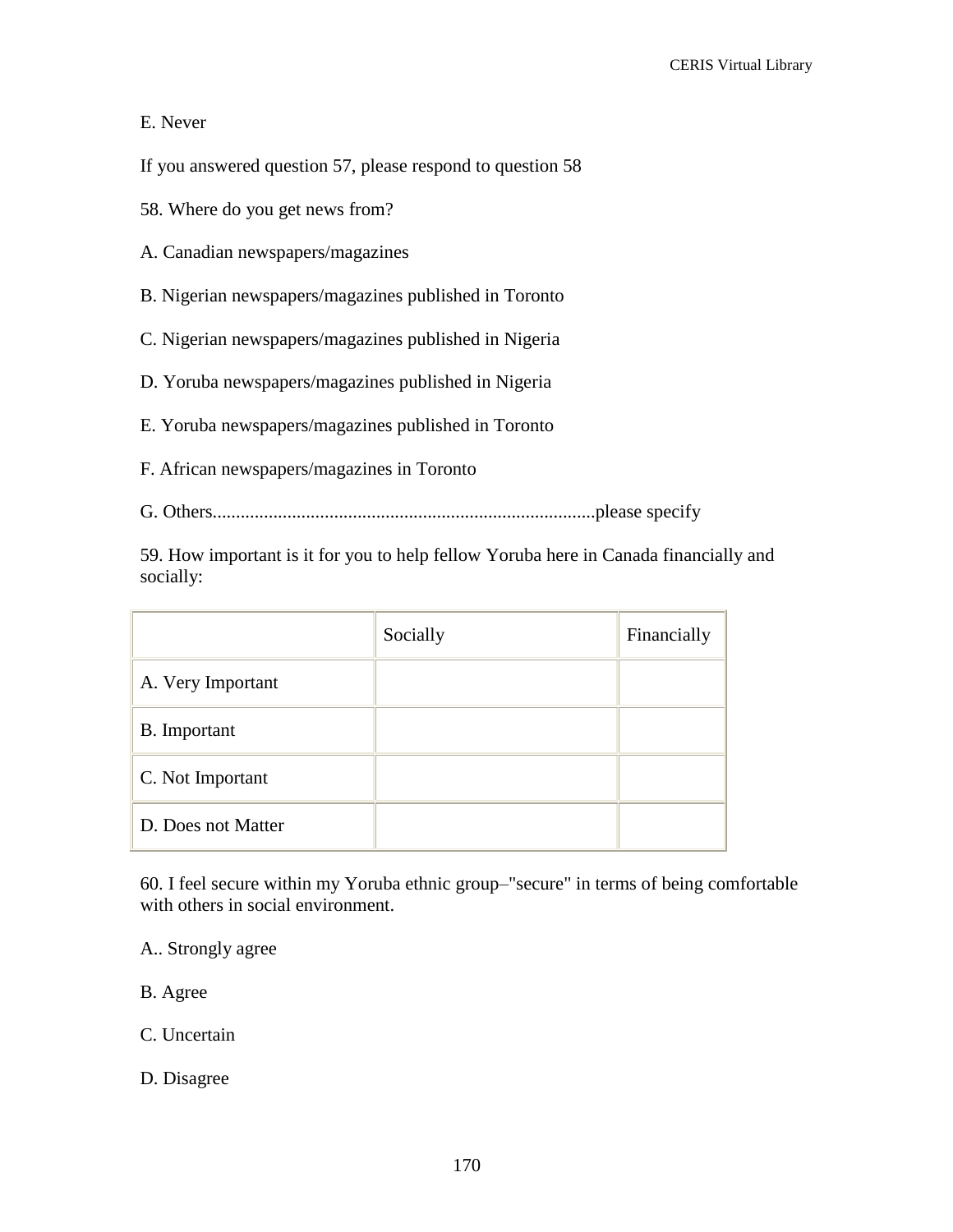## E. Strongly disagree

- 61. What is your favorite Yoruba music (e.g. fuji, juju, apala etc.).................................?
- 62. In Canada, I listen to my favorite Yoruba music
- A. Always
- B. Frequently
- C. Sometimes
- D. Seldom
- E. Never
- 63. I feel sympathy for my fellow Yoruba:
- A. Strongly Agree
- B. Agree
- C. Uncertain
- D. Disagree
- E. Strongly disagree

64. How many people have come to Canada through your moral influence.......................?(Moral)

65. How many people have come to Canada through your financial influence.........................? (Financial)

66. Do you think that Nigerians living in the US, on average have better opportunities than those living in Canada...........................?

67. Would you move to the US if you had the opportunity......................................................................?

68. Name two major problems that you think are confronting Nigeria as a nation:

....................................................................... ......................................................................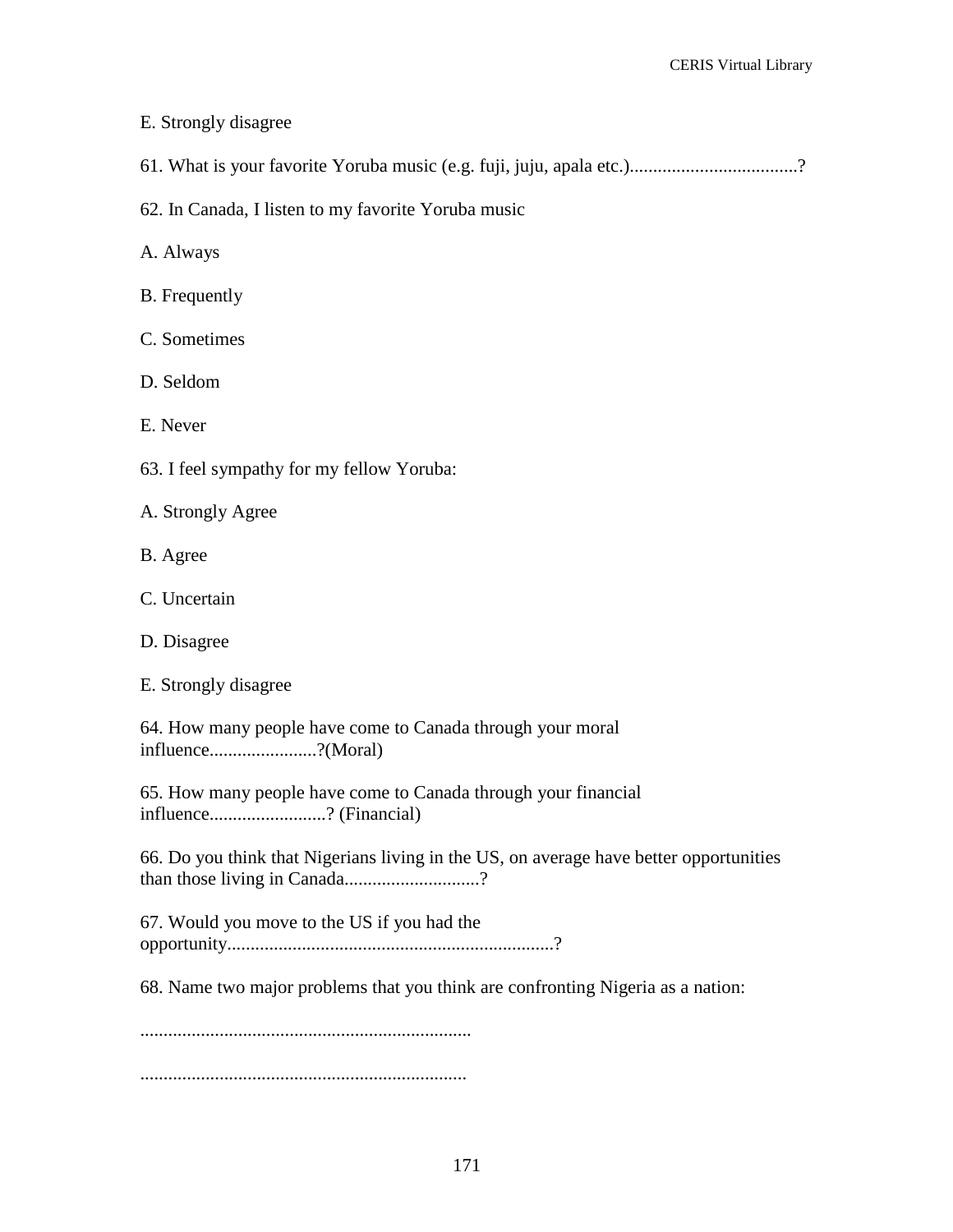69. How can the problems named above be solved............................................................

....................................................................................................................................?

70. What do you think of Yorubas visiting Nigeria to spend time with relatives...............................................?

71. Do you belong to any voluntary associations (such as church, social, age-grade, community associations, etc.) in Nigeria?

A. Yes

B. No

If you answered Yes to question 71, please name the type of association...........................................

72. How many times have you visited Nigeria since you left.....................................................................?

73. How often would you like to visit Nigeria........................................................................................?

74. Do you consider yourself as part of the class of elite in your community back home in Nigeria?

A. Yes........

B. No...........

C. I am not sure

75. What other class do you consider yourself to be part of in Nigeria? (At present)

A. Lower class

B. Lower Middle Class

C. Middle Middle Class

D. Upper Middle Class

E. Lower Upper Class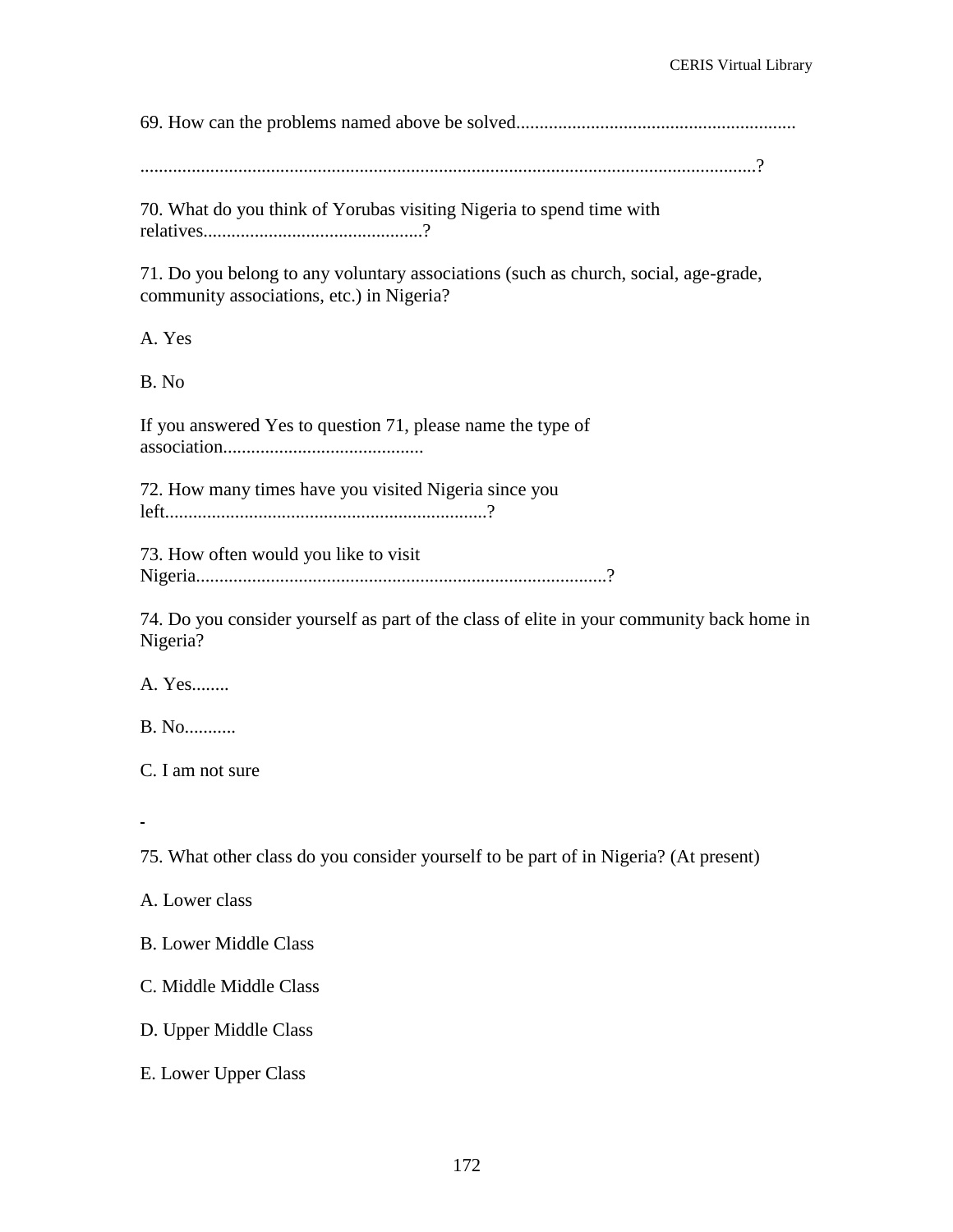| F. Middle Upper Class                                                                                    |
|----------------------------------------------------------------------------------------------------------|
| G. Upper Upper Class.                                                                                    |
|                                                                                                          |
| 76. Choose any category from the following that you think you belonged in Nigeria,<br>(before you left): |
| A. Capitalist                                                                                            |
| B. Working class                                                                                         |
| C. Peasant                                                                                               |
| D. Small business owner                                                                                  |
| E. Unemployed                                                                                            |
| F. State functionary                                                                                     |
|                                                                                                          |
| 77. Please indicate which of the following class you think you belong in Canada                          |
| A. Capitalist                                                                                            |
| B. Working class                                                                                         |
| C. Small business owner                                                                                  |
| D. Unemployed                                                                                            |
| E. Government official                                                                                   |
|                                                                                                          |
| 78. What class do you consider yourself to be part of in Canada?                                         |
| A. Lower Class                                                                                           |
| <b>B.</b> Lower Middle Class                                                                             |
| C. Middle Middle Class                                                                                   |
| D. Upper Middle Class                                                                                    |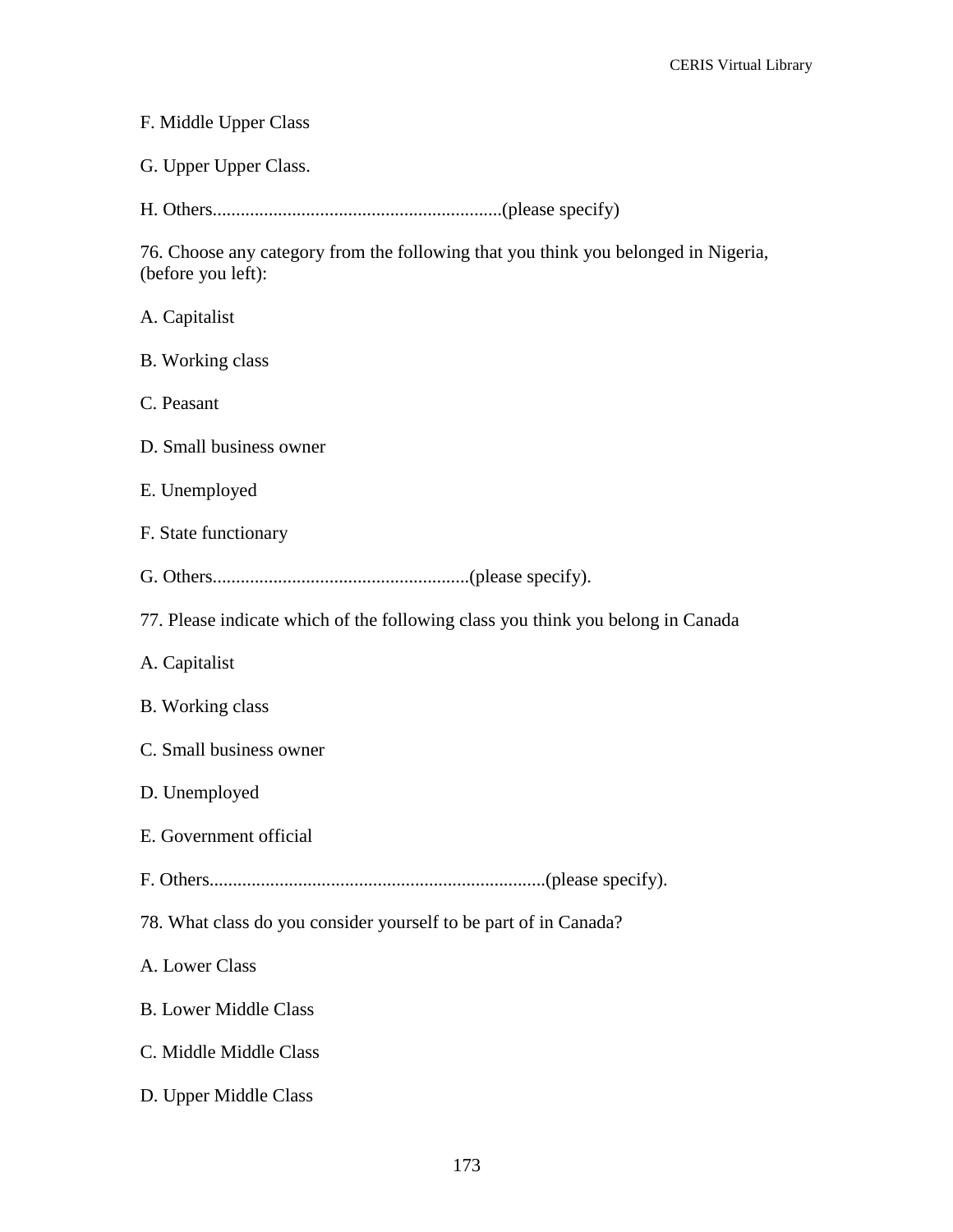| E. Lower Upper Class                                                                                 |
|------------------------------------------------------------------------------------------------------|
| F. Middle Upper Class                                                                                |
| G. Upper Upper Class.                                                                                |
|                                                                                                      |
| 79. Do you consider yourself as part of elite class among members of Yoruba community<br>in Toronto? |
| A. Yes                                                                                               |
| B. No                                                                                                |
| C. I do not know                                                                                     |
|                                                                                                      |
|                                                                                                      |
| 82. What else, if anything, would you like to tell me about your experience in                       |
|                                                                                                      |
| Thanks for taking part in this survey interview. E se o!                                             |
| Appendix B                                                                                           |
| Department of Sociology and Anthropology                                                             |
| University of Guelph                                                                                 |
| Guelph, Ontario                                                                                      |
| N1G 2W1                                                                                              |

Dear Sir/ma:

Re: Permission to Grant Interview:

Your name and that of the association have been recommended to me by Mrs. Ester Opadiran (former President of the Yoruba Community Association) for my research study. This letter is therefore being written to your association in regard to the current study, "Ethnographic Study of Yoruba Community in Toronto", being undertaken by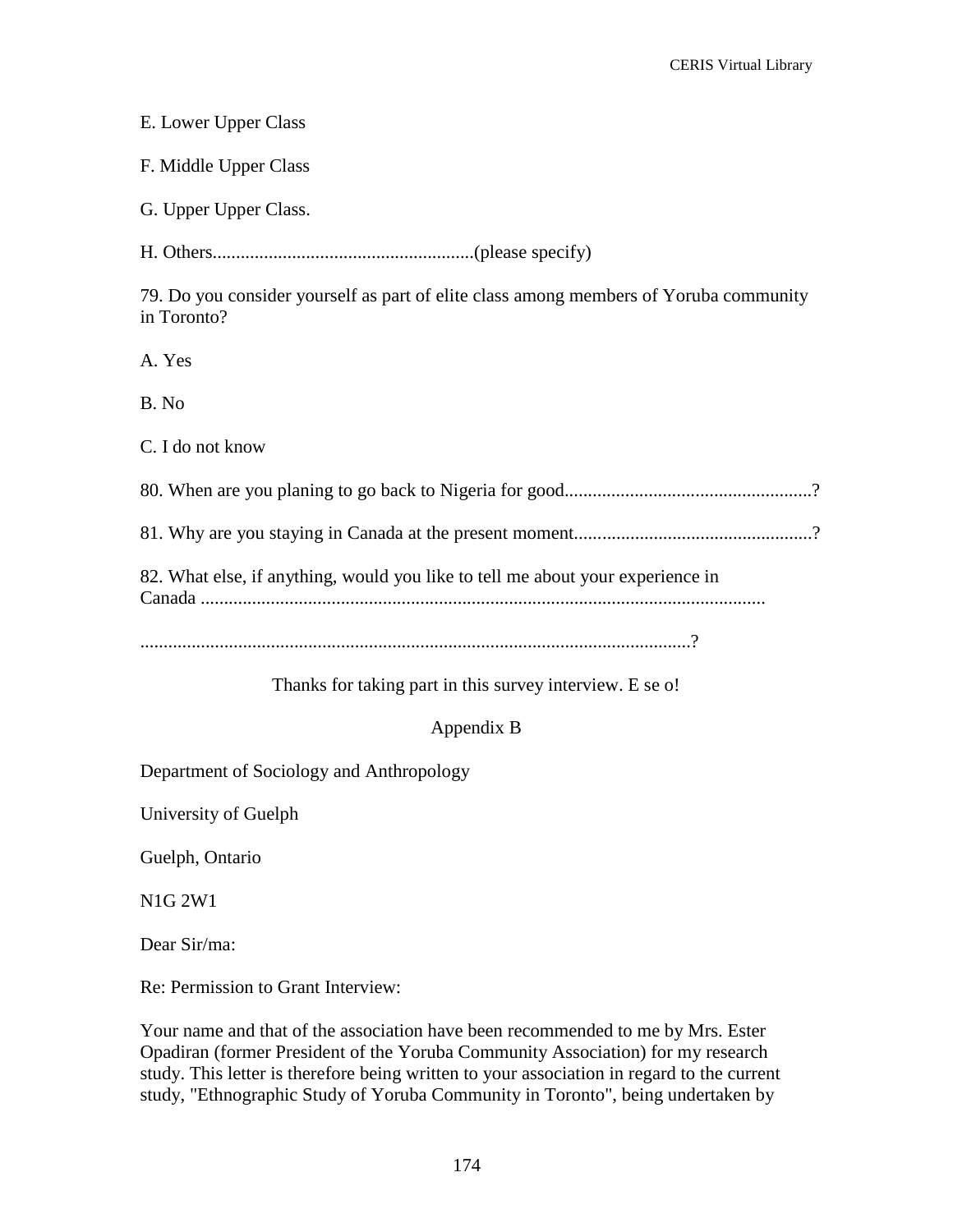myself as partial fulfilment of the Master of Arts program at the Department of Sociology and Anthropology, University of Guelph, Guelph, Ontario.

I am also a Nigerian of the Yoruba ethnic group. This project involves surveyinterviewing of individuals of Yoruba origin regarding their experiences in Canada and also of leaders of various Yoruba associations to recount the activities of their groups in Toronto and in Nigeria. The interview will take approximately one-hour in each of one to two sessions. I am thereby soliciting for your help and moral assistance in getting members of the association to fill out the questionnaire and grant me an interview regarding the socio-economic and cultural activities of your association in Toronto.

I would like to add the following regarding confidentiality:

–those interviewed will remain anonymous in the collection and storage of data.

–the interviewees' names will only be known by me and used for personal reference.

–anything the interviewee has stated, he/she has the right at any point to take back, or to be regarded "off the record".

I will be calling you very shortly to confirm the date, time and place that will be mutually convenient for both of us for the interview. Thank you in advance for cooperation.

Thank you! Oodua Agbe Wa O!

Yours truly,

Temitope Charles Adeyanju

Phone: (416) 614-0797

E. Mail:

Appendix C: At the end of the  $20<sup>th</sup>$  Century, what do we have?

| Homogenization (Fusion)                                                                                                               | Hegemonization (Fission)                                                    |
|---------------------------------------------------------------------------------------------------------------------------------------|-----------------------------------------------------------------------------|
| Increasing similarities among world societies.                                                                                        | Increasing world domination by a<br>specific power or civilization.         |
| At the end of the $20th$ century, people dress<br>more the same all over the world than they<br>did at the end of the $19th$ century. | But the dress which is the same is an<br>overwhelmingly Western dress code. |
| At the end of the $20th$ century, the human race                                                                                      | But those world languages at the end                                        |